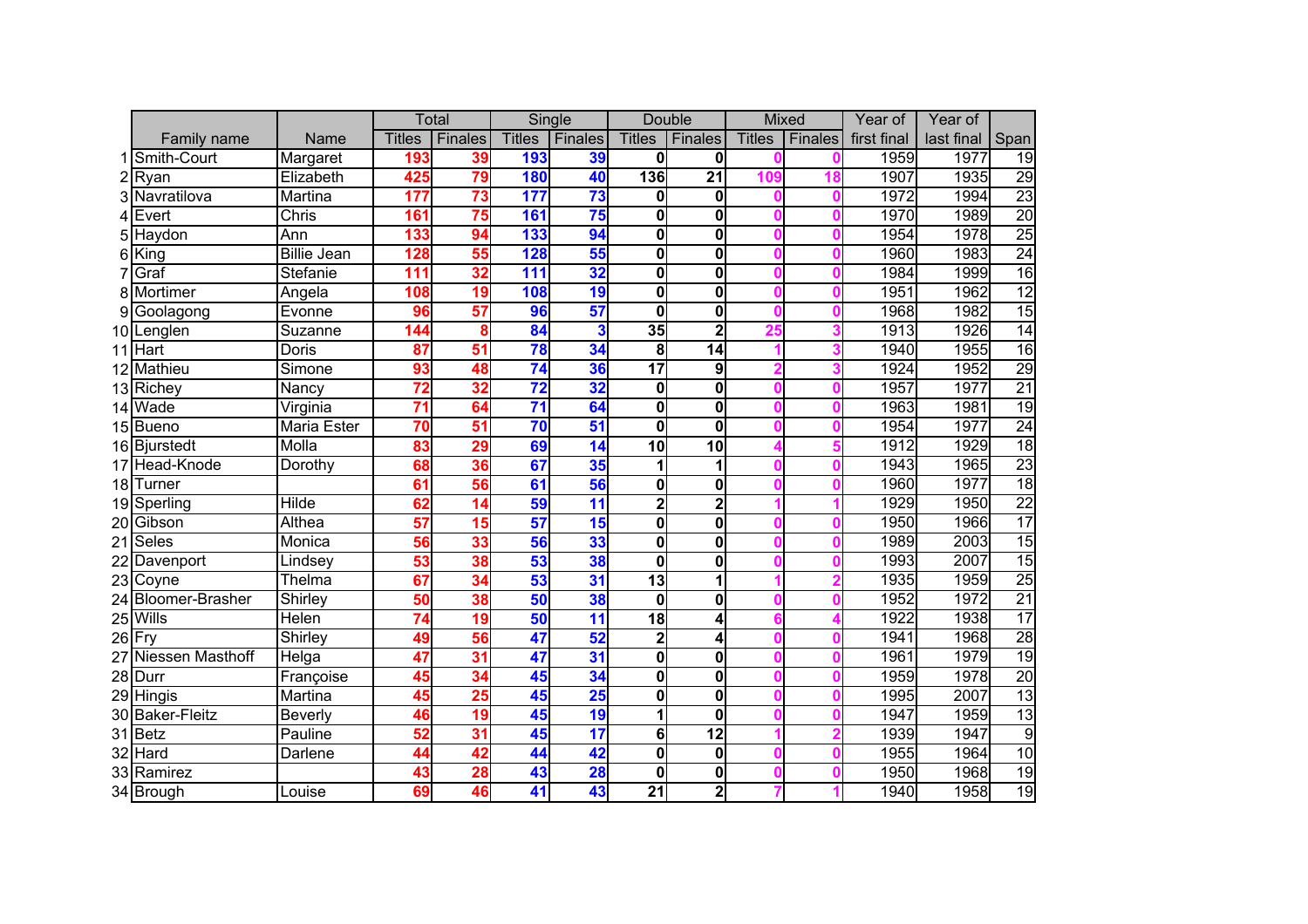|    | 35 Lehane         | Jan       | 41              | 34                                  | 41              | 34                       | $\mathbf{0}$            | $\mathbf{0}$            | 0              | 1957 | 1976 | $\overline{20}$ |
|----|-------------------|-----------|-----------------|-------------------------------------|-----------------|--------------------------|-------------------------|-------------------------|----------------|------|------|-----------------|
|    | 36 Henin          | Justine   | 41              | 16                                  | 41              | 16                       | $\mathbf 0$             | 0                       | Ω              | 1999 | 2008 | 10              |
| 37 | Connolly          | Maureen   | 41              |                                     | 41              | $\boldsymbol{9}$         | $\overline{\mathbf{0}}$ | $\mathbf 0$             | 0              | 1948 | 1954 | 7               |
|    | 38 Williams       | Venus     | 41              | 22                                  | 39              | $\overline{22}$          | $\overline{\mathbf{c}}$ | $\mathbf 0$             | 0              | 1997 | 2008 | 12              |
|    | 39 Wynne          | Nancy     | 60              | 26                                  | 39              | 18                       | $\overline{15}$         | 5                       | 3              | 1936 | 1951 | 16              |
|    | 40 Curry          | Joan      | 42              | 26                                  | 38              | 24                       | 4                       | 2                       | Ω              | 1939 | 1957 | 19              |
|    | 41 Round          | Dorothy   | 44              | 15                                  | 38              | 10                       | $\overline{\mathbf{3}}$ | 4                       |                | 1928 | 1937 | 10              |
|    | 42 Beamish        | Winifred  | 42              | 38                                  | $\overline{37}$ | 18                       | $\overline{\mathbf{4}}$ | 14                      | 6              | 1919 | 1929 | $\overline{11}$ |
|    | 43 Marble         | Alice     | 59              | $\overline{\overline{\mathbf{15}}}$ | $\overline{37}$ | $\overline{\mathbf{11}}$ | $\overline{15}$         | 4                       | 0              | 1931 | 1940 | 10              |
|    | 44 McKane         | Kitty     | 46              | $\overline{37}$                     | 35              | 16                       | 8                       | 18                      | 3              | 1919 | 1931 | $\overline{13}$ |
|    | 45 Jedrzejowska   | Jadwiga   | 38              | 23                                  | 34              | $\overline{20}$          | $\overline{\mathbf{c}}$ | 2                       |                | 1931 | 1961 | 31              |
|    | 46 Clijsters      | Kim       | 34              | 17                                  | 34              | 17                       | $\mathbf{0}$            | $\mathbf 0$             | Ω              | 1999 | 2007 | $\overline{9}$  |
|    | 47 Osborne        | Margaret  | 60              | 35                                  | 33              | 31                       | $\overline{22}$         | $\overline{\mathbf{2}}$ | $\overline{2}$ | 1935 | 1962 | $\overline{28}$ |
|    | 48 Martinez       | Conchita  | 33              | $\overline{22}$                     | 33              | $\overline{22}$          | $\mathbf{0}$            | $\mathbf 0$             | $\bf{0}$       | 1988 | 2005 | 18              |
|    | 49 Schultze-Hösl  | Helga     | 33              | $\overline{13}$                     | 33              | $\overline{\mathbf{13}}$ | $\mathbf 0$             | 0                       | 0              | 1961 | 1974 | 14              |
|    | 50 Reynolds-Price | Sandra    | 32              | $\overline{22}$                     | $\overline{32}$ | $\overline{22}$          | $\mathbf{0}$            | 0                       | 0              | 1954 | 1965 | $\overline{12}$ |
|    | 51 Williams       | Serena    | 34              | $\overline{12}$                     | $\overline{32}$ | 12                       | $\overline{\mathbf{c}}$ | $\mathbf 0$             | 0              | 1999 | 2008 | 10              |
|    | 52 van Zyl        | Annette   | $\overline{31}$ | 26                                  | $\overline{31}$ | 26                       | $\overline{\mathbf{0}}$ | $\mathbf 0$             | 0              | 1959 | 1977 | $\overline{19}$ |
|    | 53 Austin         | Tracy     | $\overline{31}$ | $\overline{\mathbf{17}}$            | $\overline{31}$ | $\overline{\mathbf{17}}$ | $\mathbf{0}$            | $\mathbf 0$             | 0              | 1977 | 1983 |                 |
| 54 | Sanchez-Vicario   | Arantxa   | 30              | 49                                  | 30              | 49                       | $\mathbf{0}$            | $\mathbf 0$             | Ω              | 1986 | 2002 | 17              |
| 55 | Todd              | Patricia  | 35              | 29                                  | 30              | 18                       | 4                       | $\overline{10}$         |                | 1938 | 1959 | $\overline{22}$ |
| 56 | de Alvarez        | Lili      | 33              | $\overline{\mathbf{17}}$            | 30              | 14                       | $\overline{\mathbf{2}}$ | $\overline{\mathbf{c}}$ |                | 1919 | 1937 | 19              |
|    | 57 Boyd           | Esna      | $\overline{37}$ | $\overline{\mathbf{17}}$            | 30              | 13                       | 4                       | $\overline{2}$          |                | 1922 | 1937 | 16              |
|    | 58 Mandlikova     | Hana      | 29              | 26                                  | 29              | 26                       | $\mathbf{0}$            | 0                       | 0              | 1978 | 1987 | 10              |
|    | 59 Heldman        | Julie     | 29              | 25                                  | 29              | 25                       | $\overline{\mathbf{0}}$ | $\overline{\mathbf{0}}$ | Ω              | 1962 | 1974 | $\overline{13}$ |
|    | 60 Lizana         | Anita     | 29              | g                                   | 29              | 9                        | $\overline{\mathbf{0}}$ | $\overline{\mathbf{0}}$ | 0              | 1932 | 1938 | 7               |
|    | 61 Melville       | Kerry     | 28              | 42                                  | 28              | 42                       | $\overline{\mathbf{0}}$ | 0                       | 0              | 1962 | 1979 | $\overline{18}$ |
|    | 62 Tegart         | Judy      | 28              | 34                                  | 28              | 34                       | $\overline{\mathbf{0}}$ | 0                       | 0              | 1956 | 1975 | 20              |
|    | 63 Sabatini       | Gabriela  | 28              | 28                                  | 28              | 28                       | $\overline{\mathbf{0}}$ | $\mathbf 0$             | 0              | 1984 | 1995 | 12              |
|    | 64 Buding         | Edda      | 28              | $\overline{14}$                     | 28              | $\overline{14}$          | $\mathbf 0$             | 0                       | Ω              | 1954 | 1968 | 15              |
|    | 65 Truman         | Christine | $\overline{27}$ | 42                                  | 27              | 42                       | $\mathbf{0}$            | 0                       | 0              | 1958 | 1973 | 16              |
|    | 66 Bundy          | Dorothy   | $\overline{31}$ | 40                                  | $\overline{27}$ | 33                       | $\overline{\mathbf{r}}$ | 3                       | ◢              | 1934 | 1967 | 34              |
|    | 67 Aussem         | Cilly     | 41              | $\overline{24}$                     | $\overline{27}$ | 18                       | $\overline{11}$         | 3                       | 3              | 1927 | 1935 | $\overline{9}$  |
|    | 68 Kormoczy       | Zsuzsa    | $\overline{27}$ |                                     | $\overline{27}$ |                          | $\mathbf 0$             | $\overline{\mathbf{0}}$ | 0              | 1947 | 1962 | 16              |
|    | 69 Casals         | Rosie     | 26              | 53                                  | 26              | 53                       | $\mathbf 0$             | $\mathbf 0$             | 0              | 1962 | 1981 | 20              |
|    | 70 Shriver        | Pam       | 26              | 32                                  | 26              | 32                       | $\mathbf{0}$            | 0                       | Λ              | 1978 | 1989 | $\overline{12}$ |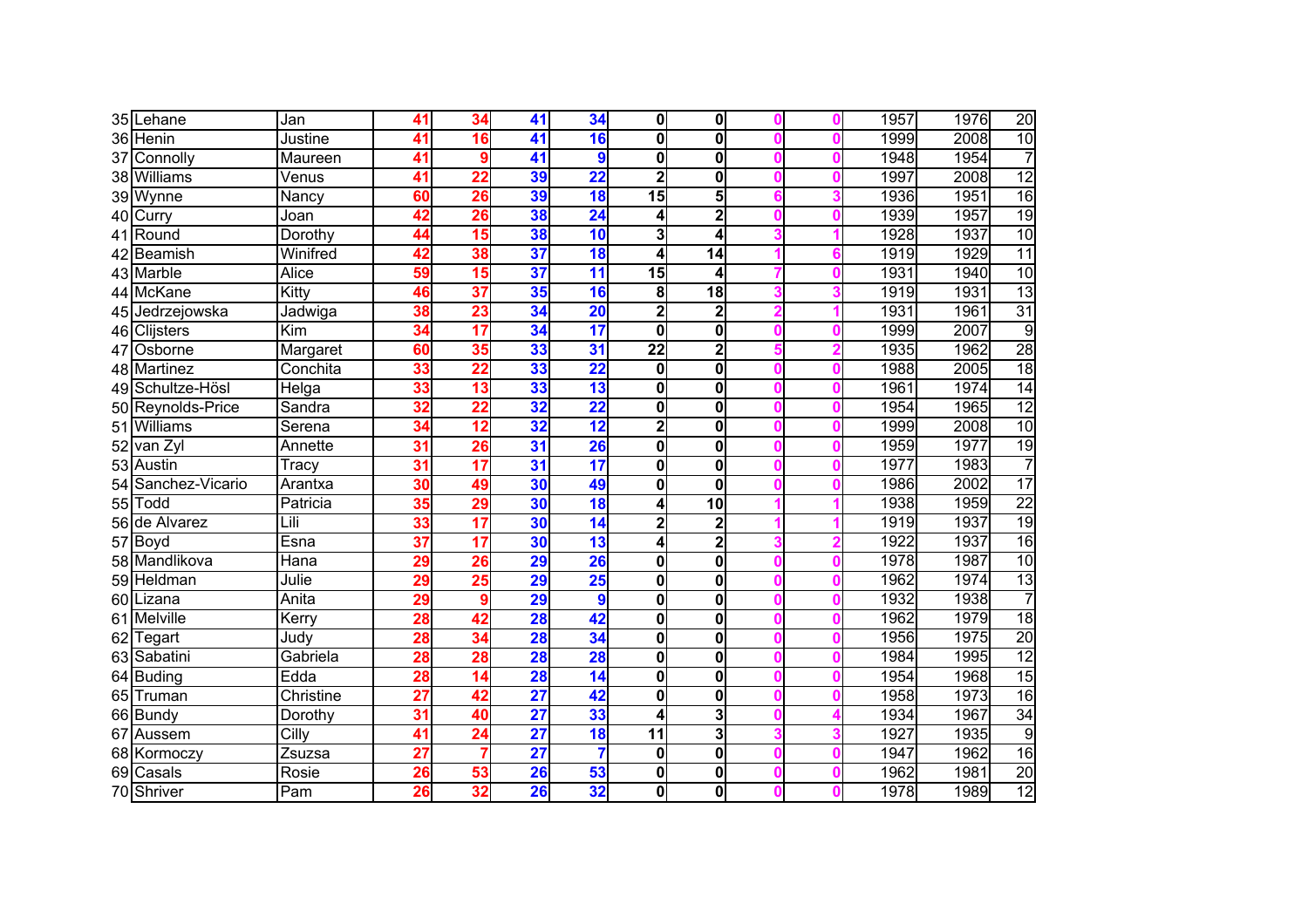|     | 71 Sherriff           |              | 26              | $\overline{24}$ | 26              | $\overline{24}$          | $\mathbf{0}$            | $\mathbf 0$     |   | 1964 | 1981 | 18              |
|-----|-----------------------|--------------|-----------------|-----------------|-----------------|--------------------------|-------------------------|-----------------|---|------|------|-----------------|
|     | Zinderstein           | Marion       | 40              | 26              | 26              | 18                       | $\overline{13}$         | 6               |   | 1918 | 1938 | $\overline{21}$ |
| 73  | Penrose               | Beryl        | 26              | 13              | 26              | 13                       | $\mathbf 0$             | $\mathbf{0}$    |   | 1948 | 1957 | 10              |
| 74  | <b>Hotchkiss</b>      | Hazel        | 56              | 21              | 26              | 12                       | 23                      | 7               |   | 1902 | 1937 | 36              |
|     | 75 Novotna            | Jana         | 25              | 16              | 25              | 16                       | $\overline{\mathbf{0}}$ | $\mathbf 0$     |   | 1988 | 1999 | 12              |
| 76  | Jacobs                | <b>Helen</b> | 33              | 39              | $\overline{24}$ | 26                       | 8                       | $\overline{11}$ |   | 1924 | 1940 | $\overline{17}$ |
|     | Mauresmo              | Amelie       | $\overline{24}$ | 23              | $\overline{24}$ | 23                       | $\mathbf 0$             | $\bf{0}$        |   | 1998 | 2007 | 10              |
|     | 78 Bevis-Hawton       |              | 24              | 20              | $\overline{24}$ | $\overline{20}$          | $\mathbf 0$             | $\mathbf{0}$    |   | 1945 | 1962 | 18              |
|     | 79 Puzejova           | Vera         | 24              | 9               | $\overline{24}$ | 9                        | $\mathbf 0$             | $\mathbf{0}$    |   | 1956 | 1964 | $\overline{9}$  |
|     | 80 Satterthwaite      | Phyllis      | 30              | 63              | 23              | 43                       | $\overline{7}$          | $\overline{17}$ |   | 1919 | 1934 | 16              |
| 81  | Morozova              | Olga         | 23              | 12              | 23              | 12                       | $\mathbf 0$             | $\bf{0}$        |   | 1967 | 1976 | 10              |
| 82  | <b>Starkie</b>        | Elizabeth    | $\overline{22}$ | 22              | $\overline{22}$ | $\overline{22}$          | $\mathbf 0$             | $\bf{0}$        |   | 1960 | 1966 | 7               |
|     | 83 Barclay-Williams   | Joyce        | $\overline{22}$ | 14              | $\overline{22}$ | $\overline{14}$          | $\mathbf 0$             | $\mathbf{0}$    | Λ | 1960 | 1979 | 20              |
|     | 84 Muller             | Fay          | $\overline{22}$ | 11              | $\overline{22}$ | $\overline{\mathbf{11}}$ | $\mathbf 0$             | $\bf{0}$        |   | 1950 | 1960 | $\overline{11}$ |
|     | 85 Bentley            | <b>Rita</b>  | $\overline{21}$ | 29              | $\overline{21}$ | 29                       | $\mathbf 0$             | $\bf{0}$        |   | 1955 | 1967 | 13              |
| 86  | Schuurman             | Renee        | $\overline{21}$ | $\overline{27}$ | $\overline{21}$ | 27                       | $\mathbf 0$             | $\bf{0}$        |   | 1955 | 1963 | $\overline{9}$  |
| 87  | Schacht               | Madonna      | $\overline{21}$ | $\overline{22}$ | $\overline{21}$ | $\overline{22}$          | $\mathbf 0$             | $\mathbf{0}$    |   | 1959 | 1966 | $\overline{8}$  |
| 88  | Palfrey               | Sarah        | 45              | 32              | $\overline{21}$ | 16                       | $\overline{18}$         | $\overline{11}$ |   | 1927 | 1945 | $\overline{19}$ |
| 89  | Stammers              | Kay          | 29              | 18              | $\overline{21}$ | 15                       | 8                       | $\overline{2}$  |   | 1932 | 1939 | $\overline{8}$  |
| 90  | <b>Seeney Fancutt</b> | Daphnee      | 21              | 13              | $\overline{21}$ | 13                       | $\overline{\mathbf{0}}$ | $\bf{0}$        |   | 1952 | 1958 | 7               |
| 91  | Blackman              | Jill         | 21              | 13              | $\overline{21}$ | 13                       | $\mathbf 0$             | $\bf{0}$        |   | 1961 | 1967 | 7               |
| 92  | <b>Hantze Susman</b>  |              | $\overline{21}$ | 12              | $\overline{21}$ | 12                       | $\mathbf 0$             | $\bf{0}$        |   | 1957 | 1976 | 20              |
|     | 93 Sutton             | May          | $\overline{27}$ | $\overline{11}$ | $\overline{21}$ | 5                        | 4                       | 5               |   | 1904 | 1928 | 25              |
|     | 94 Marsikova          | Regina       | $\overline{21}$ | 5               | $\overline{21}$ | 5                        | $\mathbf 0$             | $\bf{0}$        |   | 1975 | 1981 | 7               |
|     | 95 Walkden            | Patricia     | 20              | 18              | $\overline{20}$ | 18                       | $\mathbf 0$             | $\bf{0}$        |   | 1965 | 1973 | 9               |
|     | 96 Mercelis           | Christiane   | $\overline{20}$ | 18              | $\overline{20}$ | 18                       | $\mathbf 0$             | $\mathbf{0}$    |   | 1954 | 1967 | 14              |
| 97  | Baylon                | Norma        | 20              | $\overline{13}$ | $\overline{20}$ | 13                       | $\mathbf 0$             | $\mathbf{0}$    |   | 1959 | 1967 | $\overline{9}$  |
|     | 98 Brewer-Segal       | Heather      | 20              | 9               | $\overline{20}$ | 9                        | 0                       | 0               |   | 1953 | 1965 | 13              |
|     | 99 Douglass           | Dorothea     | 42              | 19              | $\overline{20}$ | 7                        | $\overline{17}$         | 9               |   | 1901 | 1925 | 25              |
|     | 100 Payot             | Lolette      | $\overline{24}$ | 5               | $\overline{20}$ | 5                        | $\mathbf 2$             | 0               |   | 1931 | 1945 | 15              |
|     | 101 Fragniere         |              | 19              | $\overline{21}$ | 19              | $\overline{21}$          | $\mathbf 0$             | 0               |   | 1984 | 1994 | 11              |
|     | 102 Barker            | Sue          | 19              | 18              | 19              | $\overline{\textbf{3}}$  | 0                       | 0               |   | 1974 | 1983 | 10              |
|     | 103 Hellyer           |              | 19              | 15              | 19              | 15                       | 0                       | 0               |   | 1954 | 1962 | $\overline{9}$  |
|     | 104 Mottram           |              | 19              | 10              | 19              | 10                       | $\mathbf 0$             | 0               |   | 1950 | 1979 | 30              |
| 105 | Sharapova             | Maria        | 19              | 8               | 19              | 8                        | $\mathbf 0$             | 0               |   | 2003 | 2008 | $\overline{6}$  |
|     | 106 Pierce            | Mary         | $\overline{18}$ | 23              | 18              | 23                       | $\mathbf{0}$            | $\mathbf 0$     |   | 1991 | 2006 | 16              |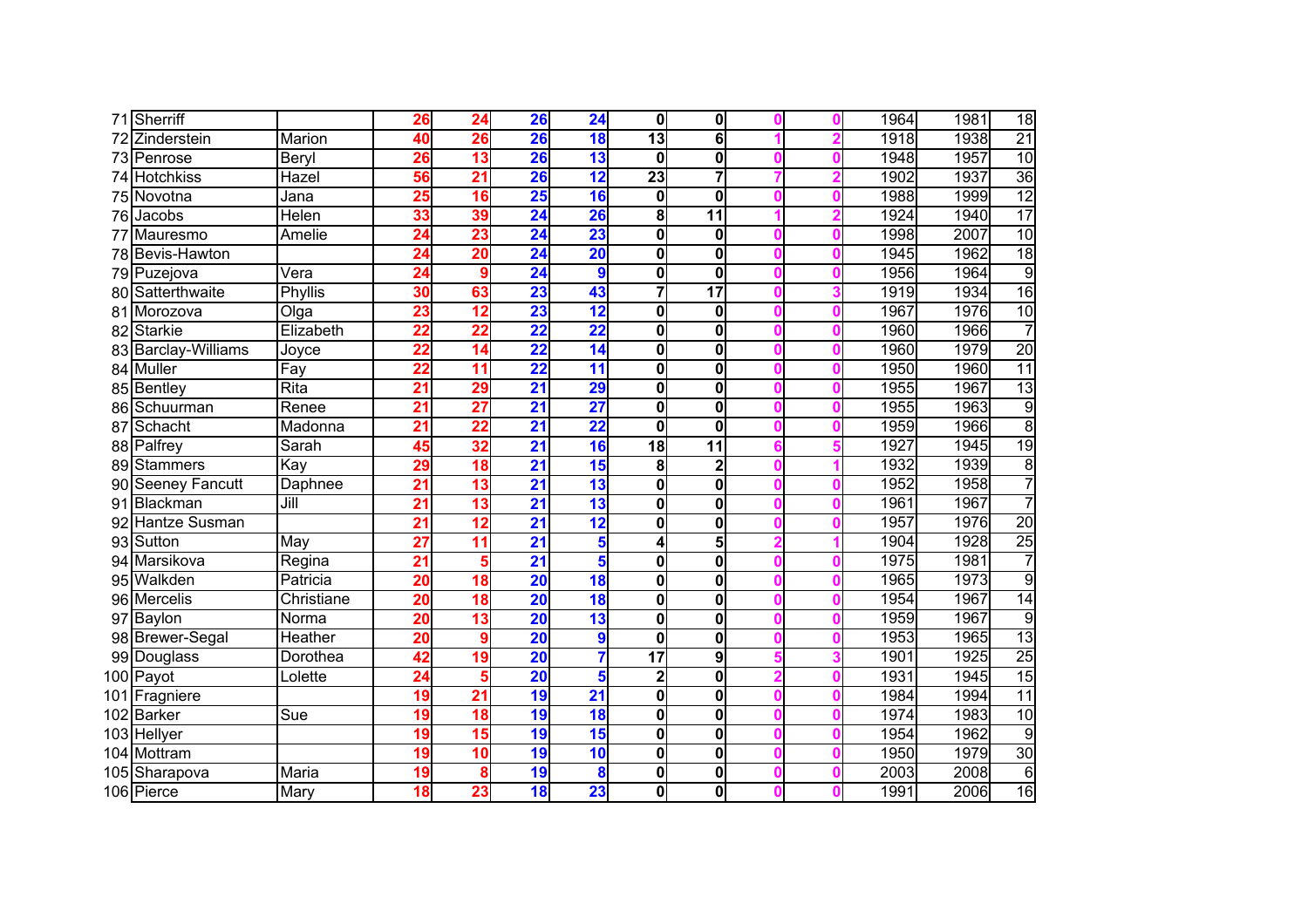|     | 107 Capriati         | Jenifer        | 18              | 19              | $\overline{18}$          | 19                       | 0                       | $\mathbf{0}$            |   | 1990 | 2004 | 15              |
|-----|----------------------|----------------|-----------------|-----------------|--------------------------|--------------------------|-------------------------|-------------------------|---|------|------|-----------------|
|     | 108 Arnold           |                | 18              | 19              | 18                       | 19                       | $\overline{\mathbf{0}}$ | $\mathbf 0$             | ſ | 1945 | 1965 | $\overline{21}$ |
|     | 109 Bartkowicz       |                | $\overline{18}$ | 12              | 18                       | 12                       | $\mathbf 0$             | $\overline{\mathbf{0}}$ | O | 1963 | 1970 | $\overline{8}$  |
| 110 | De Fina              | Staphanie      | 18              | $\overline{12}$ | 18                       | 12                       | $\overline{\mathbf{0}}$ | $\mathbf{0}$            |   | 1962 | 1970 | $\overline{9}$  |
| 111 | Bingley              | <b>Blanche</b> | $\overline{22}$ | $\overline{12}$ | 18                       | 11                       | 4                       | 1                       |   | 1884 | 1906 | 23              |
|     | 112 Watson           | Maud           | 26              | 13              | 18                       | 10                       | 8                       | $\overline{2}$          |   | 1881 | 1889 | $\overline{9}$  |
|     | 113 Redick-Smith     |                | 18              | 3               | 18                       | 3                        | $\mathbf 0$             | $\mathbf 0$             | O | 1945 | 1955 | 11              |
|     | 114 Coghlan Robinson |                | 18              | $\mathbf 0$     | 18                       | $\mathbf{0}$             | $\mathbf 0$             | $\mathbf 0$             | ſ | 1954 | 1967 | 14              |
|     | 115 Fromholtz        | <b>Dianne</b>  | 17              | 19              | $\overline{\mathbf{17}}$ | 19                       | $\mathbf 0$             | $\mathbf 0$             | O | 1972 | 1987 | $\overline{16}$ |
|     | 116 Ruzici           |                | 17              | 16              | $\overline{\mathbf{17}}$ | 16                       | $\mathbf 0$             | $\mathbf 0$             | O | 1974 | 1985 | 12              |
|     | 117 Sherriff         | Gail           | $\overline{17}$ | $6\phantom{1}6$ | $\overline{\mathbf{17}}$ | 6                        | 0                       | $\mathbf 0$             | O | 1965 | 1969 | $\overline{5}$  |
|     | 118 Holcroft Watson  | Phoebe         | $\overline{22}$ | 8               | $\overline{\mathbf{17}}$ | 5                        | 5                       | 3                       | O | 1923 | 1933 | $\overline{11}$ |
|     | 119 Henrotin         | Sylvie         | 23              | 14              | $\overline{\mathbf{17}}$ |                          | 5                       | $\overline{7}$          |   | 1921 | 1938 | 18              |
|     | 120 Shaw             | Winnie         | 16              | $\overline{25}$ | $\overline{16}$          | 25                       | $\mathbf 0$             | $\mathbf 0$             | O | 1964 | 1978 | 15              |
| 121 | Turnbull             | Wendy          | 16              | $\overline{22}$ | 16                       | $\overline{22}$          | $\mathbf 0$             | $\mathbf 0$             | n | 1972 | 1985 | 14              |
|     | $122$ Catt           | Deidre         | 16              | $\overline{17}$ | 16                       | $\overline{\mathbf{17}}$ | $\mathbf 0$             | $\mathbf 0$             |   | 1958 | 1965 | $\overline{8}$  |
|     | $123$ Eisel          | Mary-Ann       | 16              | 16              | 16                       | 16                       | $\mathbf 0$             | $\mathbf 0$             |   | 1962 | 1971 | 10              |
| 124 | Carter-Reitano       |                | 16              | $\overline{12}$ | 16                       | 12                       | $\mathbf 0$             | $\bf{0}$                |   | 1952 | 1960 | $\overline{9}$  |
|     | 125 Scriven          | Margaret       | $\overline{19}$ | 9               | 16                       | 9                        | $\overline{\mathbf{c}}$ | $\mathbf 0$             | O | 1932 | 1939 | $\overline{8}$  |
|     | 126 Rurac            |                | 17              | $\overline{11}$ | 16                       | 5                        | 1                       | 6                       |   | 1947 | 1952 | $\overline{6}$  |
| 127 | Dod                  | Lottie         | 33              | 3               | 16                       |                          | $\overline{14}$         | $\overline{2}$          |   | 1884 | 1893 | 10              |
|     | 128 Wolfenden Kovacs | Virginia       | 16              | 16              | 15                       | 15                       | $\overline{\mathbf{1}}$ | 1                       |   | 1936 | 1948 | $\overline{13}$ |
|     | 129 Ridley           | Joan           | 16              | 15              | 15                       | 14                       | 1                       | $\mathbf 0$             |   | 1925 | 1935 | 11              |
|     | 130 Fitch            |                | 15              | $\overline{12}$ | 15                       | 12                       | $\overline{\mathbf{0}}$ | $\overline{\mathbf{0}}$ |   | 1945 | 1951 | 7               |
|     | 131 Bennett          | Eileen         | $\overline{22}$ | 13              | $\overline{15}$          | 9                        | 4                       | 3                       |   | 1925 | 1935 | 11              |
|     | 132 Landry           | <b>Nelly</b>   | $\overline{18}$ | 9               | 15                       | 6                        | $\overline{1}$          | 3                       | O | 1934 | 1954 | $\overline{21}$ |
|     | 133 Rees-Lewis Vives |                | 15              | 5               | 15                       | 5                        | $\mathbf 0$             | $\bf{0}$                | O | 1959 | 1967 | $\overline{9}$  |
|     | 134 Mills            |                | 15              | 3               | 15                       | 3                        | 0                       | $\bf{0}$                |   | 1947 | 1953 | 7               |
|     | 135 Garrison         |                | $\overline{14}$ | $\overline{22}$ | 14                       | 22                       | $\mathbf 0$             | $\overline{\mathbf{0}}$ | O | 1983 | 1995 | 13              |
|     | 136 Krantzcke        | Karen          | 14              | $\overline{18}$ | 14                       | 18                       | $\mathbf 0$             | $\bf{0}$                | O | 1966 | 1977 | $\overline{12}$ |
|     | 137 Goldsack         | Elsie          | $\overline{14}$ | 13              | 14                       | $\overline{\mathbf{11}}$ | $\mathbf 0$             | $\overline{2}$          |   | 1926 | 1937 | 12              |
|     | 138 Toyne-Moore      |                | 14              | 7               | 14                       |                          | $\mathbf 0$             | $\mathbf 0$             |   | 1962 | 1969 | $\overline{8}$  |
|     | 139 Floyd-Fales      |                | $\overline{14}$ | 7               | 14                       |                          | $\mathbf 0$             | $\mathbf 0$             | O | 1959 | 1968 | 10              |
|     | 140 Wagner           | Marie          | 18              | $\overline{10}$ | $\overline{14}$          | 5                        | 4                       | 5                       | O | 1913 | 1943 | $\overline{31}$ |
|     | 141 Ward             |                | 13              | 22              | 13                       | $\overline{22}$          | $\mathbf 0$             | $\mathbf 0$             | O | 1949 | 1959 | 11              |
|     | 142 Ebbern           | Robyn          | 13              | 16              | $\overline{13}$          | 16                       | 0                       | $\mathbf 0$             | O | 1959 | 1966 | $\bf8$          |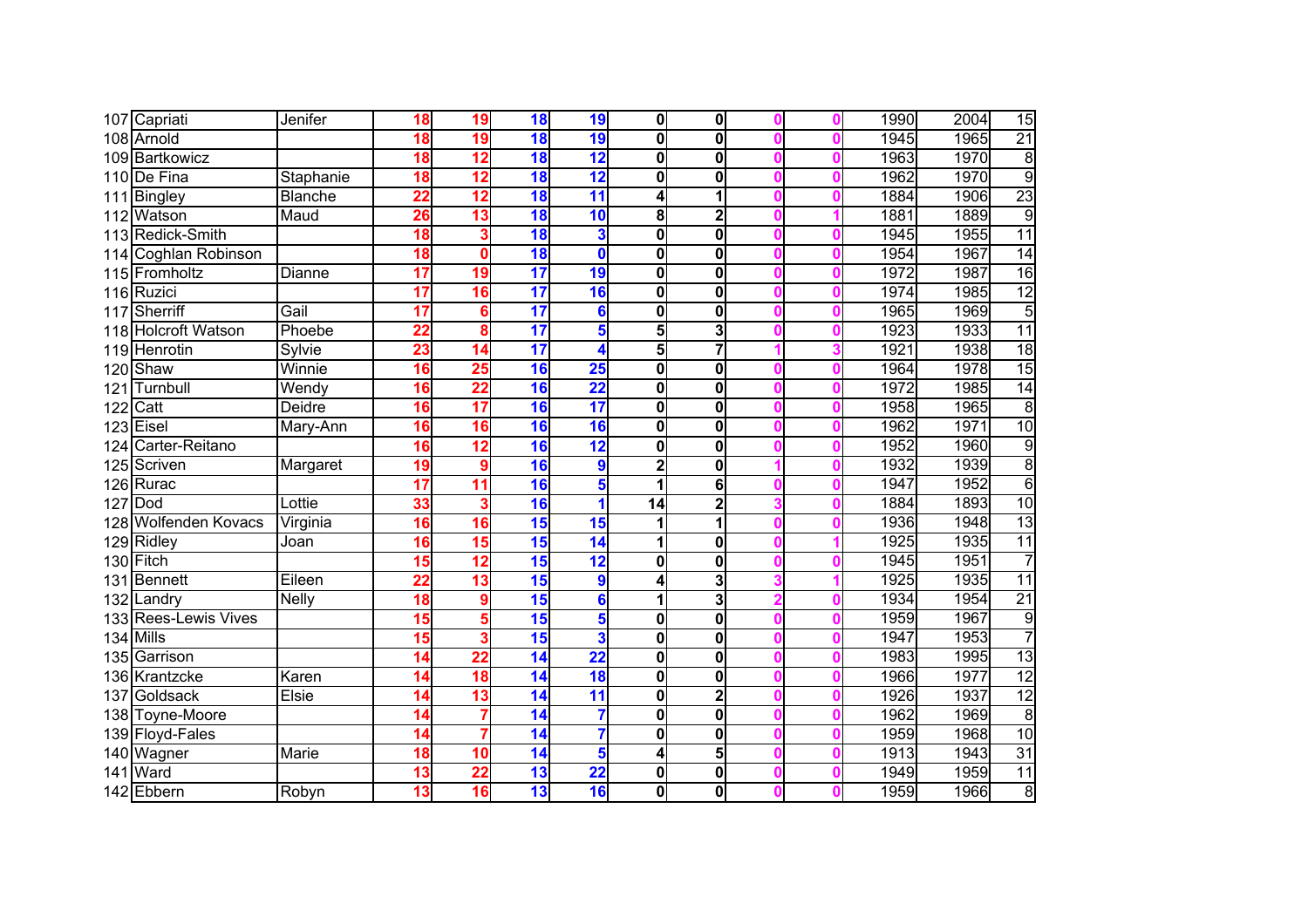|           | 143 Wheeler         | Gracyn         | 14              | 14               | 13                       | 13              | 1                       | 1                       |   | 1936 | 1942 | 7               |
|-----------|---------------------|----------------|-----------------|------------------|--------------------------|-----------------|-------------------------|-------------------------|---|------|------|-----------------|
|           | 144 Nuthall         | <b>Betty</b>   | 25              | $\overline{18}$  | 13                       | $\overline{11}$ | 8                       | 6                       |   | 1926 | 1937 | 12              |
|           | 145 Carr-Vukovich   | <b>Bernice</b> | 13              | 7                | 13                       |                 | $\overline{\mathbf{0}}$ | $\overline{\mathbf{0}}$ | O | 1956 | 1964 | g               |
|           | 146 Truman          |                | $\overline{13}$ |                  | 13                       |                 | $\overline{\mathbf{0}}$ | $\overline{\mathbf{0}}$ |   | 1956 | 1958 | $\overline{3}$  |
|           |                     | Kathleen       |                 |                  |                          |                 |                         |                         |   |      |      |                 |
|           | 147 Nunneley        | Mary           | 32              | 0                | 13                       |                 | 10                      | 0                       | n | 1895 | 1909 | 15              |
|           | 148 Huber A         |                | 12              | $\overline{11}$  | 12                       | 11              | $\mathbf 0$             | $\overline{\mathbf{0}}$ | O | 1990 | 2001 | 12              |
|           | 149 Pericoli        | Lea            | 12              | $\overline{11}$  | $\overline{12}$          | 11              | $\mathbf 0$             | $\mathbf 0$             | O | 1958 | 1974 | $\overline{17}$ |
|           | 150 Halard          |                | 12              | 9                | $\overline{12}$          | 9               | $\mathbf 0$             | $\bf{0}$                | ſ | 1987 | 2000 | 14              |
|           | 151 Hartigan        | Joan           | 13              | 11               | $\overline{12}$          | 8               | $\mathbf 0$             | 3                       | O | 1931 | 1940 | $\overline{10}$ |
|           | 152 Walker-Smith    |                | 12              | $\boldsymbol{9}$ | $\overline{12}$          | 8               | $\mathbf 0$             | 1                       | O | 1947 | 1952 | 6               |
|           | 153 Bonicelli       |                | 12              | 8                | $\overline{12}$          | 8               | $\mathbf 0$             | $\mathbf 0$             | O | 1970 | 1978 | $\overline{9}$  |
|           | 154 Hanks-Aucamp    |                | $\overline{12}$ | 8                | 12                       | 8               | 0                       | $\mathbf 0$             | O | 1959 | 1967 | 9               |
|           | 155 Arnold Prentiss | Mary           | $\overline{17}$ | $\overline{12}$  | 12                       |                 | 5                       | 5                       | O | 1937 | 1953 | $\overline{17}$ |
|           | 156 Cecchini        |                | $\overline{12}$ | 6                | 12                       | 6               | $\mathbf 0$             | $\mathbf 0$             | ſ | 1984 | 1996 | $\overline{13}$ |
|           | 157 Morrison-Davy   |                | $\overline{12}$ | 5                | $\overline{12}$          | 5               | $\mathbf 0$             | $\mathbf 0$             |   | 1958 | 1965 | $\overline{8}$  |
|           | 158 Molesworth      | Margaret       | 15              | 5                | 12                       | 3               | 3                       | 1                       |   | 1919 | 1934 | 16              |
|           | 159 Peacock         | Irene          | 13              | 8                | 12                       | $\overline{2}$  | 1                       | 6                       |   | 1915 | 1927 | $\overline{13}$ |
|           | 160 Jaeger          | Andrea         | $\overline{11}$ | 29               | $\overline{\mathbf{11}}$ | 29              | $\mathbf 0$             | $\mathbf 0$             |   | 1980 | 1984 | $\overline{5}$  |
| 161       | Sukova              |                | $\overline{11}$ | $\overline{22}$  | $\overline{11}$          | 22              | $\overline{\mathbf{0}}$ | $\overline{\mathbf{0}}$ |   | 1982 | 1996 | 15              |
|           | 162 Stove           | <b>Betty</b>   | $\overline{11}$ | $\overline{20}$  | $\overline{\mathbf{11}}$ | 20              | 0                       | $\mathbf 0$             |   | 1965 | 1979 | $\overline{15}$ |
|           | 163 Schnyder        | Patty          | $\overline{12}$ | 16               | $\overline{\mathbf{11}}$ | 15              | $\overline{\mathbf{1}}$ | 1                       |   | 1996 | 2008 | 13              |
|           | 164 Dementieva      | Elena          | $\overline{11}$ | $\overline{13}$  | $\overline{\mathbf{11}}$ | 13              | $\bf{0}$                | 0                       | O | 2000 | 2008 | $\overline{9}$  |
|           | 165 Van Ryn         | Marjorie       | 14              | 19               | $\overline{\mathbf{11}}$ | 9               | 3                       | 7                       |   | 1928 | 1942 | 15              |
|           | 166 Maleeva K       |                | 11              | 9                | $\overline{11}$          | 9               | $\mathbf 0$             | $\mathbf 0$             | ſ | 1985 | 1994 | 10              |
|           | 167 Moran           |                | $\overline{13}$ | 9                | $\overline{11}$          | 8               | $\overline{\mathbf{2}}$ | 1                       | O | 1947 | 1972 | 26              |
|           | 168 Fageros         |                | 11              | 8                | $\overline{\mathbf{11}}$ | 8               | $\overline{\mathbf{0}}$ | $\overline{\mathbf{0}}$ | O | 1952 | 1959 | $\overline{8}$  |
|           | 169 Lazzarino       | Sylvana        | $\overline{11}$ | 8                | $\overline{11}$          | 8               | 0                       | $\bf{0}$                |   | 1953 | 1963 | 11              |
| $170$ Fry |                     | Joan           | $\overline{12}$ | 9                | $\overline{11}$          |                 | 1                       | 1                       |   | 1924 | 1930 | $\overline{7}$  |
|           | 171 Walsh           | Sharon         | $\overline{11}$ | 7                | $\overline{11}$          |                 | $\bf{0}$                | $\mathbf 0$             | O | 1970 | 1981 | $\overline{12}$ |
|           | 172 Charles         |                | $\overline{11}$ | 7                | $\overline{11}$          |                 | $\mathbf 0$             | $\mathbf 0$             |   | 1972 | 1981 | 10              |
|           | 173 Nagyova         |                | $\overline{11}$ | 5                | $\overline{11}$          | 5               | $\mathbf 0$             | $\mathbf 0$             |   | 1996 | 2003 | $\overline{8}$  |
|           | 174 Summers         |                | 15              | 6                | $\overline{\mathbf{11}}$ |                 | 4                       | $\overline{2}$          |   | 1946 | 1951 | $6\overline{6}$ |
|           | 175 Howkins Covell  | Phyllis        | 17              | $\overline{13}$  | $\overline{\mathbf{11}}$ | 2               | 6                       | 7                       |   | 1919 | 1930 | $\overline{12}$ |
| 176       | Smashnova           |                | 11              | 1                | $\overline{\mathbf{11}}$ |                 | $\mathbf 0$             | $\mathbf 0$             | O | 1999 | 2006 | $\overline{8}$  |
|           | 177 Harter          | Kathleen       | 10              | 18               | 10                       | 18              | 0                       | $\mathbf 0$             |   | 1964 | 1971 | $\overline{8}$  |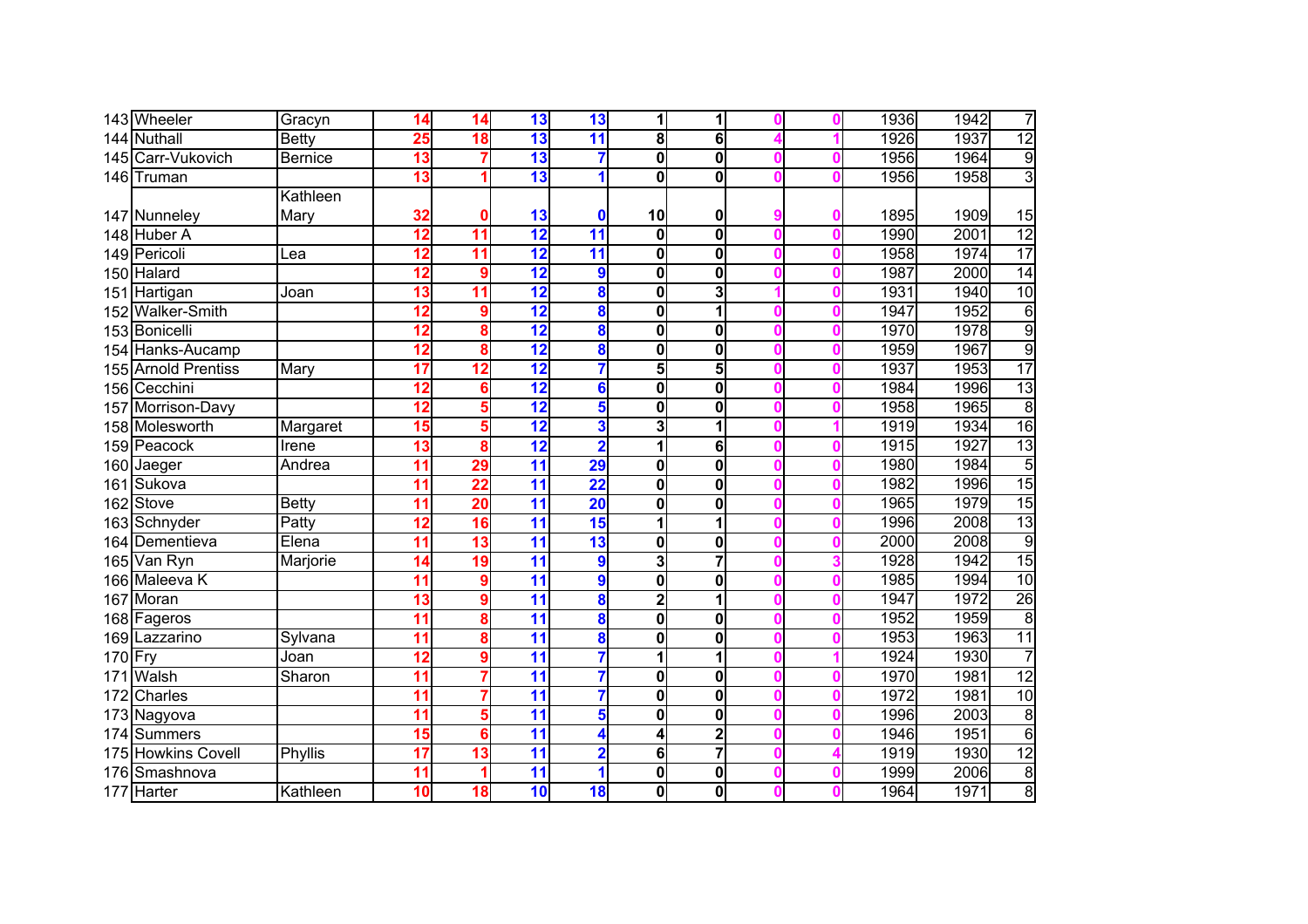|     | 178 Weiss                |          | 10              | 16              | 10               | 15              | $\mathbf{0}$            |                         |   | 1946 | 1957 | 12              |
|-----|--------------------------|----------|-----------------|-----------------|------------------|-----------------|-------------------------|-------------------------|---|------|------|-----------------|
| 179 | Gourlay                  | Helen    | $\overline{10}$ | 14              | 10               | 14              | $\overline{\mathbf{0}}$ | $\mathbf{0}$            | ſ | 1964 | 1977 | $\overline{14}$ |
| 180 | Maleeva M                |          | 10              | 13              | 10               | 13              | 0                       | $\overline{\mathbf{0}}$ | O | 1982 | 2004 | $\overline{23}$ |
|     | 181 McNeil               |          | 10              | $\overline{11}$ | $\overline{10}$  | $\overline{11}$ | 0                       | $\mathbf 0$             |   | 1986 | 1995 | 10              |
|     | 182 Myskina              |          | 10              | 9               | $\overline{10}$  | 9               | 0                       | $\overline{\mathbf{0}}$ | O | 1999 | 2006 | $\overline{8}$  |
|     | 183 Kohde-Kilsch         |          | $\overline{10}$ | 8               | $\overline{10}$  | 8               | 0                       | $\mathbf 0$             | O | 1981 | 1990 | 10              |
|     | 184 Hopps                |          | 10              | 8               | 10               | 8               | $\mathbf{0}$            | $\mathbf 0$             | O | 1957 | 1961 | 5               |
|     | 185 Shilcock             | Anne     | 10              | 8               | 10               | 8               | 0                       | $\mathbf 0$             | O | 1950 | 1958 | 9               |
|     | 186 Vermaak              |          | 10              | 6               | 10               | 6               | 0                       | $\mathbf 0$             | n | 1953 | 1984 | $\overline{32}$ |
|     | 187 Kanter               |          | 10              | $6\phantom{a}$  | 10               | 6               | 0                       | $\bf{0}$                | O | 1951 | 1953 | 3               |
|     | 188 Mudford              | Phyllis  | 11              | 7               | 10               | 5               | 1                       | $\overline{\mathbf{2}}$ | O | 1926 | 1939 | 14              |
|     | 189 Turner               | Lesley   | 10              | 4               | 10               |                 | 0                       | $\mathbf 0$             | O | 1959 | 1976 | 18              |
|     | 190 Akhurst              | Daphne   | 19              | 5               | 10               | 3               | 5 <sub>l</sub>          | 1                       |   | 1924 | 1931 | $\overline{8}$  |
|     | 191 Williams             | Marion   | $\overline{11}$ | $\mathbf 0$     | 10               | $\bf{0}$        | 1                       | $\mathbf 0$             | O | 1917 | 1929 | $\overline{13}$ |
|     | 192 Browne               | Mary     | 25              | 23              | $\boldsymbol{9}$ | 16              | $\overline{10}$         | 5 <sub>l</sub>          |   | 1912 | 1926 | 15              |
|     | 193 Coetzer              | Amanda   | 9               | 15              | 9                | 15              | 0                       | $\mathbf 0$             | O | 1991 | 2003 | 13              |
|     | $194$ Goss               | Eleanor  | 18              | 19              | 9                | 14              | 9                       | 5                       |   | 1918 | 1931 | 14              |
|     | 195 Rubin                |          | 9               | 13              | 9                | 13              | $\mathbf{0}$            | $\mathbf 0$             |   | 1991 | 2003 | 13              |
|     | 196 Kuznetsova           |          |                 | 12              | 9                | 12              | $\mathbf 0$             | $\mathbf 0$             | O | 2002 | 2007 | $\overline{6}$  |
| 197 | Petrova                  | Nadia    | 12              | $\overline{11}$ | 9                | 10              | 3                       | 1                       | O | 2003 | 2008 | $\overline{6}$  |
|     | 198 Rosser-Matheson      | Carole   |                 | $\overline{10}$ | 9                | 10              | $\overline{\mathbf{0}}$ | $\overline{\mathbf{0}}$ |   | 1961 | 1966 | $\overline{6}$  |
|     | 199 Molesworth           | Corinne  |                 | 8               | 9                | 8               | $\overline{\mathbf{0}}$ | $\overline{\mathbf{0}}$ | O | 1967 | 1978 | $\overline{12}$ |
|     | 200 Frazier              |          | 9               | 7               | 9                |                 | $\overline{\mathbf{0}}$ | $\mathbf 0$             | n | 1989 | 2005 | $\overline{17}$ |
|     | 201 Golding              | Germaine | 13              | $\overline{13}$ | 9                | 6               | 1                       | 4                       |   | 1913 | 1926 | 14              |
|     | 202 Sandberg             |          |                 | $6\phantom{1}6$ | $\boldsymbol{9}$ | 6               | 0                       | $\overline{\mathbf{0}}$ | O | 1965 | 1973 | $\overline{9}$  |
|     | 203 Durie                |          |                 | 6               | 9                | 6               | 0                       | $\bf{0}$                | O | 1976 | 1990 | $\overline{15}$ |
|     | 204 Boshoff              |          | 9               | 6               | $\boldsymbol{9}$ | 6               | 0                       | $\mathbf 0$             | O | 1972 | 1977 | $\overline{6}$  |
|     | 205 Holman               | Dorothy  | 11              | $\overline{11}$ | 9                | 5               | $\overline{\mathbf{2}}$ | 5                       |   | 1919 | 1923 | $\overline{5}$  |
|     | 206 O'Donnell            | Margaret | 9               | Δ               | 9                |                 | 0                       | $\overline{\mathbf{0}}$ | O | 1956 | 1966 | 11              |
|     | 207 Kirk                 |          |                 | Δ               | 9                |                 | 0                       | $\mathbf 0$             | O | 1968 | 1976 | $\overline{9}$  |
|     | 208 Horvath              | Kathy    |                 | Δ               | 9                |                 | 0                       | $\mathbf 0$             | O | 1980 | 1987 | $\overline{8}$  |
|     | 209 O'Neil               | Chris    |                 | 3               | 9                | 3               | 0                       | $\mathbf 0$             | O | 1971 | 1981 | $\overline{11}$ |
| 210 | <b>Ashford E</b>         |          |                 | $\overline{2}$  | 9                | 2               | 0                       | $\mathbf 0$             | O | 1948 | 1954 | $\overline{7}$  |
| 211 | <b>Caldwell Graebner</b> | Carole   | 8               | 24              | 8                | $\overline{24}$ | 0                       | $\mathbf 0$             | O | 1960 | 1970 | 11              |
|     | 212 Hogan                | Patti    | 8               | 22              | 8                | $\overline{22}$ | 0                       | $\mathbf 0$             | O | 1966 | 1975 | $\overline{10}$ |
|     | 213 Hanika               | Sylvia   | 8               | 21              | 8                | $\overline{21}$ | 0                       | $\mathbf 0$             | O | 1977 | 1988 | 12              |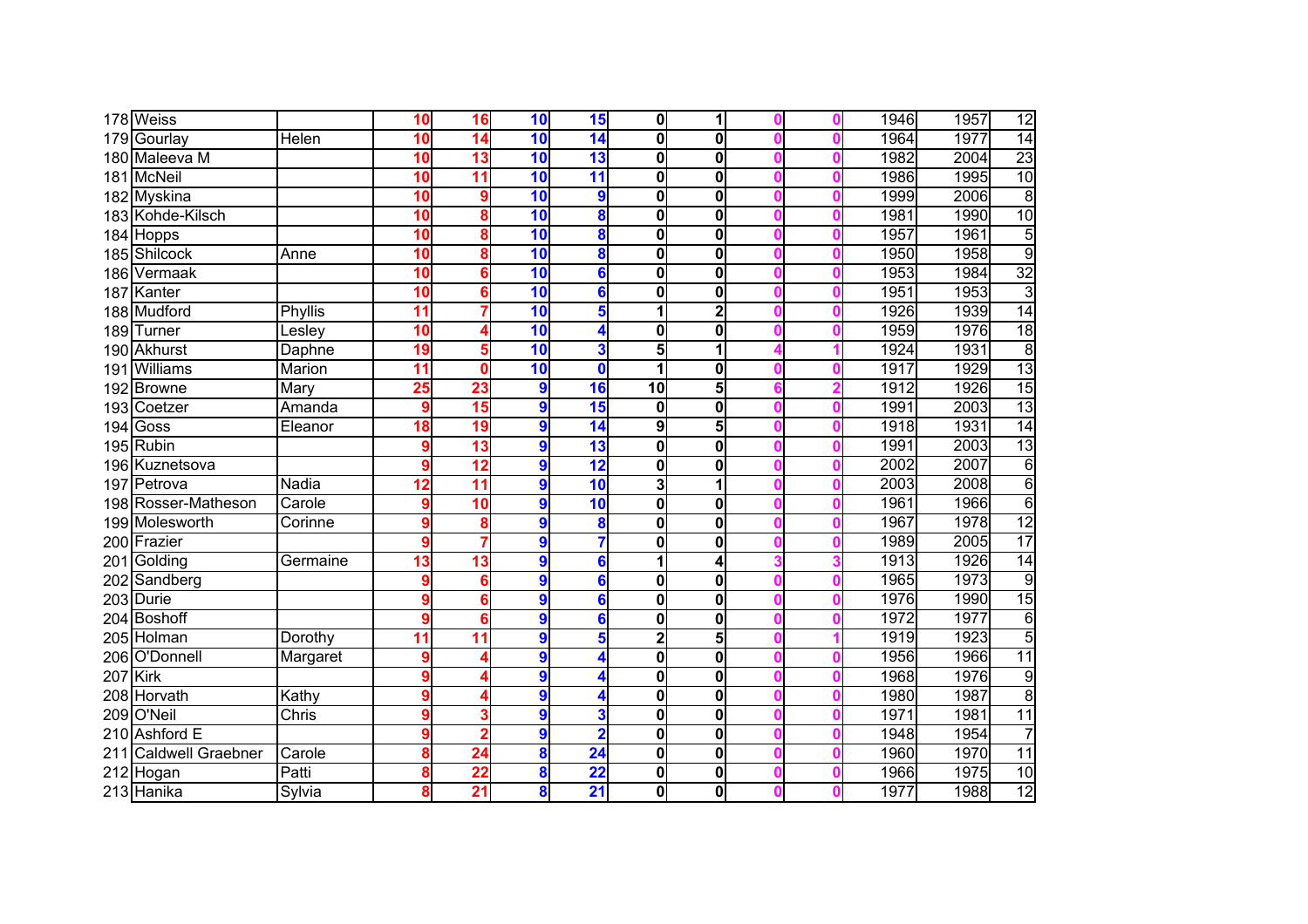|     | 214 Tauziat           |                           | 8  | 14              | 8 | 14                       | $\mathbf{0}$            | $\mathbf 0$             |   | 1988 | 2001 | 14              |
|-----|-----------------------|---------------------------|----|-----------------|---|--------------------------|-------------------------|-------------------------|---|------|------|-----------------|
| 215 | Tuero                 |                           | 8  | $\overline{12}$ | 8 | $\overline{12}$          | $\mathbf 0$             | $\mathbf 0$             |   | 1966 | 1973 | $\overline{8}$  |
|     | $216$ Sturm           | Almut                     | 8  | $\overline{12}$ | 8 | 12                       | $\overline{\mathbf{0}}$ | $\mathbf{0}$            |   | 1962 | 1969 | $\overline{8}$  |
| 217 | Fernandez MJ          |                           | 8  | $\overline{10}$ | 8 | 10                       | $\mathbf 0$             | $\mathbf 0$             | Λ | 1989 | 1999 | $\overline{11}$ |
|     | 218 Potter            | Barbara                   | 8  | 10              | 8 | 10                       | $\bf{0}$                | $\mathbf{0}$            |   | 1979 | 1989 | 11              |
|     | 219 Dupont            |                           | 8  | 9               | 8 | 9                        | $\bf{0}$                | $\mathbf{0}$            | Λ | 1930 | 1979 | 50              |
|     | 220 Majoli            |                           | 8  | 9               | 8 | 9                        | $\mathbf 0$             | $\mathbf{0}$            |   | 1994 | 2002 | $\overline{9}$  |
|     | 221 Broquedis         | Marguerite                | 15 | 10              | 8 | 8                        | 1                       |                         |   | 1910 | 1927 | 18              |
|     | 222 Piedrola          | Felissa                   | 8  | 7               | 8 | 6                        | $\mathbf 0$             |                         |   | 1938 | 1947 | 10              |
|     | 223 Vollmer           | Erika                     | 8  | 6               | 8 | $6\phantom{a}$           | $\mathbf 0$             | $\mathbf{0}$            |   | 1951 | 1958 | $\overline{8}$  |
|     | 224 Martin            | Louise                    | 11 | 5               | 8 | 4                        | 3                       | 1                       | Λ | 1885 | 1900 | 16              |
|     | 225 Southcombe        |                           | 8  |                 | 8 |                          | $\mathbf 0$             | $\mathbf 0$             |   | 1950 | 1953 | 4               |
|     | 226 Jones P           |                           | 8  |                 | 8 |                          | $\mathbf 0$             | $\mathbf 0$             |   | 1946 | 1947 | $\overline{2}$  |
|     | 227 Rosenquest Pratt  | <b>Betty</b>              | 10 | $\overline{13}$ |   | $\overline{\mathbf{13}}$ | 3                       | $\mathbf 0$             |   | 1942 | 1964 | $\overline{23}$ |
|     | Pedersen Lewis        |                           |    |                 |   |                          |                         |                         |   |      |      |                 |
|     | 228 Rihbany           | Helen                     |    | 18              | 7 | 12                       | 0                       | 6                       |   | 1935 | 1950 | 16              |
|     | 229 Paulus            |                           |    | $\overline{11}$ | 7 | 11                       | $\mathbf 0$             | $\mathbf 0$             |   | 1987 | 1997 | 11              |
|     | 230 Toyne             |                           |    | 10              |   | 10                       | $\mathbf 0$             | 0                       |   | 1960 | 1965 | $\overline{6}$  |
|     | 231 de la Courtie     |                           |    | 10              |   | 10                       | $\mathbf 0$             | $\mathbf 0$             |   | 1958 | 1962 | 5               |
|     | 232 Newberry          | Janet                     |    | 10              |   | 10                       | $\mathbf 0$             | $\mathbf 0$             |   | 1968 | 1980 | 13              |
|     | 233 Schultz           | <b>Brenda</b>             |    | 9               |   | 9                        | $\mathbf 0$             | $\overline{\mathbf{0}}$ |   | 1988 | 1997 | 10              |
|     |                       | Maria-                    |    |                 |   |                          |                         |                         |   |      |      |                 |
|     | 234 Coronado          | Carmen                    |    | 8               | 7 | 8                        | 0                       | 0                       |   | 1961 | 1970 | 10              |
|     | 235 Partridge         | $\overline{\mathsf{Sue}}$ |    | 8               |   | 8                        | $\overline{\mathbf{0}}$ | $\overline{\mathbf{0}}$ |   | 1951 | 1960 | 10              |
|     | 236 Mance Rae         |                           |    | 8               |   | 8                        | $\mathbf 0$             | $\mathbf 0$             | Λ | 1950 | 1963 | 14              |
|     | 237 Bayard            | Martha                    | 8  | 10              | 7 |                          | 1                       | 3                       | Λ | 1921 | 1927 | 7               |
|     | 238 Bassi             | Lucia                     |    | 7               |   |                          | $\mathbf 0$             | $\mathbf 0$             | Ω | 1957 | 1974 | 18              |
|     | 239 Cooper            | Charlotte                 | 12 | 13              |   | 6                        | $\mathbf{2}$            | 5                       |   | 1895 | 1919 | 25              |
|     | 240 Weiwers           | <b>Alice</b>              | 10 | 5               |   | 5                        | 3                       | $\mathbf 0$             |   | 1937 | 1943 | 7               |
|     | 241 Blakelock-Lloyd   |                           |    | 5               |   | 5                        | 0                       | $\mathbf 0$             |   | 1961 | 1969 | 9               |
|     | $242$ Date            | Kimiko                    |    | 5               |   | 5                        | 0                       | $\mathbf 0$             |   | 1991 | 1996 | $\overline{6}$  |
|     | 243 Cox Crawford      | Marjorie                  | 11 | 8               |   | 4                        | 1                       | $\mathbf 2$             |   | 1925 | 1933 | 9               |
| 244 | <b>Taubele Barber</b> | Norma                     | 10 | 4               |   | 3                        | 3                       |                         |   | 1929 | 1945 | $\overline{17}$ |
|     | 245 Gilleaudeau       | <b>Helen</b>              | 8  | 5               | 7 | 3                        | 1                       | $\mathbf{2}$            |   | 1919 | 1929 | $\overline{11}$ |
|     | 246 Bernhard          | Helen                     | 8  | 4               | 7 | 3                        | 1                       | 1                       | Ω | 1938 | 1943 | $\sigma$        |
|     | 247 Temesvari         |                           |    | 3               |   | 3                        | 0                       | $\mathbf 0$             |   | 1981 | 1995 | 15              |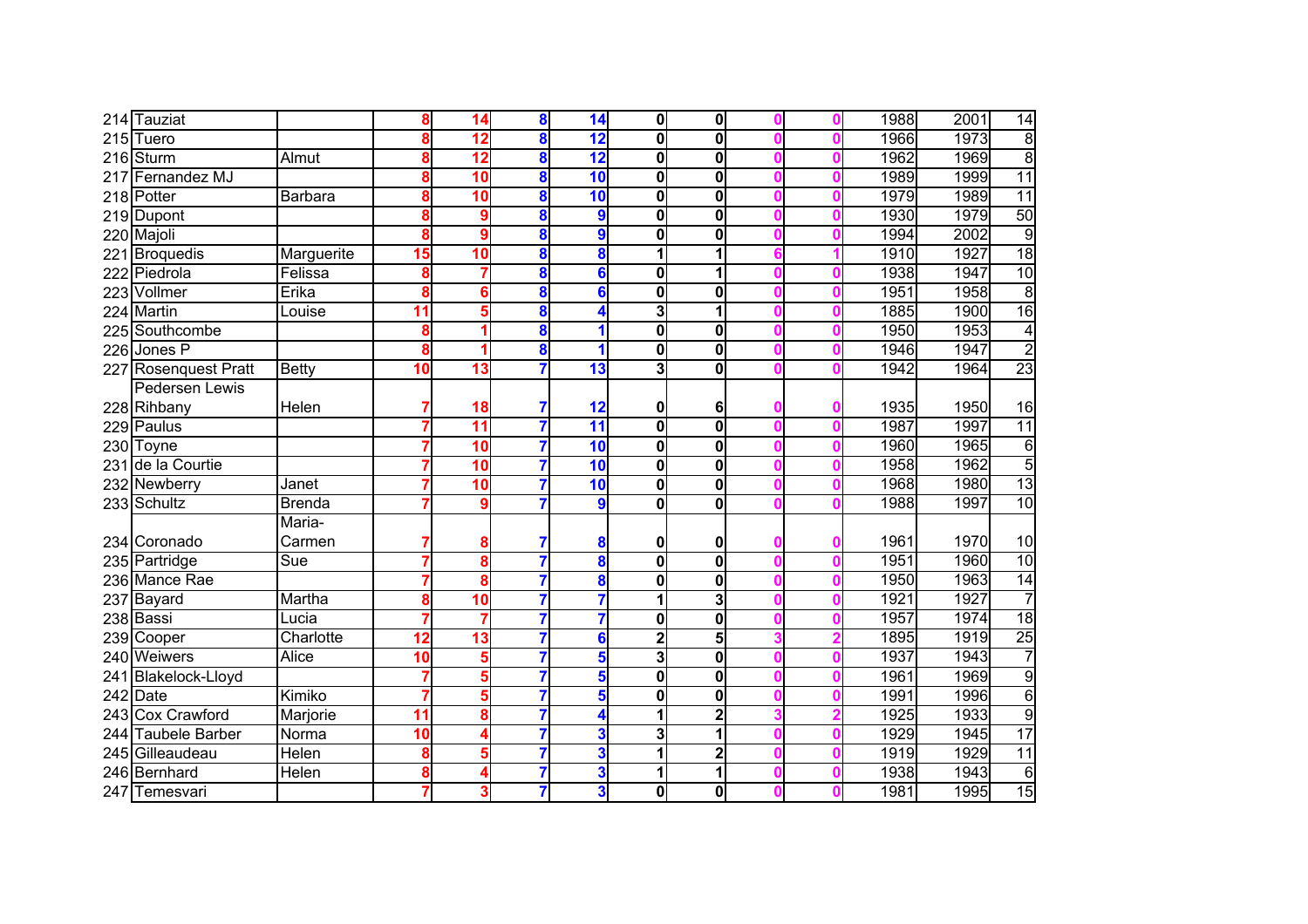|     | 248 Medina Garrigues  |               |    | 3               |                 | 3                       | $\mathbf{0}$            | $\mathbf{0}$            |    | 2001 | 2007 | 7              |
|-----|-----------------------|---------------|----|-----------------|-----------------|-------------------------|-------------------------|-------------------------|----|------|------|----------------|
|     | 249 Perez             |               |    | 3               |                 | 3                       | $\bf{0}$                | $\mathbf 0$             |    | 1949 | 1953 | 5              |
|     | 250 Baker             | <b>Helen</b>  | 9  | 3               |                 | $\overline{\mathbf{2}}$ | 2                       | 1                       |    | 1918 | 1925 | 8              |
|     | Gullbrandsson-        |               |    |                 |                 |                         |                         |                         |    |      |      |                |
|     | 251 Sanden            | <b>Bibbi</b>  | 8  |                 |                 | 2                       | 1                       | 2                       |    | 1947 | 1956 | 10             |
|     | 252 Bossi             |               |    | 3               |                 | $\overline{2}$          | $\mathbf 0$             | 1                       |    | 1947 | 1951 | $\overline{5}$ |
|     | 253 Hobbs             | Anne          |    | $\overline{2}$  |                 | $\overline{2}$          | $\mathbf{0}$            | $\mathbf{0}$            |    | 1978 | 1985 | 8              |
|     | 254 Beaven            |               |    | $\overline{2}$  |                 | $\overline{2}$          | $\mathbf 0$             | $\mathbf 0$             |    | 1969 | 1977 | 9              |
|     | 255 Bostock           |               | 10 | $\overline{2}$  |                 |                         | 3                       | 1                       |    | 1946 | 1948 | $\overline{3}$ |
|     | 256 Langrishe         | May           | 10 | 1               | 7               |                         | 3                       | $\mathbf 0$             |    | 1879 | 1889 | 11             |
|     | 257 Nicholls          | <b>Dulcie</b> | 12 | 0               | 7               | $\bf{0}$                | $\overline{\mathbf{2}}$ | $\mathbf{0}$            |    | 1929 | 1937 | $\overline{9}$ |
|     | 258 Shaughnessey      |               |    | 0               |                 | $\mathbf 0$             | 0                       | $\mathbf 0$             |    | 2000 | 2007 | $\overline{8}$ |
|     | 259 Hunt L            |               |    | 0               |                 | $\mathbf 0$             | 0                       | $\mathbf{0}$            |    | 1968 | 1977 | 10             |
|     | 260 Neumannova        |               |    | 0               | 7               | $\bf{0}$                | 0                       | $\mathbf{0}$            |    | 1969 | 1981 | 13             |
| 261 | Valerio               | Lucia         | 10 | 24              | $6\phantom{1}6$ | 14                      | 3                       | $\overline{7}$          |    | 1930 | 1935 | 6              |
| 262 | Hunt                  |               | 6  | 14              | 6               | $\overline{14}$         | $\mathbf 0$             | $\mathbf{0}$            |    | 1964 | 1978 | 15             |
| 263 | <b>Bancroft</b>       | _eslie        | 10 | 12              | 6               | 10                      | 4                       | $\overline{2}$          |    | 1921 | 1924 | 4              |
|     | 264 Horn              |               | 8  | 9               | 6               | 9                       | $\overline{\mathbf{2}}$ | $\mathbf 0$             |    | 1932 | 1949 | 18             |
|     | 265 Friedleben        | llse          |    | $\overline{11}$ | 6               | 9                       | $\overline{\mathbf{1}}$ | $\mathbf{2}$            |    | 1920 | 1934 | 15             |
| 266 | Tomanova              | Renata        | 6  | 9               | 6               | 9                       | 0                       | $\mathbf{0}$            |    | 1973 | 1982 | 10             |
| 267 | <b>Buxton</b>         | Angela        | 6  | 9               | 6               | 9                       | $\overline{\mathbf{0}}$ | 0                       |    | 1954 | 1957 | $\overline{4}$ |
|     | 268 Chaffee Kiner     | Nancy         | 6  | 9               | 6               | 9                       | $\overline{\mathbf{0}}$ | $\overline{\mathbf{o}}$ |    | 1949 | 1956 | $\overline{8}$ |
|     | 269 Kodesova          |               | 6  | 9               | 6               | 9                       | 0                       | $\mathbf{0}$            |    | 1962 | 1970 | 9              |
|     | 270 Fretz             | Tory-Ann      | 6  | 9               | 6               | 9                       | $\overline{\mathbf{0}}$ | $\mathbf 0$             |    | 1962 | 1971 | 10             |
|     | 271 Heeley            | Mary          | 9  | 11              | 6               | 8                       | 3                       | 2                       |    | 1931 | 1937 | 7              |
|     | 272 Linde             |               | 6  | 8               | 6               | 8                       | 0                       | $\mathbf 0$             |    | 1955 | 1959 | 5              |
| 273 | <b>Teran de Weiss</b> | Mary          | 8  | 8               | 6               | 7                       | 1                       | 1                       |    | 1939 | 1947 | $\overline{9}$ |
|     | 274 Sugiyama          |               | 6  | 7               | 6               | 7                       | 0                       | $\mathbf 0$             |    | 1994 | 2006 | 13             |
|     | 275 Luthy-Tym         | <b>Alice</b>  |    | 7               | 6               | 7                       | 0                       | 0                       |    | 1964 | 1969 | $\overline{6}$ |
|     | 276 Harvey            | Ermyntrude    |    | 9               | 6               | 6                       | 1                       | $\overline{\mathbf{2}}$ |    | 1924 | 1933 | 10             |
| 277 | Nagelsen              | Betsy         |    | 6               | 6               | 6                       | $\mathbf 0$             | $\mathbf{0}$            |    | 1974 | 1986 | 13             |
|     | 278 Sawamatsu K       |               | 6  | 6               | 6               | 6                       | $\mathbf 0$             | $\mathbf{0}$            |    | 1968 | 1975 | $\overline{8}$ |
| 279 | Kenny                 |               |    | 6               | 6               | 6                       | $\mathbf 0$             | $\overline{\mathbf{0}}$ |    | 1963 | 1968 | $\overline{6}$ |
| 280 | Appelmans             |               | 6  | 6               | 6               | 6                       | $\bf{0}$                | $\mathbf{0}$            | ſ  | 1989 | 1997 | $\overline{9}$ |
| 281 | Thomson               | Ethel         | 34 | 19              | 6               | 5                       | 21                      | 4                       | 10 | 1903 | 1921 | 19             |
|     | 282 Barnett           | Marta         |    | 5               | 6               | 5                       | 1                       | $\mathbf{0}$            |    | 1937 | 1948 | 12             |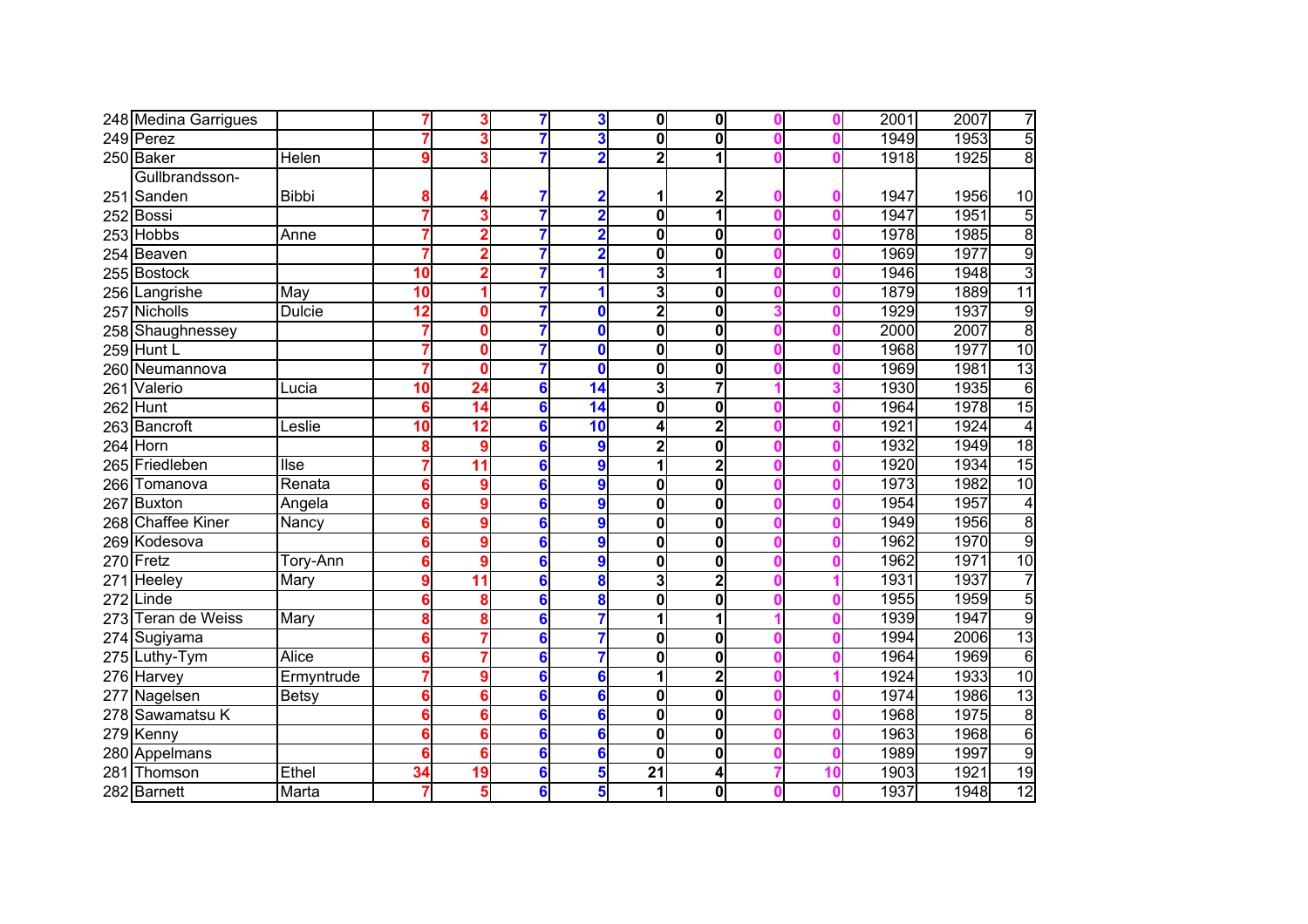|     | 283 Seghers         |                 |    | 6               | 6              | 5               | 0l                      | 1                       |   | 1941 | 1960 | 20             |
|-----|---------------------|-----------------|----|-----------------|----------------|-----------------|-------------------------|-------------------------|---|------|------|----------------|
|     | $284$ Lee S         |                 |    | 5               | 6              | 5               | $\bf{0}$                | $\mathbf 0$             |   | 1954 | 1962 | $\overline{9}$ |
|     | 285 Coles           |                 |    | 5               | 6              | 5               | $\mathbf 0$             | 0                       | Λ | 1972 | 1982 | 11             |
|     | 286 Lindqvist       |                 |    | 5               | 6              | 5               | $\mathbf 0$             | 0                       |   | 1984 | 1991 | $\overline{8}$ |
|     | 287 Araujo          |                 |    | 5               | 6              | 5               | $\mathbf 0$             | 0                       | Λ | 1969 | 1976 | $\overline{8}$ |
|     | 288 Winthrop        | Kay             |    | Δ               | 6              | 4               | $\overline{2}$          | $\mathbf 0$             |   | 1935 | 1944 | 10             |
|     | 289 Habicht         | Mary            |    | Δ               | 6              | 4               | $\mathbf 0$             | $\mathbf 0$             |   | 1961 | 1965 | 5              |
|     | 290 Stevens         | Greer           | 6  | 4               | 6              | 4               | $\mathbf 0$             | 0                       |   | 1973 | 1980 | $\overline{8}$ |
|     | 291 Suarez          |                 |    | 4               | 6              | 4               | $\mathbf 0$             | 0                       |   | 1991 | 2004 | 14             |
|     | 292 Hilleary        | Virginia        | 12 | 5               | 6              | 3               | 6                       | $\mathbf{2}$            |   | 1928 | 1932 | $\overline{5}$ |
|     | 293 Shephard        | Dorothy         | 10 | 9               | 6              | 3               | 4                       | 3                       |   | 1919 | 1931 | 13             |
|     | 294 Morrill Painter | Marjorie        | 9  | 6               | 6              | 3               | $\overline{\mathbf{2}}$ | $\overline{2}$          |   | 1927 | 1938 | 12             |
|     | 295 Rurac           | Magda           | 6  | 5               | 6              | 3               | 0                       | $\mathbf 2$             |   | 1946 | 1948 | $\overline{3}$ |
|     | 296 McDonald        | Mayme           |    |                 | 6              | 3               | $\mathbf 0$             | 1                       |   | 1918 | 1924 | 7              |
|     | 297 von Reznicek    | Paula           |    | 3               | 6              | 3               | $\mathbf 0$             | $\mathbf 0$             |   | 1928 | 1932 | 5              |
|     | 298 Basuki          |                 |    | 2               | 6              |                 | 0                       | 0                       |   | 1991 | 1997 | 7              |
|     | 299 Sharp           | Jane            |    |                 | 6              |                 | 0                       |                         |   | 1934 | 1935 | $\overline{2}$ |
|     | 300 Anthony         | Julie           |    |                 | 6              |                 | $\mathbf 0$             | $\mathbf 0$             |   | 1972 | 1978 | 7              |
| 301 | Vaidisova           |                 | 6  |                 | 6              | 1               | $\mathbf 0$             | 0                       |   | 2004 | 2006 | $\overline{3}$ |
| 302 | Vlotman             |                 | 6  |                 | 6              |                 | $\overline{\mathbf{0}}$ | $\mathbf 0$             |   | 1977 | 1979 | $\overline{3}$ |
|     | 303 Arnold          | Ethel           | 6  |                 | 6              | 1               | $\bf{0}$                | 0                       |   | 1934 | 1939 | $\overline{6}$ |
|     | 304 Wang            |                 |    |                 | 6              |                 | $\bf{0}$                | $\mathbf 0$             |   | 1993 | 1996 | $\overline{4}$ |
|     | 305 Heine           | <b>Bobbie</b>   | 8  | 2               | 6              | 0               | $\overline{2}$          | $\overline{\mathbf{2}}$ |   | 1927 | 1932 | $\overline{6}$ |
|     | 306 Marsh Norma     |                 |    | 0               | 6              | $\mathbf{0}$    | $\overline{\mathbf{0}}$ | 0                       |   | 1959 | 1963 | 5              |
|     | 307 Chakvetadze     |                 |    | 0               | 6              | $\mathbf{0}$    | $\mathbf 0$             | 0                       |   | 2006 | 2007 | $\overline{2}$ |
|     | 308 Zvereva         |                 |    | 15              | 5              | 15              | $\mathbf 0$             | $\mathbf 0$             |   | 1986 | 1999 | 14             |
|     | 309 Dmitrieva       | Anna            |    | 10              | $5\phantom{a}$ | $\overline{10}$ | $\mathbf 0$             | 0                       | Λ | 1959 | 1972 | 14             |
|     | 310 Ziegenfuss      |                 |    | 10              | 5              | $\overline{10}$ | 0                       | 0                       |   | 1966 | 1978 | 13             |
|     | 311 Jausovec        | Mima            |    | 9               | 5              | 9               | 0                       | $\mathbf 0$             |   | 1974 | 1985 | 12             |
|     | 312 Polzl           |                 |    | 8               | 5              | 8               | 0                       | $\mathbf 0$             |   | 1987 | 1997 | 11             |
|     | 313 Jankovic        |                 |    | 8               | 5              | 8               | 0                       | $\mathbf 0$             |   | 2004 | 2007 | 4              |
|     | 314 Cuypers         | <b>Brigette</b> |    | 8               | 5              | 8               | 0                       | 0                       |   | 1973 | 1979 | 7              |
|     | 315 Hammond         | Louise          |    | $\overline{12}$ | 5              |                 | 1                       | 3                       |   | 1908 | 1921 | 14             |
|     | 316 Quertier        | Jean            |    | 8               | 5              | 7               | 0                       | 1                       |   | 1943 | 1951 | $\overline{9}$ |
|     | 317 Uys             |                 | 5  | 7               | 5              | 7               | 0                       | 0                       | Λ | 1980 | 1984 | $\overline{5}$ |
|     | 318 Dokic           |                 | 5  |                 | 5              | 7               | 0                       | 0                       |   | 2001 | 2003 | $\overline{3}$ |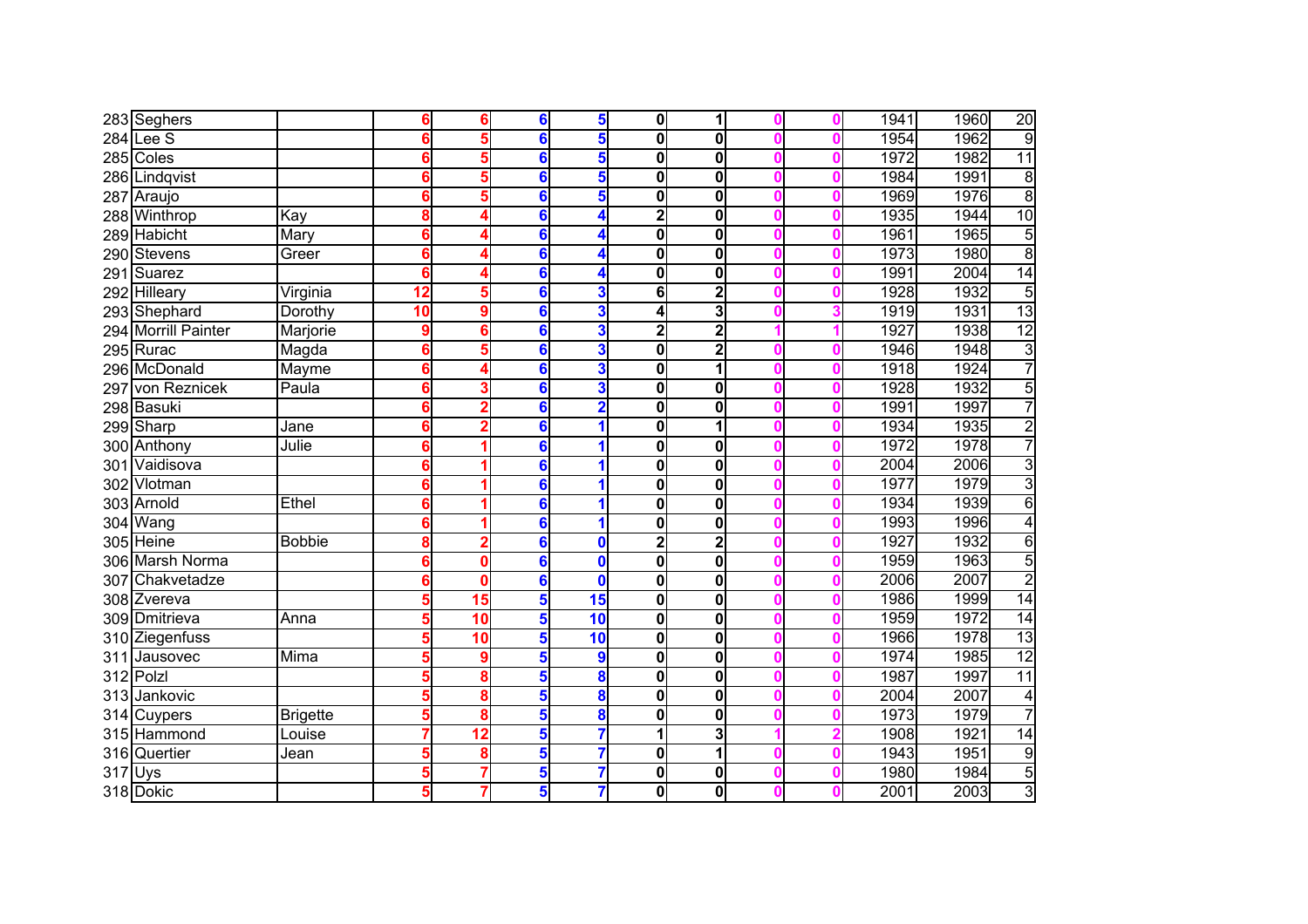|     | 319 Gadusek         |                   | 5               |                | 5               |                         | $\mathbf{0}$            | $\mathbf{0}$ |   | 1982 | 1986 | 5               |
|-----|---------------------|-------------------|-----------------|----------------|-----------------|-------------------------|-------------------------|--------------|---|------|------|-----------------|
| 320 | <b>Hardwick</b>     | Mary              | 6               |                | 5               | 6                       | 1                       |              |   | 1936 | 1940 | $\overline{5}$  |
|     | 321 Pachta          | Sonja             | 5               | 6              | 5               | 6                       | $\bf{0}$                | 0            |   | 1961 | 1970 | 10              |
|     | 322 Reggi           |                   | 5               | 6              | 5               | 6                       | $\bf{0}$                | 0            |   | 1985 | 1991 | 7               |
|     | 323 Staley          | Jennifer          | 5               | 6              | 5               | 6                       | $\bf{0}$                | 0            |   | 1953 | 1957 | 5               |
|     | 324 Meskhi          |                   |                 | 6              | 5               | 6                       | $\bf{0}$                | 0            |   | 1988 | 1995 | 8               |
|     | 325 Burgemeister    |                   | 5               | 6              | 5               | 6                       | $\mathbf 0$             | 0            |   | 1969 | 1977 | 9               |
|     | 326 Moore           | Elisabeth         | 9               | 10             | 5               | 5                       | $\overline{2}$          | 3            |   | 1892 | 1905 | 14              |
|     | 327 Lofdahl-Bentzer | Ingrid            |                 | 5              | 5               | 5                       | $\mathbf 0$             | 0            |   | 1967 | 1973 | $\overline{7}$  |
|     | 328 Zvonareva       |                   | 5               | 5              | 5               | 5                       | $\mathbf 0$             | 0            |   | 2002 | 2007 | $\overline{6}$  |
|     | 329 Saunders        | Peggy             | 8               | 6              | 5               | 4                       | 3                       | $\mathbf{2}$ |   | 1926 | 1938 | 13              |
|     | 330 Peterdy-Wolf    | Marta             | 5               | 4              | 5               | 4                       | $\bf{0}$                | 0            |   | 1947 | 1961 | 15              |
|     | 331 Sayers          |                   | 5               |                | 5               |                         | 0                       | 0            |   | 1980 | 1990 | 11              |
|     | 332 Molik           |                   | 5               |                | 5               |                         | $\mathbf 0$             | $\mathbf{0}$ |   | 2003 | 2005 | $\overline{3}$  |
|     | 333 Estalella       | Ana-Maria         | 5               |                | 5               |                         | $\mathbf 0$             | $\mathbf{0}$ |   | 1960 | 1969 | 10              |
|     | 334 Greenspan       | Clara             |                 |                | 5               |                         | 0                       | 0            |   | 1927 | 1929 | $\overline{3}$  |
|     | 335 Harvey-Wild     |                   |                 |                | 5               |                         | 0                       | 0            |   | 1992 | 1996 | $\overline{5}$  |
|     | 336 Roeser          | Hauselt           |                 |                | 5               |                         | $\mathbf 0$             | 0            |   | 1923 | 1927 | 5               |
| 337 | Truman              | Nell              | 5               | 4              | 5               | 4                       | $\mathbf 0$             | 0            |   | 1964 | 1971 | $\overline{8}$  |
|     | 338 Safina          |                   | 5               | 4              | 5               | 4                       | $\overline{\mathbf{0}}$ | 0            |   | 2002 | 2007 | $\overline{6}$  |
|     | 339 Cross           | Edith             | 12              | 10             | 5               | 3                       | $\overline{6}$          | 5            |   | 1928 | 1932 | 5               |
|     | 340 Lance           | Sylvia            | $\overline{11}$ | 7              | 5               | 3                       | 4                       | 3            |   | 1922 | 1930 | 9               |
|     | 341 Cueto           |                   | 5               | 3              | $5\overline{5}$ | 3                       | $\mathbf 0$             | $\mathbf{0}$ |   | 1987 | 1990 | $\overline{4}$  |
| 342 | <b>Hunt M</b>       |                   |                 | 3              | 5               | 3                       | $\mathbf 0$             | 0            |   | 1958 | 1964 | 7               |
|     | 343 Felix           |                   |                 | 3              | 5               | 3                       | $\mathbf 0$             | 0            |   | 1954 | 1960 | 7               |
|     | 344 Sieler          |                   | 5               | 3              | 5               | 3                       | $\mathbf 0$             | 0            |   | 1972 | 1979 | $\overline{8}$  |
|     | 345 Yorke           | <b>Billie</b>     | 14              | 6              | 5               | $\overline{\mathbf{2}}$ | 8                       | 4            |   | 1933 | 1947 | 15              |
|     | 346 Hannam          | Edith             | 5               | 3              | 5               | $\overline{\mathbf{2}}$ | $\mathbf 0$             | 1            |   | 1912 | 1924 | 13              |
|     | $347$ Doeg          | $\overline{M}$ ay | 5               | 2              | 5               | $\overline{\mathbf{2}}$ | 0                       | 0            |   | 1936 | 1939 | 4               |
|     | 348 Tobin-Dingwall  | Amanda            | 5               | 2              | 5               | $\overline{\mathbf{2}}$ | 0                       | $\mathbf{0}$ |   | 1977 | 1981 | $\overline{5}$  |
|     | 349 Chabot K        |                   |                 | 2              | 5               |                         | 0                       | $\mathbf{0}$ |   | 1960 | 1963 | $\overline{4}$  |
|     | 350 Rehe            |                   |                 | 2              | 5               |                         | 0                       | 0            |   | 1985 | 1988 | 4               |
|     | 351 Ivanovic        |                   |                 | 2              | 5               | 2                       | $\mathbf 0$             | $\mathbf{0}$ |   | 2005 | 2007 | $\overline{3}$  |
|     | 352 Stoll           | Caroline          | 5               | $\overline{2}$ | 5               | $\overline{\mathbf{2}}$ | 0                       | $\mathbf{0}$ |   | 1977 | 1979 | $\overline{3}$  |
|     | 353 Bracewell       |                   |                 | 1              | 5               | 1                       | $\mathbf{2}$            | $\mathbf{0}$ | Λ | 1885 | 1888 | $\overline{4}$  |
|     | 354 Masson          | Adine             | 6               | 1              | $5\overline{5}$ |                         | 1                       | 0            |   | 1897 | 1907 | $\overline{11}$ |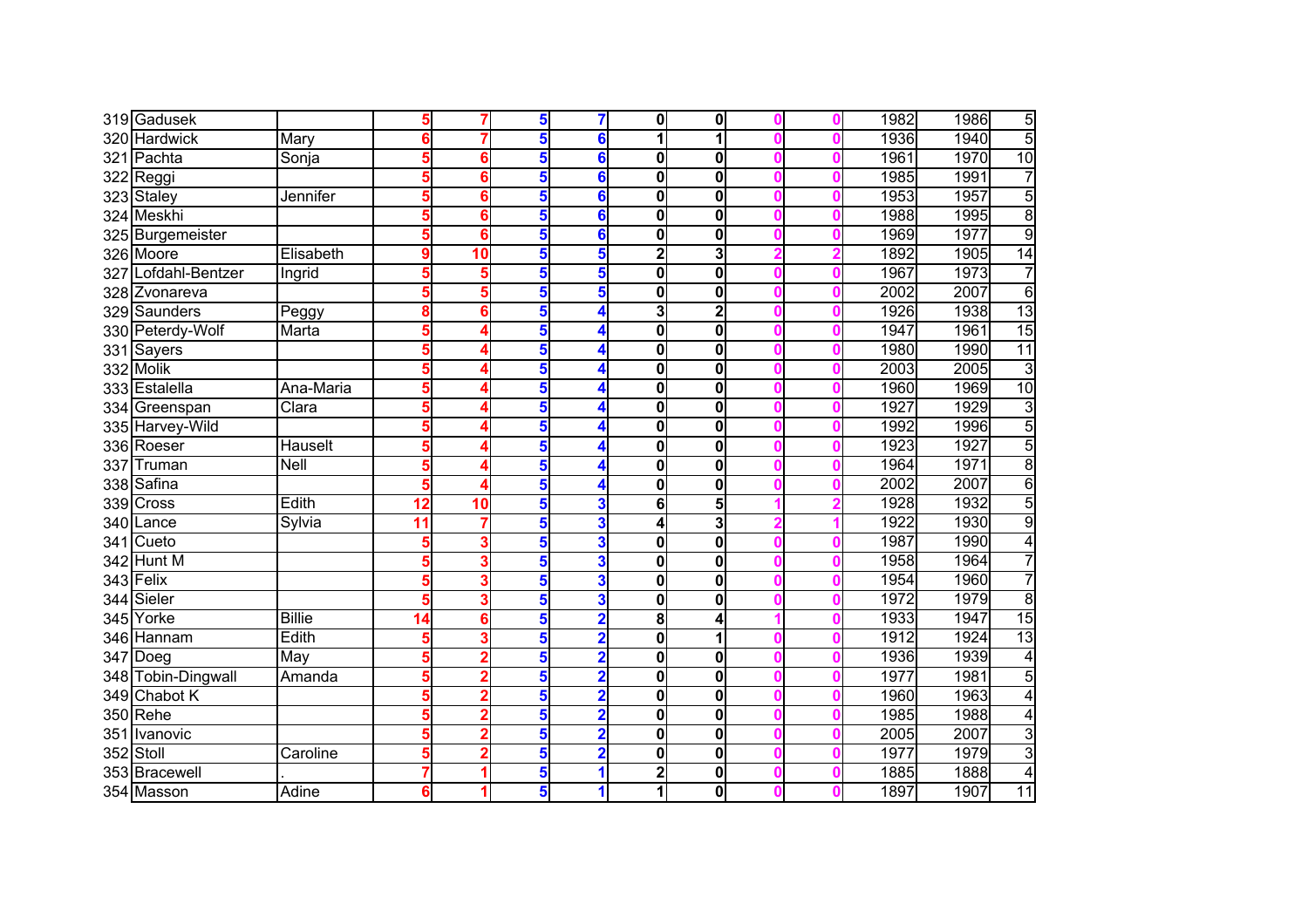|     | 355 Wolf              | Catherine      | 5 | 3               | 5 | 1  | $\mathbf{0}$            | $\overline{2}$          |  | 1931 | 1943 | 13              |
|-----|-----------------------|----------------|---|-----------------|---|----|-------------------------|-------------------------|--|------|------|-----------------|
|     |                       |                |   |                 |   |    |                         |                         |  |      |      |                 |
|     | 356 Bonifacino-Somoza |                |   |                 | 5 |    | 0                       | 0                       |  | 1959 | 1964 | 6               |
|     | 357 Connor            |                |   | 1               | 5 |    | $\overline{\mathbf{0}}$ | $\overline{\mathbf{0}}$ |  | 1975 | 1980 | $\overline{6}$  |
|     | 358 Muller M          |                |   | 1               | 5 | 1  | $\bf{0}$                | 0                       |  | 1946 | 2007 | 62              |
|     | 359 Zuluaga           |                |   | 1               | 5 | 1  | $\bf{0}$                | $\mathbf 0$             |  | 1999 | 2004 | $\overline{6}$  |
|     | 360 Reyes Darmon      |                |   | 16              | 4 | 16 | $\mathbf 0$             | $\mathbf{0}$            |  | 1955 | 1968 | 14              |
|     | 361 Davidson          |                |   | 14              |   | 14 | $\mathbf 0$             | $\mathbf 0$             |  | 1951 | 1964 | $\overline{14}$ |
|     | 362 Monami-van Roost  |                |   | 12              | 4 | 12 | $\mathbf 0$             | 0                       |  | 1993 | 2000 | 8               |
|     | 363 Jordan            | Kathy          |   | 11              |   | 11 | $\mathbf 0$             | 0                       |  | 1979 | 1986 | $\overline{8}$  |
|     | 364 Bunge             | <b>Bettina</b> |   | 10              | 4 | 10 | $\mathbf 0$             | 0                       |  | 1979 | 1987 | $\overline{9}$  |
|     | 365 Raymond           | Lisa           |   | 12              |   | 9  | $\overline{\mathbf{2}}$ | 3                       |  | 1994 | 2008 | 15              |
|     | 366 Moore             |                |   | 9               |   | 9  | 0                       | 0                       |  | 1936 | 1959 | $\overline{24}$ |
|     | 367 Armstrong         | Sheila         |   | 8               |   | 8  | 0                       | $\mathbf 0$             |  | 1957 | 1960 | 4               |
|     | 368 Cassel            | Claire         |   | 9               |   | 7  | 3                       | $\overline{2}$          |  | 1918 | 1928 | $\overline{11}$ |
|     | 369 Adamoff           | Ida            |   | 14              |   |    | 1                       | 6                       |  | 1931 | 1935 | $\overline{5}$  |
|     | 370 Toomey            |                |   | 8               |   |    | 1                       |                         |  | 1946 | 1950 | $\overline{5}$  |
| 371 | Tuckey                |                |   | 8               |   | 7  | 0                       |                         |  | 1920 | 1951 | $\overline{32}$ |
| 372 | Middleton             | Jennifer       |   | 7               |   | 7  | $\mathbf 0$             | 0                       |  | 1949 | 1956 | $\overline{8}$  |
|     | 373 Beltrame          | Roberta        |   | 7               |   | 7  | $\bf{0}$                | 0                       |  | 1956 | 1968 | $\overline{13}$ |
|     | 374 Salfati-di Maso   | Monique        |   | 7               |   | 7  | $\mathbf 0$             | 0                       |  | 1963 | 1973 | 11              |
|     | 375 Arraya            |                |   | 7               |   | 7  | $\bf{0}$                | $\mathbf{0}$            |  | 1982 | 1992 | $\overline{11}$ |
|     | 376 Bucaille          | Ginette        |   | 7               |   | 7  | $\bf{0}$                | $\mathbf 0$             |  | 1953 | 1958 | $\overline{6}$  |
|     | 377 Mappin            |                |   | 7               |   |    | $\overline{\mathbf{0}}$ | $\mathbf 0$             |  | 1974 | 1977 | $\overline{4}$  |
|     | 378 Hilton            |                |   | 7               |   | 6  | 3                       |                         |  | 1946 | 1950 | 5               |
|     | 379 Stenz             |                |   | 8               |   | 6  | $\bf{0}$                | $\overline{2}$          |  | 1925 | 1930 | $\overline{6}$  |
|     | 380 McCalman Pratt    |                |   | 6               |   | 6  | $\bf{0}$                | $\mathbf 0$             |  | 1953 | 1965 | 13              |
|     | 381 Bricka            |                |   | 6               |   | 6  | 0                       | 0                       |  | 1960 | 1965 | $\overline{6}$  |
|     | 382 Spirlea           |                |   | 6               |   | 6  | 0                       | $\mathbf 0$             |  | 1993 | 1999 | 7               |
|     | 383 Kloss             |                |   | 6               |   | 6  | 0                       | $\mathbf 0$             |  | 1971 | 1975 | $\overline{5}$  |
|     | 384 de Roubin         |                |   | 6               |   | 6  | 0                       | $\mathbf 0$             |  | 1970 | 1974 | $\overline{5}$  |
|     | 385 Coleman-Gregg     |                |   | 6               |   | 6  | 0                       | $\mathbf 0$             |  | 1969 | 1977 | $\overline{9}$  |
|     | 386 Richards          | Renee          |   | 6               |   | 6  | 0                       | $\mathbf 0$             |  | 1976 | 1981 | $\overline{6}$  |
|     | 387 Edgington         | Η.             |   | $\overline{11}$ |   | 5  | 4                       | 5                       |  | 1910 | 1927 | $\overline{18}$ |
|     | 388 Hoahing           | Gem            | 5 | 5               | 4 | 5  | 1                       | 0                       |  | 1938 | 1953 | 16              |
|     | 389 Rinaldi           |                |   | 5               |   | 5  | 0                       | 0                       |  | 1981 | 1986 | 6               |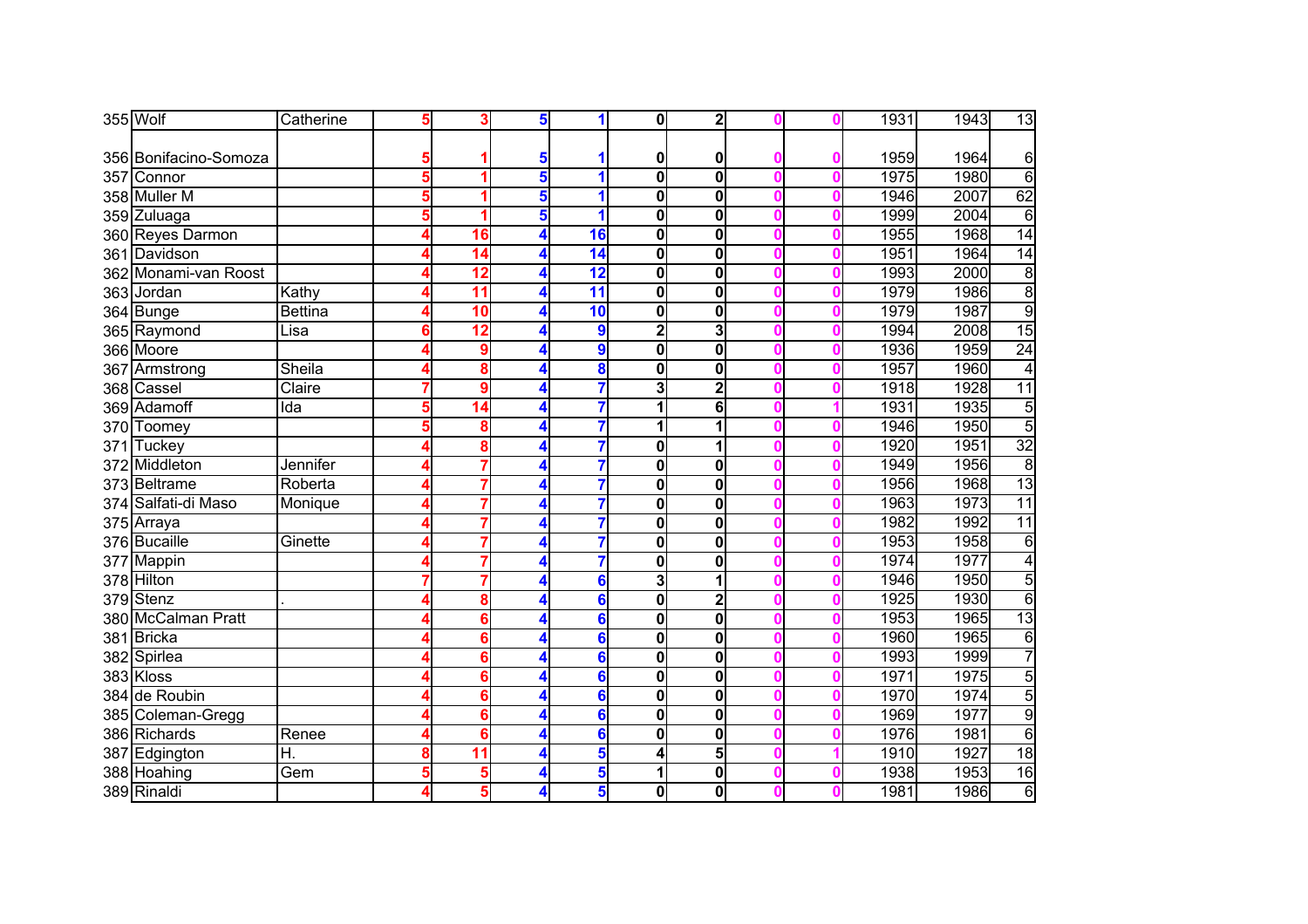|     | 390 McMillan           |               |    | 5                       |   | 5                       | 01                      | 0                       |  | 1973 | 1979 | 7               |
|-----|------------------------|---------------|----|-------------------------|---|-------------------------|-------------------------|-------------------------|--|------|------|-----------------|
|     | 391 Srebotnik          |               |    | 5                       | 4 | 5                       | 0                       | $\mathbf 0$             |  | 1999 | 2007 | $\overline{9}$  |
|     | 392 Finney             |               |    | 5                       | 4 | 5                       | $\mathbf 0$             | $\mathbf 0$             |  | 1949 | 1952 | $\overline{4}$  |
|     | 393 Smith              | Anne          |    | 5                       | 4 | 5                       | $\mathbf 0$             | $\mathbf 0$             |  | 1961 | 1991 | $\overline{31}$ |
|     | 394 Rosambert          | Colette       |    | 9                       | 4 | 4                       | 3                       | 4                       |  | 1929 | 1937 | 9               |
|     | 395 Minter A           |               |    | 4                       | 4 | 4                       | 0                       | 0                       |  | 1983 | 1989 | $\overline{7}$  |
|     | 396 Lewis              |               |    | 4                       | 4 | 4                       | $\mathbf 0$             | $\mathbf 0$             |  | 1946 | 1980 | 35              |
|     | 397 Hack               |               |    | 4                       | 4 | 4                       | $\mathbf 0$             | $\mathbf 0$             |  | 1989 | 1996 | 8               |
|     | 398 Cooper J           |               |    |                         | 4 | 4                       | $\mathbf 0$             | 0                       |  | 1970 | 1973 | $\overline{4}$  |
|     | 399 Giscafre           |               |    | 4                       |   | 4                       | $\mathbf 0$             | 0                       |  | 1970 | 1975 | 6               |
|     | 400 Pennetta           |               |    | 4                       | 4 | 4                       | $\mathbf 0$             | 0                       |  | 2004 | 2007 | 4               |
|     | 401 Dragomir           |               |    | Δ                       | 4 |                         | $\mathbf 0$             | 0                       |  | 1995 | 2000 | $\overline{6}$  |
|     | 402 Thomas             | M.A.          | 6  | 4                       | 4 | 3                       | $\overline{\mathbf{2}}$ | 1                       |  | 1934 | 1935 | $\overline{2}$  |
|     | 403 Safina             | <b>Dinara</b> | 6  | 3                       | 4 | 3                       | $\overline{\mathbf{2}}$ | 0                       |  | 2008 | 2008 | 1               |
|     | 404 Krase              | Barbara       |    | 3                       | 4 | 3                       | 1                       | 0                       |  | 1942 | 1947 | 6               |
|     | 405 Kilian             |               |    | 3                       | 4 | 3                       | 0                       | $\mathbf 0$             |  | 1953 | 1956 | 4               |
|     | 406 White R            |               |    | 3                       | 4 | 3                       | $\mathbf 0$             | $\mathbf 0$             |  | 1957 | 1992 | 36              |
| 407 | Carter-Triolo          |               |    | 3                       |   | 3                       | $\mathbf 0$             | $\mathbf 0$             |  | 1967 | 1970 | 4               |
|     | 408 Love               |               |    | 3                       |   | 3                       | $\mathbf 0$             | $\mathbf 0$             |  | 1951 | 1974 | 24              |
|     | 409 Fuchs              |               |    | 3                       |   | 3                       | $\overline{\mathbf{0}}$ | $\overline{\mathbf{0}}$ |  | 1972 | 1974 | $\overline{3}$  |
| 410 | Sawamatsu N            |               |    | 3                       | 4 | 3                       | $\mathbf 0$             | $\mathbf 0$             |  | 1990 | 1997 | $\overline{8}$  |
| 411 | <b>Martinez Ceci</b>   |               |    | 3                       | 4 | 3                       | $\mathbf 0$             | $\mathbf 0$             |  | 1966 | 1976 | $\overline{11}$ |
|     | 412 Galtier            |               |    | 3                       | 4 | 3                       | $\overline{\mathbf{0}}$ | $\mathbf 0$             |  | 1949 | 1963 | 15              |
|     | 413 Hopman             | <b>Nell</b>   | 17 | 10                      | 4 | $\overline{\mathbf{2}}$ | 8                       | 5                       |  | 1930 | 1947 | $\overline{18}$ |
|     | 414 Muller             | Mary          |    | $\overline{\mathbf{2}}$ | 4 | 2                       | $\overline{\mathbf{c}}$ | $\overline{\mathbf{0}}$ |  | 1946 | 1948 | 3               |
|     | 415 Bouman             | Kornelia      | 5  | $\overline{2}$          | 4 | $\overline{\mathbf{2}}$ | 1                       | $\mathbf 0$             |  | 1924 | 1929 | $\overline{6}$  |
|     | 416 Burton Baker       |               |    | 3                       | 4 | 2                       | 0                       | 1                       |  | 1945 | 1957 | 13              |
| 417 | Thayer                 |               |    | 3                       |   | 2                       | $\mathbf 0$             | 1                       |  | 1922 | 1928 | 7               |
|     | 418 Nichols            |               |    | $\overline{2}$          |   | $\overline{2}$          | $\mathbf 0$             | $\mathbf 0$             |  | 1952 | 1959 | $\overline{8}$  |
| 419 | Jankovic               | Jelena        |    | $\overline{2}$          |   | $\overline{\mathbf{2}}$ | $\mathbf 0$             | 0                       |  | 2008 | 2008 | $\overline{1}$  |
|     | 420 Burke              |               |    | $\overline{2}$          | 4 | $\overline{\mathbf{2}}$ | $\mathbf 0$             | 0                       |  | 1951 | 1955 | 5               |
|     | 421 Dimitrieva         |               |    | $\overline{\mathbf{2}}$ | 4 | $\overline{2}$          | $\mathbf 0$             | 0                       |  | 1961 | 1963 | $\overline{3}$  |
|     | 422 Simon              |               |    | $\overline{2}$          | 4 | $\overline{\mathbf{2}}$ | $\mathbf 0$             | $\mathbf 0$             |  | 1975 | 1982 | $\overline{8}$  |
|     | 423 Whytcross          |               |    | $\overline{\mathbf{2}}$ | 4 | $\overline{\mathbf{2}}$ | $\mathbf 0$             | $\mathbf 0$             |  | 1977 | 1981 | 5               |
|     | 424 Alison-Baumgardner |               |    | $\overline{2}$          | 4 | $\overline{\mathbf{2}}$ | 0                       | $\mathbf 0$             |  | 1961 | 1967 | 7               |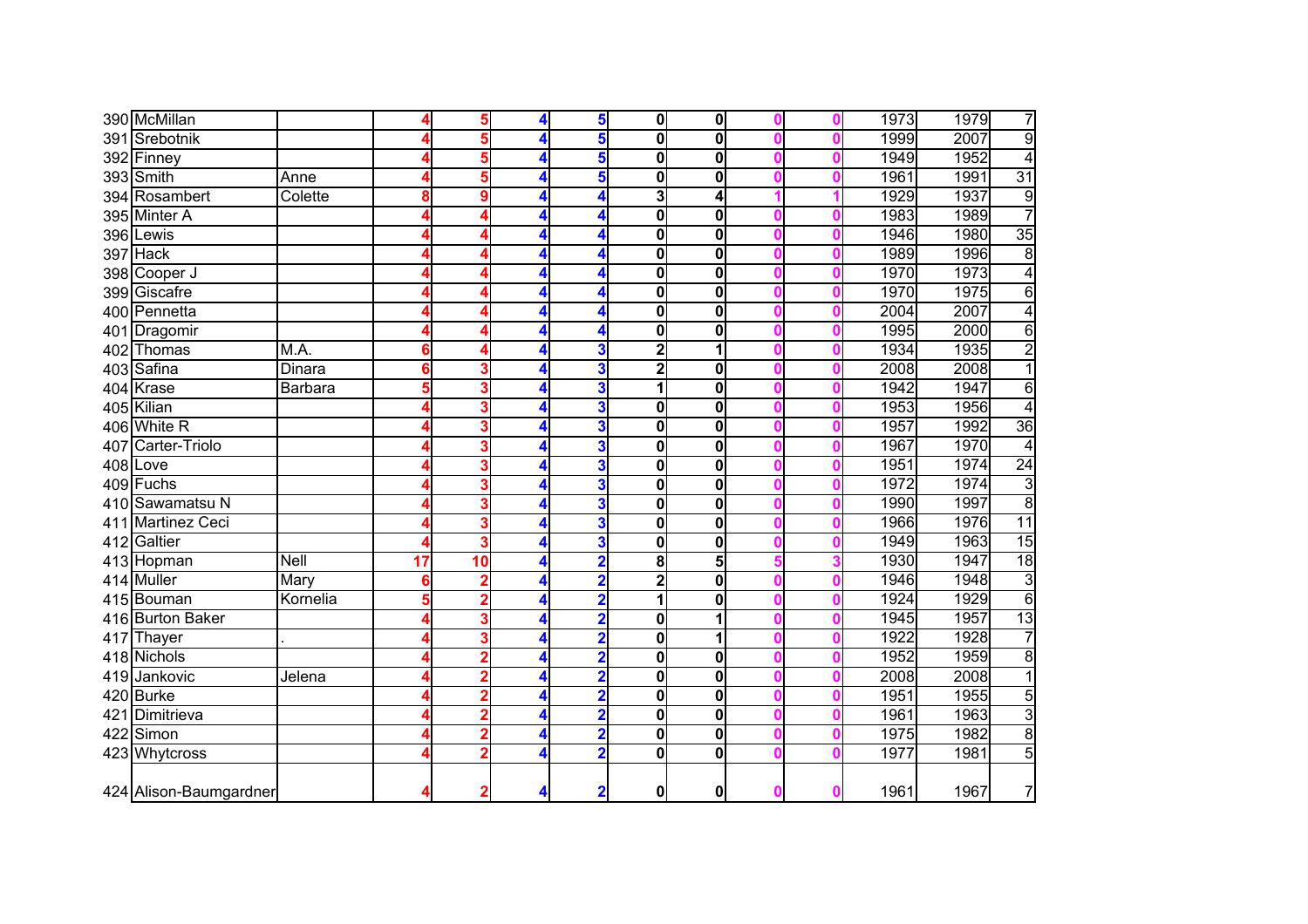|           | 425 Gibson         | Joan     |                 | 2                        |   | $\overline{\mathbf{2}}$  | $\mathbf{0}$            | $\mathbf{0}$            |   | 1963 | 1966<br>4                       |
|-----------|--------------------|----------|-----------------|--------------------------|---|--------------------------|-------------------------|-------------------------|---|------|---------------------------------|
|           | 426 Atkinson       | Juliette | 14              |                          |   |                          | $\overline{\mathbf{7}}$ | $\mathbf{0}$            |   | 1894 | $\overline{9}$<br>1902          |
| 427       | <b>Matthey</b>     | Jeanne   | $\overline{10}$ |                          | 4 |                          | $\overline{\mathbf{5}}$ | $\mathbf{0}$            |   | 1908 | 6<br>1913                       |
|           | 428 Gillou Fenwick | Kate     |                 |                          | 4 |                          | 1                       | 0                       |   | 1903 | $\overline{6}$<br>1908          |
|           | 429 Pannetier      |          | 5               |                          | 4 |                          | 1                       | 0                       |   | 1934 | 15<br>1948                      |
|           | 430 Leighton       | Marion   |                 |                          | 4 |                          | $\bf{0}$                | $\mathbf{0}$            |   | 1922 | 1925<br>$\overline{4}$          |
|           | 431 Daniilidou     |          |                 |                          | 4 |                          | $\mathbf 0$             | $\mathbf{0}$            |   | 2002 | 5<br>2006                       |
|           | 432 Davies         | Edith    |                 |                          | 4 |                          | $\mathbf 0$             | 0                       |   | 1884 | $\overline{\mathbf{c}}$<br>1885 |
|           | 433 Ochoa          | Elisa    |                 |                          |   |                          | $\bf{0}$                | 0                       |   | 1931 | 5<br>1935                       |
|           | 434 Louie-Harper   |          |                 | ۹                        | 4 |                          | $\mathbf 0$             | 0                       |   | 1978 | $\overline{8}$<br>1985          |
|           | 435 Clayton        |          |                 |                          | 4 |                          | $\bf{0}$                | 0                       |   | 1921 | $\overline{3}$<br>1923          |
|           | 436 Sandin         |          |                 |                          | 4 |                          | $\bf{0}$                | 0                       |   | 1979 | 4<br>1982                       |
|           | 437 Row            | $L$ eila |                 |                          |   |                          | 0                       | 0                       |   | 1931 | 1938<br>$\overline{8}$          |
|           | 438 Austin         | Edith    |                 |                          |   |                          | $\mathbf 0$             | $\mathbf{0}$            |   | 1894 | $\overline{6}$<br>1899          |
|           | 439 Bonder         |          |                 |                          |   |                          | $\mathbf 0$             | $\mathbf{0}$            |   | 1982 | $\overline{3}$<br>1984          |
|           | 440 Medvedeva      |          |                 |                          |   |                          | 0                       | $\mathbf{0}$            |   | 1990 | 1993<br>4                       |
|           | 441 Hammer         |          |                 |                          |   |                          | 0                       | 0                       |   | 1931 | $\overline{2}$<br>1932          |
|           | 442 May            | Kathy    |                 |                          |   |                          | $\mathbf 0$             | 0                       |   | 1973 | 1976<br>$\overline{4}$          |
|           | 443 Riedl          |          |                 |                          | 4 |                          | $\mathbf 0$             | 0                       |   | 1958 | 10<br>1967                      |
| 444       | Hardcastle         | May      | 5               |                          | 4 | $\bf{0}$                 | $\overline{\mathbf{0}}$ | 1                       |   | 1936 | 1939<br>4                       |
|           | 445 Ochoa          | Minda    |                 | 0                        | 4 | $\bf{0}$                 | $\overline{\mathbf{0}}$ | 0                       |   | 1935 | 1938<br>$\overline{4}$          |
|           | 446 Veber-Jones    | Raymonde |                 | 0                        | 4 | $\bf{0}$                 | $\overline{\mathbf{0}}$ | $\mathbf{0}$            |   | 1944 | $\overline{22}$<br>1965         |
|           | 447 Louie M        |          |                 | 0                        | 4 | $\bf{0}$                 | $\mathbf 0$             | $\mathbf{0}$            |   | 1969 | 7<br>1975                       |
|           | 448 Rush-Magers    |          |                 | 0                        | 4 | $\mathbf{0}$             | $\overline{\mathbf{0}}$ | $\overline{\mathbf{0}}$ |   | 1987 | 3<br>1989                       |
|           | 449 Shackle        | M.       |                 | 0                        |   | $\bf{0}$                 | $\mathbf 0$             | $\overline{\mathbf{0}}$ |   | 1889 | 5<br>1893                       |
| 450 Hill  |                    | John     |                 | 0                        |   | $\bf{0}$                 | $\mathbf 0$             | 0                       |   | 1926 | $\overline{2}$<br>1927          |
| $451$ Leo |                    |          |                 | 0                        | 4 | $\bf{0}$                 | $\bf{0}$                | 0                       |   | 1976 | 6<br>1981                       |
|           | 452 Squire         | Mabel    |                 | 0                        | 4 | $\bf{0}$                 | $\bf{0}$                | 0                       |   | 1909 | 1912<br>4                       |
|           | 453 Spiers         | M.       |                 | 0                        |   | $\bf{0}$                 | 0                       | 0                       |   | 1893 | $\overline{35}$<br>1927         |
|           | 454 Stevens        |          |                 | 0                        | 4 | $\mathbf 0$              | 0                       | $\mathbf{0}$            |   | 1949 | 1952<br>4                       |
|           | 455 Buding         |          |                 | $\overline{\mathbf{12}}$ | 3 | $\overline{\mathbf{12}}$ | $\mathbf 0$             | $\mathbf{0}$            |   | 1959 | 11<br>1969                      |
|           | 456 Farina         |          |                 | $\overline{10}$          | 3 | $\overline{10}$          | $\mathbf 0$             | $\mathbf{0}$            |   | 1991 | 15<br>2005                      |
|           | 457 Kermina        |          |                 | 9                        | 3 | 9                        | $\mathbf 0$             | $\mathbf{0}$            |   | 1953 | $\overline{13}$<br>1965         |
|           | 458 Newcombe       | Kay      |                 | 9                        | 3 | 9                        | $\mathbf 0$             | $\mathbf{0}$            |   | 1951 | $\overline{7}$<br>1957          |
|           | 459 Dean           | Eunice   |                 | 8                        | 3 | 8                        | 1                       | $\mathbf{0}$            | Λ | 1935 | 6<br>1940                       |
|           | 460 James          | Freda    | 12              | 8                        | 3 | 7                        | 9                       | 1                       |   | 1931 | $\overline{8}$<br>1938          |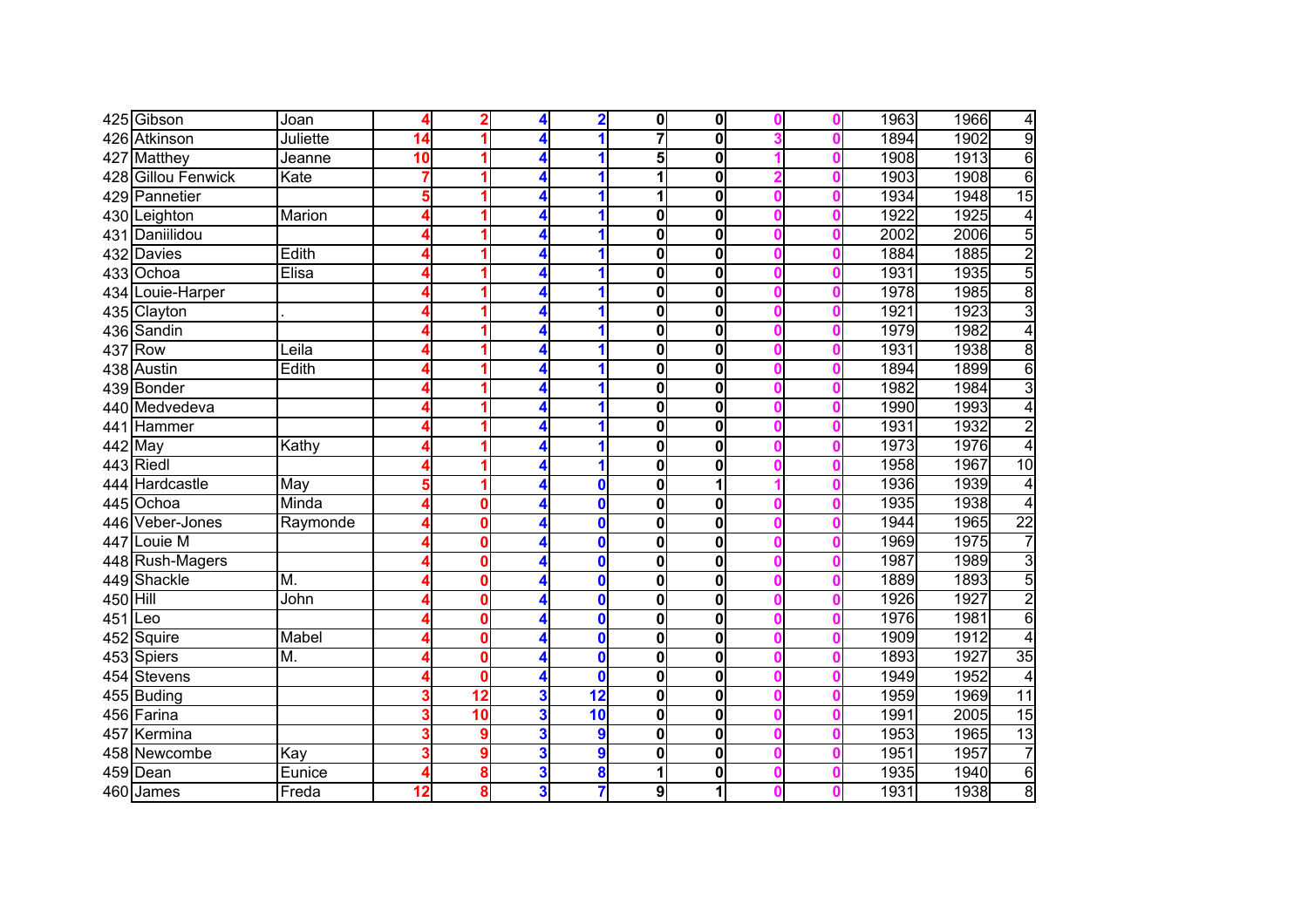|     | 461 Babcock         | Carolin   | 6  | 11 | 3 |   | 3                       | $\overline{4}$ |   | 1931 | 1938 | $\overline{8}$  |
|-----|---------------------|-----------|----|----|---|---|-------------------------|----------------|---|------|------|-----------------|
| 462 | Watermeyer          |           |    | 7  | 3 |   | 1                       | $\mathbf{0}$   |   | 1947 | 1952 | $\overline{6}$  |
|     | 463 Burton          |           |    | 7  | 3 |   | $\bf{0}$                | $\mathbf{0}$   |   | 1957 | 1976 | $\overline{20}$ |
|     | 464 Testud          | Sandrine  |    | 7  | 3 |   | $\bf{0}$                | $\mathbf{0}$   |   | 1997 | 2002 | $\overline{6}$  |
|     | 465 Forbes          | Jean      | 3  | 7  | 3 |   | $\overline{\mathbf{0}}$ | 0              |   | 1953 | 1962 | 10              |
|     | 466 Thomas          |           | 19 | 16 | 3 | 6 | $\overline{13}$         | $\overline{9}$ |   | 1931 | 1963 | 33              |
|     | 467 Martin          |           |    | 7  | 3 | 6 | $\mathbf 0$             | 1              |   | 1937 | 1959 | $\overline{23}$ |
|     | 468 Scharman        | Lilian    |    | 7  | 3 | 6 | $\mathbf 0$             | 1              |   | 1922 | 1929 | $\infty$        |
|     | 469 Teeguarden      | Pam       |    | 6  | 3 | 6 | $\mathbf 0$             | $\mathbf{0}$   |   | 1967 | 1984 | 18              |
|     | 470 Palmer          |           |    | 6  | 3 | 6 | 0                       | 0              |   | 1958 | 1964 | $\overline{7}$  |
|     | 471 Kiyomura        | Ann       | 3  | 6  | 3 | 6 | $\bf{0}$                | 0              |   | 1973 | 1981 | 9               |
| 472 | <b>Pollack Falk</b> | Helen     | 3  | 6  | 3 | 6 | 0                       | 0              |   | 1918 | 1927 | 10              |
|     | 473 Latham          | Kate      | 3  | 6  | 3 | 6 | $\bf{0}$                | 0              |   | 1974 | 1983 | 10              |
|     | 474 Roussow         |           | 3  | 6  | 3 | 6 | $\bf{0}$                | 0              |   | 1967 | 1972 | $\overline{6}$  |
|     | 475 Hantuchova      |           |    | 6  | 3 | 6 | $\bf{0}$                | $\mathbf{0}$   |   | 2002 | 2007 | $\overline{6}$  |
|     | 476 Westacott       | Emily     | 6  | g  | 3 | 5 | 3                       | $\overline{2}$ |   | 1930 | 1940 | $\overline{11}$ |
|     | 477 Sigart          | Josane    |    | 7  | 3 | 5 | 1                       |                |   | 1929 | 1932 | 4               |
|     | 478 Hosmer Chapin   | Charlotte |    | 6  | 3 | 5 | $\mathbf 0$             |                |   | 1924 | 1928 | $\overline{5}$  |
| 479 | Likhovtseva         |           |    | 5  | 3 | 5 | $\bf{0}$                | 0              |   | 1993 | 2004 | $\overline{12}$ |
|     | 480 Barclay         | Ann       |    | 5  | 3 | 5 | $\mathbf 0$             | 0              |   | 1960 | 1963 | 4               |
|     | 481 Roberts         | Pauline   | 3  | 5  | 3 | 5 | $\bf{0}$                | 0              |   | 1956 | 1965 | 10              |
|     | 482 Fairbank        | Rosalyn   | 3  | 5  | 3 | 5 | $\bf{0}$                | 0              |   | 1979 | 1995 | $\overline{17}$ |
|     | 483 Tennant         | Eleanor   | 6  | 5  | 3 | 4 | 3                       | 1              |   | 1920 | 1925 | $\overline{6}$  |
|     | 484 Redondo         | Marita    |    | Δ  | 3 |   | $\mathbf 0$             | 0              |   | 1972 | 1978 | 7               |
|     | 485 Tyler           |           |    | Δ  | 3 |   | $\bf{0}$                | 0              |   | 1975 | 1977 | $\overline{3}$  |
|     | 486 Fayter          |           |    |    | 3 |   | $\bf{0}$                | $\mathbf{0}$   |   | 1973 | 1978 | $\overline{6}$  |
|     | $487$ Paz           |           | 3  |    | 3 | 4 | $\bf{0}$                | 0              |   | 1954 | 1990 | $\overline{37}$ |
|     | 488 Lieffrig        | Janine    | 3  | Δ  | 3 | 4 | $\mathbf 0$             | 0              |   | 1963 | 1969 | 7               |
|     | 489 Bartoli         | Marion    | 3  |    | 3 |   | 0                       | 0              |   | 2006 | 2008 | $\overline{3}$  |
|     | 490 Hird            | Pat       | 3  |    | 3 |   | 0                       | $\mathbf{0}$   |   | 1954 | 1961 | $\overline{8}$  |
| 491 | Tesch               |           |    |    | 3 |   | 0                       | $\mathbf{0}$   |   | 1966 | 1978 | 13              |
| 492 | MacLennan           | Frances   |    |    | 3 |   | $\mathbf 0$             | $\mathbf{0}$   |   | 1966 | 1968 | $\overline{3}$  |
|     | 493 Gregory         |           |    |    | 3 |   | $\mathbf 0$             | $\mathbf{0}$   |   | 1973 | 1980 | $\overline{8}$  |
|     | 494 Groenman-Walhof | Gertrudia | 3  | 4  | 3 | 4 | $\mathbf 0$             | $\mathbf{0}$   |   | 1965 | 1967 | $\overline{3}$  |
|     | 495 Madruga         | Ivanna    | 3  | 4  | 3 | 4 | 0                       | $\mathbf{0}$   | Λ | 1977 | 1983 | $\overline{7}$  |
|     | 496 Rinkel-Quertier |           | 3  | 4  | 3 | 4 | 0                       | $\mathbf 0$    |   | 1952 | 1953 | $\overline{2}$  |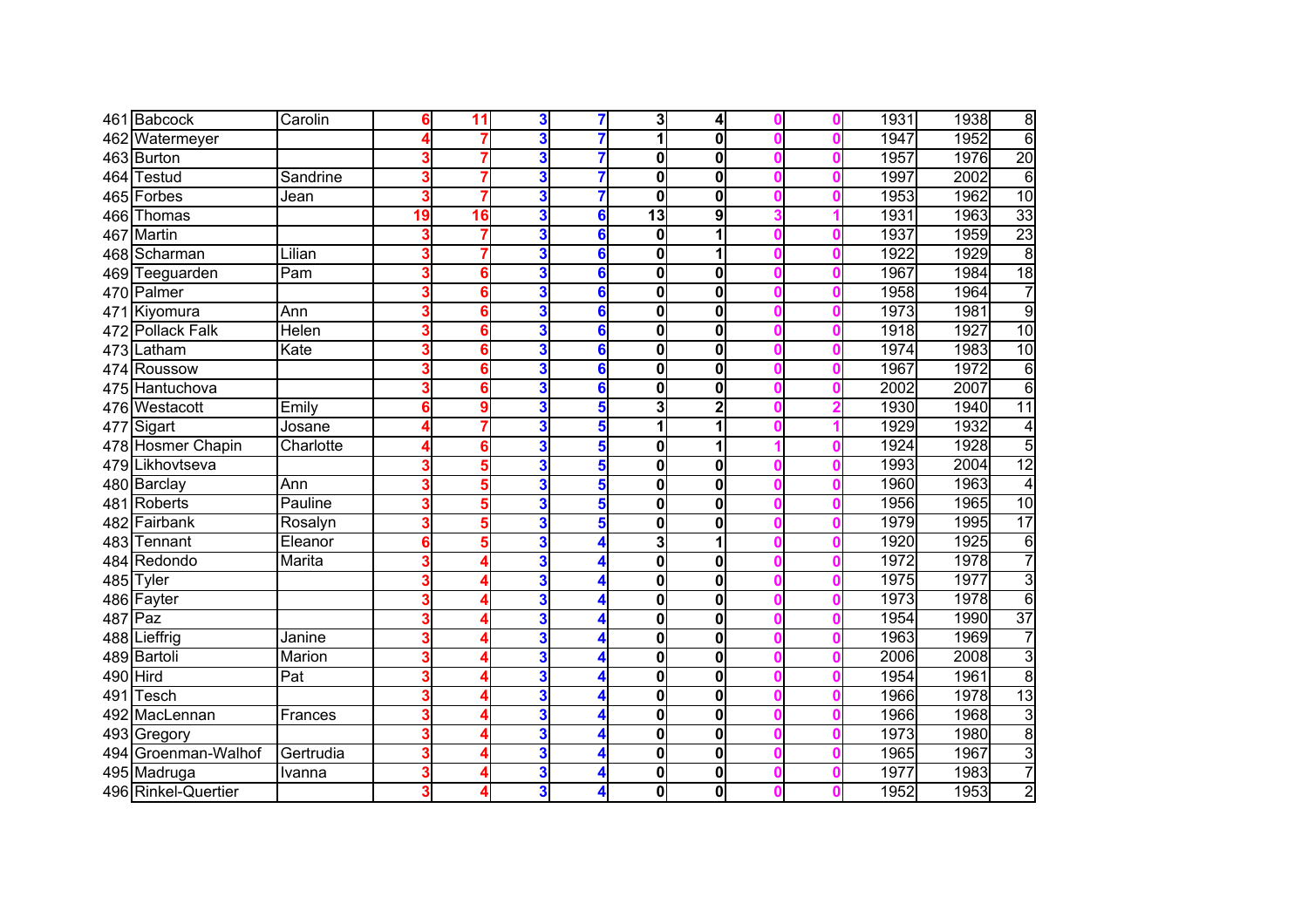|     | 497 Albert         | Julie             | 3  |                 | 3 | 4                       | $\mathbf{0}$            | $\mathbf{0}$            |   | 1962 | 1965<br>4              |
|-----|--------------------|-------------------|----|-----------------|---|-------------------------|-------------------------|-------------------------|---|------|------------------------|
| 498 | Tulyaganova        |                   |    |                 | 3 |                         | $\bf{0}$                | $\mathbf{0}$            |   | 2000 | 7<br>2006              |
|     | 499 Andrus         | Dorothy           | 17 | $\overline{27}$ | 3 | 3                       | $\overline{13}$         | $\overline{20}$         |   | 1931 | $\overline{8}$<br>1938 |
|     | 500 Sigourney      | Edith             |    | 5               | 3 | 3                       | 3                       | $\overline{\mathbf{2}}$ |   | 1920 | 11<br>1930             |
|     | 501 Scofield       |                   | 5  | 3               | 3 | 3                       | $\overline{2}$          | 0                       |   | 1947 | 1950<br>4              |
| 502 | Whittaker          |                   |    | Δ               | 3 | 3                       | 1                       | 1                       |   | 1946 | $\overline{3}$<br>1948 |
|     | 503 Francis        |                   |    | 3               | 3 | 3                       | 1                       | 0                       |   | 1925 | $\overline{5}$<br>1929 |
|     | 504 Barger-Wallach | Maud              |    | 5               | 3 | 3                       | 0                       | $\overline{2}$          |   | 1906 | 14<br>1919             |
| 505 | Horn               | <b>Marie Luis</b> |    | 5               | 3 | 3                       | $\bf{0}$                |                         |   | 1937 | $\overline{2}$<br>1938 |
| 506 | Cole               | Benjamin E.       | 3  | 4               | 3 | 3                       | 0                       | 1                       |   | 1921 | 5<br>1925              |
| 507 | Jordan B           |                   | 3  | 3               | 3 | 3                       | $\bf{0}$                | 0                       |   | 1974 | 7<br>1980              |
|     | 508 Fogarty        |                   | 3  | 3               | 3 | 3                       | 0                       | 0                       |   | 1946 | $\overline{8}$<br>1953 |
|     | 509 Serna          |                   |    | 3               | 3 | 3                       | $\bf{0}$                | 0                       |   | 2001 | $\overline{3}$<br>2003 |
|     | 510 Walsh          |                   | 3  | 3               | 3 | 3                       | $\bf{0}$                | 0                       |   | 1953 | 3<br>1955              |
|     | 511 Urban          | Faye              |    | 3               | 3 | 3                       | $\bf{0}$                | 0                       |   | 1965 | 5<br>1969              |
| 512 | Fernandez I        |                   |    | 3               | 3 | 3                       | $\mathbf 0$             | 0                       |   | 1968 | 9<br>1976              |
|     | 513 Norton         |                   |    | 3               | 3 | 3                       | $\mathbf 0$             | 0                       |   | 1951 | $\overline{5}$<br>1955 |
| 514 | Strecker           |                   |    | 3               | 3 | 3                       | $\mathbf 0$             | 0                       |   | 1950 | $\overline{3}$<br>1952 |
|     | 515 Nasuelli       |                   | 3  | 3               | 3 | 3                       | $\bf{0}$                | 0                       |   | 1969 | 1972<br>4              |
|     | McClenaughan-      |                   |    |                 |   |                         |                         |                         |   |      |                        |
|     | 516 Faulkner       |                   |    |                 | 3 | 3                       | 0                       | 0                       |   | 1965 | 1965                   |
| 517 | Vercoe             |                   | 3  | 3               | 3 | 3                       | $\bf{0}$                | $\overline{\mathbf{0}}$ |   | 1967 | $\overline{8}$<br>1974 |
|     | 518 Beckingham     | C.                | 3  | 3               | 3 | 3                       | 0                       | 0                       | Λ | 1924 | 5<br>1928              |
|     | 519 Abbes          | Lynn              |    | 3               | 3 | 3                       | 0                       | 0                       |   | 1966 | $\overline{2}$<br>1967 |
|     | 520 Bovina         |                   |    | 3               | 3 | 3                       | $\bf{0}$                | 0                       |   | 2001 | $\overline{4}$<br>2004 |
| 521 | Terras             | Evelyne           |    | 3               | 3 | 3                       | $\bf{0}$                | $\mathbf{0}$            |   | 1965 | $\overline{8}$<br>1972 |
|     | 522 Bartlett       | Beryl             | 3  | 3               | 3 | 3                       | $\bf{0}$                | 0                       |   | 1948 | $\overline{9}$<br>1956 |
|     | 523 Whitely        | Dorothy           | 3  | 3               | 3 | 3                       | $\bf{0}$                | 0                       |   | 1961 | 5<br>1965              |
|     | 524 Vlasto         | Julie             |    | 3               | 3 | $\overline{\mathbf{2}}$ | 4                       | 0                       |   | 1923 | 5<br>1927              |
|     | 525 McNair         | Winifred          | 5  | 6               | 3 | $\overline{\mathbf{2}}$ | $\overline{\mathbf{c}}$ | 2                       |   | 1912 | $\overline{9}$<br>1920 |
| 526 | Jones              | Marion            | 5  | Δ               | 3 |                         | 1                       | $\overline{2}$          |   | 1898 | $\overline{6}$<br>1903 |
| 527 | Iribarne Lafargue  | Simone            | 5  | 2               | 3 |                         | $\overline{2}$          | 0                       |   | 1939 | $\overline{9}$<br>1947 |
|     | 528 Naud           |                   |    | $\overline{2}$  | 3 | 2                       | $\mathbf 0$             | 0                       |   | 1956 | $\overline{3}$<br>1958 |
| 529 | Cordwell           |                   | 3  | $\overline{2}$  | 3 | $\overline{\mathbf{2}}$ | 0                       | 0                       |   | 1982 | $\overline{8}$<br>1989 |
|     | 530 Russell        | Joanne            | 3  | $\overline{2}$  | 3 | $\overline{2}$          | 0                       | 0                       | Λ | 1976 | $\overline{9}$<br>1984 |
|     | 531 Collins        |                   | 3  | $\overline{2}$  | 3 | $\overline{\mathbf{2}}$ | 0                       | $\mathbf 0$             |   | 1950 | 34<br>1983             |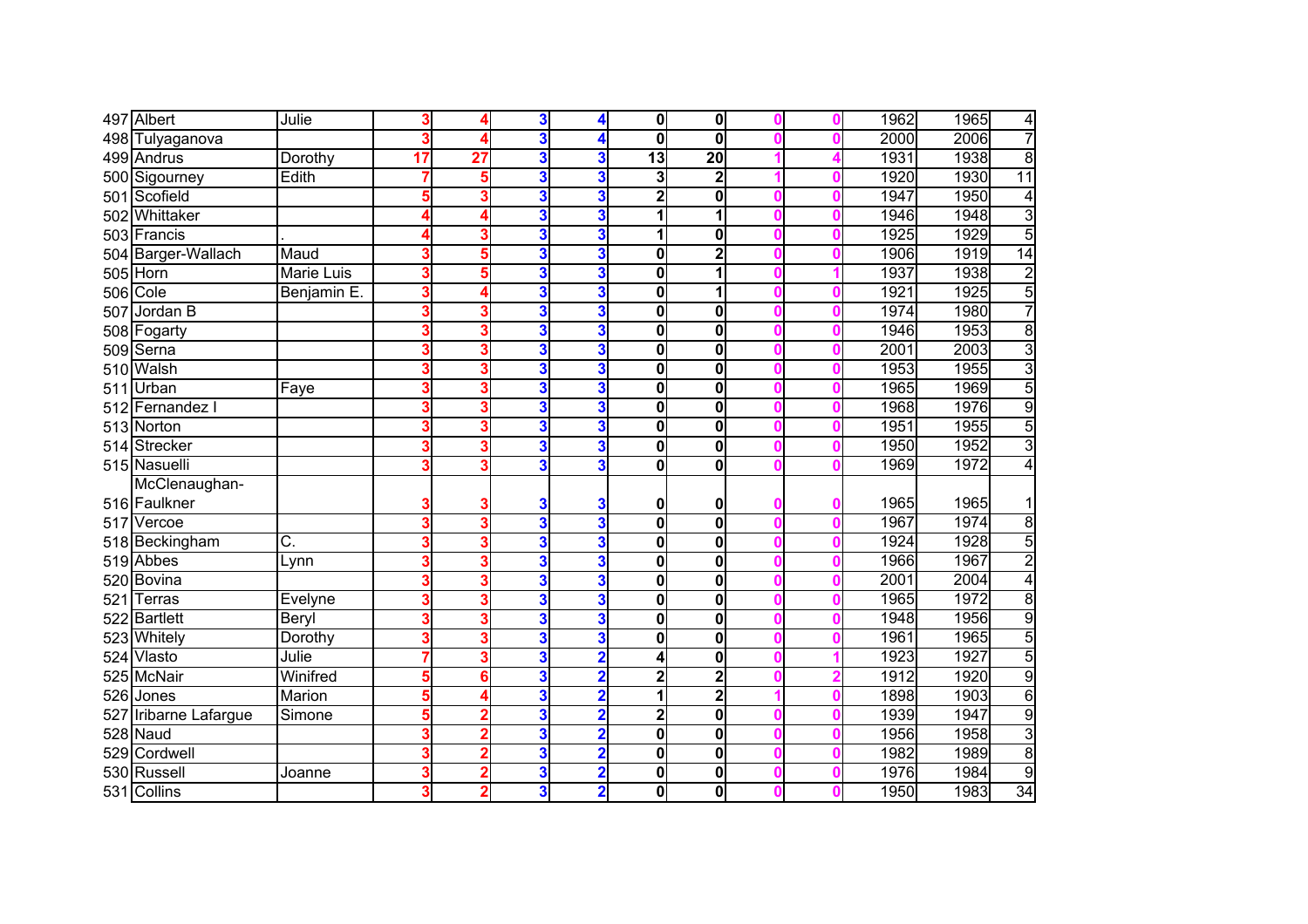|     | 532 Miller       |               |   | 2                       | 3 | $\overline{\mathbf{2}}$ | 0l          | $\mathbf 0$             |   | 1933 | 1960 | 28             |
|-----|------------------|---------------|---|-------------------------|---|-------------------------|-------------|-------------------------|---|------|------|----------------|
|     | 533 Fendick      |               |   | $\overline{2}$          | 3 | $\overline{\mathbf{2}}$ | $\mathbf 0$ | $\overline{\mathbf{0}}$ |   | 1988 | 1994 | 7              |
|     | 534 Montolio     |               |   | $\overline{2}$          | 3 | $\overline{\mathbf{2}}$ | $\mathbf 0$ | 0                       |   | 1999 | 2002 | $\overline{4}$ |
|     | 535 Snow         | Louise        |   | $\overline{2}$          | 3 | $\overline{2}$          | $\mathbf 0$ | 0                       |   | 1943 | 1958 | 16             |
|     | 536 Meyer        |               |   | $\overline{2}$          | 3 | $\overline{\mathbf{2}}$ | $\mathbf 0$ | $\mathbf 0$             |   | 1974 | 1978 | 5              |
|     | 537 Buding I     |               |   | $\overline{2}$          | 3 | $\overline{\mathbf{2}}$ | $\mathbf 0$ | $\mathbf 0$             |   | 1956 | 1958 | $\overline{3}$ |
|     | 538 Tutt         |               |   | $\overline{2}$          | 3 | $\overline{2}$          | $\mathbf 0$ | $\mathbf 0$             |   | 1966 | 1968 | $\overline{3}$ |
|     | 539 Schett       |               |   | $\overline{2}$          | 3 | $\overline{2}$          | $\mathbf 0$ | 0                       |   | 1996 | 2000 | $\overline{5}$ |
|     | 540 Brandi       |               |   | $\overline{2}$          | 3 | $\overline{2}$          | $\mathbf 0$ | 0                       |   | 1999 | 2005 | $\overline{7}$ |
|     | 541 Woodbridge   | Laura         |   | $\overline{2}$          | 3 | $\overline{\mathbf{2}}$ | $\mathbf 0$ | 0                       |   | 1939 | 1945 | $\overline{7}$ |
|     | 542 Duldig       |               |   | $\overline{2}$          | 3 | $\overline{\mathbf{2}}$ | $\mathbf 0$ | 0                       | Ω | 1956 | 1959 | $\overline{4}$ |
|     | 543 Safarova     |               |   | $\overline{2}$          | 3 | $\overline{\mathbf{2}}$ | $\mathbf 0$ | 0                       |   | 2005 | 2007 | $\overline{3}$ |
|     | 544 Jevans       |               |   | 2                       | 3 | 2                       | 0           | 0                       |   | 1979 | 1983 | 5              |
|     | 545 Kruger M     |               |   | $\overline{2}$          | 3 | $\overline{\mathbf{2}}$ | 0           | $\mathbf 0$             |   | 1976 | 1977 | $\overline{2}$ |
|     | 546 Moyes        | Louise        |   | 4                       | 3 | 1                       | 1           | 3                       |   | 1909 | 1922 | 14             |
|     | $547$ Lyle       |               |   | 3                       | 3 |                         | 1           | $\overline{2}$          |   | 1931 | 1937 | 7              |
|     | 548 Moran        | Gussie        |   | 2                       | 3 |                         | 1           | 0                       |   | 1939 | 1948 | 10             |
|     | 549 Ford         |               |   |                         | 3 | 1                       | 1           | $\mathbf 0$             |   | 1919 | 1920 | $\overline{2}$ |
| 550 | Wozniacki        | Caroline      |   | 1                       | 3 | 1                       | 1           | 0                       |   | 2008 | 2008 | $\overline{1}$ |
| 551 | <b>Ricketts</b>  | Monica        |   | $\overline{\mathbf{2}}$ | 3 | 1                       | $\mathbf 0$ | 1                       |   | 1931 | 1935 | $\overline{5}$ |
| 552 | Ivanovic         | Ana           | 3 |                         | 3 | 1                       | $\mathbf 0$ | $\mathbf 0$             |   | 2008 | 2008 | $\overline{1}$ |
|     | 553 Miller Blank | <b>Bonnie</b> |   |                         | 3 | 1                       | $\mathbf 0$ | $\overline{\mathbf{0}}$ |   | 1936 | 1939 | $\overline{4}$ |
|     | 554 Knowles      | Hope          |   |                         | 3 | 1                       | $\mathbf 0$ | $\mathbf 0$             |   | 1938 | 1942 | 5              |
|     | 555 Pande        |               |   |                         | 3 |                         | $\mathbf 0$ | 0                       |   | 1969 | 1971 | $\overline{3}$ |
|     | 556 Ridley       |               |   |                         | 3 |                         | $\mathbf 0$ | 0                       |   | 1932 | 1932 | $\overline{1}$ |
|     | 557 Reinach      |               |   |                         | 3 | 1                       | $\mathbf 0$ | 0                       | Ω | 1985 | 1993 | 9              |
|     | 558 Tapscott     | <b>Billie</b> |   |                         | 3 | 1                       | $\mathbf 0$ | 0                       | Ω | 1933 | 1938 | $\overline{6}$ |
|     | 559 Peer         |               |   |                         | 3 | 1                       | $\mathbf 0$ | 0                       |   | 2006 | 2007 | $\overline{2}$ |
|     | 560 Jacks        | May           |   |                         | 3 |                         | 0           | $\mathbf 0$             |   | 1888 | 1890 | $\overline{3}$ |
|     | 561 Grande       |               |   |                         | 3 |                         | 0           | $\mathbf 0$             |   | 1999 | 2003 | 5              |
|     | 562 Drury        |               |   |                         | 3 |                         | $\mathbf 0$ | $\mathbf 0$             |   | 1979 | 1983 | 5              |
|     | 563 Gibson R     |               |   |                         | 3 |                         | 0           | $\mathbf 0$             |   | 1962 | 1965 | $\overline{4}$ |
|     | 564 Hallam       |               |   |                         | 3 |                         | $\mathbf 0$ | $\mathbf 0$             |   | 1975 | 1979 | 5              |
|     | 565 Provis       |               |   | 1                       | 3 | 1                       | $\mathbf 0$ | $\mathbf 0$             |   | 1992 | 1995 | $\overline{4}$ |
|     | 566 Zrubakova    |               |   | 1                       | 3 | 1                       | $\mathbf 0$ | $\mathbf 0$             | Ω | 1989 | 1992 | 4              |
|     | 567 Gray         | Α.            | 9 | 0                       | 3 | $\mathbf 0$             | 6           | $\mathbf 0$             |   | 1908 | 1914 | $\overline{7}$ |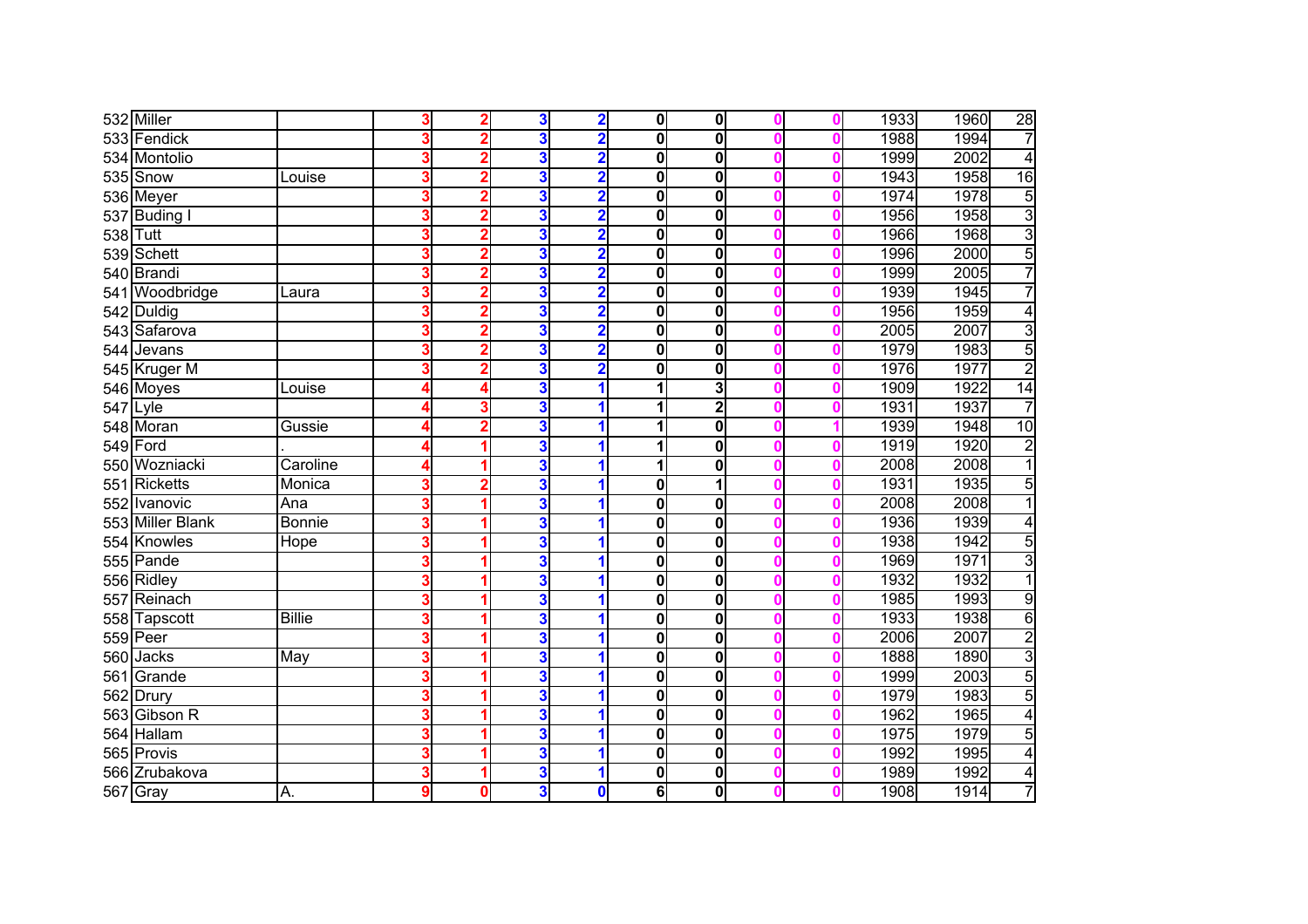|     | 568 Beverley      | M.        | 0               | 3                       | $\mathbf{0}$             | $\mathbf{2}$     | $\mathbf{0}$ |  | 1937 | 1950 | $\overline{14}$ |
|-----|-------------------|-----------|-----------------|-------------------------|--------------------------|------------------|--------------|--|------|------|-----------------|
| 569 | Kirilenko         | Maria     | $\overline{2}$  | 3                       | 0                        | $\overline{2}$   | 2            |  | 2008 | 2008 | 1               |
| 570 | <b>Butler</b>     |           | 0               | 3                       | 0                        | 1                | $\mathbf 0$  |  | 1886 | 1889 | $\overline{4}$  |
| 571 | Madarasz          | Margit    | በ               | 3                       | 0                        | 1                | $\mathbf{0}$ |  | 1906 | 1908 | $\overline{3}$  |
| 572 | Wheeler           |           | በ               | 3                       | $\mathbf 0$              | 0                | 0            |  | 1933 | 1934 | $\overline{2}$  |
|     | 573 Ekblom        |           | 0               | 3                       | 0                        | $\mathbf 0$      | $\mathbf 0$  |  | 1976 | 1979 | 4               |
|     | 574 Curtis        |           | 0               | 3                       | $\bf{0}$                 | $\mathbf{0}$     | $\mathbf 0$  |  | 1920 | 1922 | $\overline{3}$  |
|     | 575 Fenton        |           | 0               | 3                       | 0                        | $\mathbf 0$      | $\mathbf 0$  |  | 1966 | 1968 | 3               |
|     | 576 Jie Zheng     |           | 0               | 3                       | 0                        | 0                | $\mathbf 0$  |  | 2005 | 2006 | $\overline{2}$  |
| 577 | Ahl               |           | 0               | 3                       | $\bf{0}$                 | $\mathbf 0$      | $\mathbf 0$  |  | 1998 | 2000 | $\overline{3}$  |
|     | 578 McJannett     |           | 0               | 3                       | $\mathbf{0}$             | $\mathbf 0$      | $\mathbf 0$  |  | 1922 | 1929 | $\overline{8}$  |
|     | 579 Krajicek      |           | 0               | 3                       | $\mathbf 0$              | 0                | $\mathbf 0$  |  | 2005 | 2006 | $\overline{2}$  |
|     | 580 McGrath       |           | 0               | 3                       | $\mathbf 0$              | 0                | $\mathbf{0}$ |  | 1994 | 1996 | $\overline{3}$  |
|     | 581 Ruano-Pascual |           | 0               | 3                       | $\mathbf 0$              | $\bf{0}$         | $\mathbf{0}$ |  | 1997 | 2003 | 7               |
|     | 582 Toyne         |           | 0               | 3                       | $\bf{0}$                 | 0                | $\mathbf{0}$ |  | 1926 | 1930 | 5               |
| 583 | <b>Metcalfe</b>   |           | 0               | 3                       | 0                        | $\mathbf 0$      | $\mathbf 0$  |  | 1975 | 1976 | $\overline{2}$  |
| 584 | Alvarez           |           | 0               | 3                       | 0                        | $\boldsymbol{0}$ | 0            |  | 1962 | 1964 | 3               |
| 585 | Lizana Ellis      |           | 0               | 3                       | $\bf{0}$                 | $\mathbf 0$      | $\mathbf 0$  |  | 1947 | 1950 | 4               |
|     | 586 Radwanska     | Agnieszka | 0               | 3                       | $\bf{0}$                 | $\bf{0}$         | $\mathbf 0$  |  | 2008 | 2008 |                 |
| 587 | Mundel            |           | 0               | 3                       | $\bf{0}$                 | $\bf{0}$         | $\mathbf{0}$ |  | 1980 | 1983 | 4               |
| 588 | Loit              |           | 0               | 3                       | $\bf{0}$                 | $\mathbf 0$      | 0            |  | 2004 | 2007 | 4               |
|     | 589 Palmeova      |           | $\overline{11}$ | $\overline{2}$          | $\overline{\mathbf{11}}$ | $\bf{0}$         | 0            |  | 1964 | 1974 | $\overline{11}$ |
|     | 590 Morrison      |           | 9               | $\overline{\mathbf{2}}$ | 8                        | $\bf{0}$         | 1            |  | 1948 | 1963 | 16              |
| 591 | Gilchrist         |           | 8               | $\overline{2}$          | 8                        | 0                | $\mathbf{0}$ |  | 1946 | 1978 | 33              |
|     | 592 Contostavios  | Helene    | 9               | $\overline{\mathbf{2}}$ | 7                        | $\mathbf 0$      | 1            |  | 1922 | 1928 | $\overline{7}$  |
|     | 593 Tanasugarn    |           | 7               | $\overline{2}$          | 7                        | $\bf{0}$         | $\mathbf 0$  |  | 1996 | 2006 | 11              |
|     | 594 Savchenko     |           | 7               | $\overline{2}$          | 7                        | 0                | $\mathbf 0$  |  | 1987 | 1994 | $\overline{8}$  |
|     | 595 Kelesi        |           | 7               | $\overline{\mathbf{2}}$ | 7                        | 0                | $\mathbf 0$  |  | 1985 | 1991 | 7               |
|     | 596 Gray          |           | 7               | $\overline{2}$          | 7                        | 0                | $\mathbf 0$  |  | 1949 | 1963 | 15              |
|     | 597 Baksheeva     | Galina    | 7               | $\overline{\mathbf{2}}$ | 7                        | 0                | $\mathbf{0}$ |  | 1965 | 1973 | $\overline{9}$  |
|     | 598 Turner N      |           | 7               | 2                       | 7                        | $\mathbf 0$      | $\mathbf 0$  |  | 1958 | 1966 | $\overline{9}$  |
| 599 | Zvonareva         | Vera      | 7               |                         | 6                        | $\mathbf 0$      | 1            |  | 2008 | 2008 | 1               |
| 600 | Emanuel           | Esme      | 6               | $\overline{\mathbf{2}}$ | 6                        | $\mathbf 0$      | $\mathbf{0}$ |  | 1965 | 1972 | $\overline{8}$  |
|     | 601 Zehden        |           | 6               | $\overline{\mathbf{2}}$ | 6                        | $\mathbf 0$      | $\mathbf 0$  |  | 1952 | 1956 | $\overline{5}$  |
| 602 | Hubbell           |           | 6               | $\overline{\mathbf{2}}$ | 6                        | $\bf{0}$         | 0            |  | 1951 | 1965 | 15              |
|     | 603 Cox           |           | 6               | $\overline{\mathbf{2}}$ | $6\phantom{a}$           | 0                | $\mathbf 0$  |  | 1956 | 1963 | $\overline{8}$  |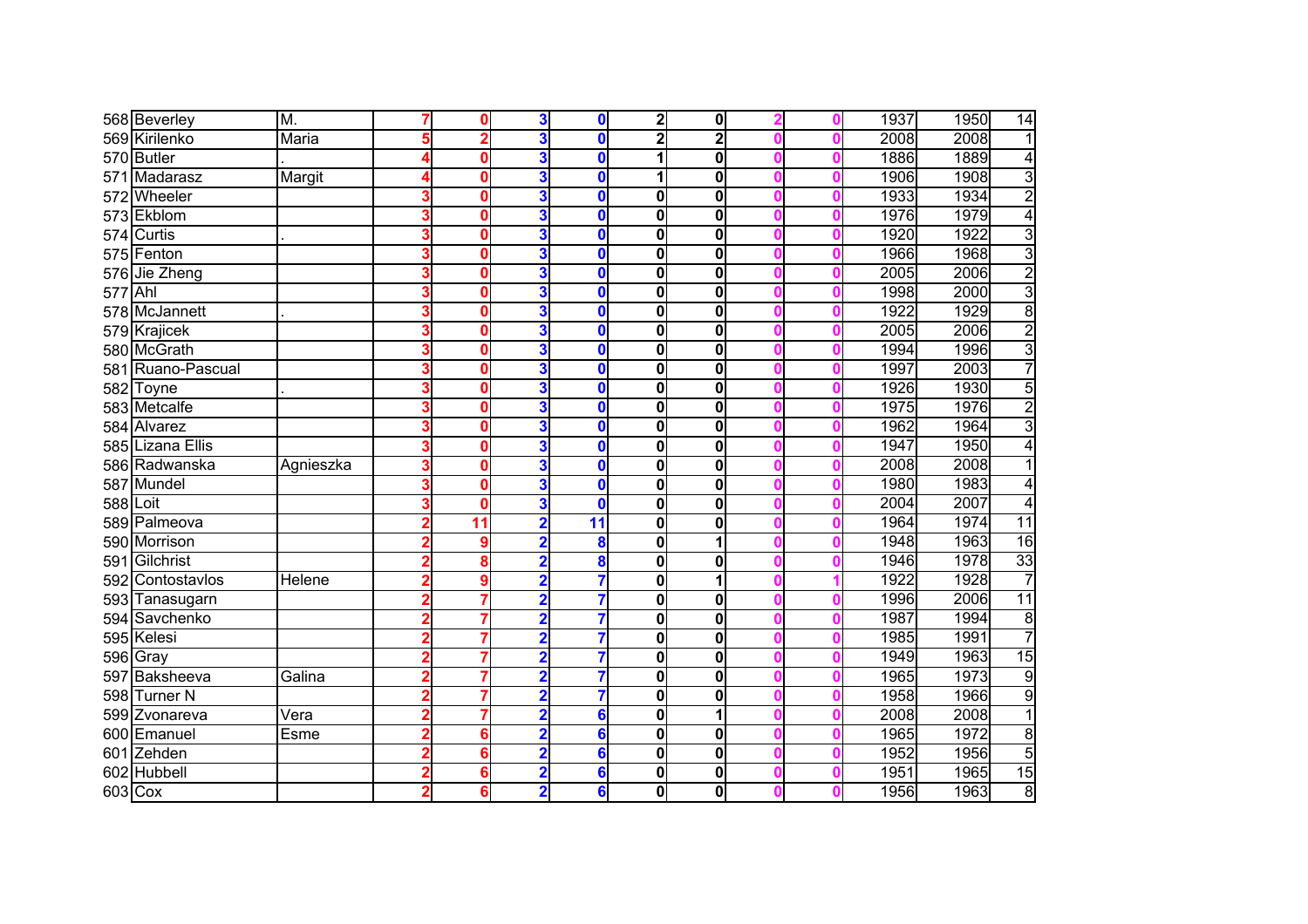|     | 604 Clarke       |          |   | 5 | $\overline{\mathbf{2}}$ | 5 | $\mathbf{2}$   | $\mathbf{0}$   |   | 1932 | 1953 | $\overline{22}$ |
|-----|------------------|----------|---|---|-------------------------|---|----------------|----------------|---|------|------|-----------------|
| 605 | Townsend         |          | 2 | 5 | $\overline{\mathbf{2}}$ | 5 | $\bf{0}$       | 0              |   | 1922 | 1929 | $\overline{8}$  |
|     | 606 Schallau     |          | 2 | 5 | 2                       | 5 | 0              | 0              | Ω | 1971 | 1976 | 6               |
|     | 607 Mihai        | Florenta |   | 5 | 2                       | 5 | $\bf{0}$       | 0              |   | 1974 | 1981 | 8               |
|     | 608 Wicks        |          |   | 5 | $\overline{\mathbf{2}}$ | 5 | 0              | 0              | Λ | 1960 | 1963 | 4               |
|     | 609 Slaney       | M.       |   | 5 | $\overline{\mathbf{2}}$ | 5 | 0              | $\mathbf{0}$   |   | 1934 | 1935 | $\overline{2}$  |
| 610 | Jones B          |          |   | 5 | $\overline{\mathbf{2}}$ | 5 | 0              | 0              |   | 1954 | 1957 | $\overline{4}$  |
|     | 611 Eisterlehner |          |   | 5 | $\overline{\mathbf{2}}$ | 5 | 0              | 0              |   | 1976 | 1981 | 6               |
|     | 612 Hutchings    |          | 2 | 5 | $\overline{\mathbf{2}}$ | 5 | $\bf{0}$       | 0              |   | 1959 | 1961 | $\overline{3}$  |
|     | 613 Simionescu   |          | 2 | 5 | $\overline{\mathbf{2}}$ | 5 | 0              | 0              |   | 1972 | 1980 | $\overline{9}$  |
|     | 614 Kunnen       |          |   | 5 | $\overline{\mathbf{2}}$ | 5 | 0              | 0              |   | 1952 | 1959 | $\overline{8}$  |
|     | 615 Golovin      | Tatiana  |   | 5 | $\overline{\mathbf{2}}$ | 5 | 0              | 0              |   | 2004 | 2007 | 4               |
|     | 616 Harvey       |          | 3 | 6 | $\overline{2}$          |   | 1              | $\overline{2}$ |   | 1932 | 1947 | 16              |
|     | 617 Barnett      |          |   | 5 | $\overline{\mathbf{2}}$ |   | 1              | 1              |   | 1947 | 1953 | 7               |
|     | 618 Ballin       | Florence |   | 8 | 2                       |   | 0              |                |   | 1916 | 1922 | 7               |
| 619 | Talaja           |          |   |   | $\overline{\mathbf{2}}$ |   | 0              | 0              |   | 1996 | 2002 | 7               |
|     | 620 Schultz      |          |   |   | $\overline{\mathbf{2}}$ |   | $\mathbf 0$    | 0              |   | 1950 | 1954 | $\overline{5}$  |
|     | 621 Moulton      | Alycia   |   | 4 | $\overline{2}$          | 4 | $\bf{0}$       | 0              |   | 1982 | 1987 | $\overline{6}$  |
|     | 622 Antonoplis   | Lea      |   | 4 | $\overline{\mathbf{2}}$ | 4 | $\bf{0}$       | 0              |   | 1973 | 1982 | 10              |
|     | 623 Fernandez G  |          | 2 | 4 | $\mathbf 2$             | 4 | $\bf{0}$       | 0              | Ω | 1984 | 1992 | $\overline{9}$  |
|     | 624 Pigeon       |          |   | Δ | $\overline{\mathbf{2}}$ | 4 | $\bf{0}$       | 0              |   | 1968 | 1971 | $\overline{4}$  |
|     | 625 Prosen       |          |   | Δ | $\overline{\mathbf{2}}$ | 4 | 0              | 0              | Ω | 1961 | 1966 | $\overline{6}$  |
|     | 626 Anliot       |          |   | Δ | $\overline{\mathbf{2}}$ | 4 | 0              | 0              |   | 1974 | 1978 | 5               |
|     | 627 Barril       | Pilar    |   | 4 | 2                       | 4 | 0              | 0              |   | 1960 | 1964 | 5               |
|     | 628 Bassett      |          |   | 4 | $\overline{\mathbf{2}}$ | 4 | 0              | 0              |   | 1983 | 1987 | 5               |
|     | 629 Wicks V      |          | 2 | 4 | $\overline{\mathbf{2}}$ | 4 | 0              | 0              | Ω | 1960 | 1964 | $\overline{5}$  |
|     | 630 Kamo         |          |   | 4 | $\overline{\mathbf{2}}$ | 4 | 0              | 0              |   | 1953 | 1957 | $\overline{5}$  |
|     | 631 Sucha        |          |   | 4 | $\overline{\mathbf{2}}$ | 4 | 0              | 0              | Ω | 2001 | 2006 | $\overline{6}$  |
|     | 632 Medrado      |          |   |   | $\overline{\mathbf{2}}$ | 4 | 0              | 0              |   | 1977 | 1987 | $\overline{11}$ |
|     | 633 Gurdal       |          |   |   | $\overline{\mathbf{2}}$ |   | $\mathbf 0$    | $\mathbf{0}$   |   | 1971 | 1977 | 7               |
|     | 634 Deloford     | Rosemary |   | 4 | $\overline{\mathbf{2}}$ |   | 0              | $\mathbf{0}$   |   | 1957 | 1966 | 10              |
|     | 635 Zehden       | Totta    |   | 4 | 2                       |   | $\mathbf 0$    | 0              |   | 1937 | 1938 | $\overline{2}$  |
|     | 636 Neely        | Carrie   | 8 | 8 | $\overline{\mathbf{2}}$ | 3 | 5 <sub>5</sub> | 4              |   | 1898 | 1919 | $\overline{22}$ |
|     | 637 Boothby      | Dora     | 3 | 7 | $\overline{\mathbf{2}}$ | 3 | 1              |                |   | 1907 | 1919 | 13              |
|     | 638 Workman      | Dorothy  | 3 | 4 | $\overline{\mathbf{2}}$ | 3 | 1              | 1              | Λ | 1938 | 1939 | $\overline{2}$  |
|     | 639 Anderson     | Penelope | 2 | 5 | $\overline{\mathbf{2}}$ | 3 | 0              | $\mathbf{z}$   |   | 1926 | 1930 | $\overline{5}$  |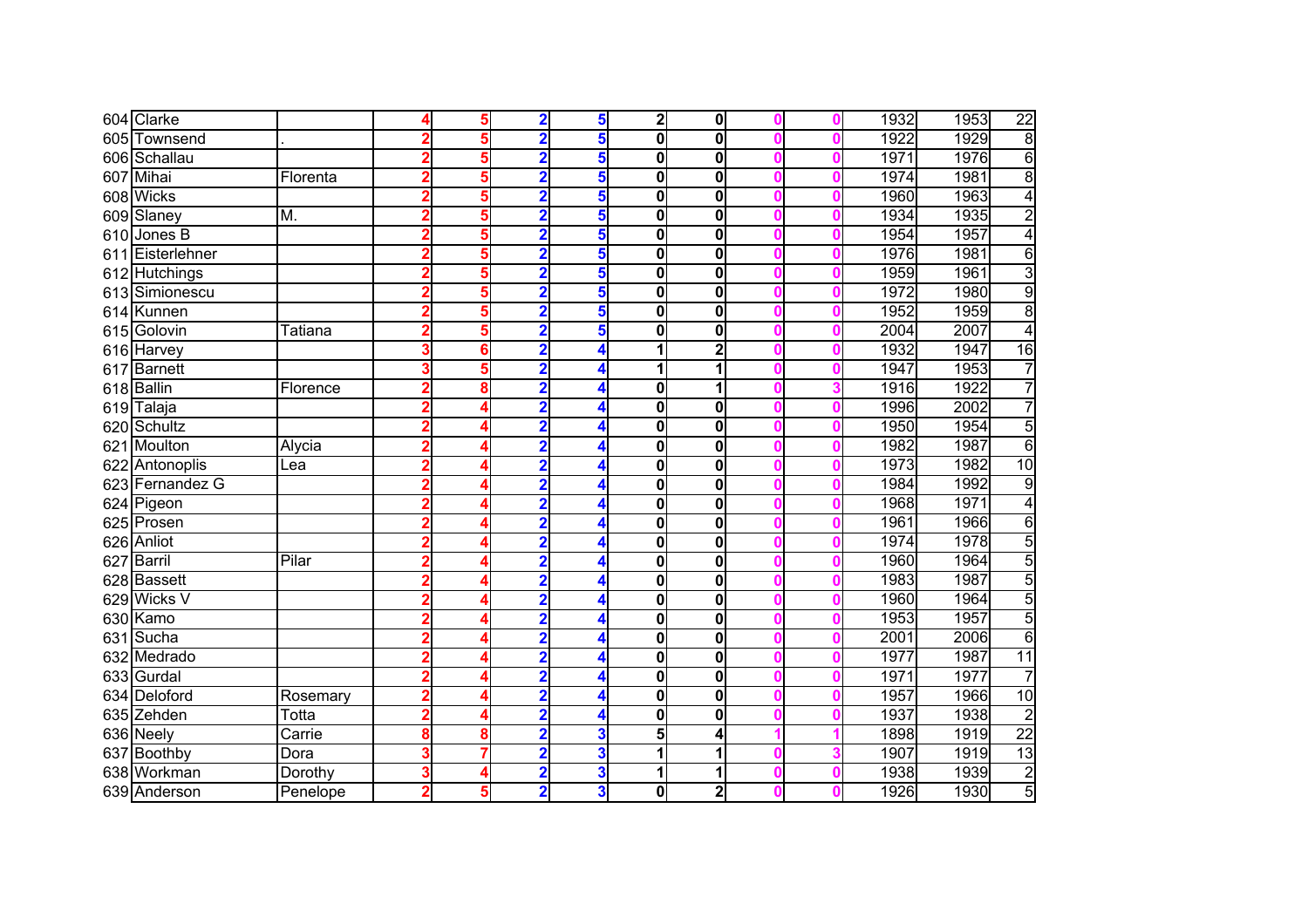|     | 640 Couquerque       | Rollin                   |                | 5              | $\mathbf 2$             | 3                       | $\mathbf{0}$            | 1                       |   | 1932 | 1940 | 9              |
|-----|----------------------|--------------------------|----------------|----------------|-------------------------|-------------------------|-------------------------|-------------------------|---|------|------|----------------|
|     | 641 Corbiere         |                          |                |                | $\overline{2}$          | 3                       | $\mathbf 0$             |                         |   | 1925 | 1929 | $\overline{5}$ |
| 642 | Jahn                 |                          | 2              | 4              | $\overline{\mathbf{2}}$ | 3                       | $\mathbf 0$             | 1                       | Λ | 1947 | 1950 | $\overline{4}$ |
|     | 643 Varner           |                          |                | 3              | $\overline{\mathbf{2}}$ | 3                       | $\mathbf 0$             | $\mathbf{0}$            |   | 1953 | 1962 | 10             |
|     | 644 Huber P          |                          |                | 3              | $\overline{\mathbf{2}}$ | 3                       | $\bf{0}$                | 0                       | Λ | 1983 | 1987 | 5              |
|     | 645 Morariu          |                          |                | 3              | $\overline{2}$          | 3                       | $\mathbf 0$             | 0                       |   | 1997 | 1999 | 3              |
|     | 646 Rittner          |                          |                | 3              | $\overline{2}$          | 3                       | $\mathbf 0$             | 0                       |   | 1991 | 2001 | 11             |
|     | 647 Cross            |                          |                | 3              | $\overline{\mathbf{2}}$ | 3                       | $\mathbf 0$             | 0                       |   | 1959 | 1963 | 5              |
|     | 648 Jexell           |                          |                | 3              | $\overline{2}$          | 3                       | $\bf{0}$                | 0                       |   | 1981 | 1986 | 6              |
|     | 649 Koukalova        |                          | 2              | 3              | $\overline{\mathbf{2}}$ | 3                       | $\mathbf 0$             | $\bf{0}$                |   | 2004 | 2005 | $\overline{2}$ |
|     | 650 Danilovich       |                          | $\overline{2}$ | 3              | $\overline{\mathbf{2}}$ | 3                       | $\bf{0}$                | 0                       |   | 1963 | 1964 | $\overline{2}$ |
|     | 651 Alexander        | Susan                    | 2              | 3              | $\overline{\mathbf{2}}$ | 3                       | $\bf{0}$                | 0                       |   | 1967 | 1971 | 5              |
|     | 652 Parmenter        |                          |                | 3              | $\overline{\mathbf{2}}$ | 3                       | 0                       | 0                       |   | 1954 | 1957 | 4              |
|     |                      |                          |                |                |                         |                         |                         |                         |   |      |      |                |
|     | 653 Stammers Menzies |                          |                | 3              | 2                       |                         | 3                       |                         |   | 1946 | 1948 | 3              |
|     | 654 Pennetta         | Flavia                   |                | 3              | $\overline{2}$          |                         | 1                       |                         |   | 2008 | 2008 | 1              |
|     | 655 Neave            | Alida                    |                | 3              | $\overline{\mathbf{2}}$ | $\mathbf 2$             | 1                       |                         |   | 1929 | 1937 | 9              |
|     | 656 Struthers        |                          | 2              | 4              | $\overline{\mathbf{2}}$ | $\overline{\mathbf{2}}$ | 0                       | 2                       |   | 1948 | 1978 | 31             |
|     | 657 Lafaurie         | Sylvia                   | 2              | 3              | $\overline{2}$          | $\overline{2}$          | $\mathbf 0$             |                         |   | 1928 | 1929 | $\overline{2}$ |
|     | 658 Bartosh          | <b>Esther</b>            | 2              | 3              | $\overline{\mathbf{2}}$ | $\overline{\mathbf{2}}$ | $\overline{\mathbf{0}}$ | 1                       |   | 1936 | 1936 | $\overline{1}$ |
|     | 659 Acker            | Sherry                   | 2              | 2              | $\overline{2}$          | $\overline{2}$          | $\bf{0}$                | 0                       |   | 1979 | 1980 | $\overline{2}$ |
|     | 660 Gulley           |                          |                | $\overline{2}$ | $\overline{2}$          | $\overline{\mathbf{2}}$ | $\mathbf 0$             | 0                       |   | 1980 | 1984 | 5              |
|     | 661 Piercy           | Sheila                   |                | 2              | $\overline{2}$          | $\overline{2}$          | $\mathbf 0$             | $\mathbf{0}$            |   | 1940 | 1942 | $\overline{3}$ |
| 662 | Gurney               |                          |                | 2              | $\overline{2}$          | $\overline{2}$          | $\mathbf 0$             | 0                       |   | 1986 | 1987 | $\overline{2}$ |
|     | 663 Razzano          |                          |                | $\overline{2}$ | $\overline{2}$          | $\overline{\mathbf{2}}$ | $\mathbf 0$             | $\overline{\mathbf{0}}$ |   | 2004 | 2007 | $\overline{4}$ |
|     | 664 Wright C         |                          |                | $\overline{2}$ | $\overline{\mathbf{2}}$ | $\overline{\mathbf{2}}$ | $\bf{0}$                | 0                       |   | 1959 | 1964 | $\overline{6}$ |
|     | 665 Sawyer           |                          | 2              | $\overline{2}$ | $\overline{\mathbf{2}}$ | $\overline{\mathbf{2}}$ | $\bf{0}$                | 0                       |   | 1976 | 1979 | $\overline{4}$ |
|     | 666 Alexandroff      | Ē.                       |                | 2              | $\overline{\mathbf{2}}$ | $\overline{\mathbf{2}}$ | 0                       | 0                       |   | 1931 | 1933 | $\overline{3}$ |
|     | 667 Beard            | $\overline{\text{C.N.}}$ |                | 2              | $\overline{\mathbf{2}}$ | $\overline{\mathbf{2}}$ | 0                       | 0                       |   | 1912 | 1913 | $\overline{2}$ |
|     | 668 Kremer           |                          |                | 2              | $\overline{2}$          | $\overline{\mathbf{2}}$ | 0                       | $\mathbf{0}$            |   | 1999 | 2001 | $\overline{3}$ |
|     | 669 Kirilenko        |                          |                | $\overline{2}$ | $\overline{\mathbf{2}}$ |                         | 0                       | $\mathbf{0}$            |   | 2004 | 2007 | $\overline{4}$ |
|     | 670 Wartusch         |                          |                | 2              | 2                       |                         | 0                       | $\mathbf{0}$            |   | 1997 | 2002 | 6              |
|     | 671 Dulko            |                          |                | $\overline{2}$ | $\overline{\mathbf{2}}$ | 2                       | $\mathbf 0$             | $\mathbf{0}$            |   | 2005 | 2007 | $\overline{3}$ |
|     | 672 Abbas            | <b>Betsy</b>             | 2              | $\overline{2}$ | $\overline{\mathbf{2}}$ | $\overline{\mathbf{2}}$ | 0                       | $\mathbf{0}$            |   | 1952 | 1954 | $\overline{3}$ |
|     | 673 Miller           |                          | 2              | $\overline{2}$ | $\overline{\mathbf{2}}$ | $\overline{\mathbf{2}}$ | 0                       | $\mathbf{0}$            | Λ | 1928 | 1929 | $\overline{2}$ |
|     | 674 Campbell         |                          | 2              | $\overline{2}$ | $\overline{\mathbf{2}}$ | $\overline{\mathbf{2}}$ | 0                       | $\mathbf{0}$            |   | 1932 | 1965 | 34             |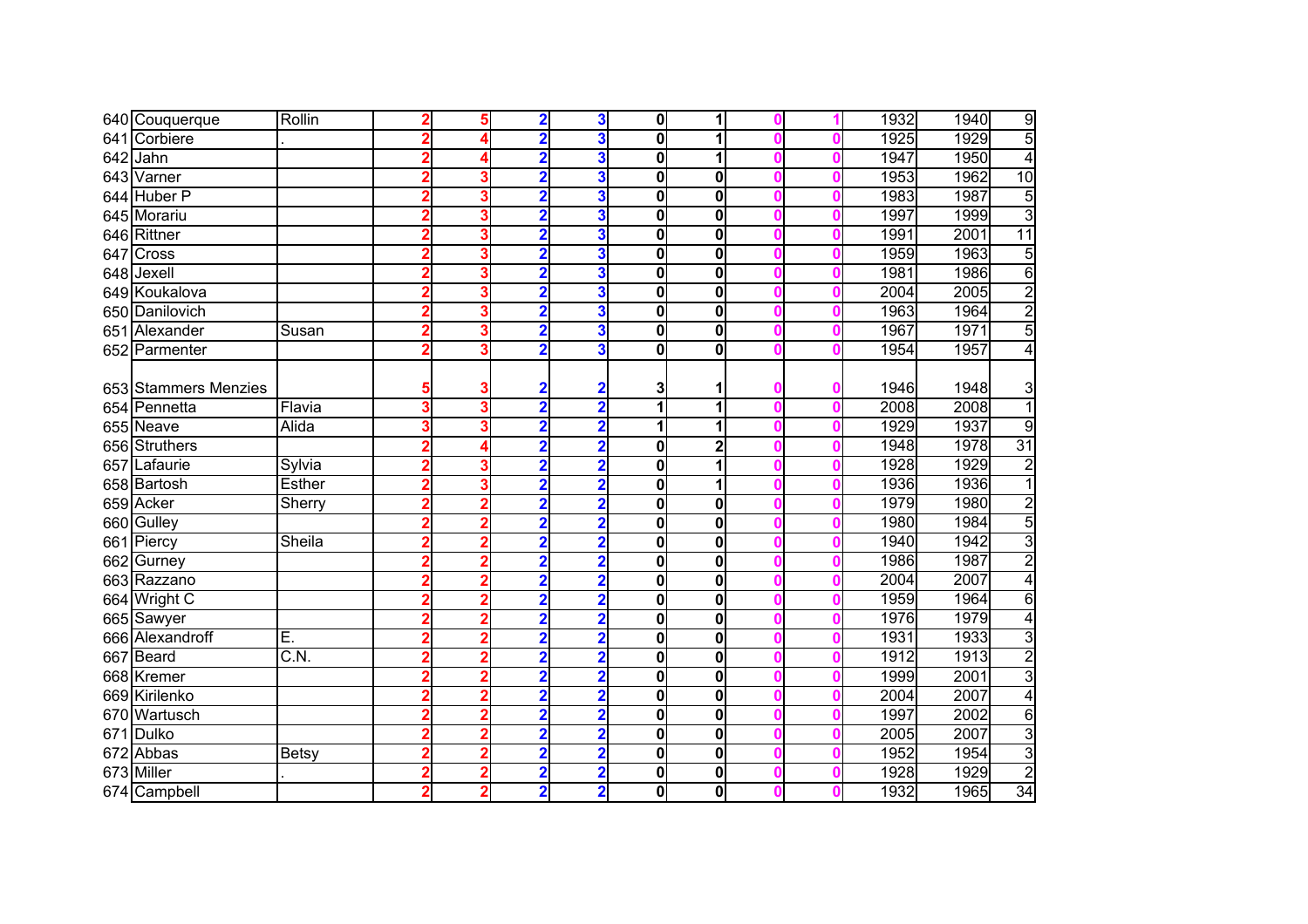|         | 675 Levine            |               | 2 | 2              | $\overline{2}$          | $\overline{\mathbf{2}}$ | $\mathbf{0}$   | $\mathbf{0}$   |   | 1954 | 1957 | $\overline{4}$  |
|---------|-----------------------|---------------|---|----------------|-------------------------|-------------------------|----------------|----------------|---|------|------|-----------------|
|         | 676 Venturino         | Johanne       | 2 | $\overline{2}$ | $\overline{2}$          | $\overline{2}$          | $\bf{0}$       | 0              |   | 1965 | 1969 | 5               |
| 677     | Goldschmidt           |               |   | 2              | $\overline{2}$          | $\overline{2}$          | $\bf{0}$       | 0              |   | 1932 | 1935 | $\overline{4}$  |
|         | 678 Evert J.          |               |   | 2              | $\overline{\mathbf{2}}$ | $\overline{2}$          | $\bf{0}$       | 0              | Λ | 1975 | 1975 | 1               |
|         | 679 Thompson LA       |               |   | 2              | $\overline{\mathbf{2}}$ | $\overline{2}$          | $\bf{0}$       | 0              |   | 1982 | 1986 | 5               |
|         | 680 van Tonder-Dellar | Estelle       |   | 2              | $\overline{\mathbf{2}}$ | $\overline{2}$          | $\bf{0}$       | 0              | Λ | 1958 | 1961 | 4               |
|         | 681 Saliba            |               |   | 2              | $\overline{\mathbf{2}}$ | 2                       | $\mathbf 0$    | 0              | Λ | 1977 | 1981 | $\overline{5}$  |
|         | 682 Chuvyrina         |               |   | $\overline{2}$ | $\overline{\mathbf{2}}$ | $\overline{2}$          | $\bf{0}$       | 0              |   | 1968 | 1973 | $\overline{6}$  |
|         | 683 Young             | Eleanor       | 2 | $\overline{2}$ | $\overline{2}$          | $\overline{\mathbf{2}}$ | $\bf{0}$       | 0              |   | 1934 | 1940 | $\overline{7}$  |
|         | 684 Maruska           |               | 2 | $\overline{2}$ | $\overline{2}$          | $\overline{\mathbf{2}}$ | $\bf{0}$       | 0              |   | 1988 | 1997 | $\overline{10}$ |
|         | 685 Dennis V          |               |   | $\overline{2}$ | $\overline{\mathbf{2}}$ | $\overline{\mathbf{2}}$ | $\bf{0}$       | 0              |   | 1963 | 1966 | 4               |
|         | 686 Perry             |               |   | 2              | $\overline{\mathbf{2}}$ | $\overline{\mathbf{2}}$ | $\bf{0}$       | 0              |   | 1975 | 1985 | $\overline{11}$ |
|         | 687 Ingram            |               |   | $\overline{2}$ | $\overline{2}$          | $\overline{\mathbf{2}}$ | $\bf{0}$       | $\mathbf{0}$   |   | 1932 | 1932 | 1               |
|         | 688 van Rensburg      |               |   | 2              | $\overline{2}$          | 2                       | $\mathbf 0$    | $\mathbf{0}$   |   | 1986 | 1994 | $\overline{9}$  |
|         | Townsend-             |               |   |                |                         |                         |                |                |   |      |      |                 |
|         | 689 Wainwright        |               |   | 2              | 2                       | 2                       | 0              | 0              |   | 1968 | 1976 | 9               |
|         | 690 Perea             |               |   | $\overline{2}$ | $\overline{2}$          | $\overline{\mathbf{2}}$ | $\mathbf 0$    | $\mathbf 0$    |   | 1975 | 1980 | $\overline{6}$  |
|         | 691 Kruger J          |               | 2 | $\overline{2}$ | $\overline{\mathbf{2}}$ | $\overline{2}$          | $\bf{0}$       | 0              |   | 1995 | 2001 | 7               |
|         | 692 Piatek            | Mary-Lou      |   | 2              | $\overline{2}$          | $\overline{2}$          | $\bf{0}$       | 0              |   | 1980 | 1984 | $\overline{5}$  |
|         | 693 Metcalf           |               |   | 2              | $\overline{\mathbf{2}}$ | $\overline{\mathbf{2}}$ | $\bf{0}$       | 0              |   | 1971 | 1975 | 5               |
|         | 694 Bickerton         | Louise        |   | 2              | $\overline{\mathbf{2}}$ |                         | 4              | 1              |   | 1927 | 1935 | $\overline{9}$  |
|         | 695 Bostock           | Jean          | 6 |                | $\overline{\mathbf{2}}$ |                         | 4              | 0              |   | 1946 | 1947 | $\overline{2}$  |
|         | 696 Wolfenden Kovacs  |               |   | 3              | $\overline{\mathbf{2}}$ |                         | $\overline{2}$ | $\overline{2}$ |   | 1948 | 1954 | 7               |
| 697 Lee |                       |               |   | 2              | $\overline{\mathbf{2}}$ |                         | 1              |                |   | 1913 | 1919 | 7               |
|         | 698 Townsend          | <b>Bertha</b> | 3 | 2              | $\overline{\mathbf{2}}$ |                         | 1              | 1              |   | 1888 | 1890 | $\overline{3}$  |
|         | 699 Buttsworth        | Coral         | 3 | 1              | $\overline{\mathbf{2}}$ | 1                       | 1              | $\mathbf{0}$   | Λ | 1931 | 1933 | $\overline{3}$  |
|         | 700 Sterry            | Gwen          | 3 | 1              | $\overline{\mathbf{2}}$ |                         | 1              | 0              |   | 1929 | 1932 | 4               |
|         | <b>701 Deve</b>       | Suzanne       | 2 | 3              | $\overline{\mathbf{2}}$ |                         | 0              | $\mathbf{z}$   |   | 1921 | 1928 | $\overline{8}$  |
|         | 702 Austin            | Joan          |   | 2              | $\overline{\mathbf{2}}$ |                         | 0              | 1              |   | 1923 | 1927 | 5               |
|         | 703 Tapscott          |               |   | 2              | $\overline{2}$          |                         | 0              | 1              |   | 1928 | 1930 | $\overline{3}$  |
|         | 704 Rollinson         |               |   |                | $\overline{\mathbf{2}}$ |                         | 0              | $\mathbf{0}$   |   | 1980 | 1981 | $\overline{2}$  |
|         | 705 Young J           |               |   |                | 2                       |                         | 0              | 0              |   | 1973 | 1973 | 1               |
|         | 706 Lagerborg         |               |   |                | $\overline{\mathbf{2}}$ |                         | $\mathbf 0$    | $\mathbf{0}$   |   | 1946 | 1949 | $\overline{4}$  |
| 707     | Bobkova               |               |   |                | $\overline{\mathbf{2}}$ |                         | 0              | 0              |   | 1993 | 1998 | $\overline{6}$  |
| 708     | Hrdlickova            |               | 2 | 1              | $\overline{\mathbf{2}}$ | 1                       | 0              | 0              | Λ | 1945 | 1999 | 55              |
|         | 709 Hibbert           | Joy           | 2 | 1              | $\overline{\mathbf{2}}$ |                         | 0              | 0              |   | 1946 | 1949 | 4               |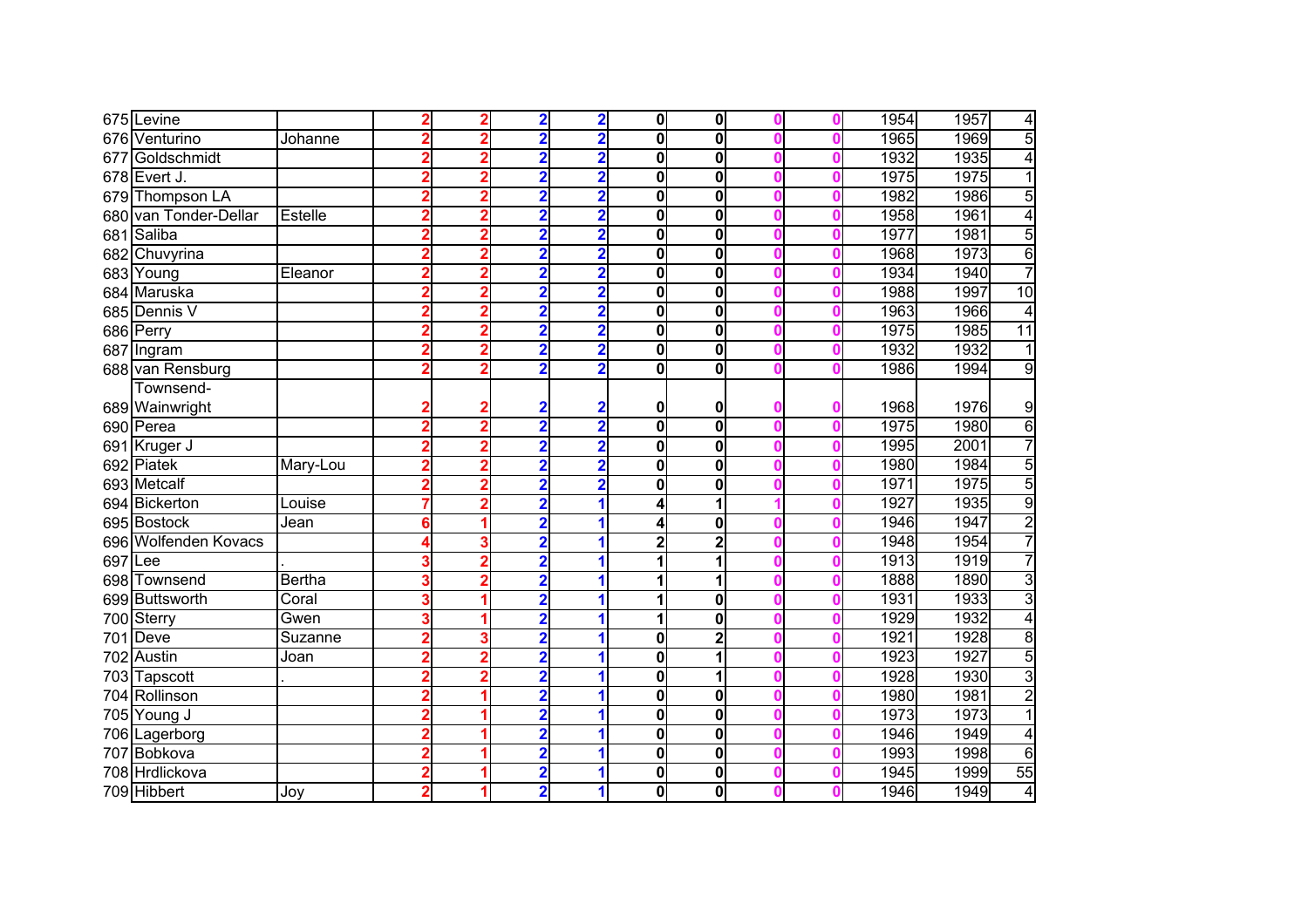|     | 710 Porter           | Lila       |   | $\overline{\mathbf{2}}$ |   | $\mathbf 0$  | $\mathbf 0$ |  | 1936 | $\overline{3}$<br>1938          |
|-----|----------------------|------------|---|-------------------------|---|--------------|-------------|--|------|---------------------------------|
|     | 711 Peisachov        |            |   | $\overline{2}$          |   | $\mathbf{0}$ | $\mathbf 0$ |  | 1974 | $\overline{1}$<br>1974          |
|     | 712 Soady            | Alex       |   | 2                       |   | $\mathbf 0$  | $\mathbf 0$ |  | 1966 | $\overline{2}$<br>1967          |
|     | 713 Venneboer        | Lidy       | 1 | 2                       |   | $\mathbf 0$  | $\mathbf 0$ |  | 1965 | $\overline{2}$<br>1966          |
|     | 714 Szorenyi         |            |   | 2                       |   | $\bf{0}$     | $\mathbf 0$ |  | 1971 | $\overline{2}$<br>1972          |
|     | 715 Sandison         | J.         | 1 | 2                       |   | $\bf{0}$     | $\mathbf 0$ |  | 1930 | $\overline{1}$<br>1930          |
|     | 716 Proctor          | Clare      | 1 | $\overline{2}$          |   | $\bf{0}$     | 0           |  | 1946 | $\overline{3}$<br>1948          |
|     | 717 Harris           | Margaret   | и | $\overline{2}$          |   | $\mathbf 0$  | 0           |  | 1967 | $\overline{1}$<br>1967          |
|     | 718 Plaisted         |            | и | $\overline{2}$          |   | $\mathbf 0$  | 0           |  | 1961 | $\overline{2}$<br>1962          |
|     | 719 Gould            |            | 1 | $\overline{2}$          | 1 | $\bf{0}$     | 0           |  | 1918 | $\overline{3}$<br>1920          |
|     | 720 Wallis           | H.         |   | $\overline{2}$          |   | $\mathbf 0$  | 0           |  | 1928 | $\overline{6}$<br>1933          |
|     | Grubb-Hansen-        |            |   |                         |   |              |             |  |      |                                 |
|     | 721 Stuart           |            |   | 2                       |   | 0            | 0           |  | 1968 | 1969<br>$\overline{\mathbf{c}}$ |
|     | 722 Wallis           |            |   | $\overline{2}$          |   | $\mathbf 0$  | $\mathbf 0$ |  | 1921 | 1926<br>$\overline{6}$          |
|     | 723 Godwin           | Maryna     |   | $\overline{2}$          |   | $\mathbf 0$  | $\mathbf 0$ |  | 1968 | $\overline{2}$<br>1969          |
|     | 724 Szavay           |            |   | $\overline{\mathbf{2}}$ |   | $\mathbf 0$  | 0           |  | 2007 | 2007                            |
| 725 | Gilbert              | Dana       |   | $\overline{2}$          |   | $\mathbf 0$  | $\mathbf 0$ |  | 1978 | 1982<br>5                       |
|     | 726 Bonsignori       |            |   | $\overline{2}$          |   | $\bf{0}$     | 0           |  | 1989 | 1992<br>4                       |
| 727 | <b>Vessies-Appel</b> | Elly       |   | $\overline{\mathbf{2}}$ |   | $\mathbf 0$  | 0           |  | 1975 | 1978<br>4                       |
|     | 728 Winslow          | Barbara    |   | 2                       |   | $\mathbf 0$  | $\mathbf 0$ |  | 1938 | 1938                            |
|     | 729 Knapp            |            |   | 2                       |   | 0            | $\mathbf 0$ |  | 1948 | 1961<br>$\overline{14}$         |
|     | 730 Rayson           |            |   | 2                       |   | 0            | $\mathbf 0$ |  | 1958 | $\overline{3}$<br>1960          |
|     | 731 Lucic            |            |   | 2                       |   | $\mathbf 0$  | $\mathbf 0$ |  | 1997 | $\overline{2}$<br>1998          |
|     | 732 Ryazanova        |            |   |                         |   | $\mathbf 0$  | 0           |  | 1960 | $\overline{2}$<br>1961          |
|     | 733 de Moss          | Mona Elena | 1 | $\overline{2}$          |   | $\mathbf 0$  | 0           |  | 1932 | $\overline{6}$<br>1937          |
|     | 734 Gibson N         |            |   | $\overline{\mathbf{2}}$ | 1 | $\mathbf 0$  | $\mathbf 0$ |  | 1964 | $\overline{3}$<br>1966          |
|     | 735 Curtis           | Gaby       |   | 2                       |   | $\mathbf 0$  | $\mathbf 0$ |  | 1939 | 1<br>1939                       |
|     | Reid Thomas          |            |   |                         |   |              |             |  |      |                                 |
|     | 736 Strawson         | J.         |   | $\mathbf 2$             |   | 0            | 0           |  | 1925 | 1925<br>1                       |
|     | 737 Lehmann          |            |   | $\overline{\mathbf{2}}$ |   | $\mathbf 0$  | $\mathbf 0$ |  | 1950 | 1953<br>4                       |
|     | 738 Granaturova      |            |   | 2                       |   | $\mathbf 0$  | $\mathbf 0$ |  | 1975 | 1976<br>$\overline{2}$          |
|     | 739 Walker J         |            |   | 2                       |   | 0            | 0           |  | 1973 | 1977<br>5                       |
|     | 740 Cole             |            |   | $\overline{\mathbf{2}}$ |   | $\mathbf 0$  | $\mathbf 0$ |  | 1881 | 1884<br>$\overline{4}$          |
|     | 741 Probst           |            | 1 | $\overline{\mathbf{2}}$ | 1 | 0            | $\mathbf 0$ |  | 1986 | 7<br>1992                       |
|     | 742 Brasher          |            | 1 | $\overline{\mathbf{2}}$ | 1 | 0            | 0           |  | 1982 | $\overline{2}$<br>1983          |
|     | 743 Hollinger        | Virginia   | 1 | $\overline{\mathbf{2}}$ |   | 0            | 0           |  | 1936 | $\overline{3}$<br>1938          |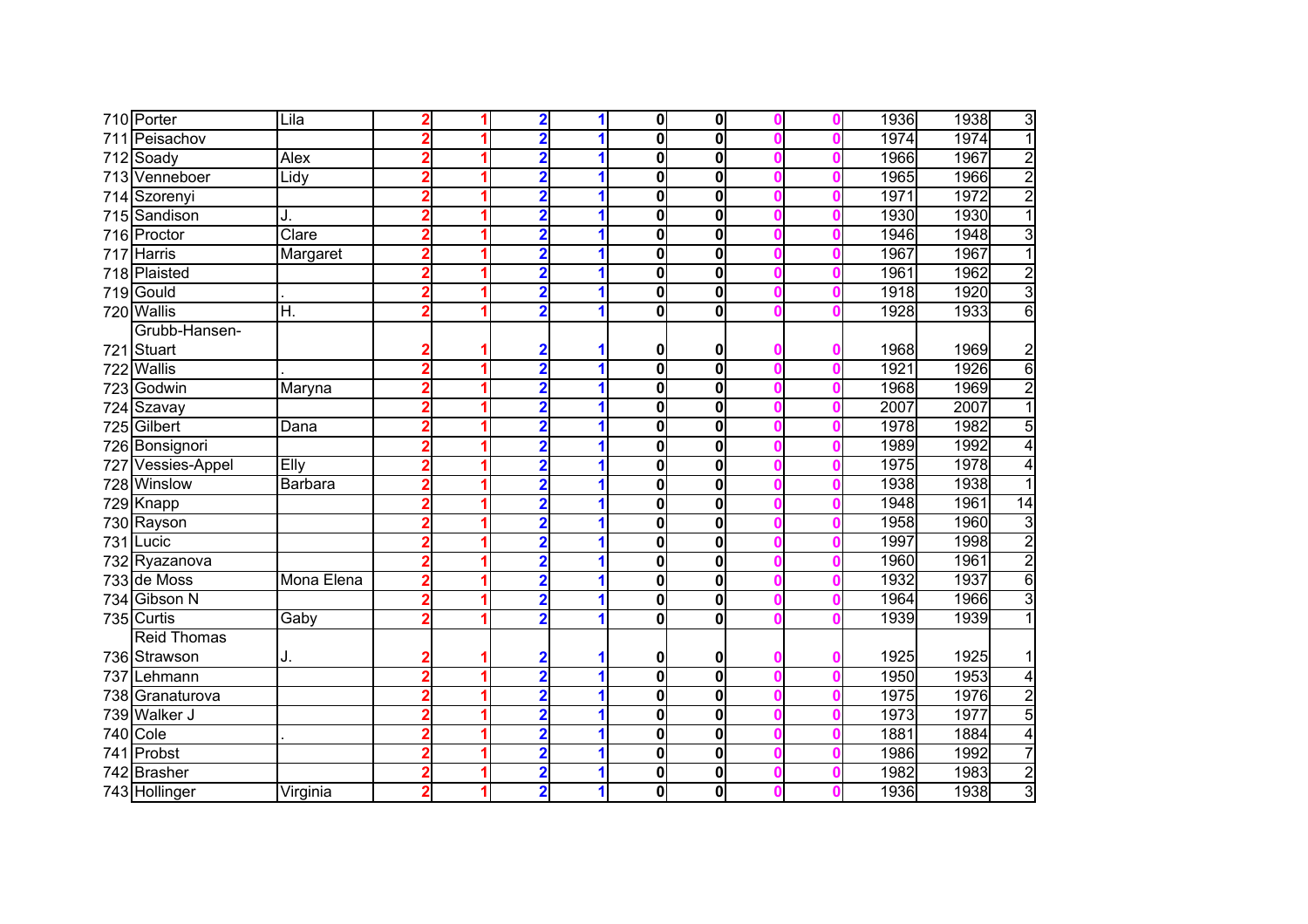|     | 744 Scofield Davidson |                    |   |   | 2                       |              | 0                       | $\mathbf{0}$            |   | 1955 | 5<br>1959              |
|-----|-----------------------|--------------------|---|---|-------------------------|--------------|-------------------------|-------------------------|---|------|------------------------|
|     | 745 Gordon            | Ē.                 |   | 0 | $\overline{2}$          | 0            | $\overline{\mathbf{A}}$ | 0                       |   | 1887 | $\overline{4}$<br>1890 |
|     | 746 Powdrell          |                    |   | 0 | $\overline{\mathbf{2}}$ | $\bf{0}$     | 3                       | $\mathbf{0}$            |   | 1905 | 5<br>1909              |
| 747 | Lewis                 | Baba               | 5 | 2 | $\overline{\mathbf{2}}$ | $\mathbf{0}$ | 3                       | $\overline{\mathbf{2}}$ |   | 1946 | $\overline{3}$<br>1948 |
|     | 748 Cahill            | Mabel              |   | 0 | 2                       | $\bf{0}$     | $\overline{2}$          | 0                       |   | 1891 | $\overline{2}$<br>1892 |
|     | 749 Wilson            | C.M.               |   | 2 | $\overline{\mathbf{2}}$ | $\bf{0}$     | 1                       | $\overline{\mathbf{2}}$ |   | 1902 | $\overline{6}$<br>1907 |
|     | 750 Ganzenmuller      | Louise             |   | 0 | $\overline{\mathbf{2}}$ | $\mathbf{0}$ | 1                       | 0                       |   | 1944 | $\overline{9}$<br>1952 |
|     | 751 Workman           |                    |   | 4 | $\overline{2}$          | $\mathbf{0}$ | 1                       | 1                       |   | 1936 | $\overline{2}$<br>1937 |
|     | 752 Harper            | L.A.               |   | 0 | $\overline{\mathbf{2}}$ | 0            | 1                       | 0                       |   | 1930 | $\overline{2}$<br>1931 |
|     | 753 Errani            | Sara               | 3 | 0 | $\overline{2}$          | $\bf{0}$     | 1                       | 0                       |   | 2008 | 2008<br>1              |
|     | 754 Davenport         | Lindsay            | 3 | 0 | $\overline{\mathbf{2}}$ | $\bf{0}$     | 1                       | 0                       |   | 2008 | 2008<br>1              |
|     | $755$ Rees            | J.                 | 3 | 0 | $\overline{\mathbf{2}}$ | $\bf{0}$     | 1                       | 0                       |   | 1890 | $\overline{3}$<br>1892 |
|     | 756 Gibbs             | Ğ.                 | 3 | 0 | $\overline{\mathbf{2}}$ | 0            | 1                       | 0                       |   | 1881 | 5<br>1885              |
|     | 757 McIlquham         | $\overline{C.Q}$ . |   |   | $\overline{2}$          | $\bf{0}$     | 0                       |                         |   | 1925 | $\overline{3}$<br>1927 |
|     | <b>758 Rose</b>       |                    |   |   | 2                       | $\bf{0}$     | $\mathbf 0$             |                         |   | 1924 | 6<br>1929              |
|     | 759 Solisa            | Liberty            |   | 0 | 2                       | 0            | 0                       | 0                       |   | 1940 | $\overline{2}$<br>1941 |
|     | 760 Inoue             |                    |   | 0 | $\overline{\mathbf{2}}$ | 0            | 0                       | 0                       |   | 1983 | 1984<br>$\overline{2}$ |
|     | 761 Miller Blank      | <b>Bobbie</b>      |   | 0 | $\overline{\mathbf{2}}$ | 0            | $\bf{0}$                | 0                       |   | 1937 | 1937                   |
|     | 762 Suribats          |                    |   | 0 | $\overline{2}$          | $\mathbf{0}$ | $\mathbf 0$             | 0                       |   | 1964 | 1967<br>4              |
|     | 763 Myers             | Anita              |   | 0 | $\overline{\mathbf{2}}$ | $\bf{0}$     | $\overline{\mathbf{0}}$ | 0                       |   | 1913 | 1918<br>$\overline{6}$ |
|     | 764 van Lottum        |                    |   | 0 | $\overline{\mathbf{2}}$ | $\bf{0}$     | $\bf{0}$                | 0                       |   | 1989 | 1992<br>4              |
|     | 765 Mitchell          |                    |   | 0 | $\overline{\mathbf{2}}$ | $\bf{0}$     | $\bf{0}$                | 0                       |   | 1929 | 1929<br>1              |
|     | 766 Sviglerova        |                    |   | 0 | $\overline{2}$          | $\bf{0}$     | $\bf{0}$                | 0                       |   | 1988 | 1991<br>4              |
|     | 767 Gosling           |                    |   | 0 | $\overline{2}$          | $\mathbf{0}$ | $\mathbf 0$             | 0                       |   | 1955 | $\overline{2}$<br>1956 |
|     | 768 Bruce             | B.O.               |   | 0 | $\overline{\mathbf{2}}$ | $\bf{0}$     | $\mathbf 0$             | 0                       |   | 1912 | $\overline{2}$<br>1913 |
|     | 769 Blacklock-Lloyd   |                    |   | 0 | $\overline{2}$          | $\bf{0}$     | $\mathbf 0$             | 0                       |   | 1965 | $\overline{2}$<br>1966 |
|     | 770 Rook              | Jill               |   | 0 | $\overline{\mathbf{2}}$ | $\mathbf{0}$ | $\bf{0}$                | 0                       |   | 1958 | $\overline{2}$<br>1959 |
|     | 771 Obarrio-Aguirre   | Analia             |   | 0 | $\overline{\mathbf{2}}$ | $\mathbf{0}$ | 0                       | 0                       |   | 1927 | 1927<br>1              |
|     | 772 Heldman           |                    |   | 0 | $\overline{2}$          | $\mathbf{0}$ | 0                       | 0                       |   | 1951 | $\overline{2}$<br>1952 |
|     | 773 Hardcastle        | Mary               |   | 0 | $\overline{\mathbf{2}}$ | $\bf{0}$     | 0                       | $\mathbf{0}$            |   | 1939 | $\overline{2}$<br>1940 |
|     | 774 Bolte             | Pauline            |   | 0 | $\overline{\mathbf{2}}$ | 0            | 0                       | $\mathbf{0}$            |   | 1938 | 1938                   |
|     | 775 Haver             |                    |   | 0 | 2                       | O            | 0                       | 0                       |   | 1968 | 1968                   |
| 776 | Carlsson-Svensson     |                    |   | 0 | $\overline{\mathbf{2}}$ | 0            | $\mathbf 0$             | 0                       |   | 1999 | 2002<br>4              |
| 777 | Watermeyer            | E.                 |   | 0 | $\overline{\mathbf{2}}$ | 0            | 0                       | 0                       |   | 1948 | 1948<br>1              |
|     | 778 Evert J           |                    | 2 | 0 | $\overline{\mathbf{2}}$ | 0            | 0                       | $\mathbf{0}$            | Λ | 1972 | 3<br>1974              |
|     | 779 Stewart L         |                    |   | 0 | $\overline{\mathbf{2}}$ | $\bf{0}$     | 0                       | 0                       |   | 1980 | $\overline{5}$<br>1984 |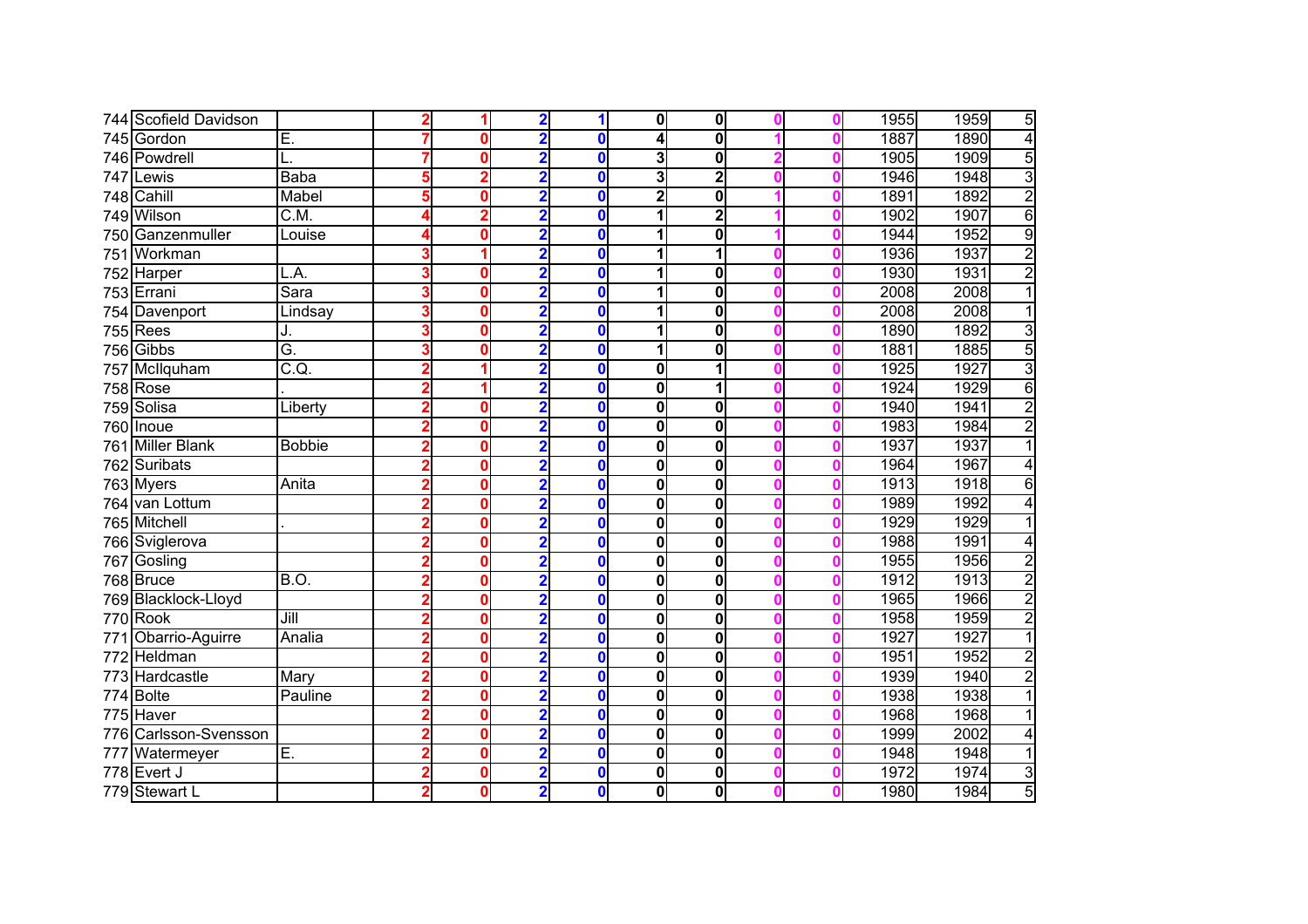|     | 780 Gersi              |              | 0           | $\overline{\mathbf{2}}$ | $\bf{0}$        | $\mathbf 0$  | $\mathbf 0$  |   | 2000 | 2001 | $\overline{2}$  |
|-----|------------------------|--------------|-------------|-------------------------|-----------------|--------------|--------------|---|------|------|-----------------|
|     | $781$ Dias             |              | 0           | $\overline{\mathbf{2}}$ | $\mathbf{0}$    | $\mathbf{0}$ | 0            |   | 1987 | 1988 | $\overline{2}$  |
|     | 782 Burkhardt          | Ethel        | 0           | 2                       | $\mathbf{0}$    | $\bf{0}$     | 0            |   | 1929 | 1929 | $\overline{1}$  |
|     | 783 Webb McInness      | Olga         | 0           | 2                       | $\bf{0}$        | $\bf{0}$     | 0            | Λ | 1937 | 1937 | 1               |
|     | 784 Dearman            |              | 0           | $\overline{2}$          | $\bf{0}$        | $\bf{0}$     | $\mathbf{0}$ |   | 1932 | 1932 | 1               |
|     | 785 White              | Blair        | O           | 2                       | $\mathbf{0}$    | $\bf{0}$     | $\mathbf{0}$ | Λ | 1928 | 1931 | 4               |
|     | 786 Pryde-Lawrence     |              | 0           | 2                       | $\mathbf{0}$    | $\bf{0}$     | 0            |   | 1968 | 1970 | $\overline{3}$  |
|     | 787 Colegate           |              | $\Omega$    | 2                       | $\mathbf{0}$    | $\bf{0}$     | $\mathbf 0$  |   | 1923 | 1927 | $\overline{5}$  |
|     | 788 Don G              |              | 0           | $\overline{\mathbf{2}}$ | $\bf{0}$        | $\mathbf 0$  | 0            |   | 1963 | 1964 | $\overline{2}$  |
|     | $789$ Rice             | Argyl        | $\mathbf 0$ | $\overline{\mathbf{2}}$ | $\bf{0}$        | $\bf{0}$     | 0            |   | 1939 | 1939 | $\overline{1}$  |
|     | 790 Grubb B            |              | 0           | $\overline{\mathbf{2}}$ | $\bf{0}$        | $\mathbf 0$  | 0            |   | 1968 | 1969 | $\overline{2}$  |
|     | 791 Ryan J             |              | 0           | $\overline{\mathbf{2}}$ | $\bf{0}$        | 0            | 0            |   | 1951 | 1952 | $\overline{2}$  |
|     | 792 McDermott          |              | 0           | $\overline{2}$          | $\mathbf{0}$    | $\bf{0}$     | $\mathbf 0$  |   | 1946 | 1947 | $\overline{2}$  |
|     | 793 Goldsworth         | Е.           | 0           | $\overline{2}$          | $\bf{0}$        | $\mathbf 0$  | $\mathbf{0}$ |   | 1930 | 1931 | $\overline{2}$  |
|     | 794 White V            |              | 0           | $\overline{\mathbf{2}}$ | $\mathbf{0}$    | $\mathbf 0$  | $\mathbf 0$  |   | 1953 | 1954 | $\overline{2}$  |
|     | $795$ Patz             | Gladys       | 0           | $\overline{\mathbf{2}}$ | 0               | $\bf{0}$     | 0            |   | 1929 | 1930 | $\overline{2}$  |
|     | 796 Mathews N          |              | 0           | $\overline{\mathbf{2}}$ | 0               | $\bf{0}$     | 0            |   | 1946 | 1947 | $\overline{2}$  |
|     | 797 Healy              |              | 0           | $\overline{\mathbf{2}}$ | 0               | $\mathbf 0$  | 0            |   | 1972 | 1973 | $\overline{2}$  |
|     | 798 Widjaja            |              | 0           | $\overline{\mathbf{2}}$ | 0               | $\mathbf 0$  | 0            |   | 2001 | 2002 | $\overline{2}$  |
|     | 799 Grzybowska         |              | 0           | 2                       | $\mathbf{0}$    | $\mathbf 0$  | 0            |   | 1995 | 1997 | $\overline{3}$  |
|     | 800 Brown              | <b>Marie</b> | 0           | 2                       | $\mathbf{0}$    | $\mathbf 0$  | 0            |   | 1942 | 1945 | $\overline{4}$  |
| 801 | Dimitireva             |              | 0           | 2                       | 0               | $\mathbf 0$  | $\mathbf 0$  |   | 1960 | 1964 | $\overline{5}$  |
|     | 802 Carter Gerry       |              | 0           | 2                       | 0               | $\mathbf 0$  | 0            |   | 1959 | 1960 | $\overline{2}$  |
|     | 803 Dahlman            |              | 0           |                         | $\mathbf{0}$    | $\mathbf 0$  | 0            |   | 1989 | 1990 | $\overline{2}$  |
|     | 804 Sandison Boland    | Jenny        | 0           | 2                       | $\mathbf{0}$    | $\mathbf 0$  | 0            |   | 1938 | 1938 | $\overline{1}$  |
|     | 805 Emerson            | Margaret     | 0           | $\overline{\mathbf{2}}$ | $\bf{0}$        | 0            | 0            | Λ | 1949 | 1950 | $\overline{2}$  |
|     | 806 Walsham            |              | 0           | $\overline{\mathbf{2}}$ | $\bf{0}$        | $\mathbf 0$  | 0            | Ω | 1970 | 1971 | $\overline{2}$  |
|     | 807 Woodgate           |              | 10          |                         | $\overline{10}$ | 0            | 0            |   | 1949 | 1956 | $\overline{8}$  |
|     | 808 Schildeknecht-Orth |              | 10          |                         | 10              | 0            | $\mathbf 0$  |   | 1962 | 1974 | $\overline{13}$ |
|     | 809 Cawthorn           | Lorna        | 10          |                         | $\overline{10}$ | 0            | $\mathbf 0$  |   | 1954 | 1964 | $\overline{11}$ |
|     | 810 Harris             |              | 9           |                         | 9               | 0            | $\mathbf 0$  |   | 1952 | 1973 | $\overline{22}$ |
| 811 | Schiavone              |              | 8           |                         | 8               | 0            | 0            |   | 2000 | 2007 | $\overline{8}$  |
| 812 | Mitchell               |              | 8           |                         | 8               | $\mathbf 0$  | 0            |   | 1933 | 1967 | $\overline{35}$ |
|     | 813 Hutchings          | Gladys       | 7           |                         | 7               | 1            | 0            |   | 1922 | 1944 | $\overline{23}$ |
|     | 814 Hopman             |              | 8           | 1                       | 7               | 0            | 1            | Λ | 1945 | 1951 | $\overline{7}$  |
|     | 815 Ostermann          | Renata       |             |                         | 7               | 0            | 0            |   | 1957 | 1962 | 6               |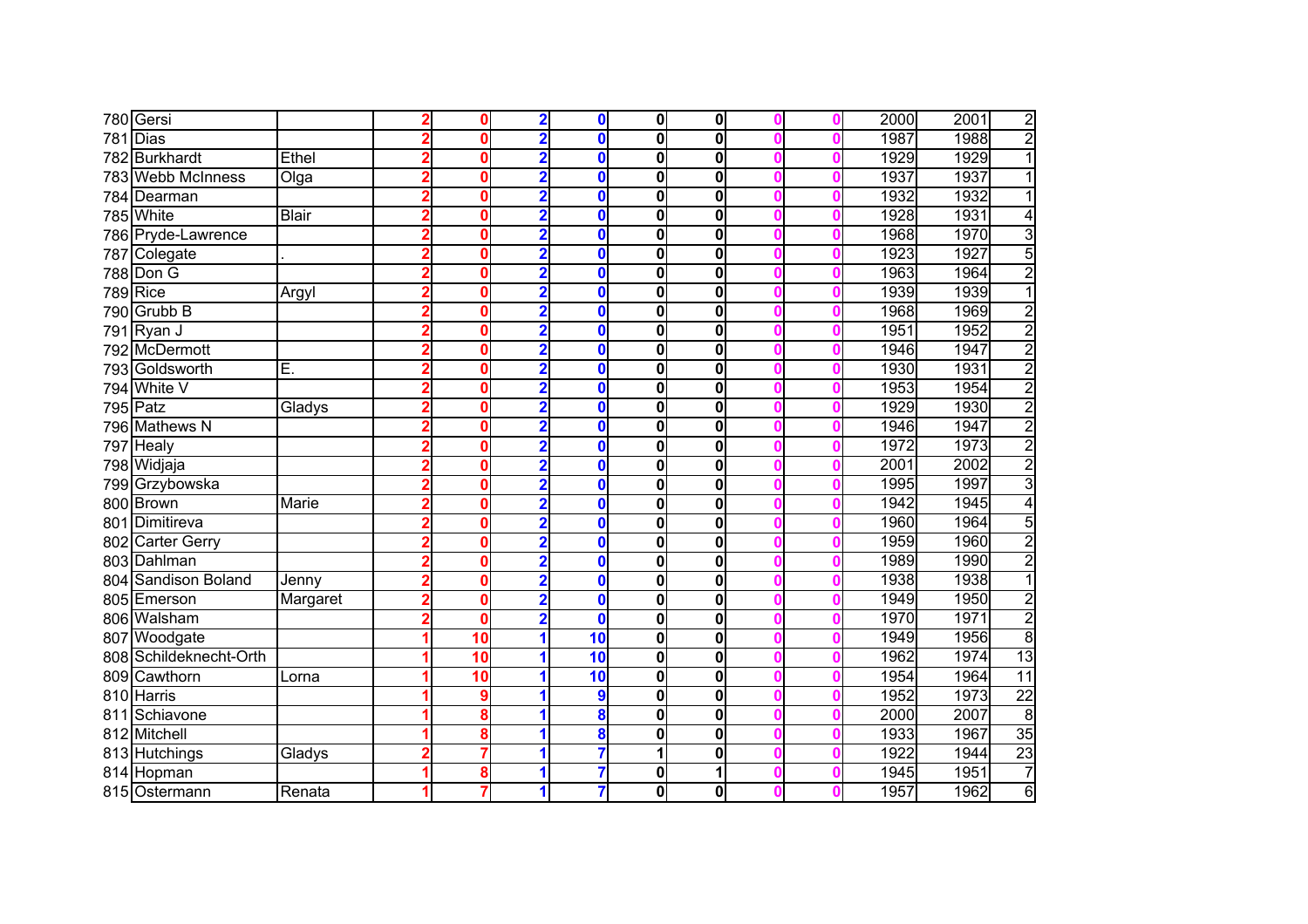|     | 816 Rost       | Irmgard      |                         | 8 | 1 | 6 | 1                       | $\mathbf{2}$ |   | 1928 | 1937 | $\overline{10}$ |
|-----|----------------|--------------|-------------------------|---|---|---|-------------------------|--------------|---|------|------|-----------------|
| 817 | Holladay       | Terry        |                         | 6 |   | 6 | $\bf{0}$                | $\mathbf{0}$ |   | 1975 | 1985 | $\overline{11}$ |
|     | 818 Subirats   |              |                         | 6 | 1 | 6 | $\bf{0}$                | 0            | Λ | 1966 | 1968 | $\overline{3}$  |
|     | 819 Pohmann    |              |                         | 6 |   | 6 | $\bf{0}$                | 0            |   | 1949 | 1960 | 12              |
|     | 820 Labat      |              |                         | 5 | 1 | 5 | $\bf{0}$                | 0            | Λ | 1988 | 1994 | 7               |
|     | 821 Craddock   |              |                         | 5 | 1 | 5 | $\bf{0}$                | 0            |   | 1919 | 1925 | 7               |
|     | 822 Langley    |              |                         | 5 | 1 | 5 | $\bf{0}$                | 0            |   | 1954 | 1959 | $\overline{6}$  |
|     | 823 Strnadova  |              |                         | 5 | 1 | 5 | $\bf{0}$                | 0            |   | 1991 | 1992 | $\overline{2}$  |
|     | 824 Godfrey    | Frank        |                         | 5 |   | 4 | 3                       |              |   | 1921 | 1926 | $\overline{6}$  |
|     | 825 Sutton     | Florence     | 2                       | 8 | 1 | 4 | 1                       | 4            |   | 1906 | 1918 | 13              |
|     | 826 Neppach    | <b>Nelly</b> | $\overline{2}$          | 5 | 1 | 4 | 1                       | 1            | Λ | 1922 | 1929 | $\overline{8}$  |
|     | 827 Burgin     |              |                         | 4 | 1 | 4 | 0                       | 0            | Λ | 1979 | 1989 | 11              |
|     | 828 Casale     |              |                         |   | 1 | 4 | 0                       | 0            |   | 1981 | 1985 | 5               |
|     | 829 Cheadle    | Hazel        |                         |   | 1 |   | $\mathbf 0$             | $\mathbf{0}$ |   | 1953 | 1974 | $\overline{22}$ |
|     | 830 Boulle     |              |                         |   | 1 |   | $\mathbf 0$             | $\mathbf{0}$ |   | 1964 | 1968 | 5               |
|     | 831 Dittmeyer  |              |                         |   |   |   | 0                       | 0            |   | 1959 | 1961 | $\overline{3}$  |
|     | 832 Wheatcroft |              |                         |   |   |   | 0                       | 0            |   | 1932 | 1934 | 3               |
|     | 833 Kellmeyer  |              |                         |   |   | 4 | $\mathbf 0$             | 0            |   | 1961 | 1967 | 7               |
|     | 834 Lesh       | Robin        |                         | 4 |   | 4 | $\mathbf 0$             | 0            |   | 1961 | 1965 | $\overline{5}$  |
|     | 835 Swan       | Glenda       |                         | 4 |   | 4 | $\overline{\mathbf{0}}$ | 0            |   | 1965 | 1966 | $\overline{2}$  |
|     | 836 Finn       |              |                         | Δ | 1 | 4 | $\bf{0}$                | 0            | Λ | 1948 | 1950 | $\overline{3}$  |
|     | 837 Benesova   |              |                         | Δ | 1 | 4 | $\bf{0}$                | 0            |   | 2002 | 2006 | 5               |
|     | 838 Footman    |              |                         | Δ | 1 | 4 | $\mathbf 0$             | 0            |   | 1959 | 1969 | $\overline{11}$ |
| 839 | Leon Garcia    |              |                         | 4 | 1 | 4 | $\mathbf 0$             | 0            |   | 1997 | 2001 | 5               |
|     | 840 Garbin     |              |                         | 4 |   | 4 | $\mathbf 0$             | 0            |   | 2000 | 2007 | $\overline{8}$  |
|     | 841 Habsudova  |              |                         | 4 | 1 | 4 | $\bf{0}$                | 0            |   | 1996 | 1999 | $\overline{4}$  |
|     | 842 Ibarra     |              |                         | 4 | 1 | 4 | $\bf{0}$                | 0            | Λ | 1952 | 1969 | 18              |
|     | 843 Guzman     |              |                         | 4 | 1 | 4 | 0                       | 0            |   | 1966 | 1969 | 4               |
|     | 844 Greef      | Mary         |                         | Δ | 1 | 4 | 0                       | 0            |   | 1929 | 1931 | $\overline{3}$  |
|     | 845 Chladkova  |              |                         | Δ | 1 | 4 | 0                       | $\mathbf{0}$ |   | 1996 | 2002 | 7               |
|     | 846 Tanvier    |              |                         | Δ |   |   | 0                       | $\mathbf{0}$ |   | 1982 | 1992 | $\overline{11}$ |
|     | 847 Harrison   |              |                         | 4 |   |   | 0                       | 0            |   | 1952 | 1976 | 25              |
|     | 848 Morton     | Agnes        |                         | 6 |   | 3 | 3                       | 3            |   | 1902 | 1919 | 18              |
|     | 849 Cushingham |              | 3                       | 5 | 1 | 3 | $\mathbf 2$             | $\mathbf 2$  |   | 1943 | 1946 | $\overline{4}$  |
|     | 850 Scott      |              | 3                       | 3 | 1 | 3 | $\overline{\mathbf{2}}$ | 0            | Λ | 1932 | 1954 | 23              |
|     | 851 LeRoy      | Robert       | $\overline{\mathbf{c}}$ | 6 |   | 3 | 1                       | $\mathbf{z}$ |   | 1917 | 1925 | 9               |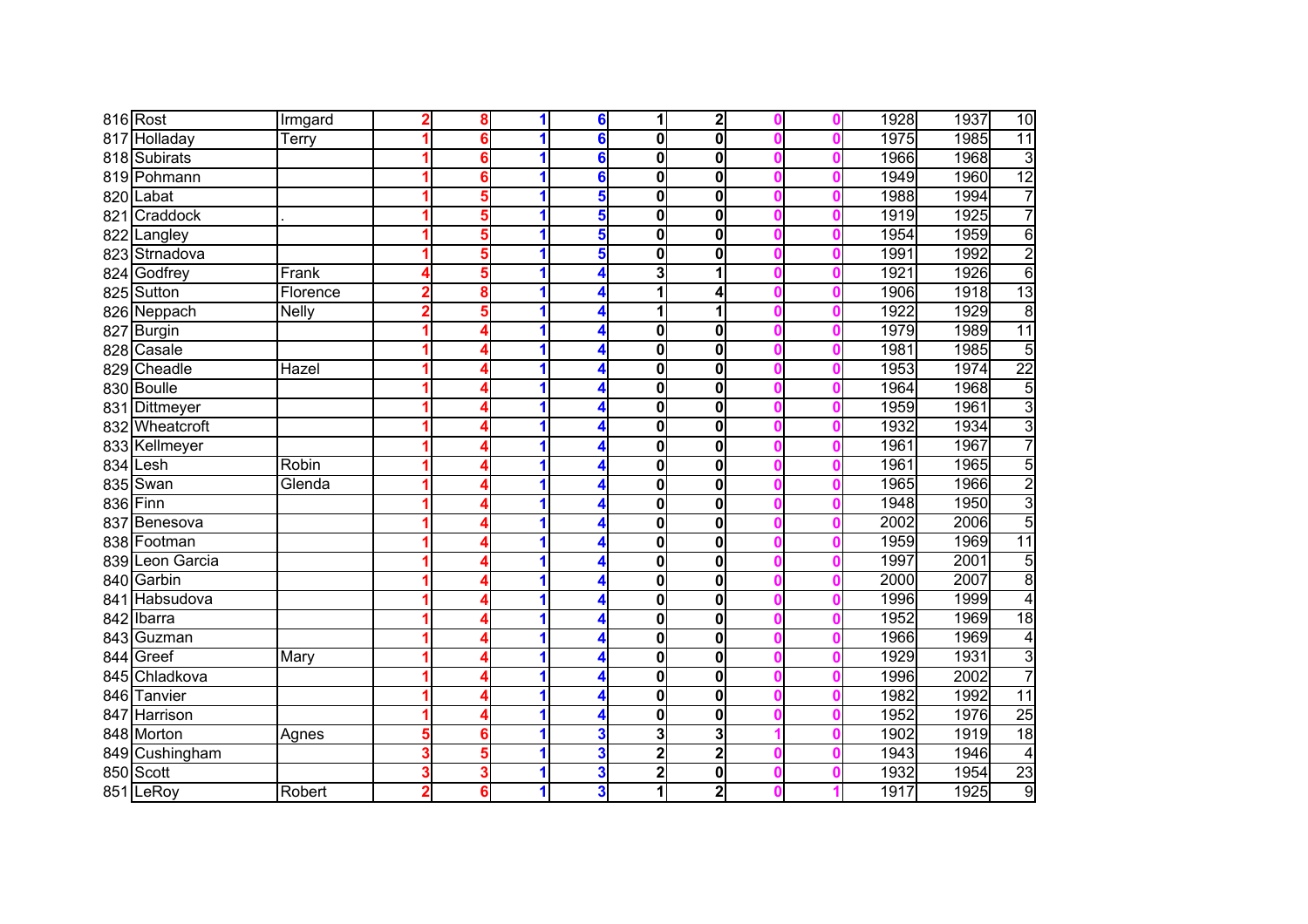|     | 852 Blake         | Margaret      | Δ |   | 3 |             | 1            |   | 1927 | 1929<br>3               |
|-----|-------------------|---------------|---|---|---|-------------|--------------|---|------|-------------------------|
|     | 853 Vosters       |               | 3 |   | 3 |             | 0            |   | 1947 | $\overline{9}$<br>1955  |
|     | 854 Hattersley    |               | 3 |   | 3 | 1           | 0            |   | 1945 | $\overline{8}$<br>1952  |
|     | 855 Le Messurier  | Kathrine      |   |   | 3 | 0           | 4            |   | 1924 | 9<br>1932               |
|     | 856 Sachs         | Marjorie      | Δ |   | 3 | 0           |              |   | 1932 | $\overline{9}$<br>1940  |
| 857 | <b>Halff</b>      | Arlette       | Δ |   | 3 | 0           |              |   | 1937 | $\overline{2}$<br>1938  |
|     | 858 Rice Johnson  | Virginia      | Δ | 1 | 3 | $\mathbf 0$ | 1            |   | 1936 | $\overline{3}$<br>1938  |
|     | 859 Lumb          | Margot        | Δ | 1 | 3 | $\mathbf 0$ |              |   | 1937 | $\overline{2}$<br>1938  |
|     | 860 Haylock       |               | 4 |   | 3 | 0           | 1            |   | 1927 | $\overline{4}$<br>1930  |
| 861 | Duncan            |               | 3 |   | 3 | 0           | 0            |   | 1956 | 3<br>1958               |
|     | 862 Gorrochategui |               | 3 |   | 3 | $\mathbf 0$ | 0            |   | 1990 | 10<br>1999              |
|     | 863 Kuti Kis      |               | 3 | 1 | 3 | 0           | 0            |   | 1999 | 3<br>2001               |
|     | 864 Hardwick      |               | 3 |   | 3 | $\bf{0}$    | 0            |   | 1934 | 25<br>1958              |
|     | 865 Hawcroft      |               | 3 | 1 | 3 | 0           | $\mathbf 0$  |   | 1963 | 1972<br>10              |
|     | 866 Virgil        | Jacque        | 3 | 1 | 3 | $\mathbf 0$ | $\mathbf{0}$ |   | 1936 | $\overline{2}$<br>1937  |
|     | 867 Aschner       |               | 3 |   | 3 | $\mathbf 0$ | $\mathbf 0$  |   | 1968 | $\overline{1}$<br>1968  |
|     | 868 Duff          |               | 3 |   | 3 | $\mathbf 0$ | 0            |   | 1958 | 1959<br>$\overline{2}$  |
|     | 869 Paradis       |               | 3 |   | 3 | $\mathbf 0$ | $\mathbf 0$  |   | 1983 | 10<br>1992              |
| 870 | Sheer             | <b>Nellie</b> | 3 |   | 3 | $\mathbf 0$ | 0            |   | 1939 | 3<br>1941               |
| 871 | Herr              |               | 3 |   | 3 | $\mathbf 0$ | 0            |   | 1984 | $\overline{3}$<br>1986  |
| 872 | Tarabini          |               | 3 |   | 3 | 0           | 0            |   | 1986 | $\overline{5}$<br>1990  |
| 873 | Torrens-Valero    |               | 3 | 1 | 3 | 0           | $\mathbf 0$  |   | 1999 | $\overline{3}$<br>2001  |
| 874 | Simmonds          | Sabina        | 3 | 1 | 3 | 0           | $\mathbf 0$  | Ω | 1978 | $\overline{5}$<br>1982  |
| 875 | Fletcher          | Helen         | 3 |   | 3 | 0           | 0            |   | 1951 | 1954<br>4               |
|     | 876 Jenkins       |               | 3 |   | 3 | $\bf{0}$    | 0            |   | 1949 | 17<br>1965              |
| 877 | Dechy             |               | 3 |   | 3 | $\bf{0}$    | 0            |   | 2000 | $\overline{5}$<br>2004  |
|     | 878 Schaar        |               | 3 | 1 | 3 | $\bf{0}$    | 0            | Λ | 1969 | $\overline{2}$<br>1970  |
|     | 879 Croft         |               | 3 |   | 3 | 0           | 0            |   | 1982 | 1985<br>$\overline{4}$  |
|     | 880 Robson        |               | 3 |   | 3 | 0           | 0            |   | 1954 | $\overline{9}$<br>1962  |
|     | 881 O'Neil        | Madeleine     | 3 |   | 3 | 0           | $\mathbf 0$  |   | 1919 | $\overline{2}$<br>1920  |
|     | 882 Mikaelian     |               | 3 |   | 3 | 0           | $\mathbf 0$  |   | 2001 | $\overline{3}$<br>2003  |
|     | 883 Courteix      |               | 3 |   | 3 | 0           | 0            |   | 1959 | $\overline{6}$<br>1964  |
| 884 | Liess             | Zenda         | 3 |   | 3 | 0           | 0            |   | 1977 | $\overline{2}$<br>1978  |
|     | 885 Colston       | Gladys        | 3 |   | 3 | $\mathbf 0$ | 0            |   | 1913 | $\overline{13}$<br>1925 |
|     | 886 Manfredi      |               | 3 | 1 | 3 | 0           | 0            | Ω | 1949 | 3<br>1951               |
|     | 887 Lynch         |               | 3 |   | 3 | 0           | 0            |   | 1919 | $\overline{c}$<br>1920  |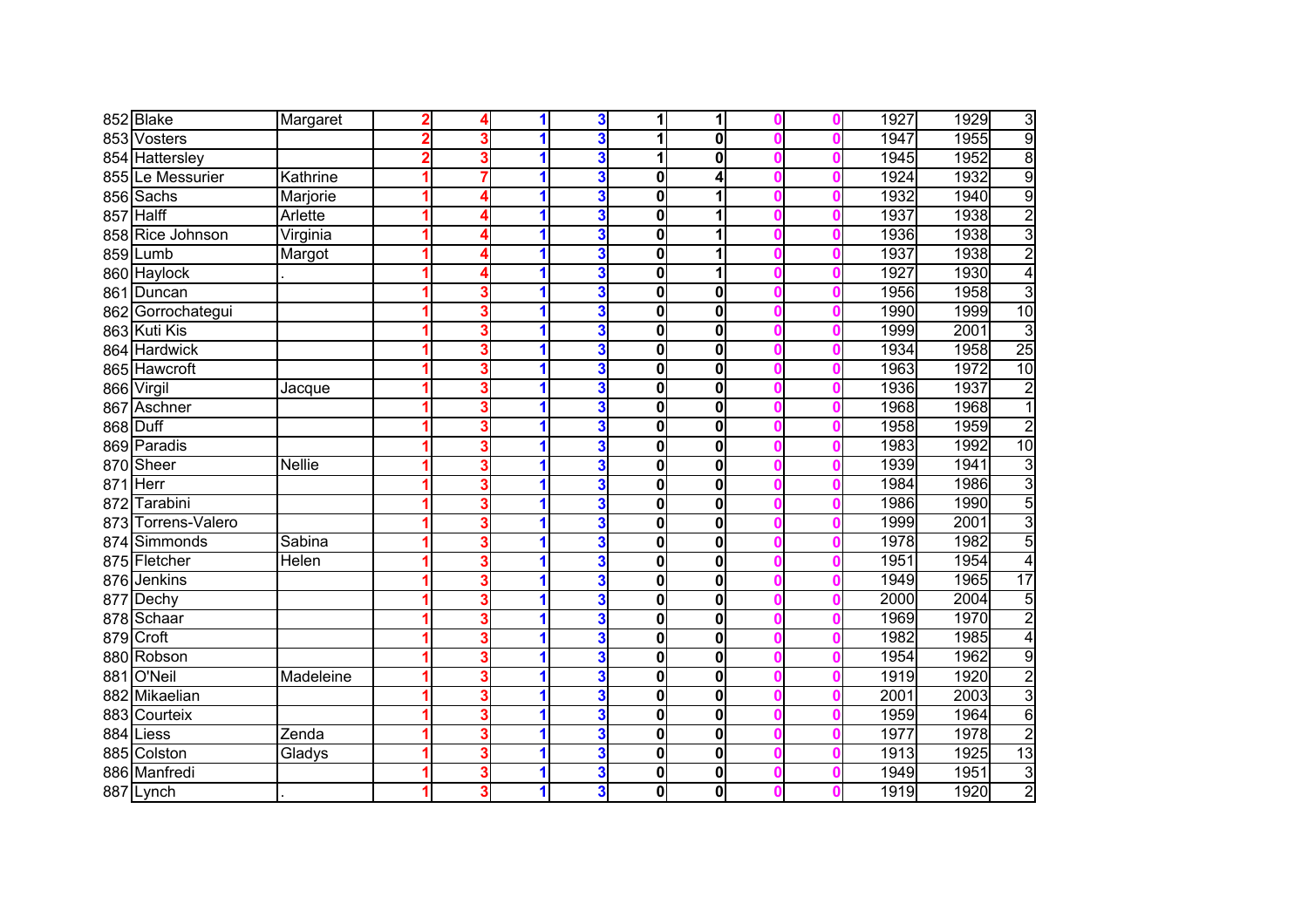|          | 888 Nettleton        |              |                | 3              |   | 3                       | $\mathbf{0}$            | $\mathbf{0}$            |   | 1954 | 1959 | 6                       |
|----------|----------------------|--------------|----------------|----------------|---|-------------------------|-------------------------|-------------------------|---|------|------|-------------------------|
|          | 889 Medina Garrigues | Anabel       |                | 3              |   | 2                       | $\overline{\mathbf{A}}$ |                         |   | 2008 | 2008 | 1                       |
|          | 890 Green            | Dorothy      |                | 8              |   | $\overline{\mathbf{2}}$ | 3                       | 5                       |   | 1909 | 1918 | 10                      |
|          | 891 Rotch            | Edith        |                | 4              |   | 2                       | $\overline{\mathbf{2}}$ | $\overline{\mathbf{2}}$ |   | 1906 | 1913 | $\overline{8}$          |
|          | 892 O'Hara Wood      | Meryl        | 3              | 5              |   | $\overline{\mathbf{2}}$ | $\overline{2}$          | $\overline{\mathbf{2}}$ |   | 1924 | 1932 | $\overline{9}$          |
|          | 893 Hellwig          | Helen        |                | 2              | 1 | $\overline{\mathbf{2}}$ | $\overline{2}$          | 0                       |   | 1894 | 1895 | $\overline{2}$          |
|          | 894 Yeager           | Adele        |                | Δ              | 1 | 2                       | 1                       | $\overline{2}$          |   | 1918 | 1918 | $\overline{1}$          |
|          | 895 Weisel           | Dorothy      |                | 3              | 1 |                         | 1                       | 1                       |   | 1931 | 1931 | $\overline{1}$          |
|          | 896 Hilton           | <b>Betty</b> |                | 2              |   | 2                       | 1                       | 0                       |   | 1946 | 1948 | 3                       |
|          | 897 Cornet           | Alize        | 2              | $\overline{2}$ | 1 | $\overline{\mathbf{2}}$ | 1                       | 0                       |   | 2008 | 2008 | $\overline{1}$          |
|          | 898 Summers          | Sheila       | $\overline{2}$ | $\overline{2}$ | 1 | $\overline{2}$          | 1                       | 0                       |   | 1945 | 1947 | $\overline{3}$          |
|          | 899 Attwood          | Evelyn       | 2              | 2              | 1 | $\overline{\mathbf{2}}$ | 1                       | 0                       |   | 1947 | 1950 | 4                       |
|          | 900 Noel             | Susan        |                | 3              |   | 2                       | 0                       |                         |   | 1936 | 1939 | 4                       |
|          | 901 Plessis          |              |                | 3              |   | $\overline{\mathbf{2}}$ | $\mathbf 0$             |                         |   | 1946 | 1947 | $\overline{2}$          |
|          | 902 Jahn             | Laura Lou    |                | 3              |   |                         | $\mathbf 0$             |                         |   | 1946 | 1948 | $\overline{3}$          |
|          | 903 Brown            |              |                | 3              |   |                         | 0                       |                         |   | 1943 | 1965 | 23                      |
|          | 904 Coleman A        |              |                | 2              |   | 2                       | 0                       | 0                       |   | 1970 | 1971 | $\overline{\mathbf{c}}$ |
|          | 905 Milne            | Jean         |                | $\overline{2}$ |   | 2                       | $\mathbf 0$             | 0                       |   | 1936 | 1940 | $\overline{5}$          |
| 906 Hall |                      |              |                | $\overline{2}$ |   | $\overline{2}$          | $\mathbf 0$             | 0                       |   | 1919 | 1964 | 46                      |
| 907      | Wilson J             |              |                | 2              |   | $\overline{2}$          | $\overline{\mathbf{0}}$ | 0                       |   | 1946 | 1967 | $\overline{22}$         |
|          | 908 Popple           |              |                | 2              |   | $\overline{2}$          | $\bf{0}$                | 0                       |   | 1950 | 1958 | $\overline{9}$          |
|          | 909 Girod            | P.           |                | $\overline{2}$ |   | $\overline{\mathbf{2}}$ | $\mathbf 0$             | 0                       |   | 1897 | 1902 | 6                       |
|          | 910 Kschwendt        |              |                | 2              | 1 | 2                       | $\mathbf 0$             | $\mathbf{0}$            |   | 1988 | 1993 | 6                       |
|          | 911 Morigami         |              |                | 2              |   |                         | $\mathbf 0$             | 0                       |   | 2005 | 2007 | 3                       |
|          | 912 Metzner          | Ingrid       |                | 2              |   | 2                       | $\mathbf 0$             | $\overline{\mathbf{0}}$ |   | 1955 | 1957 | 3                       |
|          | 913 Gurley           | Helen        |                | $\overline{2}$ |   | $\overline{\mathbf{2}}$ | $\bf{0}$                | 0                       |   | 1939 | 1940 | $\overline{2}$          |
|          | 914 Goles            |              |                | $\overline{2}$ | 1 | $\overline{\mathbf{2}}$ | $\bf{0}$                | 0                       |   | 1984 | 1987 | 4                       |
|          | 915 Gordigiani       | Francesca    |                | 2              |   | $\overline{\mathbf{2}}$ | 0                       | 0                       |   | 1962 | 1967 | 6                       |
|          | 916 Delhees          |              |                | 2              |   | $\overline{\mathbf{2}}$ | 0                       | 0                       |   | 1978 | 1985 | $\overline{8}$          |
|          | 917 Diaz-Oliva       |              |                | 2              | 1 | $\overline{\mathbf{2}}$ | 0                       | $\mathbf{0}$            |   | 2001 | 2003 | $\overline{3}$          |
|          | 918 Villagran        |              |                | $\overline{2}$ |   |                         | 0                       | $\mathbf{0}$            |   | 1979 | 1986 | $\overline{8}$          |
|          | 919 Mould            |              |                | 2              |   |                         | 0                       | 0                       |   | 1981 | 1981 | 1                       |
|          | 920 Mirza            |              |                | $\overline{2}$ |   | 2                       | $\mathbf 0$             | $\mathbf{0}$            |   | 2005 | 2007 | $\overline{3}$          |
|          | 921 Hemmant          | Ē.           |                | $\overline{2}$ |   | $\overline{\mathbf{2}}$ | 0                       | $\mathbf{0}$            |   | 1928 | 1930 | $\overline{3}$          |
| 922      | Jenkins B            |              |                | $\overline{2}$ | 1 | $\overline{\mathbf{2}}$ | 0                       | $\mathbf{0}$            | Λ | 1963 | 1966 | $\overline{4}$          |
|          | 923 Nelson-Dunbar    |              |                | $\overline{2}$ |   | $\overline{\mathbf{2}}$ | 0                       | $\mathbf{0}$            |   | 1980 | 1986 | $\overline{7}$          |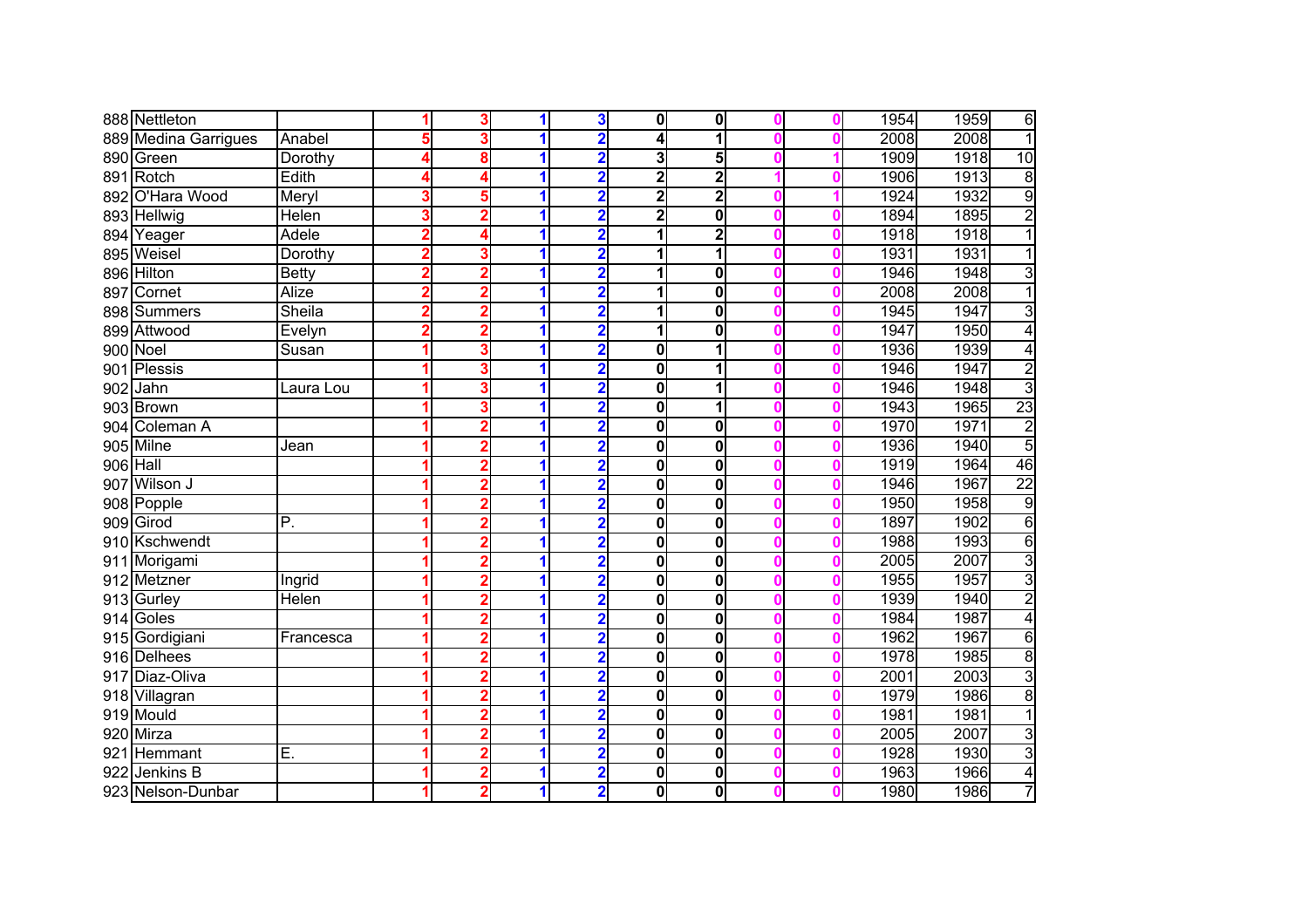|     | 924 Mattar          |               |   | 2              | 1 | $\overline{\mathbf{2}}$ | $\mathbf{0}$            | $\mathbf{0}$ |   | 1946 | 1948 | 3               |
|-----|---------------------|---------------|---|----------------|---|-------------------------|-------------------------|--------------|---|------|------|-----------------|
|     | 925 Brown A         |               |   | $\overline{2}$ | 1 | $\overline{\mathbf{2}}$ | $\bf{0}$                | 0            |   | 1981 | 1983 | $\overline{3}$  |
|     | 926 McCallum        |               |   | 2              |   | $\overline{2}$          | $\bf{0}$                | 0            |   | 1963 | 1981 | 19              |
|     | 927 Margolin        | Stacy         |   | 2              |   | $\overline{2}$          | $\bf{0}$                | 0            | Λ | 1977 | 1980 | $\overline{4}$  |
|     | 928 McKelvie        | <b>Alex</b>   |   | 2              |   | $\overline{2}$          | $\bf{0}$                | 0            |   | 1938 | 1939 | $\overline{2}$  |
|     | 929 Lloyd           | <b>Robin</b>  |   | 2              | 1 | $\overline{2}$          | $\bf{0}$                | 0            |   | 1966 | 1968 | $\overline{3}$  |
|     | 930 Norton          | <b>Beth</b>   |   | 2              | 1 | 2                       | $\mathbf 0$             | 0            | Λ | 1976 | 1980 | $\overline{5}$  |
|     | 931 de Somoza       |               |   | 2              |   | 2                       | $\bf{0}$                | 0            |   | 1955 | 1957 | $\overline{3}$  |
|     | 932 Lundquist       | Eva           |   | $\overline{2}$ |   | $\overline{\mathbf{2}}$ | $\bf{0}$                | 0            |   | 1966 | 1969 | $\overline{4}$  |
|     | 933 Pfaff           |               |   | $\overline{2}$ | 1 | $\overline{\mathbf{2}}$ | $\bf{0}$                | 0            |   | 1982 | 1983 | $\overline{2}$  |
|     | 934 Phelps          |               |   | 2              | 1 | $\overline{\mathbf{2}}$ | $\bf{0}$                | 0            |   | 1984 | 1988 | 5               |
|     | 935 Wolf            | Trude         |   | 2              | 1 | $\overline{\mathbf{2}}$ | 0                       | 0            |   | 1937 | 1938 | $\overline{2}$  |
|     | 936 Martin J        |               |   | 2              | 1 | $\overline{\mathbf{2}}$ | $\mathbf 0$             | 0            |   | 1951 | 1963 | 13              |
|     | 937 Ward-Hales      |               |   | 2              | 1 | 2                       | $\mathbf 0$             | 0            |   | 1960 | 1960 | 1               |
|     | 938 Hollis          | <b>Else</b>   |   | 2              |   | 2                       | $\mathbf 0$             | $\mathbf{0}$ |   | 1936 | 1940 | $\overline{5}$  |
|     | 939 Dominguez-Lino  |               |   | 2              |   | 2                       | $\mathbf 0$             | 0            |   | 2005 | 2006 | $\overline{2}$  |
|     | 940 Arth            |               |   | $\overline{2}$ |   | $\overline{\mathbf{2}}$ | $\mathbf 0$             | 0            |   | 1951 | 1959 | $\overline{9}$  |
|     | 941 Angwin          |               |   | $\overline{2}$ |   | $\overline{2}$          | $\bf{0}$                | 0            |   | 1952 | 1954 | $\overline{3}$  |
|     | 942 Billaz          |               |   | 2              |   | $\overline{\mathbf{2}}$ | $\bf{0}$                | 0            |   | 1957 | 1960 | 4               |
|     | 943 St Omer Roy     |               |   | 2              |   | $\overline{\mathbf{2}}$ | $\bf{0}$                | 0            |   | 1934 | 1937 | 4               |
|     | 944 Spruyt          |               |   | 2              |   | $\overline{2}$          | $\bf{0}$                | 0            |   | 1965 | 1966 | $\overline{2}$  |
|     | 945 Somogyi         |               |   | 2              | 1 | 2                       | 0                       | 0            |   | 1939 | 1939 | 1               |
|     | 946 Schmitt         | Suzanne       |   | 2              | 1 |                         | $\bf{0}$                | 0            |   | 1953 | 1953 | 1               |
|     | 947 Bellani         |               |   | 2              |   | 2                       | $\mathbf 0$             | 0            |   | 1952 | 1964 | 13              |
|     | 948 Sanchez Lorenzo |               |   | $\overline{2}$ | 1 | $\overline{\mathbf{2}}$ | 0                       | 0            |   | 1998 | 2004 | 7               |
|     | 949 Bondarenko      |               |   | $\overline{2}$ | 1 | $\overline{\mathbf{2}}$ | 0                       | 0            | Λ | 2005 | 2007 | $\overline{3}$  |
|     | 950 Bollegraf       |               |   | $\overline{2}$ | 1 | $\overline{\mathbf{2}}$ | 0                       | 0            |   | 1989 | 1991 | 3               |
|     | 951 Zardo           |               |   | 2              |   | $\overline{\mathbf{2}}$ | 0                       | 0            | Ω | 1991 | 1992 | $\overline{2}$  |
|     | 952 Bohm            |               |   | 2              |   | $\overline{\mathbf{2}}$ | 0                       | 0            |   | 1975 | 1981 | 7               |
|     | 953 Berner          | Vicky         |   | 2              | 1 | $\overline{\mathbf{2}}$ | 0                       | $\mathbf{0}$ |   | 1965 | 1969 | 5               |
|     | 954 Baldovinos      |               |   | $\overline{2}$ |   |                         | 0                       | $\mathbf{0}$ |   | 1975 | 1975 | 1               |
|     | 955 Blake           | Kathy         |   | 2              |   |                         | $\mathbf 0$             | 0            |   | 1963 | 1964 | $\overline{2}$  |
|     | 956 Zehnden         |               |   | $\overline{2}$ |   | 2                       | $\mathbf 0$             | 0            |   | 1953 | 1953 | 1               |
| 957 | Steedman            | <b>Bertha</b> |   | $\overline{2}$ | 1 | 1                       | 6                       |              |   | 1887 | 1899 | $\overline{13}$ |
|     | 958 Dearman         | Evelyn        | 6 | 3              | 1 | 1                       | 4                       | 1            |   | 1935 | 1937 | 3               |
|     | 959 MacFarlane      | M.            | 6 | 1              |   |                         | $\overline{\mathbf{2}}$ | $\mathbf 0$  |   | 1919 | 1932 | $\overline{14}$ |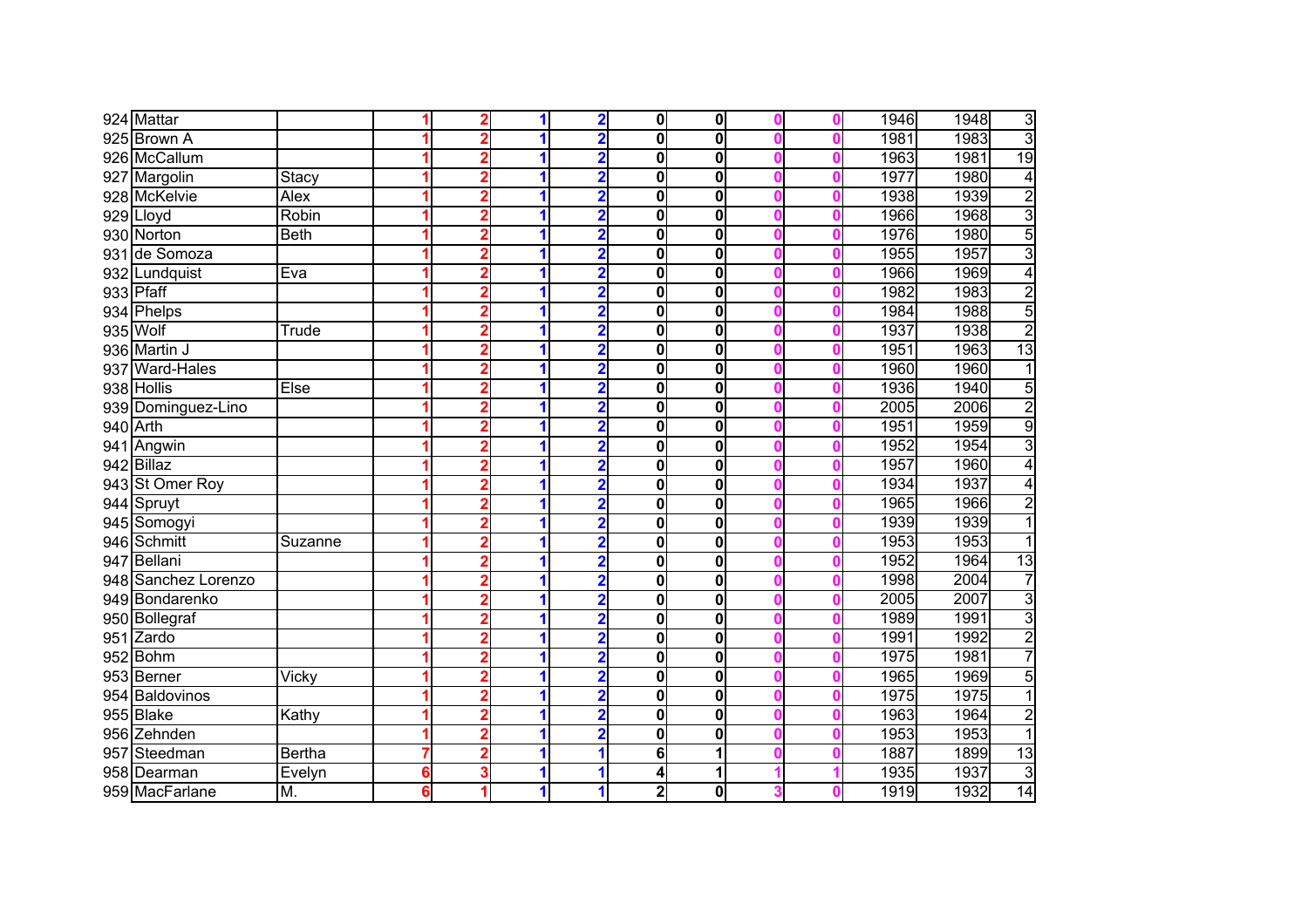|          | 960 Harland         | M.F.              |   |                         |   |   | $\overline{\mathbf{2}}$ | $\mathbf{0}$ |   | 1929 | 1929 | 1               |
|----------|---------------------|-------------------|---|-------------------------|---|---|-------------------------|--------------|---|------|------|-----------------|
|          | 961 Bevis-Hawton    | Mary              |   | 3                       |   |   | $\overline{2}$          | 2            |   | 1945 | 1947 | $\overline{3}$  |
|          | 962 McAteer         | Myrtle            |   | 3                       |   |   | $\overline{2}$          |              |   | 1899 | 1901 | 3               |
|          | 963 Roosevelt       | Ellen             | 3 | $\overline{2}$          |   |   | 1                       |              |   | 1890 | 1893 | 4               |
|          | 964 Homans          | Helen             |   | 2                       |   |   | 1                       | 1            |   | 1896 | 1906 | 11              |
|          | 965 Dodd            | Majorie           |   | 2                       |   |   | 1                       | 1            |   | 1906 | 1913 | $\overline{8}$  |
|          | 966 Craven          | Jane              |   | 2                       | 1 |   | 1                       | $\mathbf{0}$ | Λ | 1899 | 1911 | 13              |
|          | 967 Terry           | Aline             |   | 1                       | 1 |   | 1                       | $\mathbf{0}$ | Λ | 1893 | 1894 | $\overline{2}$  |
|          | 968 Doleschell      |                   |   |                         |   |   | 1                       | 0            |   | 1948 | 1949 | $\overline{2}$  |
|          | 969 Straubeova      |                   |   |                         |   |   | 1                       | 0            |   | 1946 | 1947 | $\overline{2}$  |
|          | 970 Subirana        | Francisca         | 2 | 4                       | 1 |   | 1                       | 0            |   | 1920 | 1920 | $\overline{1}$  |
|          | 971 Sears           | Evelyn            | 2 | 1                       | 1 | 1 | 1                       | 0            |   | 1907 | 1913 | 7               |
|          | 972 Rawls           | Hope              |   |                         | 1 |   | 1                       | 0            |   | 1948 | 1948 | 1               |
|          | 973 Aitchison       | $\overline{K.B.}$ |   | 3                       | 1 |   | 0                       | 2            |   | 1919 | 1921 | $\overline{3}$  |
|          | 974 Lenos           |                   |   | 2                       | 1 |   | $\mathbf 0$             |              |   | 1931 | 1947 | $\overline{17}$ |
|          | 975 Jones           |                   |   | 2                       |   |   | $\mathbf 0$             |              |   | 1939 | 1957 | 19              |
|          | 976 Raymond         |                   |   | 2                       |   |   | $\mathbf 0$             |              |   | 1923 | 1927 | $\overline{5}$  |
|          | 977 Kovac           | Hella             |   | $\overline{2}$          |   |   | $\mathbf 0$             |              |   | 1939 | 1939 |                 |
|          | 978 Hodges          |                   |   | $\overline{2}$          |   |   | $\bf{0}$                |              |   | 1919 | 1919 |                 |
| 979      | <b>Burton Baker</b> | Alison            |   | $\overline{\mathbf{2}}$ |   |   | $\mathbf 0$             |              |   | 1947 | 1947 |                 |
| 980      | Turner              | Η.                |   | 2                       |   |   | $\bf{0}$                |              |   | 1923 | 1926 | 4               |
| 981      | Taubele             |                   |   | 2                       |   |   | $\bf{0}$                |              |   | 1932 | 1935 | 4               |
|          | 982 Patorni         | Jacqueline        |   | 2                       | 1 |   | 0                       | 1            |   | 1944 | 1949 | 6               |
|          | 983 Fick            | Sigrid            |   | $\overline{2}$          |   |   | $\mathbf 0$             | 0            |   | 1912 | 1926 | 15              |
|          | 984 Prévost         | Hélène            |   | 2                       |   |   | $\mathbf 0$             | 0            |   | 1900 | 1900 | 1               |
|          | $985$ Rice          | Lena              |   |                         |   |   | $\mathbf 0$             | $\mathbf{0}$ |   | 1889 | 1890 | $\overline{2}$  |
|          | 986 Osbourne        |                   |   |                         | 1 | 1 | $\bf{0}$                | 0            | Λ | 1940 | 1940 | $\overline{1}$  |
| 987 List |                     | W.                |   |                         |   |   | $\bf{0}$                | 0            |   | 1930 | 1930 | 1               |
|          | 988 De Beer         |                   |   |                         |   |   | $\bf{0}$                | 0            |   | 1997 | 1999 | 3               |
|          | 989 Moch            | Raquel            |   |                         | 1 |   | 0                       | $\mathbf{0}$ |   | 1937 | 1938 | $\overline{2}$  |
|          | 990 Hewitt          |                   |   |                         |   |   | $\mathbf 0$             | $\mathbf{0}$ |   | 1932 | 1932 | 1               |
|          | 991 Weiss           | Maria             |   |                         |   |   | $\mathbf 0$             | 0            |   | 1948 | 1949 | $\overline{2}$  |
|          | 992 Biriukova       |                   |   |                         |   |   | $\mathbf 0$             | $\mathbf{0}$ |   | 1972 | 1973 | $\overline{2}$  |
|          | 993 de Zappa        |                   |   |                         | 1 |   | $\mathbf 0$             | $\mathbf{0}$ |   | 1950 | 1951 | $\overline{2}$  |
|          | 994 White A         |                   |   | 1                       | 1 | 1 | 0                       | $\mathbf{0}$ | Λ | 1984 | 1987 | $\overline{4}$  |
|          | 995 Fick            | <b>Bonnie</b>     |   |                         |   |   | 0                       | $\mathbf{0}$ |   | 1940 | 1941 | $\overline{2}$  |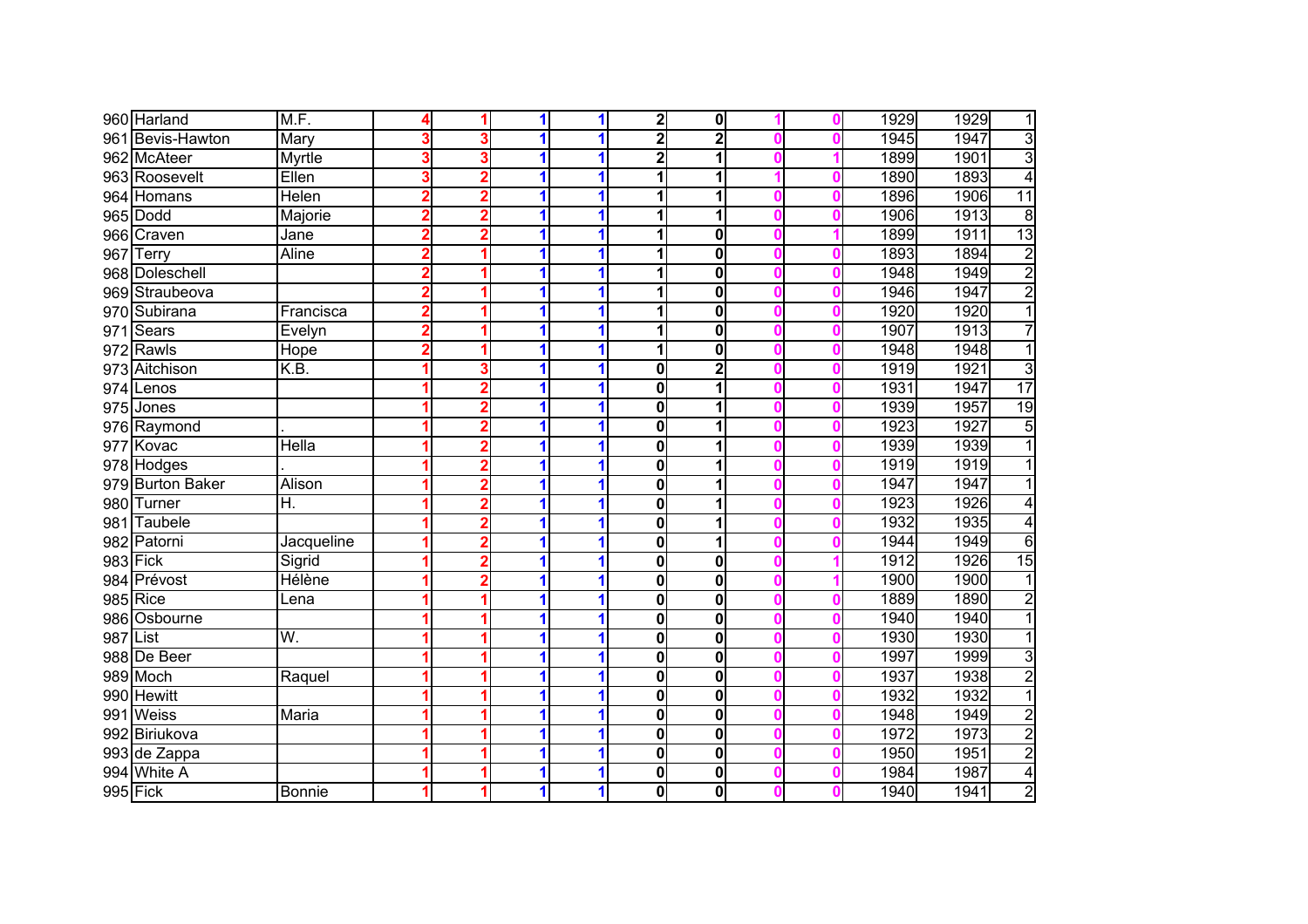|           | 996 Herdy             |                   |  | 1 |   | $\overline{\mathbf{0}}$ | $\overline{\mathbf{0}}$ |  | 1961 | 1961<br>1                       |
|-----------|-----------------------|-------------------|--|---|---|-------------------------|-------------------------|--|------|---------------------------------|
|           | 997 Thiele            |                   |  | 1 |   | $\mathbf{0}$            | $\overline{\mathbf{0}}$ |  | 1952 | $\overline{4}$<br>1955          |
|           | 998 Schediwy          |                   |  |   |   | 0                       | $\overline{\mathbf{0}}$ |  | 1966 | $\overline{4}$<br>1969          |
|           | 999 Mualla Gorodetzky |                   |  | 1 |   | 0                       | $\overline{\mathbf{0}}$ |  | 1947 | $\overline{2}$<br>1948          |
|           | 1000 Panton           |                   |  | 1 |   | $\bf{0}$                | $\overline{\mathbf{0}}$ |  | 1956 | 17<br>1972                      |
|           | 1001 Reynolds C       |                   |  | 1 |   | $\mathbf 0$             | $\overline{\mathbf{0}}$ |  | 1973 | 9<br>1981                       |
|           | 1002 Riecke           |                   |  | 1 |   | $\mathbf 0$             | $\mathbf 0$             |  | 1912 | $\frac{2}{3}$<br>1913           |
|           | 1003 Rose             | E.F.              |  | 1 |   | $\mathbf 0$             | $\mathbf 0$             |  | 1928 | 1930                            |
|           | 1004 Longland         |                   |  | 1 |   | $\bf{0}$                | $\mathbf 0$             |  | 1947 | $\overline{1}$<br>1947          |
| 1005 Butt |                       | Susan             |  | 1 |   | 0                       | $\mathbf 0$             |  | 1966 | $\overline{1}$<br>1966          |
| 1006 Riba |                       |                   |  | 1 | 1 | 0                       | $\bf{0}$                |  | 1946 | 9<br>1954                       |
|           | 1007 White            | Wendy             |  |   |   | 0                       | $\bf{0}$                |  | 1986 | $\overline{2}$<br>1987          |
|           | 1008 Miller           | Charlotte         |  | 1 |   | $\mathbf 0$             | $\mathbf 0$             |  | 1929 | 3<br>1931                       |
|           | 1009 Hobbs            |                   |  |   |   | $\mathbf 0$             | $\mathbf 0$             |  | 1946 | $\overline{32}$<br>1977         |
|           | 1010 Loeys            | Ingrid            |  |   |   | $\mathbf 0$             | $\mathbf 0$             |  | 1967 | 1967                            |
|           | 1011 Burel            |                   |  |   |   | 0                       | $\mathbf 0$             |  | 1964 | 1964                            |
|           | 1012 Hodgman          |                   |  |   |   | 0                       | $\mathbf 0$             |  | 1960 | 1960                            |
|           | 1013 Migliori         | Nicla             |  |   |   | 0                       | $\mathbf 0$             |  | 1953 | 1956<br>4                       |
|           | 1014 Pampulova        |                   |  |   |   | 0                       | $\mathbf 0$             |  | 1994 | 1998<br>5                       |
|           | 1015 Langrova         |                   |  |   |   | 0                       | $\mathbf 0$             |  | 1988 | 1991<br>4                       |
| 1016 Coe  |                       |                   |  |   |   | 0                       | $\overline{\mathbf{0}}$ |  | 1975 | 1978<br>4                       |
|           | 1017 Roget            |                   |  | 1 |   | 0                       | $\mathbf 0$             |  | 1972 | 1975<br>4                       |
|           | 1018 Casanova         |                   |  |   |   | $\mathbf 0$             | $\mathbf 0$             |  | 2002 | 2002<br>$\mathbf{1}$            |
|           | 1019 Endo             |                   |  |   |   | $\mathbf{0}$            | $\bf{0}$                |  | 1994 | $\overline{3}$<br>1996          |
|           | 1020 Kamp             |                   |  | 1 |   | $\mathbf 0$             | $\overline{\mathbf{0}}$ |  | 1947 | $\overline{2}$<br>1948          |
|           | 1021 Lauderbauch      | Marjorie          |  | 1 |   | $\mathbf 0$             | $\mathbf 0$             |  | 1934 | $\overline{\mathbf{c}}$<br>1935 |
|           | 1022 Black            |                   |  | 1 | 1 | $\mathbf 0$             | $\mathbf 0$             |  | 2000 | $\overline{3}$<br>2002          |
|           | 1023 Bagge            |                   |  | 1 |   | $\mathbf 0$             | $\mathbf 0$             |  | 1957 | $\overline{1}$<br>1957          |
|           | 1024 Nicoll           |                   |  |   |   | $\mathbf 0$             | $\overline{\mathbf{0}}$ |  | 1938 | $\overline{2}$<br>1939          |
|           | 1025 Wheeler          | Pat               |  |   |   | $\mathbf 0$             | 0                       |  | 1959 | 3<br>1961                       |
|           | 1026 Jones E          |                   |  |   |   | $\mathbf 0$             | $\mathbf 0$             |  | 1980 | $\overline{3}$<br>1982          |
|           | 1027 Neeresheimer     |                   |  |   |   | $\mathbf 0$             | $\mathbf 0$             |  | 1907 | $\overline{2}$<br>1908          |
|           | 1028 Chuter           | $\overline{S.G.}$ |  |   |   | $\mathbf 0$             | $\mathbf 0$             |  | 1934 | $\overline{2}$<br>1935          |
|           | 1029 Blount           | Rene              |  | 1 |   | 0                       | $\mathbf 0$             |  | 1979 | $\overline{3}$<br>1981          |
|           | 1030 Kleinadel        | Simone            |  | 1 |   | 0                       | $\pmb{0}$               |  | 1929 | $\overline{6}$<br>1934          |
|           | 1031 Klitch           |                   |  | 1 | 1 | 0                       | $\mathbf 0$             |  | 1984 | $\overline{3}$<br>1986          |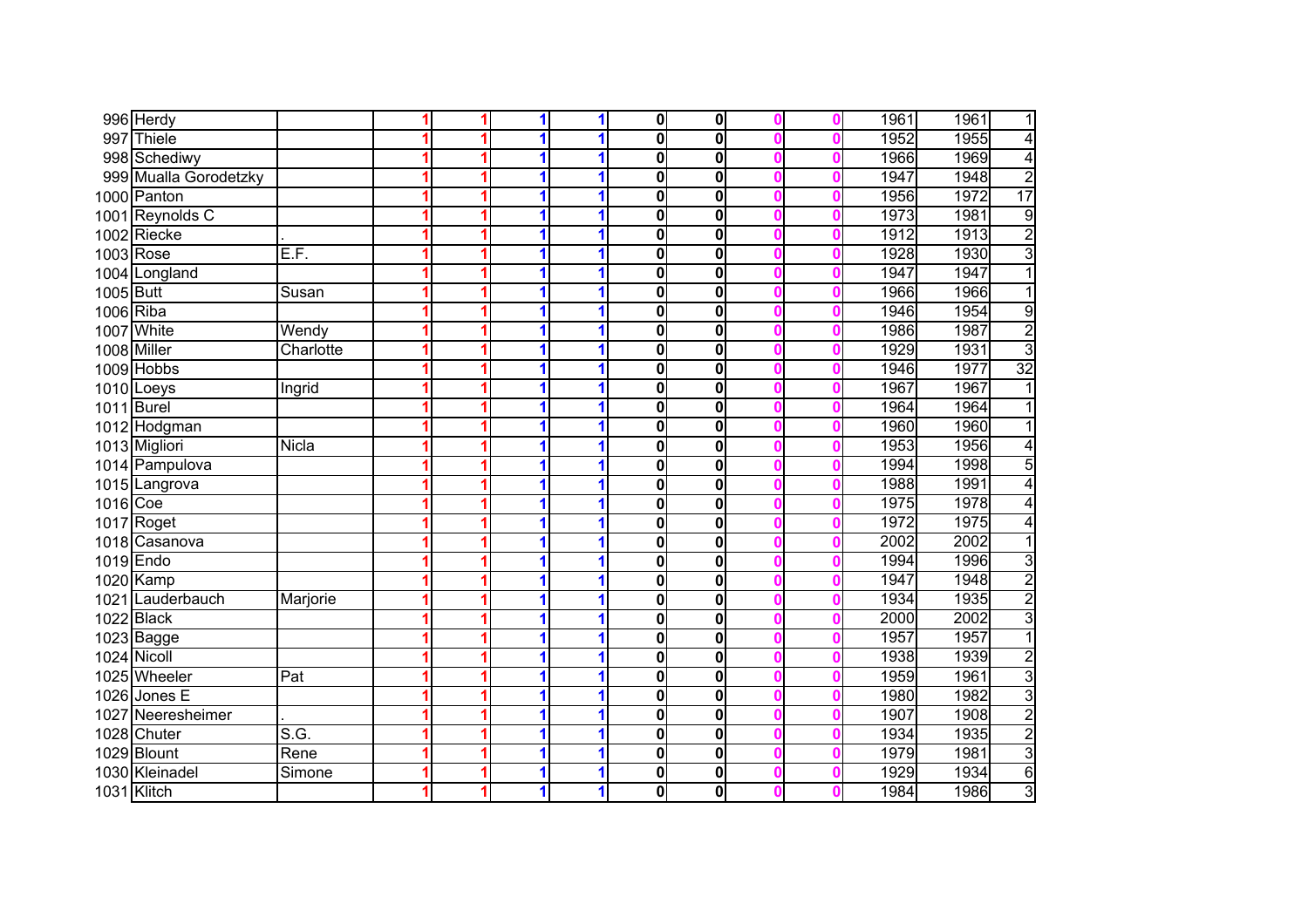|           | 1032 Vogler        |           |  | 1 | 1 | $\mathbf{0}$ | $\bf{0}$                |  | 1954 | 1956 | 3               |
|-----------|--------------------|-----------|--|---|---|--------------|-------------------------|--|------|------|-----------------|
|           | 1033 Shaw          | D.A.      |  | 1 |   | $\mathbf{0}$ | $\overline{\mathbf{0}}$ |  | 1927 | 1928 | $\overline{2}$  |
|           | 1034 Duk Hee Lee   |           |  |   |   | 0            | $\overline{\mathbf{0}}$ |  | 1971 | 1982 | $\overline{12}$ |
|           | 1035 Robinson Z    |           |  |   |   | 0            | $\overline{\mathbf{0}}$ |  | 1956 | 1957 |                 |
|           | 1036 Ebbinghaus    |           |  |   |   | $\mathbf{0}$ | $\overline{\mathbf{0}}$ |  | 1973 | 1974 | دا ادا د        |
|           | 1037 Sloane        |           |  | 1 | 1 | 0            | $\overline{\mathbf{0}}$ |  | 1988 | 1990 |                 |
|           | 1038 Hunt-Legge    |           |  | 1 | 1 | 0            | $\mathbf 0$             |  | 1970 | 1974 | $\overline{5}$  |
|           | 1039 Callens       |           |  | 4 |   | 0            | $\overline{\mathbf{0}}$ |  | 1995 | 1996 | $\overline{2}$  |
| $1040$ Hy |                    |           |  |   |   | 0            | $\mathbf 0$             |  | 1986 | 1995 | 10              |
|           | 1041 Schou-Nilsen  | Laila     |  | 1 | 1 | $\mathbf{0}$ | $\mathbf 0$             |  | 1945 | 1951 | $\overline{7}$  |
|           | 1042 Korsten       |           |  | 1 | 1 | 0            | $\mathbf 0$             |  | 1975 | 1976 | $\overline{c}$  |
|           | 1043 Monteiro      |           |  |   |   | 0            | 0                       |  | 1982 | 1983 | $\overline{2}$  |
|           | 1044 Richterova    |           |  |   | 1 | 0            | $\mathbf 0$             |  | 1995 | 1995 | $\overline{1}$  |
|           | 1045 Freeman       |           |  |   | 1 | 0            | $\mathbf 0$             |  | 1980 | 1983 | 4               |
|           | 1046 Jones-Shaefer |           |  |   |   | 0            | $\mathbf 0$             |  | 1983 | 1983 | 1               |
|           | 1047 Arvidsson     |           |  |   |   | 0            | $\mathbf 0$             |  | 2005 | 2006 | $\overline{2}$  |
|           | 1048 Winthrop      |           |  |   |   | 0            | $\mathbf 0$             |  | 1945 | 1947 | 3               |
|           | 1049 Jarvis        |           |  |   |   | 0            | $\mathbf 0$             |  | 1937 | 1938 | $\overline{2}$  |
|           | 1050 Chakvesatze   | Anna      |  | 1 |   | 0            | $\mathbf 0$             |  | 2008 | 2008 | 1               |
|           | 1051 Moore S       |           |  | 1 |   | 0            | $\overline{\mathbf{0}}$ |  | 1961 | 1975 | 15              |
|           | $1052$ Evers       | Eunice    |  |   |   | 0            | $\overline{\mathbf{0}}$ |  | 1937 | 1937 | 1               |
|           | 1053 Donald M      |           |  | 1 | 1 | 0            | $\bf{0}$                |  | 1948 | 1949 | $\overline{2}$  |
| 1054 Vail |                    |           |  | 1 |   | 0            | $\bf{0}$                |  | 1956 | 1959 | $\overline{4}$  |
|           | 1055 McHaney       |           |  |   |   | 0            | $\overline{\mathbf{0}}$ |  | 1958 | 1963 | 6               |
|           | 1056 Jolissaint    |           |  |   |   | 0            | $\overline{\mathbf{0}}$ |  | 1979 | 1980 | $\overline{2}$  |
|           | 1057 Desfor        | Diane     |  | 1 | 1 | 0            | $\overline{\mathbf{0}}$ |  | 1979 | 1982 | $\overline{4}$  |
|           | 1058 Wilson JM     |           |  | 1 | 1 | 0            | $\bf{0}$                |  | 1962 | 1966 | $\overline{5}$  |
|           | 1059 Raponi-Longo  |           |  |   | 1 | 0            | $\bf{0}$                |  | 1978 | 1982 | 5               |
|           | 1060 Bruning       |           |  |   |   | 0            | $\overline{\mathbf{0}}$ |  | 1975 | 1976 | $\overline{2}$  |
|           | 1061 Brand         |           |  |   | 1 | 0            | $\bf{0}$                |  | 1962 | 1966 | 5               |
|           | $1062$ Reese       |           |  |   |   | $\mathbf 0$  | $\bf{0}$                |  | 1970 | 1974 | 5               |
| 1063 Broz |                    | Elizabeth |  |   |   | 0            | $\bf{0}$                |  | 1949 | 1953 | 5               |
|           | 1064 Santangelo    |           |  |   |   | 0            | $\overline{\mathbf{0}}$ |  | 2006 | 2007 | $\overline{2}$  |
|           | 1065 Hagey         |           |  | 1 | 1 | 0            | $\bf{0}$                |  | 1977 | 1982 | $\overline{6}$  |
|           | 1066 Gomer         |           |  | 1 | 1 | 0            | $\bf{0}$                |  | 1988 | 1988 | $\mathbf{1}$    |
|           | 1067 Pitkowski     |           |  | 1 | 1 | 0            | $\bf{0}$                |  | 1999 | 1999 | $\mathbf{1}$    |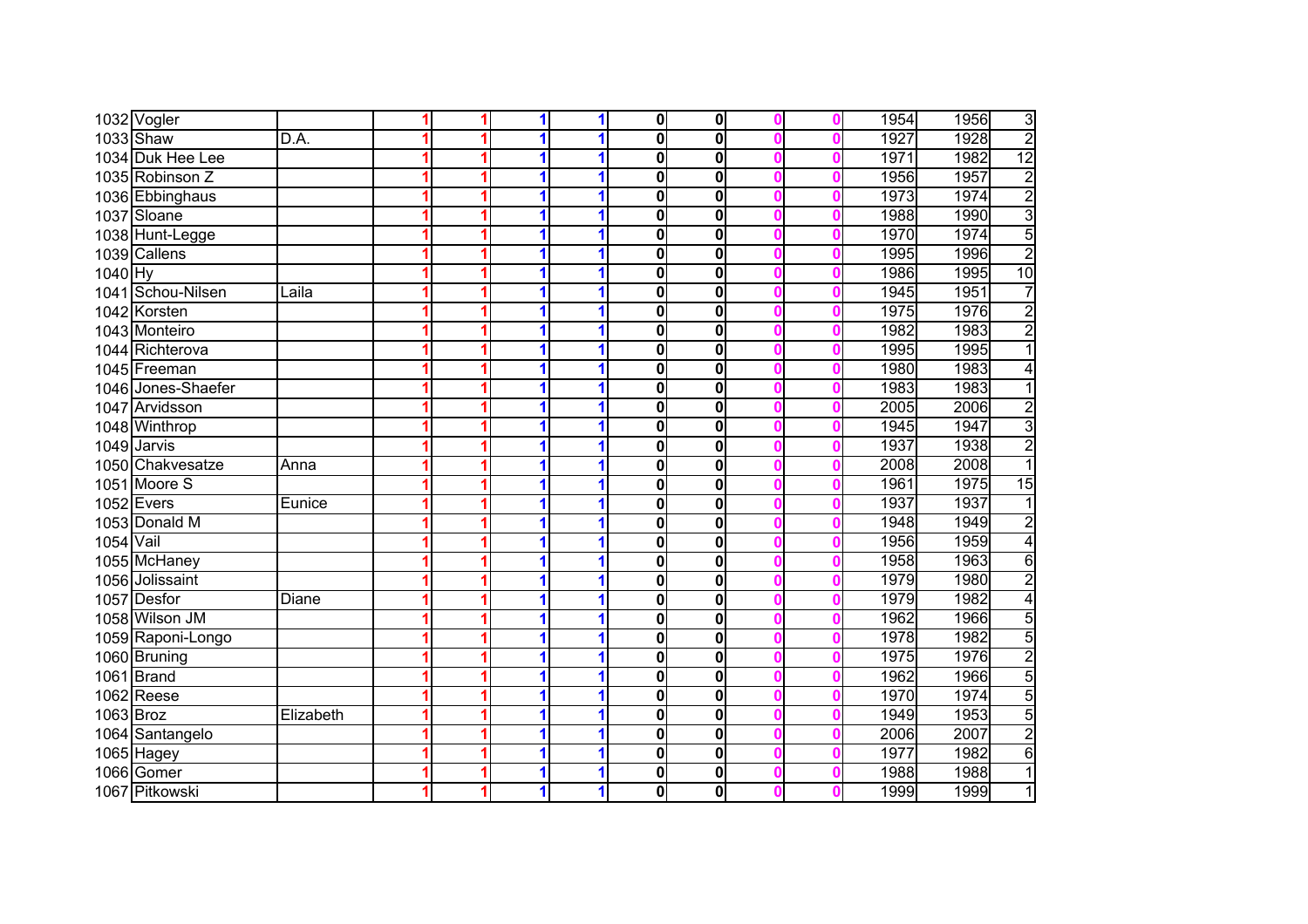|            | 1068 Harry        | Ğ.            |  | 1 |   | 0 | $\mathbf 0$             |  | 1934 | $\overline{2}$<br>1935          |
|------------|-------------------|---------------|--|---|---|---|-------------------------|--|------|---------------------------------|
| 1069 Allen |                   | Leslie        |  |   |   | 0 | $\overline{\mathbf{0}}$ |  | 1979 | 3<br>1981                       |
|            | 1070 Freisenbruch | <b>Babs</b>   |  | 1 | 1 | 0 | $\overline{\mathbf{0}}$ |  | 1941 | 4<br>1944                       |
|            | 1071 Bowyer       |               |  | 1 |   | 0 | $\overline{\mathbf{0}}$ |  | 1948 | $\overline{3}$<br>1950          |
|            | 1072 Brown M      |               |  | 1 |   | 0 | $\overline{\mathbf{0}}$ |  | 1983 | $\overline{3}$<br>1985          |
|            | 1073 Hatanaka     |               |  | 1 |   | 0 | $\overline{\mathbf{0}}$ |  | 1968 | 4<br>1971                       |
|            | 1074 Bradfield    |               |  | 1 |   | 0 | $\mathbf 0$             |  | 1955 | $\overline{2}$<br>1956          |
|            | 1075 Mesker       |               |  | 1 |   | 0 | $\mathbf 0$             |  | 1979 | $\overline{8}$<br>1986          |
|            | 1076 Cottman      | Eleanor       |  | и |   | 0 | $\mathbf 0$             |  | 1929 | $\overline{1}$<br>1929          |
|            | 1077 D'Anet       | Marie         |  | 1 |   | 0 | $\mathbf 0$             |  | 1912 | 11<br>1922                      |
|            | 1078 Wearne       |               |  | 1 | 1 | 0 | $\mathbf 0$             |  | 1955 | $\overline{2}$<br>1956          |
| $1079$ Gay |                   |               |  | 1 |   | 0 | $\bf{0}$                |  | 1962 | $\overline{7}$<br>1968          |
|            | 1080 Hansell      | Ellen         |  |   |   | 0 | $\bf{0}$                |  | 1887 | $\overline{2}$<br>1888          |
|            | 1081 Pratt N      |               |  |   |   | 0 | $\mathbf 0$             |  | 2001 | 2004<br>$\overline{4}$          |
|            | 1082 Sachs        |               |  |   |   | 0 | $\mathbf 0$             |  | 1929 | 1929<br>1                       |
|            | 1083 Piccolini    |               |  |   |   | 0 | $\bf{0}$                |  | 1990 | $\overline{2}$<br>1991          |
|            | 1084 Hanson       |               |  |   |   | 0 | $\bf{0}$                |  | 1956 | $\overline{2}$<br>1957          |
|            | 1085 Torres       |               |  | 1 |   | 0 | $\mathbf 0$             |  | 1984 | 1984<br>1                       |
|            | 1086 Melody       |               |  | 1 | 1 | 0 | $\overline{\mathbf{0}}$ |  | 1924 | 1929<br>6                       |
|            | 1087 Polgar       |               |  |   |   | 0 | $\overline{\mathbf{0}}$ |  | 1968 | 1968                            |
|            | Berryman          |               |  |   |   |   |                         |  |      |                                 |
|            | 1088 Newcombe     | Sadie         |  |   |   | 0 | 0                       |  | 1948 | 1949<br>$\overline{\mathbf{c}}$ |
|            | 1089 Beazley      |               |  | 1 | 1 | 0 | $\overline{\mathbf{0}}$ |  | 1937 | $\overline{2}$<br>1938          |
| 1090 Pope  |                   |               |  | 1 | 1 | 0 | $\overline{\mathbf{0}}$ |  | 1883 | $\overline{7}$<br>1889          |
|            | 1091 Grossi       |               |  | 1 |   | 0 | $\overline{\mathbf{0}}$ |  | 1988 | $\overline{6}$<br>1993          |
|            | 1092 Michel       |               |  | 1 | 1 | 0 | $\overline{\mathbf{0}}$ |  | 1968 | $\overline{7}$<br>1974          |
|            | 1093 Helgeson     |               |  | 1 | 1 | 0 | $\overline{\mathbf{0}}$ |  | 1994 | $\overline{\mathbf{c}}$<br>1995 |
|            | 1094 Craze        | Olive         |  |   | 1 | 0 | $\bf{0}$                |  | 1938 | $\overline{3}$<br>1940          |
|            | 1095 Heine-Miller | <b>Bobbie</b> |  |   |   | 0 | $\overline{\mathbf{0}}$ |  | 1936 | $\overline{3}$<br>1938          |
|            | 1096 Frohling     |               |  |   | 1 | 0 | $\bf{0}$                |  | 1965 | $\overline{1}$<br>1965          |
|            | 1097 Purdy        |               |  |   |   | 0 | $\bf{0}$                |  | 1983 | 1<br>1983                       |
|            | 1098 Amos         |               |  |   |   | 0 | $\overline{\mathbf{0}}$ |  | 1968 | 1971<br>4                       |
|            | 1099 Grangel      |               |  |   |   | 0 | $\overline{\mathbf{0}}$ |  | 1958 | $\overline{2}$<br>1959          |
|            | 1100 Van Zyl      | Mary          |  | 1 | 1 | 0 | $\bf{0}$                |  | 1941 | $\overline{2}$<br>1942          |
|            | 1101 Grindvold    |               |  | 1 | 1 | 0 | $\bf{0}$                |  | 1974 | $\frac{2}{3}$<br>1975           |
|            | 1102 Giussani     |               |  | 1 | 1 | 0 | $\mathbf 0$             |  | 1980 | 1982                            |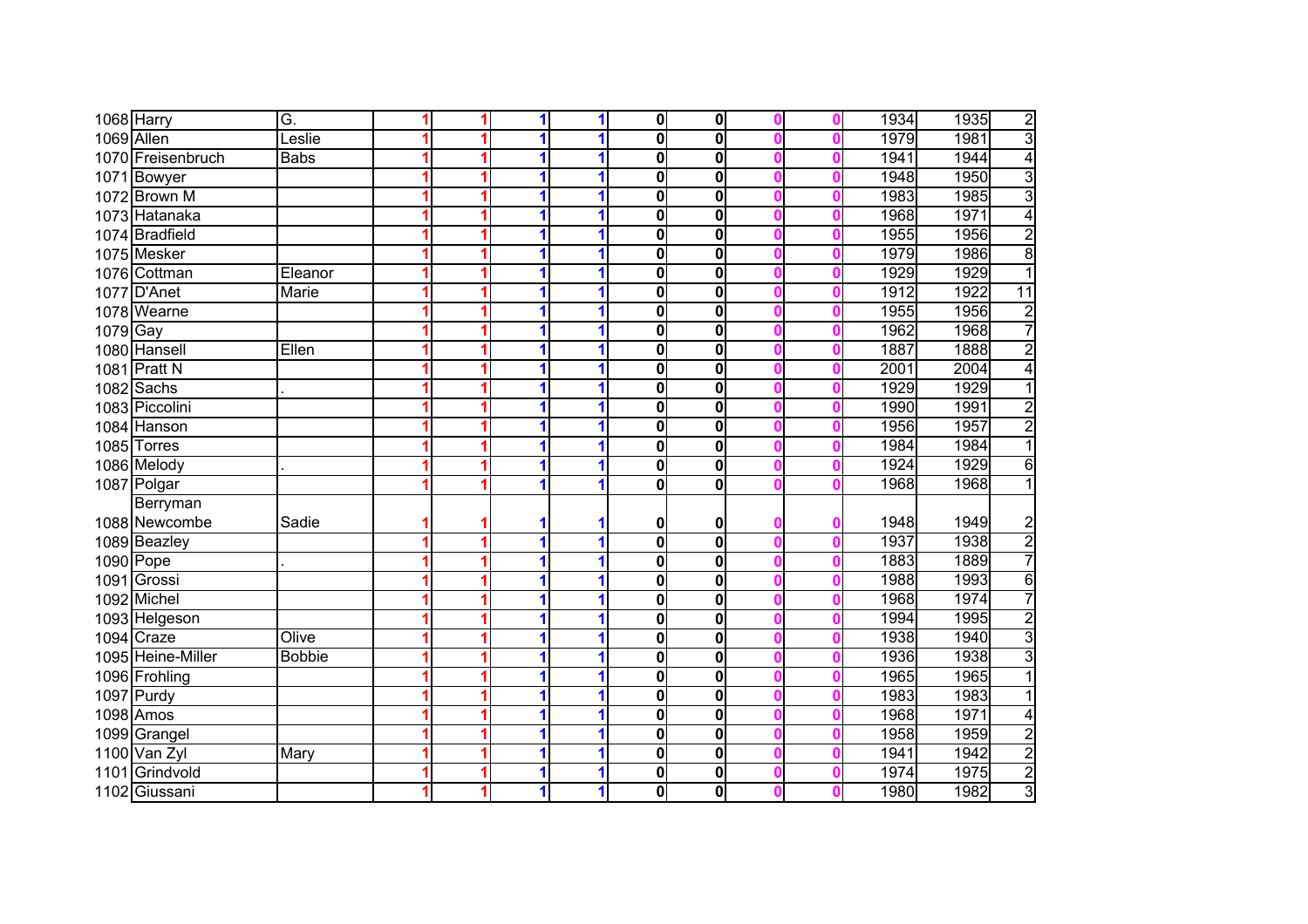|             | 1103 Plchova          |           |   |   |   | 1                | 0                       | 0                       |  | 1979 | 1982 | 4              |
|-------------|-----------------------|-----------|---|---|---|------------------|-------------------------|-------------------------|--|------|------|----------------|
|             | 1104 Warby            |           |   |   |   |                  | 0                       | 0                       |  | 1953 | 1954 | $\overline{2}$ |
|             | 1105 Gordon           |           |   |   |   |                  | 0                       | 0                       |  | 1980 | 1980 | $\overline{1}$ |
|             | 1106 Strachanova      |           |   |   |   |                  | 0                       | 0                       |  | 1978 | 1979 | $\overline{2}$ |
|             | 1107 Plackett         |           |   |   |   | 1                | 0                       | $\bf{0}$                |  | 1979 | 1979 | $\overline{1}$ |
|             | 1108 Martinek         |           |   |   |   | 1                | 0                       | $\mathbf 0$             |  | 1990 | 1991 | $\overline{2}$ |
|             | 1109 Macken           |           |   |   |   |                  | 0                       | 0                       |  | 1948 | 1949 | $\overline{2}$ |
|             | 1110 MacGibbon        |           |   |   |   | 1                | 0                       | 0                       |  | 1951 | 1952 | $\overline{2}$ |
|             | 1111 Speranza         | Daisy     |   |   |   | $\bf{0}$         | 4                       | 0                       |  | 1909 | 1920 | 12             |
|             | 1112 Steedman         | Mary      | 5 |   |   | $\mathbf 0$      | 4                       | 1                       |  | 1887 | 1889 | $\overline{3}$ |
|             | 1113 Hitchings        | K.        | 5 | 0 |   | $\bf{0}$         | 3                       | 0                       |  | 1886 | 1894 | 9              |
|             | 1114 Travers          | Ē.        | 5 | 0 |   | $\boldsymbol{0}$ | 3                       | 0                       |  | 1910 | 1912 | $\overline{3}$ |
|             | 1115 Walsh            | Phyllis   |   |   |   | $\mathbf 0$      | 3                       | 3                       |  | 1917 | 1926 | 10             |
|             | 1116 Harman           | Ε.        |   | Ω |   | $\mathbf 0$      | 3                       | $\mathbf 0$             |  | 1887 | 1899 | 13             |
| 1117 Roy    |                       |           |   |   |   | $\bf{0}$         | 3                       | 0                       |  | 1941 | 1954 | 14             |
|             | 1118 Llagostera Vives | Nuria     |   |   |   | $\bf{0}$         | 2                       | $\overline{\mathbf{c}}$ |  | 2008 | 2008 | 1              |
|             | 1119 Amblard          | Suzanne   |   |   |   | $\bf{0}$         | $\mathbf{2}$            | 1                       |  | 1913 | 1920 | $\overline{8}$ |
|             | 1120 Cirstea          | Sorana    |   |   |   | $\bf{0}$         | $\overline{\mathbf{2}}$ | 1                       |  | 2008 | 2008 | 1              |
|             | 1121 Kelleher         |           |   | 0 |   | $\bf{0}$         | 2                       | 0                       |  | 1947 | 1948 | $\overline{2}$ |
|             | 1122 Bondarenko       | Kateryna  |   | 0 |   | $\bf{0}$         | 2                       | 0                       |  | 2008 | 2008 | $\overline{1}$ |
|             | 1123 Cushing          |           |   |   |   | $\mathbf 0$      |                         | $\overline{\mathbf{2}}$ |  | 1918 | 1922 | $\overline{5}$ |
|             | 1124 Walker-Smith     | Jean      |   |   |   | $\boldsymbol{0}$ |                         | 1                       |  | 1947 | 1947 | $\overline{1}$ |
|             | 1125 Lopaus           | Lilian    |   |   |   | $\mathbf 0$      |                         | 1                       |  | 1942 | 1944 | $\overline{3}$ |
|             | 1126 Halley           |           |   | Ω |   | $\bf{0}$         |                         | 0                       |  | 1920 | 1920 | $\overline{1}$ |
|             | 1127 Hewtall          |           |   |   |   | $\mathbf 0$      |                         | $\overline{\mathbf{0}}$ |  | 1919 | 1919 | 1              |
| $1128$ Rees |                       | Gwendolyn | 2 | 0 |   | $\bf{0}$         |                         | 0                       |  | 1913 | 1913 | 1              |
|             | 1129 Carris           | Bea       | 2 | 0 |   | $\bf{0}$         |                         | 0                       |  | 1947 | 1947 | 1              |
|             | 1130 Lamme            |           |   | 0 |   | $\boldsymbol{0}$ |                         | 0                       |  | 1929 | 1929 | 1              |
|             | 1131 Coleridge        |           |   | Ω |   | $\boldsymbol{0}$ |                         | 0                       |  | 1883 | 1884 | $\overline{2}$ |
|             | 1132 Peters           | Roumania  |   | 0 |   | $\mathbf 0$      |                         | $\mathbf 0$             |  | 1944 | 1944 |                |
| 1133 Buck   |                       | Midge     |   | o |   | $\mathbf 0$      |                         | 0                       |  | 1948 | 1948 | 1              |
|             | 1134 Taylor           |           |   | 0 |   | $\mathbf 0$      |                         | 0                       |  | 1924 | 1926 | 3              |
|             | 1135 Wade             | Olive     |   |   |   | $\bf{0}$         |                         | $\bf{0}$                |  | 1929 | 1929 | 1              |
|             | $1136$ Lance          |           |   | 0 |   | $\bf{0}$         |                         | $\bf{0}$                |  | 1886 | 1886 | 1              |
|             | 1137 Harper           |           | 2 | 0 |   | $\mathbf 0$      |                         | $\mathbf{0}$            |  | 1932 | 1936 | $\overline{5}$ |
|             | 1138 Livingstone      | Sarah     | 2 | 0 | 1 | $\mathbf 0$      | 1                       | 0                       |  | 1913 | 1913 | $\overline{1}$ |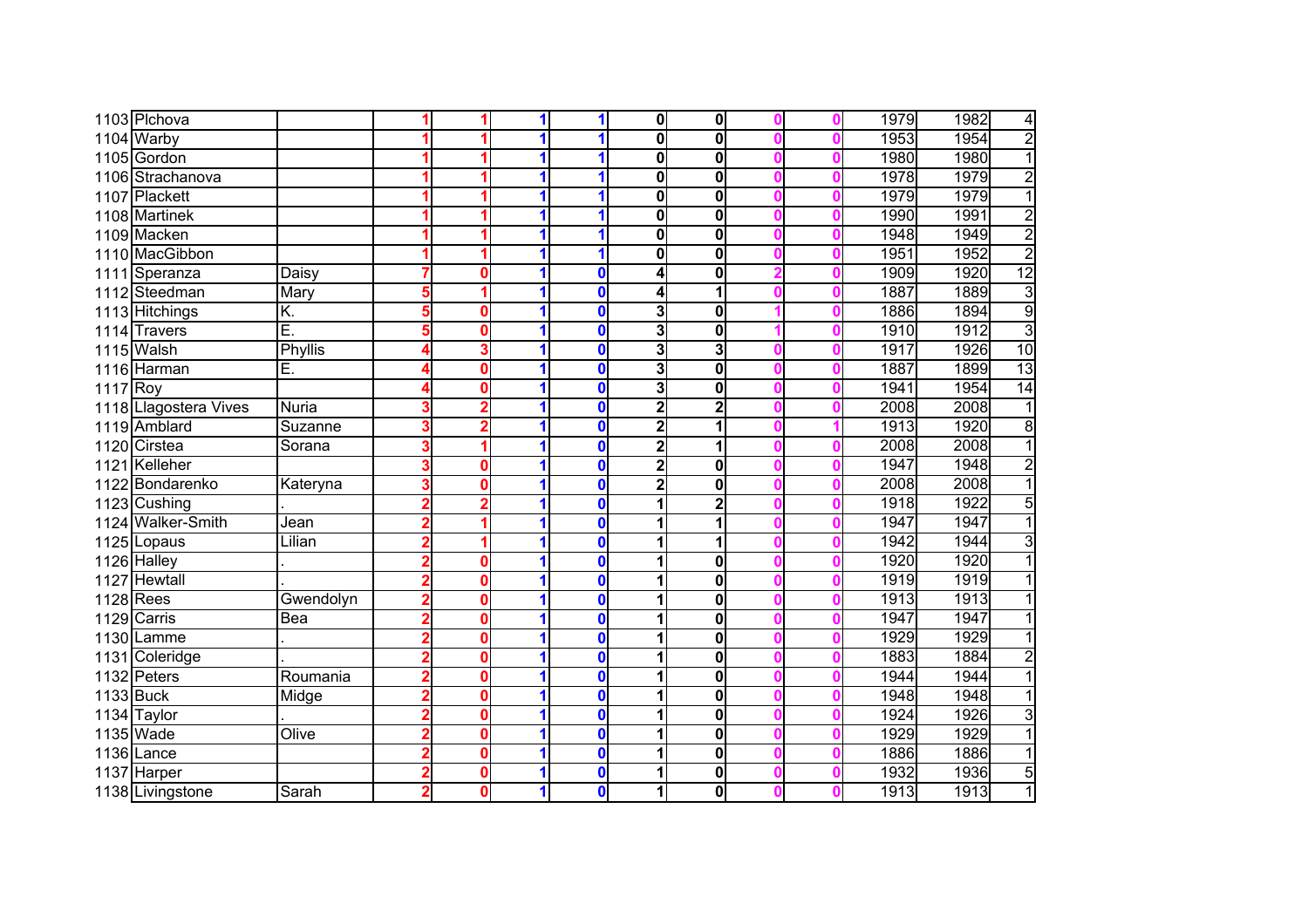|             | 1139 Van Vilet       | Sarita          |                | 0 |   | $\mathbf 0$             |              | $\mathbf 0$             |  | 1913 | 1913 | $\overline{1}$ |
|-------------|----------------------|-----------------|----------------|---|---|-------------------------|--------------|-------------------------|--|------|------|----------------|
|             | 1140 Fitting         |                 |                | 0 |   | $\bf{0}$                |              | 0                       |  | 1937 | 1947 | 11             |
|             | $1141$ Dykes         | H.M.            | $\overline{2}$ | 0 |   | $\bf{0}$                |              | $\overline{\mathbf{0}}$ |  | 1930 | 1932 | 3              |
|             | 1142 Strobar Clement | <b>Barbara</b>  | $\overline{2}$ | 0 | 1 | $\mathbf 0$             |              | 0                       |  | 1943 | 1943 | $\overline{1}$ |
|             | 1143 Thompson        |                 | 2              | በ |   | $\bf{0}$                | 0            | 0                       |  | 1929 | 1983 | 55             |
|             | 1144 Greville        |                 |                |   |   | $\mathbf 0$             | $\bf{0}$     | $\overline{2}$          |  | 1900 | 1919 | 20             |
|             | 1145 Rose            |                 |                |   |   | $\mathbf 0$             | 0            | $\overline{2}$          |  | 1919 | 1924 | 6              |
|             | 1146 Bocquet         |                 |                |   | 1 | $\mathbf 0$             | 0            | 1                       |  | 1947 | 1947 | $\overline{1}$ |
|             | 1147 Lombard         |                 |                |   |   | $\mathbf 0$             | 0            | 1                       |  | 1947 | 1951 | 5              |
|             | 1148 Bridge          | A.V.            |                |   |   | $\bf{0}$                | 0            |                         |  | 1925 | 1925 | $\overline{1}$ |
|             | 1149 Daniilidou      | Eleni           |                |   |   | $\bf{0}$                | $\bf{0}$     | 1                       |  | 2008 | 2008 | $\overline{1}$ |
|             | 1150 McNair          |                 |                |   | 1 | $\mathbf 0$             | 0            | 1                       |  | 1920 | 1920 | $\overline{1}$ |
|             | 1151 Hammersley      | Freda           |                |   | 1 | $\mathbf 0$             | $\bf{0}$     | 1                       |  | 1939 | 1939 | $\overline{1}$ |
|             | 1152 Williams        | Robert          |                |   |   | $\mathbf 0$             | $\bf{0}$     |                         |  | 1913 | 1913 | $\overline{1}$ |
|             |                      |                 |                |   |   |                         |              |                         |  |      |      |                |
|             | 1153 Wilkens         | Barbara Ann     |                |   |   | $\mathbf 0$             | 0            |                         |  | 1948 | 1948 | $\mathbf{1}$   |
|             | 1154 Tanasugarn      | <b>Tamarine</b> |                |   |   | $\mathbf 0$             | $\mathbf 0$  | 1                       |  | 2008 | 2008 | $\overline{1}$ |
|             | 1155 Doyle           |                 |                |   |   | $\mathbf 0$             | $\bf{0}$     |                         |  | 1948 | 2001 | 54             |
|             | 1156 Parton          | Mabel           |                |   |   | $\mathbf 0$             | $\bf{0}$     | 1                       |  | 1912 | 1920 | $\overline{9}$ |
| 1157        | Yeremeyova           |                 |                | 0 | 1 | $\mathbf 0$             | $\bf{0}$     | 0                       |  | 1971 | 1971 | $\overline{1}$ |
|             | 1158 Diaz Oliva      |                 |                | 0 | 1 | $\mathbf 0$             | 0            | 0                       |  | 1992 | 1992 | $\overline{1}$ |
|             | 1159 McFarlane       |                 |                | 0 |   | $\overline{\textbf{0}}$ | $\bf{0}$     | 0                       |  | 1969 | 1969 | $\overline{1}$ |
|             | 1160 Latimer         |                 |                | 0 | 1 | $\mathbf 0$             | 0            | $\bf{0}$                |  | 2000 | 2000 | $\overline{1}$ |
|             | 1161 Lauderbach      | Marjorie        |                | 0 |   | $\mathbf 0$             | 0            | 0                       |  | 1936 | 1936 | $\overline{1}$ |
|             | 1162 McGrath         | Mollie          |                | Ô |   | $\mathbf{0}$            | $\bf{0}$     | 0                       |  | 1931 | 1931 | $\overline{1}$ |
|             | 1163 McGrath         | M.              |                | 0 |   | $\mathbf{0}$            | $\mathbf{0}$ | $\overline{\mathbf{0}}$ |  | 1930 | 1930 | $\overline{1}$ |
|             | 1164 Dibar-Gohn      |                 |                | O | 1 | $\mathbf 0$             | $\bf{0}$     | 0                       |  | 1974 | 1974 | $\overline{1}$ |
|             | 1165 Lamade          |                 |                | 0 |   | $\mathbf 0$             | $\bf{0}$     | 0                       |  | 2001 | 2001 | $\overline{1}$ |
|             | 1166 Lamme           |                 |                | 0 |   | $\mathbf 0$             | $\bf{0}$     | 0                       |  | 1935 | 1935 | $\overline{1}$ |
|             | 1167 Crabbe          |                 |                | 0 |   | $\mathbf 0$             | 0            | 0                       |  | 1911 | 1911 | $\overline{1}$ |
|             | 1168 Villaverdes     |                 |                | 0 |   | $\mathbf 0$             | 0            | $\mathbf 0$             |  | 1975 | 1975 | $\overline{1}$ |
| 1169 Laird  |                      |                 |                | 0 |   | $\mathbf 0$             | 0            | $\mathbf 0$             |  | 1956 | 1956 | $\overline{1}$ |
|             | 1170 Craybas         |                 |                | 0 |   | $\mathbf 0$             | $\mathbf 0$  | $\mathbf 0$             |  | 2002 | 2002 | $\overline{1}$ |
| 1171 Lane   |                      | $\overline{E}$  |                | 0 | 1 | $\mathbf 0$             | 0            | 0                       |  | 1907 | 1907 | $\overline{1}$ |
| $1172$ Seel |                      |                 |                | 0 | 1 | $\boldsymbol{0}$        | 0            | $\bf{0}$                |  | 1926 | 1926 | $\overline{1}$ |
|             | 1173 Thompson J      |                 |                | 0 | 1 | $\mathbf 0$             | 0            | $\mathbf 0$             |  | 1989 | 1989 | 1              |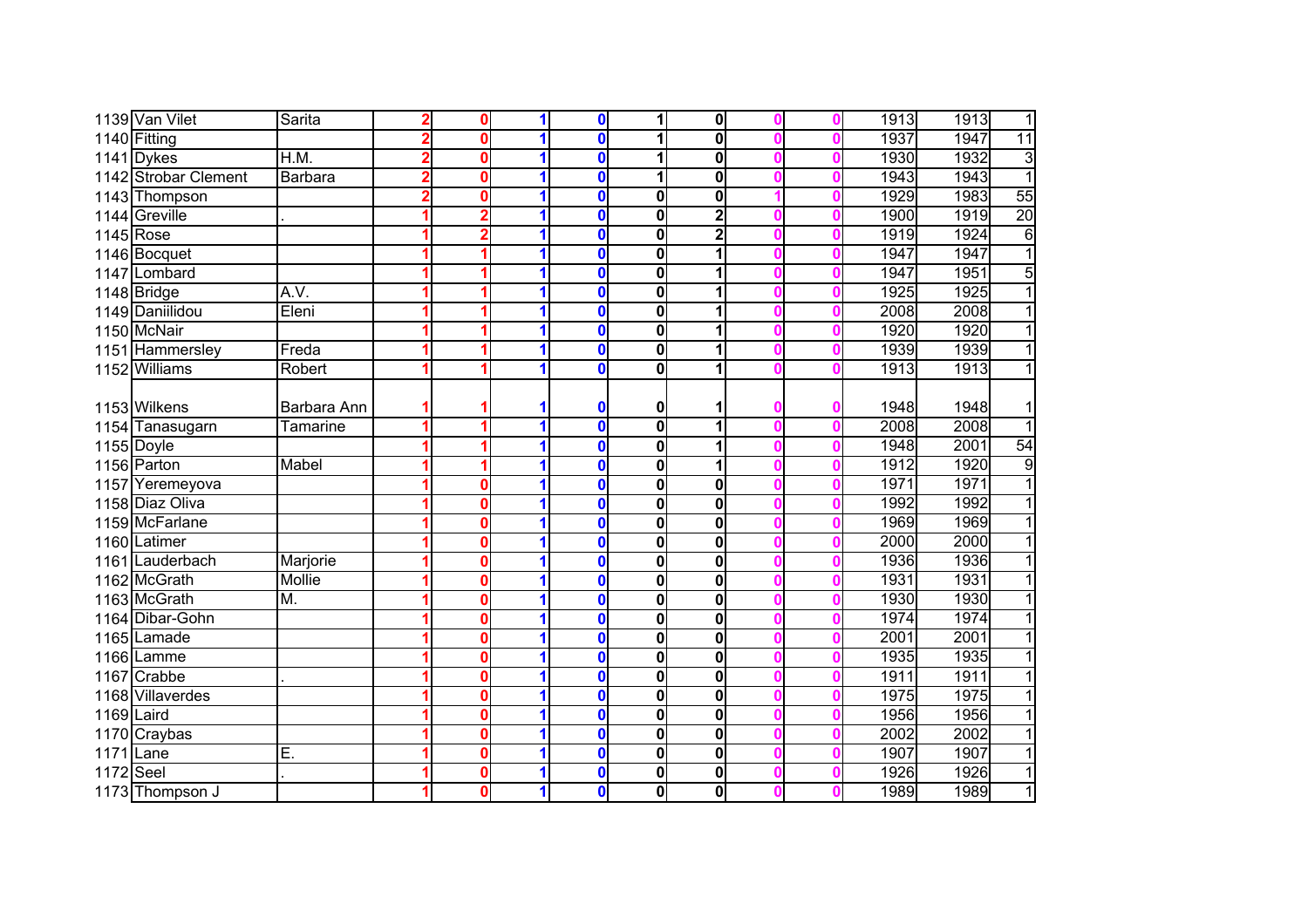|            | 1174 McDaniel         | Kay         | o | $\mathbf 0$      | $\mathbf{0}$ | 0                       |  | 1980 | 1980<br>1            |
|------------|-----------------------|-------------|---|------------------|--------------|-------------------------|--|------|----------------------|
|            | 1175 Mawdsley         |             | 0 | $\mathbf 0$      | 0            | 0                       |  | 1951 | 1951                 |
|            | 1176 Villarelo        | Loly        | 0 | $\mathbf 0$      | 0            | 0                       |  | 1937 | 1937                 |
|            | 1177 Discontinued     |             | 0 | $\bf{0}$         | $\bf{0}$     | 0                       |  | 1974 | 1974                 |
| 1178 Vinci |                       |             | o | $\mathbf 0$      | 0            | 0                       |  | 2007 | 2007                 |
|            | 1179 See US Indoors   |             | 0 | $\mathbf 0$      | 0            | 0                       |  | 1976 | 1976                 |
|            | 1180 Sanguan          |             | 0 | $\bf{0}$         | $\bf{0}$     | 0                       |  | 1938 | 1938<br>1            |
|            | 1181 Beltrafe         |             | 0 | $\mathbf 0$      | $\bf{0}$     | 0                       |  | 1956 | 1956<br>1            |
|            | 1182 Marcucci         |             | Ω | $\mathbf 0$      | 0            | 0                       |  | 1986 | 1986<br>1            |
|            | 1183 Deacon           | C.          | Ω | $\bf{0}$         | 0            | 0                       |  | 1934 | 1<br>1934            |
|            | 1184 Marama           |             | Ω | $\bf{0}$         | 0            | 0                       |  | 2003 | 2003<br>1            |
|            | 1185 D Ampon          |             | 0 | $\mathbf 0$      | $\mathbf 0$  | 0                       |  | 1955 | 1955<br>1            |
|            | 1186 Dace             |             | 0 | $\bf{0}$         | $\mathbf{0}$ | 0                       |  | 1946 | 1946<br>1            |
|            | 1187 Lindström        |             | 0 | $\bf{0}$         | $\bf{0}$     | 0                       |  | 1985 | 1985<br>1            |
|            | 1188 de Swardt        |             | 0 | $\mathbf 0$      | $\mathbf 0$  | 0                       |  | 1998 | 1998<br>1            |
|            | 1189 Livetti          |             | 0 | $\boldsymbol{0}$ | 0            | 0                       |  | 1961 | 1961                 |
|            | 1190 Sanders          | <b>Ruth</b> | Ω | $\mathbf 0$      | $\bf{0}$     | 0                       |  | 1913 | 1913                 |
| 1191 Liem  |                       |             | Ω | $\mathbf 0$      | 0            | 0                       |  | 1967 | 1967                 |
|            | 1192 Wright P         |             |   | $\mathbf 0$      | 0            | 0                       |  | 1958 | 1958                 |
| 1193 Li Na |                       |             |   | $\mathbf{0}$     | 0            | 0                       |  | 2004 | 2004                 |
|            | 1194 Bedanova         |             |   | $\mathbf 0$      | 0            | 0                       |  | 2000 | 2000                 |
|            | 1195 MacLear          |             |   | $\bf{0}$         | $\bf{0}$     | $\overline{\mathbf{0}}$ |  | 1949 | 1949                 |
|            | 1196 Davis J          |             | 0 | $\bf{0}$         | 0            | 0                       |  | 1979 | 1979                 |
| 1197 Lyle  |                       | N.M.        | 0 | $\bf{0}$         | 0            | 0                       |  | 1934 | 1934                 |
|            | 1198 Saunders         | J.          | Ω | $\bf{0}$         | 0            | 0                       |  | 1935 | 1935                 |
|            | 1199 Schaul           |             | Ω | $\mathbf 0$      | 0            | 0                       |  | 2003 | 2003                 |
|            | 1200 de Castro        |             | Ω | $\mathbf 0$      | $\bf{0}$     | 0                       |  | 1963 | 1963                 |
|            | 1201 Saunders         | Jean        | Ω | $\mathbf 0$      | $\bf{0}$     | 0                       |  | 1938 | 1938<br>1            |
|            | 1202 Lucas            | Ğ.          | Λ | $\mathbf{0}$     | $\bf{0}$     | $\overline{\mathbf{0}}$ |  | 1934 | 1934<br>1            |
| 1203 Luff  |                       |             | Ω | $\mathbf 0$      | 0            | 0                       |  | 1973 | 1973<br>1            |
|            | 1204 Llagostera Vives |             | Ω | $\bf{0}$         | $\mathbf 0$  | 0                       |  | 2005 | 2005<br>1            |
| $1205$ Lee |                       | Margaret    | 0 | $\mathbf 0$      | $\mathbf 0$  | 0                       |  | 1964 | 1964<br>1            |
| 1206 Varin |                       |             | 0 | $\mathbf 0$      | $\bf{0}$     | 0                       |  | 1935 | 1935<br>1            |
|            | 1207 Matevzic         |             | Ω | $\mathbf 0$      | $\bf{0}$     | 0                       |  | 2002 | 2002<br>1            |
|            | 1208 Launert          |             | 0 | $\mathbf 0$      | 0            | 0                       |  | 1959 | 1959<br>1            |
|            | 1209 Lauteslager-Blom |             | 0 | $\mathbf 0$      | $\mathbf 0$  | 0                       |  | 1980 | 1980<br>$\mathbf{1}$ |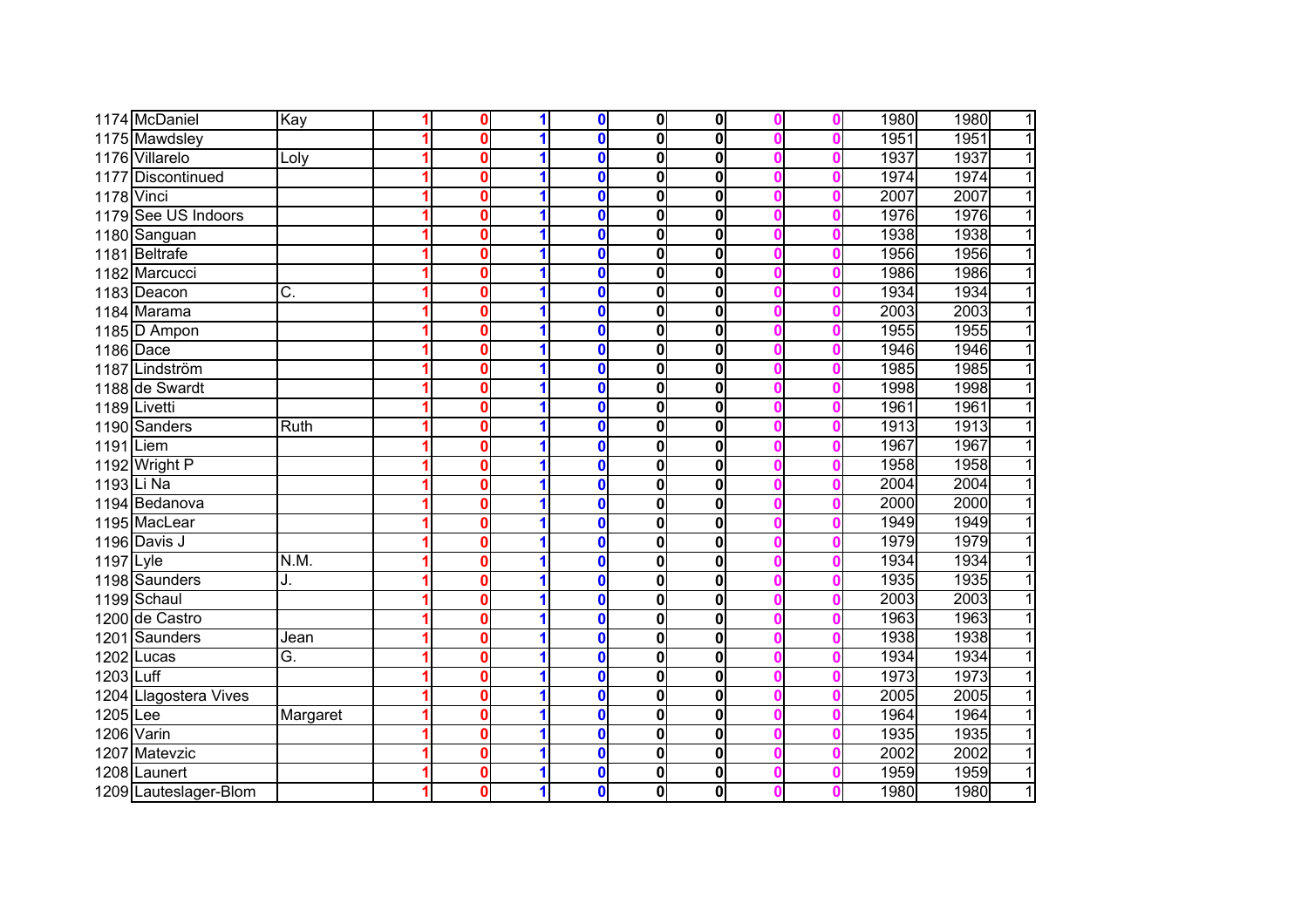|           | 1210 Sealy           |                         | 0 | $\mathbf 0$             | $\mathbf{0}$ | $\mathbf{0}$            |  | 1959 | 1959<br>$\overline{1}$ |
|-----------|----------------------|-------------------------|---|-------------------------|--------------|-------------------------|--|------|------------------------|
|           | 1211 Leand           |                         | 0 | $\mathbf 0$             | $\mathbf 0$  | 0                       |  | 1984 | $\overline{1}$<br>1984 |
|           | 1212 Masterson       | Harris                  | 0 | $\mathbf{0}$            | $\mathbf 0$  | 0                       |  | 1942 | $\overline{1}$<br>1942 |
|           | 1213 Massey          | $\overline{\mathrm{C}}$ | 0 | $\mathbf{0}$            | $\mathbf 0$  | 0                       |  | 1941 | 1941<br>$\overline{1}$ |
|           | 1214 Crosfield       | A.H.                    | 0 | $\mathbf 0$             | $\mathbf 0$  | $\overline{\mathbf{0}}$ |  | 1912 | $\overline{1}$<br>1912 |
|           | 1215 Barrable        |                         | Ω | $\mathbf 0$             | $\mathbf 0$  | 0                       |  | 1980 | 1980<br>$\overline{1}$ |
|           | 1216 Yan Zi          |                         | 0 | $\mathbf 0$             | $\mathbf 0$  | $\mathbf 0$             |  | 2005 | $\overline{1}$<br>2005 |
|           | 1217 Dening          | Kaye                    | 0 | $\bf{0}$                | $\mathbf 0$  | $\mathbf 0$             |  | 1963 | $\overline{1}$<br>1963 |
|           | 1218 Laundry         |                         | Ω | $\bf{0}$                | $\mathbf 0$  | $\mathbf 0$             |  | 1946 | $\overline{1}$<br>1946 |
|           | $1219$ Lee J         |                         | 0 | $\mathbf 0$             | $\mathbf 0$  | $\mathbf 0$             |  | 2002 | $\overline{1}$<br>2002 |
|           | 1220 Demongeot       |                         | 0 | $\bf{0}$                | $\mathbf 0$  | $\mathbf{0}$            |  | 1991 | $\overline{1}$<br>1991 |
|           | 1221 Martin A        |                         | 0 | $\bf{0}$                | $\mathbf 0$  | $\mathbf 0$             |  | 1965 | $\overline{1}$<br>1965 |
|           | 1222 Lemming         | Marjory                 | 0 | $\mathbf 0$             | 0            | 0                       |  | 1925 | 1925<br>$\overline{1}$ |
|           | 1223 Lombardi        |                         | 0 | $\mathbf 0$             | $\mathbf 0$  | 0                       |  | 1955 | 1955<br>$\mathbf{1}$   |
|           | 1224 Marlowe         | Helen                   | 0 | $\mathbf 0$             | $\mathbf 0$  | 0                       |  | 1932 | 1932<br>$\overline{1}$ |
|           | 1225 Ter-Riet        |                         | Ω | $\mathbf 0$             | $\mathbf 0$  | 0                       |  | 1986 | $\overline{1}$<br>1986 |
|           | 1226 Schuh-Proxauf   |                         |   | $\bf{0}$                | $\mathbf 0$  | 0                       |  | 1955 | 1955<br>$\overline{1}$ |
| 1227 Levi |                      |                         |   | $\mathbf 0$             | $\mathbf 0$  | 0                       |  | 1932 | 1932<br>11             |
|           | 1228 Sanchez-Lorenzo |                         |   | $\mathbf 0$             | $\mathbf 0$  | $\mathbf 0$             |  | 1999 | 1999<br>$\overline{1}$ |
|           | 1229 Martin N        |                         | Ω | $\mathbf 0$             | $\mathbf 0$  | $\overline{\mathbf{0}}$ |  | 1947 | 1947<br>$\mathbf{1}$   |
|           | 1230 Warnock         |                         | 0 | $\mathbf 0$             | $\mathbf 0$  | 0                       |  | 1950 | 1950<br>11             |
|           | 1231 Johnston        | Roberta                 | Ω | $\bf{0}$                | 0            | $\mathbf{0}$            |  | 1913 | 1913<br>1              |
|           | 1232 Head Knode ?    |                         | Ω | $\mathbf 0$             | $\mathbf 0$  | $\overline{\mathbf{0}}$ |  | 1941 | 1941<br>$\overline{1}$ |
|           | 1233 Stephen S       |                         | Λ | $\overline{\mathbf{0}}$ | $\mathbf 0$  | $\mathbf{0}$            |  | 1965 | 1965<br>$\overline{1}$ |
|           | 1234 Szapary         |                         | Ω | $\overline{\mathbf{0}}$ | $\mathbf 0$  | $\overline{\mathbf{0}}$ |  | 1934 | 1934<br>$\overline{1}$ |
|           | 1235 Haumuller       |                         | Ω | $\mathbf 0$             | $\mathbf 0$  | $\mathbf 0$             |  | 1989 | $\overline{1}$<br>1989 |
|           | 1236 Webb            | O.L.                    | Ω | $\mathbf 0$             | $\mathbf 0$  | $\mathbf 0$             |  | 1934 | 1934<br>$\overline{1}$ |
|           | 1237 Heime-Miller    |                         | Ω | $\mathbf 0$             | $\mathbf 0$  | $\overline{\mathbf{0}}$ |  | 1938 | 1938<br>$\overline{1}$ |
|           | 1238 Ganzabel AM     |                         | Ω | $\mathbf 0$             | $\mathbf 0$  | 0                       |  | 1973 | 1973<br>$\overline{1}$ |
|           | 1239 Frizzell        | Shelby                  | 0 | $\mathbf 0$             | $\mathbf 0$  | 0                       |  | 1943 | 1943<br>$\overline{1}$ |
|           | 1240 Hart ?          |                         | Ω | $\mathbf 0$             | $\mathbf 0$  | 0                       |  | 1953 | 1953<br>$\overline{1}$ |
|           | 1241 Harry           |                         | 0 | $\mathbf 0$             | $\mathbf 0$  | 0                       |  | 1929 | $\overline{1}$<br>1929 |
|           | 1242 Garland         | Irene                   | 0 | $\mathbf 0$             | $\mathbf 0$  | 0                       |  | 1936 | $\overline{1}$<br>1936 |
|           | 1243 Stewart         | P.A.                    | 0 | $\overline{\mathbf{0}}$ | $\mathbf 0$  | $\overline{\mathbf{0}}$ |  | 1911 | $\overline{1}$<br>1911 |
|           | 1244 Amblard         |                         | 0 | $\mathbf 0$             | $\mathbf 0$  | $\mathbf 0$             |  | 1920 | $\overline{1}$<br>1920 |
|           | 1245 Warshaw         |                         |   | $\mathbf{0}$            | $\mathbf 0$  | $\mathbf{0}$            |  | 1960 | $\overline{1}$<br>1960 |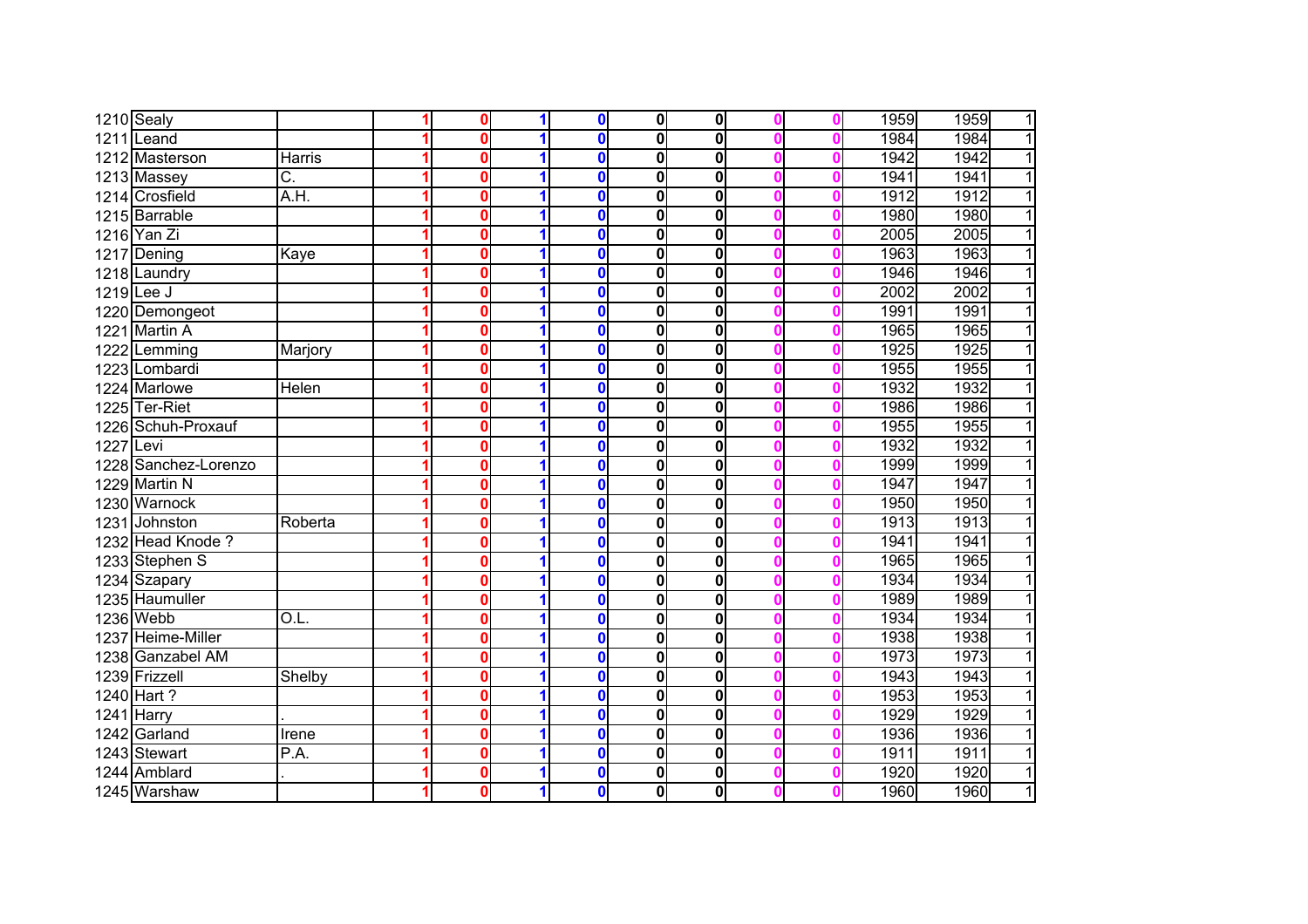|             | 1246 Gerson           |            | $\Omega$ |   | $\mathbf{0}$ | $\mathbf{0}$ | $\mathbf{0}$            |  | 1961 | 1961<br>$\mathbf{1}$   |
|-------------|-----------------------|------------|----------|---|--------------|--------------|-------------------------|--|------|------------------------|
|             | 1247 Galtier          | Maude      | 0        |   | $\mathbf{0}$ | $\bf{0}$     | $\overline{\mathbf{0}}$ |  | 1954 | $\overline{1}$<br>1954 |
|             | 1248 Francis          | А.         | 0        |   | $\mathbf{0}$ | $\bf{0}$     | 0                       |  | 1928 | 1928<br>$\overline{1}$ |
|             | 1249 Hodgkin          |            | 0        |   | $\mathbf{0}$ | $\bf{0}$     | $\overline{\mathbf{0}}$ |  | 1982 | $\overline{1}$<br>1982 |
|             | 1250 Hodgeman         |            | 0        |   | $\bf{0}$     | $\bf{0}$     | 0                       |  | 1958 | 1958<br>$\overline{1}$ |
|             | 1251 Hoddle Wrigley   |            | 0        |   | $\bf{0}$     | $\bf{0}$     | 0                       |  | 1932 | 1932<br>$\overline{1}$ |
|             | $1252$ Zappa          | Denise     | U        |   | $\mathbf 0$  | $\bf{0}$     | 0                       |  | 1939 | $\overline{1}$<br>1939 |
|             | 1253 Ansiem           | Elizabeth  | 0        |   | $\mathbf 0$  | 0            | 0                       |  | 1933 | 1933<br>$\overline{1}$ |
| $1254$ Fox  |                       |            | 0        |   | $\Omega$     | 0            | 0                       |  | 1977 | 1977<br>$\overline{1}$ |
|             | 1255 Fujiwara         |            | 0        |   | $\mathbf 0$  | 0            | 0                       |  | 2001 | 2001<br>$\overline{1}$ |
|             | 1256 Stafford         |            | 0        |   | $\mathbf 0$  | $\bf{0}$     | 0                       |  | 1992 | 1992<br>$\overline{1}$ |
|             | 1257 Stockton D       |            | 0        |   | $\mathbf 0$  | 0            | 0                       |  | 1977 | 1977<br>$\overline{1}$ |
|             | 1258 Walpole          |            | 0        |   | $\mathbf{0}$ | 0            | 0                       |  | 1982 | 1982<br>$\mathbf{1}$   |
|             | 1259 Hetherington     |            | 0        |   | $\mathbf 0$  | $\bf{0}$     | 0                       |  | 1988 | 1988<br>$\overline{1}$ |
|             | 1260 Herreman         |            | 0        |   | $\mathbf 0$  | 0            | 0                       |  | 1986 | 1986<br>$\mathbf{1}$   |
|             | 1261 Franklin         |            | 0        |   | $\mathbf 0$  | 0            | 0                       |  | 1940 | $\overline{1}$<br>1940 |
|             | 1262 Henry            | William    | 0        |   | $\mathbf 0$  | 0            | 0                       |  | 1925 | 1925<br>1              |
|             | 1263 Freville         |            | 0        |   | $\mathbf 0$  | 0            | 0                       |  | 1932 | 1932<br>$\mathbf{1}$   |
|             | 1264 Frisacco         | Anna Maria | 0        |   | $\Omega$     | $\bf{0}$     | 0                       |  | 1937 | 1937<br>11             |
| $1265$ Foy  |                       |            | 0        |   | $\mathbf{0}$ | $\bf{0}$     | 0                       |  | 1948 | 1948<br>1              |
|             | 1266 Greene           |            | 0        |   | $\bf{0}$     | $\bf{0}$     | 0                       |  | 1963 | 1963<br>$\overline{1}$ |
|             | 1267 Groenefeld       |            | n        |   | $\mathbf{0}$ | $\bf{0}$     | $\overline{\mathbf{0}}$ |  | 2006 | 2006<br>$\overline{1}$ |
|             | 1268 Studenikova      |            | 0        | 1 | $\mathbf 0$  | $\bf{0}$     | $\overline{\mathbf{0}}$ |  | 1995 | 1995<br>$\overline{1}$ |
|             | 1269 Griffiths B      |            | 0        |   | $\mathbf{0}$ | $\bf{0}$     | $\overline{\mathbf{0}}$ |  | 1989 | 1989<br>$\overline{1}$ |
|             | 1270 Greville Collins | Lorna      | 0        |   | $\mathbf 0$  | $\mathbf 0$  | $\overline{\mathbf{0}}$ |  | 1967 | 1967<br>$\overline{1}$ |
|             | 1271 Greiss           | G.         | 0        |   | $\mathbf 0$  | $\mathbf 0$  | 0                       |  | 1940 | $\overline{1}$<br>1940 |
|             | 1272 Green            |            | 0        |   | $\mathbf 0$  | $\bf{0}$     | 0                       |  | 1977 | 1977<br>$\overline{1}$ |
|             | 1273 Hardin           | Elizabeth  | 0        |   | $\bf{0}$     | 0            | 0                       |  | 1945 | 1945<br>$\overline{1}$ |
|             | 1274 Gonzales         | Angeles    | 0        |   | $\mathbf 0$  | $\mathbf 0$  | 0                       |  | 1922 | 1922<br>$\overline{1}$ |
|             | 1275 Gubasci          |            | 0        |   | $\mathbf 0$  | $\mathbf 0$  | 0                       |  | 2001 | 2001<br>$\overline{1}$ |
|             | 1276 Greenberg        |            | 0        |   | $\mathbf 0$  | 0            | $\mathbf 0$             |  | 1951 | 1951<br>$\overline{1}$ |
|             | 1277 Addison          |            | 0        |   | $\mathbf 0$  | 0            | $\mathbf 0$             |  | 1921 | 1921<br>$\mathbf{1}$   |
| $1278$ Gray |                       |            | 0        |   | $\mathbf 0$  | 0            | $\overline{\textbf{0}}$ |  | 1921 | $\overline{1}$<br>1921 |
|             | 1279 Abercrombie      |            | 0        |   | $\mathbf 0$  | 0            | 0                       |  | 1882 | 1882<br>$\mathbf{1}$   |
|             | 1280 Swann            |            | 0        | 1 | $\mathbf 0$  | 0            | 0                       |  | 1978 | 1<br>1978              |
|             | 1281 Grace            |            | 0        | 1 | $\mathbf 0$  | 0            | 0                       |  | 1949 | 1<br>1949              |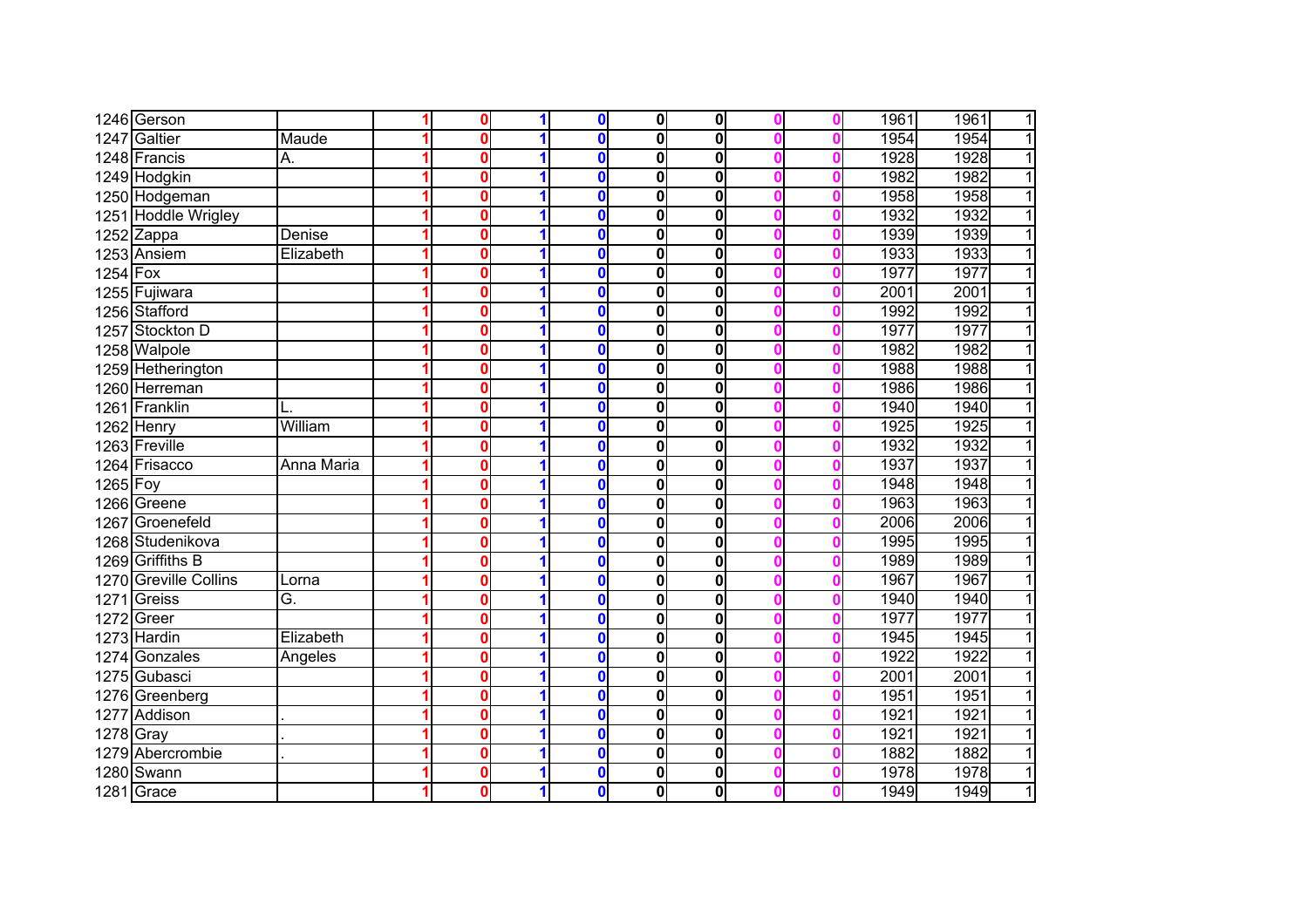|           | 1282 Sutton        | Violet     | $\Omega$     |   | $\mathbf 0$  | $\mathbf{0}$            | $\mathbf{0}$            |  | 1899 | 1899<br>$\mathbf{1}$   |
|-----------|--------------------|------------|--------------|---|--------------|-------------------------|-------------------------|--|------|------------------------|
|           | 1283 Greenwood     |            | 0            |   | $\mathbf{0}$ | $\bf{0}$                | $\overline{\mathbf{0}}$ |  | 1971 | 1971<br>$\overline{1}$ |
|           | 1284 Guse          |            | 0            |   | $\mathbf 0$  | $\bf{0}$                | $\overline{\mathbf{0}}$ |  | 1994 | $\overline{1}$<br>1994 |
|           | 1285 Hollins       |            | 0            |   | $\Omega$     | $\bf{0}$                | 0                       |  | 1924 | $\overline{1}$<br>1924 |
|           | 1286 Allister      |            | 0            |   | $\bf{0}$     | $\bf{0}$                | 0                       |  | 1935 | 1935<br>$\overline{1}$ |
|           | 1287 Allen R       |            | 0            |   | $\mathbf 0$  | $\bf{0}$                | 0                       |  | 1973 | 1973<br>$\overline{1}$ |
|           | 1288 Gibson RM     |            | U            |   | $\mathbf{0}$ | $\bf{0}$                | 0                       |  | 1961 | $\overline{1}$<br>1961 |
|           | 1289 Hambridge     |            | 0            |   | $\mathbf 0$  | 0                       | 0                       |  | 1978 | 1978<br>$\overline{1}$ |
|           | 1290 Gillingham    | Donalda    | 0            |   | $\mathbf 0$  | 0                       | 0                       |  | 1943 | $\overline{1}$<br>1943 |
|           | 1291 Hakami        |            | $\mathbf{0}$ |   | $\mathbf 0$  | $\mathbf 0$             | 0                       |  | 1987 | $\overline{1}$<br>1987 |
|           | 1292 Stuart        | Betty-Ann  | 0            |   | $\mathbf 0$  | $\mathbf 0$             | 0                       |  | 1979 | 1979<br>$\overline{1}$ |
|           | 1293 Gusserow      | G.         | 0            |   | $\mathbf 0$  | 0                       | 0                       |  | 1909 | 1909<br>$\overline{1}$ |
|           | 1294 Aitken        |            | 0            |   | $\mathbf 0$  | 0                       | 0                       |  | 1974 | 1974<br>$\mathbf{1}$   |
|           | 1295 Gurney        |            | 0            |   | $\mathbf 0$  | $\bf{0}$                | 0                       |  | 1889 | $\overline{1}$<br>1889 |
|           | 1296 Gundersen     |            | 0            |   | $\mathbf 0$  | 0                       | 0                       |  | 1961 | $\overline{1}$<br>1961 |
|           | 1297 Giusti        | Leonilda   | 0            |   | $\mathbf 0$  | 0                       | $\mathbf 0$             |  | 1936 | $\overline{1}$<br>1936 |
|           | 1298 Zavalia-Bunge |            | 0            |   | $\mathbf 0$  | 0                       | $\mathbf 0$             |  | 1960 | 11<br>1960             |
|           | Gullbrandsson-     |            |              |   |              |                         |                         |  |      |                        |
|           | 1299 Sanden        |            | 0            |   | 0            | 0                       | 0                       |  | 1955 | 1955<br>11             |
|           | 1300 Strickland    |            | 0            |   | $\Omega$     | $\overline{\mathbf{0}}$ | 0                       |  | 1949 | 1949<br>$\overline{1}$ |
|           | 1301 Alvensleben   |            | 0            |   | $\mathbf{0}$ | $\bf{0}$                | 0                       |  | 1954 | 1954<br>$\overline{1}$ |
| 1302 Hack |                    |            | U            |   | $\mathbf{0}$ | $\bf{0}$                | $\overline{\mathbf{0}}$ |  | 1919 | $\overline{1}$<br>1919 |
| 1303 Kalo |                    |            | 0            | 1 | $\mathbf 0$  | $\bf{0}$                | $\overline{\mathbf{0}}$ |  | 1967 | 1967<br>$\overline{1}$ |
|           | 1304 E Buding      |            | 0            |   | $\mathbf{0}$ | $\mathbf 0$             | 0                       |  | 1955 | $\overline{1}$<br>1955 |
|           | 1305 Eastlake      | Gwendoline | 0            |   | $\mathbf 0$  | $\mathbf 0$             | $\overline{\mathbf{0}}$ |  | 1908 | 1908<br>$\overline{1}$ |
|           | 1306 Eastley       |            | 0            |   | $\mathbf 0$  | $\mathbf 0$             | 0                       |  | 1931 | 1931<br>$\overline{1}$ |
|           | 1307 Edwards       |            | 0            |   | $\mathbf 0$  | $\mathbf 0$             | 0                       |  | 1921 | 1921<br>$\overline{1}$ |
|           | 1308 Elliadi       |            | 0            |   | $\mathbf 0$  | 0                       | 0                       |  | 1906 | 1906<br>$\overline{1}$ |
|           | 1309 Kappel        | Ē.         | 0            |   | $\mathbf 0$  | $\mathbf 0$             | 0                       |  | 1936 | 1936<br>$\overline{1}$ |
| 1310 Liiv |                    |            | 0            |   | $\mathbf 0$  | $\mathbf 0$             | 0                       |  | 1949 | $\overline{1}$<br>1949 |
|           | 1311 Taubele       |            | 0            |   | $\mathbf 0$  | 0                       | $\mathbf 0$             |  | 1929 | 1929<br>$\overline{1}$ |
|           | 1312 Dulko         | Gisela     | 0            |   | $\mathbf 0$  | 0                       | $\mathbf 0$             |  | 2008 | $\overline{1}$<br>2008 |
| 1313 Kahn |                    |            | 0            |   | $\mathbf 0$  | 0                       | 0                       |  | 1967 | 1967<br>$\overline{1}$ |
|           | 1314 Erdodi        |            | 0            |   | $\mathbf 0$  | 0                       | 0                       |  | 1948 | 1948<br>$\overline{1}$ |
|           | 1315 Erskine J     |            | 0            | 1 | $\mathbf 0$  | 0                       | 0                       |  | 1981 | $\mathbf{1}$<br>1981   |
|           | 1316 Shvedova      |            | 0            | 1 | $\mathbf 0$  | 0                       | $\mathbf 0$             |  | 2007 | $\overline{1}$<br>2007 |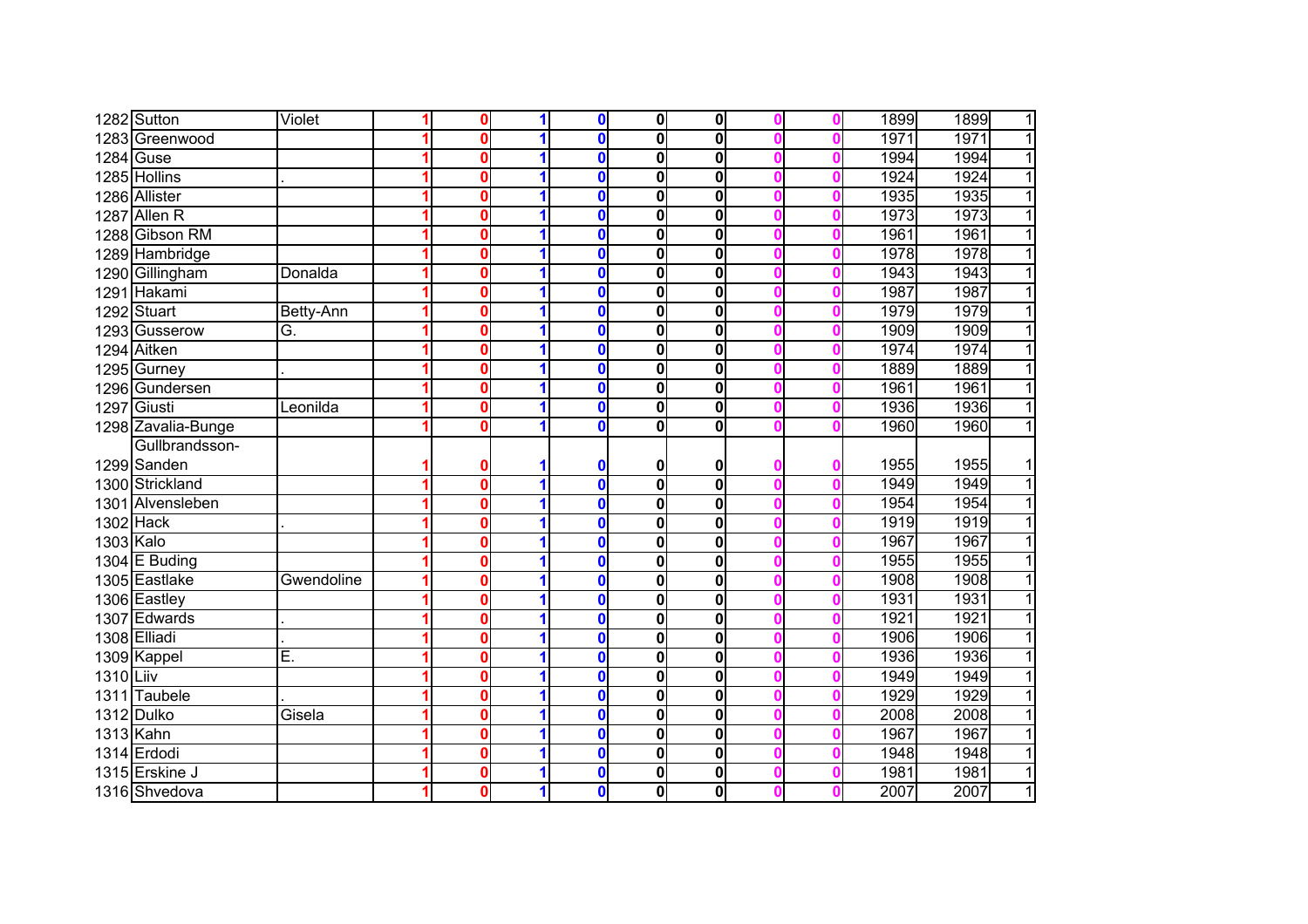|            | 1317 von Krohn       | Dagmar                              | 0            | 1 | $\mathbf 0$  | 0            | $\mathbf{0}$            |  | 1913 | 1913<br>$\overline{1}$ |
|------------|----------------------|-------------------------------------|--------------|---|--------------|--------------|-------------------------|--|------|------------------------|
|            | 1318 Yorke           | $\overline{\mathsf{A}.\mathsf{M}}.$ | 0            |   | $\mathbf{0}$ | $\mathbf 0$  | 0                       |  | 1935 | $\overline{1}$<br>1935 |
| 1319 Ford  |                      | Frances                             | 0            |   | $\mathbf 0$  | $\mathbf 0$  | 0                       |  | 1936 | 1936<br>$\overline{1}$ |
| 1320 Ellis |                      | Anne                                | 0            |   | $\mathbf 0$  | 0            | 0                       |  | 1937 | 1937<br>$\overline{1}$ |
|            | 1321 Taylor          | J.S.                                | 0            |   | $\bf{0}$     | $\mathbf 0$  | 0                       |  | 1912 | 1912<br>$\overline{1}$ |
|            | 1322 Senn            |                                     | 0            |   | $\bf{0}$     | 0            | 0                       |  | 1964 | 1964<br>$\mathbf{1}$   |
|            | 1323 Bammer          |                                     | 0            |   | $\mathbf 0$  | 0            | 0                       |  | 2007 | $\overline{1}$<br>2007 |
|            | 1324 Doleschell      | Hilde                               | 0            |   | $\mathbf 0$  | $\bf{0}$     | 0                       |  | 1947 | $\overline{1}$<br>1947 |
|            | 1325 Kratochvilova   |                                     | 0            |   | $\mathbf 0$  | 0            | 0                       |  | 1990 | $\overline{1}$<br>1990 |
|            | 1326 Balard          | Lulu                                | U            |   | $\Omega$     | $\mathbf{0}$ | 0                       |  | 1936 | 1936<br>$\overline{1}$ |
|            | 1327 Donald L        |                                     | 0            |   | $\mathbf 0$  | $\mathbf 0$  | 0                       |  | 1950 | 1950<br>$\overline{1}$ |
|            | 1328 Kozeluhova      |                                     | $\mathbf{0}$ |   | $\mathbf{0}$ | $\mathbf{0}$ | 0                       |  | 1929 | 1929<br>$\overline{1}$ |
|            | 1329 King Vania      |                                     | 0            |   | $\mathbf 0$  | 0            | 0                       |  | 2006 | 2006<br>$\overline{1}$ |
|            | 1330 Douslin         | N.                                  | Λ            |   | $\bf{0}$     | 0            | 0                       |  | 1891 | 1891<br>$\overline{1}$ |
|            | 1331 Bailey          |                                     | 0            |   | $\mathbf 0$  | $\bf{0}$     | 0                       |  | 1929 | 1929<br>$\overline{1}$ |
|            | 1332 Drescher        |                                     | O            |   | $\mathbf 0$  | 0            | 0                       |  | 1984 | 1984<br>$\mathbf{1}$   |
|            | 1333 Koorsten-Forbes |                                     | O            |   | $\mathbf 0$  | 0            | $\mathbf 0$             |  | 1962 | 1962<br>$\overline{1}$ |
|            | <b>1334 Drew</b>     |                                     | O            |   | $\mathbf 0$  | 0            | 0                       |  | 1960 | 1960<br>1              |
|            | 1335 Shaw            |                                     | ŋ            |   | $\mathbf 0$  | $\bf{0}$     | 0                       |  | 1949 | 1949<br>$\mathbf{1}$   |
|            | 1336 Klofsten        | Lilleba                             | 0            |   | $\mathbf 0$  | $\bf{0}$     | 0                       |  | 1947 | 1947<br>11             |
|            | 1337 Baker           | <b>Baverly</b>                      | 0            |   | $\mathbf{0}$ | 0            | 0                       |  | 1947 | 1947<br>1              |
|            | 1338 Young           |                                     | 0            |   | $\bf{0}$     | $\bf{0}$     | 0                       |  | 1949 | 1949<br>$\overline{1}$ |
|            | 1339 Kozeluhova      |                                     | 0            |   | $\mathbf 0$  | 0            | 0                       |  | 1974 | 1974<br>$\overline{1}$ |
|            | 1340 Southmayd       |                                     | 0            |   | $\bf{0}$     | 0            | 0                       |  | 1961 | 1961<br>$\overline{1}$ |
|            | 1341 Waite Bird      | Marjorie                            | 0            |   | $\mathbf 0$  | $\mathbf 0$  | $\mathbf 0$             |  | 1943 | 1943<br>$\mathbf{1}$   |
|            | 1342 Fildes          | Elaine                              | 0            |   | $\mathbf 0$  | 0            | $\overline{\textbf{0}}$ |  | 1947 | 1947<br>$\overline{1}$ |
|            | 1343 Filipone        |                                     | 0            |   | $\mathbf 0$  | $\mathbf 0$  | $\mathbf 0$             |  | 1964 | $\overline{1}$<br>1964 |
|            | 1344 Huddleston      |                                     | 0            |   | $\bf{0}$     | 0            | 0                       |  | 1955 | 1955<br>$\overline{1}$ |
|            | 1345 Soome           |                                     | 0            |   | $\bf{0}$     | $\bf{0}$     | 0                       |  | 1966 | 1966<br>$\overline{1}$ |
|            | 1346 Fleming L       |                                     | 0            |   | $\bullet$    | $\mathbf 0$  | 0                       |  | 1972 | $\overline{1}$<br>1972 |
| 1347 Sim   |                      |                                     | 0            |   | $\mathbf 0$  | $\mathbf 0$  | $\mathbf 0$             |  | 1951 | 1951<br>$\overline{1}$ |
|            | 1348 Howarth         |                                     | 0            |   | $\mathbf 0$  | 0            | $\mathbf 0$             |  | 1959 | 1959<br>$\overline{1}$ |
|            | 1349 Sohst           |                                     | 0            |   | $\mathbf 0$  | 0            | 0                       |  | 1925 | 1925<br>$\overline{1}$ |
|            | 1350 Hoshing         |                                     | 0            |   | $\mathbf 0$  | 0            | $\bf{0}$                |  | 1939 | 1939<br>$\overline{1}$ |
|            | 1351 Walker K        |                                     | 0            | 1 | $\mathbf 0$  | 0            | $\mathbf 0$             |  | 1972 | $\overline{1}$<br>1972 |
|            | 1352 Floyd           |                                     | 0            | 1 | $\mathbf 0$  | 0            | $\mathbf 0$             |  | 1922 | $\overline{1}$<br>1922 |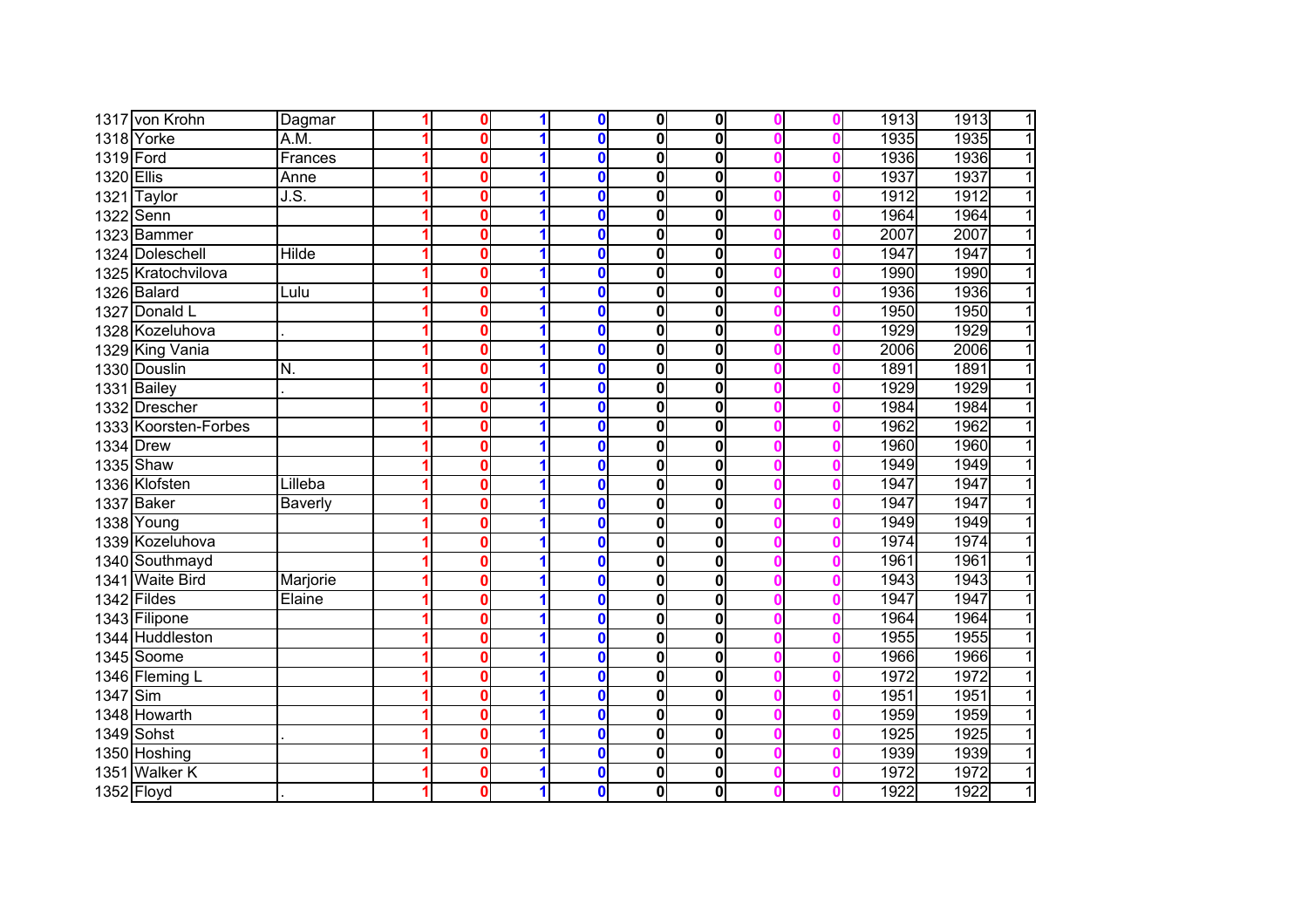|           | 1353 Spence          |          | 0 |   | $\mathbf 0$  | $\mathbf{0}$ | 0           |  | 1984 | 1984<br>$\mathbf{1}$   |
|-----------|----------------------|----------|---|---|--------------|--------------|-------------|--|------|------------------------|
| 1354 Holt |                      | Kathleen | 0 |   | $\bf{0}$     | 0            | $\mathbf 0$ |  | 1958 | 1958<br>$\overline{1}$ |
|           | 1355 Holmes          | M.B.     | 0 |   | $\mathbf 0$  | 0            | 0           |  | 1924 | 1924<br>$\overline{1}$ |
|           | 1356 Dodge           |          | 0 |   | $\bf{0}$     | 0            | $\mathbf 0$ |  | 1958 | 1958<br>$\overline{1}$ |
|           | <b>1357 Howe</b>     |          | 0 |   | $\mathbf{0}$ | 0            | 0           |  | 1926 | 1926<br>$\mathbf{1}$   |
|           | 1358 Yuille          |          | 0 |   | $\bf{0}$     | 0            | 0           |  | 1922 | 1922<br>$\overline{1}$ |
|           | $1359$ Singh         | K.       | 0 |   | $\mathbf 0$  | 0            | 0           |  | 1947 | $\overline{1}$<br>1947 |
|           | 1360 Jenkins         | Ann      | 0 | 1 | $\mathbf 0$  | 0            | 0           |  | 1963 | $\overline{1}$<br>1963 |
|           | 1361 Sladek          | Hanna    | 0 |   | $\mathbf 0$  | 0            | 0           |  | 1955 | $\overline{1}$<br>1955 |
|           | $1362$ Fales         | Donna    | 0 |   | $\mathbf 0$  | 0            | 0           |  | 1963 | $\overline{1}$<br>1963 |
|           | 1363 Javer           |          | 0 |   | $\mathbf 0$  | $\mathbf 0$  | 0           |  | 1988 | $\overline{1}$<br>1988 |
|           | 1364 Smith           | Edna     | 0 |   | $\mathbf 0$  | 0            | 0           |  | 1938 | 1938<br>$\overline{1}$ |
|           | 1365 Smith           | Paula    | 0 |   | $\mathbf{0}$ | 0            | 0           |  | 1980 | 1980<br>$\overline{1}$ |
| 1366 Hunt |                      | Joe      | 0 |   | $\mathbf 0$  | 0            | 0           |  | 1944 | 1944<br>$\overline{1}$ |
|           | 1367 Fergus          |          | 0 |   | $\mathbf 0$  | 0            | 0           |  | 1919 | 1919<br>$\overline{1}$ |
|           | 1368 Wade            |          | 0 |   | $\mathbf 0$  | 0            | $\mathbf 0$ |  | 1932 | 1932<br>$\overline{1}$ |
|           | 1369 Fernandez Landa |          | 0 |   | $\mathbf 0$  | 0            | 0           |  | 1997 | 1997<br>$\overline{1}$ |
| 1370 Arn  |                      |          | 0 |   | $\mathbf 0$  | 0            | 0           |  | 2007 | 2007<br>1              |
|           | 1371 Smitt           |          | 0 |   | $\mathbf 0$  | 0            | 0           |  | 1954 | 1954<br>$\mathbf{1}$   |
|           | 1372 Ignatieva       |          | 0 |   | $\mathbf 0$  | 0            | 0           |  | 1994 | 1994<br>11             |
|           | 1373 Snyder          |          | 0 |   | $\mathbf 0$  | 0            | $\mathbf 0$ |  | 1998 | 1998<br>1              |
|           | 1374 Hutnick F       |          | 0 |   | $\bf{0}$     | 0            | 0           |  | 1980 | 1980<br>1              |
| 1375 Hole |                      |          | 0 |   | $\mathbf 0$  | 0            | 0           |  | 1889 | 1889<br>$\overline{1}$ |
|           | 1376 Arnold          | Mimi     | 0 | 1 | $\mathbf 0$  | 0            | 0           |  | 1968 | 1968<br>$\overline{1}$ |
|           | 1377 Newman          | Carol    | 0 |   | $\bf{0}$     | 0            | 0           |  | 1962 | 1962<br>$\mathbf{1}$   |
|           | 1378 Toohey G        |          | 0 |   | $\mathbf 0$  | 0            | $\mathbf 0$ |  | 1963 | $\mathbf{1}$<br>1963   |
|           | 1379 Miskova         |          | 0 |   | $\mathbf 0$  | 0            | 0           |  | 1949 | $\overline{1}$<br>1949 |
|           | 1380 van der Torre   |          | 0 |   | $\mathbf 0$  | 0            | 0           |  | 1981 | $\overline{1}$<br>1981 |
| $1381$ Na |                      | Li       | 0 |   | $\mathbf 0$  | 0            | 0           |  | 2008 | 2008<br>$\overline{1}$ |
|           | 1382 Bushell         | M.E.     | 0 |   | $\mathbf 0$  | 0            | 0           |  | 1928 | 1928<br>$\overline{1}$ |
| 1383 Robb |                      | Muriel   | 0 |   | $\mathbf 0$  | $\mathbf 0$  | 0           |  | 1902 | $\overline{1}$<br>1902 |
|           | 1384 Palffy          | Pauline  | 0 |   | $\mathbf 0$  | 0            | 0           |  | 1894 | $\overline{1}$<br>1894 |
|           | 1385 Colebrooke      |          | 0 |   | $\mathbf 0$  | 0            | $\mathbf 0$ |  | 1954 | $\overline{1}$<br>1954 |
|           | 1386 Romanov         |          | 0 |   | $\mathbf 0$  | 0            | $\mathbf 0$ |  | 1980 | $\overline{1}$<br>1980 |
|           | 1387 Rimington       |          | 0 |   | $\mathbf 0$  | 0            | 0           |  | 1919 | $\overline{1}$<br>1919 |
|           | 1388 Nenot A         |          | 0 |   | $\mathbf 0$  | 0            | $\mathbf 0$ |  | 1958 | $\overline{1}$<br>1958 |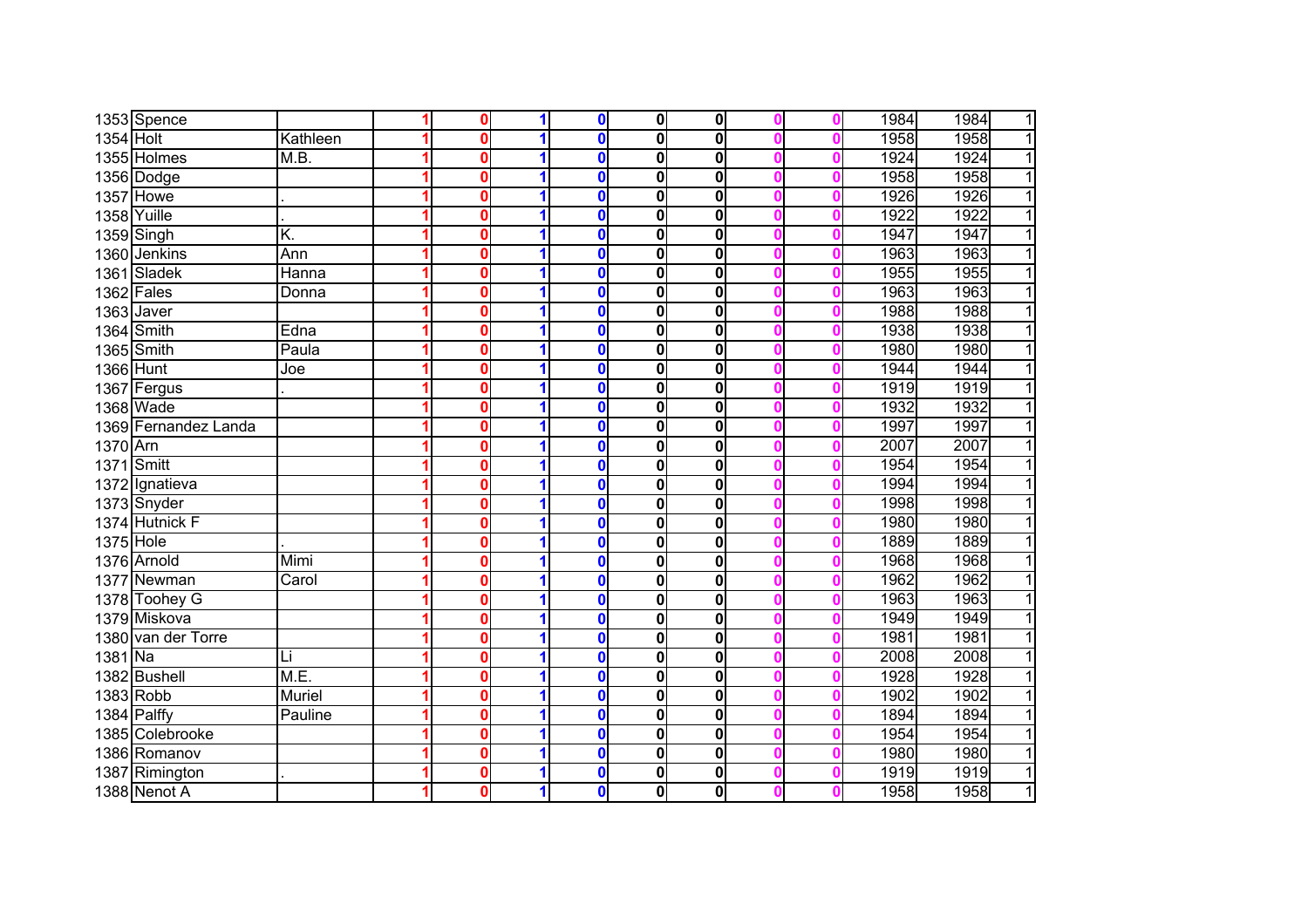|           | 1389 Cabarga       |                   | $\bf{0}$     | 1 | $\mathbf 0$  | $\mathbf{0}$ | $\mathbf{0}$            |  | 1918 | 1918<br>$\overline{1}$ |
|-----------|--------------------|-------------------|--------------|---|--------------|--------------|-------------------------|--|------|------------------------|
|           | 1390 Ornstein      |                   | 0            |   | $\bf{0}$     | $\mathbf 0$  | 0                       |  | 1970 | 1970<br>$\overline{1}$ |
|           | 1391 Cacic         |                   | 0            |   | $\mathbf{0}$ | $\bf{0}$     | 0                       |  | 1996 | $\overline{1}$<br>1996 |
| 1392 Orth |                    |                   | 0            |   | $\bf{0}$     | $\bf{0}$     | $\overline{\mathbf{0}}$ |  | 1972 | 1972<br>$\overline{1}$ |
|           | 1393 Ritter P      |                   | 0            |   | $\mathbf{0}$ | $\bf{0}$     | $\overline{\mathbf{0}}$ |  | 1988 | $\overline{1}$<br>1988 |
|           | 1394 Parmentier    |                   | 0            |   | $\mathbf 0$  | $\bf{0}$     | $\overline{\mathbf{0}}$ |  | 2007 | $\overline{1}$<br>2007 |
|           | 1395 Ullstein      | A.                | 0            |   | $\Omega$     | $\bf{0}$     | 0                       |  | 1939 | $\overline{1}$<br>1939 |
| 1396 Wing |                    | Ada               | 0            |   | $\Omega$     | $\bf{0}$     | 0                       |  | 1947 | $\overline{1}$<br>1947 |
|           | 1397 van Haver     |                   | $\Omega$     |   | $\mathbf 0$  | $\mathbf 0$  | 0                       |  | 1970 | 1970<br>$\overline{1}$ |
|           | 1398 Cook D        |                   | $\mathbf{0}$ |   | $\mathbf 0$  | $\mathbf{0}$ | 0                       |  | 1949 | $\overline{1}$<br>1949 |
|           | 1399 Pastall Perez |                   | 0            |   | $\mathbf 0$  | $\bf{0}$     | 0                       |  | 1953 | 1953<br>$\overline{1}$ |
| 1400 Bull |                    |                   | 0            |   | $\mathbf 0$  | $\bf{0}$     | 0                       |  | 1920 | $\overline{1}$<br>1920 |
|           | 1401 Musluoglu     | B.                | 0            |   | $\mathbf 0$  | $\bf{0}$     | 0                       |  | 1947 | $\overline{1}$<br>1947 |
|           | 1402 Parmentier    | Pauline           | 0            |   | $\mathbf 0$  | $\bf{0}$     | 0                       |  | 2008 | 2008<br>$\overline{1}$ |
|           | 1403 Rouchon       |                   | 0            |   | $\mathbf 0$  | 0            | $\mathbf 0$             |  | 1965 | 1965<br>$\overline{1}$ |
|           | 1404 Toomey Martin |                   | 0            |   | $\mathbf 0$  | 0            | 0                       |  | 1955 | 1955<br>$\overline{1}$ |
|           | 1405 Booth M       |                   | 0            |   | $\mathbf 0$  | 0            | 0                       |  | 1980 | 1980<br>$\mathbf{1}$   |
|           | 1406 Mercellin     |                   | 0            |   | $\mathbf 0$  | $\bf{0}$     | 0                       |  | 1945 | 1945<br>$\mathbf{1}$   |
|           | 1407 Panitzki      |                   | 0            |   | $\mathbf 0$  | 0            | 0                       |  | 1947 | 1947<br>11             |
|           | 1408 Wilton        |                   | 0            |   | $\bf{0}$     | 0            | 0                       |  | 1975 | 1975<br>1              |
|           | 1409 Robbins       |                   | 0            |   | $\mathbf 0$  | 0            | $\overline{\textbf{0}}$ |  | 1946 | 1946<br>$\overline{1}$ |
|           | 1410 Bjorck        |                   | 0            |   | $\mathbf 0$  | $\mathbf 0$  | 0                       |  | 1948 | 1948<br>$\overline{1}$ |
|           | 1411 Carter J      |                   | 0            |   | $\mathbf 0$  | 0            | 0                       |  | 1958 | 1958<br>$\overline{1}$ |
|           | <b>1412</b> Nette  |                   | 0            |   | $\mathbf 0$  | $\mathbf 0$  | 0                       |  | 1968 | $\overline{1}$<br>1968 |
| $1413$ Tu |                    |                   | 0            |   | $\mathbf 0$  | 0            | $\overline{\textbf{0}}$ |  | 2001 | 2001<br>$\overline{1}$ |
|           | 1414 Nottis        | $\overline{C.M.}$ | 0            |   | $\mathbf 0$  | $\mathbf 0$  | 0                       |  | 1922 | 1922<br>$\overline{1}$ |
|           | 1415 Boland        |                   | 0            |   | $\mathbf 0$  | $\mathbf 0$  | 0                       |  | 1954 | 1954<br>$\overline{1}$ |
|           | 1416 Winslow       |                   | 0            |   | $\mathbf 0$  | 0            | 0                       |  | 1920 | 1920<br>$\overline{1}$ |
|           | 1417 Norfeldt      |                   | 0            |   | $\mathbf 0$  | $\mathbf 0$  | 0                       |  | 2002 | $\overline{1}$<br>2002 |
|           | 1418 Michaelidis   | G.                | 0            |   | $\mathbf 0$  | 0            | $\mathbf 0$             |  | 1941 | $\overline{1}$<br>1941 |
|           | 1419 Niemeyer E    |                   | 0            |   | $\mathbf 0$  | 0            | $\mathbf 0$             |  | 1946 | $\overline{1}$<br>1946 |
|           | 1420 Miller Blank  | <b>Bobby</b>      | 0            |   | $\mathbf 0$  | 0            | $\mathbf 0$             |  | 1937 | $\overline{1}$<br>1937 |
|           | 1421 Riedl-Kuhn    |                   | 0            |   | $\mathbf 0$  | 0            | 0                       |  | 1978 | 1978<br>$\overline{1}$ |
|           | 1422 Cassell       |                   | 0            |   | $\mathbf 0$  | 0            | 0                       |  | 1979 | $\overline{1}$<br>1979 |
|           | 1423 Thomson       | P.L.F.            | 0            | 1 | $\mathbf 0$  | 0            | 0                       |  | 1939 | $\overline{1}$<br>1939 |
|           | 1424 Wozniak       | Aleksandra        | 0            | 1 | $\mathbf 0$  | 0            | $\mathbf 0$             |  | 2008 | $\overline{1}$<br>2008 |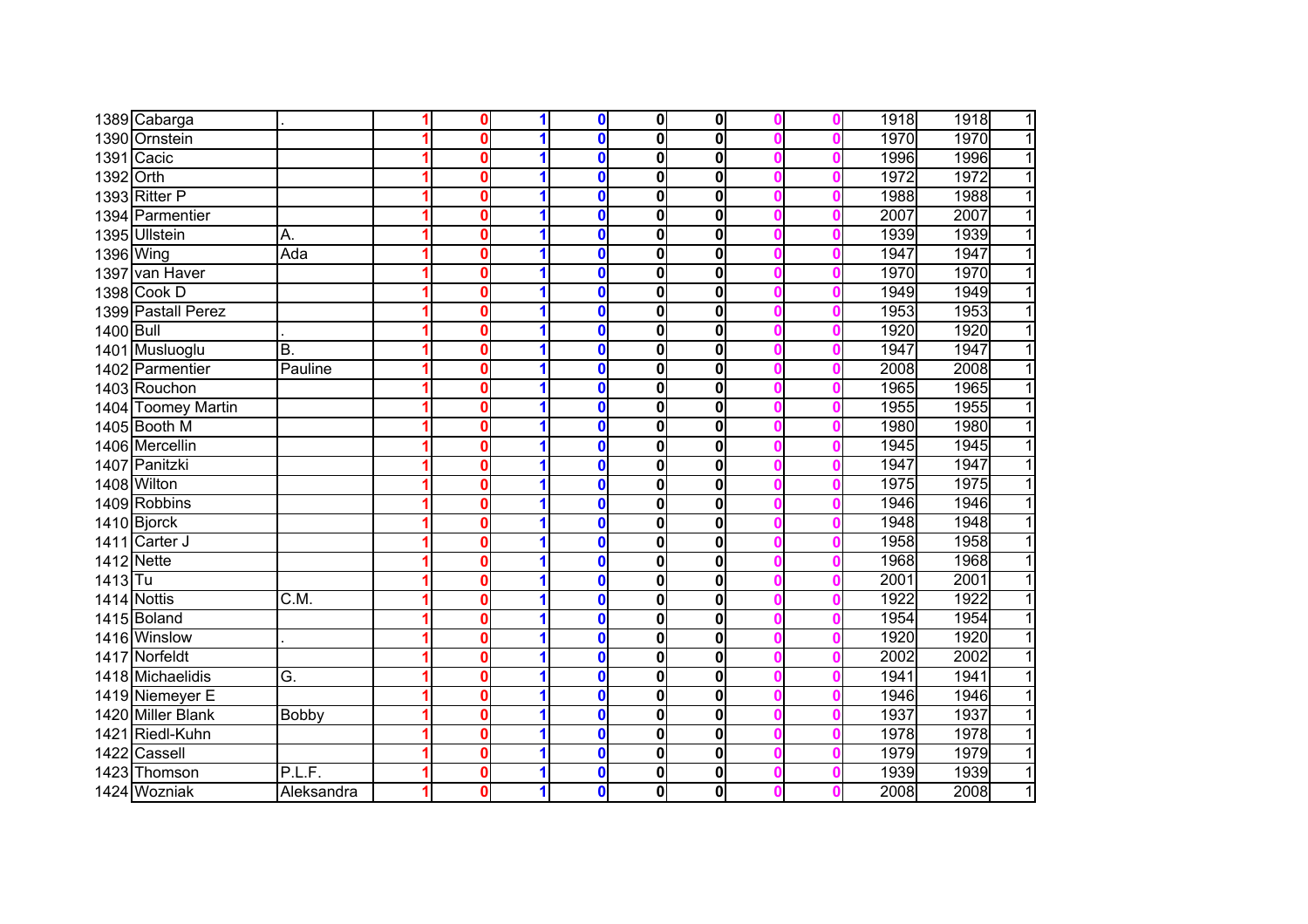|           | 1425 Riegel        |          | $\mathbf{0}$ | 1 | $\mathbf 0$  | 0            | $\overline{\mathbf{0}}$ |  | 1929 | 1929<br>$\overline{1}$ |
|-----------|--------------------|----------|--------------|---|--------------|--------------|-------------------------|--|------|------------------------|
|           | 1426 Turner M      |          | 0            | 1 | $\bf{0}$     | 0            | 0                       |  | 1946 | $\overline{1}$<br>1946 |
|           | 1427 Miller A      |          | 0            | 1 | $\mathbf{0}$ | 0            | $\overline{\mathbf{0}}$ |  | 1961 | 1961<br>$\overline{1}$ |
|           | 1428 Ockerby       |          | 0            | 1 | $\mathbf{0}$ | 0            | $\overline{\mathbf{0}}$ |  | 1961 | $\overline{1}$<br>1961 |
|           | 1429 Calleja       |          | 0            | 1 | $\mathbf{0}$ | 0            | $\overline{\mathbf{0}}$ |  | 1983 | $\overline{1}$<br>1983 |
|           | 1430 Beverley      | Margaret | 0            | 1 | $\bf{0}$     | 0            | $\overline{\mathbf{0}}$ |  | 1938 | $\overline{1}$<br>1938 |
|           | 1431 Olorenshaw    |          | 0            | 1 | $\mathbf{0}$ | 0            | $\mathbf 0$             |  | 1958 | $\overline{1}$<br>1958 |
|           | 1432 Okamoto       |          | 0            | 1 | $\bf{0}$     | 0            | $\mathbf 0$             |  | 1989 | $\overline{1}$<br>1989 |
|           | 1433 Cameron       |          | 0            | 1 | $\bf{0}$     | $\mathbf{0}$ | $\mathbf 0$             |  | 1938 | $\overline{1}$<br>1938 |
|           | 1434 Roquet        | Melva    | $\Omega$     | 1 | $\mathbf{0}$ | 0            | $\mathbf 0$             |  | 1934 | $\overline{1}$<br>1934 |
|           | 1435 Colyer        |          | 0            | 1 | $\mathbf 0$  | 0            | $\mathbf 0$             |  | 1929 | $\overline{1}$<br>1929 |
|           | 1436 O'Connell     |          | 0            |   | $\mathbf 0$  | 0            | 0                       |  | 1958 | 1958<br>$\overline{1}$ |
|           | 1437 Roberts V     |          | 0            |   | $\mathbf 0$  | 0            | $\mathbf 0$             |  | 1963 | $\overline{1}$<br>1963 |
|           | 1438 Tonolli       | Vittora  | $\mathbf{0}$ |   | $\bf{0}$     | 0            | $\mathbf 0$             |  | 1936 | $\overline{1}$<br>1936 |
|           | 1439 Cancelled     |          | 0            |   | $\bf{0}$     | 0            | $\mathbf 0$             |  | 2004 | $\overline{1}$<br>2004 |
| 1440      | Jensen D           |          | 0            |   | $\bf{0}$     | 0            | $\mathbf 0$             |  | 1950 | 1950<br>$\overline{1}$ |
|           | 1441 Cantarino     | G.       | 0            |   | $\mathbf 0$  | 0            | $\mathbf 0$             |  | 1937 | 1937<br>$\overline{1}$ |
|           | 1442 Riddell       |          | 0            | 1 | $\mathbf{0}$ | 0            | $\mathbf 0$             |  | 1938 | 1938<br>$\overline{1}$ |
|           | 1443 Carillo       | Mary     | 0            |   | $\mathbf{0}$ | 0            | $\mathbf 0$             |  | 1977 | 1977<br>$\mathbf{1}$   |
|           | Comtesse de        |          |              |   |              |              |                         |  |      |                        |
|           | 1444 Kermel        |          | 0            |   | 0            | 0            | 0                       |  | 1907 | 1907<br>$\mathbf{1}$   |
|           | 1445 Boulton       |          | 0            | 1 | $\mathbf 0$  | 0            | $\overline{\mathbf{0}}$ |  | 1886 | $\overline{1}$<br>1886 |
|           | 1446 Wood          | Joy      | 0            | 1 | $\mathbf 0$  | 0            | $\mathbf 0$             |  | 1941 | $\overline{1}$<br>1941 |
| 1447 Tort |                    |          | 0            | 1 | $\bf{0}$     | 0            | 0                       |  | 1956 | $\overline{1}$<br>1956 |
|           | 1448 Pizzichini    |          | 0            | 1 | $\mathbf 0$  | $\mathbf{0}$ | $\overline{\mathbf{0}}$ |  | 1996 | 1996<br>$\overline{1}$ |
|           | 1449 Morris        | F.       | $\bf{0}$     | 1 | $\bf{0}$     | 0            | 0                       |  | 1882 | 1882<br>$\overline{1}$ |
| 1450 Pitt |                    |          | $\bf{0}$     | 1 | $\bf{0}$     | 0            | $\mathbf 0$             |  | 1923 | 1923<br>$\overline{1}$ |
|           | 1451 Raikes        |          | 0            | 1 | $\mathbf 0$  | 0            | $\mathbf 0$             |  | 1923 | 1923<br>$\overline{1}$ |
|           | 1452 Ramirez Ochoa |          | 0            |   | $\mathbf 0$  | 0            | $\mathbf 0$             |  | 1956 | $\overline{1}$<br>1956 |
|           | 1453 Radwanska     |          | 0            | 1 | $\mathbf 0$  | $\mathbf{0}$ | $\mathbf 0$             |  | 2007 | $\overline{1}$<br>2007 |
|           | 1454 Berryman      | Sadie    | 0            |   | $\bf{0}$     | 0            | $\mathbf 0$             |  | 1938 | $\overline{1}$<br>1938 |
|           | 1455 Wood          | Joyce    | 0            |   | $\mathbf 0$  | 0            | $\mathbf 0$             |  | 1941 | $\overline{1}$<br>1941 |
|           | 1456 Mueller K     |          | 0            |   | $\mathbf 0$  | 0            | $\overline{\mathbf{0}}$ |  | 1979 | $\overline{1}$<br>1979 |
| 1457      | Christensen        |          | 0            | 1 | $\mathbf 0$  | 0            | $\mathbf 0$             |  | 1947 | $\overline{1}$<br>1947 |
|           | 1458 Cooper A      |          | 0            | 1 | $\mathbf 0$  | 0            | 0                       |  | 1974 | $\overline{1}$<br>1974 |
|           | 1459 Cocheteux     |          | 0            | 1 | $\mathbf 0$  | 0            | 0                       |  | 1998 | 1<br>1998              |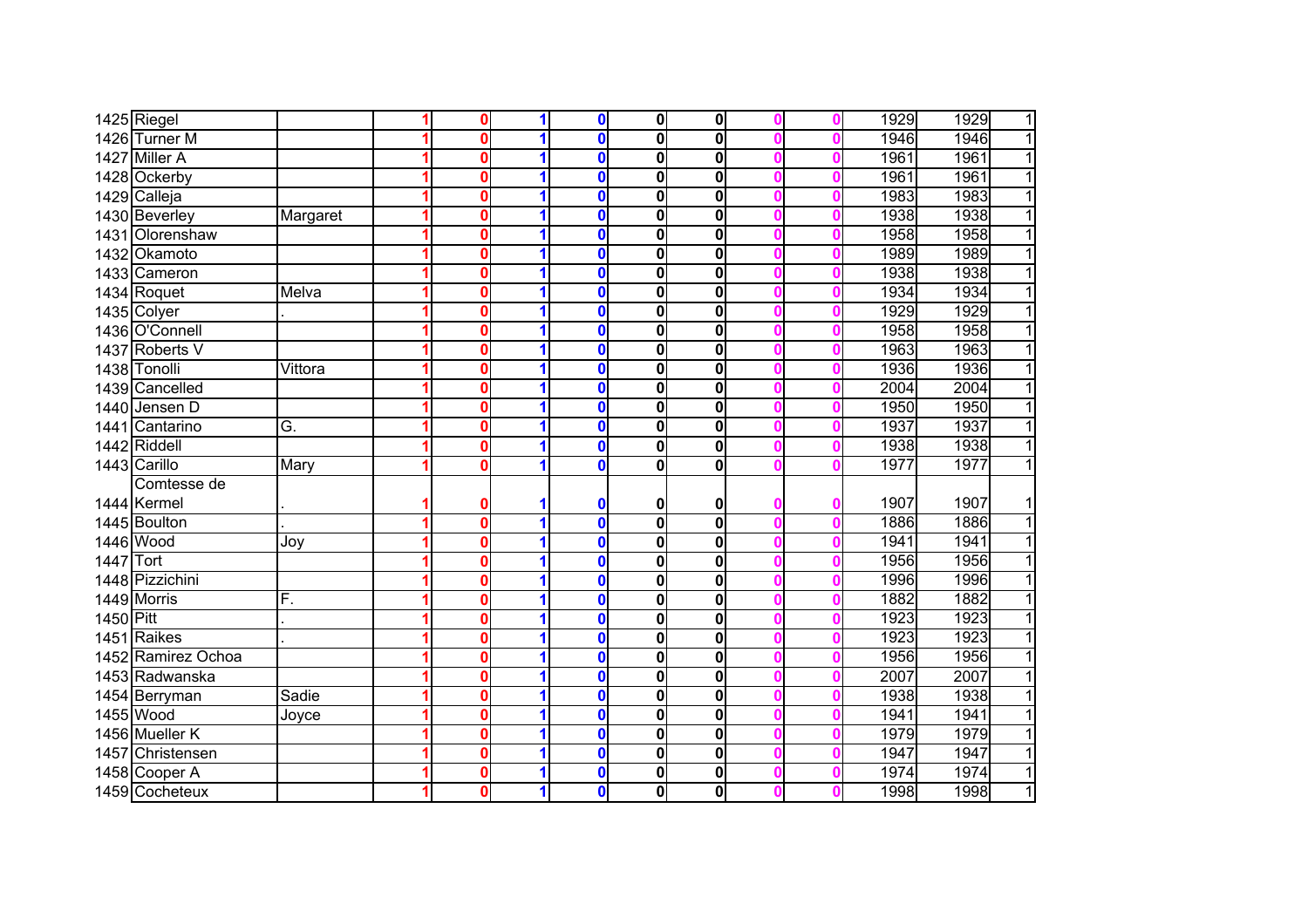|             | 1460 Pisnik          |          | $\bf{0}$     | 1 | $\mathbf 0$             | 0            | $\mathbf{0}$            |  | 2000 | 2000<br>$\overline{1}$ |
|-------------|----------------------|----------|--------------|---|-------------------------|--------------|-------------------------|--|------|------------------------|
|             | 1461 Towler          |          | 0            |   | $\bf{0}$                | 0            | $\overline{\mathbf{0}}$ |  | 1919 | $\overline{1}$<br>1919 |
|             | 1462 Tian Tian Sun   |          | 0            | 1 | $\bf{0}$                | 0            | $\overline{\mathbf{0}}$ |  | 2006 | $\overline{1}$<br>2006 |
|             | 1463 Morgan          | Anne     | 0            | 1 | $\bf{0}$                | 0            | $\overline{\mathbf{0}}$ |  | 1936 | $\overline{1}$<br>1936 |
|             | 1464 Prunnett        | Crundal  | 0            |   | $\overline{\mathbf{0}}$ | 0            | $\overline{\mathbf{0}}$ |  | 1913 | 1913<br>$\overline{1}$ |
|             | 1465 Punete          |          | 0            |   | $\overline{\mathbf{0}}$ | 0            | $\overline{\mathbf{0}}$ |  | 1958 | $\overline{1}$<br>1958 |
|             | $1466$ Purdy         | Eleanor  | $\Omega$     | 1 | $\bf{0}$                | 0            | $\mathbf 0$             |  | 1939 | $\overline{1}$<br>1939 |
|             | 1467 Plummer         |          | 0            | 1 | $\mathbf{0}$            | 0            | $\mathbf 0$             |  | 1961 | $\overline{1}$<br>1961 |
|             | 1468 Morgan D        |          | $\Omega$     |   | $\mathbf{0}$            | 0            | $\mathbf 0$             |  | 1980 | $\overline{1}$<br>1980 |
|             | 1469 Piercey Summers |          | $\mathbf{0}$ | 1 | $\mathbf 0$             | $\mathbf{0}$ | $\mathbf 0$             |  | 1946 | $\overline{1}$<br>1946 |
|             | 1470 Wood C          |          | $\mathbf{0}$ | 1 | $\mathbf 0$             | 0            | $\mathbf 0$             |  | 1996 | 1996<br>$\overline{1}$ |
|             | 1471 Bradley         |          | 0            | 1 | $\mathbf 0$             | 0            | $\mathbf 0$             |  | 1881 | 1881<br>$\overline{1}$ |
|             | 1472 Bramley Mrs S   |          | 0            |   | $\mathbf 0$             | 0            | $\mathbf 0$             |  | 1960 | $\overline{1}$<br>1960 |
|             | 1473 Quentrec        |          | $\mathbf{0}$ |   | $\mathbf 0$             | 0            | $\mathbf 0$             |  | 1989 | $\overline{1}$<br>1989 |
| 1474 Cioffi |                      |          | 0            |   | $\mathbf 0$             | 0            | $\mathbf 0$             |  | 1987 | $\overline{1}$<br>1987 |
|             | 1475 Brehm           |          | 0            |   | $\bf{0}$                | 0            | $\mathbf 0$             |  | 1921 | 1921<br>$\overline{1}$ |
|             | 1476 Prochownik      | Else     | 0            |   | $\mathbf 0$             | 0            | $\mathbf 0$             |  | 1941 | $\overline{1}$<br>1941 |
|             | 1477 Borka           |          | 0            |   | $\mathbf 0$             | 0            | $\mathbf 0$             |  | 1970 | 1970<br>$\overline{1}$ |
|             | 1478 Patterson       |          | $\Omega$     |   | $\overline{\mathbf{0}}$ | 0            | $\mathbf 0$             |  | 1887 | 1887<br>$\overline{1}$ |
| 1479 Reid   |                      | Anita    | 0            | 1 | $\mathbf{0}$            | 0            | $\overline{\mathbf{0}}$ |  | 1944 | $\overline{1}$<br>1944 |
|             | 1480 Blair G         |          | 0            | 1 | $\overline{\mathbf{0}}$ | 0            | $\overline{\mathbf{0}}$ |  | 1951 | 1951<br>$\overline{1}$ |
|             | 1481 Trentham        |          | $\Omega$     |   | $\overline{\mathbf{0}}$ | 0            | $\overline{\mathbf{0}}$ |  | 1928 | 1928<br>$\overline{1}$ |
|             | 1482 Reichert        |          | $\Omega$     | 1 | $\overline{\mathbf{0}}$ | 0            | $\overline{\mathbf{0}}$ |  | 1932 | $\overline{1}$<br>1932 |
|             | 1483 Robertson E     |          | $\Omega$     |   | $\mathbf{0}$            | 0            | $\overline{\mathbf{0}}$ |  | 1963 | $\overline{1}$<br>1963 |
|             | 1484 Meldon          | D.       | 0            | 1 | $\overline{\mathbf{0}}$ | $\mathbf{0}$ | $\overline{\mathbf{0}}$ |  | 1880 | $\overline{1}$<br>1880 |
|             | 1485 Robinson        | Dorothy  | $\bf{0}$     | 1 | $\overline{\mathbf{0}}$ | $\mathbf{0}$ | $\overline{\mathbf{0}}$ |  | 1927 | 1927<br>$\overline{1}$ |
|             | 1486 Reidl MT        |          | $\mathbf{0}$ | 1 | $\overline{\mathbf{0}}$ | $\mathbf{0}$ | $\overline{\mathbf{0}}$ |  | 1961 | $\overline{1}$<br>1961 |
|             | 1487 Roux D          |          | 0            | 1 | $\mathbf 0$             | 0            | 0                       |  | 1962 | $\overline{1}$<br>1962 |
|             | 1488 Berthet         |          | 0            |   | $\bullet$               | 0            | $\overline{\mathbf{0}}$ |  | 1932 | 1932<br>$\overline{1}$ |
|             | 1489 Chesterton      |          | 0            |   | $\mathbf 0$             | $\mathbf{0}$ | $\mathbf 0$             |  | 1979 | $\overline{1}$<br>1979 |
|             | 1490 Bossi           | Annalisa | 0            |   | $\mathbf 0$             | 0            | $\overline{\mathbf{0}}$ |  | 1947 | $\overline{1}$<br>1947 |
|             | 1491 McVay           |          | 0            |   | $\bf{0}$                | 0            | $\mathbf 0$             |  | 1949 | 1949<br>$\overline{1}$ |
|             | 1492 Peters E        |          | 0            |   | $\mathbf 0$             | 0            | $\overline{\mathbf{0}}$ |  | 1946 | $\overline{1}$<br>1946 |
|             | <b>Mederos</b>       |          |              |   |                         |              |                         |  |      |                        |
|             | 1493 Casanovas       | Mirtha   | 0            |   | 0                       | 0            | 0                       |  | 1943 | 1943<br>$\mathbf{1}$   |
|             | 1494 Paszek          |          | $\bf{0}$     | 1 | $\mathbf 0$             | $\mathbf{0}$ | $\overline{\mathbf{0}}$ |  | 2006 | $\overline{1}$<br>2006 |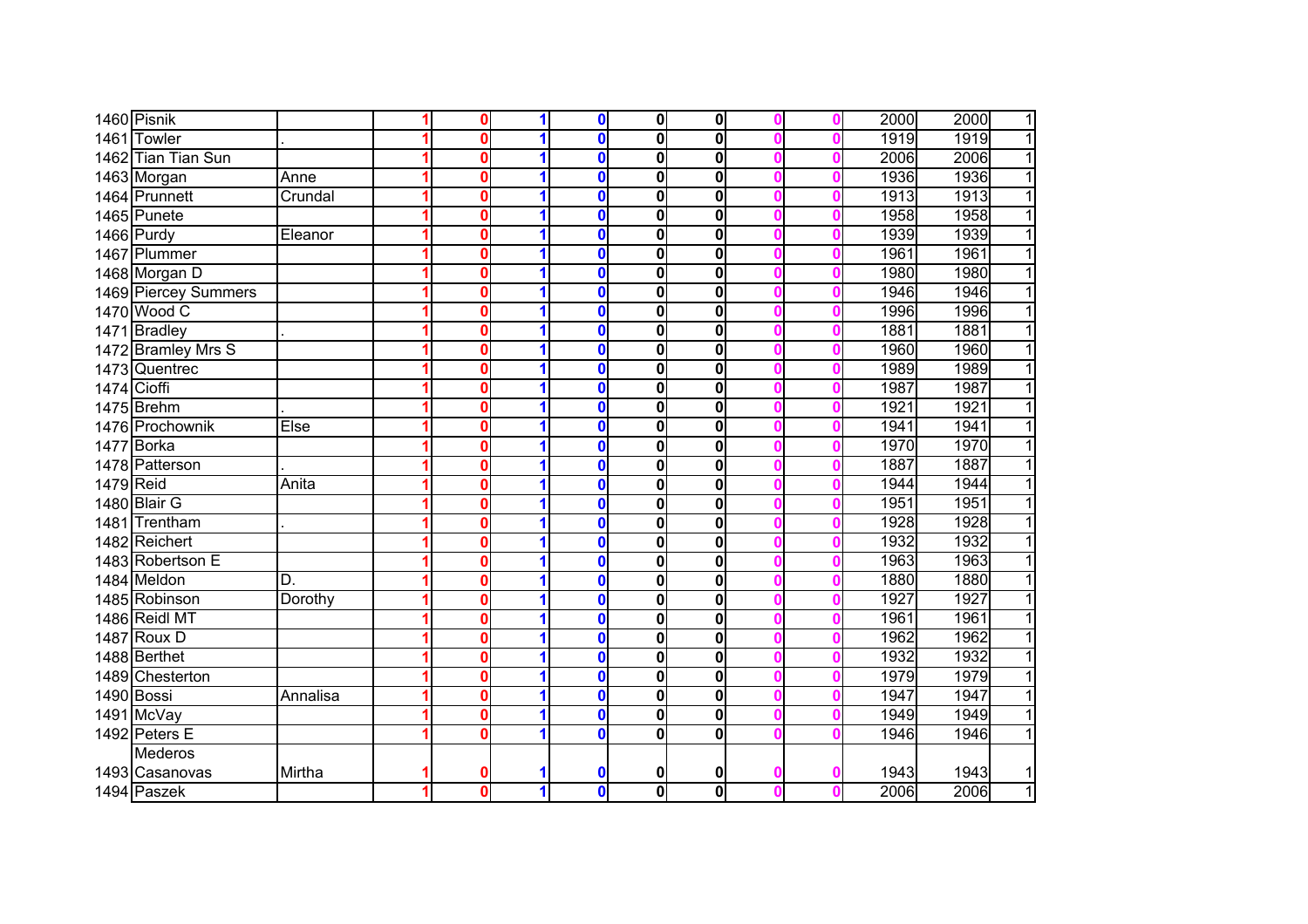|                   | 1495 Peters         | E.C.              |   | 0        | 1                       | $\mathbf 0$     | $\mathbf{0}$ | $\mathbf 0$             |  | 1934 | 1934 | 1               |
|-------------------|---------------------|-------------------|---|----------|-------------------------|-----------------|--------------|-------------------------|--|------|------|-----------------|
|                   | 1496 Penn Mrs C F   |                   |   | n        |                         | $\bf{0}$        | 0            | $\overline{\mathbf{0}}$ |  | 1968 | 1968 |                 |
|                   | 1497 Chitty R       |                   |   | 0        | 1                       | $\mathbf 0$     | 0            | $\overline{\mathbf{0}}$ |  | 1950 | 1950 |                 |
|                   | 1498 Wood           | $\overline{D.M.}$ |   | 0        | 1                       | $\mathbf 0$     | 0            | $\overline{\mathbf{0}}$ |  | 1939 | 1939 |                 |
|                   | 1499 Torrens Valero |                   |   | 0        | 1                       | $\bf{0}$        | 0            | $\overline{\mathbf{0}}$ |  | 2001 | 2001 |                 |
|                   | 1500 Cooper M       |                   |   | 0        | 1                       | $\mathbf 0$     | 0            | $\overline{\mathbf{0}}$ |  | 1962 | 1962 | 1               |
|                   | 1501 Pennetier      | Suzanne           |   | 0        | 1                       | $\mathbf 0$     | $\mathbf{0}$ | $\mathbf 0$             |  | 1938 | 1938 | 1               |
|                   | $1502$ Rowe         |                   |   | $\Omega$ | 1                       | $\mathbf{0}$    | $\mathbf{0}$ | $\mathbf 0$             |  | 1921 | 1921 | 1               |
|                   | 1503 Ashford        |                   |   | 14       | $\bf{0}$                | $\overline{12}$ | $\mathbf{0}$ | $\overline{2}$          |  | 1947 | 1952 | 6               |
|                   | 1504 Marsh          |                   |   | 12       | 0                       | $\overline{12}$ | $\mathbf{0}$ | $\mathbf 0$             |  | 1957 | 1973 | $\overline{17}$ |
|                   | 1505 Watson         |                   |   | 9        | $\bf{0}$                | 9               | 0            | $\mathbf 0$             |  | 1948 | 1956 | $\overline{9}$  |
|                   | 1506 Montgomery     |                   |   | 9        | 0                       | 9               | 0            | $\mathbf 0$             |  | 1931 | 1962 | $\overline{32}$ |
|                   | 1507 Kemmer         |                   |   | 9        | $\bf{0}$                | 9               | 0            | $\mathbf 0$             |  | 1966 | 1977 | 12              |
|                   | 1508 Merciades      |                   |   | 8        | $\bf{0}$                | 8               | $\mathbf{0}$ | $\mathbf 0$             |  | 1952 | 1954 | $\overline{3}$  |
|                   | 1509 Coghlan        |                   |   |          | $\bf{0}$                | 7               | 0            | $\mathbf 0$             |  | 1957 | 1961 | 5               |
|                   | 1510 Alvarez        | Judy              |   |          | $\bf{0}$                | 7               | 0            | $\mathbf 0$             |  | 1961 | 1970 | 10              |
|                   | 1511 Sampson        |                   |   |          | $\bf{0}$                | 7               | 0            | $\mathbf 0$             |  | 1932 | 1953 | $\overline{22}$ |
| 1512 Breit        |                     |                   |   |          | $\bf{0}$                | 7               | 0            | $\mathbf 0$             |  | 1954 | 1955 | $\overline{2}$  |
|                   | 1513 Grossman       |                   |   |          | $\bf{0}$                | $\overline{7}$  | 0            | $\mathbf 0$             |  | 1988 | 1994 | 7               |
| 1514 Blair        |                     |                   |   | 6        | $\bf{0}$                | 6               | 2            | $\overline{\mathbf{0}}$ |  | 1939 | 1953 | 15              |
|                   | 1515 Dening         |                   |   | 6        | 0                       | 6               | 0            | $\overline{\mathbf{0}}$ |  | 1959 | 1963 | $\overline{5}$  |
|                   | 1516 Darmon         |                   |   | 6        | 0                       | 6               | 0            | $\overline{\mathbf{0}}$ |  | 1962 | 1968 | 7               |
|                   | 1517 McQuillan      |                   |   | 6        | 0                       | 6               | $\mathbf{0}$ | $\mathbf 0$             |  | 1989 | 1994 | $\overline{6}$  |
|                   | 1518 Werdel         |                   |   | 6        | $\bf{0}$                | 6               | $\mathbf{0}$ | $\mathbf 0$             |  | 1989 | 1997 | 9               |
|                   | 1519 Ingram         | J.                |   |          | O                       | 5               |              | 0                       |  | 1934 | 1937 | $\overline{4}$  |
| 1520 Noel         |                     | s.                |   | 6        | $\overline{\mathbf{0}}$ | 5               | $\mathbf{0}$ | 1                       |  | 1930 | 1935 | 6               |
|                   | 1521 Valerio        |                   | 0 | 5        | $\bf{0}$                | 5               | $\mathbf{0}$ | $\overline{\mathbf{0}}$ |  | 1928 | 1930 | 3               |
|                   | 1522 Kuznetsova     | Svetlana          |   | 5        | 0                       | 5               | 0            | $\overline{\mathbf{0}}$ |  | 2008 | 2008 | $\overline{1}$  |
|                   | 1523 Thompson B     |                   |   | 5        | 0                       | 5               | 0            | $\overline{\mathbf{0}}$ |  | 1975 | 1979 | 5               |
|                   | 1524 Kournikova     |                   |   | 5        | 0                       | 5               | $\mathbf{0}$ | $\overline{\mathbf{0}}$ |  | 1997 | 2002 | $\overline{6}$  |
| 1525 Bove         |                     |                   |   | 5        | $\bf{0}$                | 5               | $\mathbf{0}$ | $\overline{\mathbf{0}}$ |  | 1960 | 1963 | $\overline{4}$  |
|                   | 1526 Rogers         |                   |   | 5        | 0                       | 5               | $\mathbf{0}$ | $\overline{\mathbf{0}}$ |  | 1957 | 1969 | 13              |
| <b>1527 Ellis</b> |                     |                   |   | 5        | $\mathbf 0$             | 5               | $\mathbf{0}$ | $\overline{\mathbf{0}}$ |  | 1939 | 1952 | 14              |
|                   | 1528 Oremans        |                   |   | 5        | 0                       | 5               | $\mathbf{0}$ | $\overline{\mathbf{0}}$ |  | 1993 | 2001 | $\overline{9}$  |
|                   | 1529 Watson         | Lilian            |   | 6        | $\mathbf 0$             | 4               | 7            | $\overline{\mathbf{2}}$ |  | 1881 | 1888 | $\overline{8}$  |
|                   | 1530 Andrus         |                   |   |          | $\mathbf 0$             | 4               | 3            | $\mathbf 0$             |  | 1928 | 1929 | $\overline{2}$  |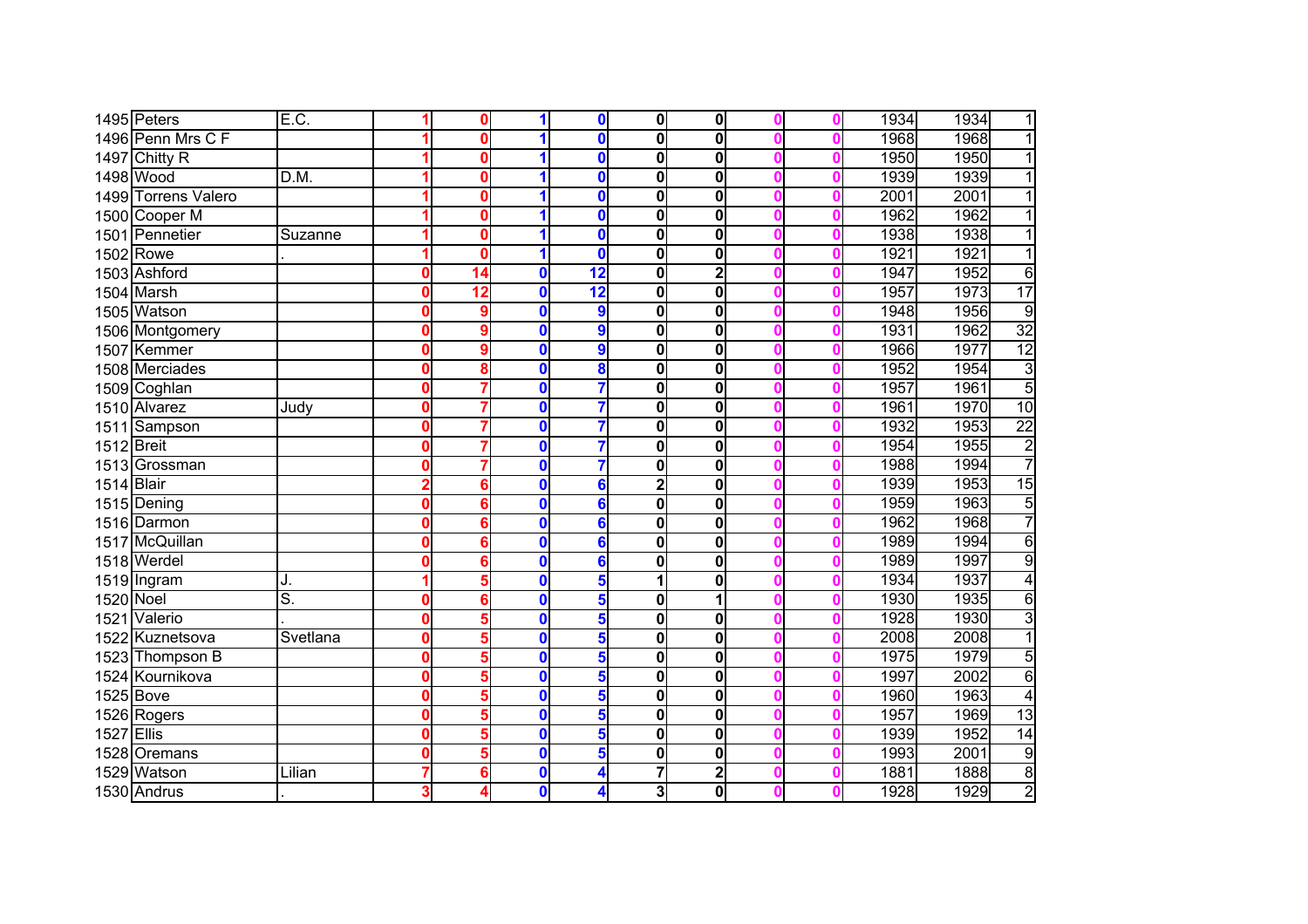|            | 1531 Bocquet          | Pam                      |              |    | $\mathbf 0$      | 4                       |              | $\mathbf 0$             |    | 1947 | 1948 | $\overline{2}$  |
|------------|-----------------------|--------------------------|--------------|----|------------------|-------------------------|--------------|-------------------------|----|------|------|-----------------|
| 1532 Rice  |                       |                          |              | 6  | $\bf{0}$         | 4                       | 0            | $\overline{\mathbf{2}}$ |    | 1932 | 1943 | 12              |
|            | 1533 Vaussard         | Jeanne                   | Ω            | 6  | $\bf{0}$         | 4                       | 0            | $\overline{2}$          |    | 1920 | 1926 | $\overline{7}$  |
|            | 1534 McCune Harper    | Lucy                     | n            | 5  | $\bf{0}$         | 4                       | 0            | 1                       |    | 1922 | 1932 | $\overline{11}$ |
|            | 1535 Deutsch          |                          | Ω            | 5  | 0                | 4                       | 0            | 1                       |    | 1932 | 1937 | $\overline{6}$  |
|            | 1536 Pryde-Lawrance   |                          | 0            |    | $\bf{0}$         | 4                       | $\mathbf{0}$ | 0                       |    | 1972 | 1973 | $\frac{1}{5}$   |
| 1537 Allen |                       | Heather                  | $\mathbf{0}$ |    | $\bf{0}$         | 4                       | $\mathbf{0}$ | $\mathbf 0$             |    | 1963 | 1967 |                 |
|            | 1538 Ruddell          |                          | 0            |    | $\bf{0}$         | 4                       | 0            | $\mathbf 0$             |    | 1975 | 1979 | $\overline{5}$  |
|            | 1539 Henricksson      |                          | 0            |    | $\bf{0}$         | 4                       | 0            | $\mathbf 0$             |    | 1984 | 1989 | 6               |
|            | 1540 Seelbach         | Kerstin                  | 0            |    | $\bf{0}$         | 4                       | 0            | $\mathbf 0$             |    | 1967 | 1968 | $\overline{2}$  |
|            | 1541 Budarova         |                          | 0            |    | $\bf{0}$         | 4                       | $\mathbf{0}$ | $\mathbf 0$             |    | 1979 | 1984 | $\overline{6}$  |
|            | 1542 Webb             |                          |              |    | $\bf{0}$         | 4                       | 0            | $\mathbf 0$             |    | 1932 | 1961 | 30              |
|            | 1543 Hopkins          |                          |              |    | 0                | 4                       | 0            | $\mathbf 0$             |    | 1950 | 2001 | 52              |
|            | 1544 Carter           |                          |              |    | $\bf{0}$         | 4                       | 0            | $\mathbf 0$             |    | 1953 | 1955 | $\overline{3}$  |
|            | 1545 Jansen-Schaar    |                          |              |    | $\bf{0}$         | 4                       | 0            | $\mathbf 0$             |    | 1971 | 1974 | $\overline{4}$  |
|            | 1546 Fenton E         |                          |              |    | $\mathbf 0$      | 4                       | 0            | $\mathbf 0$             |    | 1964 | 1967 | 4               |
|            | 1547 Schuster         |                          |              |    | $\bf{0}$         | 4                       | 0            | $\mathbf 0$             |    | 1960 | 1964 | 5               |
|            | Horcicikova-          |                          |              |    |                  |                         |              |                         |    |      |      |                 |
|            | 1548 Volavkova        | Jitka                    |              |    | 0                | 4                       | 0            | 0                       |    | 1964 | 1967 | 4               |
|            | 1549 Sandulf          | $\overline{\text{Ulla}}$ | n            |    | $\bf{0}$         | 4                       | 0            | $\overline{\mathbf{0}}$ |    | 1962 | 1966 | $\overline{5}$  |
|            | 1550 Wipplinger       |                          | Ω            |    | 0                | 4                       | 0            | $\overline{\mathbf{0}}$ |    | 1952 | 1953 | $\overline{2}$  |
|            | 1551 Holstein         |                          |              |    | $\bf{0}$         | 4                       | $\mathbf{0}$ | $\overline{\mathbf{0}}$ |    | 1954 | 1959 | 6               |
| 1552 Hoad  |                       |                          | 0            |    | $\bf{0}$         | 4                       | $\mathbf{0}$ | $\overline{\mathbf{0}}$ |    | 1956 | 1957 | $\overline{2}$  |
|            | 1553 Kroshina         |                          | Λ            |    | $\bf{0}$         | 4                       | $\mathbf{0}$ | $\overline{\mathbf{0}}$ |    | 1972 | 1974 | $\overline{3}$  |
|            | 1554 Balling          |                          |              |    | $\bf{0}$         | 4                       | 0            | $\overline{\mathbf{0}}$ |    | 1958 | 1963 | $\overline{6}$  |
|            | $1555$ Sears          | Eleonora                 |              |    | $\bf{0}$         | 3                       | 8            | 1                       |    | 1906 | 1926 | $\overline{21}$ |
|            | 1556 Belliard         |                          |              | 3  | $\mathbf 0$      | 3                       |              | $\mathbf 0$             |    | 1935 | 1936 | $\overline{2}$  |
|            | 1557 Morgan           |                          |              |    | 0                | 3                       |              | 0                       |    | 1946 | 1950 | $\overline{5}$  |
|            |                       |                          |              |    |                  |                         |              |                         |    |      |      |                 |
|            | 1558 Stammers Menzies | Kay                      |              |    | 0                | 3                       |              | 0                       |    | 1946 | 1948 | 3               |
|            | 1559 McGuire          |                          |              |    | $\bf{0}$         | 3                       |              | $\overline{\mathbf{0}}$ |    | 1948 | 1951 | $\overline{4}$  |
| 1560       |                       |                          |              | 30 | 0                | 3                       | $\mathbf{0}$ | 10                      | 17 | 1898 | 1924 | $\overline{27}$ |
|            | 1561 Gannon           |                          |              | 6  | $\mathbf 0$      | $\overline{\mathbf{3}}$ | 0            | 3                       |    | 1947 | 1949 | 3               |
|            | 1562 Wolfson          | Doris                    | Ω            | 6  | 0                | $\overline{\mathbf{3}}$ | 0            | 1                       |    | 1919 | 1919 | $\overline{1}$  |
|            | 1563 Holman           |                          | 0            | 5  | 0                | $\overline{\mathbf{3}}$ | 0            | 2                       |    | 1920 | 1920 | $\mathbf{1}$    |
|            | 1564 Haylock          |                          |              |    | $\boldsymbol{0}$ | $\mathbf{3}$            | 0            | 1                       |    | 1934 | 1947 | $\overline{14}$ |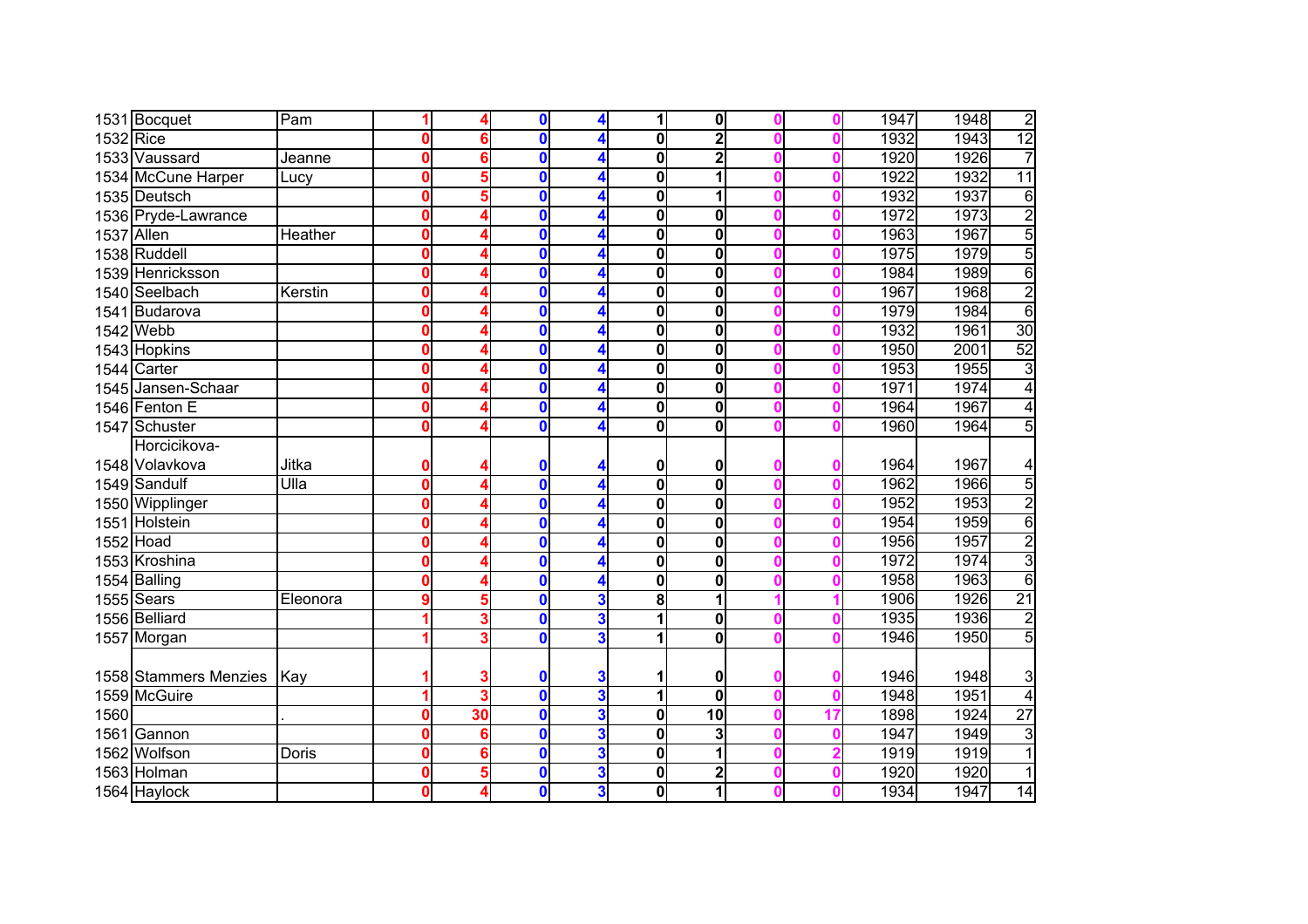|                  | 1565 Zappa           |          | $\mathbf{0}$ | $\mathbf 0$  | 3                       | 0            | 1                       |  | 1937 | 1948 | $\overline{12}$ |
|------------------|----------------------|----------|--------------|--------------|-------------------------|--------------|-------------------------|--|------|------|-----------------|
|                  | 1566 Chamberlain     |          | O            | $\mathbf 0$  | 3                       | $\mathbf{0}$ | 1                       |  | 1925 | 1929 | $\overline{5}$  |
|                  | 1567 Germaine        | Helen    | $\mathbf{0}$ | $\mathbf{0}$ | 3                       | 0            | 1                       |  | 1937 | 1945 | 9               |
|                  | 1568 Nicholas        |          | O            | 0            | $\overline{\mathbf{3}}$ | 0            | 1                       |  | 1946 | 1949 | 4               |
| 1569 Don         |                      |          | O            | $\bf{0}$     | $\overline{\mathbf{3}}$ | $\mathbf{0}$ | $\mathbf 0$             |  | 1962 | 1966 | 5               |
|                  | 1570 Boutin          |          | O            | $\bf{0}$     | $\overline{\mathbf{3}}$ | $\mathbf{0}$ | $\overline{\mathbf{0}}$ |  | 1949 | 1950 | $\overline{2}$  |
|                  | 1571 Peterson        |          | $\mathbf{0}$ | $\bf{0}$     | $\overline{\mathbf{3}}$ | $\mathbf{0}$ | $\mathbf 0$             |  | 1934 | 1969 | 36              |
|                  | 1572 Gerken          |          | $\mathbf{0}$ | $\bf{0}$     | $\overline{\mathbf{3}}$ | 0            | $\mathbf 0$             |  | 1986 | 1987 | <u>տ </u>       |
|                  | 1573 Shaughnessy     |          | $\mathbf{0}$ | $\bf{0}$     | $\overline{\mathbf{3}}$ | O            | $\mathbf 0$             |  | 2001 | 2005 |                 |
|                  | 1574 Nagatsuka       |          | $\mathbf{0}$ | $\bf{0}$     | $\overline{\mathbf{3}}$ | $\mathbf{0}$ | $\mathbf 0$             |  | 1994 | 1995 | $\overline{2}$  |
|                  | 1575 Brown           | Louise   | 0            | $\bf{0}$     | $\overline{\mathbf{3}}$ | 0            | $\mathbf 0$             |  | 1962 | 1964 | $\overline{3}$  |
|                  | 1576 Hargraves       |          | O            | 0            | $\overline{\mathbf{3}}$ | 0            | $\mathbf 0$             |  | 1948 | 1949 | 2               |
|                  | 1577 Hardie          |          | O            | $\bf{0}$     | $\overline{\mathbf{3}}$ | $\mathbf{0}$ | $\mathbf 0$             |  | 1925 | 1927 | $\overline{3}$  |
|                  | 1578 Kostanic        |          | ŋ            | $\bf{0}$     | $\overline{\mathbf{3}}$ | $\mathbf{0}$ | $\mathbf 0$             |  | 2003 | 2006 | 4               |
|                  | 1579 Garrone         |          | $\mathbf{0}$ | $\mathbf{0}$ | $\overline{\mathbf{3}}$ | 0            | $\mathbf 0$             |  | 1986 | 1990 | $\overline{5}$  |
|                  | 1580 Matous          | Helena   | O            | 0            | $\overline{\mathbf{3}}$ | 0            | $\mathbf 0$             |  | 1950 | 1953 | 4               |
|                  | 1581 Rippy           |          | O            | $\bf{0}$     | $\overline{\mathbf{3}}$ | 0            | $\mathbf 0$             |  | 1967 | 1967 |                 |
| 1582 Ball        |                      |          | $\mathbf 0$  | $\bf{0}$     | $\overline{\mathbf{3}}$ | 0            | $\mathbf 0$             |  | 1955 | 1964 | 10              |
|                  | 1583 Hamm            |          | $\mathbf 0$  | $\mathbf 0$  | $\overline{\mathbf{3}}$ | 0            | $\mathbf 0$             |  | 1977 | 1978 | $\overline{2}$  |
|                  | 1584 Domachowska     |          | Ω            | 0            | 3                       | 0            | $\mathbf 0$             |  | 2004 | 2006 | $\overline{3}$  |
|                  | 1585 Stosur          |          | Ω            | $\bf{0}$     | 3                       | 0            | $\overline{\mathbf{0}}$ |  | 2005 | 2006 | $\overline{2}$  |
| <b>1586 Kull</b> |                      |          | O            | 0            | 3                       | 0            | $\mathbf 0$             |  | 1966 | 1971 | $\overline{6}$  |
|                  | 1587 Alburo          | Estrella | $\mathbf{0}$ | $\bf{0}$     | 3                       | 0            | $\mathbf 0$             |  | 1938 | 1941 | 4               |
|                  | 1588 Strawson        |          | 0            | $\bf{0}$     | 3                       | O            | $\mathbf 0$             |  | 1934 | 1937 | $\overline{4}$  |
|                  | 1589 Dimond-Gardiner |          | 0            | $\bf{0}$     | 3                       | $\mathbf{0}$ | $\overline{\mathbf{0}}$ |  | 1975 | 1980 | $\overline{6}$  |
|                  | 1590 Gunderson       |          | 0            | $\bf{0}$     | 3                       | O            | $\mathbf 0$             |  | 1955 | 1962 | $\overline{8}$  |
|                  | 1591 Koulakova       |          | 0            | 0            | 3                       | O            | $\mathbf 0$             |  | 2001 | 2003 | 3               |
|                  | 1592 Jones Raymonde  |          | Ω            | 0            | 3                       | 0            | $\mathbf 0$             |  | 1961 | 1967 | 7               |
|                  | 1593 Davar           |          | Ω            | 0            | 3                       | 0            | $\mathbf 0$             |  | 1952 | 1953 | $\overline{2}$  |
| 1594 Arni        |                      |          | 0            | $\bf{0}$     | $\overline{\mathbf{3}}$ | $\mathbf{0}$ | $\mathbf 0$             |  | 1950 | 1954 | $\overline{5}$  |
|                  | 1595 Sprem           |          | Ω            | $\mathbf 0$  | $\overline{\mathbf{3}}$ | $\mathbf{0}$ | $\mathbf 0$             |  | 2003 | 2005 | $\overline{3}$  |
|                  | 1596 Asagoe          |          | 0            | 0            | $\overline{\mathbf{3}}$ | 0            | $\mathbf 0$             |  | 2003 | 2005 | $\overline{3}$  |
|                  | 1597 Holdsworth      | Sally    | 0            | $\bf{0}$     | $\overline{\mathbf{3}}$ | $\mathbf{0}$ | $\mathbf 0$             |  | 1966 | 1969 | $\overline{4}$  |
|                  | 1598 Panova          |          | 0            | $\bf{0}$     | $\overline{\mathbf{3}}$ | 0            | $\mathbf 0$             |  | 2000 | 2002 | $\overline{3}$  |
|                  | 1599 Titova          |          | 0            | $\bf{0}$     | $\overline{\mathbf{3}}$ | 0            | $\pmb{0}$               |  | 1964 | 1964 | $\overline{1}$  |
|                  | 1600 Parker          |          | 0            | $\mathbf 0$  | $\mathbf{3}$            | $\mathbf{0}$ | $\mathbf 0$             |  | 1954 | 1977 | $\overline{24}$ |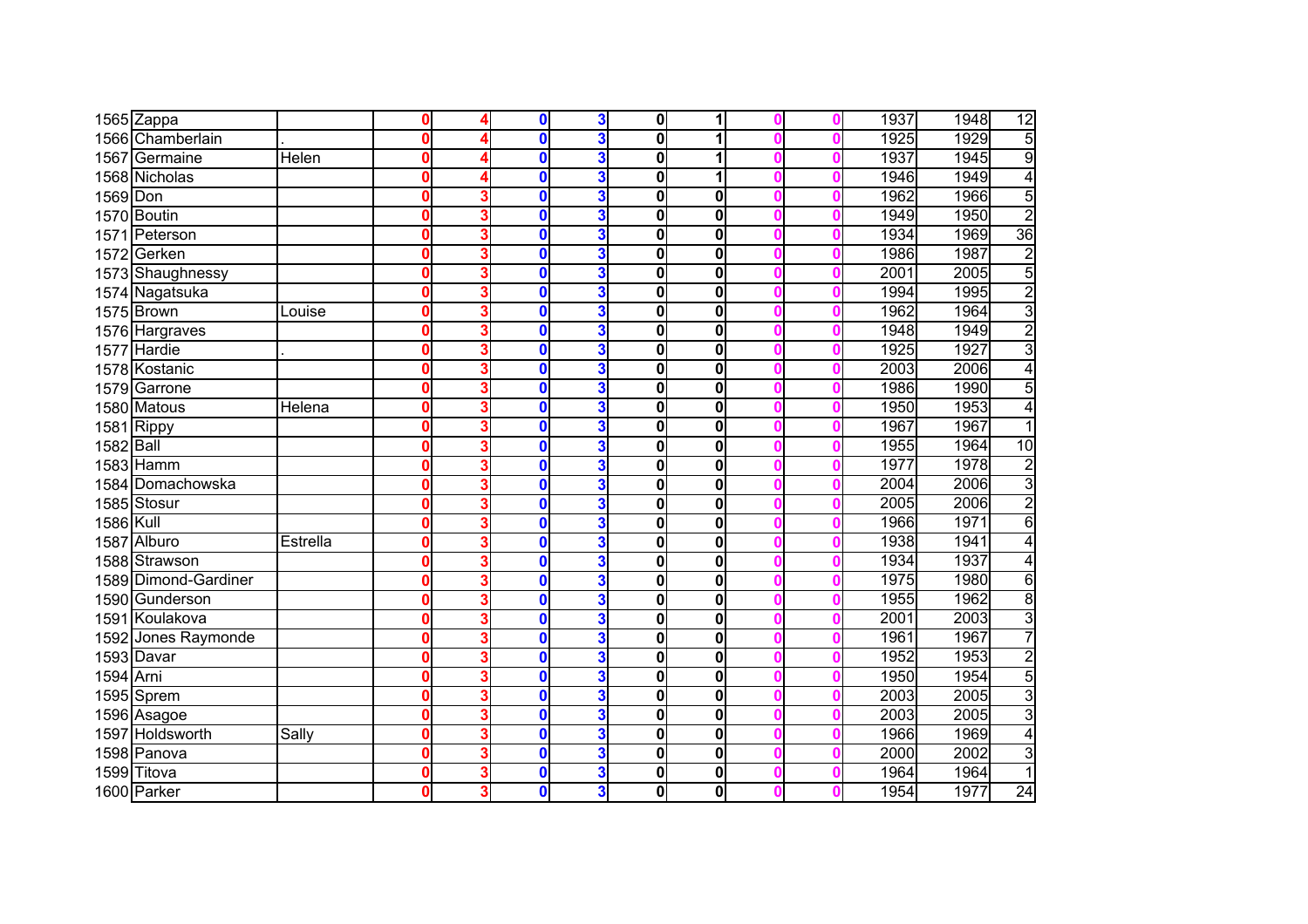|            | 1601 Johannes          |           | 0 | 3 | $\bf{0}$ | 3                       | $\mathbf{0}$            | $\mathbf 0$             |  | 1959 | 1960 | $\overline{2}$  |
|------------|------------------------|-----------|---|---|----------|-------------------------|-------------------------|-------------------------|--|------|------|-----------------|
|            | 1602 Tyrell            |           | 0 | 3 | 0        | 3                       | $\mathbf{0}$            | $\overline{\mathbf{0}}$ |  | 1925 | 1927 | $\overline{3}$  |
| 1603 Reidl |                        |           | Λ | 3 | 0        | 3                       | 0                       | $\overline{\mathbf{0}}$ |  | 1959 | 1975 | $\overline{17}$ |
|            | 1604 Kleinadel         |           | U | 3 | 0        | 3                       | 0                       | $\overline{\mathbf{0}}$ |  | 1932 | 1932 | $\overline{1}$  |
|            | 1605 Hernandez         |           | Λ | 3 | $\bf{0}$ | 3                       | $\mathbf 0$             | $\overline{\mathbf{0}}$ |  | 1958 | 1959 | $\overline{2}$  |
|            | 1606 Martin Marie      |           | 0 |   | $\bf{0}$ | 3                       | $\mathbf 0$             | $\overline{\mathbf{0}}$ |  | 1958 | 1959 | $\overline{2}$  |
|            | 1607 Fulco             |           | 0 |   | $\bf{0}$ | $\overline{\mathbf{3}}$ | 0                       | $\bf{0}$                |  | 1986 | 1997 | 12              |
|            | 1608 Anderson          |           | O |   | $\bf{0}$ | 3                       | 0                       | $\overline{\mathbf{0}}$ |  | 1950 | 1968 | 19              |
|            | 1609 Babel             |           | 0 | 3 | $\bf{0}$ | $\overline{\mathbf{3}}$ | 0                       | $\mathbf 0$             |  | 1992 | 1994 | $\overline{3}$  |
|            | 1610 Ampon             |           | 0 | 3 | $\bf{0}$ | $\mathbf{3}$            | 0                       | $\overline{\mathbf{0}}$ |  | 1954 | 1962 | 9               |
|            | 1611 Kilian-Shaw       |           | 0 | 3 | 0        | $\overline{\mathbf{3}}$ | 0                       | $\bf{0}$                |  | 1959 | 1960 | $\overline{2}$  |
|            | 1612 Nenot             |           | Λ |   | 0        | $\overline{\mathbf{3}}$ | 0                       | $\mathbf 0$             |  | 1959 | 1966 | 8               |
|            | 1613 Nemeckova         |           | Ω |   | 0        | $\overline{\mathbf{3}}$ | $\mathbf 0$             | $\mathbf 0$             |  | 1995 | 1997 | $\overline{3}$  |
|            | 1614 Carter G          |           | Ω |   | 0        | 3                       | 0                       | $\bf{0}$                |  | 1961 | 1964 | $\overline{4}$  |
|            | 1615 Dechaume          |           | Ω |   | 0        | $\overline{\mathbf{3}}$ | 0                       | $\bf{0}$                |  | 1990 | 1997 | $\overline{8}$  |
|            | 1616 Wright            |           |   |   | 0        | 3                       | 0                       | $\bf{0}$                |  | 1919 | 1953 | 35              |
|            | 1617 Morales           |           |   |   | 0        | $\overline{\mathbf{3}}$ | 0                       | $\mathbf 0$             |  | 1953 | 1959 | 7               |
|            | 1618 Couquet           |           | Ω | 3 | 0        | 3                       | 0                       | $\bf{0}$                |  | 1924 | 1926 | $\overline{3}$  |
|            | 1619 Langanay          |           | Λ | 3 | 0        | 3                       | 0                       | $\bf{0}$                |  | 1963 | 1965 | $\overline{3}$  |
|            | 1620 Gonzalez-Locicero |           | Ω |   | 0        | 3                       | 0                       | $\overline{\mathbf{0}}$ |  | 1976 | 1983 | $\overline{8}$  |
|            | 1621 Groenfeld         |           | Ω |   | 0        | 3                       | 0                       | $\overline{\mathbf{0}}$ |  | 2005 | 2005 | $\overline{1}$  |
|            | 1622 Granville         |           | 0 |   | 0        | 3                       | $\mathbf 0$             | $\bf{0}$                |  | 2002 | 2005 | 4               |
|            | 1623 Scofield-Davidson |           | 0 |   | 0        | 3                       | 0                       | $\overline{\mathbf{0}}$ |  | 1951 | 1951 | 1               |
|            | 1624 Bowden            |           | 0 |   | 0        | 3                       | 0                       | $\overline{\mathbf{0}}$ |  | 1956 | 1959 | 4               |
|            | 1625 Zwaan             |           | Ω |   | $\bf{0}$ | 3                       | 0                       | $\overline{\mathbf{0}}$ |  | 1967 | 1979 | 13              |
|            | 1626 McCune Harper     | Anna      |   | 5 | 0        | $\overline{\mathbf{c}}$ | 6                       | $\overline{2}$          |  | 1928 | 1931 | 4               |
|            | 1627 Cruickshank       |           |   | 3 | 0        | $\overline{\mathbf{2}}$ | 3                       | 1                       |  | 1929 | 1930 | $\overline{2}$  |
|            | 1628 Browning          | Adelaide  |   | 3 | 0        | $\overline{\mathbf{2}}$ | $\overline{\mathbf{2}}$ | 1                       |  | 1910 | 1919 | 10              |
|            | 1629 Andrus            |           |   |   | 0        | $\overline{\mathbf{2}}$ | $\overline{\mathbf{2}}$ | 1                       |  | 1933 | 1934 | $\overline{2}$  |
|            | 1630 Weivers           |           |   |   | 0        | $\overline{\mathbf{2}}$ | 2                       | $\bf{0}$                |  | 1947 | 1949 | $\overline{3}$  |
|            | 1631 Muller            |           |   |   | 0        | $\overline{2}$          | 2                       | $\bf{0}$                |  | 1946 | 1980 | $\overline{35}$ |
|            | 1632 Azarenka          | Victoria  |   |   | 0        | $\overline{2}$          | 0                       | $\overline{\mathbf{c}}$ |  | 2008 | 2008 | 1               |
|            | 1633 Hirsch            | Millicent |   |   | 0        | $\overline{\mathbf{2}}$ |                         | 1                       |  | 1938 | 1941 | 4               |
|            | 1634 Stork             | Wendy     |   | 3 | 0        | $\overline{\mathbf{2}}$ |                         | 1                       |  | 1947 | 1947 | 1               |
|            | 1635 Hubbard           |           |   | 3 | 0        | $\overline{\mathbf{2}}$ |                         | 1                       |  | 1928 | 1929 | $\overline{2}$  |
|            | 1636 Peters            |           |   | 3 | 0        | $\overline{\mathbf{2}}$ | 1                       | 1                       |  | 1932 | 1959 | 28              |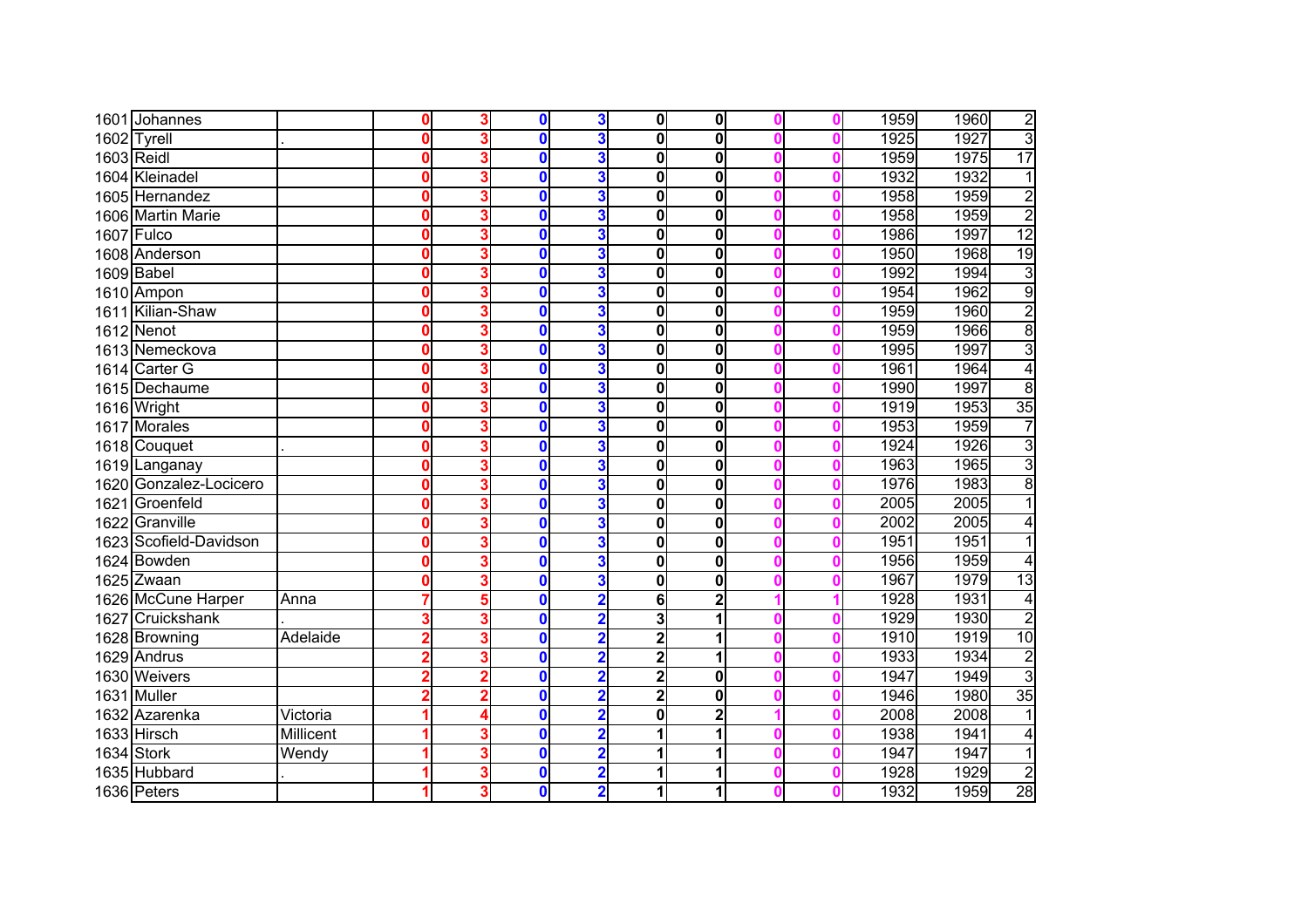|            | 1637 Cruickshank |              |              |   | 0        | $\overline{\mathbf{2}}$ |   | 1                       |  | 1932 | 1934 | 3               |
|------------|------------------|--------------|--------------|---|----------|-------------------------|---|-------------------------|--|------|------|-----------------|
|            | $1638$ Zinke     | Clara        |              |   | $\bf{0}$ | $\overline{2}$          |   | 1                       |  | 1925 | 1931 | $\overline{7}$  |
| 1639 Blair |                  | <b>Molly</b> |              |   | 0        | $\overline{\mathbf{2}}$ |   | $\mathbf 0$             |  | 1947 | 1947 | 1               |
|            | 1640 Cruickshank | Josephine    |              |   | 0        | $\overline{2}$          |   | $\overline{\mathbf{0}}$ |  | 1931 | 1931 | 1               |
|            | 1641 Green       |              |              |   | 0        | $\overline{\mathbf{2}}$ |   | $\overline{\mathbf{0}}$ |  | 1947 | 1959 | 13              |
|            | 1642 Wilford     |              | 0            |   | 0        | $\overline{\mathbf{2}}$ | 0 | $\overline{2}$          |  | 1947 | 1952 | $\overline{6}$  |
| 1643 Behr  |                  |              | 0            | 3 | $\bf{0}$ | $\overline{2}$          | 0 | 1                       |  | 1947 | 1950 | $\overline{4}$  |
|            | 1644 Stewart     |              | 0            |   | $\bf{0}$ | $\overline{2}$          | 0 | 1                       |  | 1920 | 1958 | 39              |
|            | 1645 Green       |              | 0            | 3 | 0        | $\overline{2}$          | 0 | 1                       |  | 1922 | 1924 | 3               |
|            | 1646 Edwards     |              | 0            | 3 | $\bf{0}$ | $\overline{\mathbf{2}}$ | 0 | 1                       |  | 1946 | 1969 | $\overline{24}$ |
|            | 1647 Owen        |              | $\bf{0}$     | 3 | 0        | $\overline{2}$          | 0 | 1                       |  | 1930 | 1930 | 1               |
|            | 1648 Lamplough   | Gladys       | 0            | 3 | 0        | $\overline{\mathbf{2}}$ | 0 | 1                       |  | 1919 | 1919 | 1               |
|            | 1649 Winch       | Joan Ruth    | 0            | 3 | 0        | $\overline{\mathbf{2}}$ | 0 | $\mathbf 0$             |  | 1904 | 1919 | 16              |
|            | 1650 Winkens     |              | 0            |   | 0        | $\overline{\mathbf{2}}$ | 0 | $\mathbf 0$             |  | 1973 | 1976 | 4               |
|            | 1651 Herbst      |              | $\Omega$     |   | 0        | $\overline{\mathbf{2}}$ | 0 | $\bf{0}$                |  | 1935 | 1935 |                 |
|            | 1652 Endicott    |              | 0            |   | 0        | $\overline{2}$          | 0 | $\mathbf 0$             |  | 1926 | 1929 | 4               |
|            | 1653 Nicholas    | U.J.         | 0            |   | 0        | $\overline{\mathbf{2}}$ | 0 | $\mathbf 0$             |  | 1913 | 1913 |                 |
|            | 1654 Martin      |              | 0            |   | 0        | $\overline{\mathbf{2}}$ | 0 | $\bf{0}$                |  | 1926 | 1927 | $\overline{2}$  |
|            | 1655 Bucknell    | Daphne       | $\mathbf{0}$ |   | 0        | $\overline{\mathbf{2}}$ | 0 | $\mathbf 0$             |  | 1941 | 1942 | $\overline{2}$  |
|            | 1656 Siegel      | Linda        | $\mathbf{0}$ |   | 0        | $\overline{2}$          | 0 | $\overline{\mathbf{0}}$ |  | 1978 | 1979 | $\overline{2}$  |
|            | 1657 Trentham    |              | $\mathbf{0}$ |   | 0        | $\overline{\mathbf{2}}$ | 0 | $\overline{\mathbf{0}}$ |  | 1932 | 1932 | 1               |
|            | 1658 Riedl MT    |              | 0            |   | 0        | $\overline{\mathbf{2}}$ | 0 | $\overline{\mathbf{0}}$ |  | 1963 | 1963 | 1               |
|            | 1659 Azarenka    |              | $\mathbf{0}$ |   | 0        | $\overline{\mathbf{2}}$ | 0 | $\overline{\mathbf{0}}$ |  | 2007 | 2007 | 1               |
| 1660 Price |                  |              | 0            |   | $\bf{0}$ | $\overline{\mathbf{2}}$ | 0 | $\overline{\mathbf{0}}$ |  | 1924 | 1926 | $\overline{3}$  |
|            | 1661 Kijimuta    |              | 0            |   | 0        | $\overline{\mathbf{2}}$ | 0 | $\overline{\mathbf{0}}$ |  | 1989 | 1991 | $\overline{3}$  |
| 1662 Kerr  |                  |              | 0            | 2 | 0        | $\overline{\mathbf{2}}$ | 0 | $\overline{\mathbf{0}}$ |  | 1948 | 1949 | $\overline{2}$  |
|            | 1663 Nethersole  |              | 0            | 2 | 0        | $\overline{\mathbf{2}}$ | 0 | $\mathbf 0$             |  | 1956 | 1959 | 4               |
|            | 1664 Cho YJ      |              | 0            | 2 | 0        | $\overline{\mathbf{2}}$ | 0 | 0                       |  | 2002 | 2003 | $\overline{2}$  |
|            | 1665 Haskew      |              | 0            |   | 0        | $\overline{\mathbf{2}}$ | 0 | $\overline{\mathbf{0}}$ |  | 1965 | 1966 | $\overline{2}$  |
|            | 1666 Adams K     |              | 0            |   | 0        | $\overline{2}$          | 0 | 0                       |  | 1988 | 1991 | $\overline{4}$  |
|            | 1667 Anderholm   |              | 0            |   | 0        | $\overline{\mathbf{2}}$ | 0 | $\bf{0}$                |  | 1983 | 1984 | $\overline{2}$  |
|            | 1668 Fulton      |              | 0            |   | 0        | $\overline{2}$          | 0 | $\bf{0}$                |  | 1939 | 1949 | $\overline{11}$ |
|            | 1669 Keller      |              | 0            |   | 0        | $\overline{\mathbf{2}}$ | 0 | $\overline{\mathbf{0}}$ |  | 1928 | 1929 | $\overline{2}$  |
|            | 1670 Austin P    |              | 0            | 2 | 0        | $\overline{2}$          | 0 | $\bf{0}$                |  | 1970 | 1970 | 1               |
|            | 1671 Keating     | Elizabeth    | 0            | 2 | 0        | $\overline{\mathbf{2}}$ | 0 | $\bf{0}$                |  | 1936 | 1936 | 1               |
|            | 1672 Kaufmann    |              | 0            | 2 | 0        | $\overline{\mathbf{2}}$ | 0 | $\bf{0}$                |  | 1955 | 1955 | 1               |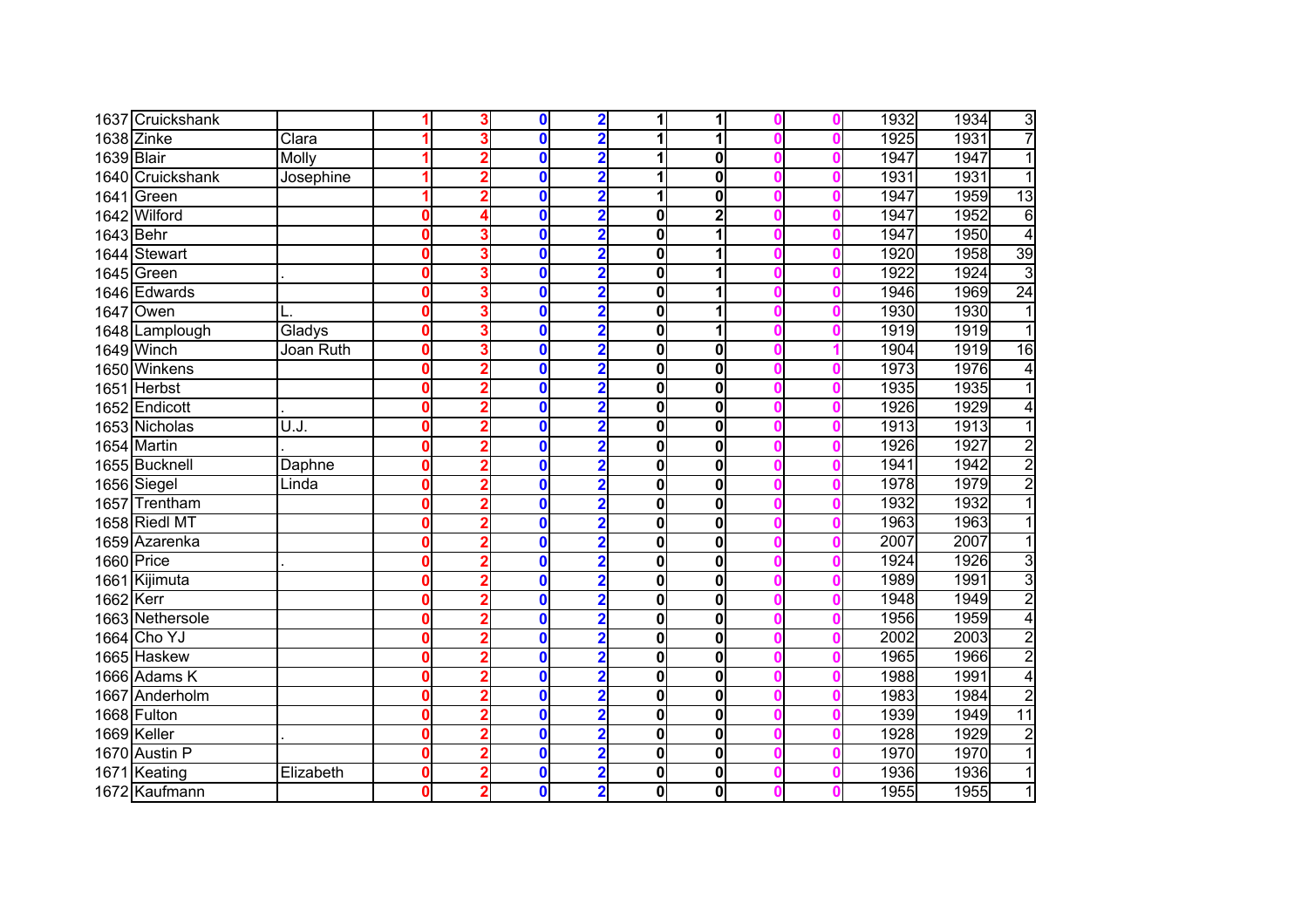|            | 1673 Penetta           |                 | Λ |   | 0        | $\overline{\mathbf{2}}$ | 0l          | $\mathbf 0$             |  | 2004 | 2004 | 1               |
|------------|------------------------|-----------------|---|---|----------|-------------------------|-------------|-------------------------|--|------|------|-----------------|
|            | 1674 Neufold           |                 |   |   | $\bf{0}$ | 2                       | 0           | $\overline{\mathbf{0}}$ |  | 1934 | 1935 | $\overline{2}$  |
|            | 1675 Peitz             |                 | Ω |   | 0        | $\overline{\mathbf{c}}$ | 0           | $\overline{\mathbf{0}}$ |  | 1932 | 1934 | $\overline{3}$  |
|            | 1676 Boegner           |                 | Λ |   | 0        | 2                       | 0           | $\overline{\mathbf{0}}$ |  | 1947 | 1948 | $\overline{2}$  |
|            | 1677 Anderson McBride  | Penelope        | 0 |   | 0        | 2                       | 0           | $\overline{\mathbf{0}}$ |  | 1934 | 1937 | 4               |
|            | 1678 Buchwald          |                 | 0 |   | 0        | $\overline{\mathbf{2}}$ | 0           | $\overline{\mathbf{0}}$ |  | 1968 | 1968 | 1               |
| 1679 Kelly |                        |                 | Λ |   | 0        | $\overline{2}$          | 0           | $\bf{0}$                |  | 1953 | 1976 | $\overline{24}$ |
|            | 1680 Appel-Vessies     |                 | 0 |   | $\bf{0}$ | $\overline{2}$          | 0           | $\bf{0}$                |  | 1975 | 1980 | $6\phantom{1}$  |
|            | 1681 Dawson-Scott      |                 | 0 |   | 0        | $\overline{\mathbf{2}}$ | 0           | $\mathbf 0$             |  | 1947 | 1949 | 3               |
|            | 1682 Young J.M.        |                 | 0 | 2 | $\bf{0}$ | $\overline{\mathbf{2}}$ | 0           | $\mathbf 0$             |  | 1958 | 1959 | $\overline{2}$  |
|            | 1683 Sands             |                 | 0 | 2 | 0        | $\overline{\mathbf{2}}$ | 0           | $\bf{0}$                |  | 1981 | 1984 | 4               |
|            | 1684 Smith E D         |                 | Ω |   | 0        | $\overline{\mathbf{2}}$ | 0           | $\bf{0}$                |  | 1962 | 1963 | $\overline{2}$  |
|            | 1685 Makarova          |                 |   |   | 0        | $\overline{\mathbf{2}}$ | 0           | 0                       |  | 1995 | 1997 | $\overline{3}$  |
|            | 1686 Iribarne          | S.              | Ω |   | 0        | $\overline{\mathbf{c}}$ | 0           | 0                       |  | 1934 | 1936 | $\overline{3}$  |
|            | 1687 Arias-Pinto Bravo |                 | 0 |   | 0        | $\overline{2}$          | $\bf{0}$    | $\bf{0}$                |  | 1970 | 1971 | $\overline{2}$  |
| 1688 Sato  |                        |                 |   |   | 0        | $\overline{2}$          | 0           | $\bf{0}$                |  | 1979 | 1979 |                 |
|            | 1689 Rossouw           | Laura           |   |   | 0        | $\overline{\mathbf{2}}$ | 0           | $\bf{0}$                |  | 1966 | 1966 |                 |
|            | 1690 Marcellin         | Jacqueline      |   |   | 0        | $\overline{\mathbf{2}}$ | 0           | $\bf{0}$                |  | 1949 | 1952 | 4               |
|            | 1691 Troccole          |                 | Λ |   | 0        | 2                       | 0           | $\mathbf 0$             |  | 1954 | 1958 | $\overline{5}$  |
|            | 1692 Riddell           | М.              | Λ |   | 0        | 2                       | 0           | $\overline{\mathbf{0}}$ |  | 1934 | 1935 | $\overline{2}$  |
|            | 1693 Southwell         |                 | U |   | 0        | $\overline{\mathbf{2}}$ | 0           | $\overline{\mathbf{0}}$ |  | 1946 | 1947 | $\overline{2}$  |
|            | 1694 Camerin           |                 | Λ |   | 0        | $\overline{\mathbf{2}}$ | 0           | $\overline{\mathbf{0}}$ |  | 2001 | 2006 | $\overline{6}$  |
| 1695 Vido  |                        |                 | 0 |   | 0        | $\overline{\mathbf{2}}$ | 0           | $\overline{\mathbf{0}}$ |  | 1972 | 1972 | $\overline{1}$  |
|            | 1696 Butler            | <b>Beatrice</b> | 0 |   | 0        | $\overline{\mathbf{2}}$ | 0           | $\overline{\mathbf{0}}$ |  | 1913 | 1914 | $\overline{2}$  |
|            | 1697 Husarova          |                 | Ω |   | 0        | 2                       | 0           | $\overline{\mathbf{0}}$ |  | 1995 | 1995 | 1               |
|            | 1698 Byrne             |                 | Ω |   | 0        | $\overline{\mathbf{2}}$ | 0           | $\overline{\mathbf{0}}$ |  | 1989 | 1992 | 4               |
|            | 1699 O'Neill           |                 | 0 |   | 0        | $\overline{\mathbf{2}}$ | 0           | $\bf{0}$                |  | 1920 | 1923 | 4               |
|            | 1700 Hubbell           | Kay             | Ω |   | 0        | 2                       | 0           | $\bf{0}$                |  | 1942 | 1946 | 5               |
|            | 1701 Hulbert James     |                 | Ω |   | 0        | 2                       | 0           | $\overline{\mathbf{0}}$ |  | 1947 | 1950 | 4               |
|            | 1702 Metaxa            |                 | Ω |   | 0        | $\overline{\mathbf{2}}$ | $\mathbf 0$ | $\bf{0}$                |  | 1928 | 1930 | $\overline{3}$  |
|            | 1703 Hoddle Wrigley    |                 | Ω |   | 0        | $\overline{2}$          | $\mathbf 0$ | $\bf{0}$                |  | 1930 | 1930 |                 |
|            | 1704 Belton Patsy      |                 | Ω |   | 0        | $\overline{2}$          | 0           | $\bf{0}$                |  | 1962 | 1962 |                 |
|            | 1705 Evers             | Diane           | Ω |   | 0        | $\overline{\mathbf{2}}$ | 0           | $\overline{\mathbf{0}}$ |  | 1975 | 1978 | 4               |
|            | 1706 Johnson           |                 | 0 | 2 | 0        | $\overline{\mathbf{2}}$ | 0           | $\bf{0}$                |  | 1956 | 1959 | 4               |
| 1707       | Lowe                   | Ē.H.            | 0 | 2 | 0        | $\overline{\mathbf{2}}$ | 0           | $\bf{0}$                |  | 1933 | 1934 | $\overline{2}$  |
|            | 1708 Noorlander        |                 | 0 | 2 | 0        | $\overline{\mathbf{2}}$ | 0           | $\bf{0}$                |  | 1998 | 2001 | 4               |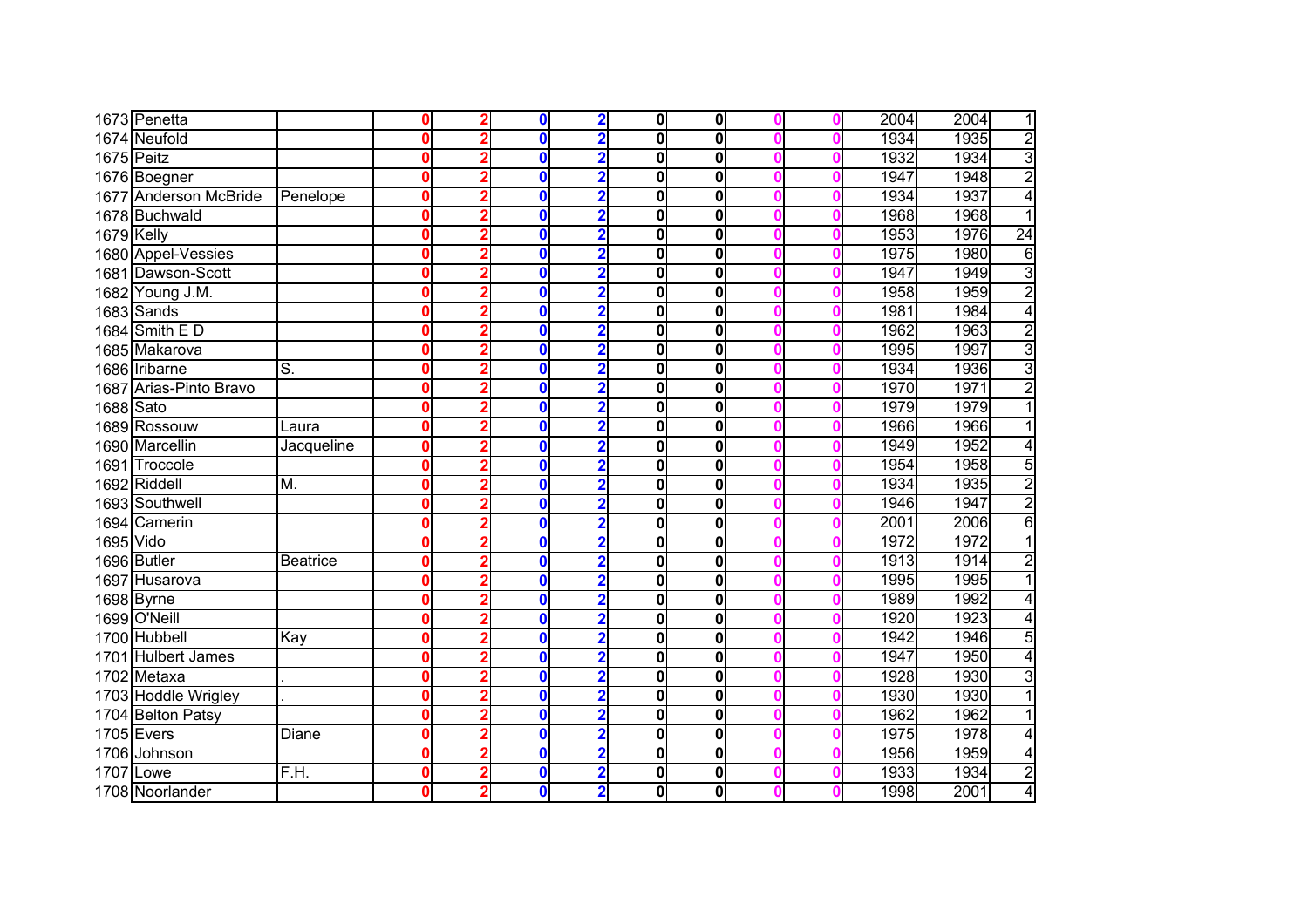|             | 1709 Aubet          | Maria-Jose | $\mathbf{0}$ |   | $\bf{0}$ | $\overline{2}$          | $\mathbf{0}$ | $\mathbf 0$             |  | 1967 | 1968 | $\overline{2}$  |
|-------------|---------------------|------------|--------------|---|----------|-------------------------|--------------|-------------------------|--|------|------|-----------------|
|             | $1710$ Lucas        |            | Λ            |   | $\bf{0}$ |                         | 0            | $\overline{\mathbf{0}}$ |  | 1932 | 1933 | $\overline{2}$  |
|             | 1711 Asplin         |            | $\mathbf{0}$ |   | $\bf{0}$ | $\overline{2}$          | 0            | $\overline{\mathbf{0}}$ |  | 1957 | 1959 | $\overline{3}$  |
|             | $1712$ Mentz        |            | 0            |   | $\bf{0}$ | $\overline{2}$          | 0            | $\overline{\mathbf{0}}$ |  | 1983 | 1986 | $\overline{4}$  |
|             | 1713 Holstein B     |            | 0            |   | 0        | $\overline{2}$          | 0            | 0                       |  | 1958 | 1959 | $\overline{2}$  |
|             | 1714 Rendtorff      |            | 0            |   | $\bf{0}$ | $\overline{\mathbf{2}}$ | 0            | $\overline{\mathbf{0}}$ |  | 1922 | 1927 | 6               |
|             | 1715 Riboli         |            | $\mathbf{0}$ |   | $\bf{0}$ | $\overline{2}$          | 0            | $\mathbf 0$             |  | 1932 | 1932 | $\overline{1}$  |
|             | 1716 Beverley       | N.         | $\bf{0}$     |   | $\bf{0}$ | $\overline{2}$          | 0            | $\mathbf 0$             |  | 1936 | 1936 | 1               |
|             | 1717 Yates-Bell     | Caroline   | $\mathbf{0}$ |   | $\bf{0}$ | $\overline{2}$          | 0            | $\mathbf 0$             |  | 1961 | 1969 | g               |
|             | 1718 Nugent         |            | 0            |   | $\bf{0}$ | $\overline{\mathbf{2}}$ | 0            | $\mathbf 0$             |  | 1951 | 2003 | 53              |
|             | 1719 Vopickova      | Vlasta     | $\bf{0}$     |   | $\bf{0}$ | $\overline{2}$          | 0            | $\mathbf 0$             |  | 1967 | 1968 | $\overline{2}$  |
|             | 1720 Courtois       |            | 0            | 2 | $\bf{0}$ | $\overline{2}$          | 0            | $\mathbf 0$             |  | 1996 | 1999 | 4               |
|             | 1721 Carlsson       |            | 0            |   | $\bf{0}$ | $\overline{2}$          | 0            | $\mathbf 0$             |  | 1994 | 1995 | $\overline{2}$  |
|             | 1722 Tiezzi         |            | 0            |   | $\bf{0}$ | $\overline{\mathbf{2}}$ | 0            | $\mathbf 0$             |  | 1982 | 1982 | $\overline{1}$  |
|             | 1723 Boogert        |            | O            |   | $\bf{0}$ | $\overline{2}$          | $\mathbf{0}$ | $\mathbf 0$             |  | 1993 | 2000 | $\overline{8}$  |
|             | 1724 Smith          |            | O            |   | $\bf{0}$ | $\overline{2}$          | 0            | $\mathbf 0$             |  | 1939 | 1959 | $\overline{21}$ |
|             | 1725 Ryan R         |            | Ω            |   | $\bf{0}$ |                         | 0            | $\mathbf 0$             |  | 1947 | 1953 | 7               |
|             | 1726 Faber          |            | O            |   | $\bf{0}$ | $\overline{2}$          | 0            | $\mathbf 0$             |  | 1990 | 1992 | $\overline{3}$  |
|             | 1727 Washington     |            | O            |   | $\bf{0}$ | $\overline{2}$          | 0            | $\mathbf 0$             |  | 1984 | 2004 | $\overline{21}$ |
|             | 1728 Harford        | Tanya      | 0            |   | $\bf{0}$ | $\overline{2}$          | 0            | $\mathbf 0$             |  | 1976 | 1979 | 4               |
| 1729        | Larue               |            | 0            |   | 0        | $\overline{2}$          | 0            | $\mathbf 0$             |  | 1963 | 1964 | $\overline{2}$  |
|             | 1730 Wasserman      |            | 0            |   | $\bf{0}$ | $\overline{\mathbf{2}}$ | 0            | $\overline{\mathbf{0}}$ |  | 1987 | 1988 | $\overline{2}$  |
| 1731        | Townsend            | Janice     | $\bf{0}$     |   | $\bf{0}$ | $\overline{2}$          | 0            | $\bf{0}$                |  | 1964 | 1966 | 3               |
|             | 1732 Gibson H       |            | 0            |   | $\bf{0}$ | $\overline{2}$          | 0            | $\bf{0}$                |  | 1960 | 1961 | $\overline{2}$  |
|             | 1733 Golarsa        |            | O            |   | $\bf{0}$ | $\overline{2}$          | $\mathbf{0}$ | 0                       |  | 1988 | 1989 | $\overline{2}$  |
|             | 1734 Green-Weigandt |            | 0            |   | $\bf{0}$ | $\overline{\mathbf{2}}$ | 0            | $\overline{\mathbf{0}}$ |  | 1959 | 1959 | $\overline{1}$  |
|             | 1735 Kozeluh H      |            | 0            |   | $\bf{0}$ | 2                       | 0            | $\overline{\mathbf{0}}$ |  | 1951 | 1951 | $\overline{1}$  |
|             | 1736 Stoker         | Norma      | $\bf{0}$     |   | $\bf{0}$ | 2                       | 0            | $\overline{\mathbf{0}}$ |  | 1931 | 1933 | $\overline{3}$  |
|             | 1737 Lamm           |            | 0            |   | 0        | 2                       | 0            | $\overline{\mathbf{0}}$ |  | 1965 | 1968 | 4               |
| 1738 Little |                     |            | 0            |   | $\bf{0}$ | $\overline{\mathbf{2}}$ | 0            | 0                       |  | 1948 | 1981 | 34              |
|             | 1739 Chandler       | Gay        | $\bf{0}$     |   | $\bf{0}$ | $\overline{2}$          | 0            | $\bf{0}$                |  | 1949 | 1951 | $\overline{3}$  |
|             | 1740 Poutchkova     |            | O            |   | $\bf{0}$ | $\overline{2}$          | 0            | $\overline{\mathbf{0}}$ |  | 2006 | 2006 | 1               |
|             | 1741 Hansen-Grubb   |            | 0            |   | $\bf{0}$ | $\overline{2}$          | 0            | $\overline{\mathbf{0}}$ |  | 1969 | 1969 | 1               |
|             | 1742 Schomburgk     |            | $\bf{0}$     |   | $\bf{0}$ | $\overline{2}$          | 0            | $\bf{0}$                |  | 1932 | 1934 | $\overline{3}$  |
|             | 1743 Kuykendal      |            | 0            |   | $\bf{0}$ | $\overline{\mathbf{2}}$ | 0            | $\bf{0}$                |  | 1976 | 1977 | $\overline{2}$  |
|             | 1744 Gerulaitis     | Ruta       | 0            | 2 | $\bf{0}$ | $\overline{\mathbf{2}}$ | 0            | $\mathbf 0$             |  | 1976 | 1978 | 3               |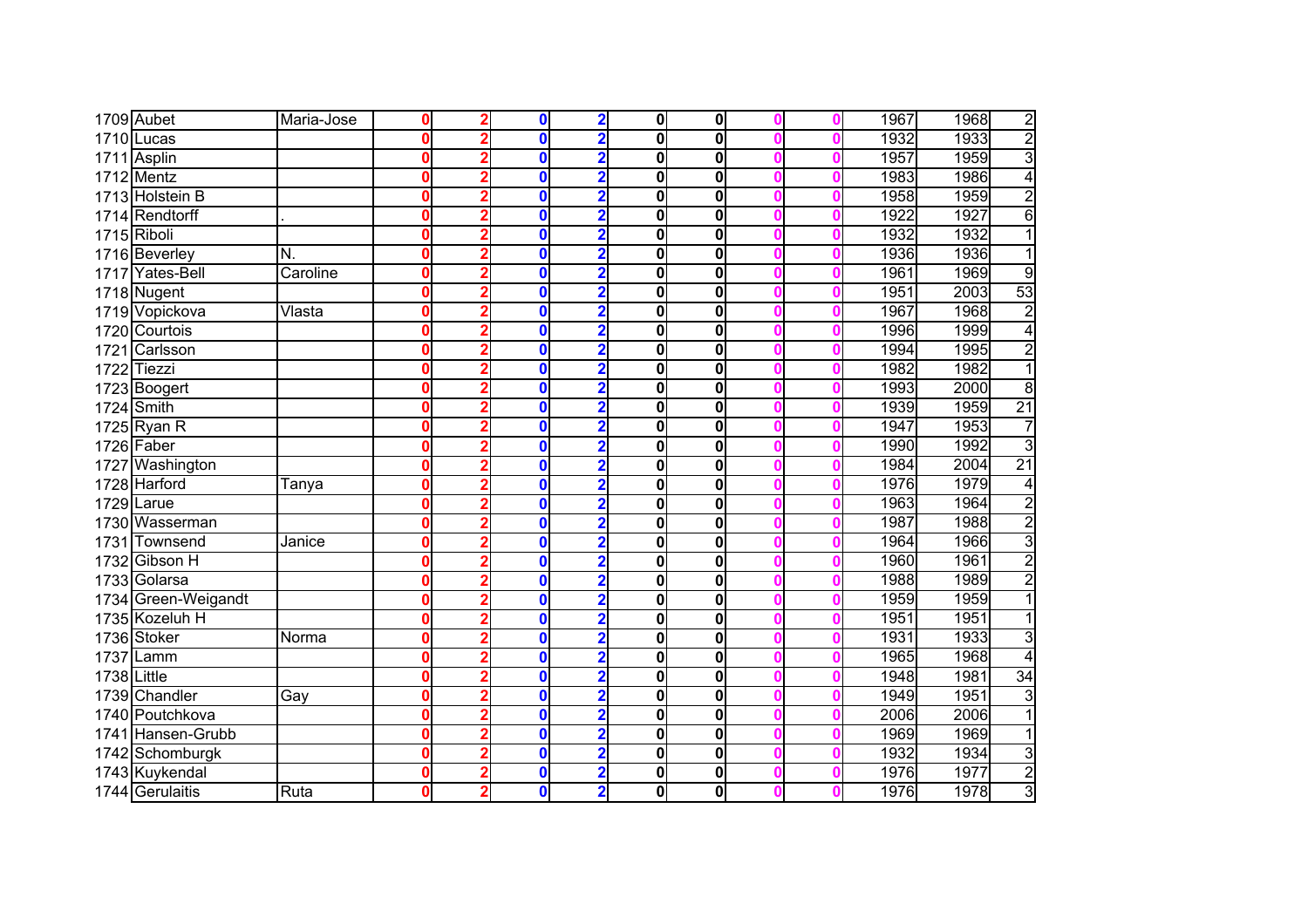|            | 1745 Musluoglu          |                 | 0            | $\bf{0}$ | $\overline{\mathbf{2}}$ | $\mathbf{0}$ | $\mathbf 0$             |  | 1949 | 1952<br>4               |
|------------|-------------------------|-----------------|--------------|----------|-------------------------|--------------|-------------------------|--|------|-------------------------|
|            | 1746 Lampe              |                 | $\mathbf{0}$ | $\bf{0}$ | $\overline{2}$          | 0            | $\overline{\mathbf{0}}$ |  | 1955 | $\overline{3}$<br>1957  |
|            | 1747 Chabot             |                 | $\bf{0}$     | $\bf{0}$ | $\overline{2}$          | 0            | $\overline{\mathbf{0}}$ |  | 1959 | $\overline{1}$<br>1959  |
|            | 1748 Agassi             |                 | 0            | $\bf{0}$ | $\overline{2}$          | 0            | $\overline{\mathbf{0}}$ |  | 1978 | 1978<br>$\overline{1}$  |
|            | 1749 Kovac              | Helle           | 0            | $\bf{0}$ | $\overline{2}$          | 0            | $\overline{\mathbf{0}}$ |  | 1938 | 1938<br>1               |
|            | 1750 Kuhlman            |                 | $\bf{0}$     | $\bf{0}$ | $\overline{\mathbf{2}}$ | 0            | 0                       |  | 1985 | 1993<br>9               |
| $1751$ Dix |                         | M.              | $\mathbf{0}$ | $\bf{0}$ | $\overline{2}$          | $\mathbf{0}$ | $\mathbf 0$             |  | 1926 | $\overline{4}$<br>1929  |
|            | 1752 Rajchrtova         |                 | $\mathbf{0}$ | $\bf{0}$ | $\overline{2}$          | 0            | $\mathbf 0$             |  | 1987 | $\overline{3}$<br>1989  |
|            | 1753 McAlpine           |                 | 0            | $\bf{0}$ | $\overline{2}$          | 0            | $\mathbf 0$             |  | 1960 | 7<br>1966               |
|            | 1754 Cottril            |                 | 0            | $\bf{0}$ | $\overline{2}$          | 0            | $\mathbf 0$             |  | 1967 | $\overline{1}$<br>1967  |
|            | 1755 Moss               |                 | $\bf{0}$     | $\bf{0}$ | $\overline{2}$          | 0            | $\bf{0}$                |  | 1946 | 9<br>1954               |
|            | 1756 Bartosch           | <b>Esther</b>   | 0            | $\bf{0}$ | $\overline{2}$          | 0            | $\bf{0}$                |  | 1934 | $\overline{1}$<br>1934  |
| 1757 Mills |                         | Jill            | $\bf{0}$     | 0        | $\overline{\mathbf{2}}$ | 0            | $\bf{0}$                |  | 1961 | $\overline{2}$<br>1962  |
| 1758 Hale  |                         | Thea            | 0            | $\bf{0}$ | $\overline{\mathbf{2}}$ | 0            | $\bf{0}$                |  | 1952 | 1952<br>1               |
|            | 1759 Dechu Appiah       |                 | 0            | 0        | $\overline{2}$          | 0            | $\bf{0}$                |  | 1961 | 1961                    |
|            | 1760 Cibulkova          | Dominika        | 0            | $\bf{0}$ |                         | 0            | $\bf{0}$                |  | 2008 | 2008                    |
| 1761       | Strauboeva              | Helena          | Ω            | 0        | $\overline{\mathbf{2}}$ | 0            | $\bf{0}$                |  | 1947 | 1947                    |
|            | 1762 Downs              |                 | Ω            | $\bf{0}$ | $\overline{2}$          | 0            | $\bf{0}$                |  | 1971 | 1975<br>5               |
|            | 1763 Rodriguez          |                 | $\bf{0}$     | $\bf{0}$ | $\overline{2}$          | 0            | $\mathbf 0$             |  | 1968 | 1968                    |
|            | 1764 Hallquist          | Barbara         | 0            | $\bf{0}$ | $\overline{2}$          | 0            | $\overline{\mathbf{0}}$ |  | 1981 | 1981                    |
|            | 1765 Cohen              |                 | 0            | 0        | $\overline{\mathbf{2}}$ | 0            | $\overline{\mathbf{0}}$ |  | 1958 | 28<br>1985              |
|            | 1766 Lindstrom          | <b>Brigitta</b> | Ō            | $\bf{0}$ | $\overline{\mathbf{2}}$ | 0            | $\overline{\mathbf{0}}$ |  | 1966 | $\overline{3}$<br>1968  |
|            | 1767 Grove              | Margaret        | 0            | $\bf{0}$ | $\overline{\mathbf{2}}$ | 0            | $\bf{0}$                |  | 1920 | $\overline{3}$<br>1922  |
|            | 1768 Miyagi             | Reiko           | 0            | $\bf{0}$ | $\overline{2}$          | 0            | $\overline{\mathbf{0}}$ |  | 1962 | $\overline{35}$<br>1996 |
|            | 1769 Charbonnier        |                 | O            | $\bf{0}$ | $\overline{\mathbf{2}}$ | 0            | $\overline{\mathbf{0}}$ |  | 1949 | $\overline{2}$<br>1950  |
| $1770$ Li  |                         |                 | 0            | $\bf{0}$ | $\overline{\mathbf{2}}$ | 0            | $\overline{\mathbf{0}}$ |  | 1998 | $\overline{1}$<br>1998  |
|            | 1771 Krocke             |                 | 0            | $\bf{0}$ | $\overline{\mathbf{2}}$ | 0            | $\bf{0}$                |  | 1965 | 1<br>1965               |
|            | 1772 Corse-Reed         |                 | 0            | 0        | $\overline{2}$          | 0            | $\bf{0}$                |  | 1963 | 1966<br>4               |
|            | 1773 Benjamin           |                 | 0            | 0        | $\overline{\mathbf{2}}$ | 0            | $\bf{0}$                |  | 1985 | $\overline{3}$<br>1987  |
|            | 1774 Le Boutillier      | Florence        | $\mathbf{0}$ | 0        | $\overline{2}$          | 0            | 0                       |  | 1938 | $\overline{2}$<br>1939  |
|            | 1775 Pratt K            |                 | $\bf{0}$     | 0        | $\overline{2}$          | 0            | $\bf{0}$                |  | 1978 | 1981<br>4               |
|            | 1776 Warren             | Joan            | 0            | 0        | $\overline{2}$          | 0            | $\bf{0}$                |  | 1945 | $\overline{2}$<br>1946  |
| 1777       | Cornell                 |                 | 0            | $\bf{0}$ | $\overline{\mathbf{2}}$ | 0            | $\bf{0}$                |  | 1951 | $\overline{2}$<br>1952  |
|            | 1778 Le Conte           |                 | $\bf{0}$     | $\bf{0}$ | $\overline{2}$          | 0            | $\bf{0}$                |  | 1923 | $\overline{1}$<br>1923  |
|            | 1779 Schildekneckt-Orth |                 | 0            | $\bf{0}$ | $\overline{\mathbf{2}}$ | 0            | $\bf{0}$                |  | 1971 | 1971<br>1               |
|            | 1780 Cavadini           |                 | 0            | $\bf{0}$ | $\overline{\mathbf{2}}$ | 0            | $\bf{0}$                |  | 1968 | $\overline{2}$<br>1969  |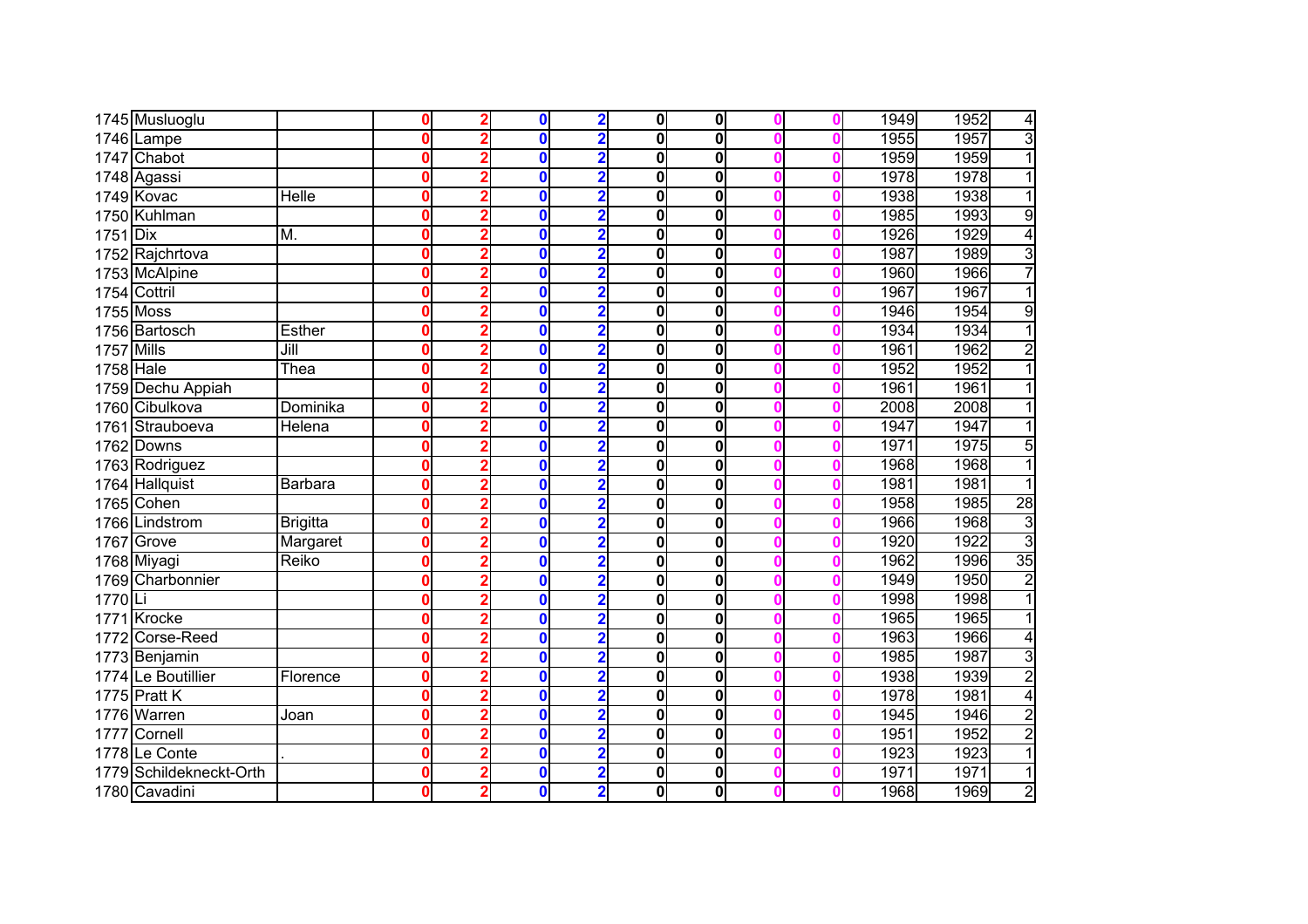|           | 1781 Stevenson       |              | 0           |   | 0           | $\overline{\mathbf{2}}$ | $\mathbf{0}$ | $\bf{0}$                |  | 2002 | 2002 | 1              |
|-----------|----------------------|--------------|-------------|---|-------------|-------------------------|--------------|-------------------------|--|------|------|----------------|
|           | 1782 Tracey          |              | 0           |   | 0           | $\overline{\mathbf{2}}$ | 0            | $\bf{0}$                |  | 1947 | 1950 | 4              |
|           | 1783 Woolrych        |              | 0           |   | 0           | 2                       | 0            | $\bf{0}$                |  | 1925 | 1926 | $\overline{2}$ |
| 1784 Fine |                      |              | 0           |   | 0           | 2                       | 0            | $\overline{\mathbf{0}}$ |  | 1952 | 1953 | $\overline{2}$ |
|           | 1785 Scott           | Valerie      | 0           |   | 0           | $\overline{\mathbf{2}}$ | $\mathbf 0$  | $\bf{0}$                |  | 1938 | 1940 | $\overline{3}$ |
|           | 1786 Villiger        |              | 0           |   | 0           | $\overline{2}$          | 0            | $\bf{0}$                |  | 1980 | 1981 | $\overline{2}$ |
|           | 1787 Harrington      | Julie        | 0           |   | 0           | $\overline{\mathbf{2}}$ | 0            | $\bf{0}$                |  | 1981 | 1983 | $\overline{3}$ |
|           | 1788 White           |              | 0           |   | 0           | $\overline{\mathbf{2}}$ | 0            | $\bf{0}$                |  | 1950 | 1956 | $\overline{7}$ |
|           | 1789 Solomon         |              | 0           | 2 | $\mathbf 0$ | $\overline{\mathbf{2}}$ | 0            | $\bf{0}$                |  | 1982 | 1983 | $\overline{2}$ |
|           | 1790 Cervanova       |              | Ω           | 2 | 0           | $\overline{\mathbf{2}}$ | 0            | $\bf{0}$                |  | 2004 | 2005 | $\overline{2}$ |
|           | 1791 de Riba         | Maria-Josefa | 0           |   | O           | $\overline{\mathbf{2}}$ | 0            | 0                       |  | 1953 | 1953 | 1              |
|           | 1792 Brazier         | P.           | $\bf{0}$    |   | 0           | 2                       | $\mathbf 0$  | $\overline{\mathbf{0}}$ |  | 1934 | 1934 | $\overline{1}$ |
|           | 1793 Grieve          | Jessie       | $\mathbf 0$ |   | 0           | $\overline{2}$          | $\bf{0}$     | $\bf{0}$                |  | 1922 | 1922 |                |
|           | 1794 Ganz            |              | Ω           |   | 0           | $\overline{2}$          | 0            | $\bf{0}$                |  | 1977 | 1977 |                |
|           | 1795 Minford         |              | Ω           |   | 0           | $\overline{\mathbf{2}}$ | 0            | $\bf{0}$                |  | 1972 | 1973 | $\overline{2}$ |
|           | 1796 Browning        |              |             |   | 0           | $\overline{\mathbf{2}}$ | 0            | $\bf{0}$                |  | 1958 | 1958 | 1              |
|           | 1797 Koortzen-Forbes |              | Ω           |   | 0           | $\overline{\mathbf{2}}$ | 0            | $\bf{0}$                |  | 1960 | 1962 | $\overline{3}$ |
|           | 1798 Le Besnerais    | Suzanne      | 0           |   | 0           | $\overline{\mathbf{2}}$ | 0            | $\bf{0}$                |  | 1958 | 1959 | $\overline{2}$ |
|           | 1799 Na Li           |              | Ω           |   | 0           | 2                       | 0            | $\bf{0}$                |  | 2005 | 2006 | $\overline{2}$ |
|           | 1800 Neilsen         |              | Ω           |   | 0           | $\overline{\mathbf{c}}$ | 0            | $\overline{\mathbf{0}}$ |  | 1948 | 1956 | 9              |
|           | 1801 Sheldon         |              | 0           |   | 0           | $\overline{\mathbf{2}}$ | $\mathbf 0$  | $\bf{0}$                |  | 1919 | 1928 | 10             |
|           | 1802 Bradley         |              | 0           |   | 0           | $\overline{\mathbf{2}}$ | 0            | $\bf{0}$                |  | 1953 | 1954 | $\overline{2}$ |
|           | 1803 Moreno          |              | Ω           |   | 0           | $\overline{\mathbf{2}}$ | 0            | $\bf{0}$                |  | 1986 | 1988 | $\overline{3}$ |
|           | 1804 Crnadak         |              |             |   | 0           | $\overline{\mathbf{2}}$ | 0            | $\overline{\mathbf{0}}$ |  | 1951 | 1955 | 5              |
|           | 1805 Zinkovich       |              |             |   | 0           | $\overline{\mathbf{c}}$ | 0            | $\bf{0}$                |  | 1976 | 1977 | $\overline{2}$ |
|           | 1806 Osborne         |              |             |   | 0           | 1                       | 5            | $\bf{0}$                |  | 1945 | 1948 | 4              |
|           | 1807 Srebotnik       | Katarina     |             |   | 0           | 1                       | 4            | $\bf{0}$                |  | 2008 | 2008 | $\overline{1}$ |
|           | 1808 Beverley        | Nessie       |             |   | 0           | 1                       | 3            | $\bf{0}$                |  | 1934 | 1937 | 4              |
|           | 1809 de Pfooffel     | Υ.           |             |   | 0           | 1                       |              | $\bf{0}$                |  | 1905 | 1907 | $\overline{3}$ |
|           | 1810 Wildey          | Edna         |             | 8 | 0           | 1                       | 2            | 5                       |  | 1907 | 1916 | 10             |
|           | 1811 Benesova        | Iveta        |             |   | 0           | 1                       | 2            | $\overline{\mathbf{2}}$ |  | 2008 | 2008 |                |
|           | 1812 Koryttseva      | Mariya       |             |   | 0           | 1                       | 2            | $\overline{\mathbf{2}}$ |  | 2008 | 2008 |                |
|           | 1813 Craybas         | Jill         |             |   | 0           | 1                       | $\mathbf{2}$ | $\overline{2}$          |  | 2008 | 2008 | 1              |
|           | 1814 Wood            | Rawson       |             |   | $\bf{0}$    | 1                       | 2            | 1                       |  | 1919 | 1921 | $\overline{3}$ |
| 1815 Lyle |                      | Nancy        |             | 2 | 0           | 1                       | $\mathbf{2}$ | 1                       |  | 1935 | 1935 | $\overline{1}$ |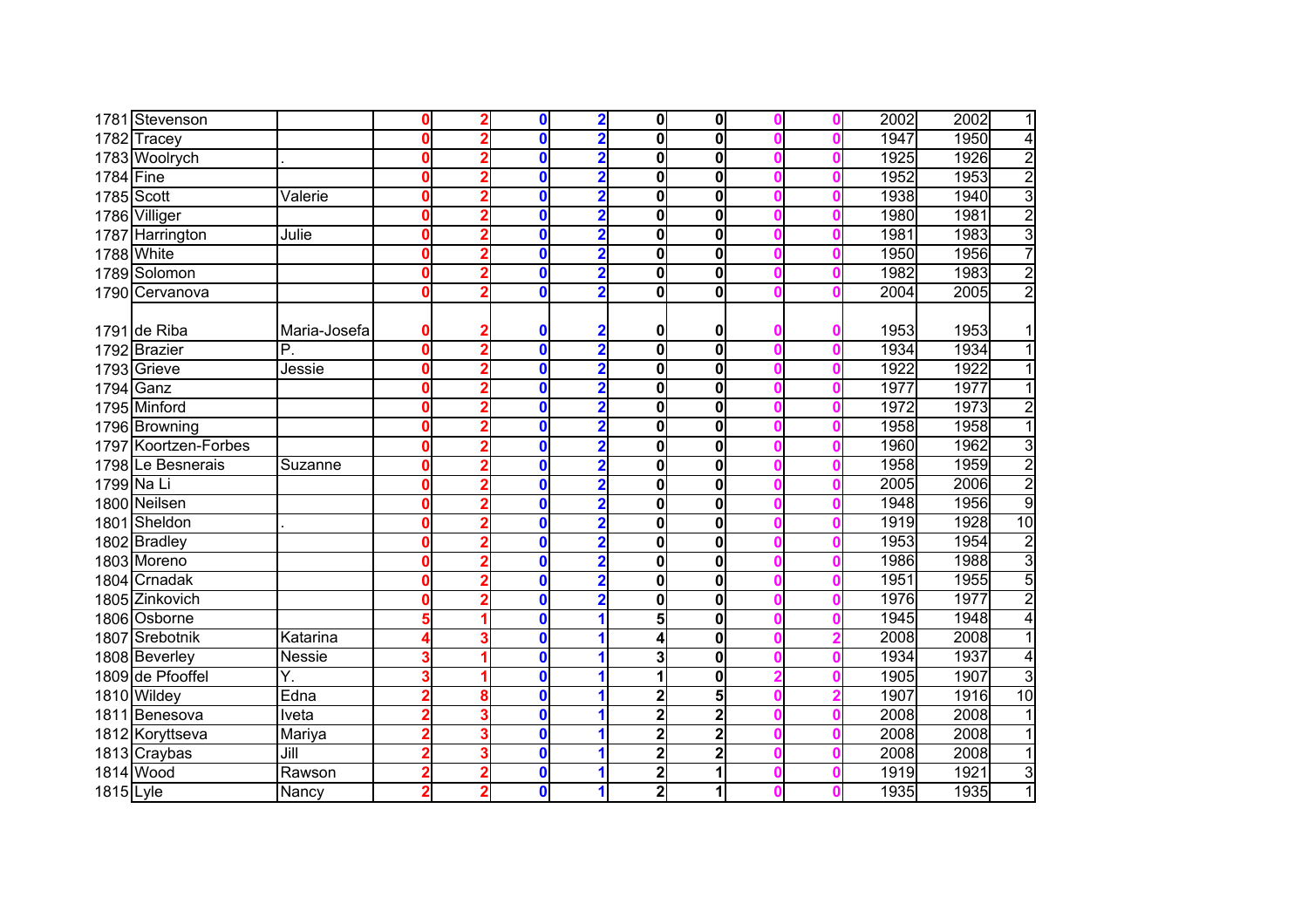|                  | 1816 Corbett          | Nancy           |   | $\mathbf 0$      | 1 | $\overline{\mathbf{2}}$ | 1                       |  | 1943 | 1944<br>$\overline{2}$  |
|------------------|-----------------------|-----------------|---|------------------|---|-------------------------|-------------------------|--|------|-------------------------|
| <b>1817</b> Buck |                       |                 |   | 0                |   | $\overline{2}$          | 1                       |  | 1948 | 3<br>1950               |
|                  | 1818 Mattek           | <b>Bethanie</b> |   | 0                |   | 2                       | $\overline{\mathbf{0}}$ |  | 2008 | 2008<br>$\mathbf{1}$    |
|                  | 1819 Fenno            | Marion          |   | 0                | 1 | $\mathbf{2}$            | $\overline{\mathbf{0}}$ |  | 1906 | 1914<br>$\overline{9}$  |
| 1820 Peng        |                       | Shuai           |   | 0                | 1 | $\overline{\mathbf{2}}$ | $\bf{0}$                |  | 2008 | $\mathbf{1}$<br>2008    |
|                  | 1821 Hradecka         | Lucie           |   | 0                | 1 | $\mathbf{2}$            | $\bf{0}$                |  | 2008 | 2008<br>1               |
|                  | 1822 Welsh            | Peggy           |   | 0                | 1 | $\mathbf{2}$            | $\bf{0}$                |  | 1943 | $\overline{2}$<br>1944  |
|                  | 1823 McKane Stocks    | Margaret        |   | 0                | 1 |                         | 4                       |  | 1920 | 12<br>1931              |
| 1824 Fitch       |                       | Joyce           | 5 | 0                | 1 |                         | $\overline{\mathbf{c}}$ |  | 1945 | 3<br>1947               |
|                  | 1825 Stosur           | Samantha        |   | $\bf{0}$         | 1 | 0                       | 3                       |  | 2008 | $\overline{1}$<br>2008  |
|                  | 1826 Martinez Sanchez | Maria Jose      |   | $\bf{0}$         | 1 |                         | $\overline{2}$          |  | 2008 | $\overline{1}$<br>2008  |
| 1827 Hunt        |                       | Marion          | 2 | $\bf{0}$         | 1 |                         | $\overline{\mathbf{1}}$ |  | 1931 | $\overline{2}$<br>1932  |
| 1828 Page        |                       |                 |   | 0                | 1 |                         | 1                       |  | 1932 | 7<br>1938               |
| 1829 Best        |                       |                 |   | 0                | 1 |                         | 1                       |  | 1918 | 1918                    |
|                  | 1830 Morphew          |                 |   | 0                | 1 |                         | 1                       |  | 1937 | 1947<br>11              |
|                  | 1831 Govortsova       | Olga            |   | 0                | 1 |                         | 1                       |  | 2008 | 2008                    |
|                  | 1832 Sutton           | Ethel           |   | 0                |   |                         | 1                       |  | 1909 | 10<br>1918              |
|                  | 1833 d'Ayen           | F.              |   | 0                |   |                         | $\bf{0}$                |  | 1919 | $\overline{c}$<br>1920  |
|                  | 1834 Schultz          | Augusta         |   | 0                | 1 | 0                       | 1                       |  | 1893 | $\overline{13}$<br>1905 |
|                  | 1835 Macken           | Pat             |   | 0                | 1 |                         | $\bf{0}$                |  | 1947 | 1947                    |
|                  | 1836 Barbier          |                 |   | 0                | 1 |                         | $\bf{0}$                |  | 1932 | 1932                    |
|                  | 1837 Szavay           | Agnes           |   | 0                | 1 |                         | $\overline{\mathbf{0}}$ |  | 2008 | 2008                    |
|                  | 1838 Kimbrell         | <b>Barbara</b>  |   | 0                | 1 |                         | $\bf{0}$                |  | 1948 | 1948<br>1               |
|                  | 1839 Gannon           | Joy             |   | 0                | 1 |                         | $\bf{0}$                |  | 1947 | 1947<br>1               |
|                  | 1840 Harland          | M.S.            |   | 0                | 1 |                         | $\overline{\mathbf{0}}$ |  | 1929 | 1929<br>1               |
|                  | 1841 Heine-Miller     |                 |   | $\bf{0}$         | 1 |                         | $\overline{\mathbf{0}}$ |  | 1938 | 1947<br>10              |
|                  | <b>1842</b> Bowes     |                 |   | 0                | 1 |                         | $\bf{0}$                |  | 1943 | 1988<br>46              |
|                  | 1843 Haney            |                 |   | 0                | 1 |                         | 0                       |  | 1946 | $\overline{3}$<br>1948  |
|                  | 1844 McKenna          |                 |   | 0                | 1 |                         | $\overline{\mathbf{0}}$ |  | 1931 | $\overline{1}$<br>1931  |
|                  | 1845 Straubeova       | Helena          |   | 0                | 1 |                         | $\overline{\mathbf{0}}$ |  | 1947 | 1947<br>1               |
|                  | 1846 Piedrola         |                 |   | 0                | 1 |                         | $\bf{0}$                |  | 1946 | 1949<br>4               |
|                  | 1847 Parker           | Edith           |   | 0                | 1 |                         | $\bf{0}$                |  | 1900 | 1900                    |
|                  | 1848 Hoffman          | Ē.              |   | 0                | 1 |                         | $\overline{\mathbf{0}}$ |  | 1929 | 1929                    |
|                  | 1849 Pannetier        | Suzanne         |   | $\boldsymbol{0}$ | 1 |                         | $\bf{0}$                |  | 1947 | 1947                    |
|                  | 1850 Dawson-Smith     | Peggy           |   | $\bf{0}$         | 1 |                         | $\bf{0}$                |  | 1947 | 1947                    |
|                  | 1851 Jackson          | Janet           |   | 0                | 1 | 1                       | $\bf{0}$                |  | 1919 | 1919<br>1               |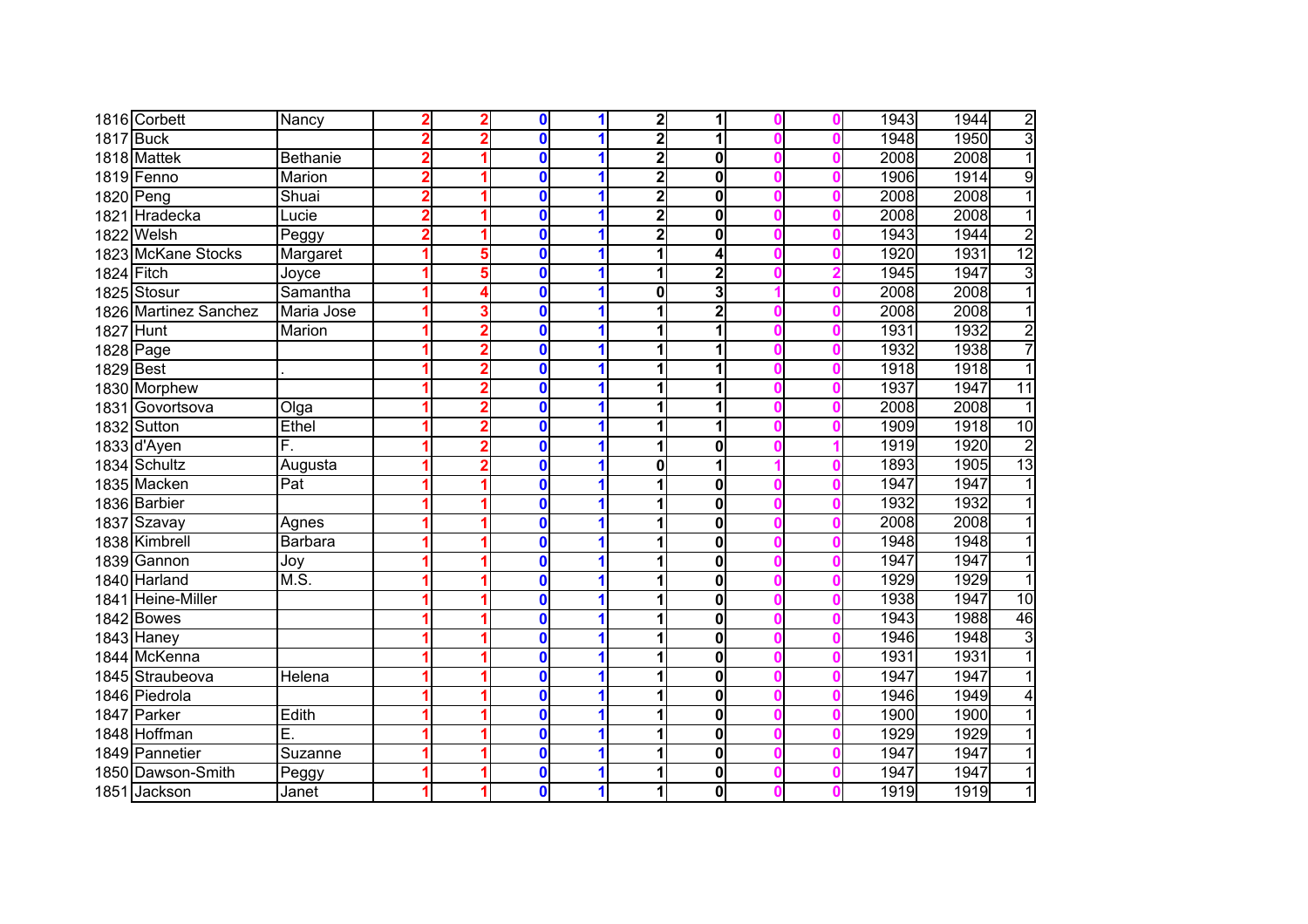|            | 1852 Jackson      | Helen             |   |   | 0           | 1                    |              | $\mathbf 0$             |  | 1892 | 1895<br>4               |
|------------|-------------------|-------------------|---|---|-------------|----------------------|--------------|-------------------------|--|------|-------------------------|
|            | 1853 Bourgeois    | Υ.                |   |   | O           |                      |              | $\overline{\mathbf{0}}$ |  | 1924 | $\overline{2}$<br>1925  |
|            | 1854 Watts        | F.                |   |   | $\bf{0}$    |                      |              | $\overline{\mathbf{0}}$ |  | 1884 | $\overline{2}$<br>1885  |
|            | 1855 Myers        | Golda             |   |   | $\bf{0}$    | 1                    |              | $\mathbf 0$             |  | 1909 | 10<br>1918              |
|            | 1856 de Borman    | Anne              |   |   | 0           |                      | 0            | 0                       |  | 1912 | $\overline{9}$<br>1920  |
|            | 1857 Köring       | Dorothea          |   |   | 0           |                      | 0            | $\overline{\mathbf{0}}$ |  | 1912 | $\overline{1}$<br>1912  |
|            | 1858 Pean         | А.                |   |   | $\bf{0}$    |                      | 0            | $\mathbf 0$             |  | 1907 | $\overline{2}$<br>1908  |
|            | 1859 Robb         |                   |   |   | $\bf{0}$    | 1                    | 0            | $\mathbf 0$             |  | 1946 | $\overline{2}$<br>1947  |
|            | 1860 David        |                   |   |   | $\bf{0}$    |                      | 0            | 3                       |  | 1947 | $\overline{3}$<br>1949  |
|            | 1861 Dushevina    | Vera              | 0 |   | 0           |                      | 0            | 3                       |  | 2008 | 2008<br>$\mathbf{1}$    |
|            | 1862 Banks        | Maud              | 0 |   | $\bf{0}$    | 1                    | 0            | $\overline{\mathbf{2}}$ |  | 1897 | $\overline{6}$<br>1902  |
|            | 1863 Holden       |                   |   |   | 0           | 1                    | 0            | $\overline{\mathbf{2}}$ |  | 1918 | 5<br>1922               |
| 1864 Guild |                   |                   | 0 |   | O           | 1                    | 0            | $\overline{2}$          |  | 1929 | $\overline{1}$<br>1929  |
|            | 1865 Stevenson    | Dorothy           | 0 |   | O           |                      | 0            | 1                       |  | 1937 | 1938<br>$\overline{2}$  |
|            | 1866 Boyer        |                   |   |   | O           |                      | 0            | 1                       |  | 1948 | $\overline{2}$<br>1949  |
|            | 1867 McCrory      | Marilyn           |   |   | $\bf{0}$    |                      | 0            | 1                       |  | 1944 | $\overline{2}$<br>1945  |
|            | 1868 Townsend     |                   |   |   | O           |                      | 0            |                         |  | 1931 | $\overline{2}$<br>1932  |
|            | 1869 Lumb         |                   |   |   | $\bf{0}$    |                      | 0            | 1                       |  | 1937 | 1937                    |
|            | 1870 Norton       | Nancy             |   |   | $\bf{0}$    |                      | 0            | 1                       |  | 1944 | 1944                    |
|            | 1871 Schomberg    |                   |   |   | $\bf{0}$    | 1                    | 0            | 1                       |  | 1928 | 1928                    |
|            | 1872 Florian      | <b>Alice</b>      |   |   | 0           |                      | 0            | 1                       |  | 1939 | 1939                    |
|            | 1873 Garcia       | <b>Bertha</b>     |   |   | 0           |                      | 0            | 1                       |  | 1943 | 1943<br>1               |
|            | 1874 Briggs       |                   | 0 |   | 0           | 1                    | 0            | 1                       |  | 1920 | $\overline{3}$<br>1922  |
|            | 1875 Washington   | Ora               | 0 |   | 0           |                      | 0            | 1                       |  | 1936 | 9<br>1944               |
|            | 1876 Fuller       |                   | 0 |   | O           |                      | 0            | 1                       |  | 1920 | 6<br>1925               |
|            | 1877 Korotvickova |                   |   |   | 0           |                      | 0            | 1                       |  | 1929 | 1929<br>$\mathbf{1}$    |
|            | 1878 Lombard      | <b>Betty</b>      | 0 |   | 0           | 1                    | 0            | 1                       |  | 1947 | 1947<br>$\overline{1}$  |
|            | 1879 Knight       | Laura             |   |   | 0           | 1                    | 0            | 1                       |  | 1887 | $\overline{3}$<br>1889  |
|            | 1880 Tillman      |                   |   |   | 0           |                      | 0            | 1                       |  | 1943 | 1943<br>$\overline{1}$  |
|            | 1881 Pastall      |                   |   |   | 0           |                      | $\mathbf{0}$ | 1                       |  | 1948 | 1948<br>1               |
|            | 1882 Hulbert      | <b>Batty Ruth</b> | 0 |   | $\bf{0}$    |                      | $\mathbf{0}$ |                         |  | 1946 | $\overline{2}$<br>1947  |
|            | 1883 Scofield     | Barbara           | n |   | 0           |                      | 0            |                         |  | 1947 | 1<br>1947               |
|            | 1884 Surber       |                   |   |   | 0           |                      | 0            | 1                       |  | 1934 | $\overline{6}$<br>1939  |
| 1885 Rice  |                   |                   |   |   | 0           | $\blacktriangleleft$ | 0            | 1                       |  | 1929 | 1929<br>1               |
|            | 1886 Zellmer      |                   | Ω |   | 0           | 1                    | 0            | 1                       |  | 1948 | $6\phantom{1}6$<br>1953 |
|            | 1887 Petchell     |                   |   | 2 | $\mathbf 0$ | 1                    | 0            | $\mathbf 0$             |  | 1932 | 23<br>1954              |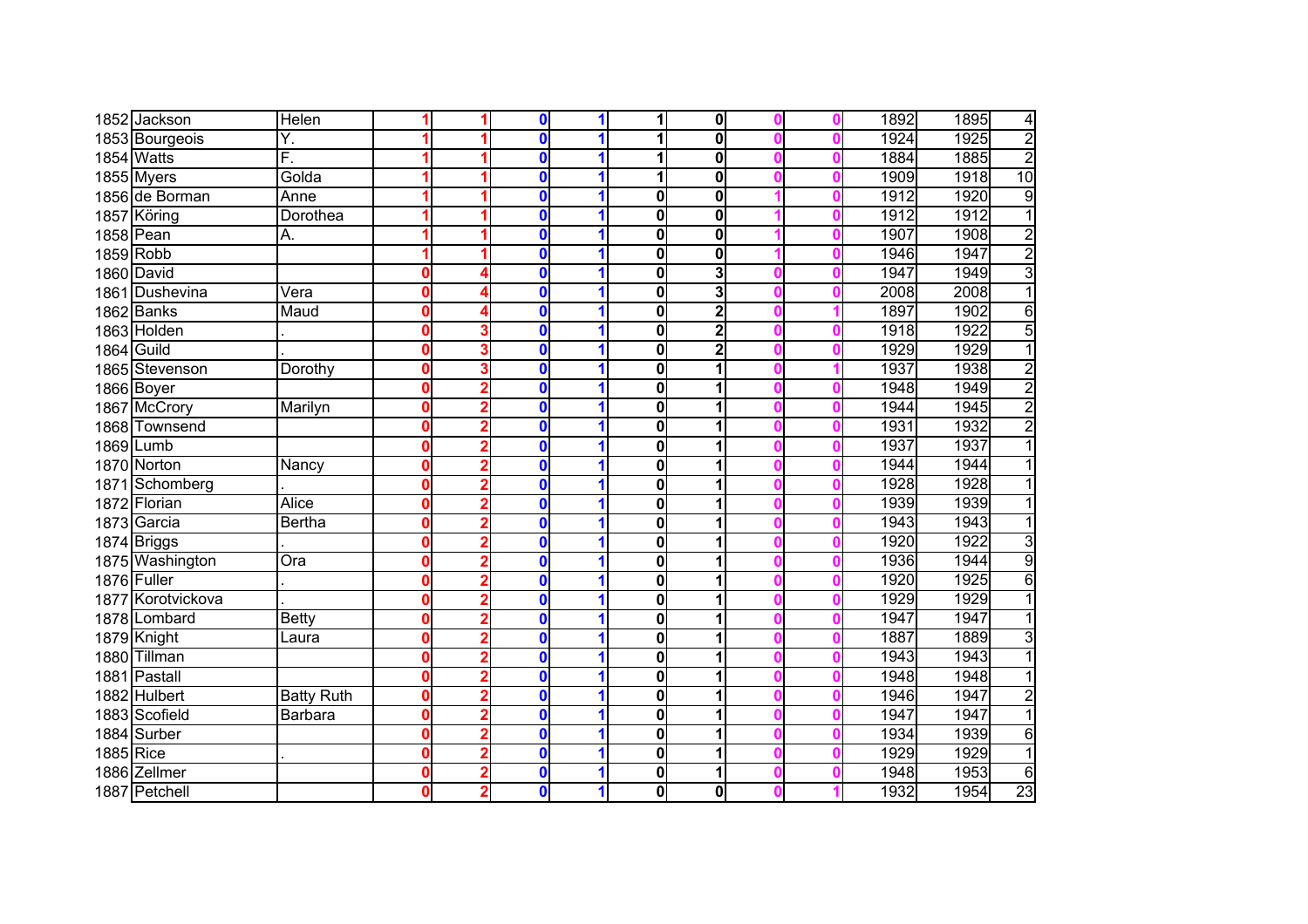|           | 1888 Brosz            |         | U            | $\bf{0}$ |   | $\mathbf{0}$ | $\mathbf{0}$            |  | 1952 | 1952<br>$\mathbf{1}$   |
|-----------|-----------------------|---------|--------------|----------|---|--------------|-------------------------|--|------|------------------------|
|           | 1889 Dopfer           |         | 0            | $\bf{0}$ |   | $\bf{0}$     | $\overline{\mathbf{0}}$ |  | 1994 | $\overline{1}$<br>1994 |
|           | 1890 Doublet          |         | 0            | $\bf{0}$ | 1 | $\bf{0}$     | $\overline{\mathbf{0}}$ |  | 1919 | 1919<br>$\overline{1}$ |
|           | 1891 Gorran           |         | 0            | $\bf{0}$ |   | $\bf{0}$     | 0                       |  | 1963 | $\overline{1}$<br>1963 |
|           | 1892 Whitfield        |         | 0            | $\bf{0}$ |   | $\bf{0}$     | 0                       |  | 1977 | 1977<br>$\overline{1}$ |
|           | 1893 de Segura        | Judith  | 0            | $\bf{0}$ |   | 0            | 0                       |  | 1936 | 1936<br>$\overline{1}$ |
|           | 1894 Bishop Bixler    | Ruby    | 0            | $\bf{0}$ |   | $\bf{0}$     | 0                       |  | 1936 | $\overline{1}$<br>1936 |
|           | 1895 Chan YJ          |         | 0            | $\bf{0}$ |   | 0            | 0                       |  | 2007 | $\overline{1}$<br>2007 |
| 1896 Yi   |                       |         | 0            | $\bf{0}$ |   | 0            | 0                       |  | 1995 | $\overline{1}$<br>1995 |
|           | 1897 Bliston          |         | 0            | $\bf{0}$ |   | $\mathbf 0$  | 0                       |  | 1950 | $\overline{1}$<br>1950 |
|           | 1898 Bouille          |         | 0            | $\bf{0}$ | 1 | $\mathbf 0$  | 0                       |  | 1963 | 1963<br>$\overline{1}$ |
|           | 1899 Alnas            |         | 0            | $\bf{0}$ |   | 0            | 0                       |  | 1976 | 1976<br>$\overline{1}$ |
|           | 1900 Gerson-Bethlehem |         | 0            | 0        |   | 0            | 0                       |  | 1963 | 1963<br>$\mathbf{1}$   |
|           | 1901 Douchevina       |         | 0            | $\bf{0}$ |   | $\bf{0}$     | 0                       |  | 2005 | 2005<br>$\overline{1}$ |
|           | 1902 Yermolova I      |         | 0            | $\bf{0}$ |   | 0            | 0                       |  | 1963 | 1963<br>1              |
|           | 1903 Dobbins          | Gabriel | 0            | $\bf{0}$ |   | 0            | $\mathbf 0$             |  | 1906 | $\overline{1}$<br>1906 |
|           | 1904 Bjorck           | Alva    | 0            | $\bf{0}$ |   | 0            | $\mathbf 0$             |  | 1947 | 1947<br>1              |
|           | 1905 Broadbridge      |         | 0            | $\bf{0}$ |   | 0            | 0                       |  | 1927 | 1927<br>$\mathbf{1}$   |
|           | 1906 Chase            |         | 0            | $\bf{0}$ |   | $\bf{0}$     | 0                       |  | 1935 | 1935<br>11             |
|           | 1907 Gillbrandsson    |         | 0            | $\bf{0}$ |   | $\bf{0}$     | 0                       |  | 1948 | 1948<br>1              |
|           | 1908 Bakker           | Ada     | $\mathbf{0}$ | $\bf{0}$ |   | $\bf{0}$     | $\overline{\mathbf{0}}$ |  | 1966 | 1966<br>$\overline{1}$ |
|           | 1909 Broccardo        |         | 0            | $\bf{0}$ |   | $\bf{0}$     | $\overline{\mathbf{0}}$ |  | 1960 | $\overline{1}$<br>1960 |
|           | 1910 Wilson M         |         | $\mathbf{0}$ | $\bf{0}$ | 1 | $\bf{0}$     | $\overline{\mathbf{0}}$ |  | 1954 | 1954<br>$\overline{1}$ |
|           | 1911 Allen Lou        |         | $\mathbf{0}$ | $\bf{0}$ |   | $\mathbf 0$  | 0                       |  | 1987 | 1987<br>$\overline{1}$ |
|           | 1912 Blakelock        |         | 0            | $\bf{0}$ |   | $\mathbf 0$  | $\overline{\mathbf{0}}$ |  | 1962 | $\overline{1}$<br>1962 |
|           | 1913 Corse Reed       |         | 0            | $\bf{0}$ |   | $\mathbf 0$  | 0                       |  | 1965 | 1965<br>$\overline{1}$ |
|           | 1914 De St. Ferreol   |         | 0            | $\bf{0}$ | 1 | $\mathbf 0$  | 0                       |  | 1935 | 1935<br>$\overline{1}$ |
|           | 1915 Baumann          | Irmgard | 0            | 0        |   | 0            | 0                       |  | 1937 | 1937<br>$\overline{1}$ |
|           | 1916 Broszman         |         | 0            | $\bf{0}$ |   | $\mathbf 0$  | 0                       |  | 1959 | 1959<br>$\overline{1}$ |
|           | 1917 Williams H       |         | 0            | $\bf{0}$ | 1 | $\mathbf 0$  | 0                       |  | 1952 | 1952<br>$\overline{1}$ |
|           | 1918 Gates            |         | 0            | $\bf{0}$ |   | 0            | $\mathbf 0$             |  | 1985 | $\overline{1}$<br>1985 |
|           | 1919 Gerson Hirsch    |         | Ω            | $\bf{0}$ |   | 0            | $\mathbf 0$             |  | 1930 | 1930<br>$\mathbf{1}$   |
|           | 1920 Georges S        |         | 0            | $\bf{0}$ |   | 0            | $\overline{\textbf{0}}$ |  | 1961 | $\overline{1}$<br>1961 |
|           | 1921 Baker            | Ceres   | 0            | $\bf{0}$ |   | 0            | 0                       |  | 1923 | 1923<br>$\mathbf{1}$   |
| 1922 Gell |                       |         | 0            | $\bf{0}$ | 1 | 0            | 0                       |  | 1954 | $\mathbf{1}$<br>1954   |
|           | 1923 Geiger           |         | 0            | $\bf{0}$ | 1 | 0            | 0                       |  | 1929 | 1<br>1929              |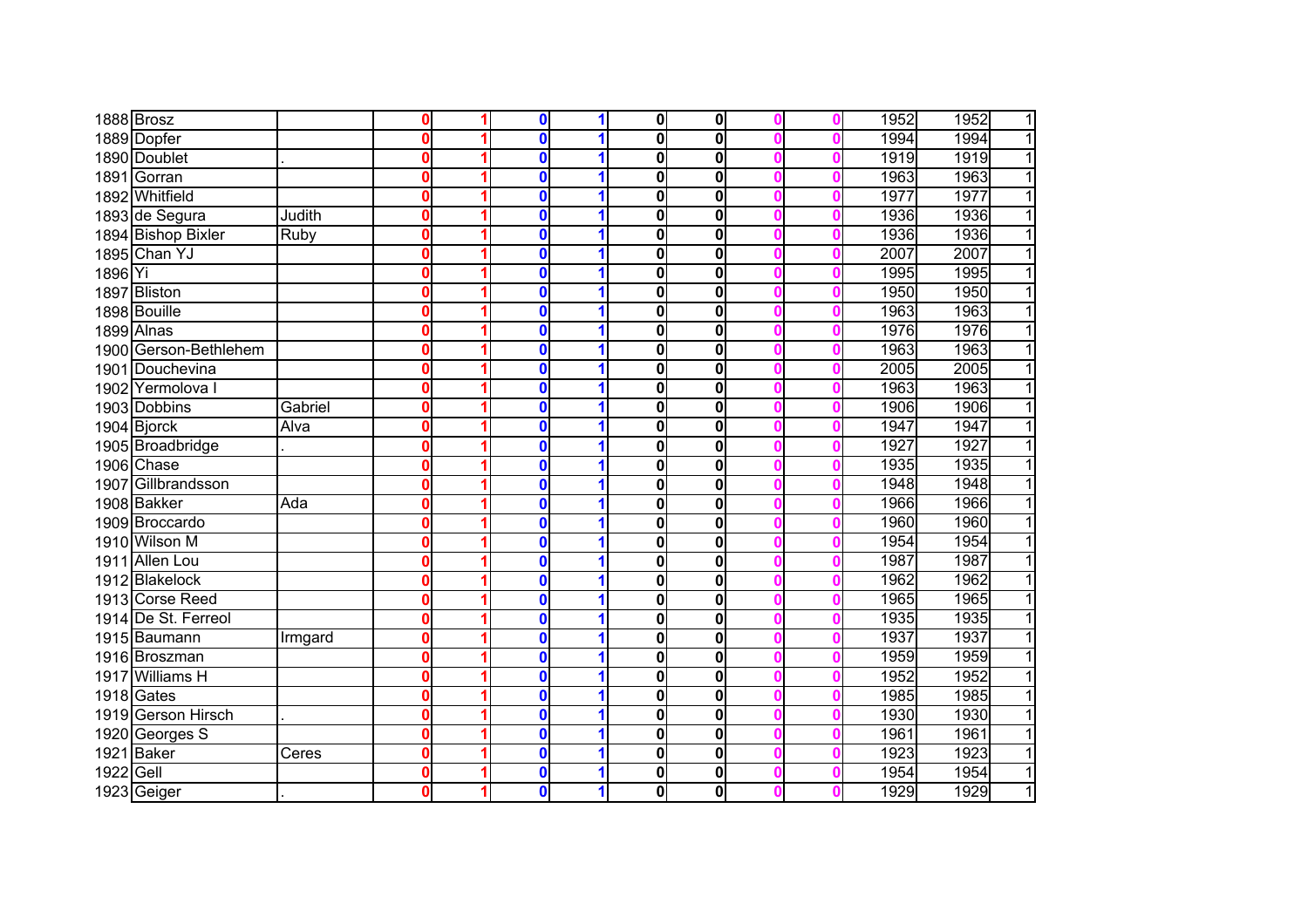|            | 1924 Dubash          | M.P.                      | Ω | $\boldsymbol{0}$ | 1           | $\mathbf{0}$ | $\mathbf 0$             |  | 1938 | 1938<br>1 |
|------------|----------------------|---------------------------|---|------------------|-------------|--------------|-------------------------|--|------|-----------|
|            | 1925 Bernard         |                           |   | $\bf{0}$         | 1           | 0            | $\overline{\mathbf{0}}$ |  | 1930 | 1930<br>1 |
|            | 1926 du Monceau      | $\overline{\mathsf{M}}$ . | 0 | 0                | 1           | 0            | $\overline{\mathbf{0}}$ |  | 1934 | 1934      |
|            | 1927 Bailey P        |                           | Ω | 0                | 1           | 0            | $\overline{\mathbf{0}}$ |  | 1978 | 1978      |
|            | 1928 Woodgate        | Georgie                   | 0 | 0                | 1           | 0            | $\overline{\mathbf{0}}$ |  | 1948 | 1948      |
|            | 1929 Whitaker        |                           | Λ | 0                | 1           | 0            | $\overline{\mathbf{0}}$ |  | 1936 | 1936      |
|            | 1930 Benigni         |                           | Λ | $\bf{0}$         | 1           | 0            | $\mathbf 0$             |  | 1959 | 1959      |
|            | 1931 de Plessis      |                           | 0 | $\bf{0}$         | 1           | 0            | $\mathbf 0$             |  | 1921 | 1921<br>1 |
| 1932 Bjork |                      |                           | Λ | $\bf{0}$         | 1           | 0            | $\mathbf 0$             |  | 1946 | 1946<br>1 |
|            | 1933 Caversazio      |                           | Ω | $\bf{0}$         | 1           | 0            | $\mathbf 0$             |  | 1989 | 1989<br>1 |
|            | 1934 Botha           |                           | 0 | 0                | $\mathbf 1$ | 0            | $\mathbf 0$             |  | 1971 | 1971<br>1 |
|            | 1935 Crease          | Jamesie                   | Ω | 0                | 1           | 0            | $\mathbf 0$             |  | 1944 | 1944<br>1 |
|            | 1936 Cosca           |                           | Ω | 0                | 1           | 0            | $\mathbf 0$             |  | 1955 | 1955      |
|            | 1937 Wright          | H.F.                      | Ω | 0                | 1           | 0            | $\mathbf 0$             |  | 1925 | 1925      |
|            | 1938 Bowan           |                           | n | 0                | 1           | 0            | $\mathbf 0$             |  | 1955 | 1955      |
|            | 1939 Bouchet         |                           |   | 0                | 1           | 0            | $\mathbf 0$             |  | 1958 | 1958      |
|            | 1940 Wilson B        |                           |   | 0                |             | 0            | $\mathbf 0$             |  | 1961 | 1961      |
|            | 1941 Amanmuradova    |                           |   | $\mathbf 0$      | 1           | 0            | $\mathbf 0$             |  | 2005 | 2005      |
|            | 1942 Yanagi          |                           |   | $\bf{0}$         | 1           | 0            | $\mathbf 0$             |  | 1982 | 1982      |
|            | 1943 Dellepiane      |                           |   | 0                | 1           | 0            | $\overline{\mathbf{0}}$ |  | 1932 | 1932      |
|            | 1944 Chabalgoity     |                           | Λ | 0                | 1           | 0            | $\overline{\mathbf{0}}$ |  | 1992 | 1992      |
|            | 1945 Drayton         | M.B.                      | 0 | $\bf{0}$         | 1           | 0            | $\overline{\mathbf{0}}$ |  | 1939 | 1939      |
|            | 1946 Ceurvost        | Mae                       | 0 | $\bf{0}$         | 1           | 0            | $\overline{\mathbf{0}}$ |  | 1931 | 1931<br>1 |
|            | 1947 du Monceau      |                           | n | $\bf{0}$         | 1           | 0            | $\overline{\mathbf{0}}$ |  | 1931 | 1931      |
|            | 1948 Yoon Cheong Cho |                           | 0 | $\bf{0}$         | 1           | 0            | $\overline{\mathbf{0}}$ |  | 2003 | 2003<br>1 |
|            | 1949 Brown           | E.J.                      | 0 | $\bf{0}$         | 1           | 0            | $\overline{\mathbf{0}}$ |  | 1928 | 1928<br>1 |
|            | 1950 Clifton         | Connie                    | 0 | 0                | 1           | 0            | $\overline{\mathbf{0}}$ |  | 1944 | 1944<br>1 |
|            | 1951 Giorgi          | Monica                    | Ω | 0                | 1           | 0            | $\bf{0}$                |  | 1970 | 1970      |
|            | 1952 Dechy           | Nathalie                  | Ω | 0                | 1           | 0            | $\overline{\mathbf{0}}$ |  | 2008 | 2008      |
|            | 1953 Bartos          |                           | Ω | 0                | 1           | $\mathbf 0$  | $\bf{0}$                |  | 1990 | 1990      |
|            | 1954 Bardina         |                           |   | 0                | 1           | $\mathbf 0$  | $\bf{0}$                |  | 2007 | 2007      |
| 1955 Clark |                      |                           |   | 0                | 1           | 0            | $\bf{0}$                |  | 1932 | 1932      |
|            | 1956 Bramley         |                           |   | 0                | 1           | 0            | $\overline{\mathbf{0}}$ |  | 1956 | 1956      |
|            | 1957 Ahmed           | Parveen                   |   | 0                | 1           | 0            | $\bf{0}$                |  | 1958 | 1958      |
|            | 1958 Wright          |                           | 0 | $\bf{0}$         | 1           | 0            | $\bf{0}$                |  | 1926 | 1926      |
|            | 1959 Ahonen          |                           | 0 | 0                | 1           | 0            | $\bf{0}$                |  | 1965 | 1965<br>1 |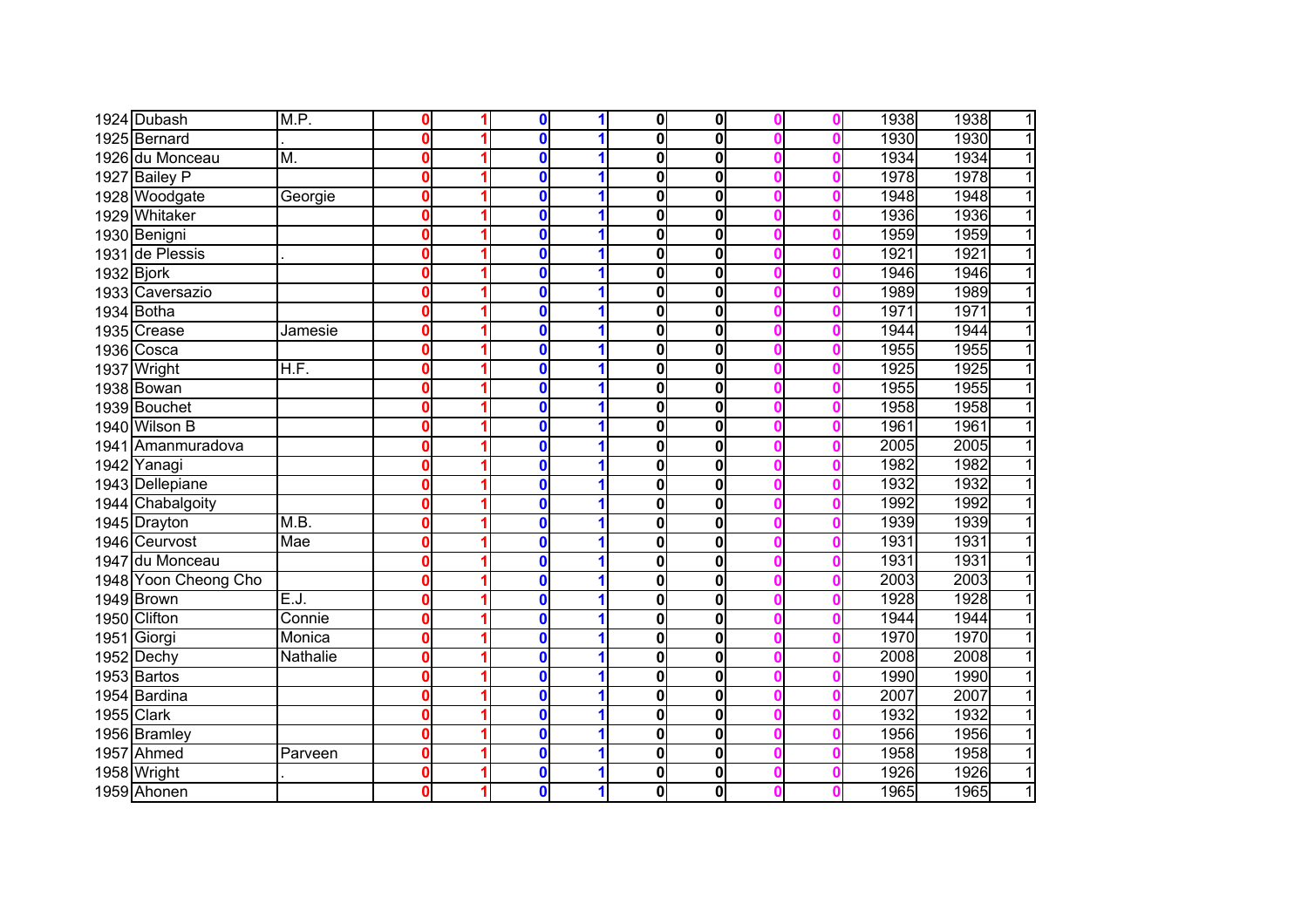|            | 1960 Brarens         |          | $\Omega$     | 0            | 1 | $\overline{\textbf{0}}$ | $\overline{\mathbf{0}}$ |  | 1918 | 1918<br>$\overline{1}$ |
|------------|----------------------|----------|--------------|--------------|---|-------------------------|-------------------------|--|------|------------------------|
| 1961 Watt  |                      |          | O            | 0            | 1 | $\mathbf{0}$            | $\overline{\mathbf{0}}$ |  | 1949 | $\overline{1}$<br>1949 |
|            | 1962 Bartholdson     | Katarina | $\mathbf{0}$ | $\bf{0}$     | 1 | 0                       | $\overline{\mathbf{0}}$ |  | 1966 | 1966<br>$\overline{1}$ |
|            | 1963 Bouzin          |          | $\mathbf{0}$ | 0            | 1 | 0                       | $\overline{\mathbf{0}}$ |  | 1956 | 1956<br>$\overline{1}$ |
|            | 1964 Benoussan       |          | $\mathbf{0}$ | $\bf{0}$     |   | 0                       | $\overline{\mathbf{0}}$ |  | 1965 | $\overline{1}$<br>1965 |
|            | 1965 Cirstea         |          | $\mathbf{0}$ | $\bf{0}$     | 1 | 0                       | $\overline{\mathbf{0}}$ |  | 2007 | $\overline{1}$<br>2007 |
|            | 1966 Gongora         |          | $\mathbf{0}$ | $\bf{0}$     | 1 | 0                       | $\overline{\mathbf{0}}$ |  | 1969 | $\overline{1}$<br>1969 |
|            | 1967 Clarke          | E.R.     | $\mathbf{0}$ | $\bf{0}$     | 1 | 0                       | $\mathbf 0$             |  | 1927 | $\overline{1}$<br>1927 |
|            | 1968 Clarke          | Franke   | 0            | $\bf{0}$     | 1 | $\mathbf{0}$            | $\mathbf 0$             |  | 1946 | $\overline{1}$<br>1946 |
| 1969 Boyd  |                      |          | $\mathbf{0}$ | $\bf{0}$     | 1 | 0                       | $\mathbf 0$             |  | 1952 | $\overline{1}$<br>1952 |
|            | 1970 Blachford       |          | 0            | $\bf{0}$     | 1 | 0                       | $\mathbf 0$             |  | 1975 | 1975<br>$\overline{1}$ |
|            | 1971 Wood J          |          | O            | 0            | 1 | 0                       | $\mathbf 0$             |  | 1986 | 1986<br>$\overline{1}$ |
|            | 1972 Cowan           |          | O            | $\bf{0}$     | 1 | $\mathbf{0}$            | $\mathbf 0$             |  | 1954 | 1954<br>$\overline{1}$ |
| 1973 Cleto |                      |          | O            | $\bf{0}$     | 1 | 0                       | $\mathbf 0$             |  | 1968 | $\overline{1}$<br>1968 |
|            | 1974 Dickin          | Nancy    | O            | $\bf{0}$     |   | 0                       | $\mathbf 0$             |  | 1936 | $\overline{1}$<br>1936 |
|            | 1975 Deutsch         | Grete    | O            | 0            |   | 0                       | $\mathbf 0$             |  | 1938 | 1938<br>$\overline{1}$ |
|            | 1976 Zdviholova      |          | Ω            | 0            |   | 0                       | $\mathbf 0$             |  | 1948 | 1948<br>$\overline{1}$ |
|            | 1977 Barna           |          | 0            | 0            |   | 0                       | $\mathbf 0$             |  | 2002 | 2002<br>$\overline{1}$ |
|            | 1978 Adger           | Irene    | 0            | $\bf{0}$     |   | 0                       | $\mathbf 0$             |  | 1913 | 1913<br>$\mathbf{1}$   |
|            | 1979 Decker          |          | Ω            | 0            |   | 0                       | $\overline{\mathbf{0}}$ |  | 1955 | 1955<br>$\overline{1}$ |
|            | 1980 Gompert         |          | 0            | 0            |   | 0                       | $\overline{\mathbf{0}}$ |  | 1987 | 1987<br>$\overline{1}$ |
|            | 1981 DeForest Candee |          | 0            | 0            |   | 0                       | $\mathbf 0$             |  | 1923 | 1923<br>$\overline{1}$ |
|            | 1982 Bandy           |          | 0            | 0            |   | 0                       | $\overline{\mathbf{0}}$ |  | 1951 | 1951<br>$\overline{1}$ |
|            | 1983 Barabanshikova  |          | 0            | $\bf{0}$     |   | 0                       | $\overline{\mathbf{0}}$ |  | 1998 | $\overline{1}$<br>1998 |
|            | 1984 Denholm         |          | 0            | $\bf{0}$     |   | $\mathbf{0}$            | $\overline{\mathbf{0}}$ |  | 1981 | $\overline{1}$<br>1981 |
|            | 1985 Clayton         |          | 0            | 0            | 1 | $\mathbf{0}$            | 0                       |  | 1932 | 1932<br>$\overline{1}$ |
|            | 1986 D'Elva          |          | 0            | 0            | 1 | 0                       | $\mathbf 0$             |  | 1907 | 1907<br>$\overline{1}$ |
|            | 1987 Brown Jr        | W.H.     | 0            | 0            | 1 | 0                       | $\mathbf 0$             |  | 1921 | 1921<br>$\overline{1}$ |
|            | 1988 Dibar           |          | 0            | 0            | 1 | $\mathbf{0}$            | $\overline{\mathbf{0}}$ |  | 1968 | $\overline{1}$<br>1968 |
|            | 1989 Coetzee         |          | 0            | 0            | 1 | $\mathbf{0}$            | $\mathbf 0$             |  | 1949 | $\overline{1}$<br>1949 |
|            | 1990 Bouteleux       |          | O            | 0            |   | 0                       | $\overline{\mathbf{0}}$ |  | 1973 | $\overline{1}$<br>1973 |
|            | 1991 White FJ        |          | 0            | 0            |   | 0                       | 0                       |  | 1946 | $\overline{1}$<br>1946 |
|            | 1992 Brioukhovets    |          |              | 0            |   | 0                       | $\overline{\mathbf{0}}$ |  | 1990 | $\overline{1}$<br>1990 |
|            |                      | Helen    |              |              |   |                         |                         |  |      |                        |
|            | 1993 Dmitrijevic     | Marlowe  | 0            | 0            |   | 0                       | 0                       |  | 1936 | 1936<br>1              |
|            | 1994 Coste           |          | 0            | $\mathbf{0}$ | 1 | $\mathbf{0}$            | $\overline{\mathbf{0}}$ |  | 1961 | $\overline{1}$<br>1961 |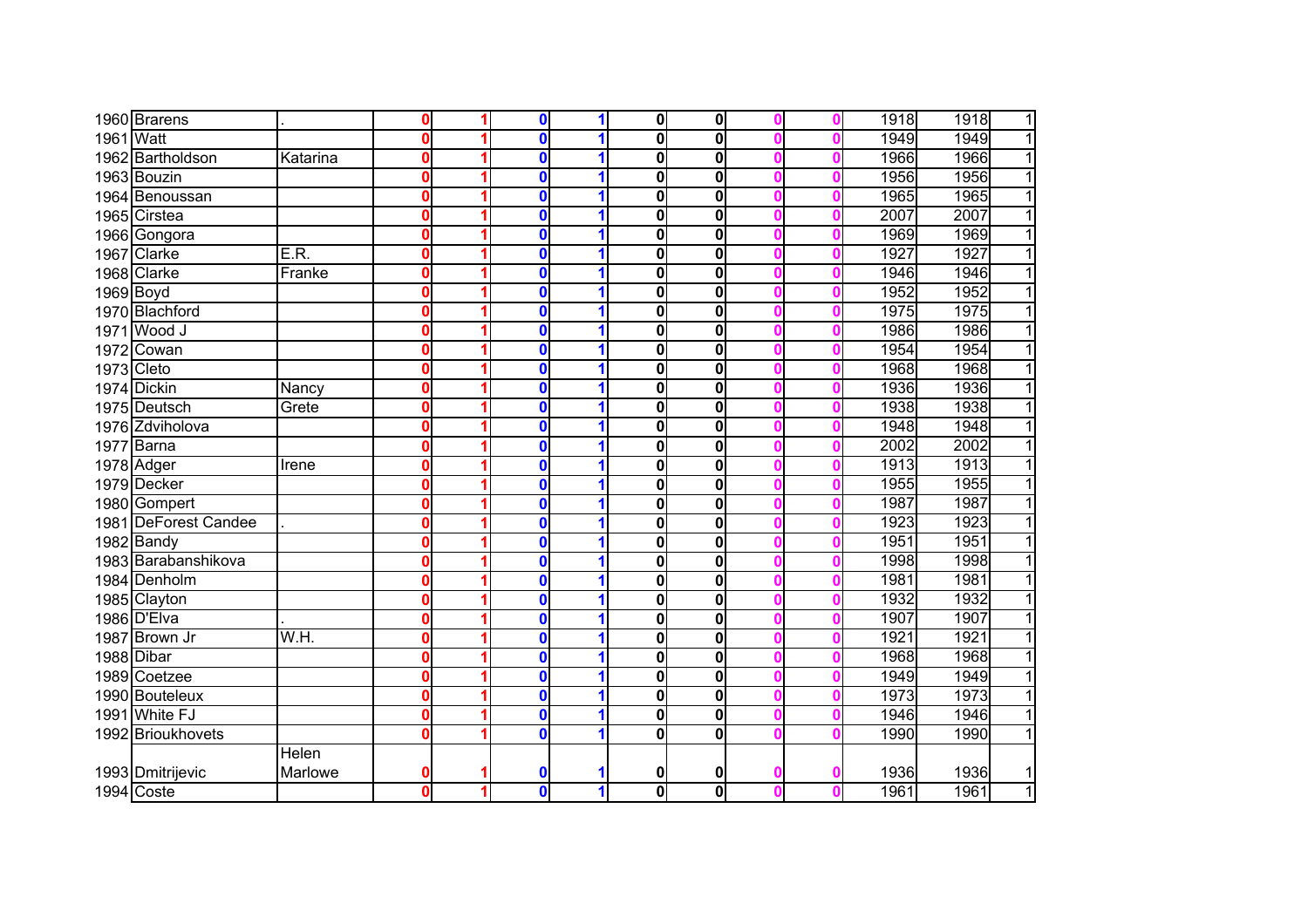|             | 1995 Brisack     |        | U        | 0        | 1 | $\overline{\mathbf{0}}$ | 0                       |  | 1958 | 1958<br>$\mathbf{1}$   |
|-------------|------------------|--------|----------|----------|---|-------------------------|-------------------------|--|------|------------------------|
|             | 1996 Depalmer    |        | 0        | $\bf{0}$ |   | 0                       | $\overline{\mathbf{0}}$ |  | 1979 | 1979<br>$\overline{1}$ |
|             | 1997 Coyne       | Etta   | 0        | $\bf{0}$ | 1 | 0                       | $\mathbf{0}$            |  | 1942 | 1942<br>$\overline{1}$ |
|             | 1998 Claude      |        | 0        | $\bf{0}$ | 1 | $\overline{\mathbf{0}}$ | $\mathbf{0}$            |  | 1930 | $\overline{1}$<br>1930 |
|             | 1999 Craig       |        | 0        | 0        | 1 | $\mathbf 0$             | 0                       |  | 1966 | 1966<br>$\overline{1}$ |
|             | 2000 Aitchison   | Helen  | 0        | $\bf{0}$ | 1 | 0                       | 0                       |  | 1912 | 1912<br>$\overline{1}$ |
|             | 2001 Chmyreva    |        | 0        | $\bf{0}$ | 1 | 0                       | $\mathbf 0$             |  | 1974 | $\overline{1}$<br>1974 |
|             | 2002 Clarke H    |        | 0        | $\bf{0}$ | 1 | 0                       | 0                       |  | 1958 | 1958<br>$\overline{1}$ |
|             | 2003 Coumbe      |        | 0        | $\bf{0}$ | 1 | 0                       | 0                       |  | 1952 | 1952<br>$\overline{1}$ |
|             | 2004 Dimbleby    |        | 0        | $\bf{0}$ | 1 | 0                       | 0                       |  | 1950 | $\overline{1}$<br>1950 |
|             | 2005 Chippendale |        | 0        | $\bf{0}$ | 1 | 0                       | 0                       |  | 1965 | 1965<br>$\overline{1}$ |
| 2006 Cody   |                  |        | 0        | 0        | 1 | $\mathbf 0$             | $\mathbf 0$             |  | 1963 | 1963<br>$\overline{1}$ |
|             | 2007 Baranchova  |        | 0        | 0        | 1 | 0                       | 0                       |  | 1970 | 1970<br>$\mathbf{1}$   |
|             | 2008 Glietenberg |        | $\bf{0}$ | 0        | 1 | $\mathbf 0$             | 0                       |  | 1952 | 1952<br>$\overline{1}$ |
|             | 2009 Chitty      | Nancy  | 0        | 0        | 1 | $\mathbf 0$             | 0                       |  | 1938 | 1938<br>1              |
|             | 2010 Gleerup     | L.     | 0        | 0        |   | $\mathbf 0$             | $\mathbf 0$             |  | 1936 | 1936<br>11             |
|             | 2011 Brice May   |        | 0        | 0        |   | 0                       | 0                       |  | 1925 | 1925<br>1              |
|             | 2012 Wood        | Marion | 0        | 0        |   | $\mathbf 0$             | 0                       |  | 1937 | 1937<br>1              |
| 2013 Adair  |                  |        | 0        | $\bf{0}$ |   | $\mathbf 0$             | $\mathbf 0$             |  | 1951 | 1951<br>1              |
|             | $2014$ Cox S     |        | 0        | $\bf{0}$ |   | $\overline{\mathbf{0}}$ | $\mathbf{0}$            |  | 1958 | 1958<br>$\overline{1}$ |
| 2015 Faull  |                  |        | 0        | 0        |   | $\overline{\mathbf{0}}$ | 0                       |  | 1989 | 1989<br>1              |
|             | 2016 Collins S   |        | 0        | $\bf{0}$ | 1 | 0                       | $\overline{\mathbf{0}}$ |  | 1978 | 1978<br>$\overline{1}$ |
|             | 2017 D Seeney    |        | 0        | $\bf{0}$ | 1 | 0                       | 0                       |  | 1955 | 1955<br>$\overline{1}$ |
|             | 2018 Burrell     |        | 0        | $\bf{0}$ | 1 | 0                       | $\overline{\mathbf{0}}$ |  | 1956 | 1956<br>$\overline{1}$ |
|             | 2019 de Amorim   |        | 0        | $\bf{0}$ |   | 0                       | $\overline{\mathbf{0}}$ |  | 1957 | 1957<br>$\overline{1}$ |
| 2020 Ford   |                  |        | 0        | $\bf{0}$ | 1 | 0                       | $\overline{\mathbf{0}}$ |  | 1932 | 1932<br>$\overline{1}$ |
| 2021 Fallis |                  |        | 0        | $\bf{0}$ | 1 | 0                       | 0                       |  | 1976 | 1976<br>$\mathbf{1}$   |
|             | 2022 Everett     | Vera   | 0        | 0        | 1 | $\mathbf 0$             | 0                       |  | 1936 | 1936<br>1              |
|             | 2023 Farrar      |        | 0        | 0        | 1 | $\overline{\mathbf{0}}$ | $\mathbf 0$             |  | 1964 | 1964<br>$\overline{1}$ |
| 2024 Fair   |                  |        | $\bf{0}$ | 0        | 1 | $\mathbf 0$             | $\mathbf 0$             |  | 1959 | 1959<br>$\overline{1}$ |
|             | 2025 Dacre       | Vera   | 0        | 0        | 1 | $\mathbf 0$             | $\mathbf 0$             |  | 1943 | 1943<br>$\overline{1}$ |
|             | 2026 Westhuizen  |        | 0        | 0        |   | $\mathbf 0$             | 0                       |  | 1955 | 1955<br>$\mathbf{1}$   |
|             | 2027 Appelbaum   |        | 0        | 0        |   | $\mathbf 0$             | $\mathbf 0$             |  | 1974 | 1974<br>$\overline{1}$ |
|             | 2028 Beillan     |        | 0        | 0        | 1 | $\boldsymbol{0}$        | 0                       |  | 1977 | 1977<br>1              |
|             | 2029 Woodgate RF |        | 0        | 0        | 1 | $\boldsymbol{0}$        | $\mathbf 0$             |  | 1956 | 1956<br>1              |
|             | 2030 Cargin      |        | 0        | 0        | 1 | $\mathbf{0}$            | $\mathbf 0$             |  | 1942 | 1<br>1942              |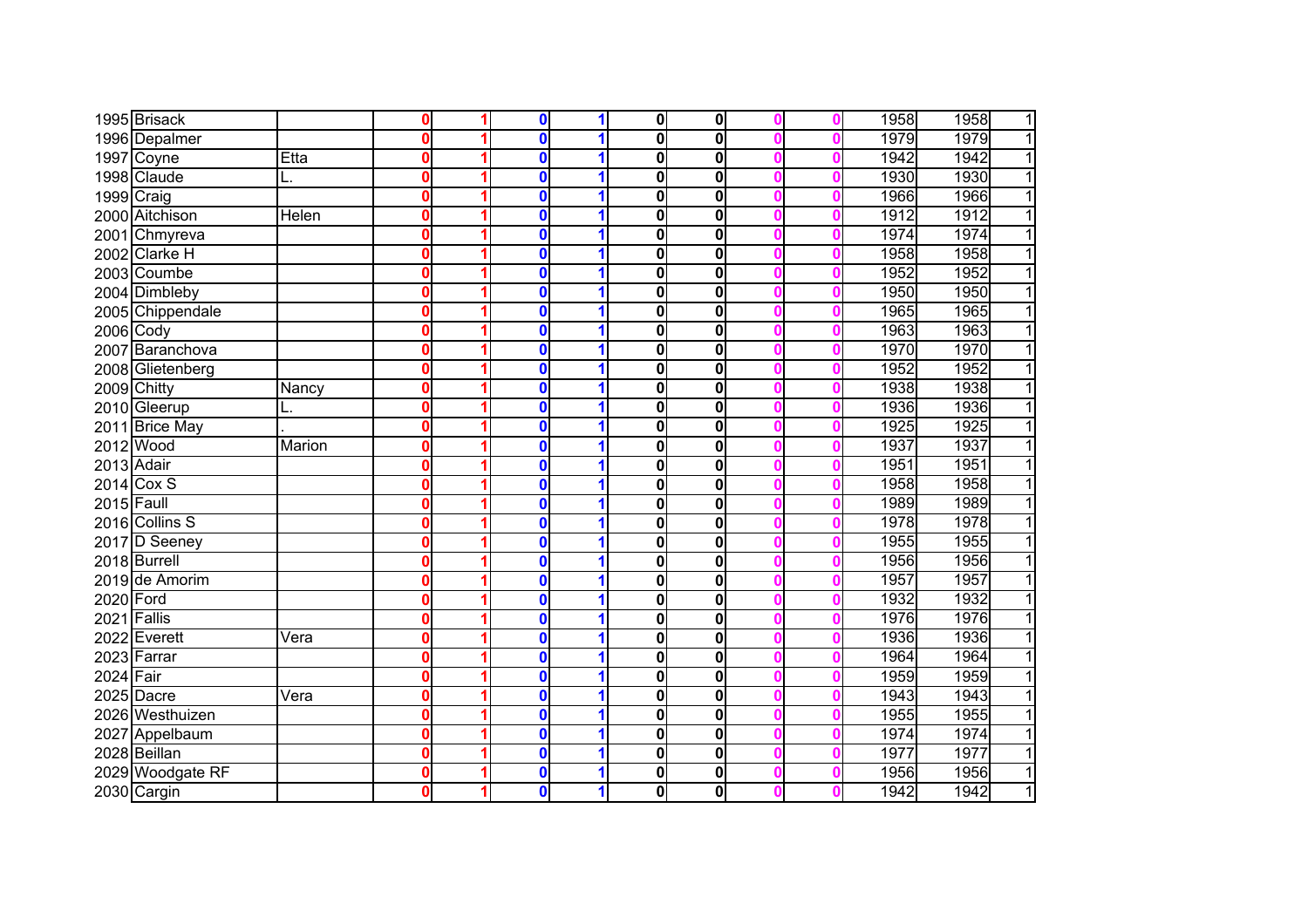|            | 2031 Fang Li          |        | 0        | $\bf{0}$     |   | $\mathbf 0$             | $\mathbf 0$ |   | 1995 | 1995<br>$\overline{1}$ |
|------------|-----------------------|--------|----------|--------------|---|-------------------------|-------------|---|------|------------------------|
|            | 2032 Ashford V        |        | 0        | $\mathbf{0}$ |   | $\overline{\mathbf{0}}$ | 0           |   | 1949 | $\overline{1}$<br>1949 |
|            | 2033 Dusapt           |        | 0        | $\mathbf{0}$ |   | 0                       | 0           |   | 1963 | $\overline{1}$<br>1963 |
|            | 2034 Yoshida          |        | 0        | $\mathbf{0}$ |   | $\overline{\mathbf{0}}$ | 0           |   | 1997 | 1997<br>$\overline{1}$ |
|            | 2035 Borelli          |        | 0        | $\mathbf{0}$ |   | 0                       | 0           |   | 1951 | $\overline{1}$<br>1951 |
|            | 2036 Aucamp           | Carol  | $\bf{0}$ | $\mathbf{0}$ |   | 0                       | 0           | Ω | 1965 | 1965<br>$\overline{1}$ |
|            | 2037 Bueno?           |        | $\bf{0}$ | $\mathbf{0}$ |   | O                       | 0           | Λ | 1958 | $\overline{1}$<br>1958 |
|            | 2038 Francis          |        | $\bf{0}$ | $\Omega$     |   | O                       | 0           |   | 1932 | $\overline{1}$<br>1932 |
|            | 2039 Fourie           |        | 0        | $\mathbf 0$  |   | 0                       | 0           | Ω | 1964 | $\overline{1}$<br>1964 |
|            | 2040 Collett          |        | 0        | $\mathbf{0}$ |   | 0                       | 0           |   | 1955 | $\overline{1}$<br>1955 |
| 2041 Betz  |                       |        | $\bf{0}$ | $\mathbf{0}$ | 1 | 0                       | $\mathbf 0$ | Λ | 1960 | 1960<br>$\overline{1}$ |
|            | 2042 Wicks J          |        | 0        | $\mathbf{0}$ | 1 | 0                       | 0           | Ω | 1965 | 1965<br>$\overline{1}$ |
|            | 2043 Bullington       | Jane   | 0        | $\mathbf 0$  |   | O                       | 0           | Λ | 1942 | 1942<br>$\overline{1}$ |
|            | 2044 Young            | Elanor | 0        | $\mathbf{0}$ |   | 0                       | 0           |   | 1939 | 1939<br>$\overline{1}$ |
|            | 2045 Borchard         |        | 0        | $\mathbf{0}$ |   | 0                       | $\mathbf 0$ |   | 1967 | 1967<br>$\overline{1}$ |
| 2046 Cook  |                       |        | 0        | $\Omega$     |   | 0                       | 0           |   | 1949 | 1<br>1949              |
|            | 2047 Czink            |        | 0        | 0            |   | O                       | 0           |   | 2005 | 2005<br>1              |
|            | 2048 Burton           | Alison | $\bf{0}$ | $\mathbf{0}$ |   | 0                       | 0           |   | 1942 | 1942<br>1              |
| 2049 Bull  |                       |        | 0        | $\mathbf{0}$ |   | 0                       | 0           |   | 1958 | 1958<br>1              |
|            | 2050 Bedoret          |        | 0        | $\mathbf{0}$ |   | 0                       | 0           |   | 1967 | 1967<br>1              |
|            | 2051 Connor           |        | 0        | $\bf{0}$     |   | $\overline{\mathbf{0}}$ | 0           |   | 1913 | 1913<br>1              |
|            | 2052 Behlmar          |        | 0        | $\bf{0}$     |   | 0                       | 0           |   | 1967 | 1967<br>$\mathbf{1}$   |
|            | 2053 Wrede-Holm Bryde | Ida    | $\bf{0}$ | $\mathbf{0}$ |   | 0                       | $\mathbf 0$ |   | 1945 | 1945<br>$\mathbf{1}$   |
|            | 2054 Fleming          |        | 0        | $\mathbf{0}$ |   | 0                       | $\mathbf 0$ |   | 1972 | 1972<br>11             |
|            | 2055 Cadle            |        | 0        | $\mathbf{0}$ |   | $\overline{\mathbf{0}}$ | $\mathbf 0$ | n | 1919 | $\overline{1}$<br>1919 |
|            | 2056 Byrne K          |        | 0        | $\bf{0}$     |   | 0                       | 0           | Ω | 1980 | 1980<br>$\mathbf{1}$   |
|            | 2057 Fletcher Barker  |        | 0        | $\mathbf{0}$ |   | $\bf{0}$                | 0           | Ω | 1957 | 1957<br>$\overline{1}$ |
|            | 2058 Whittington      |        | 0        | 0            | 1 | $\bf{0}$                | 0           | n | 1933 | 1933<br>$\mathbf{1}$   |
|            | 2059 Flores           |        | 0        | $\bf{0}$     | 1 | $\bf{0}$                | 0           | Ω | 1959 | $\overline{1}$<br>1959 |
|            | 2060 Appleby          |        | 0        | $\mathbf 0$  |   | $\bf{0}$                | 0           | n | 1972 | 1972<br>$\mathbf{1}$   |
| 2061 Field |                       |        | 0        | $\mathbf{0}$ |   | $\bf{0}$                | 0           |   | 1985 | $\overline{1}$<br>1985 |
|            | 2062 Fildes           |        | 0        | $\mathbf 0$  |   | $\bf{0}$                | 0           |   | 1948 | $\mathbf{1}$<br>1948   |
|            | 2063 Connolly E       |        | 0        | $\mathbf 0$  |   | $\bf{0}$                | 0           |   | 1947 | $\overline{1}$<br>1947 |
|            | 2064 Epstein          |        | 0        | $\mathbf 0$  |   | $\bf{0}$                | 0           |   | 1976 | 1976<br>1              |
|            | 2065 Caceres          |        | 0        | $\bf{0}$     |   | 0                       | 0           |   | 1968 | 1968<br>1              |
|            | 2066 Clements         |        | 0        | $\bf{0}$     |   | 0                       | 0           |   | 1939 | 1<br>1939              |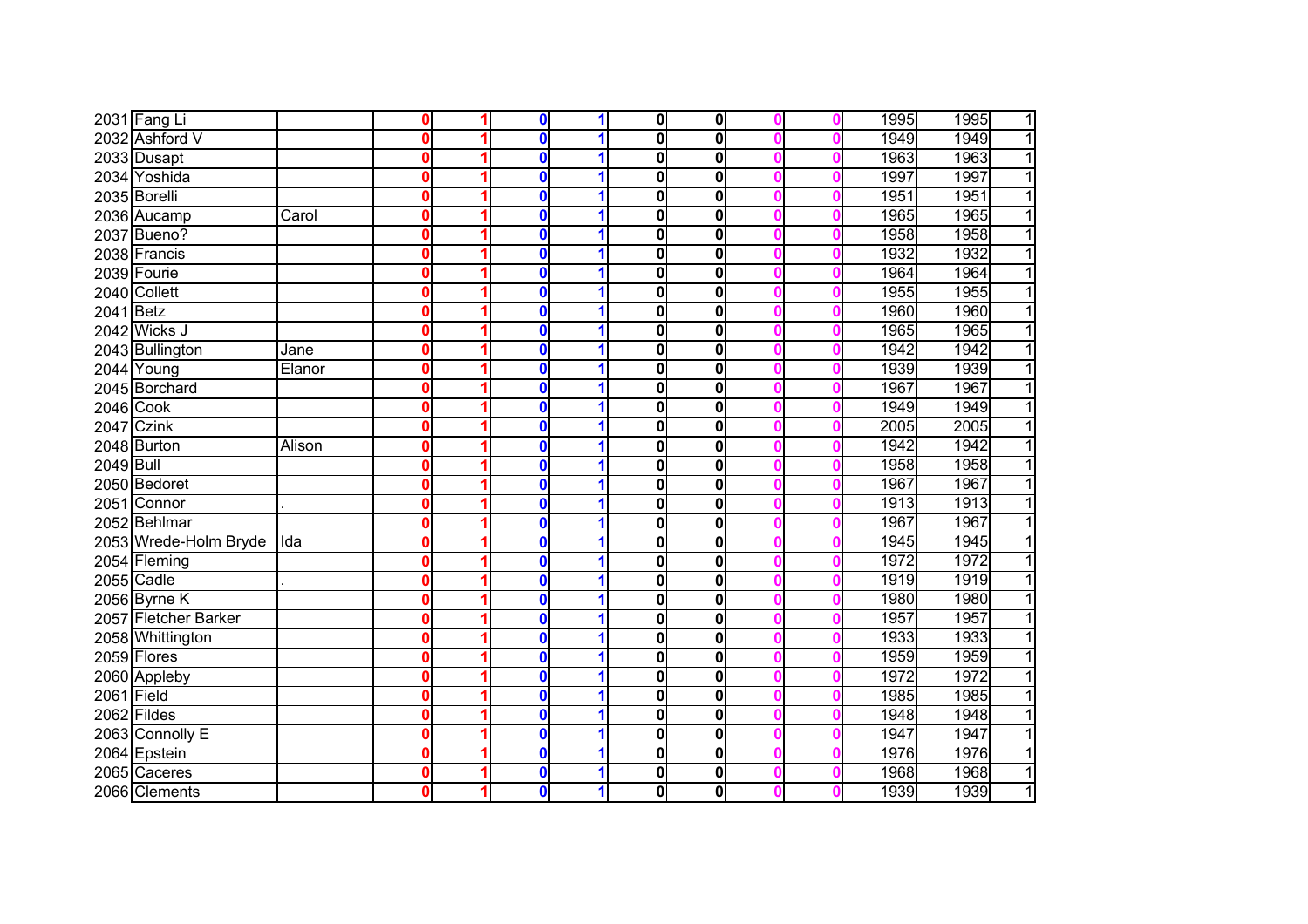|            | 2067 Woodhall       | E.M.     | 0        | $\bf{0}$     | 1 | $\mathbf{0}$            | 0                       |  | 1934 | 1934<br>1 |
|------------|---------------------|----------|----------|--------------|---|-------------------------|-------------------------|--|------|-----------|
|            | 2068 Busg G         |          | Ω        | $\mathbf{0}$ |   | $\overline{\mathbf{0}}$ | $\mathbf{0}$            |  | 1965 | 1965      |
|            | 2069 Curtis         |          | 0        | 0            |   | $\mathbf 0$             | 0                       |  | 1938 | 1938      |
|            | 2070 Fonrodona      | Isabel   | 0        | $\bf{0}$     |   | $\mathbf 0$             | 0                       |  | 1920 | 1920      |
| 2071 Foltz |                     |          | 0        | $\bf{0}$     |   | $\mathbf 0$             | 0                       |  | 1984 | 1984      |
|            | 2072 Foley          |          | 0        | 0            |   | $\mathbf 0$             | 0                       |  | 1919 | 1919<br>1 |
|            | 2073 Wipplinger     | Julia    | 0        | 0            |   | $\mathbf 0$             | 0                       |  | 1952 | 1952<br>1 |
|            | 2074 Comer          | Sarah    | 0        | 0            | 1 | $\mathbf 0$             | $\mathbf 0$             |  | 1944 | 1944<br>1 |
|            | 2075 Fernandez Ruiz |          | 0        | $\bf{0}$     | 1 | $\mathbf 0$             | $\mathbf 0$             |  | 1973 | 1973<br>1 |
|            | 2076 Dawson Scott   |          | 0        | $\bf{0}$     | 1 | 0                       | $\mathbf 0$             |  | 1947 | 1947<br>1 |
|            | 2077 Comallonga     | Gisela   | 0        | $\bf{0}$     | 1 | $\mathbf 0$             | $\mathbf 0$             |  | 1929 | 1929<br>1 |
|            | 2078 Fernandez M    |          | 0        | $\bf{0}$     | 1 | $\mathbf 0$             | $\mathbf 0$             |  | 1978 | 1978<br>1 |
| 2079 Arias |                     |          | 0        | $\bf{0}$     | 1 | $\mathbf 0$             | 0                       |  | 1971 | 1971<br>1 |
|            | 2080 Wickmayer      | Yanina   | 0        | 0            | 1 | $\mathbf 0$             | 0                       |  | 2008 | 2008      |
|            | 2081 Davies         | F.       | $\bf{0}$ | 0            | 1 | $\mathbf 0$             | 0                       |  | 1883 | 1883      |
|            | 2082 Congdon        | Judy     | 0        | $\bf{0}$     | 1 | $\mathbf 0$             | 0                       |  | 1967 | 1967      |
|            | 2083 Zakopalova     | Klara    | Ω        | 0            |   | 0                       | $\bf{0}$                |  | 2008 | 2008      |
|            | 2084 Whittingstall  | Fearley  | Ω        | 0            |   | 0                       | 0                       |  | 1932 | 1932      |
|            | 2085 Camp           | Florence | Ω        | $\bf{0}$     |   | $\mathbf 0$             | $\mathbf 0$             |  | 1943 | 1943      |
|            | 2086 Aysse          | C.       | 0        | 0            |   | $\mathbf 0$             | 0                       |  | 1927 | 1927      |
|            | 2087 Eid A          |          | Ω        | $\bf{0}$     |   | $\bf{0}$                | $\mathbf{0}$            |  | 1958 | 1958      |
|            | 2088 Gallovits      |          | 0        | 0            |   | 0                       | 0                       |  | 2007 | 2007      |
|            | 2089 Gallay         |          | 0        | 0            | 1 | $\mathbf 0$             | 0                       |  | 1909 | 1909      |
|            | 2090 Gabel          | Elsie    | 0        | $\bf{0}$     | 1 | 0                       | 0                       |  | 1938 | 1938      |
|            | 2091 Fusai          |          | Ω        | $\bf{0}$     |   | $\mathbf 0$             | 0                       |  | 1995 | 1995      |
|            | 2092 Babbitt        |          | 0        | 0            |   | 0                       | $\overline{\mathbf{0}}$ |  | 1960 | 1960      |
|            | 2093 Curtis Whyte   | M.       | 0        | 0            | 1 | 0                       | 0                       |  | 1908 | 1908<br>1 |
|            | 2094 Boeck          |          | 0        | $\bf{0}$     | 1 | $\mathbf 0$             | $\mathbf 0$             |  | 1957 | 1957<br>1 |
| 2095 Born  |                     |          | 0        | $\bf{0}$     | 1 | $\overline{\mathbf{0}}$ | 0                       |  | 1965 | 1965      |
|            | 2096 Elgrova        |          | 0        | $\bf{0}$     | 1 | $\mathbf 0$             | $\mathbf 0$             |  | 1960 | 1960      |
| 2097 Eliot |                     |          | 0        | $\bf{0}$     | 1 | $\mathbf 0$             | 0                       |  | 1976 | 1976      |
|            | 2098 Castano        |          | Ω        | $\bf{0}$     |   | $\mathbf 0$             | 0                       |  | 2005 | 2005      |
|            | 2099 Brzakova       |          | Ω        | 0            |   | $\mathbf 0$             | $\mathbf 0$             |  | 1979 | 1979      |
|            | 2100 Wedderburn     |          | Ω        | 0            | 1 | $\mathbf 0$             | 0                       |  | 1952 | 1952      |
|            | 2101 Wedertz        |          | 0        | 0            | 1 | 0                       | $\mathbf 0$             |  | 1962 | 1962      |
|            | 2102 Fulton         | Η.       | 0        | 0            | 1 | $\mathbf 0$             | $\mathbf 0$             |  | 1933 | 1933<br>1 |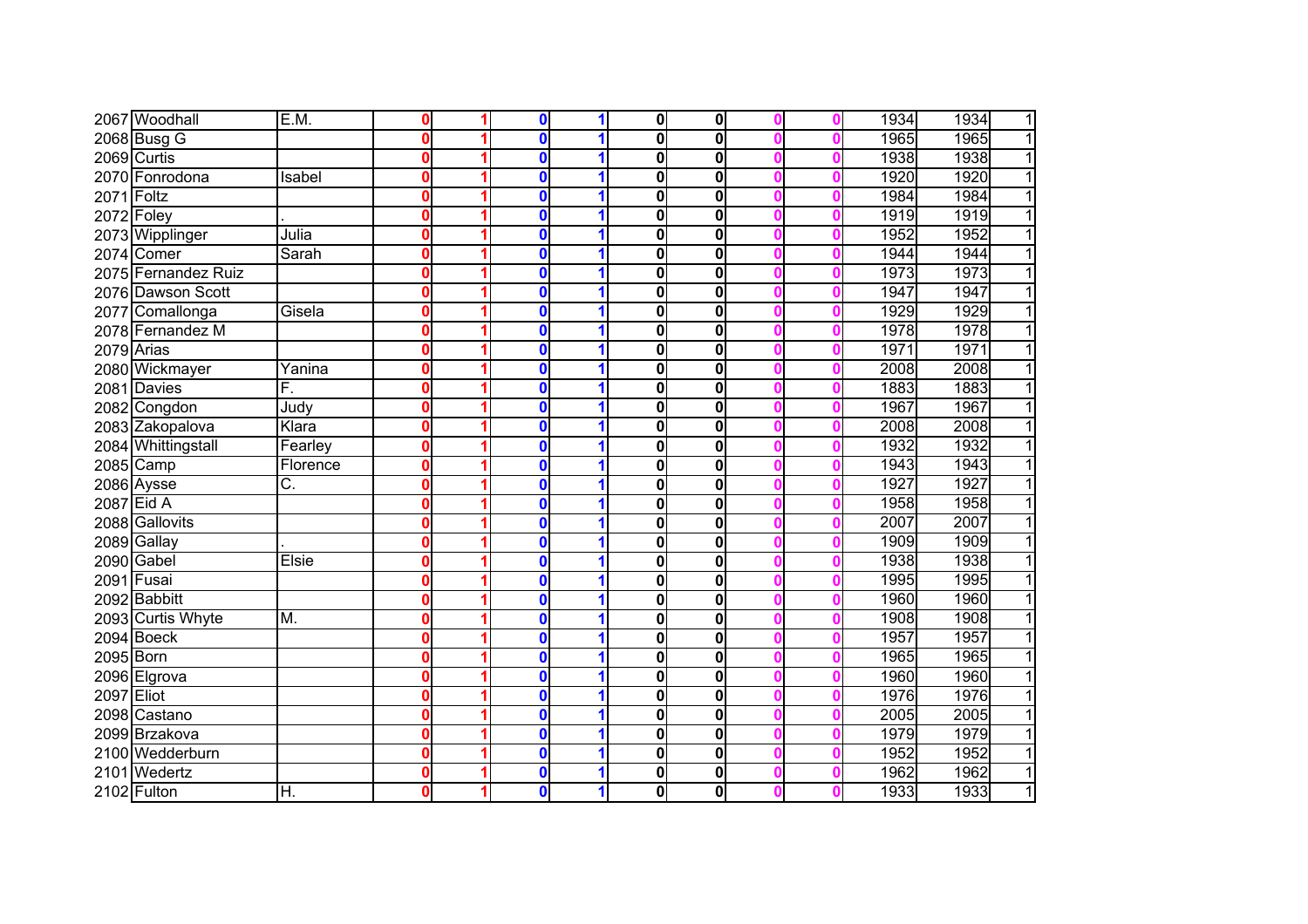|           | 2103 Easton        |        | 0           | $\bf{0}$     |   | $\overline{\mathbf{0}}$ | $\mathbf 0$             |   | 1949 | 1949<br>1 |
|-----------|--------------------|--------|-------------|--------------|---|-------------------------|-------------------------|---|------|-----------|
|           | 2104 Durose        |        | 0           | $\mathbf 0$  |   | $\overline{\mathbf{0}}$ | 0                       |   | 1955 | 1955<br>1 |
|           | 2105 Whittle       |        | 0           | $\Omega$     |   | $\overline{\mathbf{0}}$ | $\overline{\mathbf{0}}$ |   | 1957 | 1957<br>1 |
|           | 2106 Dushevina     |        | 0           | $\mathbf 0$  |   | $\overline{\mathbf{0}}$ | $\overline{\mathbf{0}}$ |   | 2007 | 2007<br>1 |
|           | 2107 David         | Joey   | 0           | $\mathbf{0}$ |   | 0                       | 0                       |   | 1947 | 1947<br>1 |
|           | 2108 Amiach        |        | $\bf{0}$    | $\mathbf{0}$ |   | 0                       | 0                       |   | 1981 | 1981<br>1 |
|           | 2109 Bailey        |        | $\bf{0}$    | $\mathbf{0}$ |   | O                       | $\mathbf 0$             |   | 1968 | 1968<br>1 |
|           | 2110 Beamish       | Ramsay | 0           | $\Omega$     |   | 0                       | 0                       |   | 1920 | 1920<br>1 |
| 2111 Earl |                    |        | 0           | $\mathbf 0$  |   | 0                       | 0                       |   | 1979 | 1979<br>1 |
|           | 2112 Wheeler       | G.     | $\mathbf 0$ | $\mathbf{0}$ |   | $\mathbf 0$             | $\mathbf 0$             |   | 1935 | 1935<br>1 |
|           | 2113 Eaton         |        | 0           | $\mathbf{0}$ |   | 0                       | $\mathbf{0}$            |   | 1919 | 1919<br>1 |
| 2114 Beak |                    |        | 0           | $\mathbf{0}$ | 1 | 0                       | $\bf{0}$                |   | 1961 | 1961<br>1 |
|           | 2115 Brusco        |        | 0           | $\bf{0}$     | 1 | $\mathbf 0$             | 0                       |   | 1959 | 1959      |
|           | 2116 Eccles        |        | 0           | $\mathbf{0}$ |   | 0                       | $\bf{0}$                |   | 1932 | 1932      |
|           | 2117 Bryant        |        | 0           | $\mathbf{0}$ |   | 0                       | $\bf{0}$                |   | 1954 | 1954      |
|           | 2118 Amouretti     |        | 0           | n            |   | 0                       | $\bf{0}$                |   | 1950 | 1950      |
|           | 2119 de Madrid     | Ana    | 0           | 0            |   | 0                       | 0                       |   | 1936 | 1936      |
|           | 2120 Castenschiold | Sophie | $\mathbf 0$ | $\mathbf 0$  |   | 0                       | 0                       |   | 1912 | 1912      |
| 2121      | Winkler            |        | 0           | $\mathbf 0$  |   | 0                       | $\mathbf 0$             |   | 1961 | 1961      |
|           | 2122 Anderson      |        | 0           | $\mathbf 0$  |   | 0                       | $\bf{0}$                |   | 1929 | 1929      |
|           | 2123 Cummings      |        | 0           | $\bf{0}$     |   | 0                       | $\bf{0}$                |   | 1981 | 1981      |
|           | 2124 Yorke         |        | 0           | $\bf{0}$     |   | 0                       | $\bf{0}$                |   | 1946 | 1946      |
|           | 2125 Beard         |        | 0           | $\mathbf{0}$ |   | 0                       | $\bf{0}$                |   | 1958 | 1958<br>1 |
|           | 2126 Cunningham    |        | 0           | $\mathbf 0$  |   | 0                       | $\bf{0}$                |   | 1952 | 1952<br>1 |
|           | 2127 Estabella     |        | 0           | $\mathbf 0$  |   | 0                       | $\bf{0}$                |   | 1967 | 1967<br>1 |
|           | 2128 French        | M.     | 0           | $\bf{0}$     |   | 0                       | 0                       | n | 1930 | 1930<br>1 |
|           | 2129 Wheatcroft    | I.H    | 0           | $\mathbf{0}$ |   | $\bf{0}$                | 0                       |   | 1935 | 1935<br>1 |
|           | 2130 Weisenberger  |        | 0           | $\mathbf 0$  | 1 | $\bf{0}$                | 0                       |   | 1969 | 1969      |
|           | 2131 Beaupre       |        | 0           | $\bf{0}$     | 1 | 0                       | 0                       |   | 1924 | 1924      |
|           | 2132 Franklin      |        | 0           | $\mathbf 0$  |   | 0                       | 0                       |   | 1953 | 1953      |
|           | 2133 Curlewis      |        | 0           | $\mathbf{0}$ |   | $\bf{0}$                | 0                       |   | 1948 | 1948      |
|           | 2134 Buding S      |        | 0           | $\mathbf 0$  |   | 0                       | 0                       |   | 1958 | 1958      |
|           | 2135 Bueche        |        | 0           | 0            |   | $\bf{0}$                | $\bf{0}$                |   | 1990 | 1990      |
|           | 2136 Andrade       | Marta  | 0           | 0            |   | $\bf{0}$                | 0                       |   | 1940 | 1940      |
|           | 2137 Everett       |        | 0           | $\mathbf 0$  |   | 0                       | $\mathbf{0}$            |   | 1930 | 1930<br>1 |
|           | 2138 Casabianca    |        | 0           | $\bf{0}$     |   | $\bf{0}$                | $\bf{0}$                |   | 1979 | 1979<br>1 |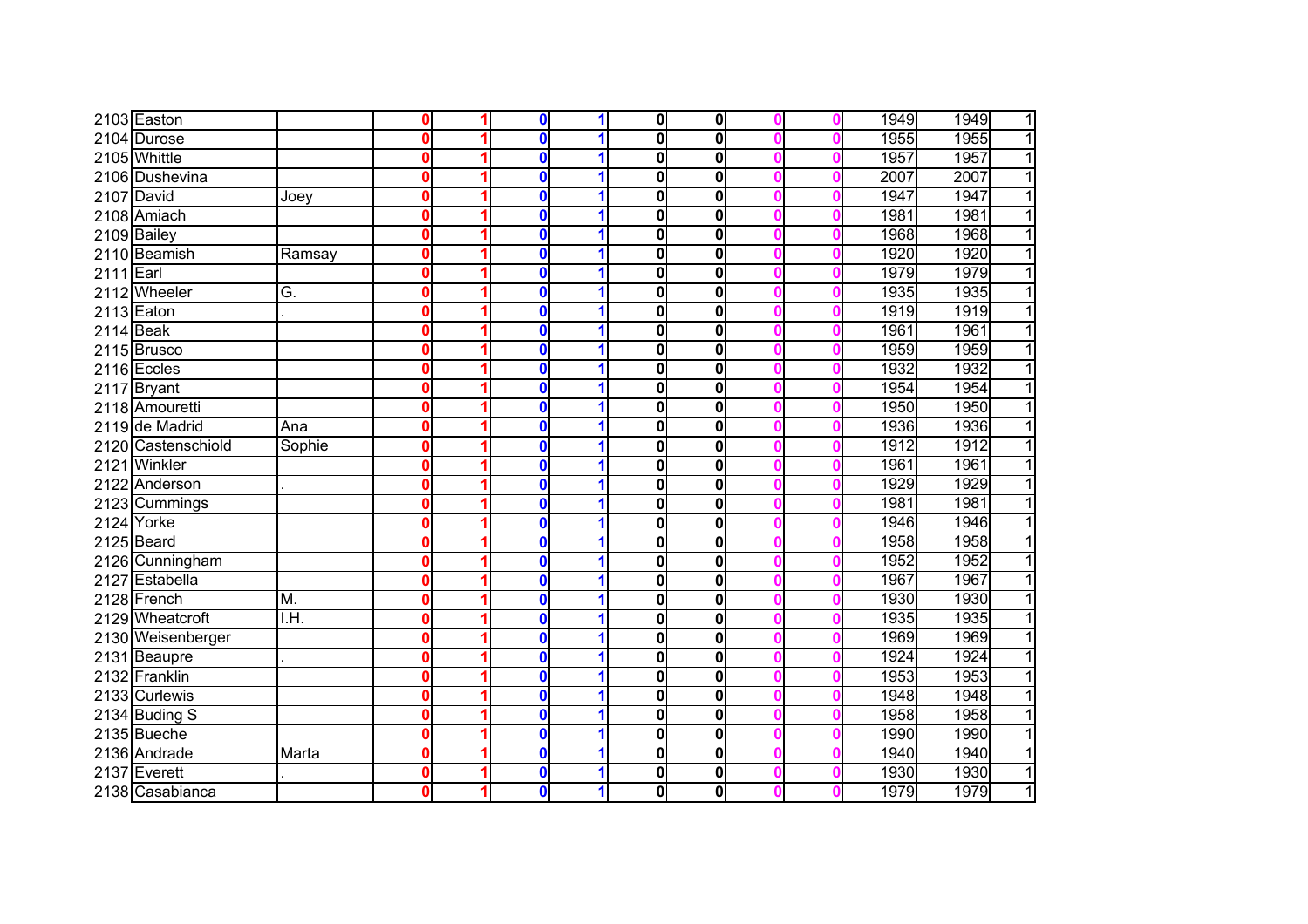|            | 2139 de Madrid         |                           | $\boldsymbol{0}$        | 0           |   | $\mathbf 0$  | $\mathbf{0}$ |   | 1935 | 1935<br>1              |
|------------|------------------------|---------------------------|-------------------------|-------------|---|--------------|--------------|---|------|------------------------|
|            | 2140 Garcia de Sola    | Maria                     | $\mathbf 0$             | 0           |   | 0            | 0            |   | 1934 | 1934<br>$\overline{1}$ |
|            | 2141 Weingartner       |                           | $\boldsymbol{0}$        | 0           | 1 | $\bf{0}$     | $\mathbf 0$  |   | 2004 | $\overline{1}$<br>2004 |
|            | 2142 Cserepy           |                           | $\mathbf 0$             | 0           |   | 0            | $\mathbf 0$  |   | 1986 | $\overline{1}$<br>1986 |
|            | 2143 Buchan            |                           | $\boldsymbol{0}$        | 0           |   | 0            | $\mathbf 0$  | o | 1955 | $\overline{1}$<br>1955 |
| 2144 Ellis |                        |                           | $\mathbf 0$             | $\mathbf 0$ |   | 0            | $\mathbf 0$  |   | 1918 | $\overline{1}$<br>1918 |
|            |                        |                           |                         |             |   |              |              |   |      |                        |
|            | 2145 Buchanan Mrs N.T. |                           | 0                       | 0           |   | 0            | 0            |   | 1962 | 1962<br>1              |
|            | 2146 Bender            |                           | $\overline{\mathbf{o}}$ | $\mathbf 0$ |   | $\mathbf{0}$ | $\mathbf 0$  | 0 | 1964 | $\overline{1}$<br>1964 |
|            | 2147 Borelli C         |                           | $\mathbf 0$             | $\mathbf 0$ | 1 | $\bf{0}$     | $\bf{0}$     | 0 | 1953 | 1953<br>$\overline{1}$ |
| 2148 Weil  |                        |                           | $\boldsymbol{0}$        | 0           | 1 | 0            | 0            | Ω | 1958 | $\overline{1}$<br>1958 |
|            | 2149 de Lone           |                           | $\boldsymbol{0}$        | 0           | 1 | 0            | 0            | n | 1999 | $\overline{1}$<br>1999 |
|            | 2150 Whitmarsh         | M.                        | $\mathbf 0$             | $\mathbf 0$ |   | $\bf{0}$     | 0            |   | 1935 | $\overline{1}$<br>1935 |
| 2151 Bevir |                        | $\overline{\mathrm{O}}$ . | $\mathbf 0$             | $\mathbf 0$ |   | 0            | 0            |   | 1925 | $\overline{1}$<br>1925 |
|            | 2152 Anderson O        |                           | $\mathbf 0$             | 0           |   | 0            | 0            |   | 1949 | $\overline{1}$<br>1949 |
|            | 2153 Andersson         |                           | $\boldsymbol{0}$        | 0           |   | 0            | 0            |   | 1977 | 1977<br>1              |
|            | 2154 de Chavez         | Esperanza                 | $\mathbf 0$             | 0           |   | $\bf{0}$     | $\bf{0}$     |   | 1938 | 1938<br>$\mathbf{1}$   |
| 2155 Batt  |                        | <b>Betty</b>              | $\mathbf 0$             | 0           |   | $\bf{0}$     | $\mathbf 0$  |   | 1939 | 1939<br>1              |
|            | 2156 Williams GM       |                           | $\mathbf 0$             | 0           |   | 0            | $\mathbf 0$  |   | 1965 | 1965<br>1              |
| 2157       | Norton                 | Ethel                     | $\mathbf 0$             | 0           |   | $\bf{0}$     | $\bf{0}$     |   | 1943 | 1943<br>1              |
|            | 2158 Olsson            |                           | $\mathbf 0$             | 0           |   | 0            | $\bf{0}$     |   | 1966 | 1966<br>$\overline{1}$ |
|            | 2159 Nash              |                           | $\boldsymbol{0}$        | 0           |   | $\bf{0}$     | 0            | Ω | 1945 | 1945<br>$\mathbf{1}$   |
|            | 2160 Neeld             |                           | $\mathbf 0$             | 0           |   | $\bf{0}$     | $\bf{0}$     |   | 1960 | $\overline{1}$<br>1960 |
|            | 2161 Newberry          |                           | $\mathbf 0$             | $\mathbf 0$ |   | $\bf{0}$     | 0            |   | 1949 | 1949<br>$\mathbf{1}$   |
|            | 2162 Nicholls          |                           | $\overline{\mathbf{0}}$ | $\mathbf 0$ |   | 0            | $\bf{0}$     |   | 1952 | $\overline{1}$<br>1952 |
| 2163 Nicol |                        |                           | $\boldsymbol{0}$        | 0           |   | 0            | 0            | 0 | 1963 | 1963<br>$\overline{1}$ |
|            | 2164 Niemeyer          |                           | $\boldsymbol{0}$        | 0           | 1 | 0            | 0            | o | 1946 | $\overline{1}$<br>1946 |
|            | 2165 Tyson             |                           | $\mathbf 0$             | 0           | 1 | 0            | 0            | o | 1961 | $\overline{1}$<br>1961 |
|            | 2166 Northrup          |                           | 0                       | 0           | 1 | $\bf{0}$     | 0            |   | 1918 | $\overline{1}$<br>1918 |
| 2167 Uhl   |                        |                           | $\mathbf 0$             | 0           |   | 0            | 0            |   | 1921 | $\overline{1}$<br>1921 |
|            | 2168 Nuthall           |                           | $\boldsymbol{0}$        | $\mathbf 0$ |   | 0            | 0            |   | 1946 | $\overline{1}$<br>1946 |
|            | 2169 Tsu Sun Tsen      |                           | $\boldsymbol{0}$        | 0           |   | 0            | 0            |   | 1964 | 1<br>1964              |
|            | 2170 Obata             |                           | $\boldsymbol{0}$        | 0           |   | $\mathbf 0$  | 0            |   | 2003 | $\overline{1}$<br>2003 |
| 2171       | Oberleitner            |                           | $\mathbf 0$             | 0           |   | $\bf{0}$     | 0            |   | 1988 | $\overline{1}$<br>1988 |
| 2172       | Obziler                |                           | $\mathbf 0$             | $\mathbf 0$ |   | 0            | $\pmb{0}$    |   | 2007 | $\mathbf{1}$<br>2007   |
|            | 2173 Ochoa             |                           | $\mathbf 0$             | 0           | 1 | $\bf{0}$     | $\mathbf{0}$ |   | 1922 | $\overline{1}$<br>1922 |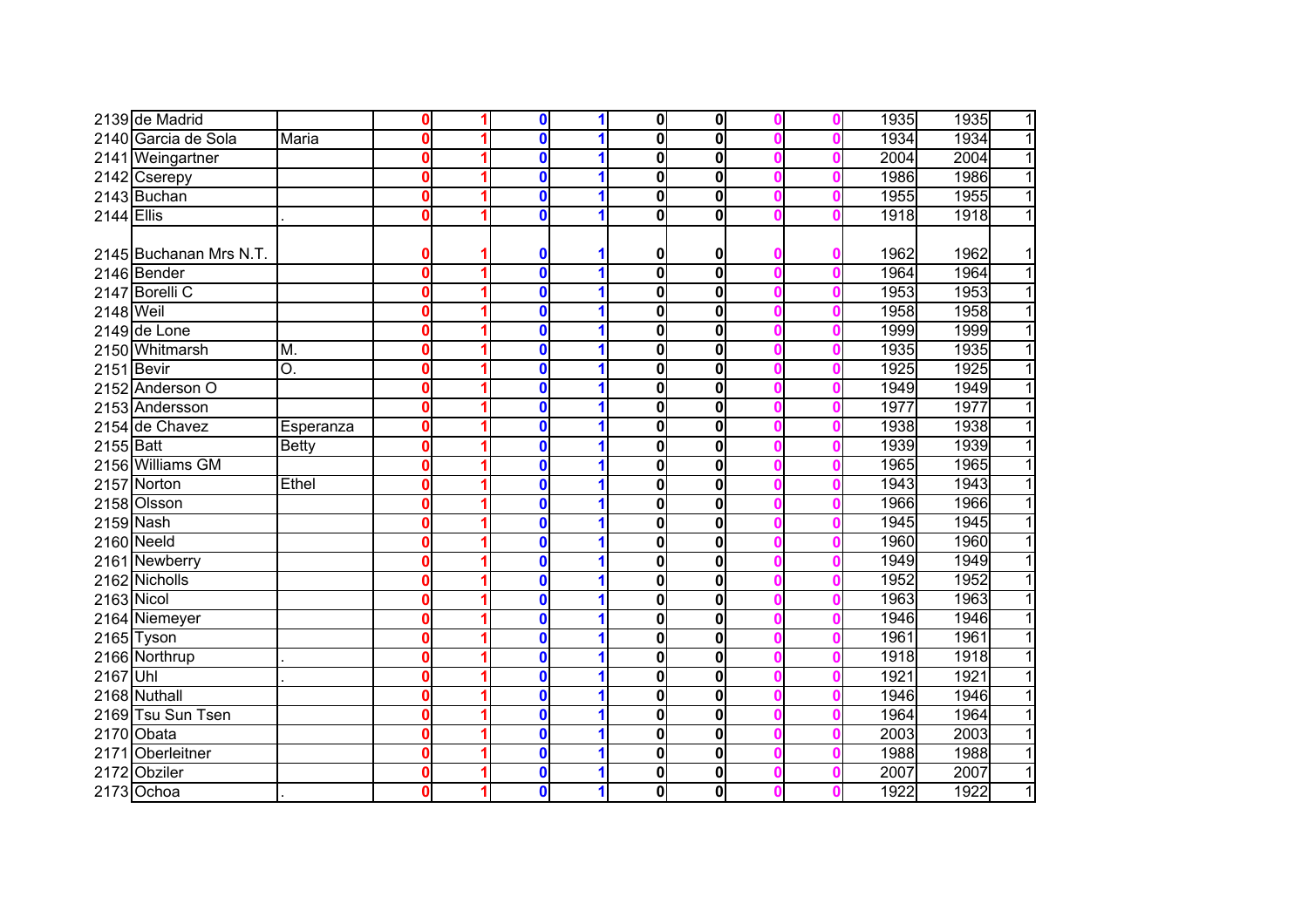|            | 2174 Truter            |           | $\boldsymbol{0}$        | 0           |   | $\mathbf 0$ | $\bf{0}$    |   | 1971 | 1971<br>$\mathbf{1}$   |
|------------|------------------------|-----------|-------------------------|-------------|---|-------------|-------------|---|------|------------------------|
|            | 2175 Lindstrom B       |           | $\mathbf 0$             | 0           |   | 0           | 0           |   | 1971 | 1971<br>$\mathbf{1}$   |
|            | 2176 Tuckfield         |           | $\mathbf 0$             | 0           |   | $\bf{0}$    | 0           |   | 1947 | 1947<br>$\overline{1}$ |
| 2177       | Morris J               |           | $\boldsymbol{0}$        | 0           |   | 0           | 0           |   | 1965 | 1965<br>$\overline{1}$ |
|            | 2178 Gosticha          |           | $\mathbf 0$             | 0           |   | 0           | 0           |   | 1932 | 1932<br>$\overline{1}$ |
|            | 2179 Valantine         |           | $\mathbf 0$             | $\mathbf 0$ |   | $\bf{0}$    | $\mathbf 0$ |   | 1925 | $\overline{1}$<br>1925 |
|            | 2180 Vakulenko         |           | $\bf{0}$                | $\mathbf 0$ |   | 0           | $\mathbf 0$ |   | 2007 | $\overline{1}$<br>2007 |
|            | 2181 Moore A           |           | $\mathbf 0$             | $\mathbf 0$ |   | 0           | 0           |   | 1966 | $\overline{1}$<br>1966 |
|            | 2182 Morison           |           | $\mathbf 0$             | 0           |   | 0           | 0           |   | 1937 | 1937<br>$\overline{1}$ |
|            | 2183 Morley            |           | $\bf{0}$                | 0           |   | $\bf{0}$    | $\mathbf 0$ |   | 1931 | $\overline{1}$<br>1931 |
|            | 2184 Vagn-Neilsen      |           | $\bf{0}$                | 0           | 1 | 0           | 0           |   | 1954 | 1954<br>$\overline{1}$ |
|            | 2185 Nakamura          |           | 0                       | 0           | 1 | 0           | 0           |   | 2006 | 2006<br>$\mathbf{1}$   |
|            | 2186 Morris A          |           | 0                       | $\mathbf 0$ |   | $\bf{0}$    | $\mathbf 0$ |   | 1973 | 1973<br>$\overline{1}$ |
|            | 2187 Ondraskova        |           | $\bf{0}$                | $\mathbf 0$ |   | 0           | 0           |   | 2005 | 2005<br>$\mathbf{1}$   |
|            | 2188 Morrison Orthwein |           | $\bf{0}$                | $\mathbf 0$ |   | 0           | 0           |   | 1963 | 1963<br>$\overline{1}$ |
|            | 2189 Morrisson         |           | $\bf{0}$                | 0           |   | 0           | 0           |   | 1950 | 1950<br>1              |
|            | 2190 Mosca             |           | $\mathbf 0$             | 0           |   | $\bf{0}$    | $\mathbf 0$ |   | 1990 | 1990<br>1              |
|            | 2191 Mowry             |           | $\boldsymbol{0}$        | 0           |   | $\bf{0}$    | $\mathbf 0$ |   | 1896 | 1896<br>1              |
|            | 2192 Mualla Gorodetsky |           | $\boldsymbol{0}$        | 0           |   | 0           | $\mathbf 0$ |   | 1948 | 1948<br>1              |
| 2193 Muhl  |                        |           | $\boldsymbol{0}$        | 0           |   | $\bf{0}$    | $\mathbf 0$ |   | 1928 | 1928<br>1              |
| 2194 Mulej |                        |           | $\boldsymbol{0}$        | 0           |   | 0           | 0           |   | 1994 | 1994<br>1              |
|            | 2195 Ullstein          |           | $\boldsymbol{0}$        | 0           |   | 0           | 0           | n | 1937 | 1937<br>$\mathbf{1}$   |
|            | 2196 Morris            |           | $\mathbf 0$             | 0           |   | $\bf{0}$    | $\mathbf 0$ |   | 1961 | 1961<br>$\mathbf{1}$   |
| 2197       | Porter                 | A.R.      | $\mathbf 0$             | 0           |   | $\bf{0}$    | 0           |   | 1938 | 1<br>1938              |
|            | 2198 Olsen             |           | $\overline{\mathbf{0}}$ | 0           |   | 0           | 0           |   | 1950 | 1950<br>$\overline{1}$ |
|            | 2199 Perebenyis        |           | $\boldsymbol{0}$        | 0           |   | 0           | 0           | 0 | 2004 | 2004<br>$\overline{1}$ |
|            | 2200 Perez-Roldan      |           | $\boldsymbol{0}$        | 0           | 1 | 0           | 0           | n | 1986 | 1986<br>$\overline{1}$ |
|            | 2201 Peyre             |           | $\mathbf 0$             | 0           | 1 | 0           | 0           | Ω | 1928 | 1928<br>$\mathbf{1}$   |
|            | 2202 Peyre             | Evelyn    | $\bf{0}$                | 0           |   | 0           | 0           |   | 1940 | $\overline{1}$<br>1940 |
|            | 2203 Phillips          | Elsi H.R. | $\mathbf 0$             | $\mathbf 0$ |   | 0           | 0           |   | 1947 | 1947<br>$\overline{1}$ |
|            | 2204 Pitternova        |           | $\boldsymbol{0}$        | $\mathbf 0$ |   | $\mathbf 0$ | 0           |   | 1938 | $\overline{1}$<br>1938 |
|            | 2205 Treichel          |           | $\boldsymbol{0}$        | 0           |   | 0           | 0           |   | 1955 | 1<br>1955              |
|            | 2206 Pollitt           |           | $\boldsymbol{0}$        | 0           |   | $\mathbf 0$ | 0           |   | 1955 | 1955<br>1              |
| 2207       | Peacock                |           | $\mathbf 0$             | 0           |   | 0           | 0           |   | 1932 | 1932<br>$\mathbf{1}$   |
|            | 2208 Portland          |           | $\mathbf 0$             | 0           |   | 0           | 0           |   | 1949 | 1<br>1949              |
|            | 2209 Porwick           |           | $\mathbf 0$             | 0           | 1 | 0           | $\mathbf 0$ |   | 1987 | 1<br>1987              |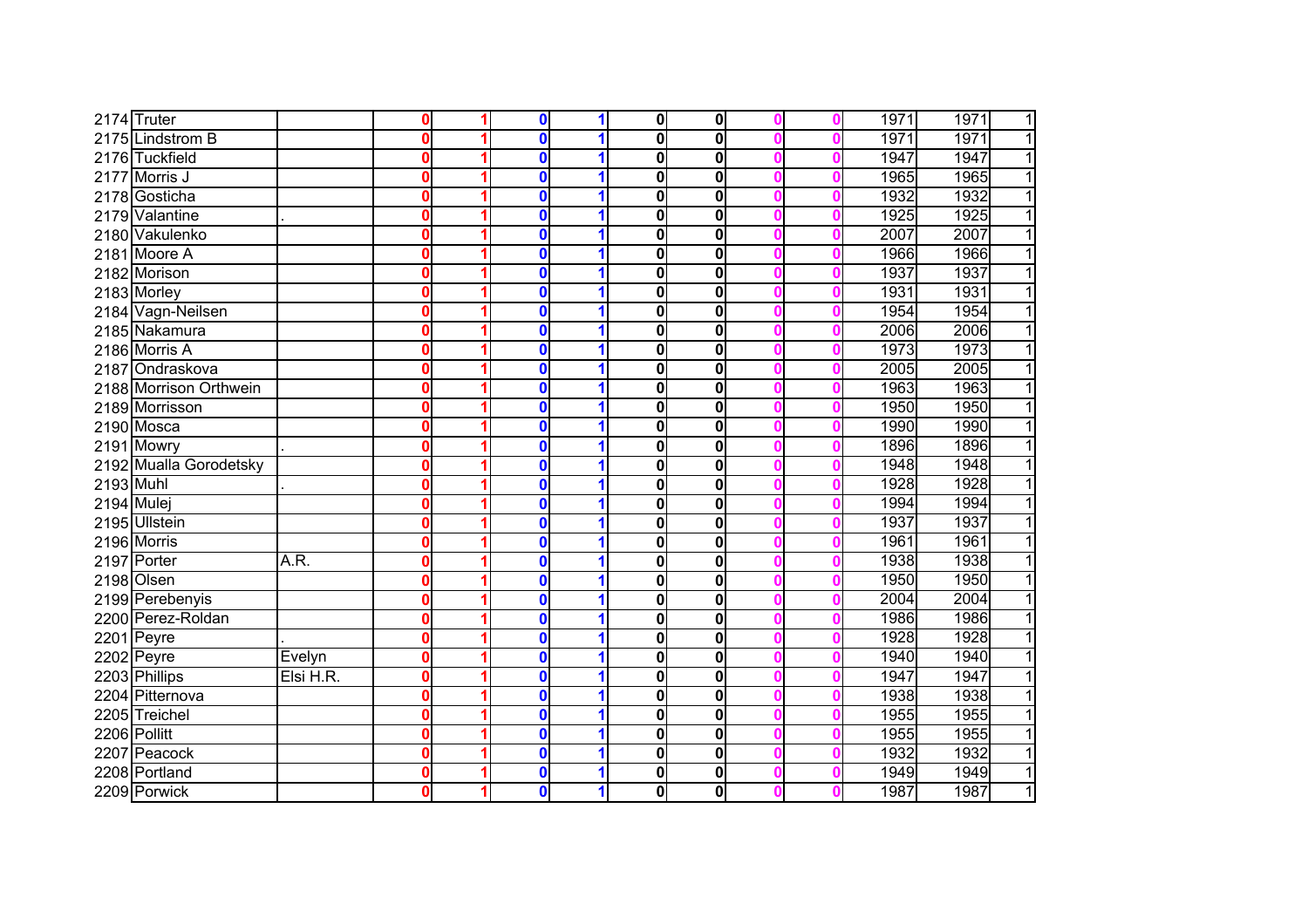|            | 2210 Pospisilova  |          | $\mathbf 0$             | $\mathbf 0$  |   | $\overline{\mathbf{0}}$ | $\mathbf{0}$            |   | 1988 | 1988<br>$\mathbf{1}$   |
|------------|-------------------|----------|-------------------------|--------------|---|-------------------------|-------------------------|---|------|------------------------|
|            | 2211 Poutchek     |          | $\overline{\mathbf{0}}$ | $\mathbf{0}$ |   | $\overline{\mathbf{0}}$ | $\overline{\mathbf{0}}$ |   | 2002 | $\overline{1}$<br>2002 |
|            | 2212 Poynder      | Jane     | $\overline{\mathbf{0}}$ | 0            |   | 0                       | 0                       |   | 1966 | 1966<br>$\overline{1}$ |
|            | 2213 Prado        |          | $\overline{\mathbf{0}}$ | $\mathbf 0$  |   | $\overline{\mathbf{0}}$ | $\overline{\mathbf{0}}$ |   | 1962 | 1962<br>$\overline{1}$ |
| 2214 Pratt |                   |          | $\mathbf 0$             | $\mathbf 0$  |   | $\overline{\mathbf{0}}$ | $\bf{0}$                |   | 1954 | 1954<br>$\overline{1}$ |
|            | 2215 Pratt B      |          | $\mathbf 0$             | 0            |   | 0                       | 0                       |   | 1959 | 1959<br>$\overline{1}$ |
|            | 2216 Plantier     | Angelica | $\mathbf 0$             | $\mathbf{0}$ |   | $\mathbf 0$             | $\mathbf 0$             |   | 1923 | $\overline{1}$<br>1923 |
| 2217       | Parmas            |          | $\mathbf 0$             | $\mathbf{0}$ |   | $\mathbf 0$             | $\bf{0}$                |   | 1970 | 1970<br>$\overline{1}$ |
|            | 2218 O'Neil       |          | $\mathbf 0$             | $\mathbf 0$  |   | 0                       | 0                       |   | 1967 | 1967<br>$\mathbf{1}$   |
| 2219Tripp  |                   |          | $\mathbf 0$             | 0            |   | 0                       | 0                       | n | 1925 | $\overline{1}$<br>1925 |
|            | 2220 Orlandini    |          | $\mathbf 0$             | $\mathbf 0$  |   | 0                       | 0                       | n | 1935 | 1935<br>$\overline{1}$ |
| 2221 Tripp |                   |          | $\mathbf 0$             | 0            | 1 | 0                       | $\bf{0}$                |   | 1914 | 1914<br>$\overline{1}$ |
|            | 2222 Osterman     |          | $\boldsymbol{0}$        | $\mathbf 0$  | 1 | 0                       | 0                       | Ω | 1962 | 1962<br>$\mathbf{1}$   |
|            | 2223 Overgaard    |          | $\mathbf 0$             | 0            |   | $\mathbf{0}$            | $\bf{0}$                |   | 1961 | 1961<br>$\overline{1}$ |
|            | 2224 Overton      |          | $\mathbf 0$             | $\mathbf 0$  |   | 0                       | 0                       |   | 1969 | 1969<br>1              |
|            | 2225 Pentelow     |          | $\boldsymbol{0}$        | $\mathbf 0$  |   | 0                       | $\bf{0}$                |   | 1949 | $\overline{1}$<br>1949 |
|            | 2226 Papadaki     |          | $\mathbf 0$             | 0            |   | 0                       | 0                       |   | 1999 | 1999<br>1              |
| 2227       | Monnot            | Colette  | $\mathbf 0$             | 0            |   | 0                       | $\bf{0}$                |   | 1956 | 1956<br>1              |
|            | 2228 Parnell      |          | $\mathbf 0$             | $\mathbf{0}$ |   | $\mathbf 0$             | $\mathbf 0$             |   | 1982 | 1982<br>1              |
| 2229       | Triboullier       |          | $\mathbf 0$             | $\mathbf 0$  |   | $\overline{\mathbf{0}}$ | 0                       |   | 1955 | 1955<br>1              |
|            | 2230 Pasquale     |          | $\mathbf 0$             | $\mathbf 0$  |   | $\overline{\mathbf{0}}$ | 0                       |   | 1980 | 1980<br>1              |
|            | 2231 Pastall      | Helen    | $\overline{\mathbf{0}}$ | 0            |   | $\overline{\mathbf{0}}$ | $\overline{\mathbf{0}}$ |   | 1948 | 1948<br>$\overline{1}$ |
|            | 2232 Paszek       | Tamira   | $\mathbf 0$             | 0            |   | 0                       | $\bf{0}$                | Ω | 2008 | 2008<br>$\overline{1}$ |
|            | 2233 Paterson     |          | $\overline{\mathbf{0}}$ | $\mathbf{0}$ |   | 0                       | 0                       |   | 1959 | 1959<br>$\overline{1}$ |
|            | 2234 Paulsen      |          | $\overline{\mathbf{0}}$ | $\mathbf 0$  |   | $\overline{\mathbf{0}}$ | 0                       |   | 1954 | 1954<br>$\overline{1}$ |
|            | 2235 Trewby       | Jenny    | $\overline{\mathbf{0}}$ | 0            |   | 0                       | 0                       | n | 1960 | 1960<br>$\overline{1}$ |
|            | 2236 Palafox      |          | $\mathbf 0$             | 0            | 1 | $\bf{0}$                | 0                       | Ω | 1963 | 1963<br>$\overline{1}$ |
|            | 2237 Manzutto     |          | $\boldsymbol{0}$        | 0            | 1 | $\bf{0}$                | $\mathbf 0$             | Ω | 1935 | 1935<br>$\overline{1}$ |
|            | 2238 Moodie       |          | $\mathbf 0$             | 0            | 1 | $\overline{\mathbf{0}}$ | 0                       | Ω | 1969 | 1969<br>$\overline{1}$ |
|            | 2239 Madden Lewis |          | $\bf{0}$                | 0            |   | $\bf{0}$                | 0                       |   | 1948 | 1948<br>$\overline{1}$ |
|            | 2240 Magers       |          | $\mathbf 0$             | 0            |   | $\bf{0}$                | $\mathbf 0$             |   | 1990 | 1990<br>$\overline{1}$ |
|            | 2241 Maguire      |          | $\boldsymbol{0}$        | $\mathbf 0$  |   | $\bf{0}$                | $\mathbf 0$             |   | 1944 | 1944<br>$\mathbf{1}$   |
|            | 2242 Mahaney      |          | $\mathbf 0$             | 0            |   | $\overline{\mathbf{0}}$ | 0                       |   | 1962 | $\overline{1}$<br>1962 |
|            | 2243 Venter       | B.       | $\mathbf 0$             | 0            |   | $\bf{0}$                | $\mathbf 0$             |   | 1947 | 1947<br>1              |
|            | 2244 Mandel       |          | $\mathbf 0$             | 0            |   | $\bf{0}$                | $\bf{0}$                |   | 1960 | 1960<br>1              |
|            | 2245 MacVeagh     |          | $\mathbf 0$             | 0            | 1 | $\bf{0}$                | $\mathbf 0$             |   | 1906 | 1<br>1906              |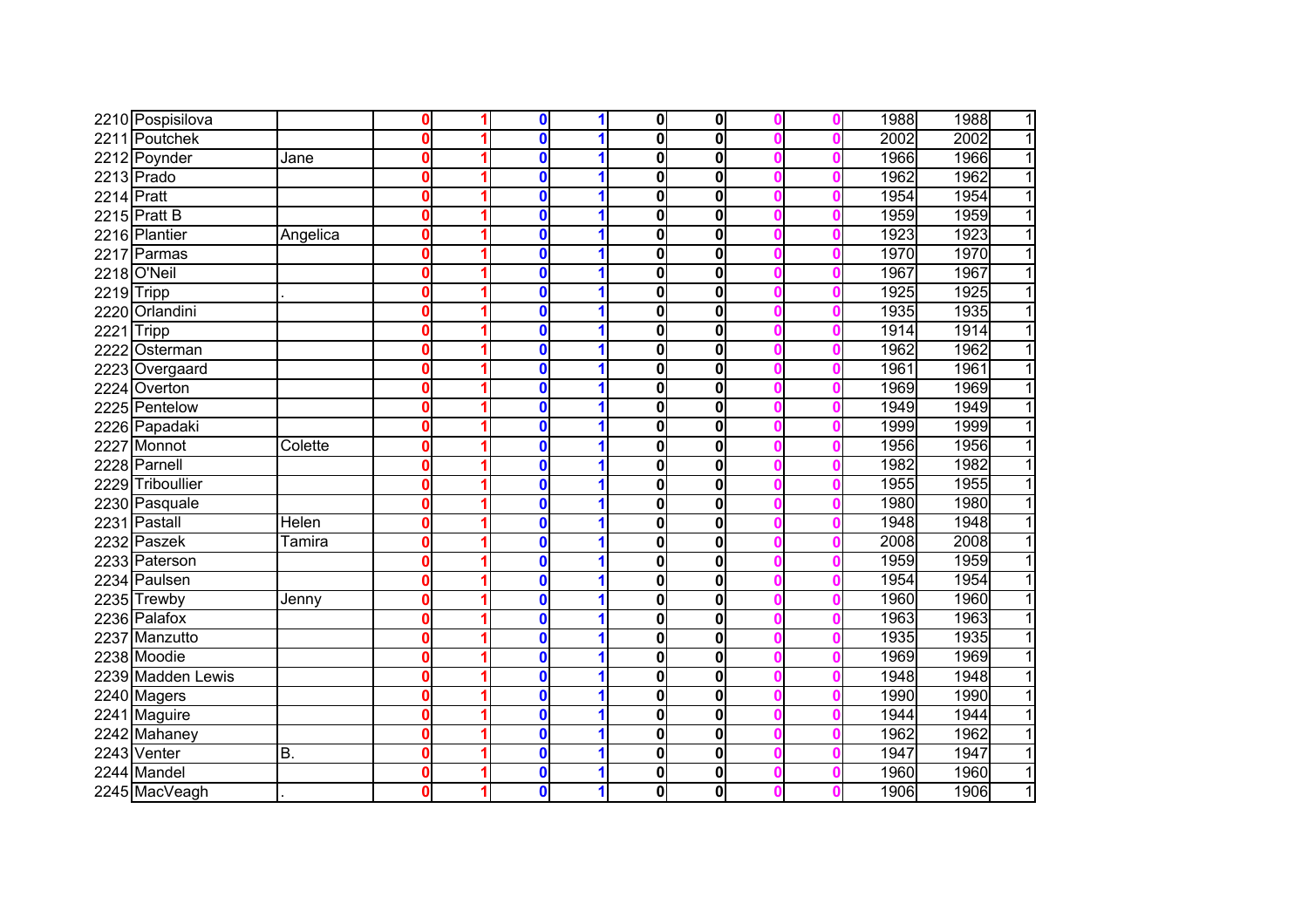|             | 2246 Mansfield          |               | 0                       | 0            | 1 | $\mathbf 0$             | 0                       |  | 1961 | 1961<br>$\mathbf{1}$   |
|-------------|-------------------------|---------------|-------------------------|--------------|---|-------------------------|-------------------------|--|------|------------------------|
|             | 2247 MacGregor Cam      |               | 0                       | 0            | 1 | $\mathbf 0$             | $\bf{0}$                |  | 1989 | 1<br>1989              |
|             | 2248 Vaughton           | G.            | 0                       | 0            | 1 | 0                       | $\bf{0}$                |  | 1934 | 1934<br>$\mathbf{1}$   |
|             | 2249 Vassiliadis        |               | 0                       | 0            | 1 | $\bf{0}$                | 0                       |  | 1960 | 1960<br>$\mathbf{1}$   |
|             | 2250 Marcot             |               | 0                       | 0            | 1 | $\overline{\mathbf{0}}$ | $\bf{0}$                |  | 1913 | 1913<br>$\overline{1}$ |
|             | 2251 Marnet             |               | 0                       | 0            | 1 | 0                       | $\bf{0}$                |  | 1923 | 1923<br>$\overline{1}$ |
|             | 2252 Vasquez            |               | $\mathbf{0}$            | $\mathbf{0}$ | 1 | 0                       | $\bf{0}$                |  | 1982 | 1982<br>$\mathbf{1}$   |
|             | 2253 Martin H           |               | $\mathbf{0}$            | $\mathbf{0}$ | 1 | 0                       | $\bf{0}$                |  | 1966 | $\overline{1}$<br>1966 |
|             | 2254 Martincova         |               | $\mathbf{0}$            | $\mathbf{0}$ | 1 | 0                       | $\mathbf 0$             |  | 1996 | $\overline{1}$<br>1996 |
|             | 2255 Martinez Granados  |               | 0                       | 0            | 1 | 0                       | 0                       |  | 2003 | $\overline{1}$<br>2003 |
|             | 2256 Mandula            |               | $\mathbf 0$             | $\mathbf 0$  | 1 | $\bf{0}$                | $\bf{0}$                |  | 1998 | 1998<br>$\overline{1}$ |
|             | 2257 Vento-Kabchi       |               | $\mathbf 0$             | $\mathbf 0$  | 1 | 0                       | 0                       |  | 1996 | 1996<br>$\overline{1}$ |
|             | 2258 Lindström J        |               | 0                       | $\mathbf 0$  | 1 | $\mathbf 0$             | $\bf{0}$                |  | 2002 | 2002<br>$\overline{1}$ |
| 2259 Lines  |                         | Gladys        | 0                       | 0            | 1 | $\bf{0}$                | 0                       |  | 1950 | 1950<br>$\overline{1}$ |
|             | 2260 Lisicki            | <b>Sabine</b> | $\mathbf 0$             | 0            | 1 | $\bf{0}$                | 0                       |  | 2008 | 2008<br>$\overline{1}$ |
|             | 2261 Verzin             |               | $\mathbf{0}$            | $\mathbf{0}$ | 1 | 0                       | 0                       |  | 1964 | 1964<br>$\overline{1}$ |
|             | 2262 Longson            |               | $\bf{0}$                | $\mathbf{0}$ | 1 | $\bf{0}$                | $\mathbf 0$             |  | 1965 | 1965<br>$\overline{1}$ |
| $2263$ Loop |                         |               | $\bf{0}$                | $\mathbf{0}$ |   | $\bf{0}$                | $\mathbf 0$             |  | 1961 | 1961<br>$\mathbf{1}$   |
|             | 2264 Loosemore          |               | 0                       | 0            |   | 0                       | 0                       |  | 1990 | 1<br>1990              |
|             | 2265 Madden             | <b>Baba</b>   | 0                       | 0            |   | $\mathbf 0$             | $\mathbf 0$             |  | 1939 | 1939<br>1              |
|             | 2266 Louie              |               | 0                       | 0            |   | 0                       | $\bf{0}$                |  | 1980 | 1980<br>1              |
|             | 2267 Mason              | W.A.          | $\mathbf 0$             | 0            |   | 0                       | $\mathbf 0$             |  | 1935 | 1935<br>1              |
|             | 2268 Lowe               |               | 0                       | 0            | 1 | $\bf{0}$                | 0                       |  | 1932 | 1932<br>1              |
|             | 2269 Lowe P             |               | $\bf{0}$                | 0            | 1 | $\overline{\mathbf{0}}$ | $\mathbf 0$             |  | 1951 | 1951<br>1              |
|             | 2270 Vento              |               | $\mathbf 0$             | 0            | 1 | 0                       | $\bf{0}$                |  | 1998 | 1998<br>$\mathbf{1}$   |
| 2271        | Lutrova                 |               | $\mathbf{0}$            | $\mathbf{0}$ | 1 | 0                       | $\mathbf 0$             |  | 1999 | $\overline{1}$<br>1999 |
| 2272 Lyle   |                         |               | $\overline{\mathbf{0}}$ | $\mathbf{0}$ | 1 | $\overline{\mathbf{0}}$ | $\overline{\mathbf{0}}$ |  | 1930 | 1930<br>$\overline{1}$ |
|             | 2273 Lyman              |               | $\mathbf 0$             | 0            | 1 | $\mathbf 0$             | $\bf{0}$                |  | 1967 | $\overline{1}$<br>1967 |
|             | 2274 MacDonald          |               | $\mathbf 0$             | 0            | 1 | 0                       | $\mathbf 0$             |  | 1922 | $\overline{1}$<br>1922 |
|             | 2275 MacFarlene         |               | 0                       | 0            | 1 | $\bf{0}$                | $\mathbf 0$             |  | 1932 | 1932<br>$\mathbf{1}$   |
|             | 2276 Löthberg           |               | 0                       | $\mathbf 0$  | 1 | $\bf{0}$                | 0                       |  | 1961 | $\overline{1}$<br>1961 |
|             | 2277 Miller             | ID.           | 0                       | 0            | 1 | $\bf{0}$                | 0                       |  | 1938 | 1938<br>$\overline{1}$ |
|             | 2278 Mehmedbasich       |               | 0                       | 0            | 1 | $\overline{\mathbf{0}}$ | 0                       |  | 1976 | 1976<br>$\overline{1}$ |
|             | 2279 Mencher            |               | 0                       | 0            | 1 | $\mathbf{0}$            | 0                       |  | 1958 | $\overline{1}$<br>1958 |
|             | 2280 van der Westhuizen |               | $\bf{0}$                | $\mathbf{0}$ | 1 | 0                       | 0                       |  | 1954 | 1954<br>$\mathbf{1}$   |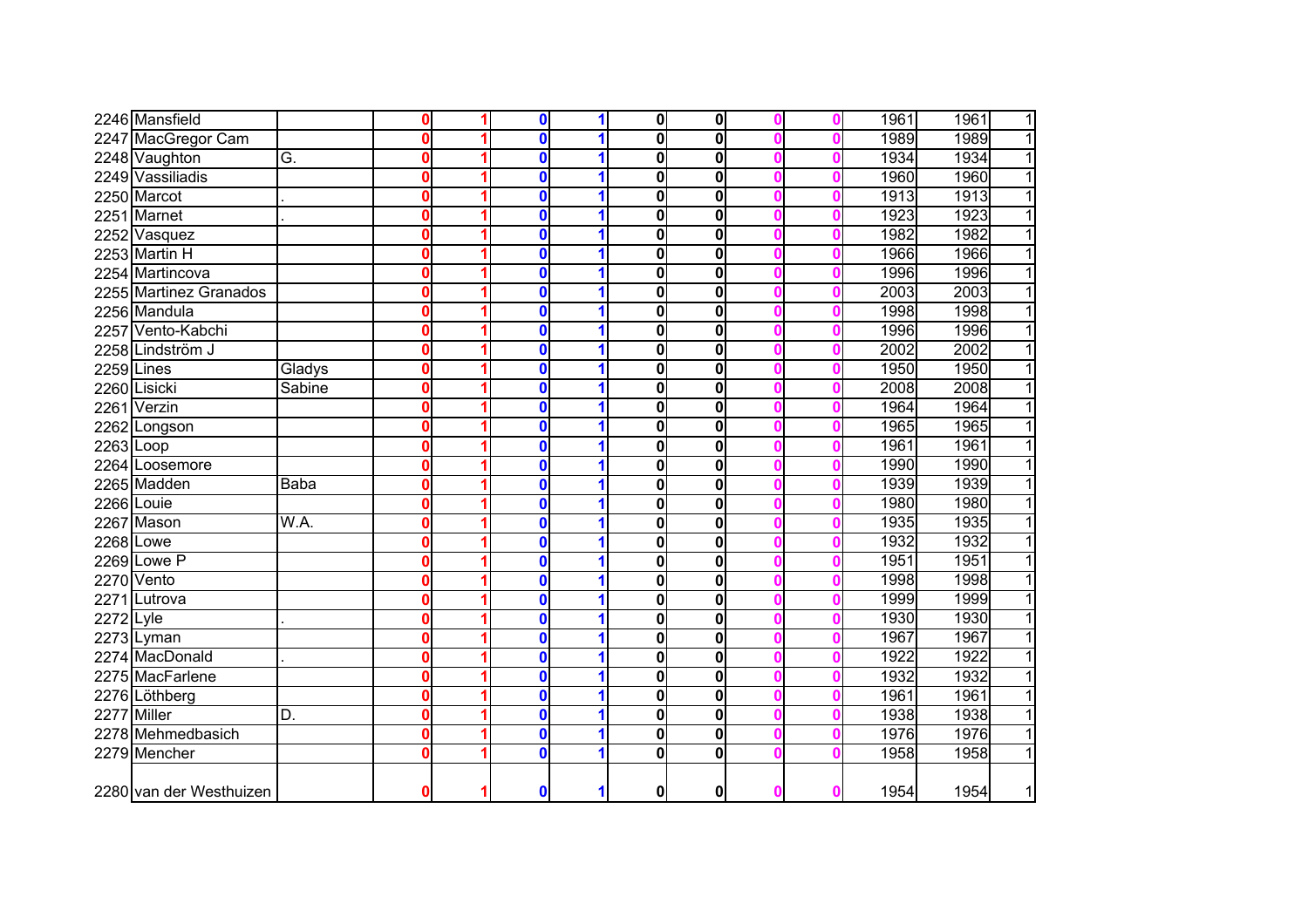|             | 2281 Merhault      |                         | 0            | $\bf{0}$         | 1 | $\bf{0}$     | 0                       |  | 1934 | 1934<br>$\overline{1}$ |
|-------------|--------------------|-------------------------|--------------|------------------|---|--------------|-------------------------|--|------|------------------------|
|             | 2282 Meusburger    |                         | $\mathbf{0}$ | $\bf{0}$         | 1 | $\bf{0}$     | $\mathbf 0$             |  | 2007 | 2007<br>$\overline{1}$ |
|             | 2283 Meyer         |                         | $\mathbf{0}$ | $\bf{0}$         | 1 | $\bf{0}$     | $\mathbf 0$             |  | 1921 | 1921<br>$\overline{1}$ |
|             | 2284 Michell       |                         | $\bf{0}$     | $\bf{0}$         | 1 | $\bf{0}$     | $\mathbf 0$             |  | 1929 | 1929<br>$\overline{1}$ |
|             | 2285 Mascarin      | Susan                   | $\mathbf{0}$ | $\bf{0}$         | 1 | $\mathbf{0}$ | 0                       |  | 1982 | 1982<br>$\overline{1}$ |
|             | 2286 Midgley       |                         | $\mathbf{0}$ | $\bf{0}$         | 1 | 0            | 0                       |  | 1950 | 1950<br>$\overline{1}$ |
|             | 2287 Meates        |                         | $\mathbf{0}$ | $\bf{0}$         | 1 | $\bf{0}$     | 0                       |  | 1963 | $\overline{1}$<br>1963 |
| 2288 Miller |                    | $\overline{\mathsf{R}}$ | 0            | $\bf{0}$         | 1 | $\bf{0}$     | $\mathbf 0$             |  | 1931 | $\overline{1}$<br>1931 |
|             | 2289 van Buren     | Lillian                 | $\bf{0}$     | $\bf{0}$         | 1 | $\mathbf{0}$ | 0                       |  | 1944 | $\overline{1}$<br>1944 |
|             | 2290 Minna         |                         | $\bf{0}$     | $\bf{0}$         | 1 | $\mathbf{0}$ | 0                       |  | 1960 | $\overline{1}$<br>1960 |
|             | 2291 Moeller       | Evelyn                  | 0            | $\bf{0}$         | 1 | $\bf{0}$     | 0                       |  | 1947 | 1947<br>$\overline{1}$ |
|             | 2292 Moldero       |                         | $\bf{0}$     | $\bf{0}$         | 1 | 0            | 0                       |  | 1953 | 1953<br>$\overline{1}$ |
|             | 2293 Molloy        |                         | $\bf{0}$     | $\bf{0}$         | 1 | 0            | 0                       |  | 1948 | 1948<br>$\overline{1}$ |
|             | 2294 Monds         |                         | $\bf{0}$     | $\bf{0}$         | 1 | $\bf{0}$     | $\mathbf 0$             |  | 1970 | 1970<br>$\overline{1}$ |
|             | 2295 Proudfoot     |                         | $\bf{0}$     | $\bf{0}$         | 1 | $\bf{0}$     | 0                       |  | 1950 | 1950<br>$\overline{1}$ |
|             | 2296 van der Meer  |                         | 0            | $\bf{0}$         | 1 | 0            | 0                       |  | 1965 | 1965<br>1              |
|             | 2297 McCann        |                         | $\bf{0}$     | $\bf{0}$         | 1 | $\bf{0}$     | 0                       |  | 1975 | 1975<br>1              |
|             | 2298 Montgomery    |                         | 0            | $\bf{0}$         | 1 | $\bf{0}$     | 0                       |  | 1930 | 1930<br>1              |
|             | 2299 Mathews F     |                         | 0            | $\bf{0}$         | 1 | $\bf{0}$     | 0                       |  | 1948 | 1948<br>1              |
|             | 2300 Matison       |                         | 0            | $\bf{0}$         | 1 | 0            | 0                       |  | 1974 | 1974<br>1              |
|             | 2301 Matthews      |                         | 0            | $\bf{0}$         | 1 | $\bf{0}$     | 0                       |  | 1959 | 1959<br>1              |
|             | 2302 Matzner Diane |                         | $\bf{0}$     | $\bf{0}$         | 1 | 0            | 0                       |  | 1968 | 1968<br>$\mathbf{1}$   |
|             | 2303 Vanderhoef    | Marion                  | $\bf{0}$     | $\bf{0}$         | 1 | 0            | 0                       |  | 1917 | $\overline{1}$<br>1917 |
| 2304 Vanc   |                    |                         | 0            | $\bf{0}$         | 1 | 0            | 0                       |  | 1998 | 1998<br>$\mathbf{1}$   |
|             | 2305 McAllister    |                         | 0            | $\bf{0}$         | 1 | $\bf{0}$     | $\overline{\mathbf{0}}$ |  | 1949 | 1949<br>$\overline{1}$ |
|             | 2306 Medlfon       | $\overline{D}$ .        | 0            | $\bf{0}$         | 1 | 0            | 0                       |  | 1879 | 1879<br>$\mathbf{1}$   |
|             | 2307 McArthur      |                         | 0            | $\bf{0}$         | 1 | 0            | 0                       |  | 1925 | 1925<br>$\overline{1}$ |
|             | 2308 van Nostrand  |                         | 0            | 0                | 1 | 0            | 0                       |  | 1986 | 1986<br>$\mathbf{1}$   |
|             | 2309 McClenaughan  |                         | 0            | 0                | 1 | $\bf{0}$     | 0                       |  | 1960 | $\overline{1}$<br>1960 |
|             | 2310 McKee         |                         | $\bf{0}$     | 0                | 1 | 0            | 0                       |  | 1949 | 1949<br>$\mathbf{1}$   |
|             | 2311 McLaren       |                         | 0            | $\bf{0}$         | 1 | 0            | $\mathbf 0$             |  | 1923 | 1923<br>$\overline{1}$ |
|             | 2312 McLennan      |                         | 0            | $\boldsymbol{0}$ | 1 | 0            | 0                       |  | 1968 | 1968<br>$\mathbf{1}$   |
|             | 2313 McLeod        |                         | 0            | $\boldsymbol{0}$ | 1 | 0            | $\mathbf 0$             |  | 1956 | $\overline{1}$<br>1956 |
|             | 2314 Van Ryn       | Midge                   | $\bf{0}$     | $\bf{0}$         | 1 | 0            | 0                       |  | 1931 | 1931<br>1              |
|             | 2315 McOstrich     |                         | 0            | $\bf{0}$         | 1 | 0            | $\mathbf 0$             |  | 1937 | 1937<br>1              |
|             | 2316 Maso          |                         | 0            | $\bf{0}$         | 1 | 0            | $\mathbf 0$             |  | 1980 | 1<br>1980              |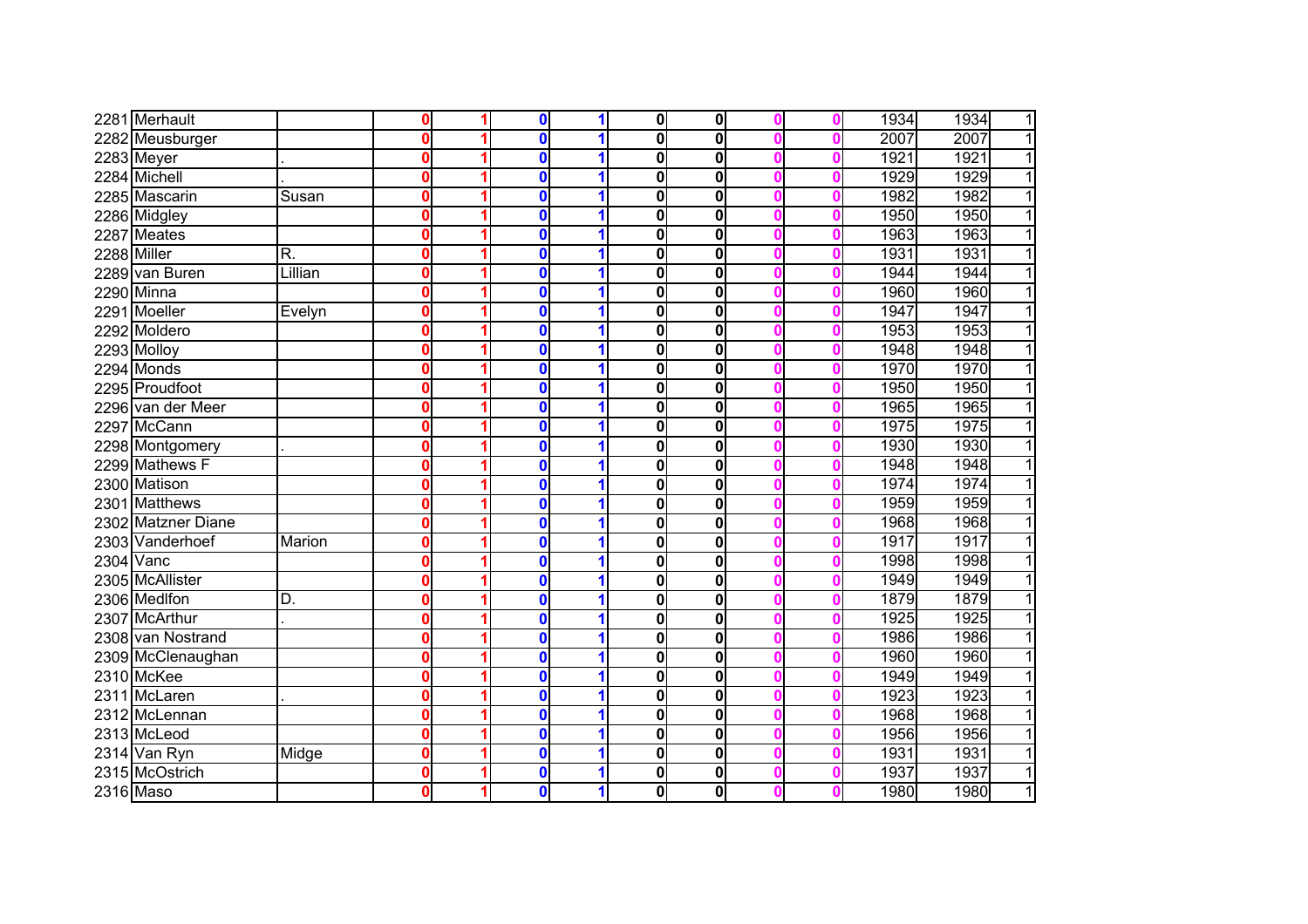|           | 2317 McAnnally          |                   | $\mathbf 0$             | $\mathbf 0$  |   | $\overline{\mathbf{0}}$ | $\mathbf{0}$            |   | 1965 | 1965<br>$\overline{1}$ |
|-----------|-------------------------|-------------------|-------------------------|--------------|---|-------------------------|-------------------------|---|------|------------------------|
|           | 2318 Sinclair           |                   | $\mathbf{0}$            | $\mathbf{0}$ |   | $\overline{\mathbf{0}}$ | 0                       |   | 1958 | 1958<br>$\overline{1}$ |
|           | 2319 Scott              | P.                | $\mathbf 0$             | $\mathbf{0}$ |   | 0                       | $\overline{\mathbf{0}}$ |   | 1935 | $\overline{1}$<br>1935 |
|           | 2320 Shenton            |                   | $\mathbf 0$             | $\mathbf 0$  |   | 0                       | 0                       |   | 1957 | 1957<br>$\overline{1}$ |
|           |                         |                   |                         |              |   |                         |                         |   |      |                        |
|           | 2321 Shenton Mrs Elaine |                   | 0                       | 0            |   | 0                       | 0                       |   | 1960 | 1960<br>1              |
|           | 2322 Sherriff           | Carol             | $\mathbf 0$             | $\mathbf{0}$ |   | $\overline{\mathbf{0}}$ | $\mathbf 0$             | Ω | 1965 | $\overline{1}$<br>1965 |
|           | 2323 Sheuer-Larsen      |                   | $\mathbf 0$             | $\mathbf{0}$ |   | $\mathbf 0$             | $\mathbf 0$             | n | 1986 | $\overline{1}$<br>1986 |
|           | 2324 Sim G              |                   | $\mathbf 0$             | $\mathbf{0}$ |   | 0                       | 0                       | n | 1950 | $\overline{1}$<br>1950 |
|           | 2325 Simmens M          |                   | $\mathbf 0$             | $\mathbf{0}$ |   | 0                       | $\mathbf 0$             |   | 1976 | $\overline{1}$<br>1976 |
|           | 2326 Sheer              | <b>Nelly</b>      | $\mathbf 0$             | 0            | 1 | 0                       | $\mathbf 0$             | Ω | 1940 | $\overline{1}$<br>1940 |
|           | 2327 Simpson Pickering  | Alice             | $\mathbf 0$             | $\mathbf 0$  | 1 | 0                       | 0                       |   | 1896 | $\overline{1}$<br>1896 |
|           | 2328 Shedden            | Ruth              | $\mathbf 0$             | $\mathbf 0$  |   | $\mathbf 0$             | 0                       |   | 1929 | 1929<br>$\overline{1}$ |
|           | 2329 Skuherska          |                   | $\mathbf{0}$            | $\mathbf{0}$ |   | 0                       | $\bf{0}$                |   | 1983 | $\overline{1}$<br>1983 |
|           | 2330 Slaney             |                   | $\mathbf 0$             | $\mathbf 0$  |   | 0                       | $\bf{0}$                |   | 1926 | 1926<br>$\overline{1}$ |
| 2331 Smit |                         |                   | $\bf{0}$                | $\mathbf{0}$ |   | 0                       | 0                       |   | 1926 | 1926<br>$\overline{1}$ |
|           | 2332 Smith              | $\overline{C.J.}$ | $\mathbf 0$             | 0            |   | 0                       | 0                       |   | 1882 | 1882<br>1              |
|           | 2333 Smith              | P.                | $\overline{\mathbf{o}}$ | $\mathbf 0$  |   | $\mathbf 0$             | 0                       |   | 1930 | 1930<br>1              |
|           | 2334 Smith              | Peter             | $\mathbf 0$             | $\mathbf 0$  |   | 0                       | $\bf{0}$                |   | 1931 | 1931<br>1              |
|           | 2335 Smith              | R.J.M.            | $\mathbf 0$             | 0            |   | 0                       | 0                       |   | 1935 | 1935<br>1              |
|           | 2336 Smith              | Theodosia         | $\mathbf 0$             | 0            |   | $\overline{\mathbf{0}}$ | $\bf{0}$                |   | 1938 | 1938<br>$\mathbf{1}$   |
|           | 2337 Simpson            |                   | $\mathbf 0$             | 0            |   | 0                       | $\mathbf 0$             |   | 1988 | 1988<br>1              |
|           | 2338 Tebbutt            |                   | $\mathbf 0$             | $\mathbf{0}$ |   | 0                       | $\bf{0}$                |   | 1979 | 1979<br>$\overline{1}$ |
|           | 2339 Prettejohn         |                   | $\mathbf 0$             | $\mathbf 0$  |   | 0                       | $\bf{0}$                |   | 1957 | $\overline{1}$<br>1957 |
|           | 2340 Tenney L           |                   | $\overline{\mathbf{0}}$ | 0            |   | 0                       | 0                       |   | 1972 | 1972<br>$\overline{1}$ |
|           | 2341 Seagalen           |                   | $\mathbf 0$             | 0            |   | 0                       | 0                       | Ω | 1973 | 1973<br>$\overline{1}$ |
|           | 2342 Searston           |                   | $\mathbf 0$             | 0            | 1 | $\bf{0}$                | $\bf{0}$                | 0 | 1963 | 1963<br>$\overline{1}$ |
|           | 2343 Seavey             |                   | 0                       | 0            |   | 0                       | 0                       |   | 1918 | $\overline{1}$<br>1918 |
|           | Sedlakova Jana          |                   |                         |              |   |                         |                         |   |      |                        |
|           | 2344 (Pikorova)         |                   | 0                       | 0            |   | 0                       | 0                       |   | 1976 | 1976<br>$\mathbf{1}$   |
|           | 2345 Seebeck            |                   | $\mathbf 0$             | $\mathbf 0$  |   | $\mathbf 0$             | $\mathbf 0$             |   | 1963 | 1963<br>$\overline{1}$ |
|           | 2346 Shelton            |                   | $\boldsymbol{0}$        | 0            |   | 0                       | 0                       |   | 1949 | $\overline{1}$<br>1949 |
| 2347 Seel |                         | R.A.              | $\mathbf 0$             | 0            |   | $\bf{0}$                | 0                       |   | 1927 | $\overline{1}$<br>1927 |
|           | 2348 Snow Isaacs        | Louise            | $\mathbf 0$             | $\mathbf 0$  |   | $\bf{0}$                | 0                       |   | 1948 | $\overline{1}$<br>1948 |
|           | 2349 Septier            |                   | $\mathbf 0$             | 0            |   | 0                       | $\bf{0}$                |   | 1921 | $\overline{1}$<br>1921 |
|           | 2350 Sequerra           |                   | $\mathbf 0$             | 0            | 1 | $\bf{0}$                | $\mathbf{0}$            |   | 2003 | $\overline{1}$<br>2003 |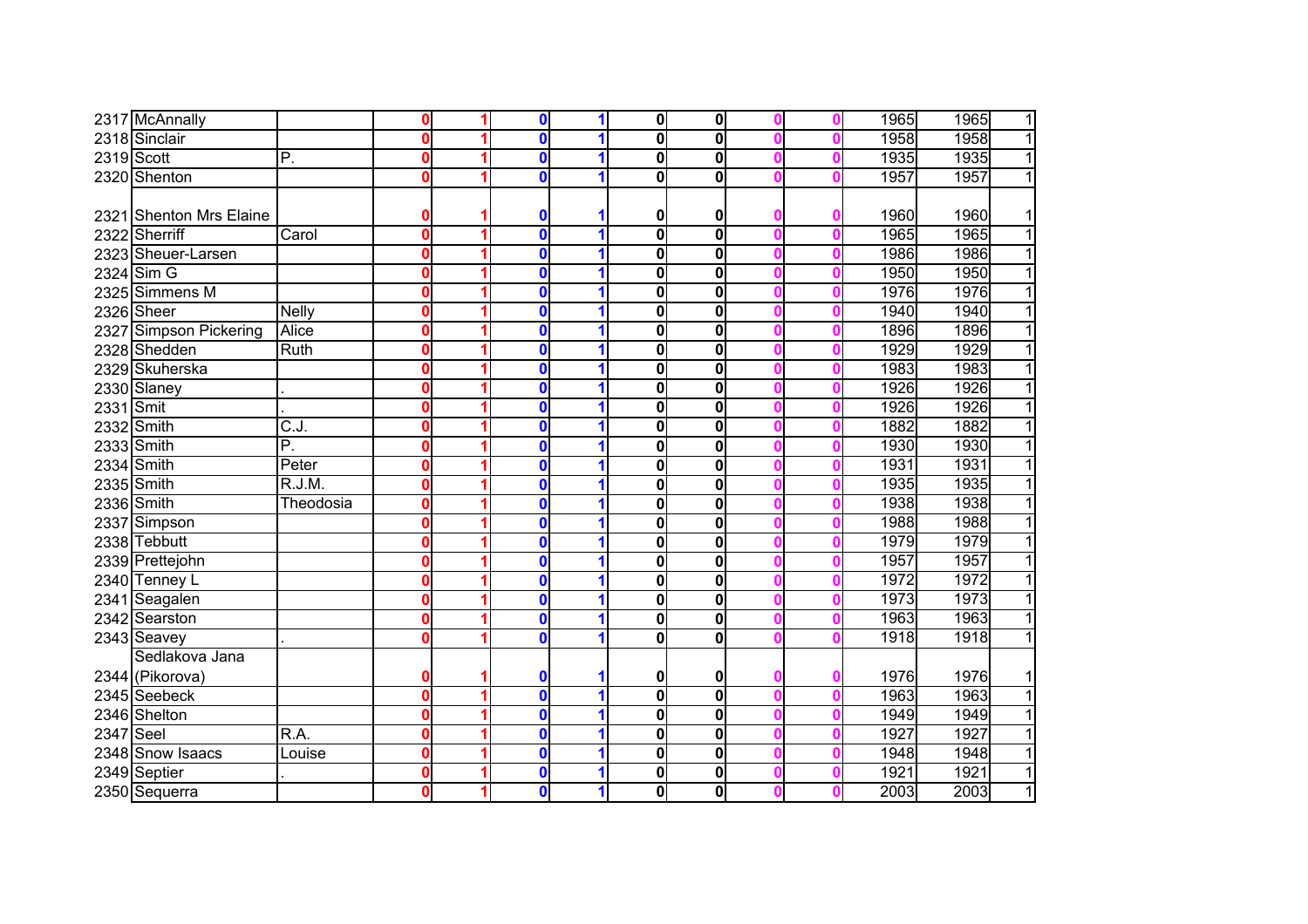|            | 2351 Sergeant          |       | $\mathbf 0$             | $\mathbf 0$  |   | $\mathbf 0$             | $\mathbf{0}$ |   | 1935 | 1935<br>$\mathbf{1}$   |
|------------|------------------------|-------|-------------------------|--------------|---|-------------------------|--------------|---|------|------------------------|
|            | 2352 Serra-Zanetti Ant |       | $\overline{\mathbf{0}}$ | 0            |   | $\overline{\mathbf{0}}$ | 0            |   | 2003 | $\overline{1}$<br>2003 |
|            | 2353 Sevan-Ridderhof   | Jenny | $\mathbf 0$             | $\mathbf{0}$ |   | 0                       | 0            |   | 1961 | 1961<br>$\overline{1}$ |
|            | 2354 Shang Kuo         |       | $\overline{\mathbf{0}}$ | 0            |   | $\overline{\mathbf{0}}$ | 0            |   | 1952 | 1952<br>$\overline{1}$ |
|            | 2355 Taylor D          |       | $\mathbf 0$             | $\mathbf 0$  |   | $\overline{\mathbf{0}}$ | 0            |   | 1958 | 1958<br>$\overline{1}$ |
|            | 2356 Shaui Peng        |       | $\mathbf 0$             | 0            |   | 0                       | 0            |   | 2006 | 2006<br>$\overline{1}$ |
| 2357 Seel  |                        |       | $\mathbf 0$             | $\mathbf{0}$ |   | $\mathbf 0$             | $\mathbf 0$  |   | 1938 | $\overline{1}$<br>1938 |
|            | 2358 Struthers         | Betty | $\mathbf 0$             | $\mathbf{0}$ |   | 0                       | $\mathbf 0$  |   | 1948 | 1948<br>$\overline{1}$ |
|            | 2359 Stocks            |       | $\mathbf 0$             | 0            |   | 0                       | 0            |   | 1927 | 1927<br>$\mathbf{1}$   |
|            | 2360 Szabo             |       | $\mathbf 0$             | 0            |   | 0                       | 0            |   | 1971 | $\overline{1}$<br>1971 |
|            | 2361 Stoyanova         |       | $\mathbf 0$             | 0            |   | 0                       | 0            | n | 2000 | 2000<br>$\overline{1}$ |
|            | 2362 Strachan          |       | $\mathbf 0$             | 0            | 1 | $\bf{0}$                | $\bf{0}$     |   | 1953 | 1953<br>$\overline{1}$ |
|            | 2363 Strandberg        |       | $\mathbf 0$             | 0            | 1 | 0                       | 0            | n | 1972 | 1972<br>1              |
|            | 2364 Stratton          |       | $\mathbf 0$             | $\mathbf 0$  |   | 0                       | $\mathbf 0$  |   | 1981 | 1981<br>$\overline{1}$ |
|            | 2365 Strauboeva        |       | $\bf{0}$                | $\mathbf 0$  |   | $\bf{0}$                | 0            |   | 1949 | 1949<br>1              |
|            | 2366 Smith M A         |       | $\bf{0}$                | 0            |   | 0                       | 0            |   | 1959 | 1959<br>1              |
| 2367       | Strobel                |       | $\bf{0}$                | 0            |   | $\bf{0}$                | 0            |   | 1922 | 1922                   |
|            | 2368 Stewart-Eldrich   |       | $\mathbf 0$             | 0            |   | $\bf{0}$                | $\bf{0}$     |   | 1966 | 1966<br>1              |
|            | 2369 Struthers M       |       | $\mathbf 0$             | $\mathbf{0}$ |   | $\mathbf 0$             | $\mathbf 0$  |   | 1969 | 1969<br>1              |
|            | 2370 Stubbs            |       | $\mathbf 0$             | 0            |   | 0                       | 0            |   | 1991 | 1991<br>1              |
| 2371       | Studer                 |       | $\mathbf 0$             | $\mathbf 0$  |   | $\overline{\mathbf{0}}$ | 0            |   | 1965 | 1965<br>1              |
|            | 2372 Sydney            |       | $\mathbf 0$             | 0            |   | $\overline{\mathbf{0}}$ | 0            |   | 1947 | 1947<br>$\overline{1}$ |
|            | 2373 Sweeney           |       | $\mathbf 0$             | $\mathbf 0$  |   | 0                       | $\bf{0}$     | Ω | 1965 | $\overline{1}$<br>1965 |
| 2374 Suire |                        |       | $\overline{\mathbf{0}}$ | $\mathbf{0}$ |   | 0                       | $\bf{0}$     |   | 1986 | 1986<br>$\overline{1}$ |
|            | 2375 Swanson           |       | $\overline{\mathbf{0}}$ | $\mathbf 0$  |   | $\overline{\mathbf{0}}$ | 0            |   | 1959 | $\overline{1}$<br>1959 |
|            | 2376 Swan-Shearer      |       | $\mathbf 0$             | 0            |   | 0                       | 0            | Ω | 1969 | 1969<br>$\overline{1}$ |
|            | 2377 Strawson          | Joan  | $\mathbf 0$             | 0            | 1 | $\bf{0}$                | 0            | Ω | 1929 | 1929<br>$\overline{1}$ |
| 2378 Starr |                        | Jill  | $\boldsymbol{0}$        | 0            | 1 | $\bf{0}$                | $\bf{0}$     | Ω | 1967 | 1967<br>$\overline{1}$ |
|            | 2379 Scott             | Joan  | $\boldsymbol{0}$        | 0            | 1 | $\overline{\mathbf{0}}$ | 0            | Ω | 1941 | 1941<br>$\overline{1}$ |
|            | 2380 Somoza            |       | $\mathbf 0$             | $\mathbf 0$  |   | $\bf{0}$                | 0            |   | 1957 | 1957<br>1              |
|            | 2381 Spears            |       | $\mathbf 0$             | $\mathbf 0$  |   | $\bf{0}$                | 0            |   | 2004 | 2004<br>$\overline{1}$ |
|            | 2382 Spiers            |       | $\mathbf 0$             | $\mathbf 0$  |   | $\mathbf 0$             | 0            |   | 1926 | 1926<br>11             |
|            | 2383 Spinoza           |       | $\mathbf 0$             | 0            |   | $\bf{0}$                | 0            |   | 1966 | 1966<br>$\mathbf{1}$   |
|            | 2384 St. Omer          |       | $\mathbf 0$             | 0            |   | $\bf{0}$                | 0            |   | 1935 | 1935<br>$\mathbf{1}$   |
|            | 2385 Stack             |       | $\mathbf 0$             | 0            |   | 0                       | $\bf{0}$     |   | 1956 | 1956<br>1              |
|            | 2386 Szmidt            |       | $\mathbf 0$             | 0            | 1 | $\bf{0}$                | $\mathbf 0$  |   | 1961 | 1<br>1961              |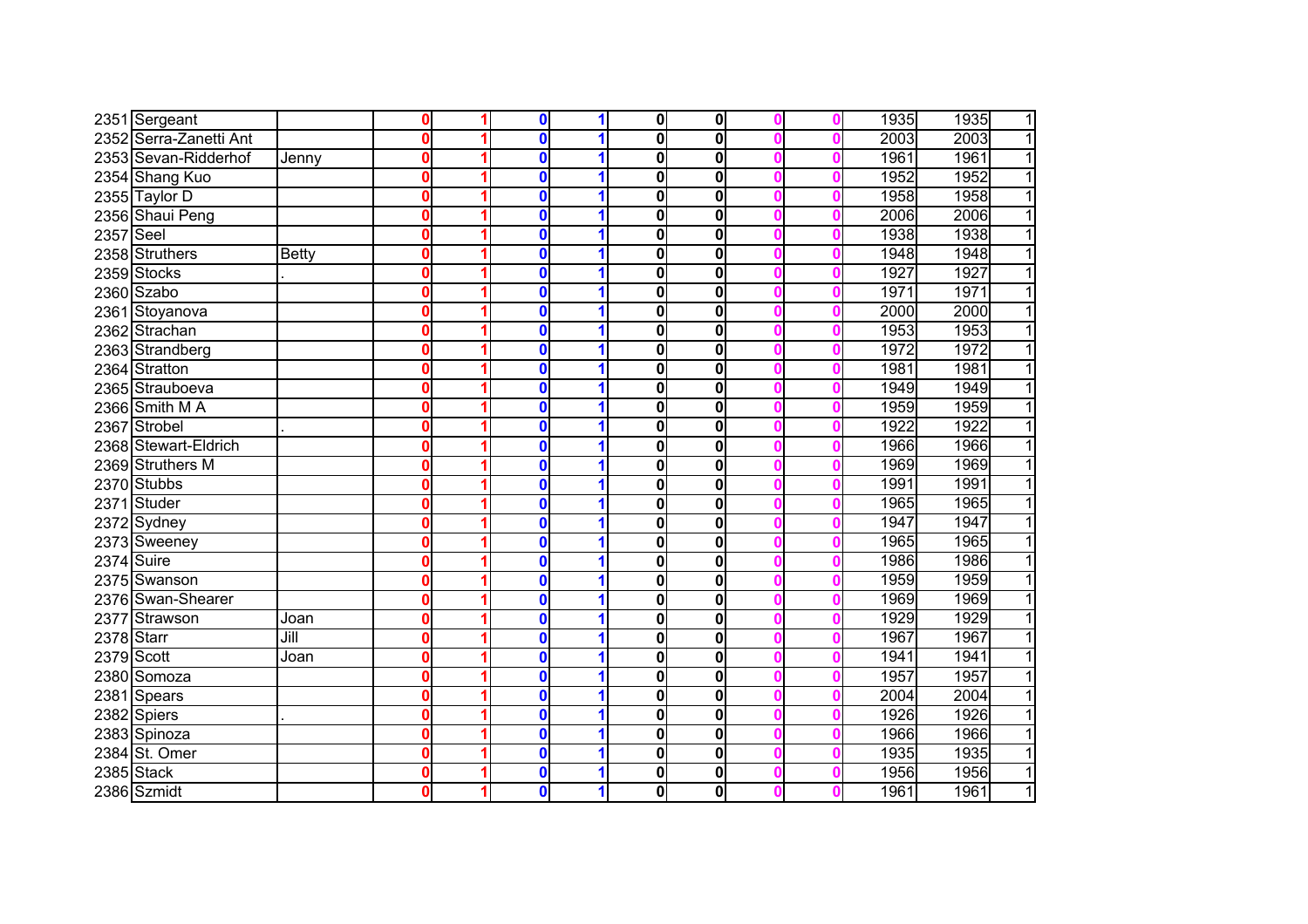|            | 2387 Stock         |          | $\mathbf 0$             | $\mathbf 0$  |   | $\mathbf 0$             | $\mathbf{0}$            |   | 1956 | 1956<br>$\mathbf{1}$   |
|------------|--------------------|----------|-------------------------|--------------|---|-------------------------|-------------------------|---|------|------------------------|
|            | 2388 Stap Sue      |          | $\overline{\mathbf{0}}$ | 0            |   | $\overline{\mathbf{0}}$ | $\overline{\mathbf{0}}$ |   | 1976 | 1976<br>$\overline{1}$ |
|            | 2389 Stirton       |          | $\mathbf 0$             | $\mathbf{0}$ |   | 0                       | 0                       |   | 1977 | 1977<br>$\overline{1}$ |
|            | 2390 Steaver       |          | $\overline{\mathbf{0}}$ | 0            |   | $\overline{\mathbf{0}}$ | $\overline{\mathbf{0}}$ |   | 1912 | $\overline{1}$<br>1912 |
|            | 2391 Stephan       |          | $\mathbf 0$             | 0            |   | $\overline{\mathbf{0}}$ | 0                       |   | 1965 | 1965<br>$\overline{1}$ |
|            | 2392 Sterry        |          | $\mathbf 0$             | 0            |   | 0                       | 0                       |   | 1926 | 1926<br>$\overline{1}$ |
|            | 2393 Stevens       | Ruth     | $\mathbf 0$             | $\mathbf{0}$ |   | $\mathbf 0$             | $\mathbf 0$             |   | 1948 | $\overline{1}$<br>1948 |
|            | 2394 Stevens A     |          | $\mathbf 0$             | $\mathbf{0}$ |   | 0                       | $\mathbf 0$             |   | 1968 | 1968<br>$\overline{1}$ |
|            | 2395 Stevens Marge |          | $\mathbf 0$             | 0            |   | 0                       | 0                       |   | 1959 | 1959<br>$\overline{1}$ |
|            | 2396 Stewart P     |          | $\mathbf 0$             | 0            |   | 0                       | 0                       |   | 1968 | $\overline{1}$<br>1968 |
|            | 2397 Smith Mrs M   |          | $\mathbf 0$             | 0            |   | 0                       | 0                       | n | 1954 | 1954<br>$\overline{1}$ |
| 2398 Szell |                    |          | $\mathbf 0$             | 0            | 1 | $\bf{0}$                | $\bf{0}$                |   | 1968 | 1968<br>$\overline{1}$ |
|            | 2399 Ritter        |          | $\mathbf 0$             | $\mathbf 0$  | 1 | 0                       | 0                       |   | 1991 | 1991<br>$\overline{1}$ |
|            | 2400 Scott J       |          | $\mathbf 0$             | $\mathbf 0$  |   | 0                       | $\mathbf 0$             |   | 1946 | $\overline{1}$<br>1946 |
|            | 2401 Riddell       | Mona     | $\mathbf 0$             | $\mathbf 0$  |   | $\bf{0}$                | 0                       |   | 1936 | 1936<br>$\mathbf{1}$   |
|            | 2402 Tonnelli      |          | $\mathbf 0$             | 0            |   | 0                       | $\mathbf 0$             |   | 1935 | $\overline{1}$<br>1935 |
|            | 2403 Tolleson      |          | $\mathbf 0$             | 0            |   | $\bf{0}$                | 0                       |   | 1978 | 1978<br>1              |
|            | 2404 Riegel        | Cecelia  | $\mathbf 0$             | 0            |   | $\bf{0}$                | $\bf{0}$                |   | 1938 | 1938<br>$\mathbf{1}$   |
|            | $2405$ Riese       | Ruth     | $\mathbf 0$             | $\mathbf{0}$ |   | $\mathbf 0$             | $\mathbf 0$             |   | 1929 | 1929<br>11             |
|            | 2406 Rigby         | Charlene | $\mathbf 0$             | 0            |   | 0                       | 0                       |   | 1963 | 1963<br>$\overline{1}$ |
| 2407 Rice  |                    | Thelma   | $\mathbf 0$             | 0            |   | $\overline{\mathbf{0}}$ | 0                       |   | 1939 | 1939<br>11             |
|            | 2408 Ritchie       |          | $\mathbf 0$             | $\mathbf{0}$ |   | 0                       | 0                       |   | 1950 | $\overline{1}$<br>1950 |
|            | 2409 Rezai         | Aravane  | $\mathbf 0$             | 0            |   | 0                       | $\mathbf 0$             | Ω | 2008 | 2008<br>$\overline{1}$ |
|            | 2410 Robberds      |          | $\overline{\mathbf{0}}$ | $\mathbf{0}$ |   | 0                       | 0                       |   | 1960 | 1960<br>$\overline{1}$ |
|            | 2411 Roberts       | Carolin  | $\overline{\mathbf{0}}$ | $\mathbf 0$  |   | $\overline{\mathbf{0}}$ | 0                       |   | 1936 | 1936<br>$\overline{1}$ |
|            | 2412 Roberts Mrs V |          | $\mathbf 0$             | 0            |   | 0                       | 0                       | Ω | 1960 | 1960<br>$\overline{1}$ |
|            | 2413 Robertson     | K.       | $\mathbf 0$             | 0            | 1 | $\bf{0}$                | 0                       | Ω | 1932 | 1932<br>$\overline{1}$ |
|            | 2414 Robertson     | K.E.     | $\boldsymbol{0}$        | 0            | 1 | $\bf{0}$                | $\mathbf 0$             | Ω | 1934 | 1934<br>$\overline{1}$ |
|            | 2415 Rodgers       |          | $\boldsymbol{0}$        | 0            | 1 | $\overline{\mathbf{0}}$ | 0                       | Ω | 1948 | 1948<br>$\overline{1}$ |
|            | 2416 Toffier       |          | $\bf{0}$                | 0            |   | 0                       | 0                       |   | 1964 | 1964<br>$\overline{1}$ |
|            | 2417 Rogan         |          | $\mathbf 0$             | $\mathbf 0$  |   | $\bf{0}$                | 0                       |   | 1968 | 1968<br>$\overline{1}$ |
|            | 2418 Tolan         |          | $\boldsymbol{0}$        | $\mathbf 0$  |   | $\bf{0}$                | 0                       |   | 1957 | 1957<br>$\mathbf{1}$   |
|            | 2419 Redwood       |          | $\mathbf 0$             | 0            |   | $\bf{0}$                | 0                       |   | 1953 | $\overline{1}$<br>1953 |
| 2420 Moor  |                    |          | $\mathbf 0$             | 0            |   | $\bf{0}$                | $\mathbf 0$             |   | 1923 | 1923<br>$\mathbf{1}$   |
| 2421       | Puig               |          | $\mathbf 0$             | 0            |   | 0                       | $\bf{0}$                |   | 1946 | 1946<br>1              |
|            | 2422 Raegener      |          | $\mathbf 0$             | 0            | 1 | $\bf{0}$                | $\mathbf 0$             |   | 1935 | 1<br>1935              |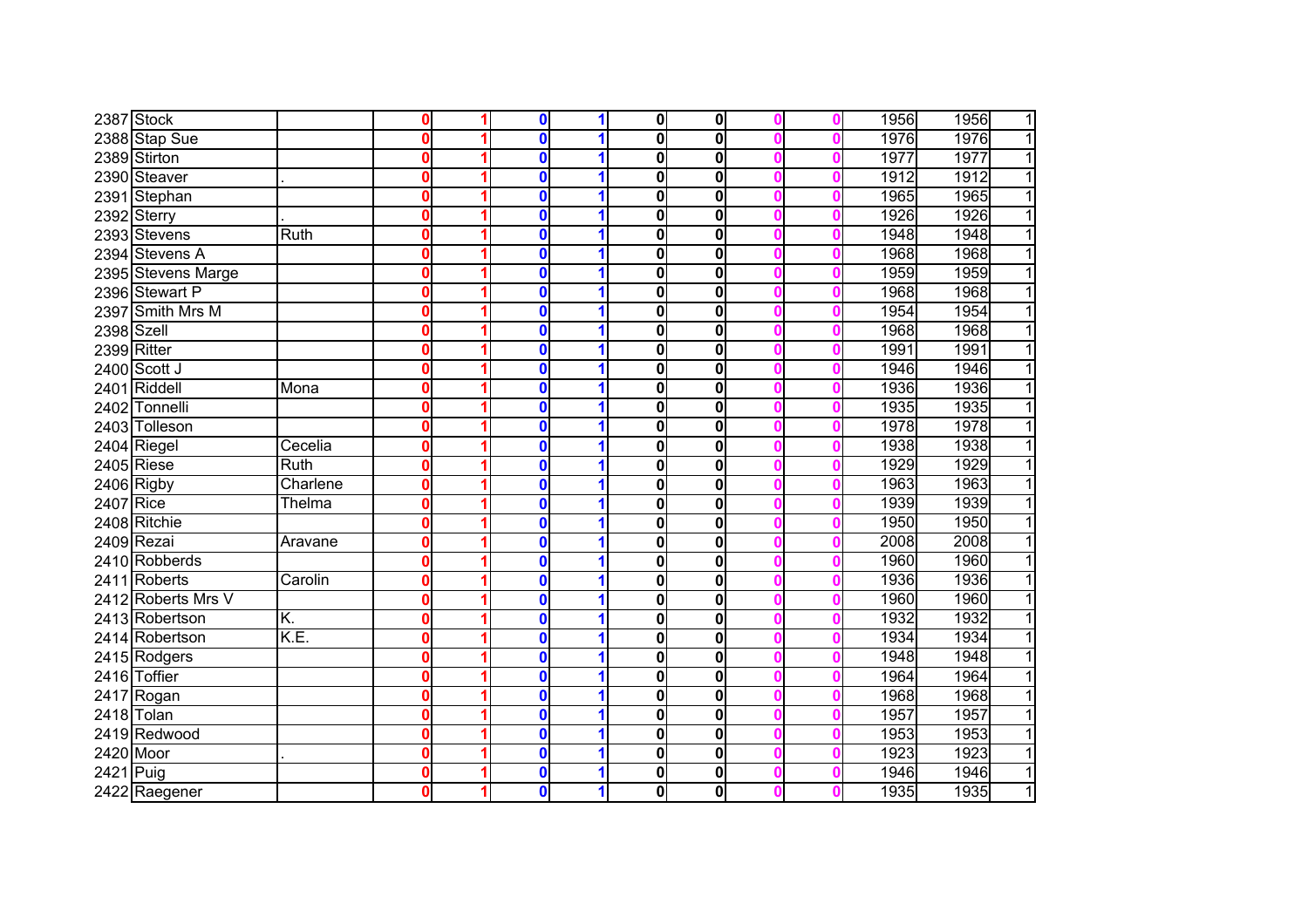|           | 2423 Raegener        | Gussie        | $\bf{0}$                | $\mathbf 0$  |   | $\mathbf 0$             | $\mathbf{0}$ |   | 1936 | 1936<br>$\overline{1}$ |
|-----------|----------------------|---------------|-------------------------|--------------|---|-------------------------|--------------|---|------|------------------------|
|           | 2424 Ramiriez        |               | $\mathbf 0$             | n            |   | $\overline{\mathbf{0}}$ | 0            |   | 1958 | 1958<br>$\overline{1}$ |
| 2425      | Ramormo              |               | $\overline{\mathbf{0}}$ | 0            |   | $\overline{\mathbf{0}}$ | 0            |   | 1957 | 1957<br>$\overline{1}$ |
|           | 2426 Rasciatore      |               | $\mathbf 0$             | 0            |   | 0                       | 0            |   | 1983 | 1983<br>$\overline{1}$ |
| 2427      | Richardson           |               | $\mathbf 0$             | 0            |   | 0                       | 0            |   | 1962 | 1962<br>1              |
|           | 2428 Redick-Smith    | Hazel         | $\mathbf 0$             | 0            |   | 0                       | $\mathbf 0$  |   | 1948 | 1948<br>$\overline{1}$ |
| 2429 Todd |                      | Pat           | $\mathbf 0$             | 0            |   | 0                       | $\mathbf 0$  |   | 1939 | 1939<br>1              |
| 2430 Reed |                      |               | $\mathbf 0$             | 0            |   | 0                       | $\mathbf 0$  |   | 1965 | 1965<br>$\mathbf{1}$   |
|           | 2431 Reetmeyer       |               | $\mathbf 0$             | $\mathbf{0}$ |   | 0                       | $\mathbf 0$  |   | 1973 | 1973<br>$\overline{1}$ |
|           | 2432 Remilton        |               | $\mathbf 0$             | 0            |   | 0                       | 0            |   | 1983 | $\overline{1}$<br>1983 |
| 2433 Reva |                      |               | $\mathbf 0$             | 0            |   | $\bf{0}$                | $\bf{0}$     |   | 1982 | 1982<br>$\overline{1}$ |
|           | 2434 Reynares        |               | $\boldsymbol{0}$        | 0            | 1 | $\bf{0}$                | $\bf{0}$     | Ω | 1991 | 1991<br>$\overline{1}$ |
|           | 2435 Reynolds P.     |               | $\mathbf 0$             | $\mathbf{0}$ | 1 | 0                       | 0            | n | 1973 | 1973<br>$\overline{1}$ |
|           | 2436 Toomey          | Mary          | $\mathbf 0$             | 0            |   | $\mathbf 0$             | 0            | Ω | 1947 | 1947<br>$\overline{1}$ |
|           | 2437 Rezai           |               | $\mathbf{0}$            | $\mathbf{0}$ |   | 0                       | 0            |   | 2007 | 2007<br>$\overline{1}$ |
|           | 2438 Raymond         | Louise        | $\mathbf 0$             | $\mathbf{0}$ |   | 0                       | $\mathbf 0$  |   | 1940 | 1940<br>$\overline{1}$ |
|           | 2439 Schnell         |               | $\bf{0}$                | $\mathbf{0}$ |   | 0                       | 0            |   | 1996 | 1996<br>1              |
|           | 2440 Sansoni         |               | $\mathbf 0$             | 0            |   | 0                       | 0            |   | 1945 | 1945<br>1              |
| 2441      | Sardina              |               | $\mathbf 0$             | $\mathbf{0}$ |   | 0                       | 0            |   | 1918 | 1918<br>1              |
| 2442      | Sasakura             |               | $\mathbf 0$             | 0            |   | $\bf{0}$                | 0            |   | 1937 | 1937<br>1              |
|           | 2443 Thomas          | <b>Murial</b> | $\boldsymbol{0}$        | 0            |   | 0                       | $\mathbf 0$  |   | 1929 | 1929<br>1              |
|           | 2444 Thibault        |               | $\mathbf 0$             | 0            |   | 0                       | $\mathbf 0$  |   | 1979 | 1979<br>$\overline{1}$ |
|           | 2445 Saywell         |               | $\mathbf 0$             | 0            |   | 0                       | 0            | Ω | 1965 | 1965<br>1              |
|           | 2446 Schacht Maree   |               | $\mathbf 0$             | 0            |   | $\bf{0}$                | $\mathbf 0$  |   | 1964 | 1964<br>$\mathbf{1}$   |
|           | 2447 Rogers C        |               | $\mathbf 0$             | $\mathbf{0}$ |   | 0                       | 0            |   | 1962 | $\mathbf{1}$<br>1962   |
|           | 2448 Scheibner       |               | $\overline{\mathbf{0}}$ | $\mathbf{0}$ |   | $\overline{\mathbf{0}}$ | 0            |   | 1964 | $\overline{1}$<br>1964 |
|           | 2449 Sander          |               | $\mathbf 0$             | 0            |   | 0                       | 0            | Ω | 1934 | 1934<br>$\overline{1}$ |
|           | 2450 Terry (Waikato) |               | $\mathbf 0$             | $\mathbf 0$  | 1 | 0                       | 0            | Ω | 1966 | $\overline{1}$<br>1966 |
|           | 2451 Schomburgk      |               | $\mathbf 0$             | 0            | 1 | $\overline{\mathbf{0}}$ | 0            | Ω | 1930 | 1930<br>$\overline{1}$ |
|           | 2452 Schönberger     |               | $\bf{0}$                | 0            |   | 0                       | 0            |   | 1966 | $\overline{1}$<br>1966 |
|           | 2453 Schruff         |               | $\bf{0}$                | 0            |   | $\bf{0}$                | $\mathbf 0$  |   | 2003 | 2003<br>$\overline{1}$ |
|           | 2454 Schumann        |               | $\bf{0}$                | $\mathbf 0$  |   | $\bf{0}$                | $\mathbf 0$  |   | 1939 | $\overline{1}$<br>1939 |
|           | 2455 Schwayder       | Fay           | $\mathbf 0$             | 0            |   | $\bf{0}$                | $\mathbf 0$  |   | 1936 | $\overline{1}$<br>1936 |
|           | 2456 Scoggins        |               | $\mathbf 0$             | 0            |   | $\bf{0}$                | $\bf{0}$     |   | 1952 | 1952<br>1              |
| 2457      | Scott                | Alice         | $\mathbf 0$             | 0            |   | 0                       | $\bf{0}$     |   | 1913 | 1913<br>1              |
|           | 2458 Schediwy-Creydt |               | $\mathbf 0$             | 0            | 1 | 0                       | $\mathbf 0$  |   | 1973 | 1<br>1973              |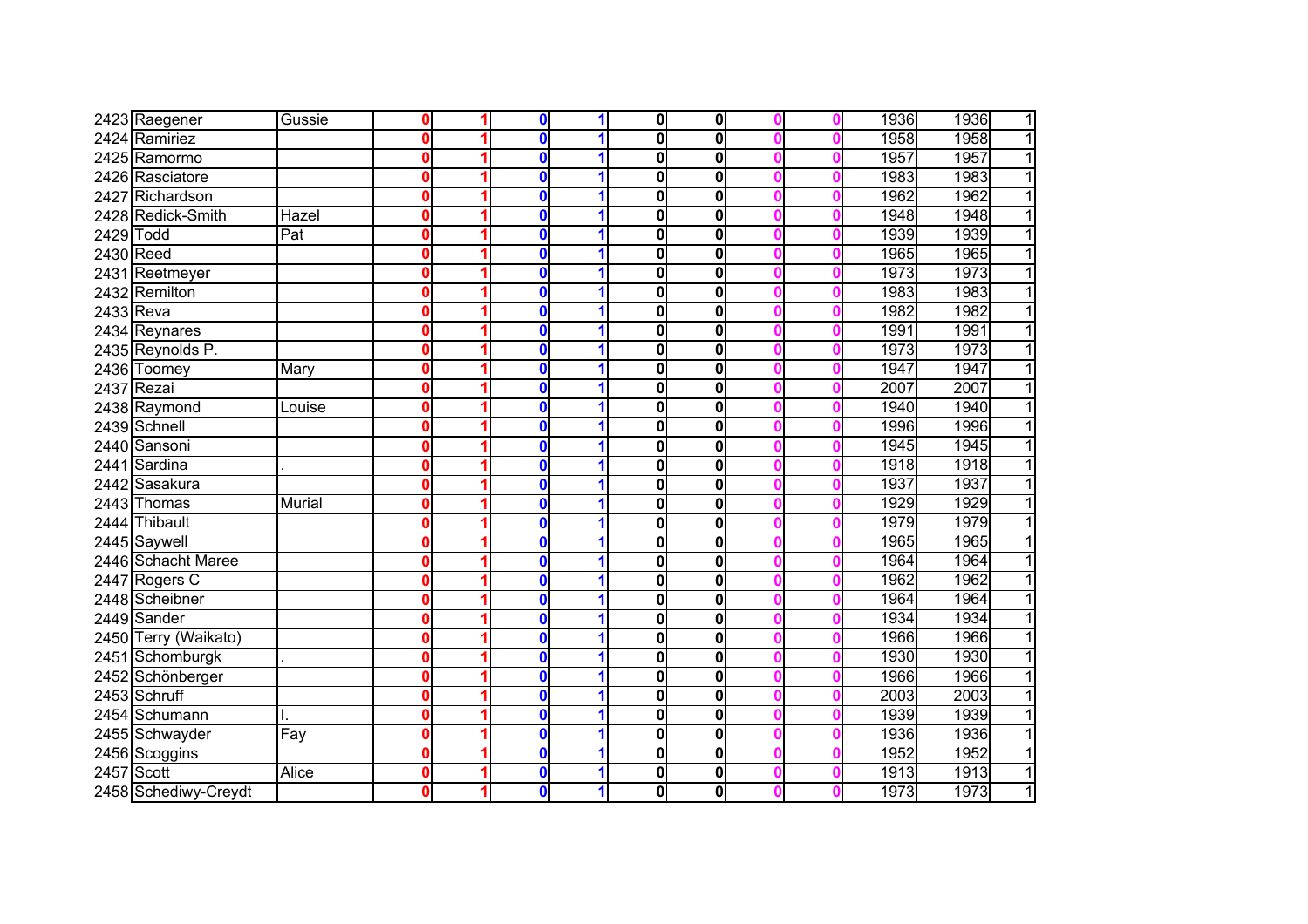|             | 2459 Thornton     |              | $\boldsymbol{0}$        | 0           |   | $\mathbf 0$             | $\mathbf{0}$ |   | 1955 | 1955<br>1              |
|-------------|-------------------|--------------|-------------------------|-------------|---|-------------------------|--------------|---|------|------------------------|
|             | 2460 Pridmore     |              | $\mathbf 0$             | 0           |   | 0                       | 0            |   | 1919 | 1919<br>$\overline{1}$ |
| 2461        | Rosembaum         | Maud         | $\boldsymbol{0}$        | 0           | 1 | 0                       | $\bf{0}$     |   | 1926 | 1926<br>$\overline{1}$ |
|             | 2462 Rosenow      |              | $\mathbf 0$             | 0           |   | 0                       | $\bf{0}$     |   | 1953 | 1953<br>$\overline{1}$ |
|             | 2463 Rosin        | Gudrun       | $\boldsymbol{0}$        | $\mathbf 0$ |   | 0                       | 0            | n | 1962 | $\overline{1}$<br>1962 |
|             | 2464 Rottier      |              | $\mathbf 0$             | $\mathbf 0$ |   | 0                       | $\mathbf 0$  | n | 1993 | $\overline{1}$<br>1993 |
|             | 2465 Rouire       |              | $\mathbf 0$             | $\mathbf 0$ |   | 0                       | $\bf{0}$     |   | 1966 | $\overline{1}$<br>1966 |
|             | 2466 Round Little |              | $\boldsymbol{0}$        | $\mathbf 0$ |   | 0                       | 0            |   | 1947 | $\overline{1}$<br>1947 |
|             | 2467 Roux         |              | $\mathbf 0$             | 0           |   | 0                       | 0            | n | 1958 | 1958<br>$\overline{1}$ |
|             | 2468 Thomas       | Muriel       | $\mathbf 0$             | $\mathbf 0$ |   | 0                       | $\bf{0}$     | Ω | 1935 | 1935<br>$\overline{1}$ |
| 2469 Rudd   |                   |              | $\boldsymbol{0}$        | 0           | 1 | 0                       | 0            | Ω | 1935 | 1935<br>$\overline{1}$ |
|             | 2470 Sanderson    |              | $\boldsymbol{0}$        | 0           | 1 | 0                       | 0            | n | 1929 | 1929<br>$\overline{1}$ |
|             |                   |              |                         |             |   |                         |              |   |      |                        |
|             | 2471 Salermi      | Maria Emilia | $\mathbf 0$             | 0           |   | 0                       | 0            |   | 2008 | 2008<br>$\mathbf{1}$   |
|             | 2472 Salisbury    | V.R.         | $\mathbf 0$             | $\mathbf 0$ |   | $\bf{0}$                | $\mathbf 0$  |   | 1908 | 1908<br>$\overline{1}$ |
|             | 2473 Salome       |              | $\mathbf 0$             | $\mathbf 0$ |   | 0                       | 0            |   | 1970 | 1970<br>$\overline{1}$ |
|             | 2474 Sammel       |              | $\mathbf 0$             | 0           |   | 0                       | $\bf{0}$     |   | 1977 | 1977<br>$\overline{1}$ |
|             | 2475 Sampson      | Eugenie      | $\mathbf 0$             | 0           |   | 0                       | $\bf{0}$     |   | 1934 | 1934<br>$\mathbf{1}$   |
| 2476        | San Donnino       | Wally        | $\mathbf 0$             | 0           |   | 0                       | $\mathbf 0$  |   | 1937 | 1937<br>1              |
| 2477        | Thomas L          |              | $\mathbf 0$             | 0           |   | 0                       | $\bf{0}$     |   | 1976 | 1976<br>1              |
|             | 2478 Rook Mills   |              | $\mathbf 0$             | $\mathbf 0$ |   | 0                       | $\bf{0}$     |   | 1960 | 1960<br>$\overline{1}$ |
| 2479 Tillin |                   |              | $\boldsymbol{0}$        | 0           |   | 0                       | 0            | Ω | 1969 | $\mathbf{1}$<br>1969   |
|             | 2480 Joubert      |              | $\mathbf 0$             | 0           |   | 0                       | $\bf{0}$     |   | 2000 | 2000<br>$\mathbf{1}$   |
|             | 2481 Hultkrantc   |              | $\mathbf 0$             | $\mathbf 0$ |   | 0                       | 0            | n | 1959 | 1959<br>$\mathbf{1}$   |
|             | 2482 Krajcovicova |              | $\overline{\mathbf{0}}$ | $\mathbf 0$ |   | 0                       | $\bf{0}$     | o | 1987 | 1987<br>$\overline{1}$ |
| 2483 Kraft  |                   |              | $\mathbf 0$             | $\mathbf 0$ |   | 0                       | 0            | Ω | 1972 | 1972<br>$\overline{1}$ |
|             | Kozeluhova        |              |                         |             |   |                         |              |   |      |                        |
|             | 2484 Bendlova     |              | 0                       | 0           |   | 0                       | 0            |   | 1974 | 1974<br>11             |
|             | 2485 Walker       |              | $\mathbf 0$             | 0           | 1 | $\overline{\mathbf{0}}$ | $\mathbf 0$  | 0 | 1954 | $\overline{1}$<br>1954 |
|             | 2486 Harris       | Greaf        | $\mathbf 0$             | $\mathbf 0$ | 1 | $\mathbf 0$             | 0            | Ω | 1935 | $\overline{1}$<br>1935 |
|             | 2487 Kovacs       |              | $\mathbf 0$             | $\mathbf 0$ |   | $\mathbf 0$             | 0            |   | 1952 | 1952<br>$\overline{1}$ |
|             | 2488 Howard       |              | $\boldsymbol{0}$        | 0           |   | $\mathbf 0$             | 0            |   | 1934 | $\mathbf{1}$<br>1934   |
|             | 2489 Vivanco      |              | $\mathbf 0$             | $\mathbf 0$ |   | $\mathbf 0$             | 0            |   | 1958 | 1958<br>$\overline{1}$ |
|             | 2490 Harrison     | Pat          | $\mathbf 0$             | $\mathbf 0$ |   | 0                       | 0            |   | 1954 | 1954<br>$\overline{1}$ |
|             | 2491 Volkova      |              | $\mathbf 0$             | 0           |   | 0                       | $\bf{0}$     |   | 1959 | $\overline{1}$<br>1959 |
|             | 2492 Kaeppel      |              | $\mathbf 0$             | 0           | 1 | $\bf{0}$                | $\mathbf{0}$ |   | 1935 | $\overline{1}$<br>1935 |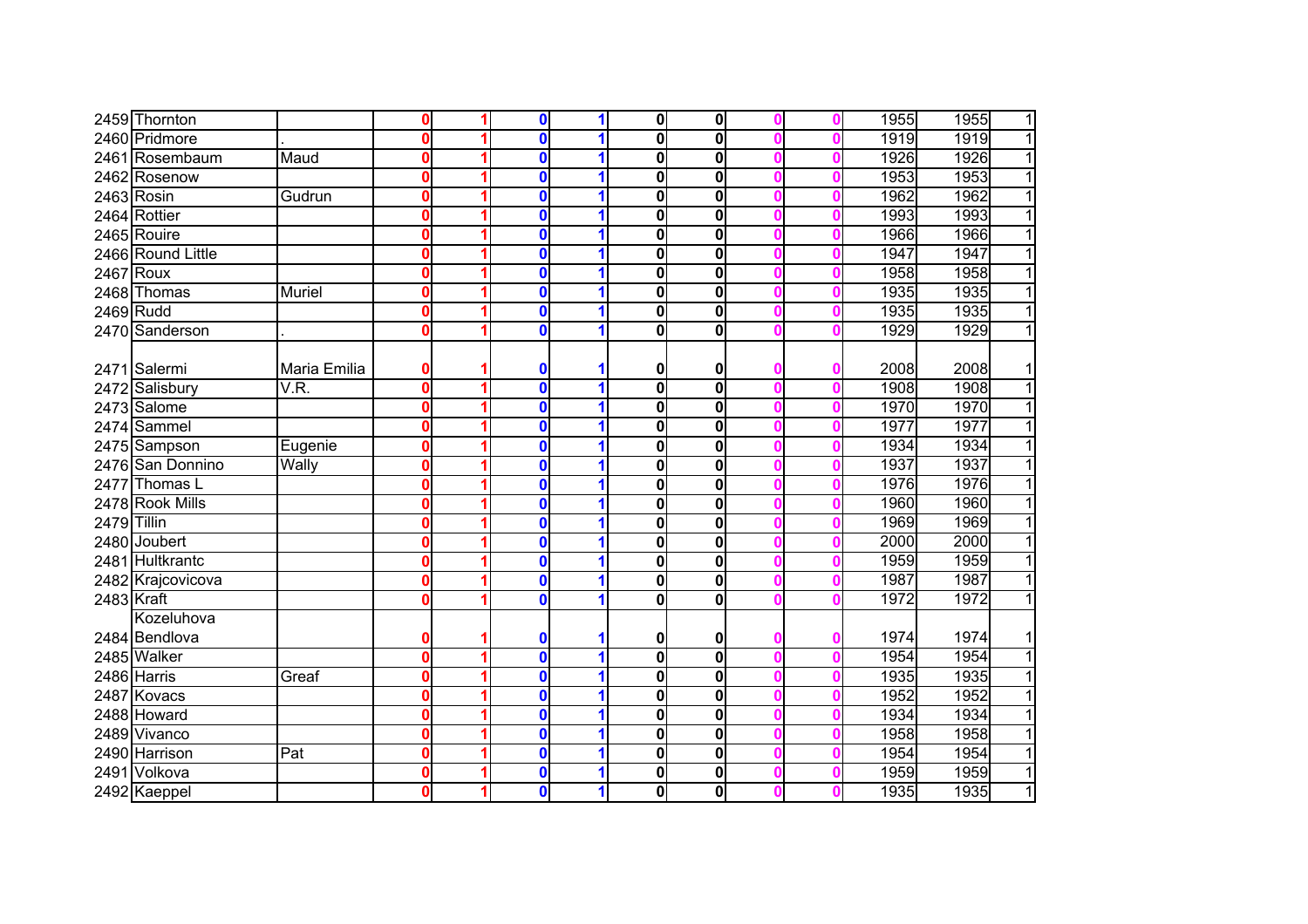|           | 2493 Walker C       |          | $\mathbf 0$             | $\bf{0}$     | 1            | $\overline{\mathbf{0}}$ | 0                       |  | 1953 | 1953<br>1              |
|-----------|---------------------|----------|-------------------------|--------------|--------------|-------------------------|-------------------------|--|------|------------------------|
|           | 2494 Hartigan       |          | $\mathbf 0$             | $\mathbf 0$  | 1            | $\overline{\mathbf{0}}$ | $\mathbf 0$             |  | 1946 | 1946<br>1              |
|           | 2495 Warnke         |          | $\mathbf 0$             | $\mathbf{0}$ | 1            | $\bf{0}$                | $\mathbf 0$             |  | 1958 | 1958<br>1              |
|           | 2496 Waring         | Samuel   | $\mathbf 0$             | $\mathbf 0$  | 1            | $\bf{0}$                | 0                       |  | 1922 | 1922<br>1              |
|           | 2497 Hattersley     | Alison   | $\overline{\mathbf{0}}$ | $\mathbf 0$  | 1            | 0                       | 0                       |  | 1940 | 1940<br>1              |
|           | 2498 Hopmans        |          | $\overline{\mathbf{0}}$ | $\mathbf{0}$ | 1            | 0                       | 0                       |  | 2000 | 2000<br>1              |
|           | 2499 Holvoet        |          | $\mathbf 0$             | $\mathbf{0}$ | 1            | 0                       | 0                       |  | 1958 | 1958<br>$\overline{1}$ |
|           | 2500 Volkmer        |          | $\mathbf 0$             | $\mathbf{0}$ | 1            | $\bf{0}$                | $\mathbf 0$             |  | 1932 | 1932<br>1              |
|           | 2501 Harkleroad     |          | $\mathbf 0$             | $\mathbf 0$  | 1            | $\bf{0}$                | 0                       |  | 2004 | 2004<br>1              |
|           | 2502 Handy          |          | $\mathbf{0}$            | $\mathbf 0$  | 1            | 0                       | 0                       |  | 1918 | 1918<br>1              |
| 2503 Kuat |                     |          | $\mathbf 0$             | $\mathbf 0$  | $\mathbf 1$  | $\bf{0}$                | 0                       |  | 1938 | 1938<br>1              |
|           | 2504 Hanks          |          | $\mathbf 0$             | 0            | $\mathbf 1$  | $\bf{0}$                | 0                       |  | 1959 | 1959<br>1              |
|           | 2505 Washer         | Simone   | $\mathbf 0$             | 0            | 1            | 0                       | 0                       |  | 1925 | 1925<br>1              |
|           | 2506 Hardcastle     |          | $\mathbf{0}$            | 0            | 1            | 0                       | 0                       |  | 1946 | 1946                   |
| 2507 Hay  |                     |          | $\mathbf 0$             | $\mathbf{0}$ |              | $\bf{0}$                | 0                       |  | 1958 | 1958                   |
|           | 2508 Kroupova       |          | $\mathbf 0$             | 0            |              | 0                       | 0                       |  | 1992 | 1992                   |
|           | 2509 Kroeger        |          | $\mathbf 0$             | 0            |              | $\bf{0}$                | 0                       |  | 1955 | 1955                   |
|           | 2510 Harries        | N.       | $\mathbf 0$             | $\mathbf{0}$ | 1            | $\bf{0}$                | $\mathbf 0$             |  | 1924 | 1924                   |
| 2511      | <b>Harker D</b>     |          | $\mathbf 0$             | $\mathbf 0$  | 1            | 0                       | 0                       |  | 1953 | 1953                   |
|           | 2512 Moore          |          | $\mathbf 0$             | 0            | 1            | 0                       | 0                       |  | 1929 | 1929                   |
|           | 2513 Kraus          | R.       | $\mathbf 0$             | 0            | 1            | $\bf{0}$                | 0                       |  | 1935 | 1935                   |
|           | 2514 Kaligis        |          | $\mathbf 0$             | 0            | 1            | 0                       | $\bf{0}$                |  | 1969 | 1969                   |
|           | 2515 Harman         | Rita     | $\mathbf 0$             | $\mathbf 0$  | 1            | 0                       | 0                       |  | 1939 | 1939<br>1              |
|           | 2516 Harper         |          | $\mathbf 0$             | $\mathbf 0$  | 1            | 0                       | 0                       |  | 1925 | 1925<br>1              |
|           | 2517 von Stuck      |          | $\overline{\mathbf{0}}$ | 0            | 1            | $\bf{0}$                | $\overline{\mathbf{0}}$ |  | 1935 | 1935<br>1              |
|           | 2518 Jones-Veber    | Raymonde | $\mathbf 0$             | $\mathbf 0$  | 1            | 0                       | 0                       |  | 1952 | 1952<br>1              |
|           | 2519 Harries        |          | $\mathbf 0$             | $\mathbf 0$  | $\mathbf 1$  | $\mathbf 0$             | 0                       |  | 1959 | 1959<br>1              |
|           | 2520 Krasnorutskaya |          | 0                       | 0            | $\mathbf 1$  | 0                       | 0                       |  | 2003 | 2003<br>1              |
|           | 2521 Kraus          | Rosl     | 0                       | 0            | 1            | $\mathbf 0$             | 0                       |  | 1937 | 1937                   |
|           | 2522 Knapp          | Karin    | 0                       | 0            | 1            | 0                       | 0                       |  | 2008 | 2008                   |
|           | 2523 Walton         |          | 0                       | 0            | 1            | 0                       | $\bf{0}$                |  | 1962 | 1962                   |
|           | 2524 Walsh B        |          | 0                       | 0            | 1            | 0                       | 0                       |  | 1968 | 1968                   |
|           | 2525 Hollis         |          | $\bf{0}$                | 0            |              | $\mathbf 0$             | $\bf{0}$                |  | 1939 | 1939                   |
|           | 2526 Voorhes        | Lida     | $\mathbf 0$             | 0            | 1            | 0                       | 0                       |  | 1889 | 1889                   |
| 2527      | Knight              | Jean     | $\bf{0}$                | 0            | 1            | 0                       | 0                       |  | 1959 | 1959<br>1              |
|           | 2528 Herich         |          | $\mathbf 0$             | 0            | $\mathbf{1}$ | 0                       | $\bf{0}$                |  | 1962 | 1962<br>1              |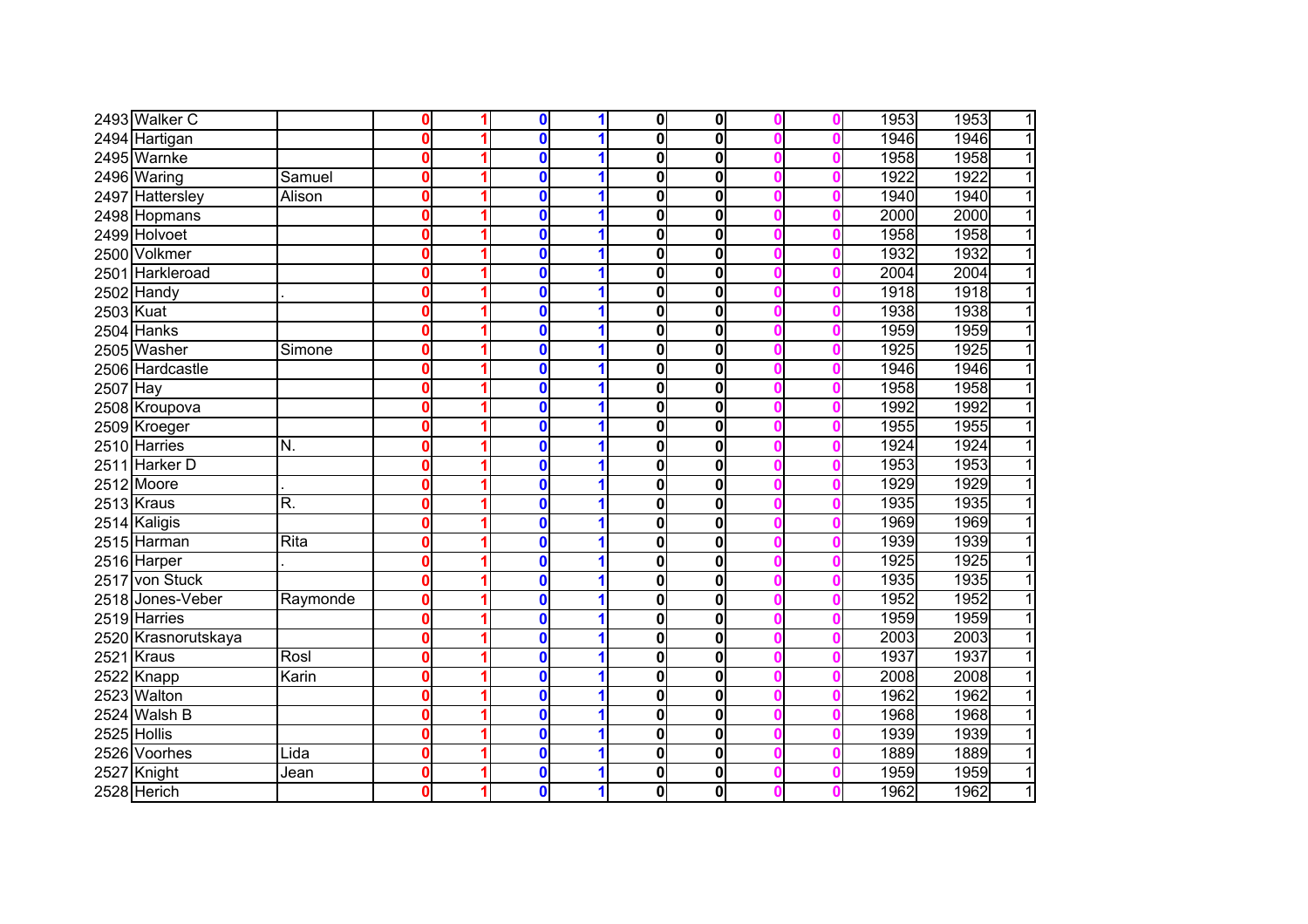|            | 2529 Joyce      |                          | 0        | $\bf{0}$ | 1 | $\overline{\mathbf{0}}$ | 0                       |  | 1949 | 1949<br>1 |
|------------|-----------------|--------------------------|----------|----------|---|-------------------------|-------------------------|--|------|-----------|
|            | 2530 Hirsch     |                          | 0        | $\bf{0}$ | 4 | $\overline{\mathbf{0}}$ | $\mathbf{0}$            |  | 1932 | 1932<br>1 |
| 2531 Vogt  |                 |                          | 0        | $\bf{0}$ |   | $\mathbf 0$             | $\mathbf{0}$            |  | 1963 | 1963<br>1 |
| 2532 Hirsh |                 | Millicent                | 0        | $\bf{0}$ |   | $\mathbf 0$             | 0                       |  | 1937 | 1937<br>1 |
|            | 2533 Jeffrey    |                          | 0        | $\bf{0}$ | 1 | $\mathbf 0$             | $\mathbf{0}$            |  | 1963 | 1963<br>1 |
|            | 2534 Klofsten   |                          | 0        | $\bf{0}$ | 1 | $\mathbf 0$             | 0                       |  | 1950 | 1950<br>1 |
| 2535 Kivi  |                 |                          | 0        | $\bf{0}$ | 1 | $\mathbf 0$             | 0                       |  | 1965 | 1965<br>1 |
|            | 2536 Janes      |                          | Ω        | $\bf{0}$ | 4 | 0                       | $\mathbf 0$             |  | 1968 | 1968<br>1 |
|            | 2537 Hitchins   |                          | 0        | $\bf{0}$ |   | $\mathbf 0$             | $\mathbf 0$             |  | 1923 | 1923<br>1 |
|            | 2538 Vormann    |                          | 0        | $\bf{0}$ | 1 | $\mathbf 0$             | $\mathbf 0$             |  | 1920 | 1920<br>1 |
|            | 2539 Klepac     | Andreja                  | 0        | $\bf{0}$ | 1 | $\mathbf 0$             | 0                       |  | 2008 | 2008<br>1 |
|            | 2540 Kleinova   |                          | 0        | $\bf{0}$ |   | $\mathbf 0$             | 0                       |  | 1995 | 1995      |
|            | 2541 Jansen     |                          | $\bf{0}$ | 0        | 1 | $\mathbf 0$             | 0                       |  | 1958 | 1958      |
|            | 2542 Knight     |                          | 0        | $\bf{0}$ | 1 | $\mathbf 0$             | 0                       |  | 1927 | 1927      |
|            | 2543 Healey G   |                          | 0        | $\bf{0}$ |   | $\mathbf 0$             | 0                       |  | 1975 | 1975      |
|            | 2544 Khanna     | P.                       | 0        | $\bf{0}$ |   | $\mathbf 0$             | 0                       |  | 1947 | 1947      |
|            | 2545 Korpas     |                          | 0        | 0        |   | $\mathbf 0$             | 0                       |  | 1967 | 1967      |
|            | 2546 Haycroft   |                          | 0        | $\bf{0}$ |   | $\mathbf 0$             | 0                       |  | 1930 | 1930      |
|            | 2547 Kormorczy  |                          | 0        | 0        |   | $\mathbf 0$             | 0                       |  | 1939 | 1939      |
|            | 2548 Haydon     |                          | 0        | 0        |   | $\mathbf 0$             | 0                       |  | 1970 | 1970      |
|            | $2549$ Hayes    |                          | 0        | 0        |   | $\mathbf 0$             | 0                       |  | 1954 | 1954      |
|            | 2550 Ward       | M.                       | 0        | 0        | 1 | $\mathbf 0$             | 0                       |  | 1914 | 1914      |
|            | 2551 Holubova   |                          | 0        | $\bf{0}$ | 1 | $\mathbf 0$             | 0                       |  | 1971 | 1971<br>1 |
|            | 2552 Hellier    |                          | Ω        | $\bf{0}$ |   | $\mathbf 0$             | 0                       |  | 1954 | 1954      |
|            | 2553 Konezawa   |                          | 0        | 0        |   | $\mathbf 0$             | $\overline{\mathbf{0}}$ |  | 1978 | 1978<br>1 |
|            | 2554 Knode      | <b>Dottie</b>            | 0        | 0        | 1 | $\mathbf 0$             | 0                       |  | 1940 | 1940<br>1 |
|            | 2555 Heegewalt  |                          | 0        | $\bf{0}$ | 1 | $\mathbf 0$             | 0                       |  | 1959 | 1959<br>1 |
|            | 2556 Holt JG    |                          | 0        | 0        | 1 | $\mathbf 0$             | 0                       |  | 1956 | 1956      |
| 2557 Kirk  |                 | $\overline{\mathsf{JS}}$ | 0        | 0        | 1 | $\overline{\mathbf{0}}$ | 0                       |  | 1931 | 1931      |
|            | 2558 Vives      |                          | 0        | 0        | 1 | 0                       | 0                       |  | 2005 | 2005      |
|            | 2559 Heidtmann  |                          | 0        | $\bf{0}$ |   | $\mathbf 0$             | $\mathbf 0$             |  | 1950 | 1950      |
|            | 2560 Jensen     |                          | 0        | 0        |   | 0                       | 0                       |  | 1934 | 1934      |
|            | 2561 Wall B     |                          | 0        | 0        |   | $\mathbf 0$             | $\mathbf 0$             |  | 1966 | 1966      |
|            | 2562 Jenkins    | Dorothy                  | 0        | 0        | 1 | 0                       | 0                       |  | 1940 | 1940      |
|            | 2563 Koryttseva |                          | 0        | 0        | 1 | 0                       | 0                       |  | 2007 | 2007<br>1 |
|            | 2564 Head-Knode | <b>Dottie</b>            | 0        | 0        | 1 | $\mathbf 0$             | $\mathbf 0$             |  | 1948 | 1948<br>1 |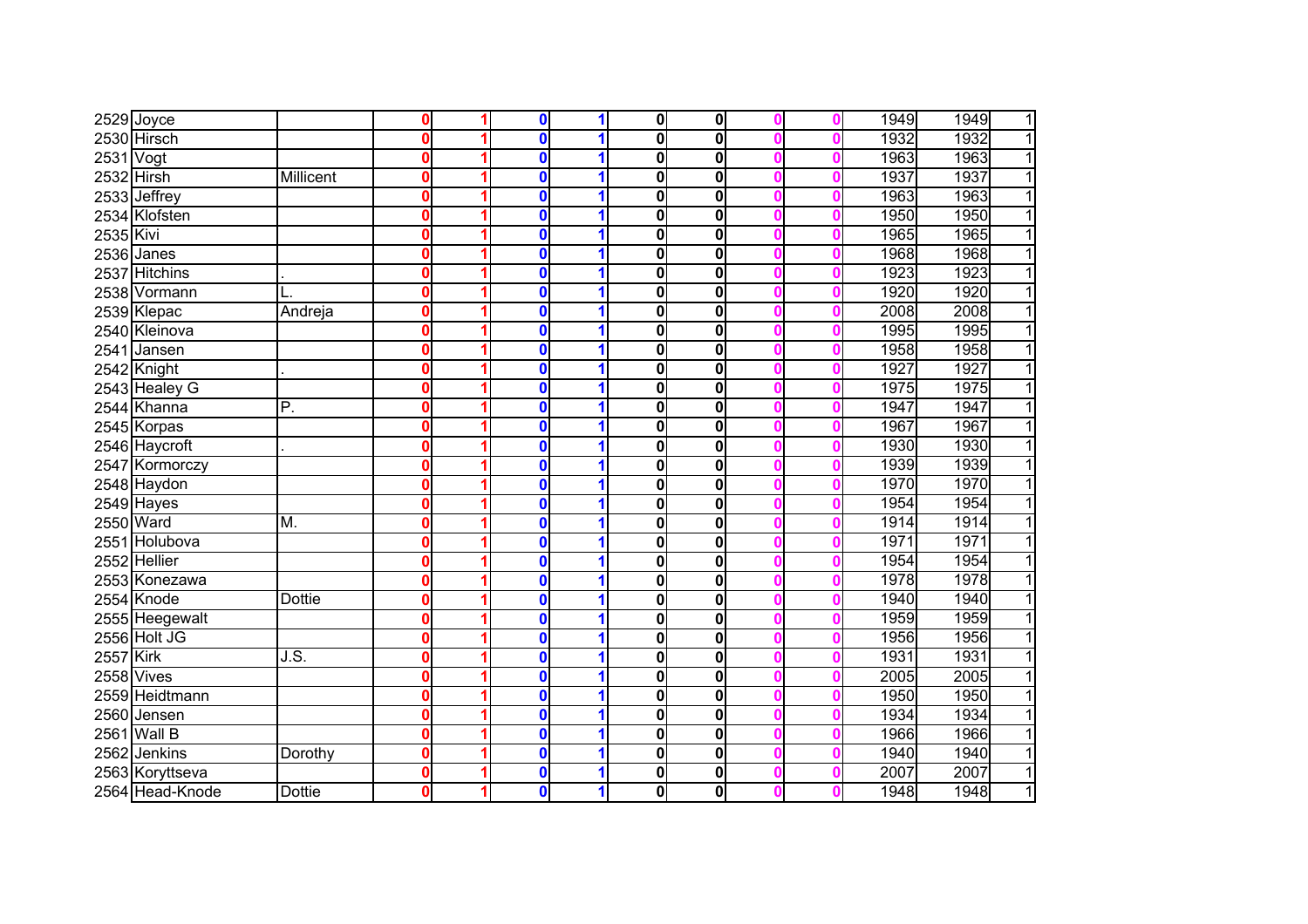|           | $2565$ Jacob         |             | 0            | $\mathbf 0$ | 1 | $\mathbf{0}$ | 0                       |  | 1967 | 1967<br>$\mathbf{1}$   |
|-----------|----------------------|-------------|--------------|-------------|---|--------------|-------------------------|--|------|------------------------|
|           | 2566 Kayser          |             | $\bf{0}$     | $\bf{0}$    |   | $\bf{0}$     | $\overline{\mathbf{0}}$ |  | 1971 | 1971<br>$\overline{1}$ |
|           | 2567 Grandguillot    |             | $\bf{0}$     | $\bf{0}$    | 1 | $\bf{0}$     | $\mathbf 0$             |  | 1959 | $\overline{1}$<br>1959 |
|           | 2568 Vienne          |             | $\bf{0}$     | $\bf{0}$    | 1 | $\bf{0}$     | $\mathbf 0$             |  | 1914 | $\overline{1}$<br>1914 |
|           | 2569 Green E         |             | 0            | 0           | 1 | $\bf{0}$     | 0                       |  | 1962 | 1962<br>$\overline{1}$ |
|           | 2570 Greene          | Angela Nora | $\mathbf{0}$ | $\bf{0}$    | 1 | 0            | 0                       |  | 1908 | 1908<br>$\overline{1}$ |
|           | 2571 Legge-Hunt      |             | $\bf{0}$     | $\bf{0}$    | 1 | $\bf{0}$     | $\mathbf 0$             |  | 1972 | 1972<br>$\overline{1}$ |
|           | 2572 Waters SE       |             | 0            | $\bf{0}$    | 1 | $\bf{0}$     | 0                       |  | 1958 | 1958<br>$\overline{1}$ |
|           | 2573 Leeming         |             | 0            | $\bf{0}$    | 1 | 0            | 0                       |  | 1931 | 1931<br>$\mathbf{1}$   |
|           | 2574 Leachman        |             | $\bf{0}$     | $\bf{0}$    | 1 | $\bf{0}$     | 0                       |  | 1922 | 1922<br>$\overline{1}$ |
|           | 2575 Votavova        |             | 0            | $\bf{0}$    | 1 | $\bf{0}$     | 0                       |  | 1985 | 1985<br>$\overline{1}$ |
|           | 2576 Graham          |             | 0            | $\bf{0}$    | 1 | 0            | $\mathbf 0$             |  | 1993 | 1993<br>$\overline{1}$ |
| 2577 Leca |                      |             | 0            | 0           | 1 | 0            | 0                       |  | 1967 | 1967<br>$\mathbf{1}$   |
|           | 2578 Griffiths       |             | 0            | $\bf{0}$    | 1 | 0            | 0                       |  | 1966 | 1966<br>$\overline{1}$ |
|           | 2579 Grigg           |             | 0            | $\bf{0}$    | 1 | 0            | 0                       |  | 1951 | 1951<br>$\mathbf{1}$   |
|           | 2580 Lebailly        |             | 0            | $\bf{0}$    |   | 0            | $\mathbf 0$             |  | 1937 | 1937<br>11             |
|           | 2581 Leather         |             | 0            | 0           |   | 0            | 0                       |  | 1958 | 1958<br>1              |
|           | $2582$ Leaks         |             | $\bf{0}$     | $\bf{0}$    | 1 | 0            | 0                       |  | 1920 | 1920<br>1              |
|           | 2583 Hargreaves      |             | $\bf{0}$     | $\bf{0}$    | 1 | $\bf{0}$     | 0                       |  | 1932 | 1932<br>1              |
|           | 2584 Keller          |             | $\bf{0}$     | $\bf{0}$    | 1 | $\bf{0}$     | $\mathbf 0$             |  | 1991 | 1991<br>$\overline{1}$ |
|           | 2585 Watanabe        |             | 0            | $\bf{0}$    | 1 | $\bf{0}$     | 0                       |  | 1984 | 1984<br>1              |
|           | 2586 Gremillet       |             | $\mathbf{0}$ | $\bf{0}$    | 1 | $\bf{0}$     | 0                       |  | 1958 | 1958<br>$\overline{1}$ |
|           | 2587 Levi Blumenthal | Maud        | $\mathbf{0}$ | $\bf{0}$    | 1 | 0            | 0                       |  | 1936 | 1936<br>$\overline{1}$ |
| 2588 Lind |                      |             | 0            | $\bf{0}$    | 1 | $\bf{0}$     | $\overline{\mathbf{0}}$ |  | 1959 | 1959<br>$\overline{1}$ |
|           | 2589 Li Chen         |             | $\bf{0}$     | $\bf{0}$    | 1 | $\bf{0}$     | $\overline{\mathbf{0}}$ |  | 1996 | 1996<br>$\overline{1}$ |
|           | 2590 Kanellopoulou   |             | $\bf{0}$     | $\bf{0}$    | 1 | $\bf{0}$     | 0                       |  | 1986 | 1986<br>$\overline{1}$ |
|           | 2591 Kanepi          |             | $\bf{0}$     | $\bf{0}$    | 1 | $\bf{0}$     | 0                       |  | 2006 | 2006<br>$\mathbf{1}$   |
| 2592 Vest |                      |             | 0            | $\bf{0}$    | 1 | 0            | 0                       |  | 1972 | 1972<br>$\mathbf{1}$   |
|           | 2593 Lewicki         |             | 0            | 0           | 1 | $\bf{0}$     | 0                       |  | 1952 | 1952<br>$\overline{1}$ |
|           | 2594 Jevans-Jarrett  |             | $\bf{0}$     | $\bf{0}$    | 1 | 0            | $\bf{0}$                |  | 1974 | 1974<br>$\overline{1}$ |
|           | 2595 Kanepi          | Kaia        | $\bf{0}$     | $\bf{0}$    | 1 | 0            | $\bf{0}$                |  | 2008 | 2008<br>$\overline{1}$ |
|           | 2596 Grace M         |             | $\bf{0}$     | $\bf{0}$    | 1 | 0            | 0                       |  | 1959 | 1959<br>$\mathbf{1}$   |
|           | 2597 Johnson         |             | 0            | $\bf{0}$    | 1 | $\mathbf 0$  | $\bf{0}$                |  | 1928 | $\overline{1}$<br>1928 |
|           | 2598 von Gerlach     |             | 0            | $\bf{0}$    | 1 | 0            | 0                       |  | 1951 | 1951<br>$\mathbf{1}$   |
|           | 2599 Lemming         |             | 0            | $\bf{0}$    | 1 | 0            | $\bf{0}$                |  | 1932 | 1932<br>1              |
|           | 2600 Leroux          |             | 0            | $\bf{0}$    | 1 | 0            | $\bf{0}$                |  | 1901 | 1<br>1901              |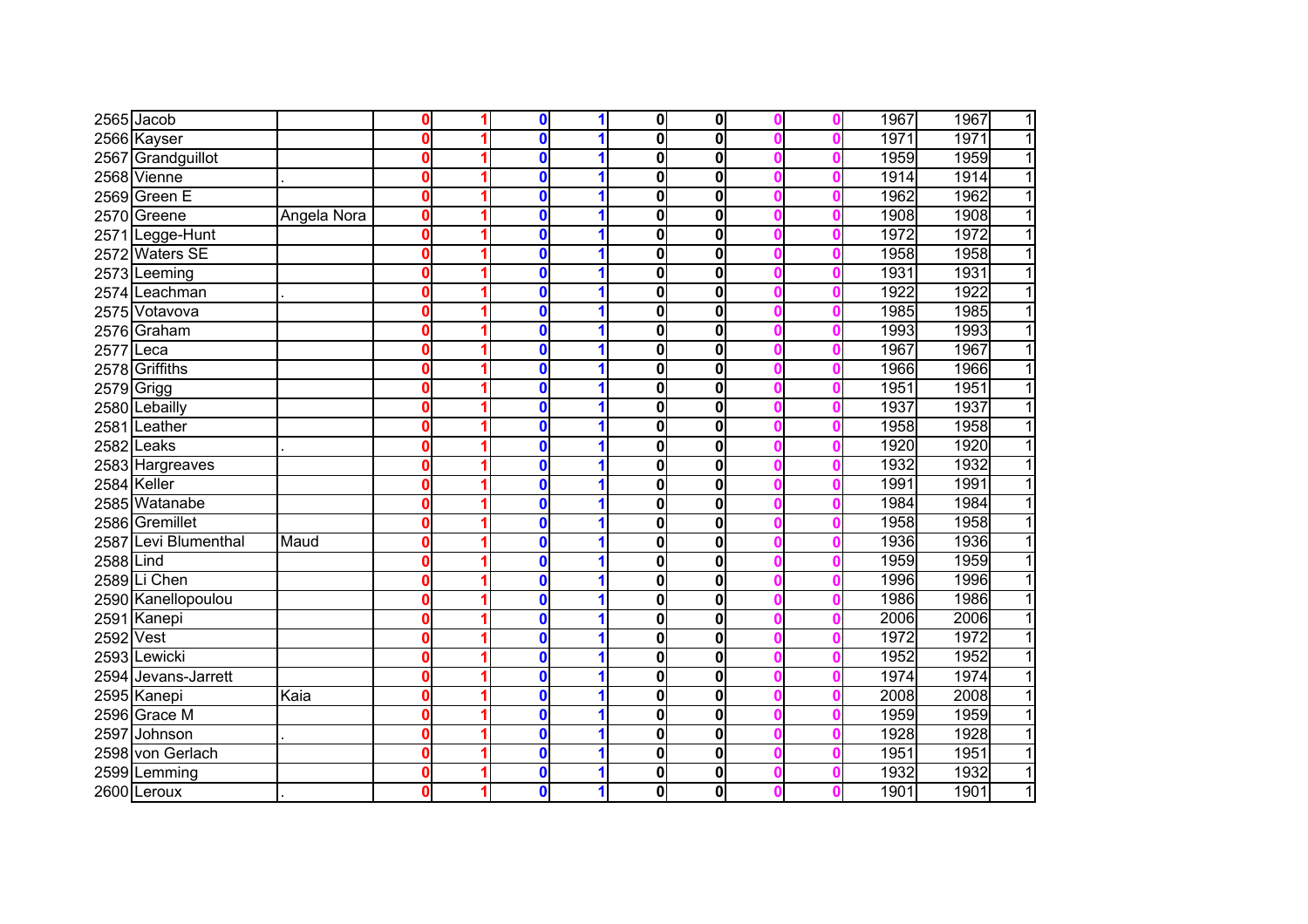|                   | 2601 Leon-Garcia      |          | 0            | $\bf{0}$ | 1 | $\mathbf 0$  | 0           |  | 1998 | 1998<br>1              |
|-------------------|-----------------------|----------|--------------|----------|---|--------------|-------------|--|------|------------------------|
|                   | 2602 Kapros           |          | $\bf{0}$     | $\bf{0}$ | 1 | $\mathbf 0$  | $\mathbf 0$ |  | 2003 | 2003<br>$\overline{1}$ |
|                   | 2603 Vosters          | Magde    | $\bf{0}$     | $\bf{0}$ | 1 | $\bf{0}$     | $\mathbf 0$ |  | 1948 | 1948<br>$\overline{1}$ |
|                   | 2604 Lendlova         |          | $\bf{0}$     | $\bf{0}$ | 1 | $\mathbf 0$  | 0           |  | 1961 | 1961<br>$\overline{1}$ |
|                   | 2605 Jaggard          |          | $\mathbf{0}$ | $\bf{0}$ | 1 | $\mathbf{0}$ | 0           |  | 1986 | $\overline{1}$<br>1986 |
|                   | 2606 Jeyaseelan       |          | $\bf{0}$     | $\bf{0}$ | 1 | 0            | 0           |  | 1998 | 1998<br>$\overline{1}$ |
|                   | 2607 Karlsson         |          | $\mathbf{0}$ | $\bf{0}$ | 1 | $\bf{0}$     | 0           |  | 1985 | $\overline{1}$<br>1985 |
| <b>2608 Kelly</b> |                       | Hazel    | 0            | $\bf{0}$ | 1 | $\bf{0}$     | $\mathbf 0$ |  | 1942 | $\overline{1}$<br>1942 |
|                   | 2609 Jessee           | Margaret | $\bf{0}$     | $\bf{0}$ | 1 | $\bf{0}$     | 0           |  | 1938 | $\overline{1}$<br>1938 |
|                   | 2610 Kynaston         | Margaret | 0            | $\bf{0}$ | 1 | $\mathbf{0}$ | 0           |  | 1963 | $\overline{1}$<br>1963 |
|                   | 2611 Volokova         |          | 0            | $\bf{0}$ | 1 | $\bf{0}$     | 0           |  | 1958 | 1958<br>$\overline{1}$ |
|                   | 2612 Jackson J        |          | $\bf{0}$     | $\bf{0}$ | 1 | 0            | 0           |  | 2006 | 2006<br>$\overline{1}$ |
|                   | 2613 Iribarne         |          | $\bf{0}$     | $\bf{0}$ | 1 | 0            | 0           |  | 1935 | 1935<br>$\overline{1}$ |
| $2614$ Haas       |                       |          | $\bf{0}$     | $\bf{0}$ | 1 | $\bf{0}$     | 0           |  | 1974 | 1974<br>$\overline{1}$ |
|                   | 2615 Haines           |          | $\bf{0}$     | $\bf{0}$ | 1 | 0            | 0           |  | 1961 | $\overline{1}$<br>1961 |
|                   | 2616 Kermer           |          | 0            | $\bf{0}$ |   | 0            | 0           |  | 1952 | 1952<br>1              |
| 2617 Hunt         |                       | N.       | $\bf{0}$     | $\bf{0}$ | 1 | 0            | 0           |  | 1930 | 1930<br>1              |
|                   | 2618 Lagerborg        | Mary     | $\bf{0}$     | $\bf{0}$ | 1 | $\bf{0}$     | 0           |  | 1947 | 1947<br>1              |
|                   | 2619 Gustafsson       | Solveig  | 0            | $\bf{0}$ | 1 | 0            | 0           |  | 1951 | 1951<br>1              |
| 2620              | James BR              |          | 0            | $\bf{0}$ | 1 | 0            | 0           |  | 1952 | 1952<br>1              |
| 2621              | Vseteckova            |          | 0            | $\bf{0}$ | 1 | $\bf{0}$     | 0           |  | 1945 | 1945<br>1              |
|                   | 2622 Kerr Mrs P       |          | $\bf{0}$     | $\bf{0}$ | 1 | 0            | 0           |  | 1960 | 1960<br>1              |
|                   | 2623 Kuzmenko         |          | $\bf{0}$     | $\bf{0}$ | 1 | 0            | 0           |  | 1959 | 1959<br>11             |
|                   | 2624 Humphreys-Davies |          | 0            | $\bf{0}$ | 1 | 0            | 0           |  | 1989 | 1989<br>1              |
| 2625 Ham          |                       |          | 0            | $\bf{0}$ | 1 | $\bf{0}$     | 0           |  | 1967 | 1967<br>$\overline{1}$ |
|                   | 2626 Kurhajcova       |          | 0            | $\bf{0}$ | 1 | 0            | 0           |  | 2003 | 2003<br>$\mathbf{1}$   |
|                   | 2627 Kunnen-Bryan     |          | 0            | $\bf{0}$ | 1 | 0            | 0           |  | 1960 | 1960<br>$\mathbf{1}$   |
|                   | 2628 Kunen            |          | 0            | 0        | 1 | 0            | 0           |  | 1960 | 1960<br>11             |
|                   | 2629 Hamilton         |          | 0            | 0        | 1 | $\bf{0}$     | 0           |  | 1956 | 1956<br>$\overline{1}$ |
|                   | 2630 Kuleszka         |          | $\bf{0}$     | 0        | 1 | 0            | 0           |  | 2001 | 2001<br>$\mathbf{1}$   |
|                   | 2631 Kallmeyer        |          | 0            | $\bf{0}$ | 1 | 0            | 0           |  | 1932 | 1932<br>11             |
|                   | 2632 Grundy           |          | 0            | $\bf{0}$ | 1 | 0            | 0           |  | 1961 | 1961<br>1              |
|                   | 2633 Lauderbach Blair | Marjorie | 0            | 0        | 1 | 0            | 0           |  | 1939 | 1939<br>$\mathbf{1}$   |
| 2634 J. Yi        |                       |          | $\bf{0}$     | $\bf{0}$ | 1 | 0            | 0           |  | 1995 | 1995<br>1              |
|                   | 2635 Langsford        |          | 0            | $\bf{0}$ | 1 | 0            | 0           |  | 1967 | 1967<br>$\mathbf{1}$   |
|                   | 2636 Langrishe        | Bee      | 0            | $\bf{0}$ | 1 | 0            | 0           |  | 1885 | ω<br>1887              |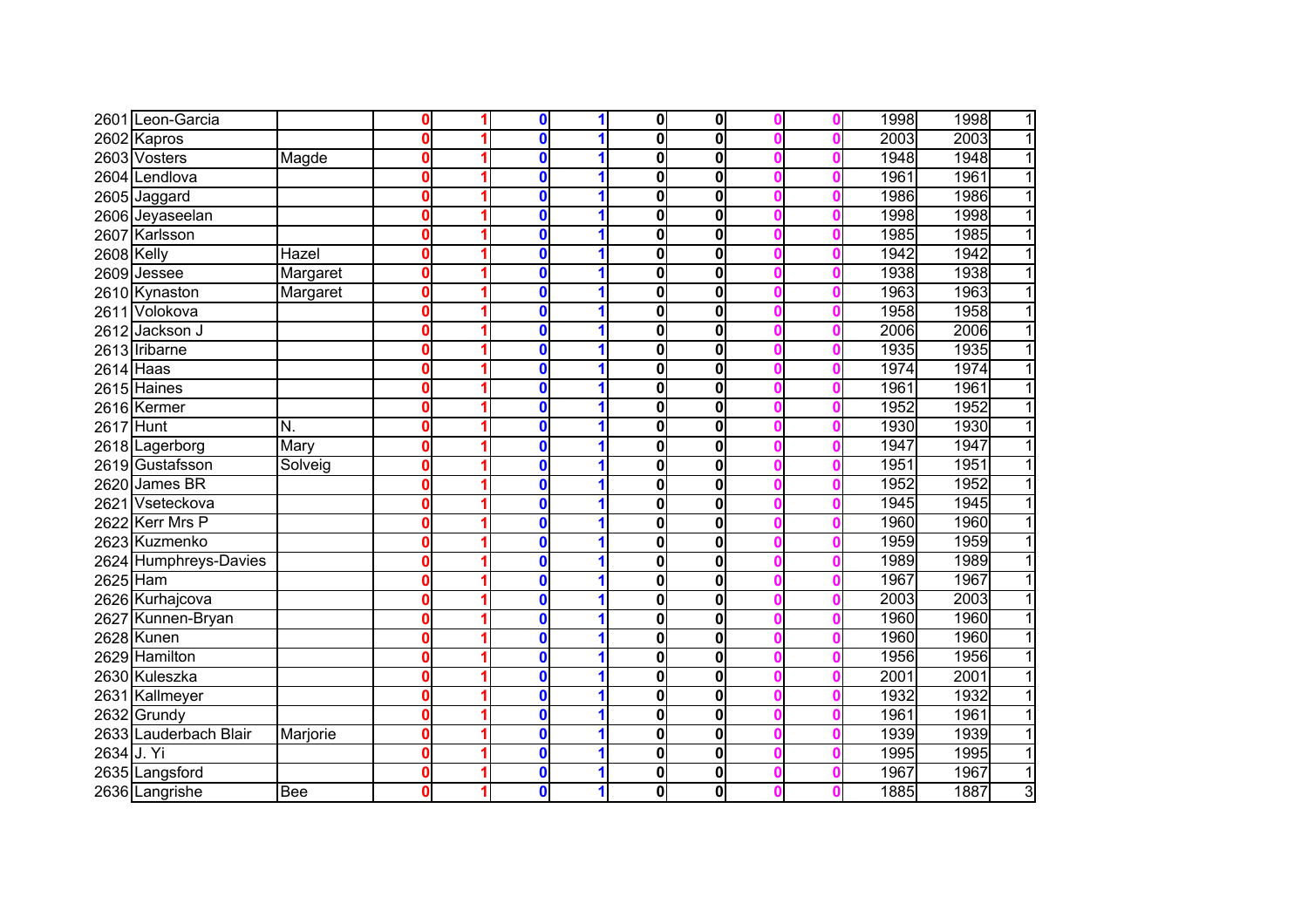|            | 2637 Kerckhoff        |                           | 0  |   | 0           |              | $\mathbf 0$             | 0                       |  | 1940 | 1940<br>1               |
|------------|-----------------------|---------------------------|----|---|-------------|--------------|-------------------------|-------------------------|--|------|-------------------------|
|            | 2638 Jeong Cho        |                           | 0  |   | $\bf{0}$    |              | $\mathbf{0}$            | 0                       |  | 2006 | 2006<br>1               |
| 2639 Lang  |                       |                           | 0  |   | 0           |              | 0                       | 0                       |  | 1950 | 1950<br>1               |
|            | 2640 Guilbrandsson    |                           | 0  |   | 0           |              | 0                       | $\overline{\mathbf{0}}$ |  | 1946 | 1946<br>1               |
|            | 2641 Guisti           | $\overline{P}$ .          | 0  |   | 0           |              | $\mathbf{0}$            | $\overline{\mathbf{0}}$ |  | 1928 | 1928<br>1               |
|            | 2642 Waters           |                           | 0  |   | 0           | 1            | 0                       | 0                       |  | 1960 | 1960<br>1               |
|            | 2643 Gumpartz         | D.                        | 0  |   | $\mathbf 0$ | 4            | 0                       | 0                       |  | 1940 | $\overline{1}$<br>1940  |
|            | 2644 Zhong            |                           | 0  |   | $\mathbf 0$ |              | 0                       | 0                       |  | 1985 | 1985<br>1               |
|            | 2645 Zheng            |                           | 0  |   | 0           |              | 0                       | 0                       |  | 2005 | 2005<br>1               |
|            | 2646 Zietsman         |                           | 0  |   | $\mathbf 0$ | 1            | $\mathbf{0}$            | 0                       |  | 1979 | 1979<br>1               |
|            | 2647 Black            | Cara                      | 11 |   | 0           | $\bf{0}$     | 10                      | 4                       |  | 2008 | 2008<br>1               |
|            | 2648 Huber            | Liezel                    | 10 |   | 0           | $\bf{0}$     | 10                      | 4                       |  | 2008 | 2008<br>1               |
| 2649 Dod   |                       | Ann                       | 8  |   | 0           | $\bf{0}$     | 8                       | $\overline{2}$          |  | 1884 | 1889<br>6               |
|            | 2650 Melody           | W.J.                      | 5  | Ω | 0           | $\mathbf 0$  | 5                       | 0                       |  | 1920 | 1930<br>$\overline{11}$ |
|            | 2651 Brough           |                           | 5  |   | $\mathbf 0$ | $\mathbf{0}$ | 5                       | 0                       |  | 1948 | 1948                    |
|            | 2652 Speirs           | M.                        |    |   | 0           | $\mathbf{0}$ | 2                       | 0                       |  | 1925 | 1928<br>4               |
|            | 2653 Chuang           | Chia-Jung                 |    |   | 0           | $\mathbf 0$  | 4                       | $\overline{\mathbf{c}}$ |  | 2008 | 2008                    |
| 2654 Hart  |                       |                           |    |   | 0           | $\bf{0}$     | 3                       | $\overline{2}$          |  | 1948 | 1948                    |
|            | 2655 Carris           |                           |    |   | 0           | $\bf{0}$     | 3                       | $\overline{\mathbf{c}}$ |  | 1947 | 1947                    |
|            | 2656 Chan             | Yung-Jan                  |    |   | 0           | $\mathbf 0$  | 3                       | $\overline{\mathbf{2}}$ |  | 2008 | 2008                    |
|            | 2657 Ruano Pascual    | Virginia                  |    |   | 0           | $\bf{0}$     | 3                       | $\overline{2}$          |  | 2008 | 2008<br>1               |
|            | 2658 Pickering        | W.H.                      |    |   | 0           | $\mathbf 0$  | 2                       | $\overline{\mathbf{2}}$ |  | 1899 | 5<br>1903               |
|            | 2659 Sugiyama         | Ai                        |    |   | $\bf{0}$    | $\bf{0}$     | 3                       | 1                       |  | 2008 | $\overline{1}$<br>2008  |
|            | 2660 Erakovic         | Marina                    |    |   | 0           | $\bf{0}$     | 3                       | 1                       |  | 2008 | 2008<br>1               |
| 2661 Lean  |                       | C.                        |    |   | 0           | $\bf{0}$     | 3                       | 0                       |  | 1894 | 7<br>1900               |
|            | 2662 Riddell Williams | Louise                    |    | Ω | 0           | $\mathbf 0$  | 3                       | 0                       |  | 1913 | 9<br>1921               |
| 2663 Baird |                       | M.                        | 3  | Ω | 0           | $\bf{0}$     | $\overline{\mathbf{2}}$ | 0                       |  | 1913 | $\overline{2}$<br>1914  |
|            | 2664 McLaren          | J.                        |    | 0 | 0           | $\mathbf 0$  | $\overline{\mathbf{2}}$ | 0                       |  | 1923 | $\overline{2}$<br>1924  |
|            | 2665 Curtis           | $\overline{\mathsf{N}}$ . |    |   | 0           | $\bf{0}$     |                         | 0                       |  | 1920 | $\overline{2}$<br>1921  |
| 2666 Todd  |                       |                           |    |   | 0           | $\mathbf 0$  | 2                       | 4                       |  | 1948 | 1948                    |
|            | 2667 Peschke          | Kveta                     |    |   | 0           | $\mathbf 0$  | 2                       | 4                       |  | 2008 | 2008                    |
|            | 2668 Colyer           | Evelyn                    |    |   | 0           | $\mathbf 0$  | 2                       | 4                       |  | 1923 | 1929<br>7               |
| 2669 Yan   |                       | Ζi                        |    |   | 0           | $\bf{0}$     | $\mathbf 2$             | 4                       |  | 2008 | 2008<br>1               |
|            | 2670 Corbiere         |                           |    |   | 0           | $\mathbf 0$  | $\mathbf{2}$            | 3                       |  | 1925 | 1938<br>$\overline{14}$ |
|            | 2671 Hsieh            | Su-Wei                    | 2  |   | 0           | $\mathbf 0$  | $\mathbf{2}$            | 2                       |  | 2008 | 1<br>2008               |
|            | 2672 Groenefeld       | Anna-Lena                 | 2  |   | 0           | $\bf{0}$     | $\mathbf{2}$            | 1                       |  | 2008 | $\mathbf{1}$<br>2008    |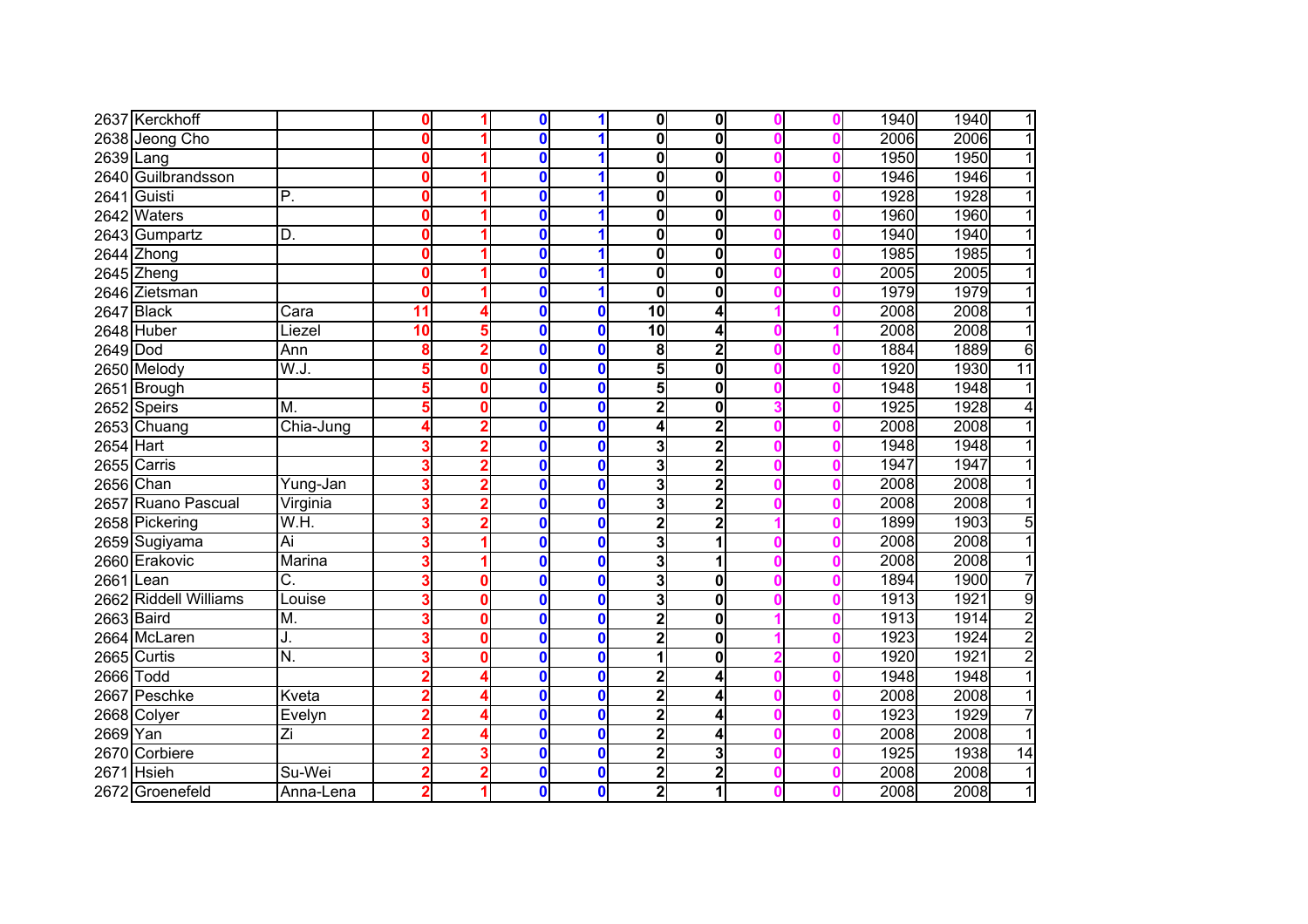|              | 2673 Amblard      | <b>Blanche</b> |   |   | 0            | $\mathbf 0$      | $\overline{\mathbf{2}}$ | 1                       |  | 1913 | $\overline{2}$<br>1914  |
|--------------|-------------------|----------------|---|---|--------------|------------------|-------------------------|-------------------------|--|------|-------------------------|
| $2674$ Lloyd |                   | Nell           |   |   | $\mathbf{0}$ | $\mathbf{0}$     | $\overline{\mathbf{2}}$ | 1                       |  | 1922 | 10<br>1931              |
| 2675 King    |                   | Vania          |   |   | 0            | $\bf{0}$         | $\overline{\mathbf{2}}$ | 1                       |  | 2008 | 2008<br>1               |
| 2676 Fry     |                   |                |   |   | 0            | $\bf{0}$         | $\overline{\mathbf{2}}$ | 1                       |  | 1948 | 1948                    |
| 2677 Sun     |                   | Tiantian       |   |   | 0            | $\mathbf{0}$     |                         | 1                       |  | 2008 | 2008<br>1               |
|              | 2678 Boegner      | Colette        |   |   | 0            | $\bf{0}$         |                         | 0                       |  | 1946 | $\overline{2}$<br>1947  |
|              | 2679 Atkinson     | Kathleen       |   | Ω | 0            | $\mathbf 0$      | $\overline{\mathbf{2}}$ | 0                       |  | 1897 | $\overline{2}$<br>1898  |
|              | 2680 Sears        |                |   | Ω | 0            | $\mathbf 0$      | $\overline{2}$          | 0                       |  | 1925 | $\overline{1}$<br>1925  |
|              | 2681 Adams        | R.P.           |   | ŋ | 0            | $\bf{0}$         | 2                       | 0                       |  | 1927 | 1932<br>6               |
|              | 2682 Wake         | M.             |   |   | 0            | $\mathbf 0$      | 2                       | 0                       |  | 1928 | $\overline{2}$<br>1929  |
|              | 2683 Baker        | K.             | 2 |   | 0            | $\bf{0}$         | $\mathbf{2}$            | 0                       |  | 1906 | $\overline{2}$<br>1907  |
|              | 2684 Bondarenko   | Alona          |   | 0 | 0            | $\mathbf 0$      | $\overline{\mathbf{2}}$ | 0                       |  | 2008 | $\overline{1}$<br>2008  |
|              | 2685 Pigueron     | F. / G.        |   |   | 0            | $\mathbf 0$      | $\overline{\mathbf{2}}$ | 0                       |  | 1921 | 1922<br>$\overline{2}$  |
|              | 2686 Stannell     |                |   | Ω | 0            | $\mathbf 0$      | $\overline{\mathbf{2}}$ | 0                       |  | 1889 | $\overline{1}$<br>1889  |
|              | 2687 Poole        | Τ.             |   | ŋ | 0            | $\mathbf 0$      | $\overline{2}$          | 0                       |  | 1936 | $\overline{3}$<br>1938  |
|              | 2688 Kormoczy     |                |   |   | $\mathbf 0$  | $\mathbf 0$      | $\overline{2}$          | 0                       |  | 1948 | $\overline{1}$<br>1948  |
|              | 2689 Hlavackova   | Andrea         |   |   | 0            | $\mathbf 0$      | $\overline{\mathbf{2}}$ | 0                       |  | 2008 | 2008                    |
|              | 2690 Trimmell     |                |   |   | 0            | $\mathbf 0$      | $\overline{\mathbf{2}}$ | 0                       |  | 1895 | $\overline{2}$<br>1896  |
|              | 2691 Poole        |                |   | Ω | 0            | $\bf{0}$         | $\overline{\mathbf{2}}$ | 0                       |  | 1936 | $\overline{3}$<br>1938  |
|              | 2692 Nicholson    |                |   | o | 0            | $\mathbf 0$      | $\overline{\mathbf{2}}$ | 0                       |  | 1893 | $\overline{12}$<br>1904 |
|              | 2693 Longhurst    | W.A.           |   | 0 | 0            | $\mathbf 0$      | 2                       | 0                       |  | 1904 | $\overline{2}$<br>1905  |
|              | 2694 Wellwood     | R.             |   |   | 0            | $\mathbf 0$      |                         | 0                       |  | 1910 | $\overline{1}$<br>1910  |
|              | 2695 Tuckey       | Agnes          |   | Ω | 0            | $\boldsymbol{0}$ |                         | 0                       |  | 1913 | 7<br>1919               |
|              | 2696 Andrew       | M.             |   |   | 0            | $\mathbf 0$      |                         | 0                       |  | 1929 | $\overline{2}$<br>1930  |
|              | 2697 Prévost      | Y.             |   |   | 0            | $\mathbf 0$      | $\mathbf{0}$            | 0                       |  | 1902 | $\overline{2}$<br>1903  |
|              | 2698 Morris       |                |   |   | $\mathbf{0}$ | $\mathbf 0$      |                         | $\overline{5}$          |  | 1918 | 12<br>1929              |
|              | 2699 Stubbs       | Rennae         |   |   | 0            | $\mathbf 0$      |                         | 3                       |  | 2008 | 2008<br>1               |
|              | 2700 Zheng        | Jie            |   |   | 0            | $\mathbf 0$      |                         | 3                       |  | 2008 | 2008<br>1               |
|              | 2701 Rastall      | Elizabeth      |   |   | 0            | $\mathbf 0$      | $\mathbf 0$             | $\overline{2}$          |  | 1897 | 1902<br>6               |
|              | 2702 Wimer        | <b>Marie</b>   |   |   | 0            | $\mathbf 0$      |                         | $\overline{2}$          |  | 1898 | 1907<br>10              |
|              | 2703 Vesnina      | Elena          |   |   | 0            | $\mathbf 0$      |                         | $\overline{2}$          |  | 2008 | 2008                    |
|              | 2704 Bewis Hawton | Mary           |   |   | 0            | $\mathbf 0$      |                         | $\overline{2}$          |  | 1946 | 3<br>1948               |
|              | 2705 Uhlirova     | Vladimira      |   |   | 0            | $\mathbf 0$      |                         | $\overline{2}$          |  | 2008 | 2008                    |
|              | 2706 Krase        |                |   |   | 0            | $\mathbf 0$      |                         | $\overline{2}$          |  | 1947 | 1947                    |
|              | 2707 Taunay       |                |   |   | $\bf{0}$     | $\mathbf 0$      |                         | $\overline{\mathbf{c}}$ |  | 1931 | 1931                    |
|              | 2708 Osborne      | Α.             |   |   | 0            | $\mathbf 0$      |                         | 1                       |  | 1947 | 1947<br>1               |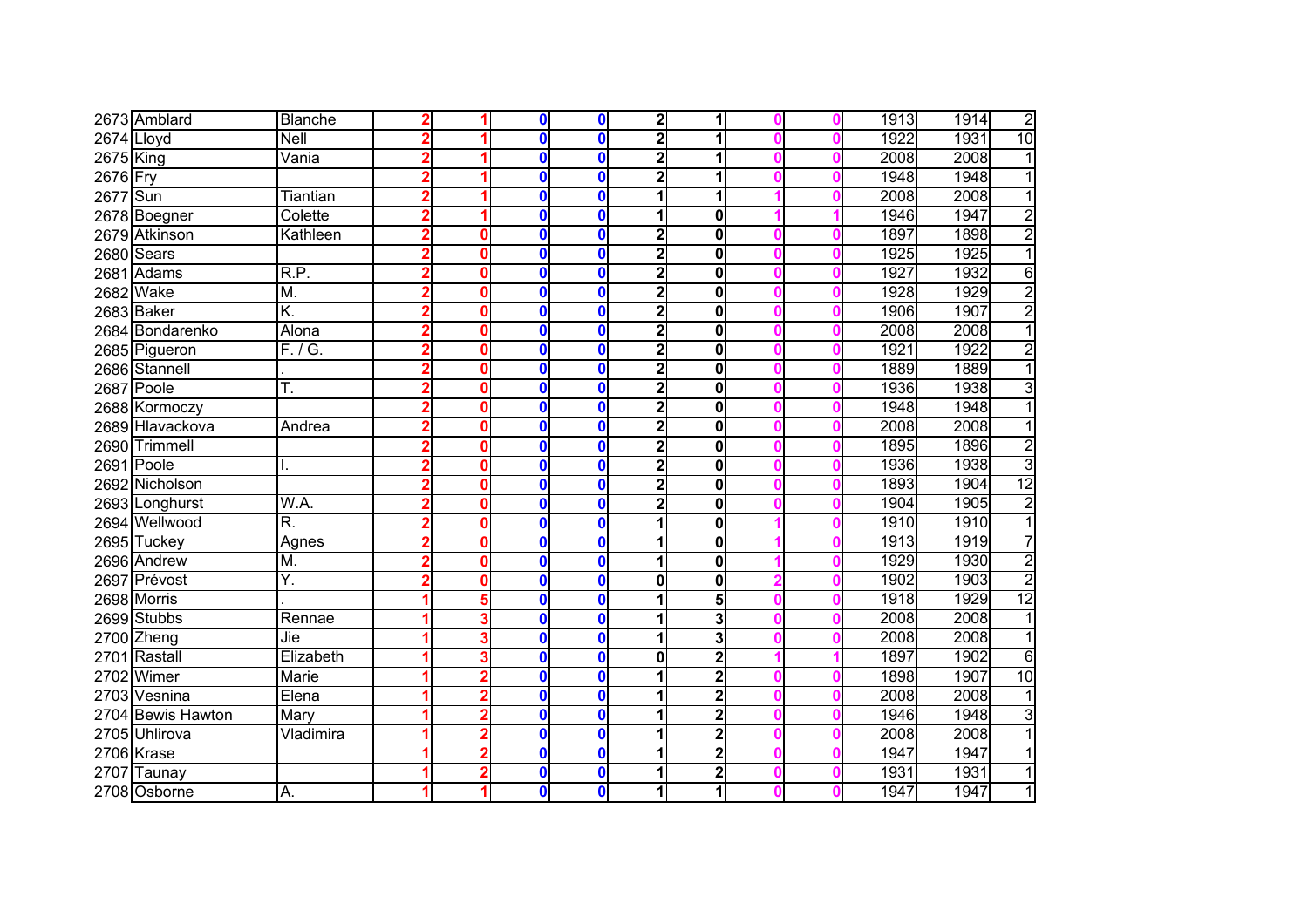|            | $2709$ Lines            |                         |   | 0            | $\mathbf 0$             | 1 | 1           |  | 1947 | 1947<br>1               |
|------------|-------------------------|-------------------------|---|--------------|-------------------------|---|-------------|--|------|-------------------------|
|            | 2710 Perebiynis         | Tatiana                 | 1 | 0            | $\mathbf 0$             | 1 | 1           |  | 2008 | 2008<br>$\overline{1}$  |
|            | 2711 Curry              |                         |   | 0            | $\mathbf 0$             | 1 |             |  | 1947 | 1947<br>$\mathbf{1}$    |
|            |                         |                         |   |              |                         |   |             |  |      |                         |
| 2712 Olaru |                         | Ioana Raluca            |   | O            | 0                       |   |             |  | 2008 | 2008<br>1               |
|            | 2713 Landry             |                         | 1 | $\mathbf{0}$ | $\overline{\mathbf{0}}$ | 1 | 1           |  | 1948 | 1948<br>$\overline{1}$  |
|            | 2714 Madden             |                         |   | 0            | $\mathbf 0$             |   |             |  | 1938 | 1938<br>1               |
|            | $2715$ Gross            |                         |   | 0            | $\bf{0}$                |   | 1           |  | 1931 | 1936<br>6               |
|            | 2716 Pavlyuchenkova     | Anastasia               |   | 0            | $\bf{0}$                |   |             |  | 2008 | 2008<br>1               |
| 2717       | Quertier                |                         |   | 0            | $\bf{0}$                |   |             |  | 1948 | 1948                    |
|            | 2718 Husarova           | Janette                 |   | 0            | $\bf{0}$                | 1 |             |  | 2008 | 2008<br>1               |
|            | 2719 Grosbois           |                         |   | $\mathbf 0$  | $\mathbf 0$             |   | 1           |  | 1943 | $\overline{2}$<br>1944  |
|            | 2720 Manescu            |                         |   | 0            | $\bf{0}$                |   | 1           |  | 1943 | $\overline{2}$<br>1944  |
|            | 2721 Dekmeijere         | Liga                    |   | $\mathbf{0}$ | $\bf{0}$                |   | 1           |  | 2008 | $\overline{1}$<br>2008  |
|            | 2722 Ballard            | Margarette              |   | 0            | $\bf{0}$                | 1 |             |  | 1889 | $\overline{2}$<br>1890  |
| 2723 Clark |                         |                         |   | 0            | $\mathbf{0}$            |   | 1           |  | 1889 | $\overline{25}$<br>1913 |
| 2724 Pool  |                         |                         |   | 0            | $\bf{0}$                |   |             |  | 1947 | 1947<br>1               |
|            | 2725 Whightman          | Dorothy                 |   | 0            | $\bf{0}$                |   | 1           |  | 1937 | $\overline{2}$<br>1938  |
|            | 2726 Roosevelt          | Grace                   |   | 0            | $\mathbf{0}$            | 1 | 1           |  | 1890 | $\overline{2}$<br>1891  |
| 2727       | Valkenburg              | $\overline{\text{Ula}}$ |   | 0            | $\bf{0}$                |   | 1           |  | 1931 | 4<br>1934               |
|            | 2728 Barbier            |                         |   | n            | $\bf{0}$                |   | 1           |  | 1929 | 1929<br>$\overline{1}$  |
|            | 2729 Metaxa             | Doris                   |   | 0            | $\bf{0}$                |   | 1           |  | 1931 | $\overline{2}$<br>1932  |
|            | 2730 Woodgate           | Ğ.                      |   | 0            | $\mathbf 0$             |   |             |  | 1947 | $\overline{1}$<br>1947  |
|            | 2731 Chaffee            |                         |   | 0            | $\mathbf 0$             |   |             |  | 1947 | $\overline{2}$<br>1948  |
|            | 2732 Kracijek           | Michaella               |   | 0            | $\bf{0}$                |   |             |  | 2008 | 2008<br>1               |
|            | 2733 Varney             | Maude                   |   | 0            | $\mathbf 0$             |   |             |  | 1901 | $\overline{2}$<br>1902  |
|            | 2734 Zahlavova Strycova | Barbora                 |   | 0            | $\mathbf 0$             |   | 1           |  | 2008 | 2008<br>1               |
| 2735 Hall  |                         | Miriam                  |   | 0            | $\mathbf 0$             | 1 | 1           |  | 1903 | $\overline{2}$<br>1904  |
|            | 2736 Varney             | Eva                     |   | $\mathbf{0}$ | $\mathbf 0$             |   | 1           |  | 1901 | $\overline{2}$<br>1902  |
| 2737       | <b>Tarilton</b>         |                         |   | 0            | $\mathbf 0$             | 1 | 1           |  | 1918 | $\overline{1}$<br>1918  |
|            | 2738 Poutchek           | Tatiana                 |   | 0            | $\mathbf 0$             |   | 1           |  | 2008 | 2008<br>1               |
| 2739 Robb  |                         | Ē.                      |   | 0            | $\mathbf 0$             |   | $\mathbf 0$ |  | 1900 | $\overline{3}$<br>1902  |
|            | 2740 Nativelle          |                         |   | 0            | $\mathbf{0}$            |   | $\mathbf 0$ |  | 1919 | 1<br>1919               |
| 2741       | Wilson                  | Margaret                |   | 0            | $\mathbf 0$             | 0 | $\mathbf 0$ |  | 1938 | $\overline{2}$<br>1939  |
|            | 2742 Chapman            | Helen                   |   | $\mathbf 0$  | $\mathbf 0$             | 0 | 0           |  | 1898 | $\overline{6}$<br>1903  |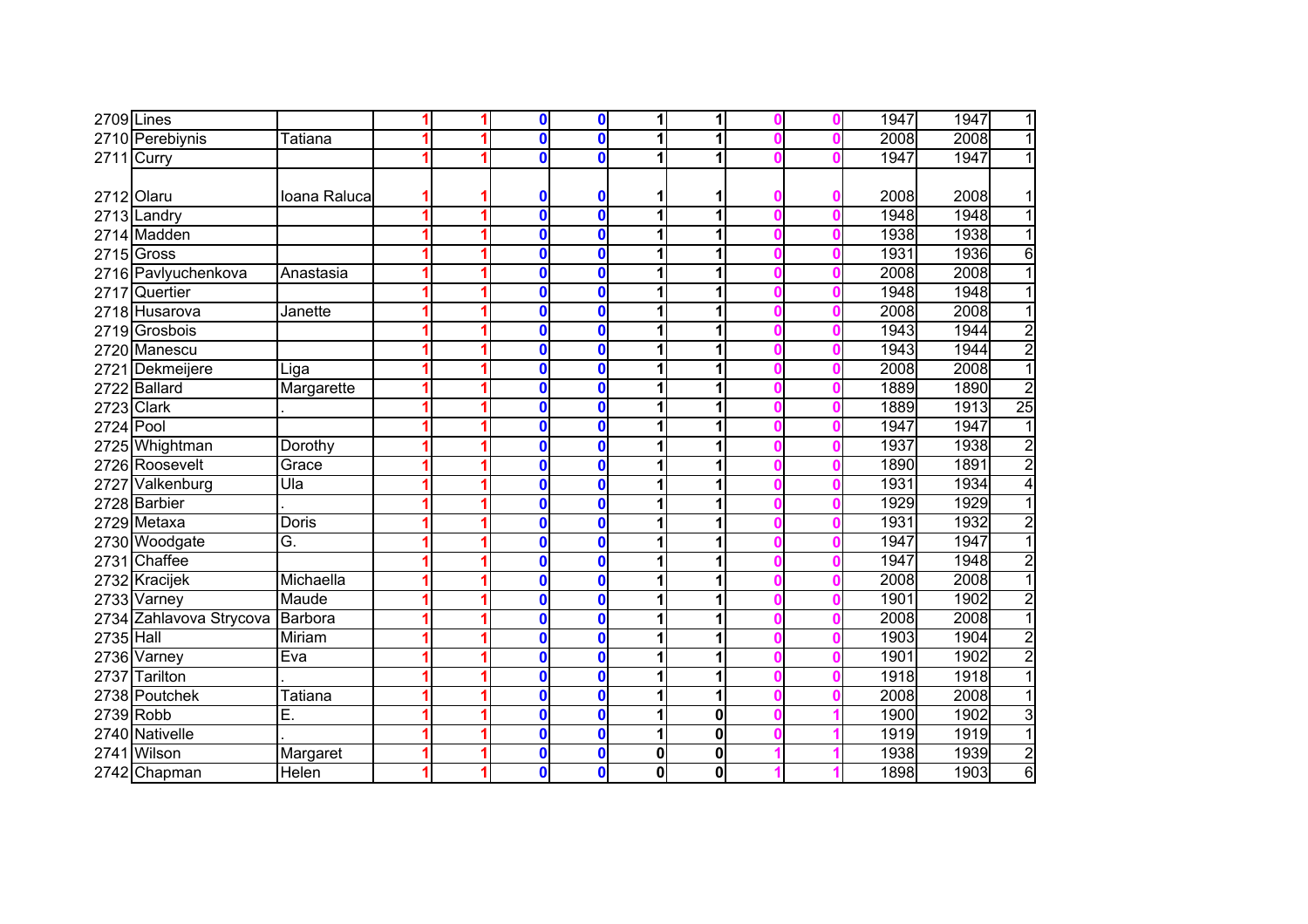|              | Fearnley             |              |   |   |              |              |   |             |   |   |      |                        |
|--------------|----------------------|--------------|---|---|--------------|--------------|---|-------------|---|---|------|------------------------|
|              | 2743 Whittingstall   |              |   | 0 | 0            | $\mathbf 0$  | 1 | 0           |   | O | 1931 | 1931<br>$\mathbf{1}$   |
|              | 2744 James           | <b>Betty</b> | 1 | 0 | $\mathbf 0$  | $\mathbf 0$  | 1 | $\bf{0}$    |   |   | 1948 | $\overline{1}$<br>1948 |
|              | 2745 Perow           |              |   | 0 | $\bf{0}$     | $\mathbf 0$  | 1 | 0           |   |   | 1931 | $\overline{1}$<br>1931 |
| 2746 Eyre    |                      |              |   | 0 | $\mathbf 0$  | $\mathbf 0$  | 1 | 0           |   |   | 1947 | $\overline{1}$<br>1947 |
|              | 2747 Peters          | Mary         |   | 0 | $\mathbf{0}$ | $\mathbf 0$  | 1 | $\bf{0}$    |   |   | 1944 | 1944<br>$\overline{1}$ |
|              | 2748 Tracy           |              |   | O | $\mathbf 0$  | $\mathbf 0$  | 1 | $\bf{0}$    |   |   | 1927 | $\overline{1}$<br>1927 |
|              | 2749 Potter          | B.           |   | O | $\mathbf 0$  | $\mathbf{0}$ | 1 | 0           |   |   | 1947 | 1947<br>$\overline{1}$ |
|              | 2750 Peterdy-Wolf    |              | 1 | 0 | $\mathbf 0$  | $\mathbf 0$  | 1 | $\bf{0}$    |   |   | 1948 | $\overline{1}$<br>1948 |
|              | 2751 Jamieson        |              |   | 0 | 0            | $\mathbf 0$  | 1 | 0           |   |   | 1904 | $\overline{1}$<br>1904 |
| 2752 Way     |                      |              |   | 0 | $\mathbf 0$  | $\mathbf 0$  | 1 | 0           |   |   | 1886 | 1886<br>$\overline{1}$ |
| $2753$ Fritz |                      | P.           |   | 0 | $\mathbf{0}$ | $\mathbf{0}$ | 1 | 0           |   |   | 1945 | $\overline{1}$<br>1945 |
|              | 2754 Wanee           |              |   | 0 | $\mathbf{0}$ | $\mathbf{0}$ |   | $\mathbf 0$ |   |   | 1948 | 1948<br>$\overline{1}$ |
|              | 2755 Bascunan        |              |   | 0 | $\mathbf{0}$ | $\bf{0}$     |   | $\bf{0}$    |   |   | 1943 | 1943<br>$\overline{1}$ |
|              | 2756 Barraclough     |              |   | 0 | 0            | $\bf{0}$     | 1 | $\bf{0}$    |   |   | 1947 | 1947<br>$\mathbf{1}$   |
| 2757 Scott   |                      | W.A.         |   | Ô | $\mathbf{0}$ | $\bf{0}$     | 1 | $\mathbf 0$ |   |   | 1925 | 1925<br>$\mathbf{1}$   |
| 2758         | Yeomans              |              |   | Ô | $\mathbf{0}$ | $\bf{0}$     | 1 | $\mathbf 0$ |   |   | 1948 | 1948<br>1              |
|              | 2759 Harrison-Smith  |              |   | 0 | $\mathbf 0$  | $\bf{0}$     | 1 | $\bf{0}$    |   |   | 1929 | 1929<br>1              |
|              | 2760 Baker-Fleitz    |              |   | 0 | 0            | $\mathbf 0$  | 1 | 0           |   |   | 1948 | 1<br>1948              |
|              | 2761 Taubele         | Elsie        |   | 0 | 0            | $\mathbf 0$  | 1 | $\bf{0}$    |   |   | 1929 | 1929<br>$\overline{1}$ |
|              | 2762 Bryan           |              |   | 0 | $\bf{0}$     | $\mathbf 0$  | 1 | $\bf{0}$    |   |   | 1889 | 1889<br>1              |
|              | 2763 Arnold Prentiss |              |   | 0 | $\bf{0}$     | $\mathbf 0$  | 1 | $\bf{0}$    |   |   | 1948 | $\overline{1}$<br>1948 |
|              | 2764 Savchuk         | Olga         |   | 0 | $\mathbf{0}$ | $\bf{0}$     | 1 | $\mathbf 0$ |   |   | 2008 | 2008<br>$\mathbf{1}$   |
|              | 2765 Waterhouse      |              |   | 0 | $\mathbf 0$  | $\bf{0}$     | 1 | $\bf{0}$    |   |   | 1913 | 1913<br>$\overline{1}$ |
| 2766 Watt    |                      |              |   | 0 | $\mathbf 0$  | $\bf{0}$     | 1 | $\bf{0}$    | n |   | 1919 | 1919<br>$\overline{1}$ |
| 2767 Grey    |                      | O.E          |   | O | $\mathbf 0$  | $\bf{0}$     | 1 | 0           |   |   | 1929 | 1929<br>$\overline{1}$ |
|              | 2768 Stucora         |              |   | Λ | $\mathbf 0$  | $\bf{0}$     |   | 0           |   |   | 1934 | 1934<br>$\overline{1}$ |
|              | 2769 Stuhler         |              |   | 0 | 0            | $\mathbf 0$  | 1 | 0           |   |   | 1948 | $\overline{1}$<br>1948 |
|              | 2770 Gorrie          |              |   | 0 | 0            | $\mathbf 0$  | 1 | 0           |   |   | 1902 | $\overline{1}$<br>1902 |
| 2771         | Gorrie               | E.F.         |   | 0 | $\mathbf 0$  | $\mathbf 0$  |   | $\mathbf 0$ |   |   | 1903 | 1903<br>$\overline{1}$ |
|              | 2772 Gorrie          | M.A.         |   | 0 | $\mathbf{0}$ | $\mathbf 0$  |   | $\mathbf 0$ |   |   | 1903 | $\overline{1}$<br>1903 |
|              | 2773 Watson          | J.           |   | 0 | 0            | $\bf{0}$     | 1 | $\bf{0}$    |   |   | 1926 | $\overline{1}$<br>1926 |
|              | 2774 Shepherd        | D.C.         |   | 0 | $\mathbf 0$  | $\bf{0}$     | 1 | $\bf{0}$    |   |   | 1920 | 1920<br>$\overline{1}$ |
|              | 2775 Robinson        |              |   | 0 | $\bf{0}$     | $\bf{0}$     | 1 | $\bf{0}$    |   |   | 1929 | 1929<br>$\overline{1}$ |
|              | 2776 Prizer          |              |   | 0 | $\bf{0}$     | $\mathbf 0$  | 1 | $\mathbf 0$ |   |   | 1943 | 1<br>1943              |
| 2777         | Prousse              |              |   | O | $\bf{0}$     | $\mathbf 0$  | 1 | 0           |   |   | 1931 | $\overline{1}$<br>1931 |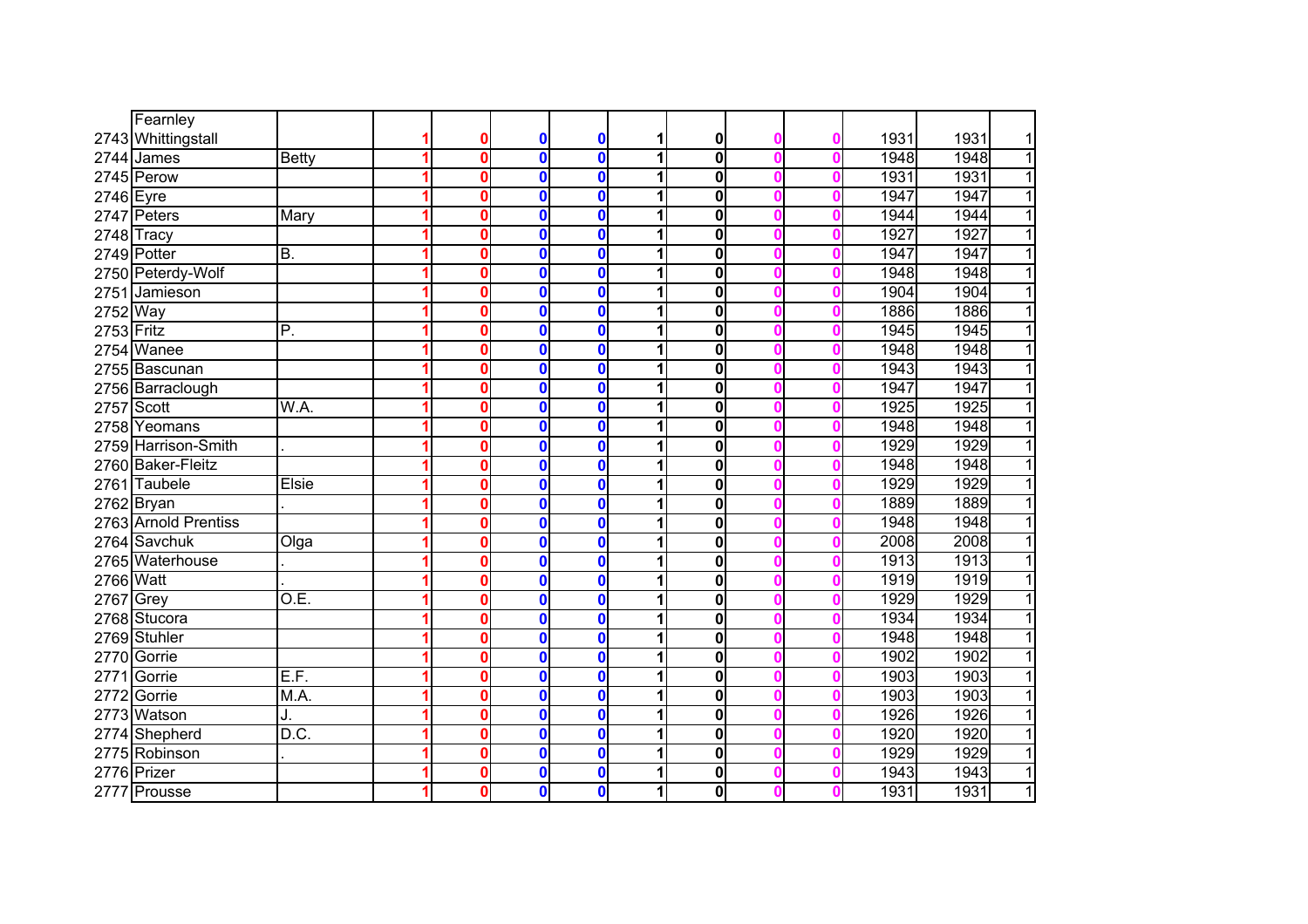|              | 2778 Ratcliffe      |                     |   | 0 | $\mathbf 0$  | $\mathbf 0$      | 1 | $\mathbf{0}$ |   | 1902 | 1902<br>$\overline{1}$ |
|--------------|---------------------|---------------------|---|---|--------------|------------------|---|--------------|---|------|------------------------|
|              | 2779 Raymond        | H.                  | 1 | 0 | $\mathbf{0}$ | $\mathbf{0}$     | 1 | 0            |   | 1944 | $\overline{1}$<br>1944 |
| 2780         | <b>Torras</b>       |                     | 1 | Λ | $\mathbf{0}$ | $\mathbf{0}$     | 1 | 0            |   | 1920 | 1920<br>$\overline{1}$ |
| 2781         | Topalian            |                     |   | n | $\mathbf 0$  | $\mathbf{0}$     | 1 | 0            |   | 1949 | $\overline{1}$<br>1949 |
| $2782$ Field |                     |                     | 1 | n | $\mathbf{0}$ | $\mathbf 0$      | 1 | 0            |   | 1918 | $\overline{1}$<br>1918 |
|              | 2783 Finnegan       |                     | 1 | n | $\mathbf{0}$ | $\mathbf{0}$     | 1 | 0            | Ω | 1918 | $\overline{1}$<br>1918 |
|              | 2784 Bliss Platt    | Ethel               | 1 | n | $\mathbf{0}$ | $\mathbf{0}$     | 1 | $\mathbf 0$  | Λ | 1906 | $\overline{1}$<br>1906 |
|              | 2785 Beatty         |                     | 1 | ŋ | $\mathbf{0}$ | $\mathbf{0}$     | 1 | $\mathbf 0$  |   | 1919 | $\overline{1}$<br>1919 |
|              | 2786 Robinson       |                     | 1 | 0 | $\mathbf{0}$ | $\bf{0}$         | 1 | 0            | n | 1938 | $\overline{1}$<br>1938 |
|              | 2787 Fensterer      |                     | 1 | 0 | $\mathbf{0}$ | $\mathbf{0}$     | 1 | $\mathbf 0$  |   | 1929 | $\overline{1}$<br>1929 |
|              | 2788 Black          | Ē.                  | 1 | 0 | 0            | $\mathbf{0}$     | 1 | $\mathbf 0$  | Ω | 1894 | $\overline{1}$<br>1894 |
|              | 2789 Rosolska       | Alicja              | 1 | Λ | $\mathbf 0$  | $\mathbf 0$      | 1 | 0            | Ω | 2008 | 2008<br>$\overline{1}$ |
|              | 2790 Wallen         |                     | 1 | Ω | 0            | $\mathbf 0$      | 1 | 0            | Ω | 1947 | 1947<br>$\overline{1}$ |
|              | 2791 Hodges         | S.C.                | 1 | Λ | $\mathbf{0}$ | $\mathbf 0$      | 1 | $\bf{0}$     |   | 1919 | $\overline{1}$<br>1919 |
|              | 2792 Round Little   | Dorothy             |   | n | $\mathbf{0}$ | $\mathbf{0}$     | 1 | $\bf{0}$     |   | 1947 | 1947<br>$\overline{1}$ |
|              | 2793 Hitchens       |                     |   | n | $\mathbf{0}$ | $\mathbf{0}$     |   | 0            |   | 1921 | $\overline{1}$<br>1921 |
|              |                     | Elizabeth's         |   |   |              |                  |   |              |   |      |                        |
| 2794 Ryan    |                     | sister              |   | Ω | 0            | 0                | 1 | 0            |   | 1912 | 1912<br>11             |
|              | 2795 Sample         |                     | 1 | 0 | $\mathbf{0}$ | $\mathbf{0}$     | 1 | $\mathbf 0$  |   | 1939 | 1939<br>$\overline{1}$ |
|              | 2796 French         | Jean                | 1 | n | 0            | $\mathbf{0}$     | 1 | $\bf{0}$     |   | 1948 | 1948<br>$\overline{1}$ |
|              | 2797 Roberts        |                     |   | n | $\mathbf 0$  | $\mathbf 0$      | 1 | $\bf{0}$     |   | 1931 | 1931<br>$\overline{1}$ |
|              | 2798 McLaughlin     |                     | 1 | Λ | 0            | $\mathbf 0$      | 1 | $\bf{0}$     |   | 1913 | $\overline{1}$<br>1913 |
|              | 2799 Ereaut         |                     |   | n | $\mathbf{0}$ | $\mathbf 0$      | 1 | $\bf{0}$     |   | 1947 | 1947<br>$\overline{1}$ |
|              | 2800 Meyers         | Anita               |   | Λ | $\mathbf 0$  | $\mathbf{0}$     | 1 | $\bf{0}$     |   | 1913 | $\overline{1}$<br>1913 |
|              | 2801 Oexman         |                     |   | 0 | $\mathbf 0$  | $\mathbf 0$      | 1 | $\bf{0}$     |   | 1931 | 1931<br>$\overline{1}$ |
|              | 2802 Kallmeyer      |                     | 1 | 0 | 0            | $\mathbf 0$      | 1 | 0            | Ω | 1929 | 1929<br>$\overline{1}$ |
|              | 2803 Constable      |                     | 1 | 0 | 0            | $\mathbf 0$      | 1 | $\bf{0}$     | 0 | 1882 | 1882<br>$\overline{1}$ |
|              | 2804 Middleton      |                     | 1 | Ω | 0            | $\boldsymbol{0}$ | 1 | 0            | n | 1947 | 1947<br>$\overline{1}$ |
|              | 2805 Dominguez Lino | Lourdes             |   | Ω | 0            | $\mathbf 0$      | 1 | 0            | Ω | 2008 | $\overline{1}$<br>2008 |
|              | 2806 Collier        | R.                  | 1 | Ω | 0            | $\mathbf 0$      | 1 | 0            | n | 1884 | 1884<br>$\overline{1}$ |
|              | 2807 Butler         | <b>Hattie</b>       |   | Ω | 0            | $\mathbf 0$      |   | 0            |   | 1893 | 1893<br>$\overline{1}$ |
|              | 2808 McKinlay       | <b>Adeline</b>      |   | Ω | 0            | $\mathbf 0$      | 1 | 0            |   | 1892 | 1892<br>$\mathbf{1}$   |
|              | 2809 Coutts         |                     |   | 0 | 0            | $\mathbf 0$      | 1 | 0            |   | 1947 | 1947<br>$\overline{1}$ |
|              | 2810 Varady         | Ilona <sub>P.</sub> | 1 | 0 | 0            | $\mathbf 0$      | 1 | 0            |   | 1927 | 1927<br>$\overline{1}$ |
| 2811         | Kuttroff            | Clara               | 1 | 0 | 0            | $\mathbf 0$      | 1 | $\bf{0}$     |   | 1913 | $\overline{1}$<br>1913 |
|              | <b>2812 Marty</b>   |                     | 1 | 0 | 0            | $\mathbf 0$      | 1 | $\mathbf 0$  |   | 1913 | 1<br>1913              |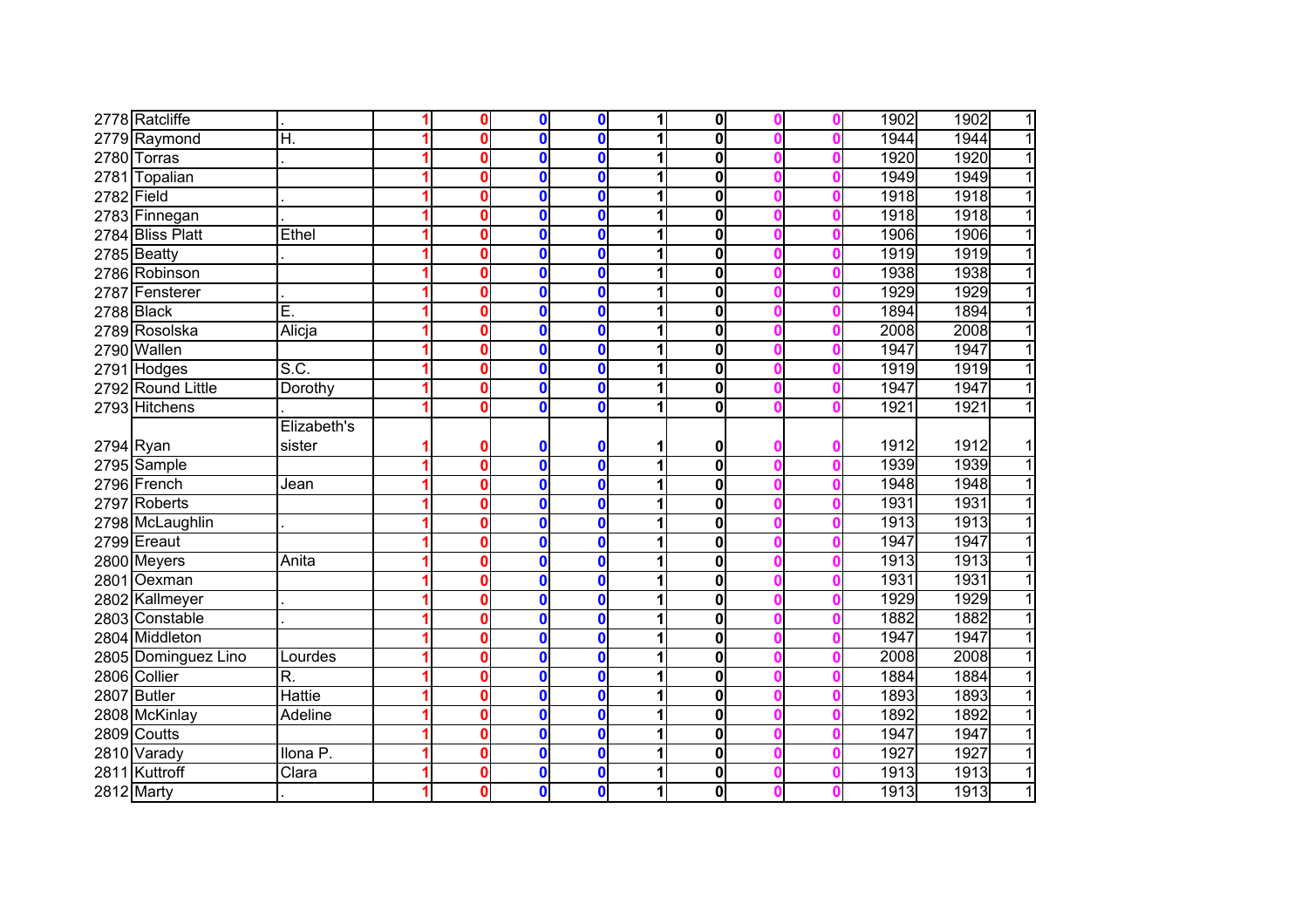|                   | 2813 Williams       |                           | 0            | $\bf{0}$ | $\bf{0}$     | 1 | 0                       |  | 1921 | 1921<br>$\overline{1}$ |
|-------------------|---------------------|---------------------------|--------------|----------|--------------|---|-------------------------|--|------|------------------------|
|                   | 2814 Mountain       | Majorie                   | O            | $\bf{0}$ | 0            | 1 | $\mathbf 0$             |  | 1922 | 1922<br>$\overline{1}$ |
|                   | 2815 Kimbrell       |                           | 0            | $\bf{0}$ | $\mathbf{0}$ |   | $\mathbf 0$             |  | 1948 | 1948<br>$\overline{1}$ |
|                   | 2816 Myers          | M.                        | 0            | $\bf{0}$ | $\mathbf 0$  |   | 0                       |  | 1930 | 1930<br>$\overline{1}$ |
|                   | 2817 Champlin       | <b>Hallie</b>             | 0            | $\bf{0}$ | $\mathbf 0$  | 1 | $\overline{\mathbf{0}}$ |  | 1900 | 1900<br>$\overline{1}$ |
|                   | 2818 Mulcahy        |                           | 0            | $\bf{0}$ | $\mathbf 0$  |   | 0                       |  | 1943 | 1943<br>$\overline{1}$ |
|                   | 2819 Chaney         |                           | 0            | $\bf{0}$ | $\mathbf{0}$ |   | 0                       |  | 1918 | $\overline{1}$<br>1918 |
|                   | 2820 Campbell       | A.                        | $\mathbf{0}$ | $\bf{0}$ | $\bf{0}$     |   | $\mathbf 0$             |  | 1905 | $\overline{1}$<br>1905 |
| 2821 Kerr         |                     | $\overline{\mathsf{N}}$ . | 0            | $\bf{0}$ | $\bf{0}$     |   | 0                       |  | 1947 | 1947<br>$\overline{1}$ |
|                   | 2822 Osterloh       | Lilia                     | Ô            | $\bf{0}$ | $\bf{0}$     | 1 | 0                       |  | 2008 | 2008<br>$\overline{1}$ |
|                   | 2823 Umphred        |                           | 0            | $\bf{0}$ | $\mathbf 0$  |   | 0                       |  | 1936 | 1936<br>$\overline{1}$ |
|                   | 2824 Morgan         | <b>Fellowes</b>           | 0            | $\bf{0}$ | $\mathbf 0$  |   | 0                       |  | 1891 | 1891<br>$\overline{1}$ |
| 2825 Duffy        |                     |                           | 0            | $\bf{0}$ | $\bf{0}$     |   | 0                       |  | 1929 | 1929<br>$\overline{1}$ |
|                   | 2826 Van Asch       |                           | 0            | $\bf{0}$ | $\mathbf 0$  |   | 0                       |  | 1901 | $\overline{1}$<br>1901 |
|                   | 2827 Kennedy        |                           | 0            | $\bf{0}$ | $\mathbf{0}$ |   | 0                       |  | 1897 | 1897<br>$\overline{1}$ |
| <b>2828 Miles</b> |                     |                           | 0            | $\bf{0}$ | $\bf{0}$     |   | 0                       |  | 1947 | 1947<br>$\mathbf{1}$   |
|                   | 2829 Chapman        |                           | 0            | $\bf{0}$ | $\bf{0}$     |   | 0                       |  | 1893 | 1893<br>$\mathbf{1}$   |
|                   | 2830 Luzzatti       |                           | 0            | $\bf{0}$ | 0            |   | 0                       |  | 1931 | 1931<br>1              |
|                   | 2831 Partridge      |                           | 0            | $\bf{0}$ | 0            |   | 0                       |  | 1928 | 1928<br>$\mathbf{1}$   |
|                   | 2832 Bunce          |                           | 0            | $\bf{0}$ | $\mathbf 0$  |   | 0                       |  | 1911 | 3<br>1913              |
|                   | 2833 Marcum         | Helen                     | 0            | $\bf{0}$ | $\mathbf 0$  |   | 0                       |  | 1947 | $\overline{1}$<br>1947 |
|                   | 2834 Curtis         | Margaret                  | 0            | $\bf{0}$ | $\mathbf 0$  |   | 0                       |  | 1908 | 1908<br>$\mathbf{1}$   |
| 2835 Esch         |                     |                           | 0            | $\bf{0}$ | $\mathbf 0$  |   | 0                       |  | 1918 | $\overline{1}$<br>1918 |
|                   | 2836 Mardall        |                           | 0            | $\bf{0}$ | $\mathbf 0$  |   | 0                       |  | 1884 | 1884<br>$\mathbf{1}$   |
|                   | 2837 Manser         |                           | 0            | $\bf{0}$ | $\bf{0}$     |   | 0                       |  | 1919 | 1919<br>$\overline{1}$ |
|                   | 2838 Evans          | Gloria                    | 0            | $\bf{0}$ | $\mathbf 0$  | 1 | 0                       |  | 1944 | 1944<br>$\mathbf{1}$   |
|                   | 2839 Laguerre       |                           | 0            | $\bf{0}$ | $\mathbf 0$  |   | 0                       |  | 1947 | 1947<br>$\overline{1}$ |
|                   | 2840 Burdette Coe   | Ann                       | 0            | 0        | $\mathbf 0$  |   | 0                       |  | 1906 | 1906<br>$\mathbf{1}$   |
| 2841 Peer         |                     |                           | 0            | 0        | $\mathbf 0$  |   | 0                       |  | 1918 | 1918<br>$\overline{1}$ |
|                   | 2842 Lizana Ellis   | Anita                     | 0            | 0        | $\mathbf 0$  |   | 0                       |  | 1947 | 1947<br>$\mathbf{1}$   |
|                   | 2843 Wood           |                           | 0            | $\bf{0}$ | $\mathbf 0$  |   | 0                       |  | 1889 | 1889<br>$\overline{1}$ |
|                   | 2844 Parra Santonja | Arantxa                   | 0            | $\bf{0}$ | $\mathbf 0$  |   | 0                       |  | 2008 | 2008<br>$\mathbf{1}$   |
|                   | 2845 Csery          | Katalin                   | 0            | 0        | $\bf{0}$     | 1 | $\bf{0}$                |  | 1906 | $\overline{1}$<br>1906 |
|                   | 2846 Hunnewell      | Margaret                  | 0            | $\bf{0}$ | $\bf{0}$     | 0 | 0                       |  | 1900 | 1900<br>1              |
|                   | 2847 Parton         | Ē.G.                      | 0            | $\bf{0}$ | 0            | 0 | 0                       |  | 1911 | 1<br>1911              |
|                   | 2848 Cobb           |                           | 0            | $\bf{0}$ | $\mathbf 0$  | 0 | 0                       |  | 1920 | 1<br>1920              |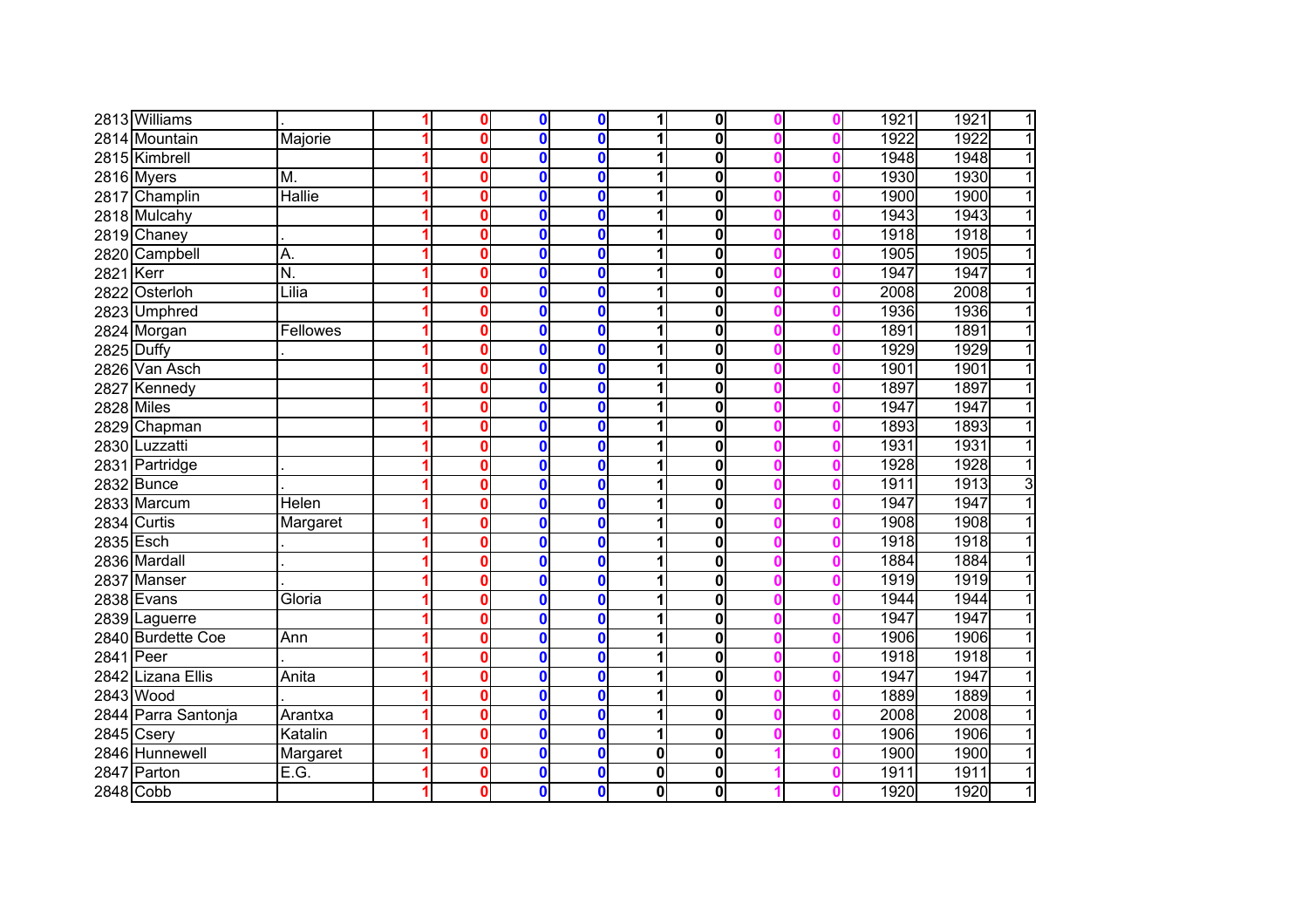|            | 2849 Whittaker        | S.        |          |   | 0           | $\mathbf 0$  | $\mathbf{0}$ | 0                       |  | 1934 | 1934<br>1               |
|------------|-----------------------|-----------|----------|---|-------------|--------------|--------------|-------------------------|--|------|-------------------------|
|            | 2850 Sayres           | May       |          |   | 0           | $\mathbf{0}$ | $\bf{0}$     | 0                       |  | 1907 | 1907                    |
|            | 2851 Steele           | M.        |          |   | 0           | $\bf{0}$     | $\bf{0}$     | 0                       |  | 1913 | 1913                    |
|            | 2852 Tracy            | M.        |          | Ω | 0           | $\bf{0}$     | $\bf{0}$     | 0                       |  | 1927 | 1927                    |
|            | 2853 Henson           | Laura     |          | Ω | 0           | $\mathbf{0}$ | 0            | 0                       |  | 1897 | 1897                    |
|            | 2854 McVay            | J.        |          | Ω | 0           | 0            | 0            | 0                       |  | 1947 | 1947                    |
|            | 2855 Hartgill         | N.        |          | Λ | 0           | $\mathbf 0$  | $\bf{0}$     | 0                       |  | 1912 | 1912<br>1               |
|            | 2856 Meny             | M.        |          | Ω | 0           | $\bf{0}$     | 0            | 0                       |  | 1910 | 1910<br>1               |
|            | 2857 Coffin           | Sarah     |          | ŋ | 0           | $\bf{0}$     | 0            | 0                       |  | 1906 | 1906<br>1               |
|            | 2858 Piercey Summers  | Sheila    |          |   | 0           | $\bf{0}$     | 0            | 0                       |  | 1947 | 1947<br>1               |
| 2859       |                       |           | Ω        |   | 0           | $\bf{0}$     | 0            | 5                       |  | 1910 | 1923<br>14              |
|            | 2860 Williams         | Amy       | 0        | 6 | 0           | $\bf{0}$     | 0            | 4                       |  | 1892 | 1896<br>5               |
| 2861 Page  |                       |           | Ω        |   | 0           | $\bf{0}$     | 0            | $\overline{2}$          |  | 1929 | $\overline{1}$<br>1929  |
|            | 2862 Humphries        |           | Ω        |   | 0           | $\mathbf 0$  | 0            | $\overline{2}$          |  | 1918 | $\overline{3}$<br>1920  |
|            | 2863 Watson           | R.        | 0        |   | 0           | $\mathbf 0$  | $\mathbf{0}$ | $\overline{2}$          |  | 1920 | $\overline{10}$<br>1929 |
|            | 2864 Trimingham       | Helen     | Ω        |   | $\mathbf 0$ | $\mathbf 0$  | 0            | $\overline{2}$          |  | 1929 | 1929                    |
|            | 2865 Rosenquest Pratt |           | Λ        |   | 0           | $\bf{0}$     | 0            | $\overline{2}$          |  | 1948 | 1948                    |
|            | 2866 Trimingham       | Gladys    | Ω        |   | 0           | $\bf{0}$     | 0            | $\overline{\mathbf{c}}$ |  | 1929 | 1929                    |
|            | 2867 Muller           | Martina   | Ω        |   | 0           | $\bf{0}$     | 0            | $\overline{\mathbf{c}}$ |  | 2008 | 2008                    |
|            | 2868 St. George       | Floris    | 0        |   | 0           | $\mathbf 0$  | 0            | 2                       |  | 1920 | 1922<br>3               |
|            | 2869 Hrdinova         | Eva       | 0        |   | 0           | $\mathbf 0$  | 0            | 2                       |  | 2008 | 2008<br>1               |
|            | 2870 Halford          |           | 0        |   | 0           | $\mathbf 0$  | 0            | $\overline{2}$          |  | 1947 | $\overline{2}$<br>1948  |
|            | 2871 Hooker           |           | 0        |   | 0           | $\mathbf 0$  | 0            | $\overline{\mathbf{c}}$ |  | 1922 | $\overline{1}$<br>1922  |
| 2872       | Lane                  | H.        | 0        |   | 0           | $\bf{0}$     | 0            | $\overline{2}$          |  | 1902 | $\overline{2}$<br>1903  |
| 2873 Good  |                       |           | Λ        |   | 0           | $\bf{0}$     | $\mathbf 0$  | $\overline{2}$          |  | 1947 | 1947<br>1               |
|            | 2874 Parton           |           | Ω        |   | $\mathbf 0$ | $\mathbf 0$  | $\mathbf 0$  | $\overline{2}$          |  | 1920 | 1920<br>1               |
|            | 2875 Wistar           | Annabella | 0        |   | 0           | $\mathbf 0$  | $\mathbf 0$  | $\overline{2}$          |  | 1894 | 1896<br>3               |
|            | 2876 Makarova         | Ekaterina | Ω        |   | 0           | $\bf{0}$     | 0            | $\overline{2}$          |  | 2008 | $\overline{1}$<br>2008  |
|            | 2877 Henry            |           | 0        |   | 0           | $\mathbf 0$  | $\mathbf 0$  | $\overline{2}$          |  | 1922 | 1925<br>4               |
|            | 2878 Cetkovska        | Petra     | 0        |   | 0           | $\mathbf 0$  | 0            | $\overline{2}$          |  | 2008 | 2008<br>1               |
|            | 2879 Head-Knode       |           | 0        |   | 0           | $\mathbf 0$  | $\mathbf 0$  | $\overline{2}$          |  | 1948 | 1948                    |
|            | 2880 Weston           | Dorothy   | Ω        |   | 0           | $\mathbf 0$  | 0            | $\overline{2}$          |  | 1928 | 1932<br>5               |
|            | 2881 Shepherd         |           | Ω        |   | 0           | $\mathbf 0$  | 0            | $\overline{2}$          |  | 1920 | $\overline{12}$<br>1931 |
| 2882 Blick |                       | May       | Ω        |   | 0           | $\bf{0}$     | $\mathbf 0$  | 1                       |  | 1936 | 1936<br>1               |
|            | 2883 Durlacher        | N.        | $\bf{0}$ |   | 0           | $\mathbf 0$  | 0            | 1                       |  | 1899 | 3<br>1901               |
|            | 2884 Beatty           |           | 0        | 2 | 0           | $\mathbf 0$  | 0            | 1                       |  | 1919 | $\overline{25}$<br>1943 |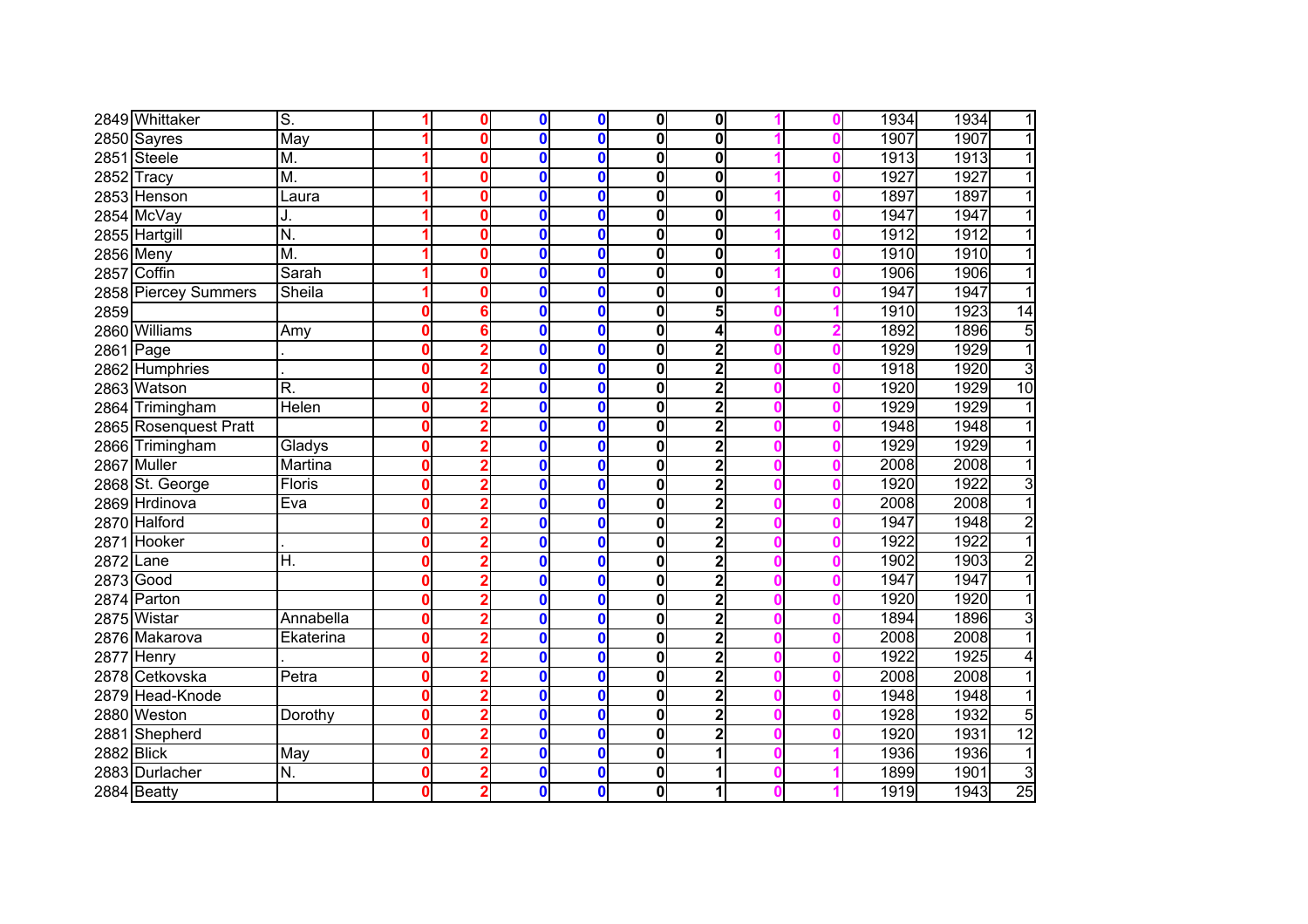|             | 2885 Vassal       |                            | U        |   | $\bf{0}$ | $\bf{0}$         | $\mathbf{0}$            | 1            |  | 1919 | 1919<br>$\mathbf{1}$   |
|-------------|-------------------|----------------------------|----------|---|----------|------------------|-------------------------|--------------|--|------|------------------------|
| 2886 Utz    |                   | Lorna                      | 0        |   | $\bf{0}$ | $\bf{0}$         | $\overline{\mathbf{0}}$ | 1            |  | 1922 | $\overline{1}$<br>1922 |
|             | 2887 Wildey       | Natalie                    | 0        |   | $\bf{0}$ | $\bf{0}$         | 0                       | 1            |  | 1907 | 1907<br>$\overline{1}$ |
|             | 2888 Bromfield    | E.J.                       | 0        | 2 | $\bf{0}$ | $\bf{0}$         | $\overline{\mathbf{0}}$ | $\mathbf{0}$ |  | 1900 | 1903<br>$\overline{4}$ |
|             | 2889 Anthony      | Youtha                     | 0        | 2 | $\bf{0}$ | $\bf{0}$         | 0                       | 0            |  | 1926 | $\overline{2}$<br>1927 |
|             | 2890 McLean       | Helen                      | 0        |   | $\bf{0}$ | $\mathbf 0$      | 0                       | 1            |  | 1915 | $\overline{1}$<br>1915 |
|             | 2891 James        | W.A.                       | 0        |   | $\bf{0}$ | $\mathbf 0$      | 0                       | 1            |  | 1933 | $\overline{1}$<br>1933 |
|             | 2892 Poynder      |                            | 0        |   | $\bf{0}$ | $\mathbf{0}$     | 0                       | 1            |  | 1947 | 1947<br>$\overline{1}$ |
|             | 2893 Domachowska  | Maria                      | 0        |   | $\bf{0}$ | $\bf{0}$         | 0                       | 1            |  | 2008 | 2008<br>$\overline{1}$ |
|             | 2894 Palfrey      | M.                         | 0        |   | $\bf{0}$ | $\mathbf 0$      | $\mathbf 0$             | 1            |  | 1929 | $\overline{1}$<br>1929 |
|             | 2895 McKenzie     |                            | 0        |   | $\bf{0}$ | $\mathbf 0$      | 0                       | 1            |  | 1947 | 1947<br>$\overline{1}$ |
|             | 2896 Shvedova     | Yaroslava                  | 0        |   | $\bf{0}$ | $\bf{0}$         | $\mathbf 0$             | 1            |  | 2008 | 2008<br>$\overline{1}$ |
|             | 2897 Austin       |                            | 0        |   | 0        | $\boldsymbol{0}$ | 0                       |              |  | 1947 | 1947<br>$\mathbf{1}$   |
|             | 2898 Bratchikova  | nina                       | $\bf{0}$ |   | $\bf{0}$ | $\mathbf 0$      | 0                       |              |  | 2008 | 2008<br>$\overline{1}$ |
|             | 2899 White        | V.                         | 0        |   | $\bf{0}$ | $\mathbf 0$      | $\mathbf 0$             | 1            |  | 1947 | 1947<br>$\mathbf{1}$   |
|             | 2900 Harding      |                            | o        |   | $\bf{0}$ | $\bf{0}$         | $\mathbf 0$             |              |  | 1913 | $\overline{1}$<br>1913 |
| $2901$ Doeg |                   |                            | o        |   | 0        | $\mathbf 0$      | 0                       |              |  | 1931 | 1931<br>1              |
|             | 2902 Kostanic     | Jelena                     | 0        |   | 0        | $\mathbf 0$      | $\mathbf 0$             | 1            |  | 2008 | 2008<br>1              |
|             | 2903 Sirwaitis    |                            | 0        |   | $\bf{0}$ | $\bf{0}$         | $\mathbf 0$             | 1            |  | 1943 | 1943<br>11             |
|             | 2904 Endicott     |                            | 0        |   | 0        | $\mathbf{0}$     | $\overline{\mathbf{0}}$ | 1            |  | 1925 | 1925<br>$\overline{1}$ |
|             | 2905 Mayorin      |                            | 0        |   | 0        | $\mathbf 0$      | $\overline{\mathbf{0}}$ | 1            |  | 1947 | 1947<br>1              |
|             | 2906 Hanske       |                            | 0        |   | $\bf{0}$ | $\mathbf 0$      | 0                       | 1            |  | 1918 | 1918<br>$\overline{1}$ |
|             | 2907 Washington   | Mashona                    | 0        |   | 0        | $\mathbf 0$      | 0                       | 1            |  | 2008 | 2008<br>$\overline{1}$ |
|             | 2908 Tanner       |                            | 0        |   | $\bf{0}$ | $\bf{0}$         | 0                       | 1            |  | 1919 | 1919<br>$\overline{1}$ |
|             | 2909 Weaver       | Fullerton                  | 0        |   | $\bf{0}$ | $\mathbf 0$      | 0                       | 1            |  | 1921 | 1921<br>$\overline{1}$ |
|             | 2910 Kudryavtseva | $\overline{\mathsf{Alla}}$ | 0        |   | $\bf{0}$ | $\bf{0}$         | 0                       | 1            |  | 2008 | 2008<br>$\overline{1}$ |
| 2911 Han    |                   | Xinyun                     | 0        |   | $\bf{0}$ | $\bf{0}$         | 0                       | 1            |  | 2008 | 2008<br>$\mathbf{1}$   |
|             | 2912 Maule        | Virginia                   | 0        |   | 0        | 0                | 0                       | 1            |  | 1905 | 1905<br>1              |
|             | 2913 Smith        | Wilma                      | 0        |   | 0        | $\boldsymbol{0}$ | 0                       |              |  | 1948 | 1948<br>$\overline{1}$ |
|             | 2914 Bremond      | Severine                   | $\bf{0}$ |   | 0        | $\mathbf 0$      | $\boldsymbol{0}$        | 1            |  | 2008 | 2008<br>$\overline{1}$ |
|             | 2915 Porter       |                            | 0        |   | $\bf{0}$ | $\mathbf 0$      | $\mathbf 0$             | 1            |  | 1926 | 1926<br>$\overline{1}$ |
|             | 2916 Jugic-Salkic | Mervana                    | 0        |   | 0        | $\mathbf 0$      | $\mathbf 0$             | 1            |  | 2008 | 2008<br>$\mathbf{1}$   |
|             | 2917 Hart-Cox     |                            | 0        |   | 0        | $\mathbf 0$      | $\mathbf 0$             | 1            |  | 1947 | $\overline{1}$<br>1947 |
|             | 2918 Sears        |                            | 0        |   | 0        | $\bf{0}$         | $\mathbf 0$             | 1            |  | 1919 | 1919<br>$\mathbf{1}$   |
|             | 2919 Hawk         |                            | 0        |   | 0        | $\mathbf 0$      | $\mathbf 0$             | 1            |  | 1929 | $\mathbf{1}$<br>1929   |
|             | 2920 Barbour      |                            | 0        |   | 0        | $\boldsymbol{0}$ | $\mathbf{0}$            | 1            |  | 1944 | 1<br>1944              |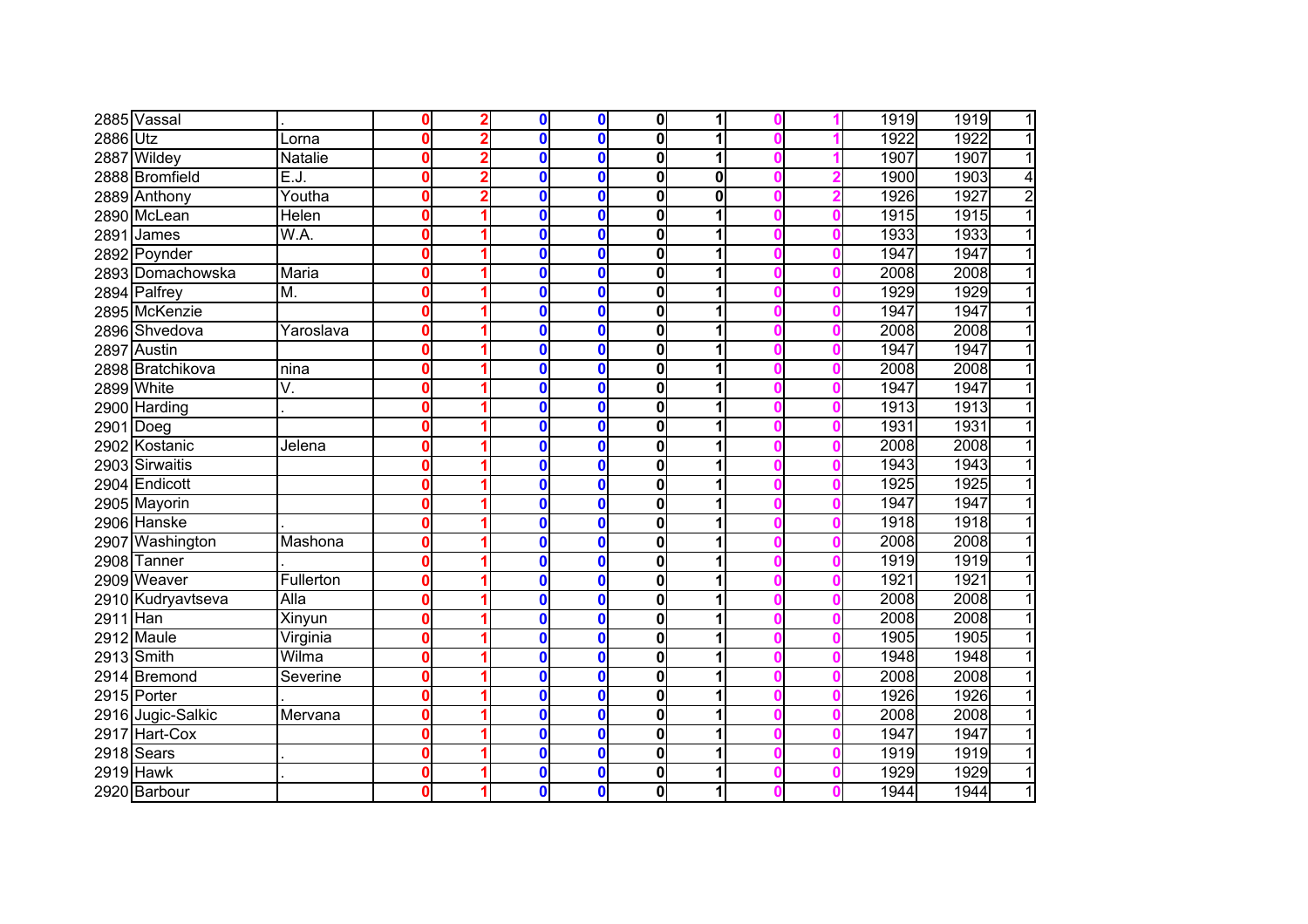|            | 2921 Barbier      | Simone           | $\mathbf 0$  | $\bf{0}$         | $\mathbf 0$      | $\mathbf{0}$            | 1 |  | 1930 | 1930<br>$\mathbf{1}$   |
|------------|-------------------|------------------|--------------|------------------|------------------|-------------------------|---|--|------|------------------------|
|            | 2922 Douhe        |                  | $\mathbf{0}$ | $\bf{0}$         | $\bf{0}$         | $\mathbf 0$             |   |  | 1947 | 1947<br>$\overline{1}$ |
|            | 2923 Hawk         |                  | $\mathbf 0$  | $\bf{0}$         | $\bf{0}$         | $\bf{0}$                | 1 |  | 1944 | 1944<br>$\overline{1}$ |
|            | 2924 Gallovits    | Edina            | $\mathbf{0}$ | $\bf{0}$         | $\mathbf{0}$     | $\bf{0}$                | 1 |  | 2008 | 2008<br>$\overline{1}$ |
|            | 2925 Connell      |                  | $\mathbf 0$  | $\bf{0}$         | $\mathbf 0$      | $\bf{0}$                | 1 |  | 1943 | 1943<br>$\overline{1}$ |
|            | 2926 Connolly     |                  | 0            | $\bf{0}$         | $\mathbf 0$      | $\bf{0}$                | 1 |  | 1948 | 1948<br>$\overline{1}$ |
|            | 2927 Nakamura     | Aiko             | $\mathbf{0}$ | $\bf{0}$         | $\mathbf 0$      | $\bf{0}$                | 1 |  | 2008 | 2008<br>$\overline{1}$ |
|            | 2928 Senoglu      | Ipek             | $\bf{0}$     | $\bf{0}$         | $\mathbf{0}$     | $\bf{0}$                | 1 |  | 2008 | 2008<br>$\overline{1}$ |
|            | 2929 Warburg      |                  | $\bf{0}$     | $\bf{0}$         | $\bf{0}$         | 0                       | 1 |  | 1920 | 1920<br>$\overline{1}$ |
|            | 2930 Harper       | Anna             | $\bf{0}$     | $\bf{0}$         | $\mathbf 0$      | $\bf{0}$                | 1 |  | 1932 | $\overline{1}$<br>1932 |
|            | 2931 Pritchard    |                  | $\bf{0}$     | $\bf{0}$         | $\mathbf 0$      | $\bf{0}$                | 1 |  | 1947 | 1947<br>$\overline{1}$ |
|            | 2932 O'Shea       |                  | 0            | $\bf{0}$         | $\mathbf 0$      | $\mathbf 0$             | 1 |  | 1931 | 1931<br>$\overline{1}$ |
|            | 2933 White        | $\overline{S}$ . | 0            | 0                | $\mathbf 0$      | 0                       |   |  | 1947 | 1947<br>$\mathbf{1}$   |
|            | 2934 Harshaw      |                  | 0            | $\bf{0}$         | $\mathbf 0$      | $\mathbf 0$             | 1 |  | 1938 | 1938<br>$\overline{1}$ |
|            | 2935 Seymour      |                  | 0            | $\bf{0}$         | $\mathbf 0$      | 0                       | 1 |  | 1912 | 1912<br>1              |
|            | 2936 Conquet      |                  | $\bf{0}$     | $\bf{0}$         | $\bf{0}$         | 0                       |   |  | 1922 | 1922<br>11             |
|            | 2937 Prcotor      |                  | 0            | $\boldsymbol{0}$ | $\bf{0}$         | 0                       |   |  | 1947 | 1947<br>1              |
| 2938 Orr   |                   |                  | 0            | $\bf{0}$         | $\bf{0}$         | 0                       |   |  | 1919 | 1919<br>1              |
|            | 2939 Willcox      |                  | $\bf{0}$     | $\bf{0}$         | $\mathbf{0}$     | $\mathbf 0$             | 1 |  | 1919 | 1919<br>1              |
|            | 2940 Baker        |                  | $\mathbf{0}$ | $\bf{0}$         | $\mathbf{0}$     | $\mathbf 0$             | 1 |  | 1947 | 1947<br>$\overline{1}$ |
|            | 2941 Melleno      |                  | 0            | $\bf{0}$         | $\mathbf 0$      | $\overline{\mathbf{0}}$ | 1 |  | 1942 | 1942<br>1              |
|            | 2942 Garrison     |                  | $\mathbf{0}$ | $\bf{0}$         | $\mathbf 0$      | $\mathbf 0$             |   |  | 1911 | 1911<br>$\overline{1}$ |
|            | 2943 Sheddon      |                  | $\bf{0}$     | $\bf{0}$         | $\mathbf 0$      | $\mathbf 0$             | 1 |  | 1937 | 1937<br>$\overline{1}$ |
|            | 2944 Harris       | A.H.             | $\mathbf{0}$ | $\bf{0}$         | $\mathbf 0$      | $\mathbf 0$             | 1 |  | 1892 | 1892<br>$\overline{1}$ |
|            | 2945 Halser       |                  | 0            | $\bf{0}$         | $\bf{0}$         | $\mathbf 0$             | 1 |  | 1948 | 1948<br>$\overline{1}$ |
|            | 2946 Karatancheva | Sesil            | $\bf{0}$     | $\bf{0}$         | $\mathbf 0$      | $\mathbf 0$             | 1 |  | 2008 | 2008<br>$\overline{1}$ |
|            | 2947 Agassiz      |                  | 0            | $\bf{0}$         | $\mathbf 0$      | $\mathbf 0$             | 1 |  | 1906 | 1906<br>$\overline{1}$ |
|            | 2948 Stone        | M.               | 0            | 0                | $\mathbf 0$      | 0                       | 1 |  | 1893 | 1893<br>1              |
|            | $2949$ Ledig      |                  | 0            | 0                | $\mathbf 0$      | $\mathbf 0$             |   |  | 1928 | 1928<br>$\overline{1}$ |
| 2950 Viera |                   |                  | $\bf{0}$     | 0                | $\mathbf 0$      | 0                       | 1 |  | 1947 | 1947<br>$\overline{1}$ |
|            | 2951 Davies       | M.               | $\bf{0}$     | $\bf{0}$         | $\mathbf 0$      | 0                       | 1 |  | 1920 | 1920<br>$\overline{1}$ |
|            | 2952 Dawson       |                  | $\bf{0}$     | $\boldsymbol{0}$ | $\bf{0}$         | 0                       | 1 |  | 1948 | 1948<br>$\mathbf{1}$   |
|            | 2953 Jones        | Pat              | 0            | $\bf{0}$         | $\mathbf 0$      | $\bf{0}$                | 1 |  | 1948 | 1948<br>$\overline{1}$ |
|            | 2954 Goodman      |                  | 0            | $\bf{0}$         | $\bf{0}$         | 0                       | 1 |  | 1947 | 1947<br>$\mathbf{1}$   |
|            | 2955 Stricker     |                  | 0            | $\bf{0}$         | $\boldsymbol{0}$ | 0                       | 1 |  | 1918 | 1918<br>$\mathbf{1}$   |
|            | 2956 Pearce       |                  | $\mathbf 0$  | $\bf{0}$         | $\mathbf 0$      | $\mathbf 0$             | 1 |  | 1948 | 1<br>1948              |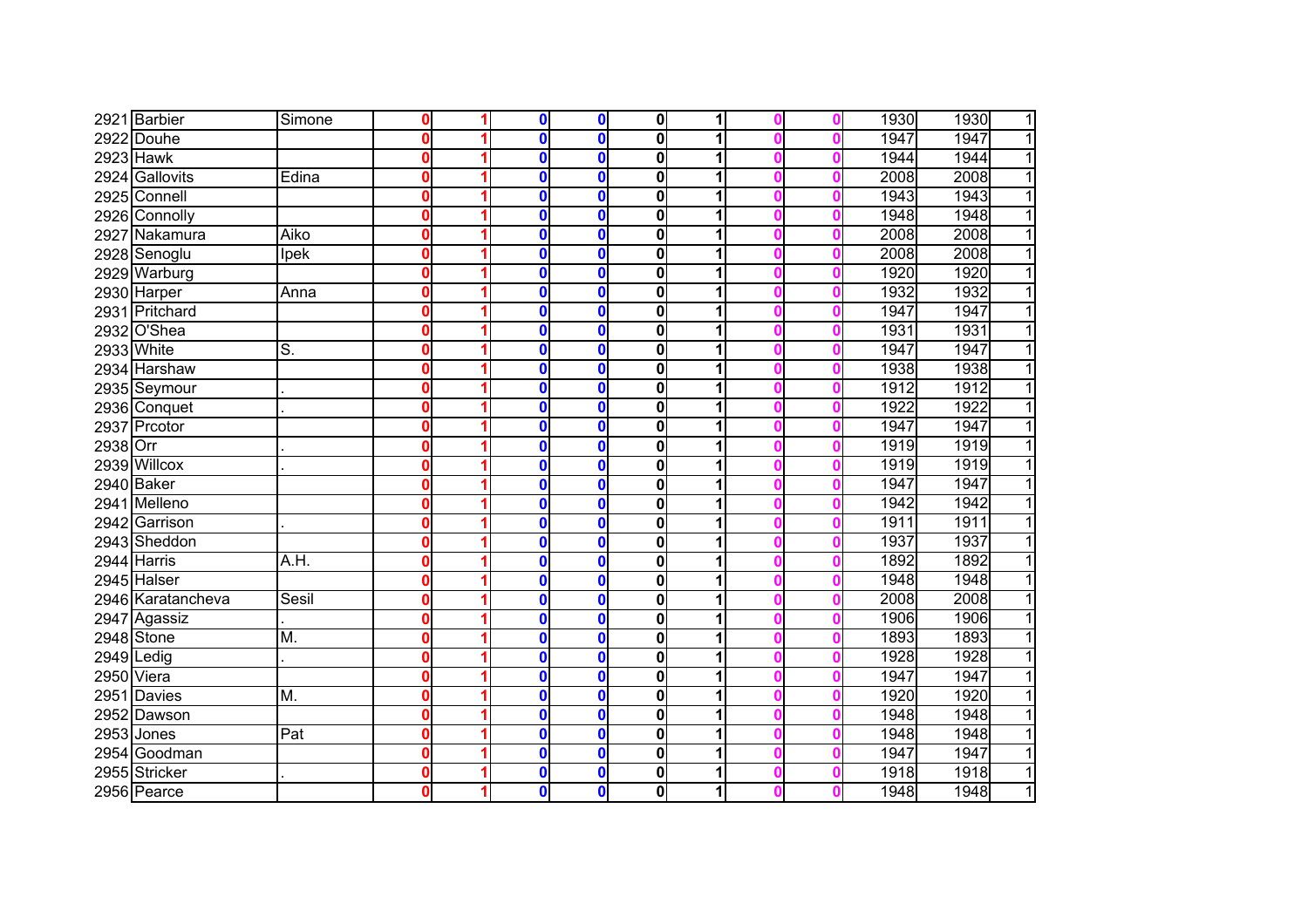|            | 2957 Grant           | Anita                              | ŋ        | 0        | $\bf{0}$         | $\mathbf{0}$            | 1 |  | 1944 | 1944<br>$\mathbf{1}$   |
|------------|----------------------|------------------------------------|----------|----------|------------------|-------------------------|---|--|------|------------------------|
|            | 2958 Dawson-Scott    | Peggy                              | 0        | $\bf{0}$ | $\bf{0}$         | 0                       | 1 |  | 1947 | $\overline{1}$<br>1947 |
|            | 2959 Maschka         | Sidi                               | 0        | $\bf{0}$ | $\bf{0}$         | 0                       | 1 |  | 1906 | 1906<br>$\overline{1}$ |
|            | 2960 Aguirre         |                                    | 0        | 0        | $\bf{0}$         | $\overline{\mathbf{0}}$ | 1 |  | 1943 | $\overline{1}$<br>1943 |
|            | 2961 Perrett         |                                    | 0        | $\bf{0}$ | $\bf{0}$         | $\mathbf 0$             | 1 |  | 1919 | 1919<br>$\overline{1}$ |
|            | 2962 Brunnarius      | Myrtil                             | 0        | $\bf{0}$ | $\mathbf 0$      | 0                       | 1 |  | 1945 | 1945<br>$\overline{1}$ |
|            | 2963 Dellapiazzo     |                                    | 0        | $\bf{0}$ | $\mathbf 0$      | 0                       | 1 |  | 1931 | 1931<br>$\mathbf{1}$   |
|            | 2964 De Beaufort     |                                    | 0        | $\bf{0}$ | $\mathbf{0}$     | 0                       | 1 |  | 1931 | 1931<br>$\overline{1}$ |
| 2965 Swift |                      |                                    | 0        | $\bf{0}$ | $\bf{0}$         | 0                       | 1 |  | 1947 | 1947<br>$\overline{1}$ |
|            | 2966 Dellacqua       | Casey                              | 0        | $\bf{0}$ | $\mathbf 0$      | $\mathbf 0$             | 1 |  | 2008 | 2008<br>$\overline{1}$ |
|            | 2967 Adams           |                                    | 0        | $\bf{0}$ | $\mathbf 0$      | 0                       | 1 |  | 1901 | 1901<br>$\overline{1}$ |
|            | 2968 Leonard         |                                    | 0        | 0        | $\mathbf{0}$     | $\mathbf 0$             | 1 |  | 1946 | 1946<br>$\overline{1}$ |
|            | 2969 de Meulemeester | Jeanne                             | 0        | 0        | $\mathbf 0$      | 0                       |   |  | 1936 | 1936<br>$\mathbf{1}$   |
|            | 2970 Lloyd Thompson  |                                    | $\bf{0}$ | 0        | $\mathbf 0$      | 0                       | 1 |  | 1931 | 1931<br>$\overline{1}$ |
| 2971 Peer  |                      | Shahar                             | 0        | $\bf{0}$ | $\mathbf 0$      | $\mathbf 0$             | 1 |  | 2008 | 2008<br>1              |
|            | 2972 Lewis           | V.                                 | 0        | $\bf{0}$ | $\bf{0}$         | $\mathbf 0$             |   |  | 1947 | 1947<br>11             |
| 2973 Svan  |                      |                                    | 0        | 0        | $\mathbf 0$      | 0                       | 1 |  | 1947 | 1947<br>1              |
|            | 2974 Pederson        |                                    | 0        | 0        | $\mathbf 0$      | $\mathbf 0$             | 1 |  | 1940 | 1940<br>$\mathbf{1}$   |
|            | 2975 Marcum          |                                    | 0        | $\bf{0}$ | $\bf{0}$         | $\mathbf 0$             | 1 |  | 1946 | 1946<br>1              |
|            | 2976 Connolly        | Mary J.                            | 0        | 0        | $\bf{0}$         | $\overline{\mathbf{0}}$ | 1 |  | 1948 | 1948<br>1              |
|            | 2977 Gillandreau     |                                    | 0        | 0        | $\mathbf 0$      | $\overline{\mathbf{0}}$ | 1 |  | 1921 | 1921<br>1              |
| 2978 Burr  |                      |                                    | 0        | $\bf{0}$ | $\mathbf 0$      | 0                       | 1 |  | 1931 | 1931<br>$\overline{1}$ |
|            | 2979 Woehr           | Jasmin                             | 0        | $\bf{0}$ | $\mathbf 0$      | 0                       | 1 |  | 2008 | 2008<br>$\overline{1}$ |
| 2980 Cully |                      | <b>Bessie</b>                      | 0        | $\bf{0}$ | $\bf{0}$         | 0                       | 1 |  | 1913 | 1913<br>$\overline{1}$ |
|            | 2981 Pinckney        |                                    | 0        | $\bf{0}$ | $\mathbf 0$      | 0                       | 1 |  | 1919 | 1919<br>$\overline{1}$ |
|            | 2982 Wavish          |                                    | 0        | $\bf{0}$ | $\bf{0}$         | 0                       | 1 |  | 1947 | 1947<br>$\overline{1}$ |
|            | 2983 Brokaw          |                                    | 0        | $\bf{0}$ | $\bf{0}$         | 0                       | 1 |  | 1926 | 1926<br>$\mathbf{1}$   |
|            | 2984 Stafford        | $\overline{\mathsf{R}.\mathsf{T}}$ | 0        | 0        | 0                | 0                       | 1 |  | 1913 | 1913<br>$\overline{1}$ |
| 2985 Anet  |                      | $\overline{Cla}$ ude               | 0        | 0        | $\boldsymbol{0}$ | 0                       |   |  | 1930 | 1930<br>$\overline{1}$ |
|            | 2986 Lamplough       |                                    | $\bf{0}$ | 0        | $\mathbf 0$      | $\boldsymbol{0}$        | 1 |  | 1920 | 1920<br>$\overline{1}$ |
|            | 2987 Woerle          | Kathrin                            | 0        | $\bf{0}$ | $\mathbf 0$      | $\mathbf 0$             | 1 |  | 2008 | 2008<br>$\overline{1}$ |
|            | 2988 Stocum          |                                    | 0        | 0        | $\mathbf 0$      | $\mathbf 0$             | 1 |  | 1944 | 1944<br>$\mathbf{1}$   |
|            | 2989 Peterson        | Sue                                | 0        | 0        | $\mathbf 0$      | $\mathbf 0$             | 1 |  | 1943 | $\overline{1}$<br>1943 |
|            | 2990 Madeira         |                                    | 0        | 0        | $\bf{0}$         | $\mathbf 0$             | 1 |  | 1929 | 1929<br>$\mathbf{1}$   |
|            | 2991 Steever         | Marion                             | 0        | 0        | $\mathbf 0$      | $\mathbf 0$             | 1 |  | 1908 | 1908<br>1              |
|            | 2992 Steever         | Miriam                             | 0        | 0        | $\mathbf 0$      | $\mathbf{0}$            | 1 |  | 1913 | 1<br>1913              |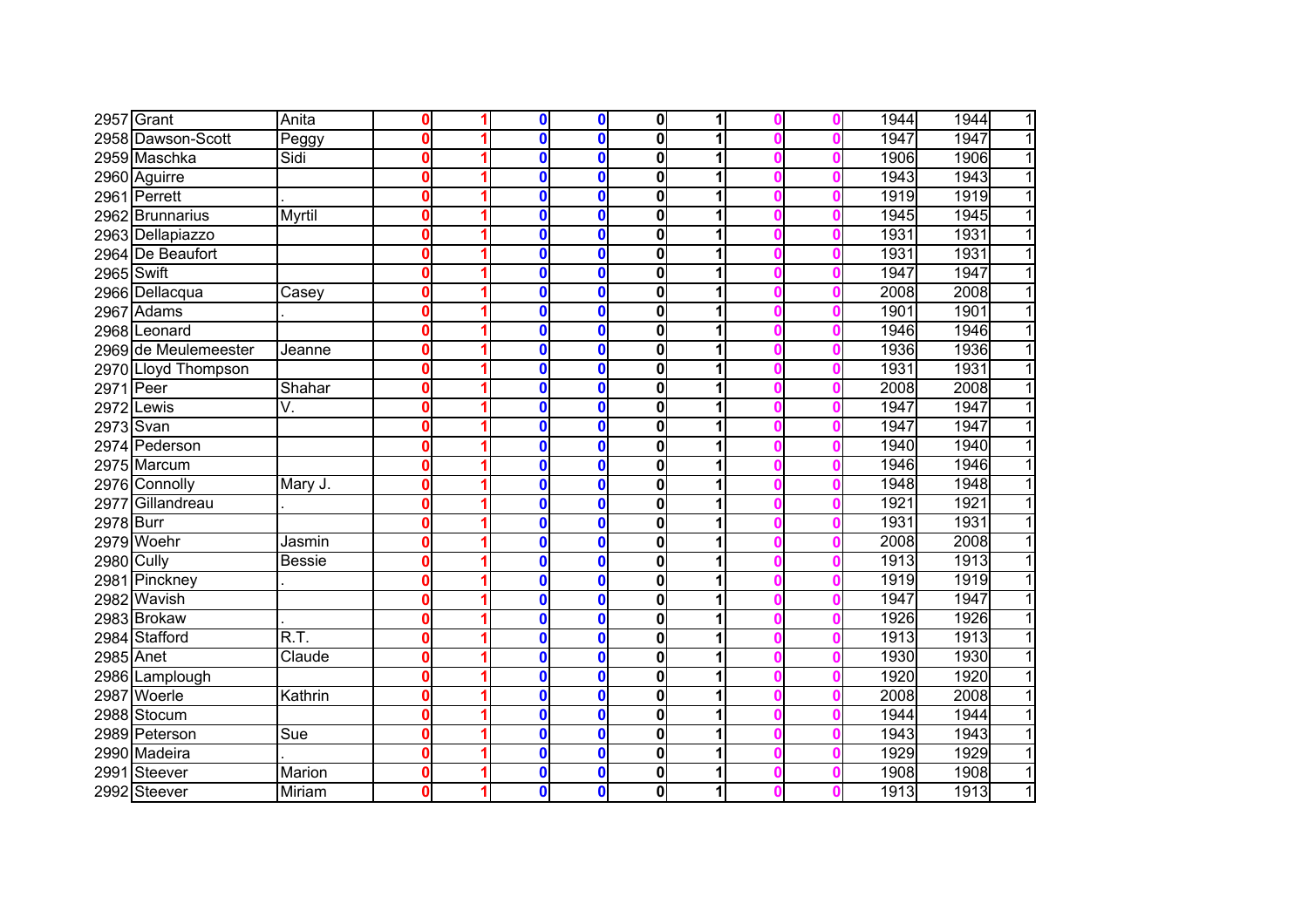|           | 2993 Petchell    |           | 0           | $\mathbf{0}$ | $\mathbf 0$  | $\mathbf 0$             | 1 |  | 1929 | 1929<br>$\mathbf{1}$   |
|-----------|------------------|-----------|-------------|--------------|--------------|-------------------------|---|--|------|------------------------|
|           | 2994 Sterry      |           | $\mathbf 0$ | $\mathbf{0}$ | $\bf{0}$     | $\overline{\mathbf{0}}$ | 1 |  | 1920 | $\overline{1}$<br>1920 |
|           | 2995 Marburg     |           | $\mathbf 0$ | $\mathbf 0$  | $\bf{0}$     | 0                       | 1 |  | 1918 | 1918<br>$\overline{1}$ |
|           | 2996 Grover      |           | $\mathbf 0$ | $\mathbf 0$  | $\bf{0}$     | $\overline{\mathbf{0}}$ | 1 |  | 1947 | 1947<br>$\overline{1}$ |
|           | 2997 Czolowska   |           | $\mathbf 0$ | 0            | $\mathbf 0$  | $\overline{\mathbf{0}}$ | 1 |  | 1947 | 1947<br>$\overline{1}$ |
|           | 2998 Amende      | Marie     | $\mathbf 0$ | 0            | $\mathbf 0$  | $\bf{0}$                | 1 |  | 1906 | 1906<br>$\overline{1}$ |
|           | 2999 Patrick     |           | $\mathbf 0$ | $\mathbf{0}$ | $\mathbf 0$  | $\mathbf 0$             | 1 |  | 1931 | $\overline{1}$<br>1931 |
|           | 3000 Danet       |           | $\mathbf 0$ | $\mathbf{0}$ | $\bf{0}$     | 0                       | 1 |  | 1922 | 1922<br>$\overline{1}$ |
|           | 3001 Venter      |           | $\mathbf 0$ | $\mathbf 0$  | $\bf{0}$     | $\bf{0}$                | 1 |  | 1947 | 1947<br>$\mathbf{1}$   |
|           | 3002 Tanner      |           | $\mathbf 0$ | $\mathbf 0$  | $\mathbf 0$  | $\bf{0}$                | 1 |  | 1920 | $\overline{1}$<br>1920 |
|           | 3003 Philipps    |           | $\mathbf 0$ | $\mathbf 0$  | $\mathbf{0}$ | $\bf{0}$                | 1 |  | 1929 | 1929<br>$\overline{1}$ |
|           | 3004 Moran       | D         | 0           | $\mathbf 0$  | $\mathbf 0$  | $\mathbf 0$             | 1 |  | 1948 | 1948<br>$\overline{1}$ |
|           | 3005 Woodward    | Katherine | 0           | 0            | $\mathbf 0$  | $\mathbf 0$             | 1 |  | 1936 | 1936<br>$\mathbf{1}$   |
|           | 3006 Tipton      |           | $\mathbf 0$ | 0            | $\mathbf 0$  | 0                       | 1 |  | 1948 | 1948<br>$\overline{1}$ |
|           | 3007 Morris      | L.G.      | 0           | 0            | $\mathbf 0$  | 0                       | 1 |  | 1921 | 1921<br>1              |
|           | 3008 Kleindel    |           | 0           | 0            | $\mathbf 0$  | 0                       | 1 |  | 1942 | $\overline{1}$<br>1942 |
|           | 3009 Hoahing     |           | 0           | 0            | $\mathbf 0$  | 0                       |   |  | 1947 | 1947<br>1              |
|           | 3010 Cates       |           | $\mathbf 0$ | 0            | $\mathbf 0$  | $\mathbf 0$             | 1 |  | 1919 | 1919<br>1              |
|           | 3011 Nicolopoulo |           | $\mathbf 0$ | $\mathbf{0}$ | $\bf{0}$     | $\mathbf 0$             | 1 |  | 1931 | 1931<br>1              |
|           | 3012 Morita      | Ayumi     | $\mathbf 0$ | $\mathbf 0$  | $\bf{0}$     | $\overline{\mathbf{0}}$ | 1 |  | 2008 | 2008<br>1              |
| 3013 Berr |                  |           | $\mathbf 0$ | $\mathbf 0$  | $\bf{0}$     | $\overline{\mathbf{0}}$ | 1 |  | 1929 | 1929<br>1              |
|           | 3014 Kleybanova  | Alisa     | $\mathbf 0$ | $\mathbf{0}$ | $\bf{0}$     | 0                       | 1 |  | 2008 | 2008<br>$\overline{1}$ |
|           | 3015 Williams    | N.        | $\mathbf 0$ | $\mathbf{0}$ | $\mathbf 0$  | 0                       | 1 |  | 1925 | 1925<br>$\overline{1}$ |
|           | 3016 Wright      | Marian    | $\mathbf 0$ | $\mathbf{0}$ | $\bf{0}$     | 0                       | 1 |  | 1889 | 1889<br>$\overline{1}$ |
|           | 3017 Gallagher   |           | $\mathbf 0$ | $\mathbf 0$  | $\mathbf 0$  | $\overline{\mathbf{0}}$ | 1 |  | 1943 | 1943<br>$\overline{1}$ |
|           | 3018 Holden      |           | $\mathbf 0$ | $\mathbf 0$  | $\mathbf 0$  | $\bf{0}$                | 1 |  | 1947 | 1947<br>$\overline{1}$ |
| 3019 Berg |                  |           | $\mathbf 0$ | $\mathbf 0$  | $\mathbf 0$  | $\mathbf 0$             | 1 |  | 1940 | 1940<br>$\overline{1}$ |
|           | 3020 Ryker       |           | 0           | 0            | $\mathbf 0$  | $\mathbf 0$             | 1 |  | 1929 | 1929<br>$\overline{1}$ |
|           | 3021 Kilmartin   |           | 0           | 0            | $\mathbf 0$  | $\overline{\mathbf{0}}$ |   |  | 1938 | 1938<br>$\overline{1}$ |
|           | 3022 Safarova    | Lucie     | 0           | 0            | $\mathbf 0$  | $\mathbf 0$             | 1 |  | 2008 | 2008<br>1              |
|           | 3023 Jensen      | Doris     | 0           | 0            | $\mathbf 0$  | $\mathbf 0$             | 1 |  | 1948 | 1948<br>$\overline{1}$ |
| 3024 Dufy |                  |           | 0           | $\mathbf 0$  | $\mathbf 0$  | $\mathbf 0$             | 1 |  | 1931 | 11<br>1931             |
|           | 3025 Mumford     |           | $\bf{0}$    | 0            | $\mathbf 0$  | $\mathbf 0$             | 1 |  | 1922 | $\overline{1}$<br>1922 |
| 3026 Fish |                  | May       | $\mathbf 0$ | 0            | $\mathbf 0$  | $\mathbf 0$             | 1 |  | 1913 | 1913<br>$\mathbf{1}$   |
|           | 3027 Irebarne    |           | $\bf{0}$    | 0            | $\mathbf 0$  | 0                       | 1 |  | 1936 | 1936<br>1              |
|           | 3028 Winslow     |           | $\bf{0}$    | 0            | $\mathbf 0$  | $\mathbf 0$             | 1 |  | 1920 | 1<br>1920              |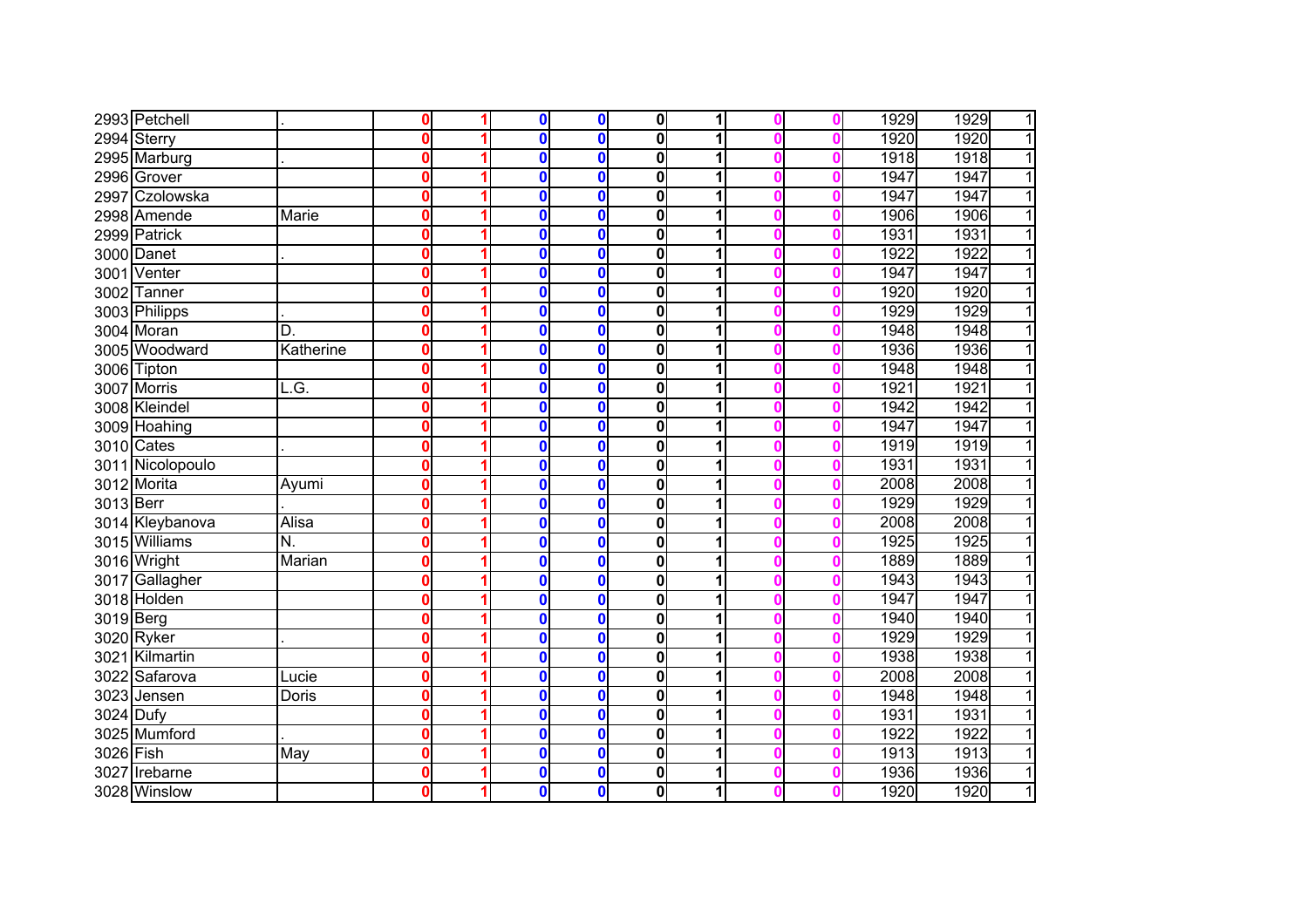|            | 3029 Cleneny           |        | 0                       | $\mathbf{0}$ | $\mathbf 0$  | 0                       | 1 |  | 1913 | 1913<br>1 |
|------------|------------------------|--------|-------------------------|--------------|--------------|-------------------------|---|--|------|-----------|
|            | 3030 Nakano            |        | $\mathbf{0}$            | 0            | $\bf{0}$     | $\mathbf 0$             |   |  | 1938 | 1938<br>1 |
| 3031 Rogg  |                        |        | $\mathbf{0}$            | $\mathbf{0}$ | $\bf{0}$     | 0                       | 1 |  | 1919 | 1919<br>1 |
| 3032 King  |                        | J.H.   | $\mathbf 0$             | $\mathbf 0$  | $\mathbf{0}$ | $\mathbf 0$             | 1 |  | 1931 | 1931      |
|            | 3033 Walker            |        | $\mathbf 0$             | $\mathbf 0$  | $\mathbf{0}$ | $\overline{\mathbf{0}}$ | 1 |  | 1919 | 1919      |
|            | 3034 Chambers          |        | $\mathbf 0$             | $\mathbf 0$  | $\mathbf{0}$ | $\mathbf 0$             | 1 |  | 1948 | 1948<br>1 |
|            | 3035 Neufels           | M.     | $\mathbf 0$             | $\mathbf{0}$ | $\mathbf{0}$ | 0                       | 1 |  | 1930 | 1930<br>1 |
|            | 3036 Dyson             |        | $\mathbf 0$             | $\mathbf{0}$ | $\mathbf{0}$ | $\mathbf 0$             | 1 |  | 1931 | 1931<br>1 |
|            | 3037 Neville-Smith     |        | $\mathbf 0$             | $\mathbf 0$  | $\bf{0}$     | 0                       | 1 |  | 1925 | 1925<br>1 |
|            | 3038 Cassebeer         |        | $\mathbf 0$             | 0            | $\bf{0}$     | $\mathbf 0$             | 1 |  | 1918 | 1918<br>1 |
|            | 3039 Newton            |        | $\mathbf{0}$            | $\mathbf 0$  | $\mathbf{0}$ | $\mathbf 0$             | 1 |  | 1922 | 1922<br>1 |
|            | 3040 Chapman           | G.L    | $\mathbf 0$             | 0            | $\mathbf 0$  | 0                       | 1 |  | 1915 | 1915<br>1 |
|            | 3041 Charles           | 1      | 0                       | 0            | $\mathbf 0$  | 0                       |   |  | 1889 | 1889      |
|            | 3042 Howard            |        | $\mathbf 0$             | 0            | $\mathbf 0$  | 0                       |   |  | 1919 | 1919      |
|            | 3043 Durlacher         |        | 0                       | $\mathbf 0$  | $\mathbf 0$  | $\mathbf 0$             |   |  | 1919 | 1919      |
|            | 3044 Worthongton       |        | 0                       | 0            | $\bf{0}$     | 0                       |   |  | 1947 | 1947      |
|            | 3045 Ferrari           |        | 0                       | 0            | $\mathbf 0$  | 0                       |   |  | 1947 | 1947      |
|            | 3046 Rogge             | Johan  | $\mathbf 0$             | 0            | $\mathbf 0$  | 0                       |   |  | 1918 | 1918      |
| 3047       | Rohrer                 |        | $\mathbf 0$             | $\mathbf{0}$ | $\mathbf{0}$ | $\bf{0}$                | 1 |  | 1934 | 1934      |
|            | 3048 Charpenal         |        | $\overline{\mathbf{0}}$ | $\mathbf 0$  | $\mathbf{0}$ | $\bf{0}$                | 1 |  | 1941 | 1941      |
|            | 3049 Bishop Baxter     |        | $\mathbf 0$             | $\mathbf 0$  | $\mathbf{0}$ | $\overline{\mathbf{0}}$ | 1 |  | 1936 | 1936      |
|            | 3050 Chasel ? Cassel ? |        | $\mathbf 0$             | $\mathbf 0$  | $\mathbf{0}$ | $\bf{0}$                | 1 |  | 1920 | 1920      |
|            | 3051 Fontes            |        | $\mathbf 0$             | $\mathbf{0}$ | $\mathbf{0}$ | 0                       | 1 |  | 1947 | 1947      |
| 3052 Eby   |                        |        | $\overline{\mathbf{0}}$ | $\mathbf{0}$ | $\mathbf{0}$ | $\bf{0}$                | 1 |  | 1948 | 1948<br>1 |
| 3053 Fick  |                        |        | $\mathbf 0$             | $\mathbf 0$  | $\mathbf 0$  | $\bf{0}$                | 1 |  | 1920 | 1920<br>1 |
| 3054 Hoyt  |                        | Edith  | $\mathbf 0$             | $\mathbf 0$  | $\bf{0}$     | $\bf{0}$                | 1 |  | 1913 | 1913<br>1 |
|            | 3055 Carvajal          |        | $\mathbf 0$             | $\mathbf 0$  | $\mathbf 0$  | $\mathbf 0$             | 1 |  | 1920 | 1920<br>1 |
| 3056 Utz   |                        | Lorma  | 0                       | 0            | $\mathbf 0$  | $\mathbf 0$             | 1 |  | 1931 | 1931      |
|            | 3057 Hernando          |        | 0                       | 0            | $\mathbf 0$  | $\bf{0}$                |   |  | 1943 | 1943      |
|            | 3058 Charles           | 2      | 0                       | 0            | $\mathbf 0$  | 0                       |   |  | 1889 | 1889      |
| 3059 Mills |                        |        | 0                       | 0            | $\mathbf 0$  | 0                       | 1 |  | 1918 | 1918      |
| 3060 Boldt |                        | Clover | 0                       | 0            | $\bf{0}$     | 0                       |   |  | 1906 | 1906      |
| 3061 Xu    |                        | Yi-Fan | $\mathbf 0$             | 0            | $\mathbf 0$  | $\mathbf 0$             | 1 |  | 2008 | 2008      |
|            | 3062 Colgate           |        | $\mathbf 0$             | 0            | $\bf{0}$     | 0                       | 1 |  | 1924 | 1924      |
|            | 3063 Baronesa de Segur |        | $\mathbf 0$             | 0            | $\bf{0}$     | 0                       | 1 |  | 1920 | 1920      |
|            | 3064 Schmitz           |        | $\mathbf 0$             | 0            | $\mathbf 0$  | $\mathbf 0$             | 1 |  | 1929 | 1929<br>1 |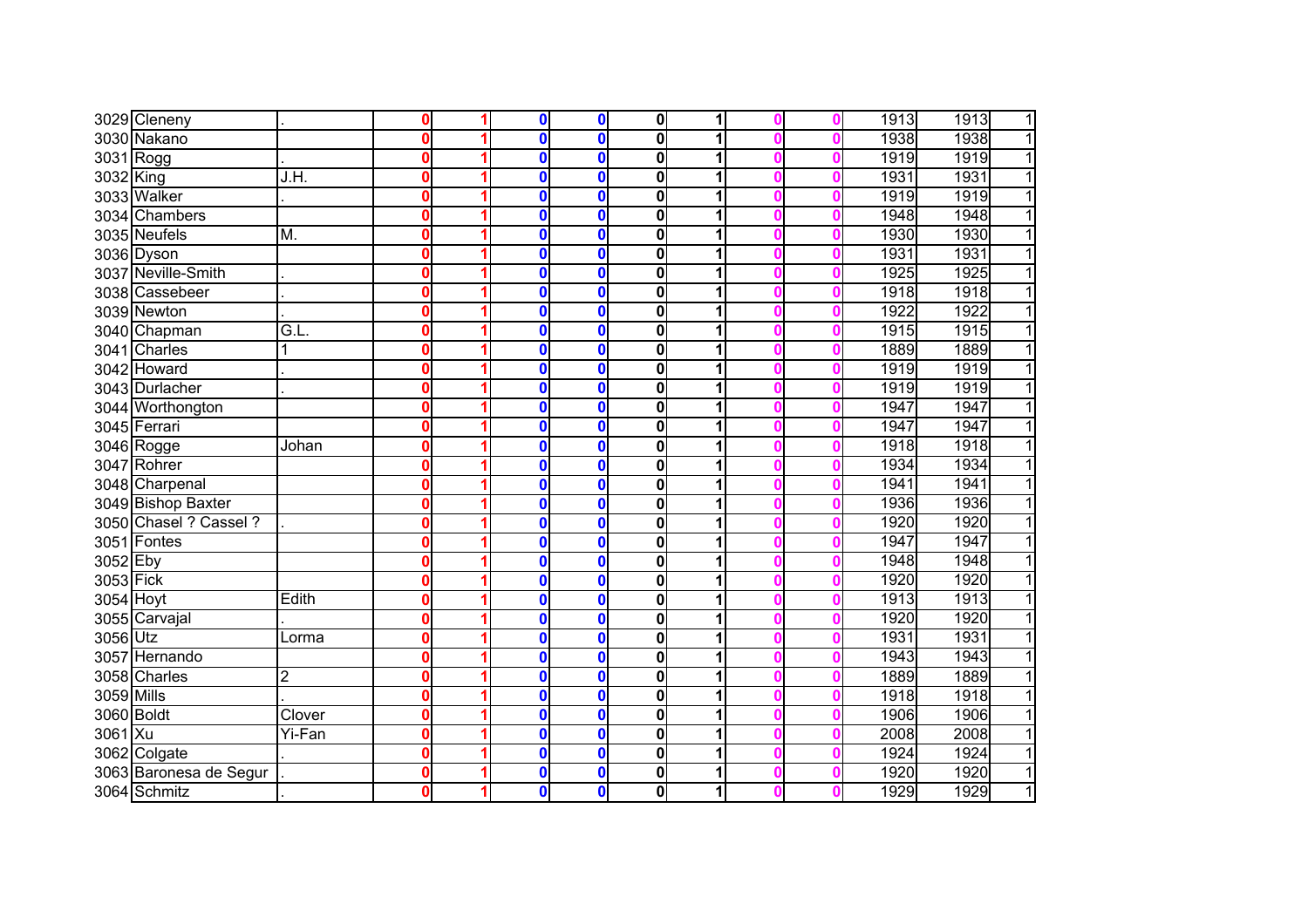|           | 3065 Batchelor         |              | 0            | $\bf{0}$ | $\bf{0}$     | $\bf{0}$     | 1 |  | 1924 | 1924<br>$\overline{1}$ |
|-----------|------------------------|--------------|--------------|----------|--------------|--------------|---|--|------|------------------------|
| 3066 Barr |                        |              | $\bf{0}$     | $\bf{0}$ | 0            | $\bf{0}$     | 1 |  | 1929 | 1929<br>$\mathbf{1}$   |
|           | 3067 Frederick Schmitz |              | $\bf{0}$     | $\bf{0}$ | $\mathbf{0}$ | $\bf{0}$     | 1 |  | 1912 | 1912<br>$\overline{1}$ |
|           | 3068 Herron            |              | 0            | $\bf{0}$ | $\mathbf 0$  | $\bf{0}$     | 1 |  | 1913 | 1913<br>$\overline{1}$ |
|           | 3069 Moeller           |              | $\mathbf{0}$ | $\bf{0}$ | $\mathbf{0}$ | $\mathbf{0}$ |   |  | 1947 | $\overline{1}$<br>1947 |
|           | 3070 Middleton         |              | $\bf{0}$     | $\bf{0}$ | $\mathbf{0}$ | 0            | 1 |  | 1919 | 1919<br>$\overline{1}$ |
|           | 3071 Schiavone         | Francesca    | $\mathbf{0}$ | $\bf{0}$ | $\bf{0}$     | 0            | 1 |  | 2008 | $\overline{1}$<br>2008 |
|           | 3072 Vivers            |              | 0            | $\bf{0}$ | $\bf{0}$     | 0            | 1 |  | 1941 | $\overline{1}$<br>1941 |
|           | 3073 Dransfield        |              | $\bf{0}$     | $\bf{0}$ | $\bf{0}$     | 0            | 1 |  | 1919 | 1919<br>$\overline{1}$ |
|           | 3074 Canters           |              | 0            | $\bf{0}$ | $\bf{0}$     | $\mathbf 0$  | 1 |  | 1932 | 1932<br>$\overline{1}$ |
|           | 3075 Oberteuffer       | M.F.         | $\bf{0}$     | $\bf{0}$ | $\mathbf 0$  | $\mathbf 0$  | 1 |  | 1905 | 1905<br>$\overline{1}$ |
|           | 3076 Bartosch          |              | $\bf{0}$     | $\bf{0}$ | $\mathbf 0$  | 0            |   |  | 1931 | 1931<br>$\overline{1}$ |
|           | 3077 Schruff           | Julia        | 0            | $\bf{0}$ | $\mathbf 0$  | 0            |   |  | 2008 | 2008<br>$\overline{1}$ |
|           | 3078 Haynes            | Angela       | $\bf{0}$     | $\bf{0}$ | $\mathbf 0$  | $\mathbf 0$  |   |  | 2008 | 2008<br>$\overline{1}$ |
|           | 3079 Haynes            |              | $\bf{0}$     | $\bf{0}$ | $\bf{0}$     | 0            |   |  | 1918 | 1918<br>$\overline{1}$ |
| 3080 Fish |                        | <b>Alice</b> | 0            | $\bf{0}$ | $\bf{0}$     | 0            |   |  | 1913 | 1913<br>1              |
|           | 3081 Rameriez          |              | $\bf{0}$     | $\bf{0}$ | $\bf{0}$     | 0            |   |  | 1943 | 1943<br>1              |
|           | 3082 Henke             | Vanessa      | $\bf{0}$     | $\bf{0}$ | $\bf{0}$     | $\bf{0}$     |   |  | 2008 | 2008<br>1              |
|           | 3083 Jacques           |              | 0            | $\bf{0}$ | $\mathbf 0$  | 0            | 1 |  | 1911 | 1911<br>1              |
|           | 3084 Thomlinson        |              | 0            | $\bf{0}$ | $\mathbf 0$  | 0            | 1 |  | 1920 | 1920<br>1              |
|           | 3085 Hercog            | Polona       | 0            | 0        | $\mathbf 0$  | $\bf{0}$     |   |  | 2008 | 2008<br>1              |
|           | 3086 Mianne            |              | 0            | 0        | $\mathbf 0$  | 0            | 1 |  | 1931 | 1931<br>$\mathbf{1}$   |
|           | 3087 Niculescu         | Monica       | $\bf{0}$     | $\bf{0}$ | $\mathbf 0$  | 0            | 1 |  | 2008 | 2008<br>$\mathbf{1}$   |
|           | 3088 Beldon            |              | 0            | $\bf{0}$ | $\bf{0}$     | 0            | 1 |  | 1906 | 1906<br>$\mathbf{1}$   |
|           | 3089 Dubroca           |              | 0            | $\bf{0}$ | $\bf{0}$     | $\bf{0}$     | 1 |  | 1929 | 1929<br>$\overline{1}$ |
|           | 3090 Niemeyer          | Emily        | 0            | $\bf{0}$ | $\bf{0}$     | 0            | 1 |  | 1940 | 1940<br>$\mathbf{1}$   |
|           | 3091 Closterman        | Nona         | 0            | $\bf{0}$ | $\mathbf 0$  | 0            | 1 |  | 1902 | 1902<br>$\mathbf{1}$   |
| 3092 Cole |                        |              | 0            | 0        | $\bf{0}$     | 0            | 1 |  | 1929 | 1929<br>$\mathbf{1}$   |
|           | 3093 Gable             |              | 0            | 0        | $\mathbf 0$  | $\bf{0}$     |   |  | 1936 | 1936<br>$\overline{1}$ |
|           | 3094 Knowls            |              | $\bf{0}$     | 0        | $\mathbf 0$  | 0            | 1 |  | 1948 | 1948<br>$\mathbf{1}$   |
|           | 3095 Kerber            | Angelique    | $\bf{0}$     | 0        | $\mathbf 0$  | 0            | 1 |  | 2008 | 2008<br>$\overline{1}$ |
|           | 3096 Brown             |              | 0            | $\bf{0}$ | $\bf{0}$     | 0            | 1 |  | 1919 | 1919<br>$\mathbf{1}$   |
|           | 3097 Edwards           | F.           | 0            | 0        | $\bf{0}$     | 0            | 1 |  | 1897 | 1897<br>1              |
|           | 3098 Valleduona        |              | $\bf{0}$     | $\bf{0}$ | $\bf{0}$     | 0            | 1 |  | 1939 | 1939<br>$\mathbf{1}$   |
|           | 3099 Coate             |              | 0            | $\bf{0}$ | 0            | 0            | 1 |  | 1940 | 1<br>1940              |
|           | 3100 Candee            |              | 0            | $\bf{0}$ | $\mathbf 0$  | 0            | 1 |  | 1918 | 1<br>1918              |